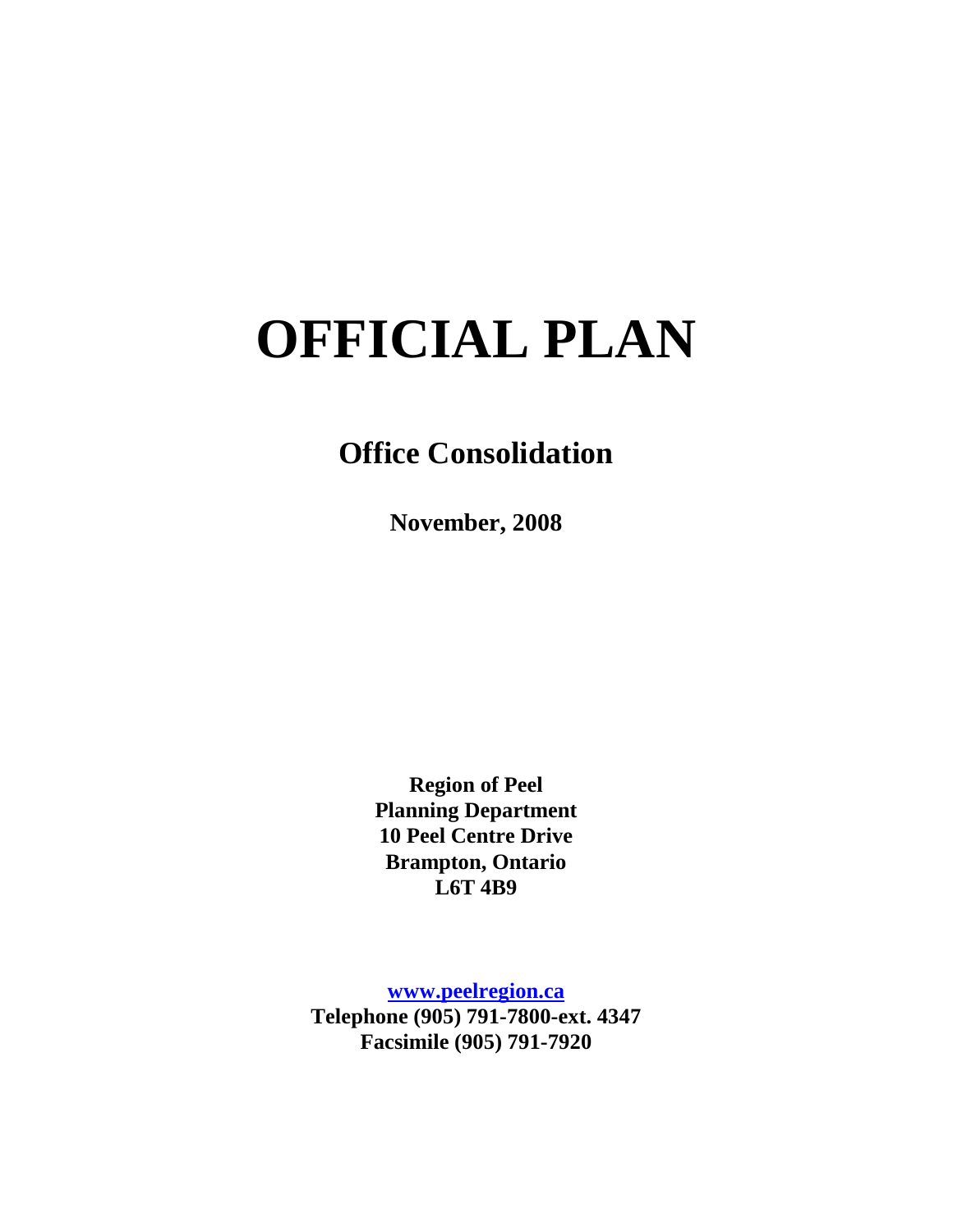### **TABLE OF CONTENTS**

| 1.1<br>1.2<br>1.3<br>1.3.1<br>1.3.2<br>1.3.3<br>1.3.4<br>1.3.5<br>1.3.6<br>2.1<br>2.1.1<br>2.1.2<br>2.1.3<br>2.2<br>2.2.1<br>2.2.2<br>2.2.3<br>2.2.4<br>2.2.5<br>2.2.6 |  |  |
|------------------------------------------------------------------------------------------------------------------------------------------------------------------------|--|--|
|                                                                                                                                                                        |  |  |
|                                                                                                                                                                        |  |  |
|                                                                                                                                                                        |  |  |
|                                                                                                                                                                        |  |  |
|                                                                                                                                                                        |  |  |
|                                                                                                                                                                        |  |  |
|                                                                                                                                                                        |  |  |
|                                                                                                                                                                        |  |  |
|                                                                                                                                                                        |  |  |
|                                                                                                                                                                        |  |  |
|                                                                                                                                                                        |  |  |
|                                                                                                                                                                        |  |  |
|                                                                                                                                                                        |  |  |
|                                                                                                                                                                        |  |  |
|                                                                                                                                                                        |  |  |
|                                                                                                                                                                        |  |  |
|                                                                                                                                                                        |  |  |
|                                                                                                                                                                        |  |  |
|                                                                                                                                                                        |  |  |
|                                                                                                                                                                        |  |  |
|                                                                                                                                                                        |  |  |
|                                                                                                                                                                        |  |  |
|                                                                                                                                                                        |  |  |
|                                                                                                                                                                        |  |  |
|                                                                                                                                                                        |  |  |
|                                                                                                                                                                        |  |  |
|                                                                                                                                                                        |  |  |
|                                                                                                                                                                        |  |  |
| 2.2.7                                                                                                                                                                  |  |  |
|                                                                                                                                                                        |  |  |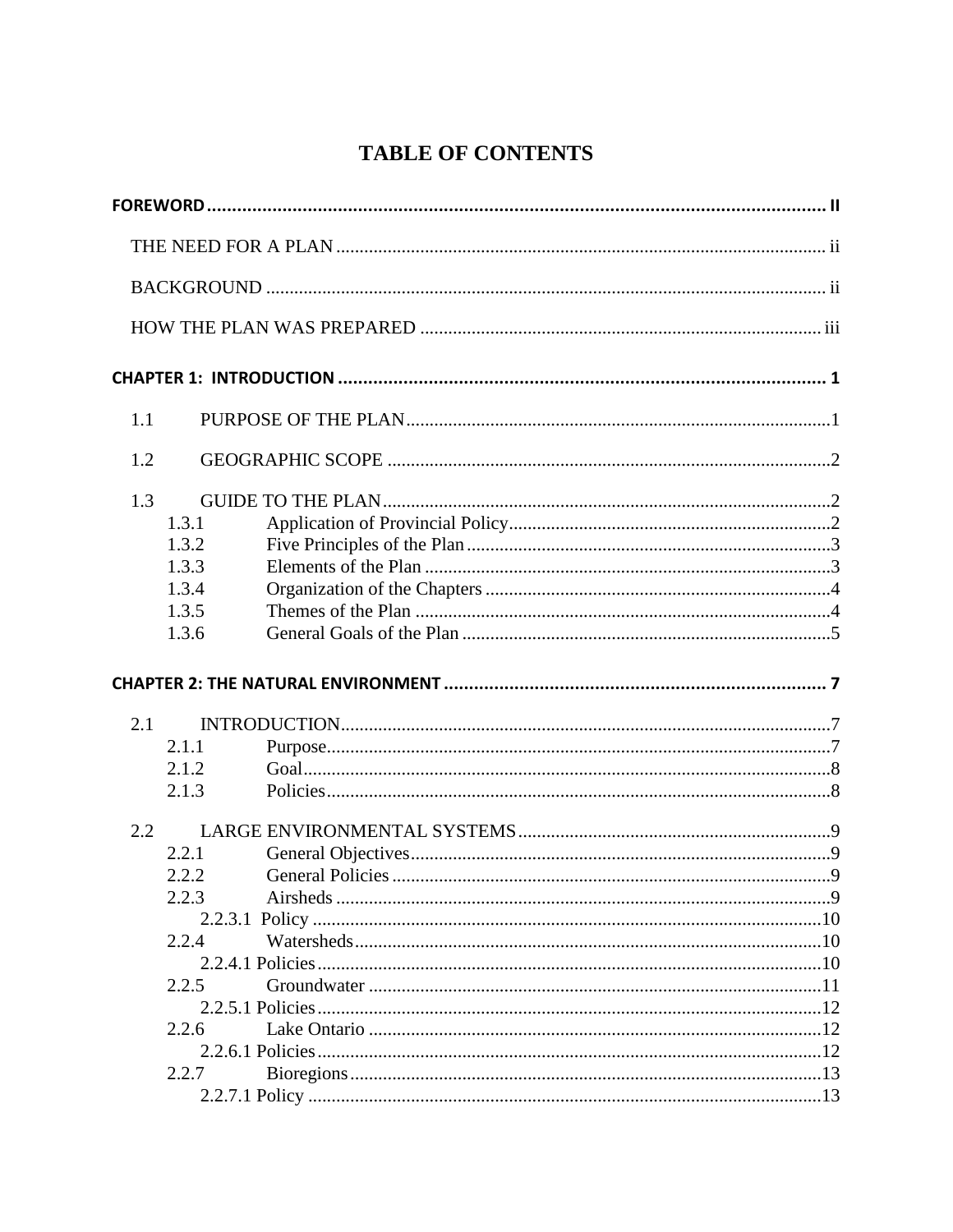|     | 2.2.8 |  |
|-----|-------|--|
|     |       |  |
|     | 2.2.9 |  |
|     |       |  |
|     |       |  |
|     |       |  |
| 2.3 |       |  |
|     | 2.3.1 |  |
|     | 2.3.2 |  |
| 2.4 |       |  |
|     | 2.4.1 |  |
|     | 2.4.2 |  |
|     |       |  |
|     |       |  |
|     | 2.4.3 |  |
|     |       |  |
|     |       |  |
|     | 2.4.4 |  |
|     |       |  |
|     |       |  |
|     | 2.4.5 |  |
|     |       |  |
|     |       |  |
| 2.5 |       |  |
|     | 2.5.1 |  |
|     | 2.5.2 |  |
|     |       |  |
|     |       |  |
| 3.1 |       |  |
|     | 3.1.1 |  |
|     | 3.1.2 |  |
| 3.2 |       |  |
|     | 3.2.1 |  |
|     | 3.2.2 |  |
| 3.3 |       |  |
|     | 3.3.1 |  |
|     | 3.3.2 |  |
| 3.4 |       |  |
|     | 3.4.1 |  |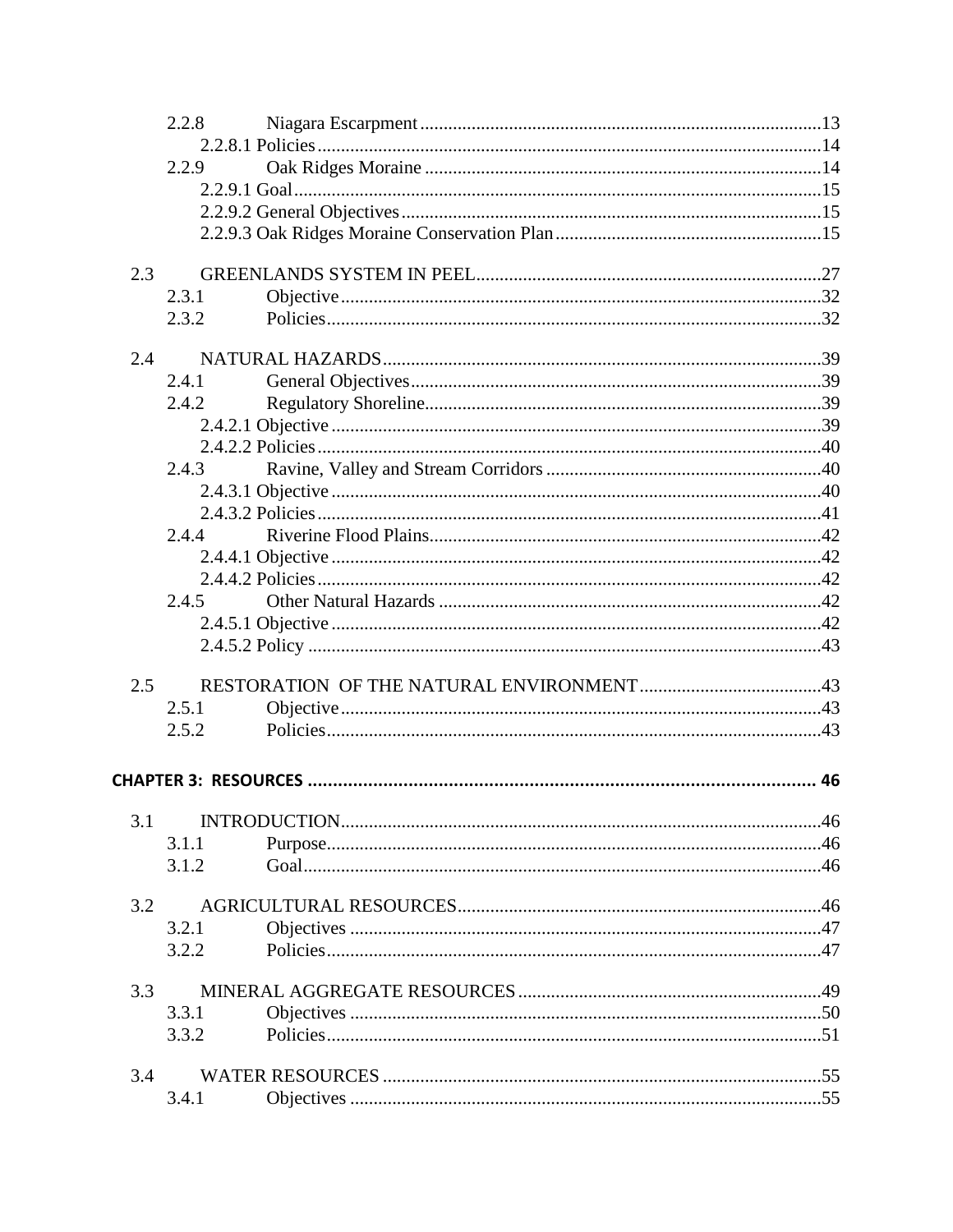|     | 3.4.2 |  |
|-----|-------|--|
| 3.5 |       |  |
|     | 3.5.1 |  |
|     | 3.5.2 |  |
| 3.6 |       |  |
|     | 3.6.1 |  |
|     | 3.6.2 |  |
|     |       |  |
| 4.1 |       |  |
|     | 4.1.1 |  |
|     | 4.1.2 |  |
| 4.2 |       |  |
|     | 4.2.1 |  |
|     | 4.2.2 |  |
|     |       |  |
| 5.1 |       |  |
|     | 5.1.1 |  |
|     | 5.1.2 |  |
|     | 5.1.3 |  |
| 5.2 |       |  |
|     | 5.2.1 |  |
|     | 5.2.2 |  |
| 5.3 |       |  |
|     | 5.3.1 |  |
|     | 5.3.2 |  |
|     | 5.3.3 |  |
|     |       |  |
|     |       |  |
|     | 5.3.4 |  |
|     |       |  |
|     |       |  |
| 5.4 |       |  |
|     | 5.4.1 |  |
|     | 5.4.2 |  |
|     | 5.4.3 |  |
|     |       |  |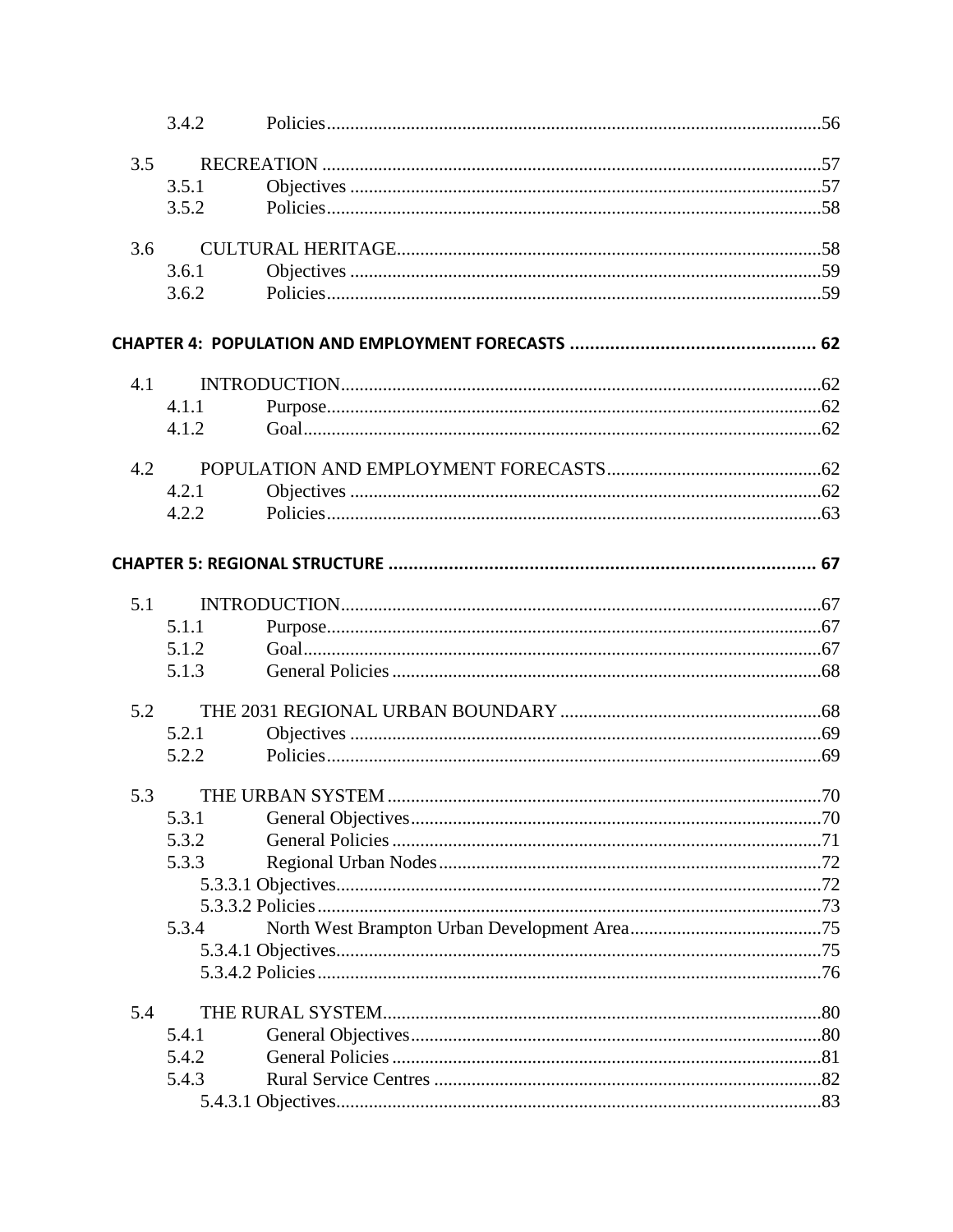|     | 5.4.4 |  |
|-----|-------|--|
|     |       |  |
|     |       |  |
|     | 5.4.5 |  |
|     |       |  |
|     |       |  |
|     | 5.4.6 |  |
|     |       |  |
|     |       |  |
| 5.5 |       |  |
|     | 5.5.1 |  |
|     | 5.5.2 |  |
|     |       |  |
| 5.6 |       |  |
|     | 5.6.1 |  |
|     | 5.6.2 |  |
|     | 5.6.3 |  |
|     |       |  |
|     |       |  |
|     | 5.6.4 |  |
|     |       |  |
|     |       |  |
|     | 5.6.5 |  |
|     |       |  |
|     |       |  |
|     | 5.6.6 |  |
|     |       |  |
|     |       |  |
|     | 5.6.7 |  |
|     |       |  |
|     |       |  |
|     |       |  |
|     |       |  |
|     |       |  |
|     | 5.6.9 |  |
|     |       |  |
|     |       |  |
|     |       |  |
|     |       |  |
| 6.1 |       |  |
|     | 6.1.1 |  |
|     | 6.1.2 |  |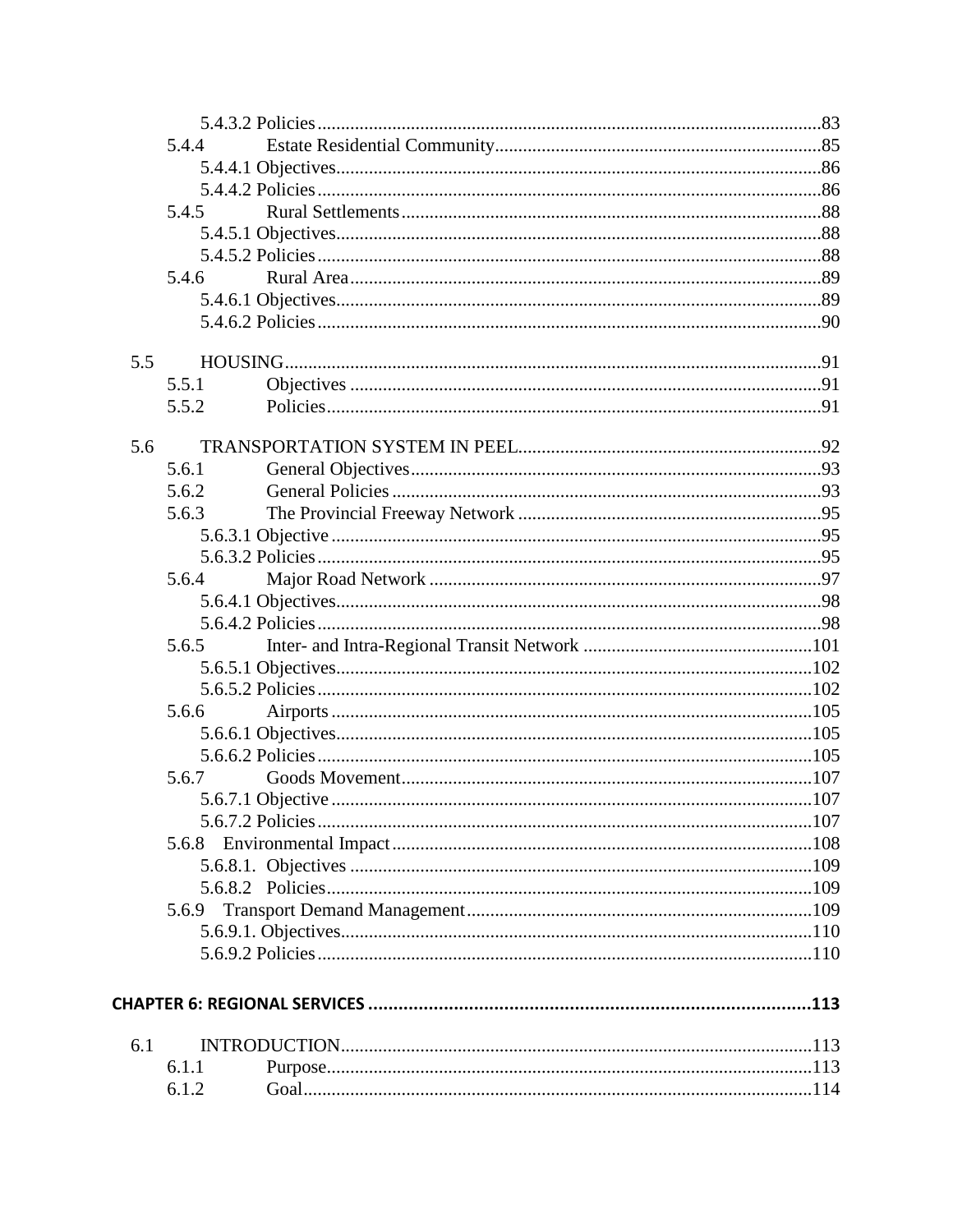| 6.2 |       |                                                   |  |
|-----|-------|---------------------------------------------------|--|
|     | 6.2.1 |                                                   |  |
|     | 6.2.2 |                                                   |  |
| 6.3 |       |                                                   |  |
|     | 6.3.1 |                                                   |  |
|     | 6.3.2 |                                                   |  |
| 6.4 |       |                                                   |  |
|     | 6.4.1 |                                                   |  |
|     | 6.4.2 |                                                   |  |
|     |       |                                                   |  |
| 7.1 |       |                                                   |  |
|     | 7.1.1 |                                                   |  |
|     | 7.1.2 |                                                   |  |
| 7.2 |       |                                                   |  |
|     | 7.2.1 |                                                   |  |
|     | 7.2.2 |                                                   |  |
| 7.3 |       |                                                   |  |
|     | 7.3.1 |                                                   |  |
|     | 7.3.2 |                                                   |  |
|     | 7.3.3 |                                                   |  |
|     |       |                                                   |  |
|     |       |                                                   |  |
|     | 7.3.4 |                                                   |  |
|     |       |                                                   |  |
|     |       |                                                   |  |
|     | 7.3.5 |                                                   |  |
|     |       |                                                   |  |
|     |       |                                                   |  |
| 7.4 |       | CRIME PREVENTION THROUGH ENVIRONMENTAL DESIGN 127 |  |
|     | 7.4.1 |                                                   |  |
|     | 7.4.2 |                                                   |  |
| 7.5 |       |                                                   |  |
|     | 7.5.1 |                                                   |  |
|     | 7.5.2 |                                                   |  |
| 7.6 |       |                                                   |  |
|     | 7.6.1 |                                                   |  |
|     | 7.6.2 |                                                   |  |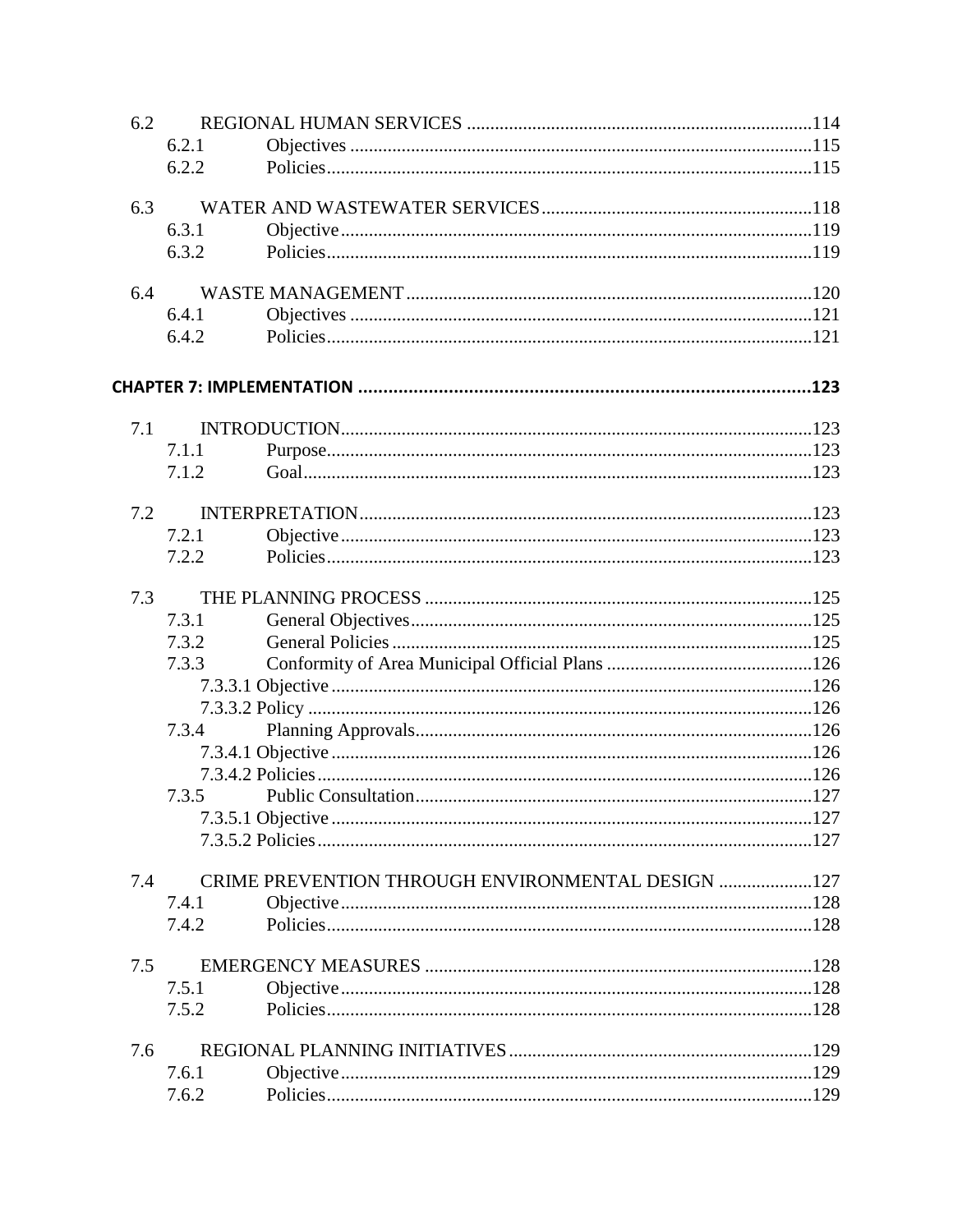|     | 7.7.1 |     |
|-----|-------|-----|
|     | 772   |     |
| 7.8 |       |     |
|     | 7.8.1 |     |
|     | 7.8.2 |     |
| 7.9 |       |     |
|     | 7.9.1 |     |
|     | 792   | 137 |
|     |       |     |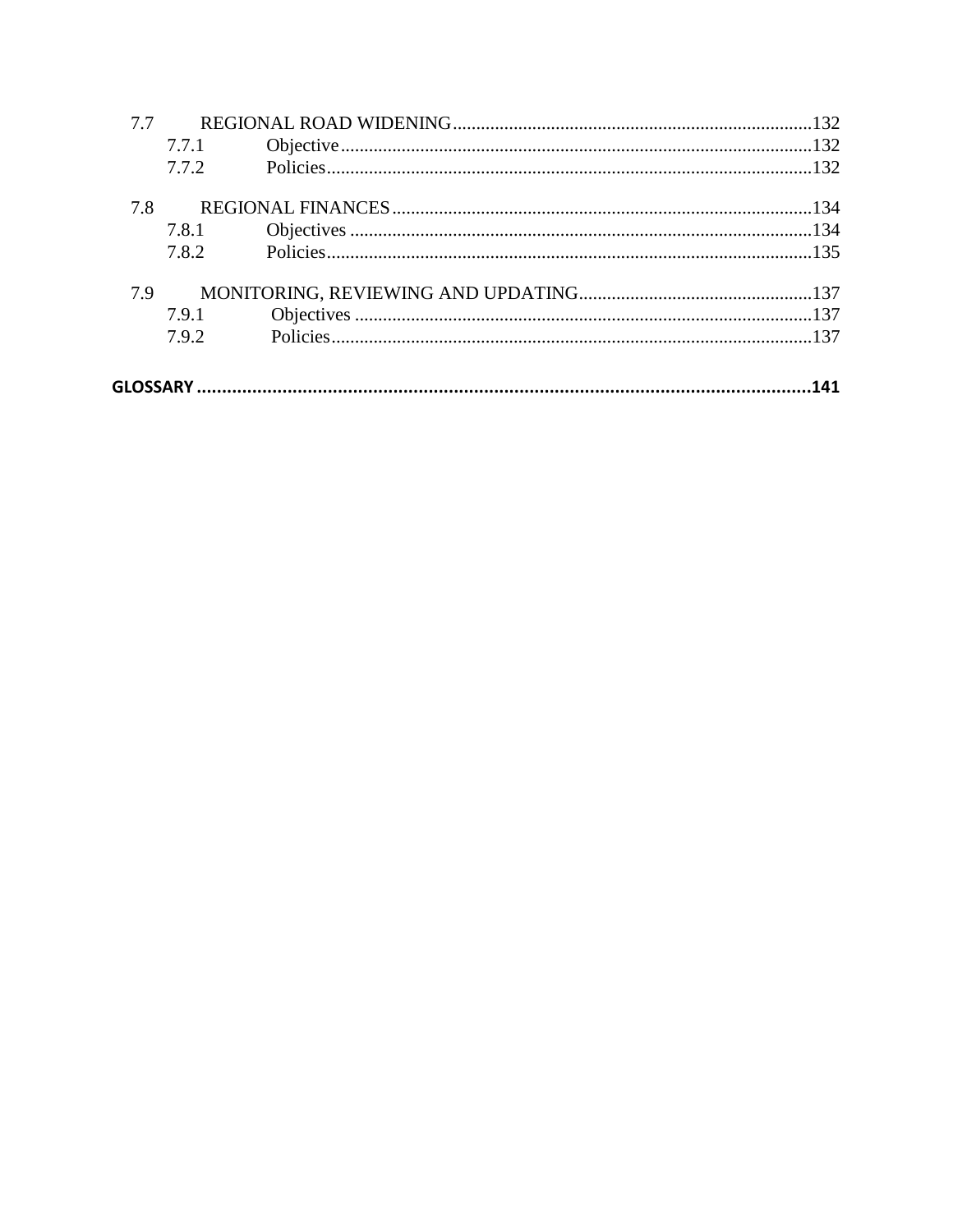#### **LIST OF SCHEDULES**

| <b>Schedule A:</b>  |                                                                | 29 |
|---------------------|----------------------------------------------------------------|----|
| <b>Schedule B:</b>  |                                                                | 48 |
| <b>Schedule C:</b>  |                                                                | 52 |
| <b>Schedule D:</b>  |                                                                | 68 |
| <b>Schedule D1:</b> | Oak Ridges Moraine Conservation Plan Area (ORMCPA)             | 68 |
| <b>Schedule D2:</b> | Aquifer Vulnerability Areas in Peel for the Oak Ridges Moraine | 68 |
| <b>Schedule E:</b>  |                                                                | 92 |
| <b>Schedule F:</b>  |                                                                | 92 |
| <b>Schedule G:</b>  |                                                                | 96 |
| <b>Schedule H:</b>  |                                                                | 99 |

#### **LIST OF TABLES**

| <b>Table 1:</b> | 64 |
|-----------------|----|
|                 |    |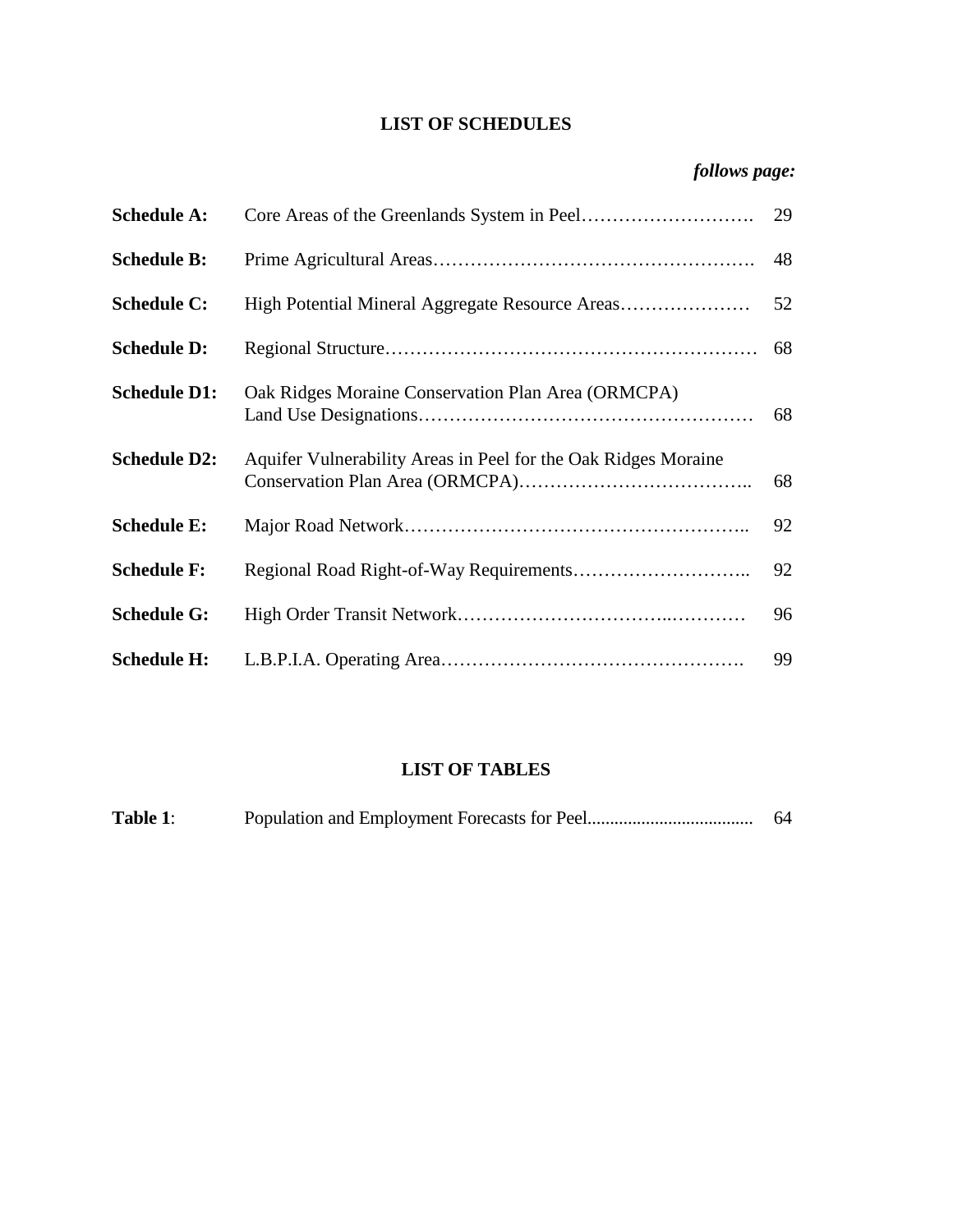#### **APPENDIX – LIST OF FIGURES**

| <b>Figure 1:</b>  | Peel Region within the Greater Toronto Area                                                       |
|-------------------|---------------------------------------------------------------------------------------------------|
| <b>Figure 2:</b>  | <b>Selected Areas of Provincial Interest</b>                                                      |
| <b>Figure 3:</b>  | <b>Watershed Boundaries</b>                                                                       |
| <b>Figure 4:</b>  | Population and Employment Growth in Peel Region                                                   |
| <b>Figure 5:</b>  | <b>DELETED</b><br>High Occupancy Vehicle (HOV) Network - 2021                                     |
| <b>Figure 6:</b>  | <b>Aircraft Noise Exposure Composite Contours</b>                                                 |
| <b>Figure 7:</b>  | Population by Age Structure                                                                       |
| <b>Figure 8:</b>  | Home Languages: Peel Region and Ontario                                                           |
| <b>Figure 9:</b>  | Existing Water and Wastewater Facilities                                                          |
| <b>Figure 10:</b> | <b>Waste Management Sites</b>                                                                     |
| <b>Figure 11:</b> | L.B.P.I.A. Operating Area                                                                         |
| <b>Figure 12:</b> | Landform Conservation Areas in Peel for the<br>Oak Ridges Moraine Conservation Plan Area (ORMCPA) |
| <b>Figure 13:</b> | Wellhead Protection Areas in Peel for the<br>Oak Ridges Moraine Conservation Plan Area (ORMCPA)   |
| <b>Figure 14:</b> | Oak Ridges Moraine Conservation Plan Area<br>(ORMCPA) Partial Service Areas                       |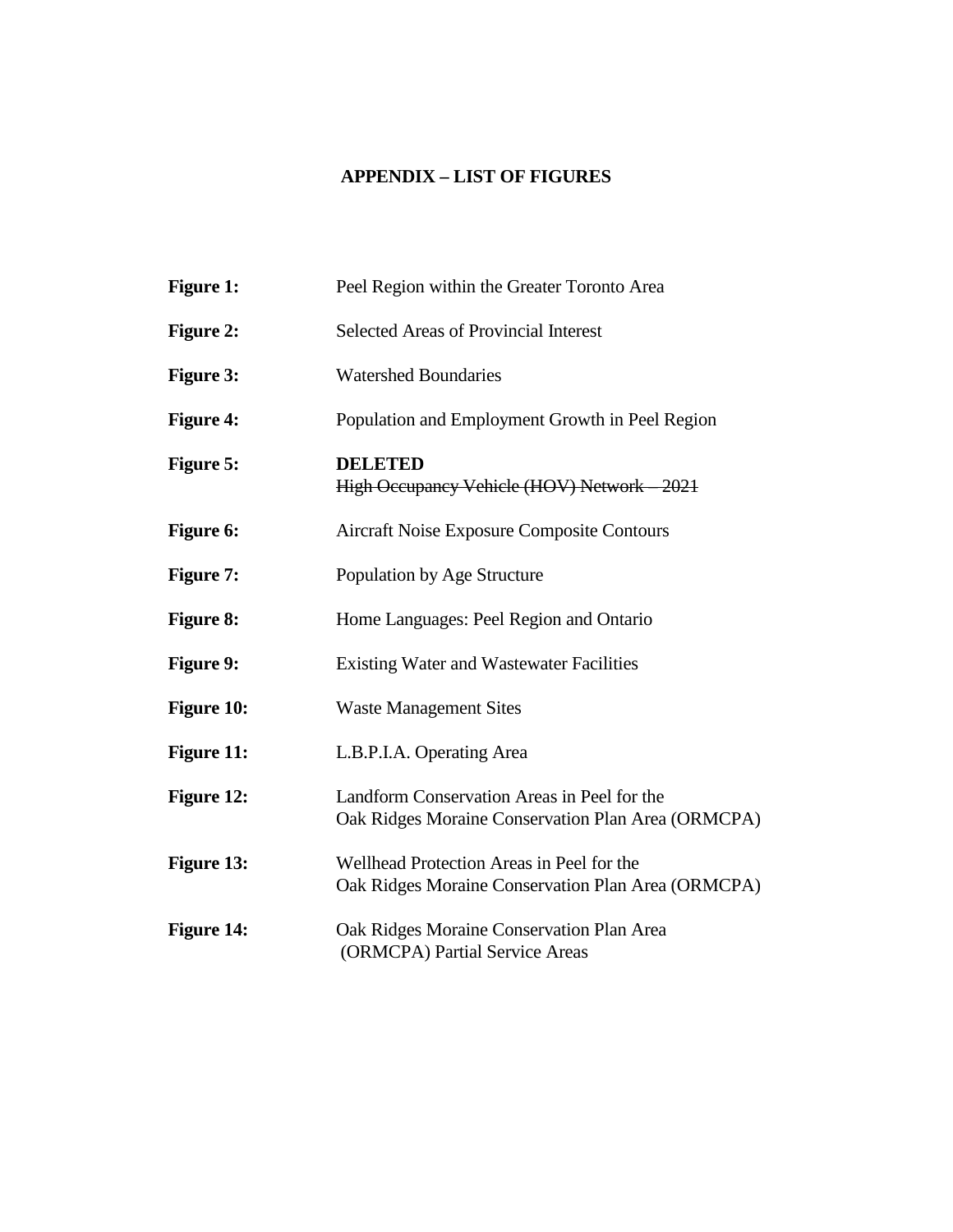#### *EXPLANATORY NOTE TO NOVEMBER 2008 STAFF CONSOLIDATION*

The Region of Peel Official Plan was adopted by Regional Council on July 11, 1996 through By-law 54-96. The Plan was subsequently approved with modifications by the Minister of Municipal Affairs and Housing, through the Minister's Notice of Decision on the Plan dated October 22, 1996. The Regional Official Plan (ROP) was approved under the Planning Act, R.S.O. 1990 c.P 13, as amended by Bill 20 and its associated Provincial Policy Statement (1996).

Appeals of the Plan were forwarded to the Ontario Municipal Board (OMB). Sections of the Plan deemed not under appeal became effective on October 1, 1997. The appeals of the Plan were separated into four OMB hearing phases.

Phase one of the Regional Official Plan hearings generally related to Section 5.4 (The Rural System) as it applied to specific lands in the Town of Caledon. OMB Decision/Order No. 1344 relating to these lands and policies became effective on October 1, 1997.

The second phase of the ROP hearings involved miscellaneous appeals of various policies and was characterized as the "General Appeals". The decision on these appeals became effective on November 3, 1997 (OMB Decision/Order No. 1543).

The third phase of the ROP hearings pertained to Mineral Aggregate/Natural Environment policies (and associated Glossary terms). The decision on these appeals became effective on February 12, 1998 (OMB Decision/Order No. 0350). Appeals to parts of the ROP, in so far as they apply to specific sites, were adjourned pursuant to that decision. The deferrals referring to the Eight Acres Limited lands in Mississauga were dismissed July 19, 2000 (OMB Decision/Order No. 1056). The Harbour View Investments Limited appeals referred to in OMB Decision/Order No. 0350, which were site specific to Caledon, have now been dismissed (OMB Decision/Order No. 1984 issued August 11, 1998).

The fourth and final phase of the ROP hearings pertained to "Airport" issues. OMB Decision/Order No. 1650 became effective July 6, 1998.

| ROPA#          | Subject                                                     | Date Adopted       |
|----------------|-------------------------------------------------------------|--------------------|
|                | Caledon East Secondary Plan                                 | May 11, 2000       |
| $\overline{2}$ | Housekeeping Amendment                                      | October 2, 2000    |
| 3              | Assumption of Highway 7 from the Province of Ontario        | December 6, 2001   |
| $\overline{4}$ | York/Peel BATS Implementation                               | December 6, 2001   |
| 5              | <b>Airport Operating Area</b>                               | July 31, 2002      |
| 7              | Oak Ridges Moraine                                          | April 17, 2003     |
| 8              | Population and Employment Forecasts                         | July 10, 2003      |
| 9              | Northwest Mississauga Proposed GO Rail Symbol               | May 27, 2004       |
| 11             | Human Services policy update                                | August 20, 2004    |
| 15             | Brampton Urban Boundary Expansion; North West Brampton      | June 16, 2005      |
| 16             | Revisions to Transportation policies and Schedules E, F & G | September 15, 2005 |
| 17             | Revisions to Mayfield West Rural Service Centre Boundary    | December 15, 2005  |

This Office Consolidation includes Ministry and OMB approvals as well as approved amendments made through:

*Office Consolidations are prepared for information purposes only and the actual Ministry approvals and Ontario Municipal Board decisions and approvals should be used for legal reference.*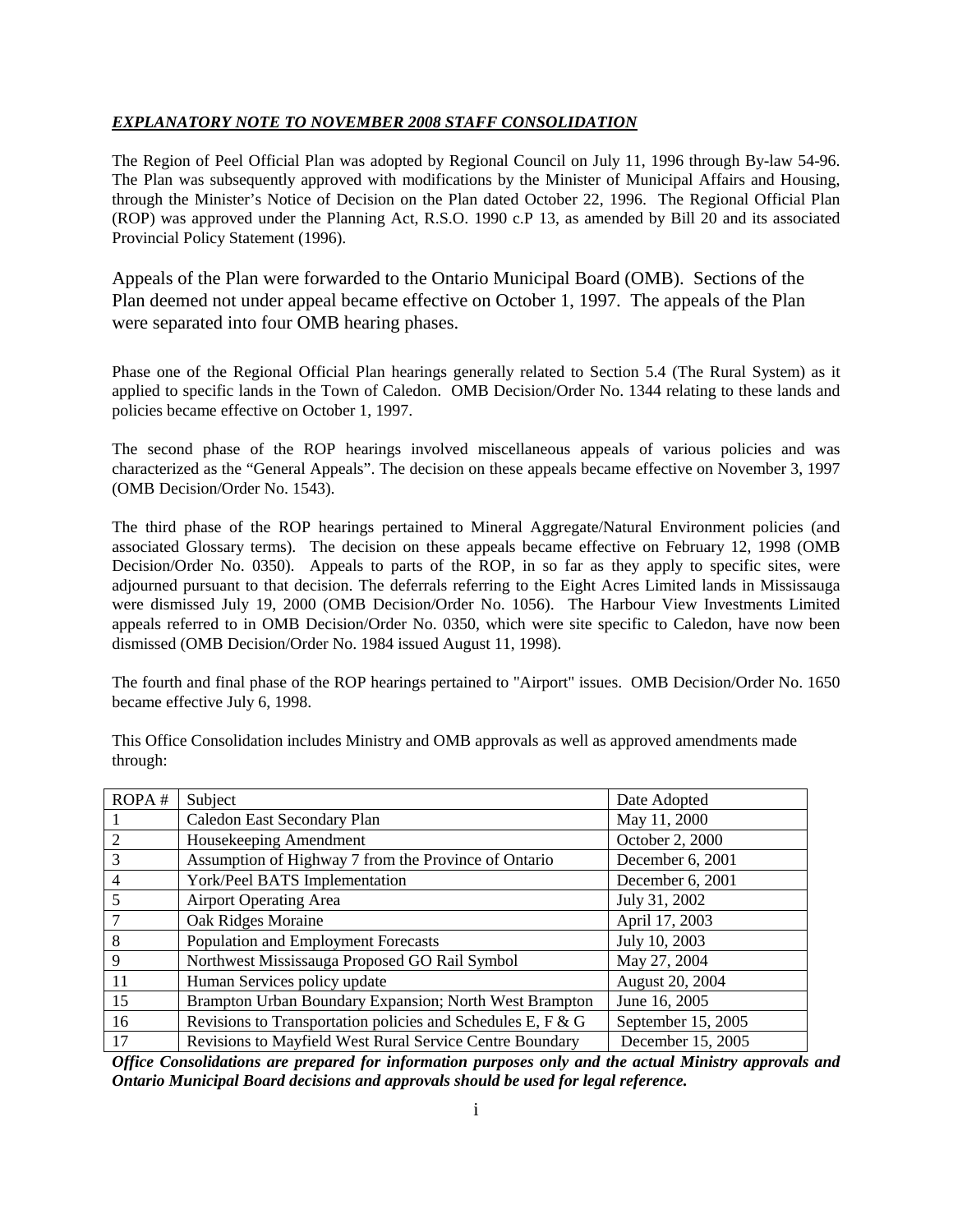#### FOREWORD

#### **THE NEED FOR A PLAN**

The Region of Peel continues to experience a high level of population and employment growth. This growth will continue to exert pressure on our ability to provide Regional *services*. This growth will also exert pressure on our ability to minimize further fragmentation and loss of the natural landscape and *Peel*'s cultural heritage. These pressures, combined with evolving functions at the provincial and municipal levels, point to the timeliness of an Official Plan for *Peel Region* that can set the stage for delegation of planning authority from the provincial to the municipal level.

The Regional Official Plan is a public document which provides *Regional Council* with a longterm policy framework for decision making. It sets the Regional context for more detailed planning by protecting the environment, managing resources and directing growth and sets the basis for providing Regional *services* in an efficient and effective manner.

#### **BACKGROUND**

The Regional Municipality of Peel came into existence on January 1, 1974, under the Province of Ontario's Regional Municipality of Peel Act. That legislation also established the lower tier constituent municipalities of the City of Brampton, the City of Mississauga and the Town of Caledon (referred to hereafter as the area municipalities). The *Region of Peel* was created, as were all upper tier municipalities in Ontario, to provide *services* that could best be delivered over a larger geographic area. All of these *services* are provided to those living and working in *Peel* on the basis of cooperation with the area municipalities.

The *Region of Peel* provides a wide range of *services* to those living and working in *Peel*. These include: construction and maintenance of Regional roads, *waste* management, water and sanitary sewers, regional planning, social assistance, assisted child care, homes for the aged, transit for the disabled, community health, non-profit housing, heritage, and an emergency 9-1-1 service. Through independent special purpose bodies, the *Region of Peel* also funds other *services* to those living and working in *Peel*, including policing, conservation authorities, hospitals and the Children's Aid Society.

The continuing provision of these *services* in an effective and efficient manner will be assisted by the strategies for growth and change contained in this Plan.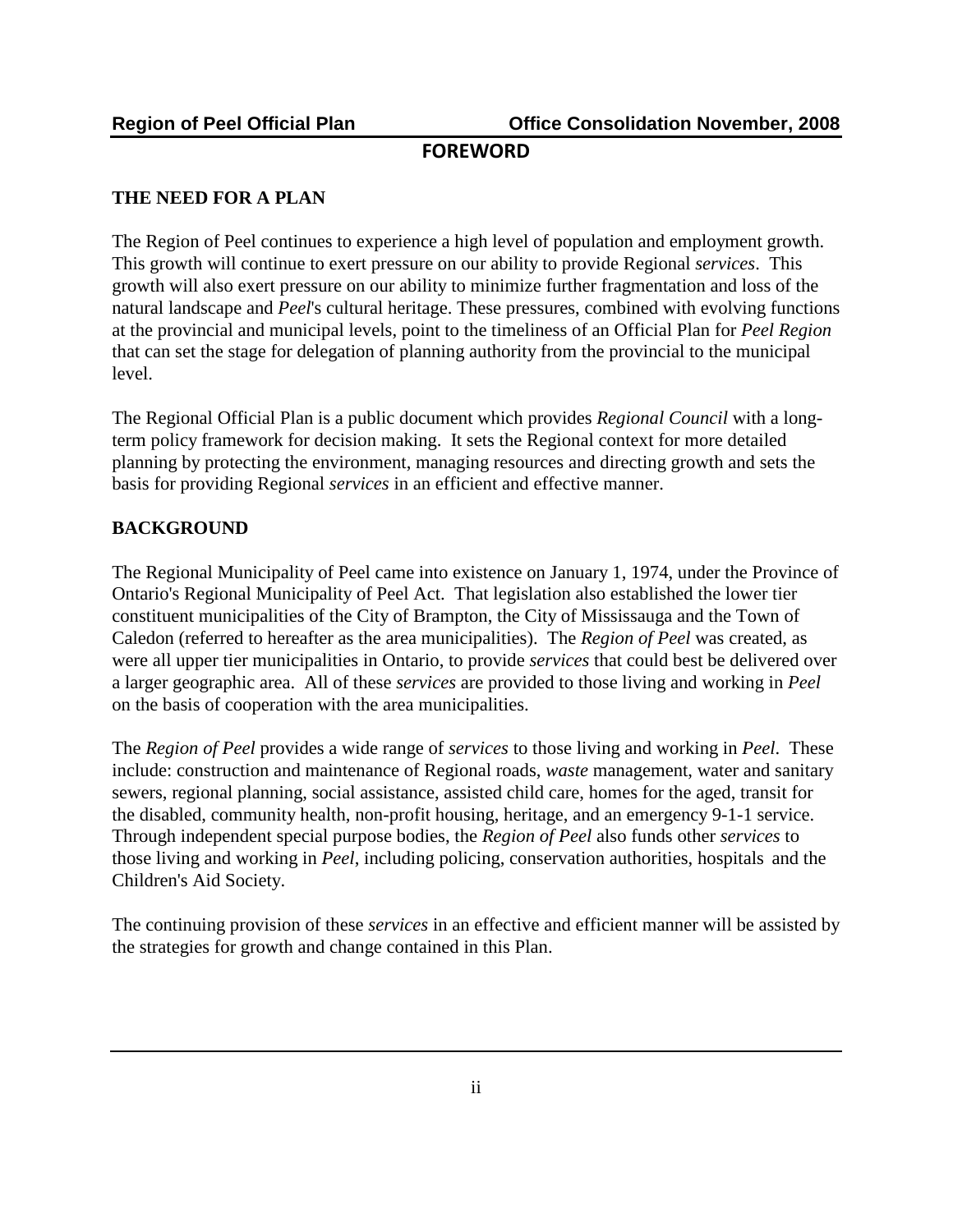#### **HOW THE PLAN WAS PREPARED**

The *Region of Peel* Official Plan was prepared according to a Council approved work program based on multi-stakeholder consensus building. Overall direction for the Plan was provided by a Steering Committee comprised of an Assistant Deputy Minister of Municipal Affairs and Housing and the members of the Regional Planning Committee. Management and preparation of the Plan was the responsibility of the Technical Advisory Committee comprised of the Commissioner of Planning, *Region of Peel*; the Commissioner of Planning and Building, City of Brampton; the Commissioner of Planning and Building, City of Mississauga; the Director of Planning and Development, Town of Caledon; and a representative of the Plans Administration Branch of Municipal Affairs and Housing.

The Steering Committee approved the terms of reference for four background studies to the Plan. Consultants were retained to complete background studies on the Regional Cost of Development, and on strategies for the Environment, Resources, and Regional Structure. Numerous multistakeholder workshops were held with staff representatives from *the Region*, area municipalities, provincial ministries, special purpose bodies and neighbouring municipalities. Newsletters, questionnaires and information sessions provided opportunities for public information, input and comments.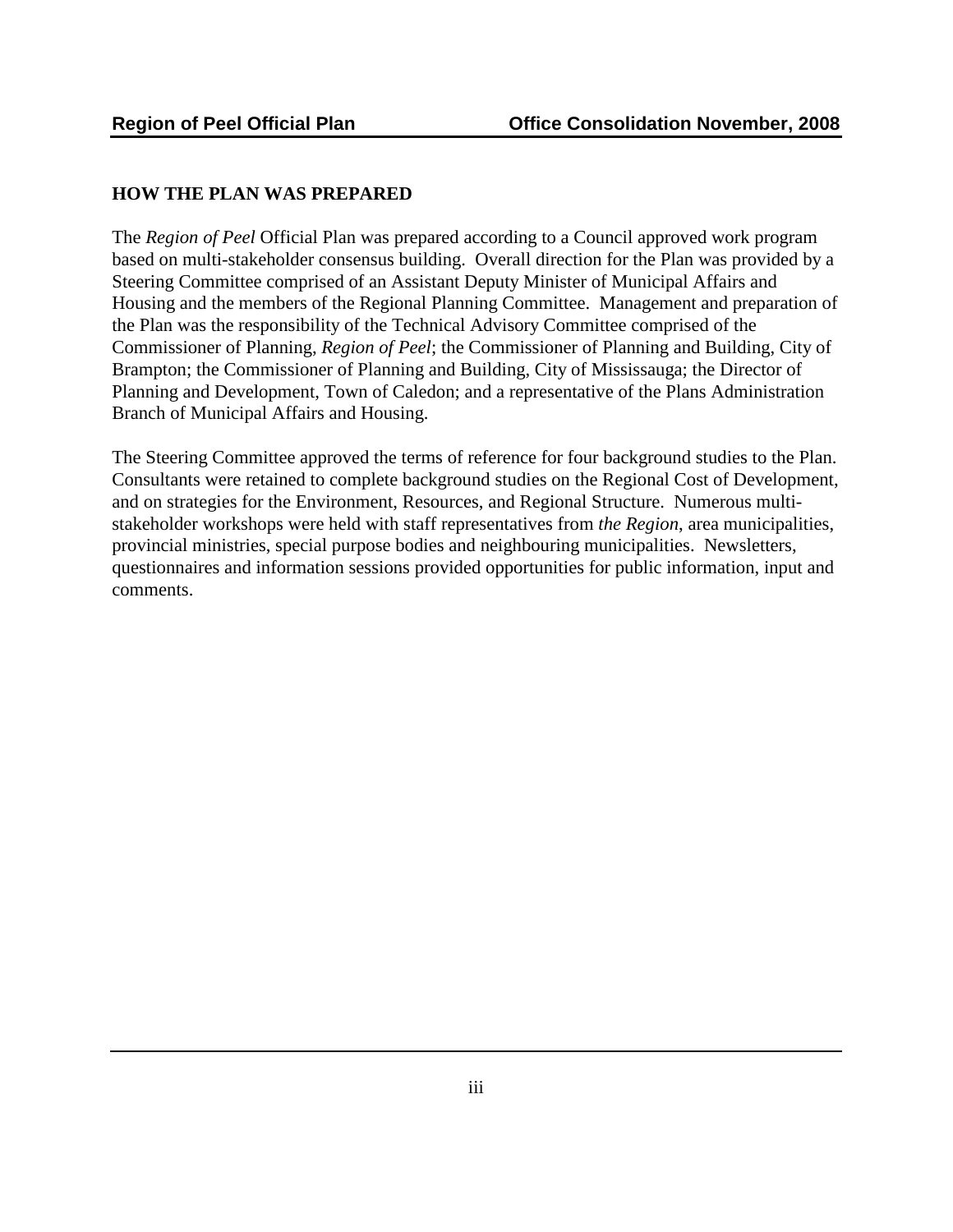#### CHAPTER 1: INTRODUCTION

#### **1.1 PURPOSE OF THE PLAN**

The Regional Municipalities Act and the Planning Act direct *Regional Council* to prepare and adopt a Regional Official Plan for *Peel* and submit it to the Minister of Municipal Affairs and Housing for approval. The Planning Act guides the content of the Regional Official Plan.

When approved by the Minister of Municipal Affairs and Housing, this Plan becomes the primary long range strategic land use policy document for the *Region of Peel*.

The purpose of this Plan is to:

- provide *Regional Council* with the long-term regional strategic policy framework for guiding growth and *development* in *Peel* while having regard for *protecting* the environment, managing the renewable and non-renewable resources, and outlining a regional structure that manages this growth within *Peel* in the most effective and efficient manner;
- interpret and apply the intent of Provincial legislation and policies within a Regional context using the authority delegated or assigned to *the Region* from the Province;
- provide a long-term regional strategic policy framework for the more specific objectives and land use policies contained in the *area municipal official plans* which must conform to this Plan;
- recognize the duality in *Peel Region* between the urban nature of the Cities of Brampton and Mississauga and the primarily rural nature of the Town of Caledon;
- recognize the need for effective environmental protection and management measures to ensure environmental sustainability;
- recognize the importance of *protecting* and enriching the natural and cultural heritage of *Peel Region;*
- provide for the health and safety of those living and working in *Peel*; and
- maintain and enhance the fiscal sustainability of *the Region*.

Based on these purposes, *Regional Council* has directed the preparation of this Plan.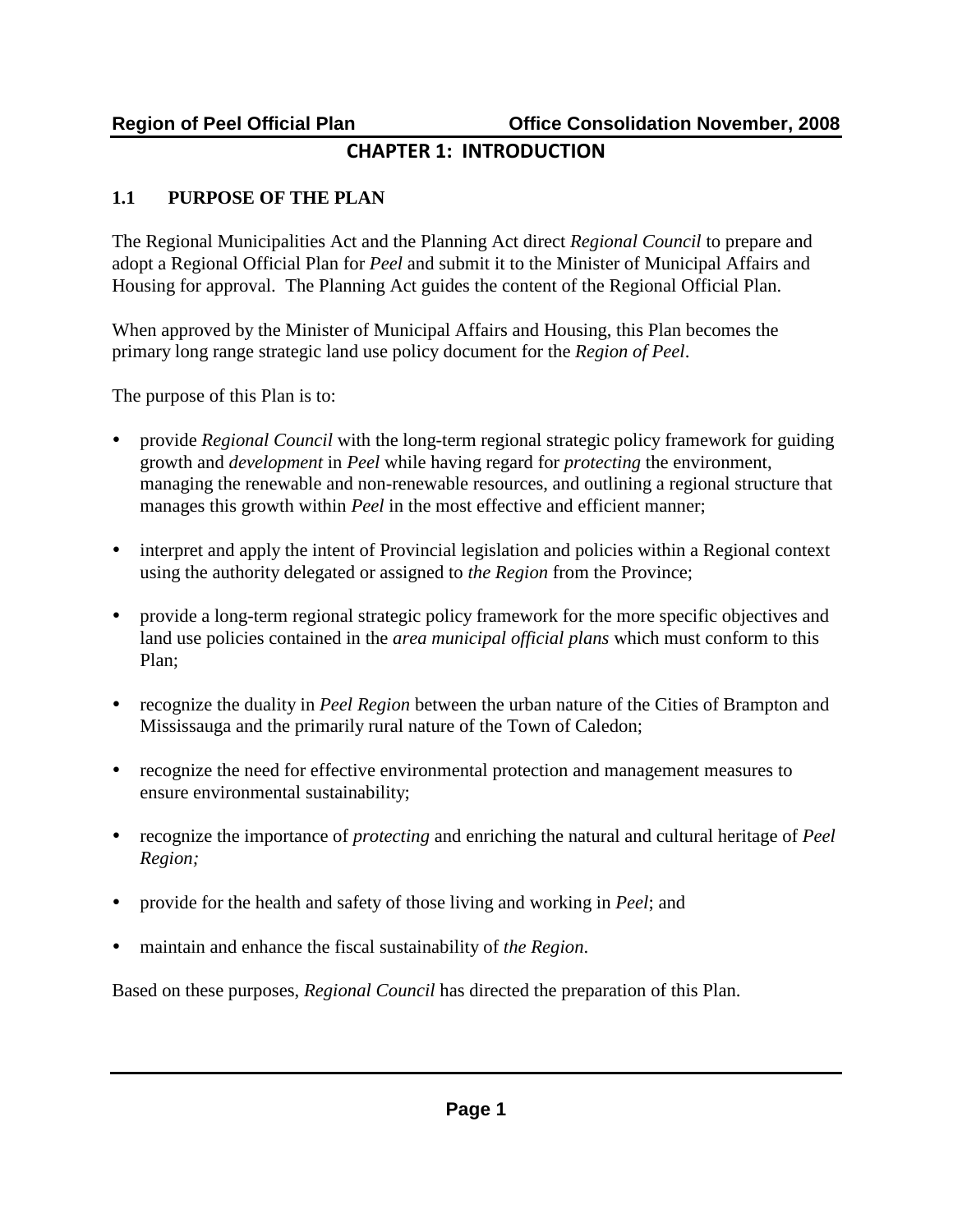#### **1.2 GEOGRAPHIC SCOPE**

*Peel Region* is situated in the west-central portion of the *Greater Toronto Area (GTA)*, the largest urban agglomeration in Canada (see Figure 1 in the Appendix). Covering 1,225 square kilometres (473 square miles) and stretching from Lake Ontario in the south, to the *Oak Ridges Moraine* and above the *Niagara Escarpment* in the north, *Peel* includes a diverse mixture of urban, suburban, rural, agricultural and natural *landscapes*. At the beginning of 1995, *Peel* had an estimated population of 853,000 persons.

The *Region of Peel* Official Plan applies to the combined areas of the City of Brampton, the City of Mississauga, and the Town of Caledon. In portions of *Peel*, such as the areas covered by the Niagara Escarpment Plan and the *Parkway Belt West Plan*, special provincial plans are in effect. These provincial plans take precedence over this Plan (see Figure 2 in the Appendix). The province of Ontario has expressed a Provincial interest in, and has passed legislation for, the long-term protection of the Oak Ridges Moraine.

### **1.3 GUIDE TO THE PLAN**

This Plan outlines strategies to guide growth and *development* in *Peel Region* for the period 2005 to 2031 for the Urban System and 2005 to 2021 for the Rural System. The reference year for the Plan is 2001, which was a Federal Census year".

For a complete understanding of more detailed matters not covered in this Plan, reference should be made to the official plans for the area municipalities, their supporting documents and applicable provincial plans.

This Plan acknowledges and is based on legislation, policy statements, guidelines and provincial policy positions available as of the adoption date of this Plan.

### **1.3.1 Application of Provincial Policy**

The Regional Official Plan is designed to clarify the roles and responsibilities of *the Region* and the area municipalities by providing regional leadership where value is added and by clearly assigning certain roles to the area municipalities through strong, directive policy language. An underlying premise of this Plan is that provincial policy will be implemented *jointly* through both the Regional Plan and area municipal plans. *Area municipal official plans* will contain more detailed policies.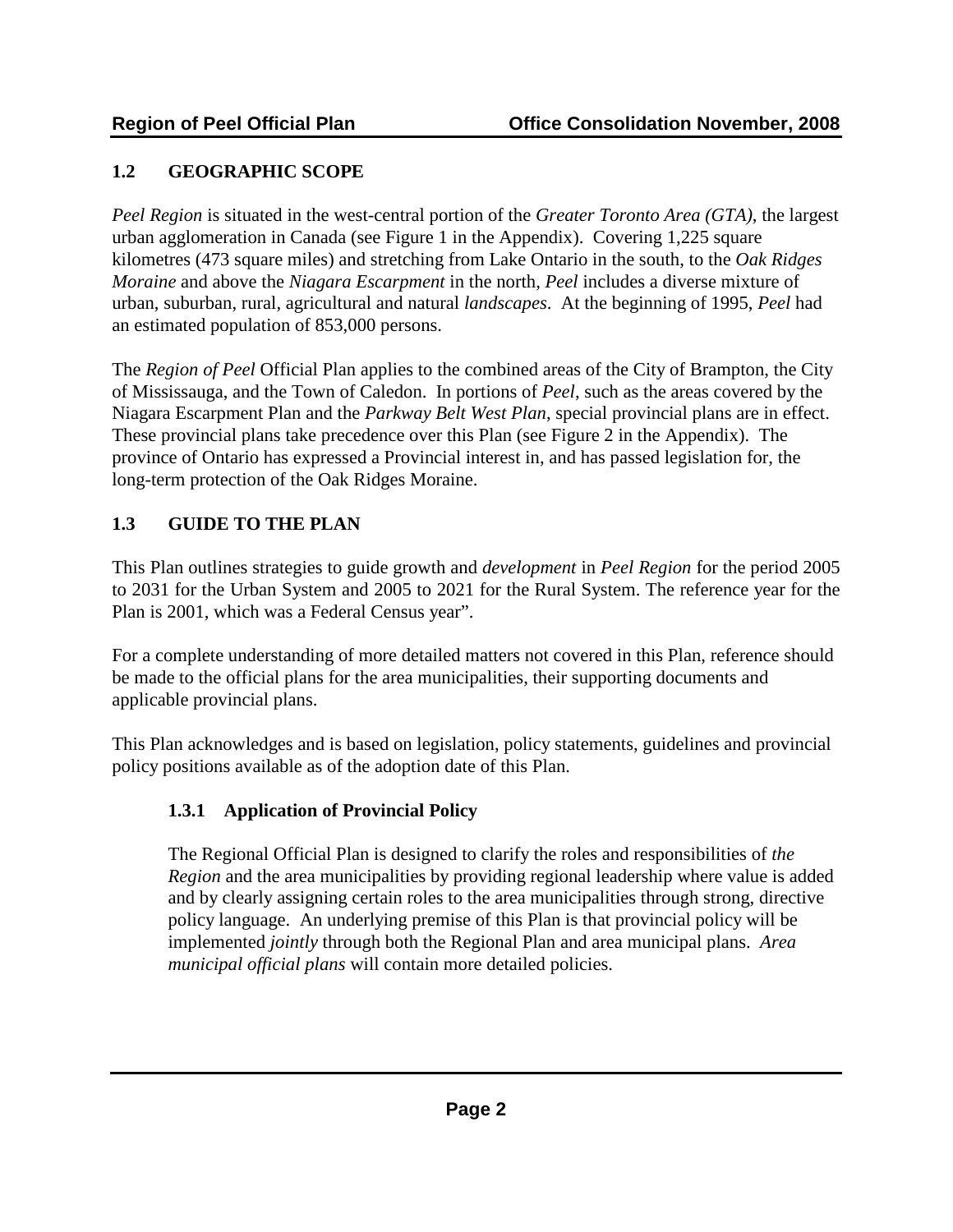#### **1.3.2 Five Principles of the Plan**

 This Plan is based on a set of five principles formulated by the Regional Official Plan Technical Advisory Committee as part of the "Regional Official Plan Outline" (revised August 13, 1993) and approved by the Regional Official Plan Steering Committee and Council. The following are the principles identified for the preparation of this Plan:

- a) The Plan must be strategic in nature, setting broad, high-level, long-term policy directions for *Peel* and incorporating the strategic objectives of the area municipalities;
- b) The Plan should aim to disentangle area municipal, regional and provincial activities in planning, eliminate duplication and not complicate area municipal planning efforts. To accomplish this, the Plan must remain focused on the responsibilities mandated in the Regional Municipality of Peel Act;
- c) The Plan must add value to the planning and *development* process in *Peel*. The Plan must not duplicate or infringe on area municipal planning efforts and must have a distinct, complementary and productive role;
- d) The Plan should not act as a vehicle for Regional involvement in matters that are established as area municipal planning and servicing responsibilities; and
- e) The Plan must be prepared with a view to having the Province delegate authority to the Regional, area municipal and/or conservation authority level.

#### **1.3.3 Elements of the Plan**

There are five elements to this Plan: Text, Tables, Schedules, Glossary and Figures.

 Chapters 1 to 7, Table 1, Schedules A to H, together with the Glossary, constitute the *Region of Pee*l Official Plan. Except as expressly noted in Policy 7.2.2.7, any changes, additions, or deletions to these elements will require an amendment to this Plan.

 Figures show factual and/or conceptual information available at the time of preparation of this Plan, and are included in the Plan for illustrative purposes and to show the categories of areas typically subject to specific policies of the Plan. Information shown on Figures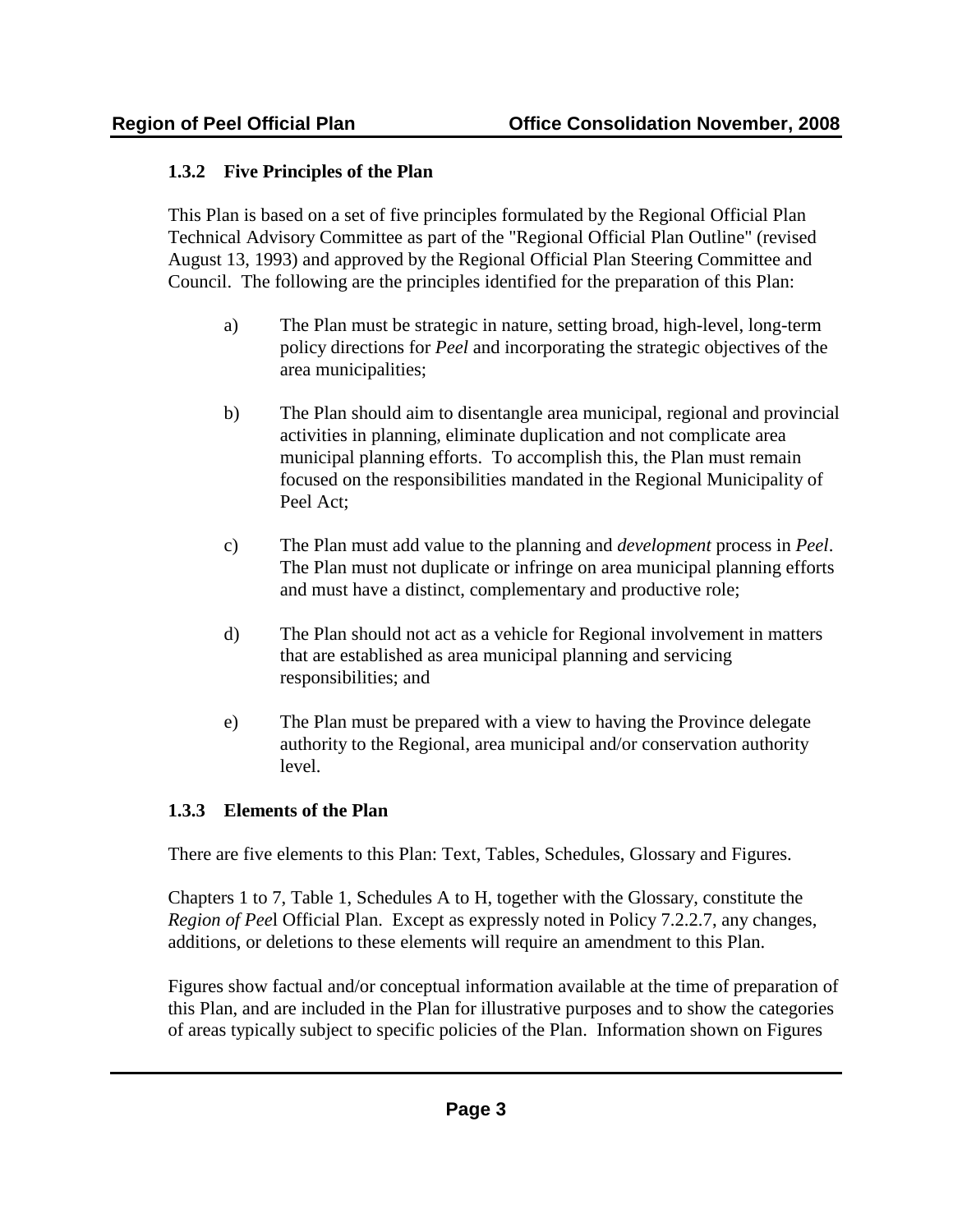may be changed or updated from time to time by *Regional Council*, without requiring an amendment to this Plan.

#### **1.3.4 Organization of the Chapters**

 This Plan is structured as a series of policy layers to be applied to the geographic base of *Peel*. The importance of environmental concerns in the future of *Peel* is highlighted by the position of the environment in Chapter 2 at the front of the Plan.

 With *ecosystem* features and functions *protected* by the policies in Chapter 2, the Plan then sets out strategic policies to guide the wise use of resources in Chapter 3. Certainly resources are part of the natural environment, but specific policies regarding resource protection are called for by legislation.

 Recognizing the importance of the environment and resources, Peel must plan carefully to accommodate anticipated growth. Chapter 4 contains growth forecasts for Peel's Urban System to the year 2031 and for the Rural System to the year 2021, allocates the forecasted population and employment growth among the three area municipalities, and contains policies regarding population and employment growth

 Chapter 5 sets out objectives and policies to guide the structural *development* of *the Region* in order to accommodate the anticipated population and employment growth in a manner which respects the environmental and resource objectives and policies in this Plan.

 Chapter 6 deals with the provision of Regional *services* in *support* of the policies in this Plan.

 Chapter 7 deals with the various means by which *the Region* can and may implement the policies in this Plan.

 The Glossary includes definitions of various terms, and is provided to assist the reader in interpreting the Plan.

#### **1.3.5 Themes of the Plan**

 A number of themes have moved to the forefront of planning in recent years, including the *ecosystem* approach, *sustainable development* and *healthy communities*. Each theme approaches planning issues from a different perspective and has a different primary focus. The *ecosystem* approach highlights the importance of the environment and its integrated systems, *sustainable development* is strongly tied to economic growth, and *healthy communities* are concerned with the implications of planning on people and society.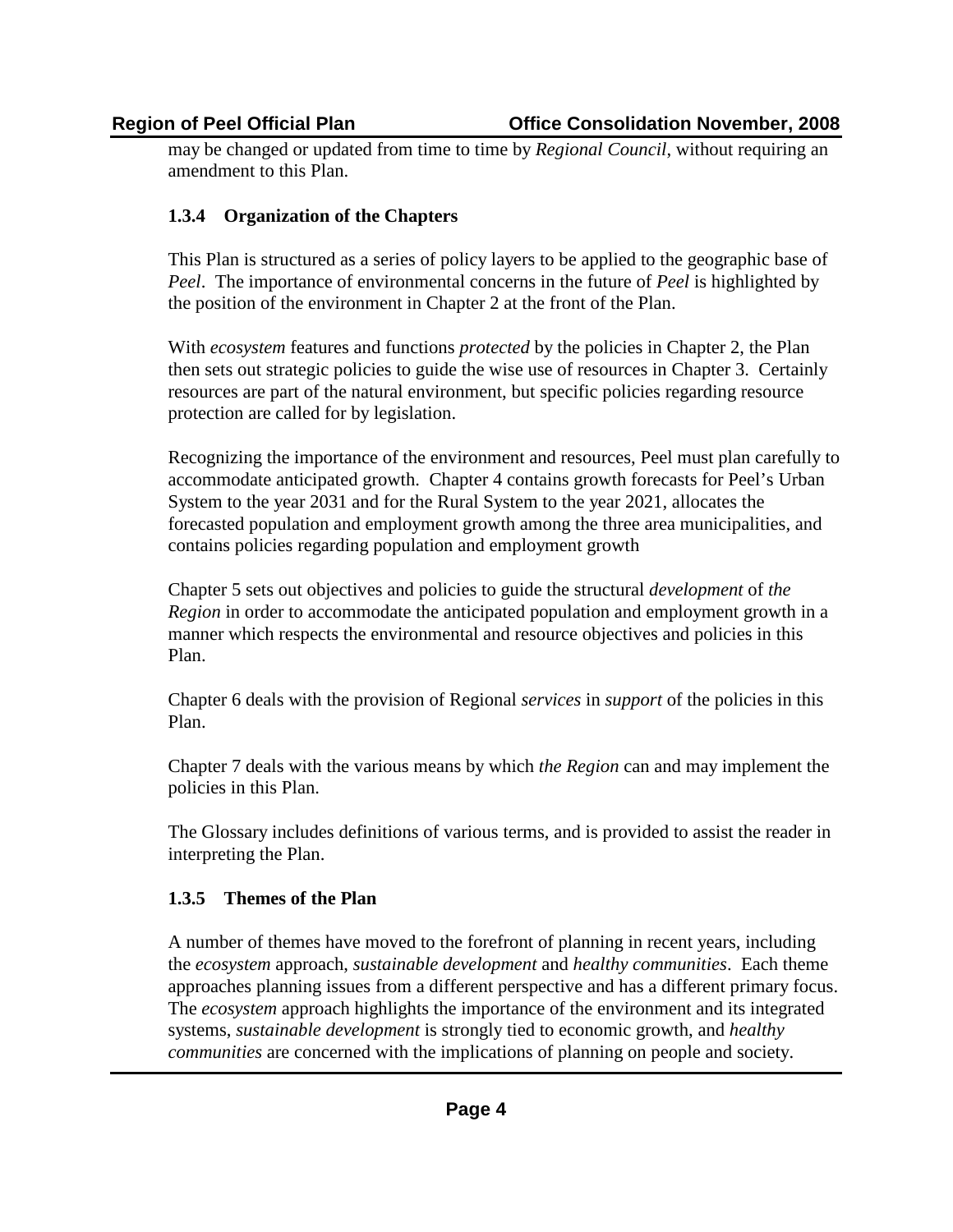#### **Region of Peel Official Plan Office Consolidation November, 2008**

Each theme has its particular strengths when applied to regional planning for an area like *Peel*. Viewed together, the themes provide a balanced and flexible overall basis for the formulation and analysis of policy. These three approaches also reflect the vision in the Council approved Corporate Strategic Plan (referred to hereafter as the Strategic Plan): a strong Region, an economically vital *community*, a caring *community*, and a *community* which conserves and enhances its natural resources.

 Therefore, this Plan contains balanced yet flexible goals and objectives that promote equilibrium between *ecosystem* approach, *sustainable development* and *healthy communities*.

#### **1.3.6 General Goals of the Plan**

In applying the policies in this Plan, the overall goals of *Regional Council* are:

| 1.3.6.1 | To create a healthy regional <i>community</i> of communities for those |
|---------|------------------------------------------------------------------------|
|         | living and working in <i>Peel</i> which is characterized by physical,  |
|         | mental, economic and social well-being; minimized crime, hunger        |
|         | and homelessness; a recognition and preservation of the region's       |
|         | natural and cultural heritage; and an emphasis on the importance of    |
|         | <i>Peel's</i> future as a caring <i>community</i> .                    |
|         |                                                                        |

- 1.3.6.2 To recognize, respect, preserve and enhance the importance of *ecosystem* features and functions and enhance the environmental well-being of air, water, land resources and living organisms.
- 1.3.6.3 To recognize the importance of a vital and diverse economy and a sound tax base, and manage and stage growth and *development* in accordance with the financial goals and overall fiscal sustainability of *the Region*.
- 1.3.6.4 To *support* growth and *development* which takes place in an effective and efficient manner, and which balances the environmental, social and economic responsibilities of *the Region* and the Province.

 The implementation of policies and strategies detailed in this Plan is subject to the fiscal constraints of the Province, *the Region*, the area municipalities and agencies directly or indirectly involved. However, both the short and long-term economic, social and environmental costs of inaction must be seriously considered.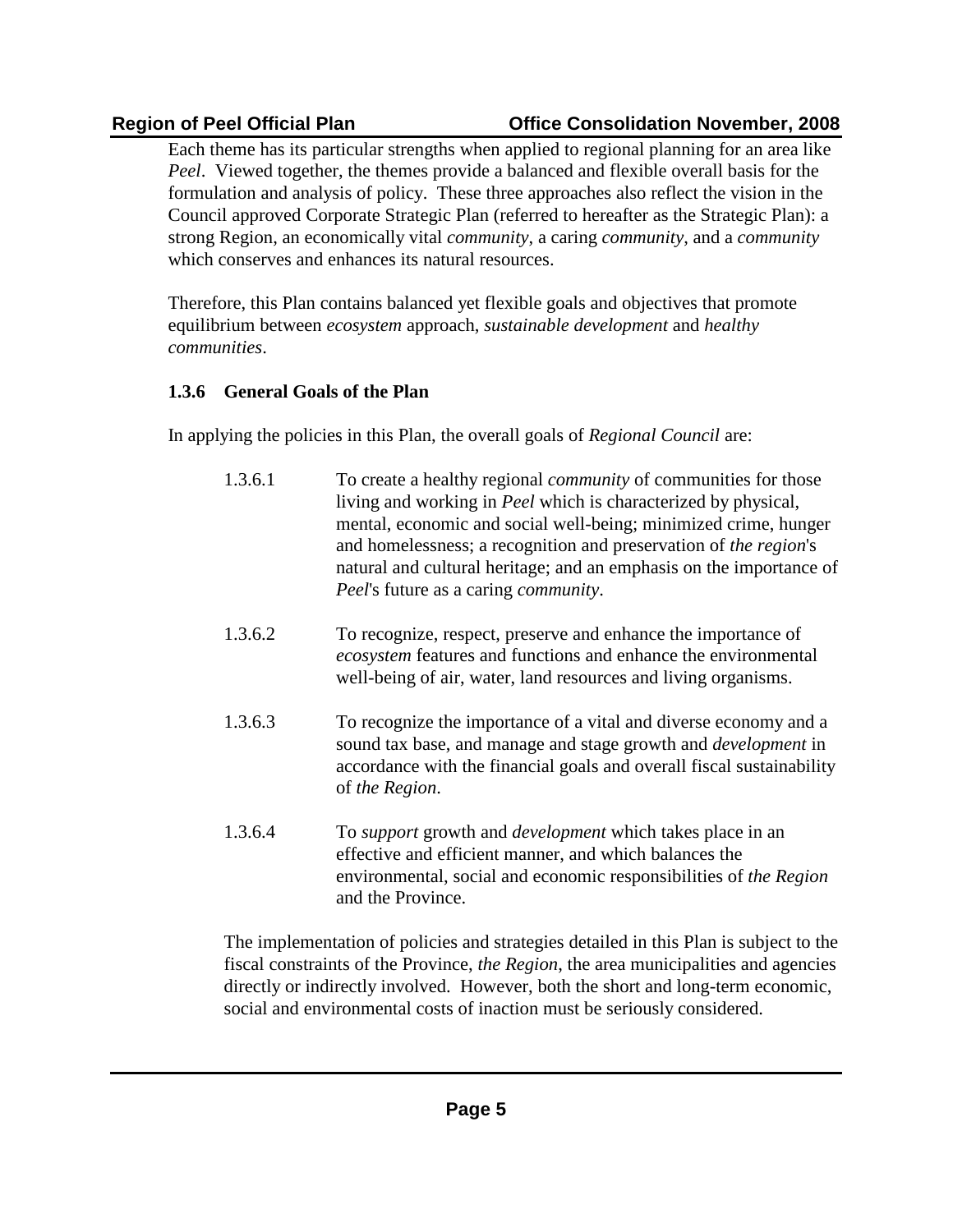Region of Peel Official Plan **Office Consolidation November, 2008** 

- intentionally left blank -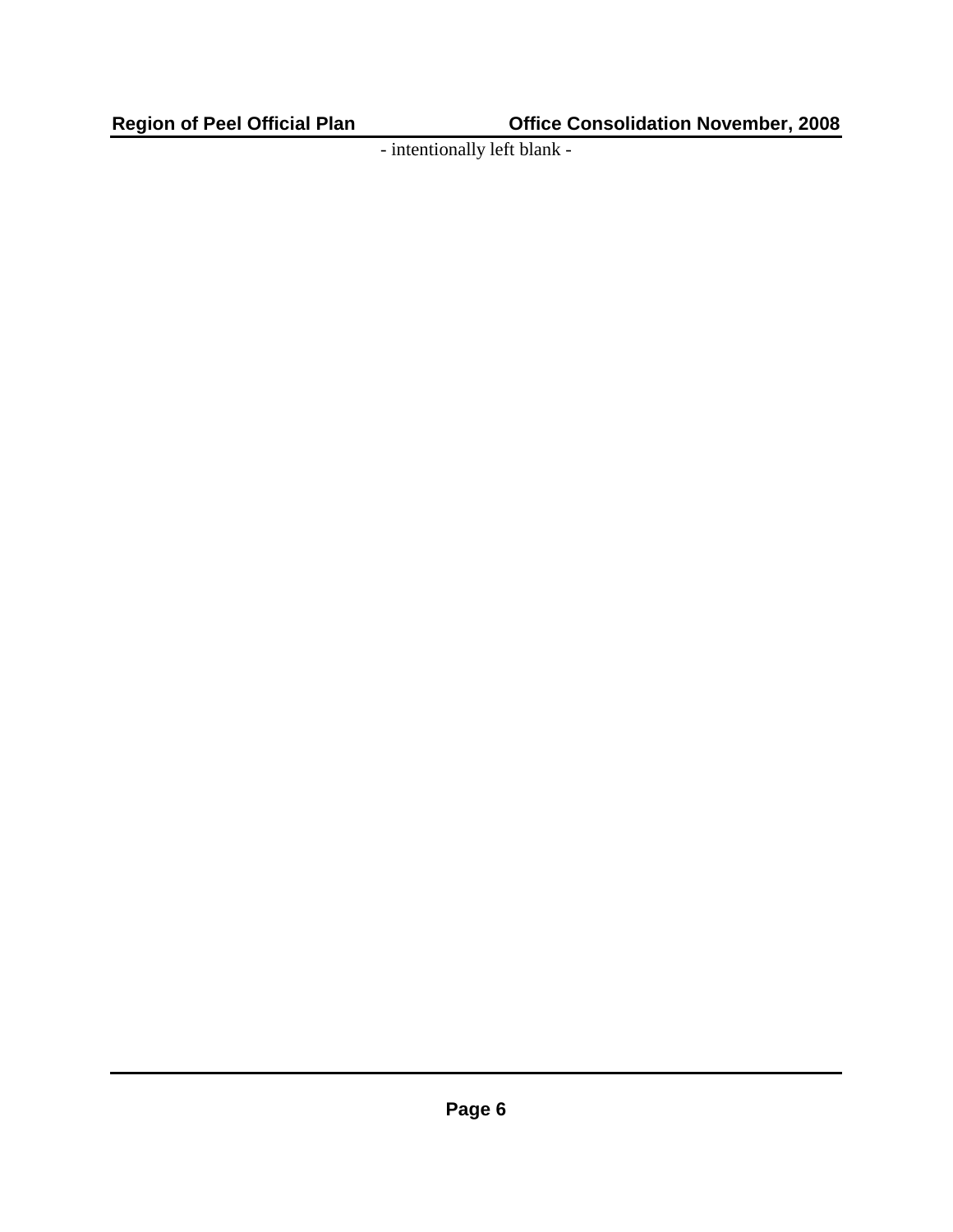#### CHAPTER 2: THE NATURAL ENVIRONMENT

#### **2.1 INTRODUCTION**

#### **2.1.1 Purpose**

*The region*'s heritage resources consist of its natural and cultural heritage. There is an important interrelationship between these resources illustrating the historic link between the area municipal *community* and its surrounding environment, and providing a sense of place and identity. The primary focus of this chapter is on the natural heritage resources, while the identification, preservation and promotion of *Peel*'s cultural heritage is dealt with in Chapter 3 of this Plan. The close relationship that exists between the natural and cultural heritage is recognized, therefore, the objectives and policies of this chapter should not be considered in isolation.

 The natural environment provides the life support system for our urban and rural communities. Ideally, healthy natural systems require no intervention to function properly. Degraded natural systems, on the other hand, have costly consequences for our communities. A well-functioning natural environment has social, health and economic benefits for those living and working in *Peel*, now and in the future.

 The *Region of Peel* recognizes its responsibility to preserve, *protect*, and encourage through the *support* of, and where appropriate, participation in the *restoration* and *rehabilitation* of natural areas in *Peel*. *The Region*'s Strategic Plan reflects this in its goals to "conserve *Peel*'s air, water and land resources", and to "*protect Peel*'s important natural features and environmentally sensitive areas".

 In this chapter emphasis is placed on the *joint* efforts with the area municipalities, conservation authorities and other agencies that are required to *protect* the natural systems in *Peel*, restore poorly functioning *ecosystems*, and promote clean air, water and land. One of the appropriate frameworks for these efforts is the establishment of a set of environmental policies in this Plan, to be supported and supplemented by environmental policies in the three *area municipal official plans*, the Niagara Escarpment Plan and the Oak Ridges Moraine Conservation Plan.

The establishment of a Greenlands System in *Peel*, as called for in the Strategic Plan, *protecting* and, where possible and ecologically appropriate, connecting key natural features, is set out in some detail in Section 2.3 of this chapter.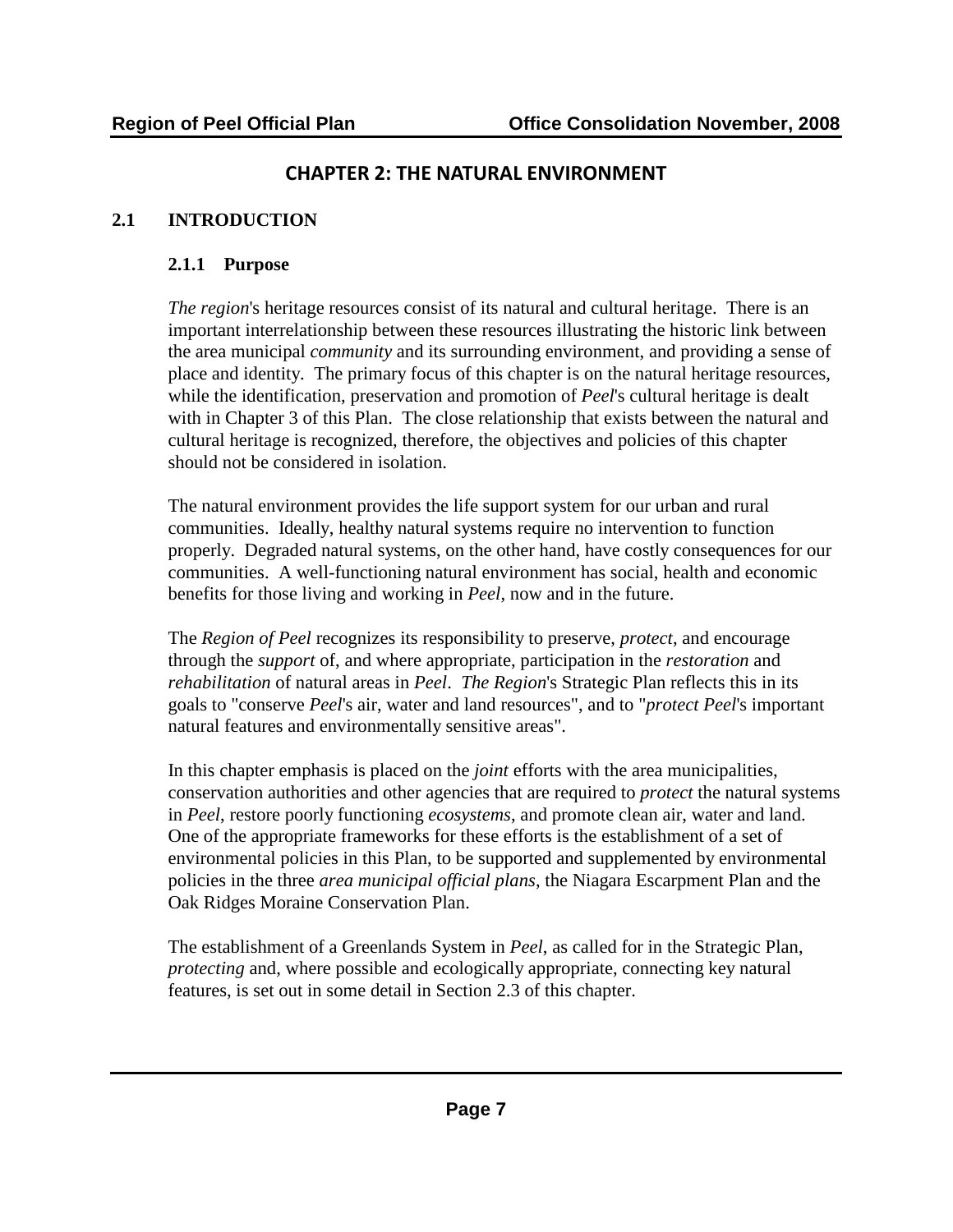#### **2.1.2 Goal**

 To create and maintain a system of viable, well-functioning environmental features to ensure a healthy, resilient and self-sustaining natural environment within *Peel Region*.

#### **2.1.3 Policies**

It is the policy of *Regional Council* to:

| 2.1.3.1 | Rationalize the regulatory framework for the natural environment<br>across the Region on an ecosystem basis, jointly with the area<br>municipalities, conservation authorities and provincial agencies, to<br>increase the defensibility and effectiveness of protection measures.                                   |
|---------|----------------------------------------------------------------------------------------------------------------------------------------------------------------------------------------------------------------------------------------------------------------------------------------------------------------------|
| 2.1.3.2 | <i>Protect</i> , maintain and enhance the quality and <i>integrity</i> of<br>ecosystems, including air, water, land and biota jointly with the<br>area municipalities, conservation authorities and provincial<br>agencies.                                                                                          |
| 2.1.3.3 | Identify and regulate <i>development</i> on lands exposed to natural<br>hazards jointly with the area municipalities, provincial agencies<br>and conservation authorities.                                                                                                                                           |
| 2.1.3.4 | Adopt policies and establish programs for the <i>restoration</i> of the<br>natural environment in <i>Peel jointly</i> with the area municipalities,<br>conservation authorities and provincial agencies.                                                                                                             |
| 2.1.3.5 | Ensure, <i>jointly</i> with the area municipalities and the conservation<br>authorities in consultation with the Department of Fisheries and<br>Oceans, that no negative impacts, as defined in the Provincial<br>Policy Statement, occur to fish habitat as a result of <i>development</i><br>and site alterations. |
| 2.1.3.6 | Encourage the area municipalities, in consultation with the<br>conservation authorities, to promote and enforce soil conservation<br>measures on developing sites.                                                                                                                                                   |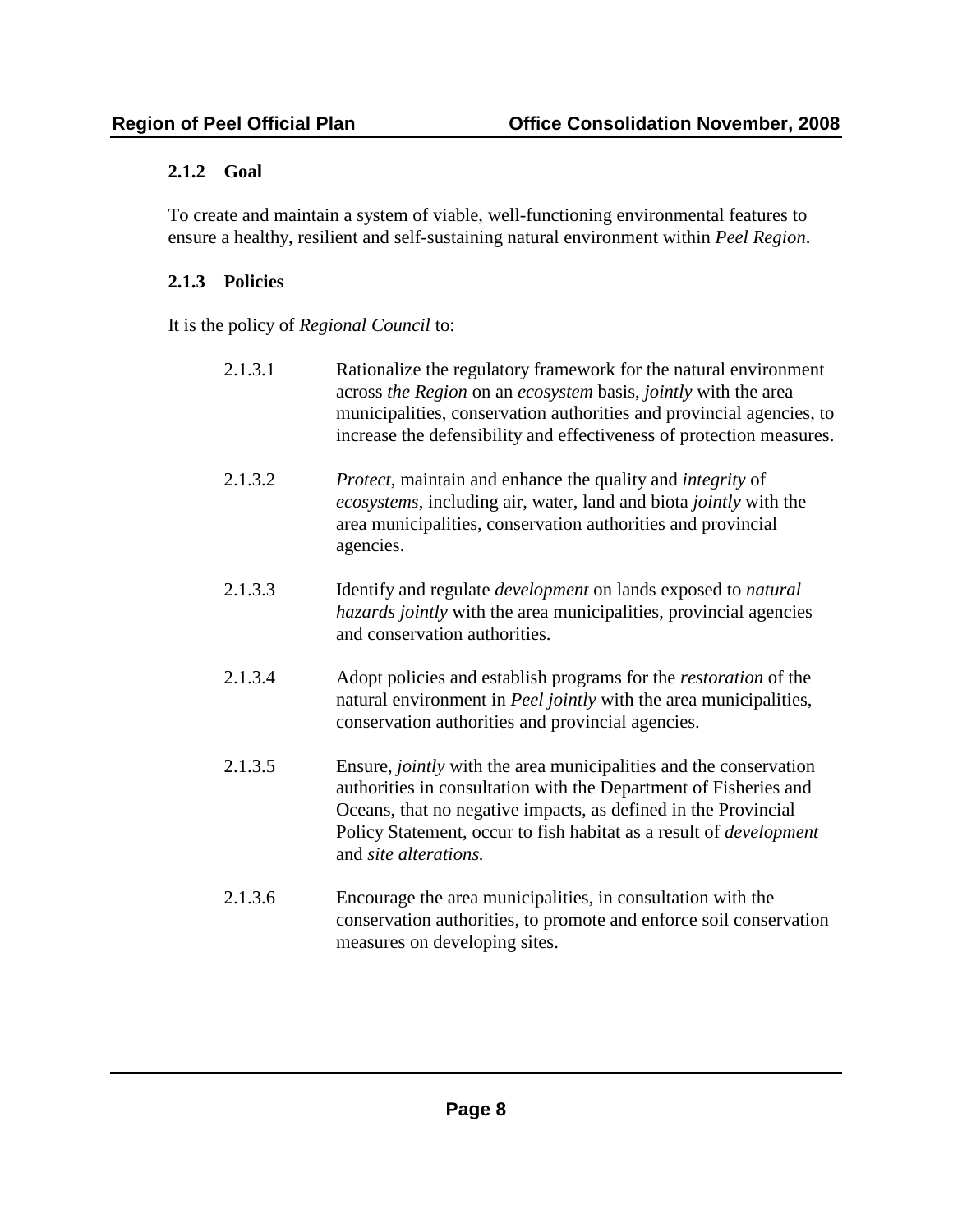#### **2.2 LARGE ENVIRONMENTAL SYSTEMS**

Large environmental systems interact with smaller *ecosystems*, including localized plant and animal communities. This Plan considers *airsheds*, *watersheds*, groundwater resources, the Lake Ontario Waterfront, *Bioregions*, the *Niagara Escarpment* and the *Oak Ridges Moraine* as the relevant large environmental systems which *Peel* has a part in *protecting*.

#### **2.2.1 General Objectives**

| 2.2.1.1 | To recognize and promote the connections between local<br>ecosystem functions and large environmental systems and<br>contribute to the protection of these larger non-localized systems. |
|---------|------------------------------------------------------------------------------------------------------------------------------------------------------------------------------------------|
| 2.2.1.2 | To conserve and maintain the <i>integrity</i> of <i>Peel's</i> air, water and land<br>resources.                                                                                         |

#### **2.2.2 General Policies**

It is the policy of *Regional Council* to:

| 2.2.2.1 | Study and <i>protect</i> the overall <i>integrity</i> of <i>Peel's ecosystems</i> which<br>are part of larger biotic (living) and abiotic (non-living) systems.                                                                                                                                                                                                           |
|---------|---------------------------------------------------------------------------------------------------------------------------------------------------------------------------------------------------------------------------------------------------------------------------------------------------------------------------------------------------------------------------|
| 2.2.2.2 | Study and create databases for the larger environmental systems.                                                                                                                                                                                                                                                                                                          |
| 2.2.2.3 | Participate in, and <i>support</i> , broader scale environmental studies in<br>order to assess the carrying capacity of <i>ecosystems</i> and the<br>potential cumulative effects of <i>development</i> in areas where<br>development is likely to have a major impact on the integrity of<br>broader ecosystems and the Greenlands System in Peel (see Section<br>(2.3). |

#### **2.2.3 Airsheds**

*Peel* can be considered part of a Great Lakes Basin climatic system or *airshed*. Larger weather systems may flush out, bring in, or trap polluted air. In *Peel*, there are local lake effects on precipitation and temperature and a cooler air flow down the major valley systems towards Lake Ontario. Across *Peel*, there are gradients of temperature, precipitation and growing season from Lake Ontario northwest to Dufferin County.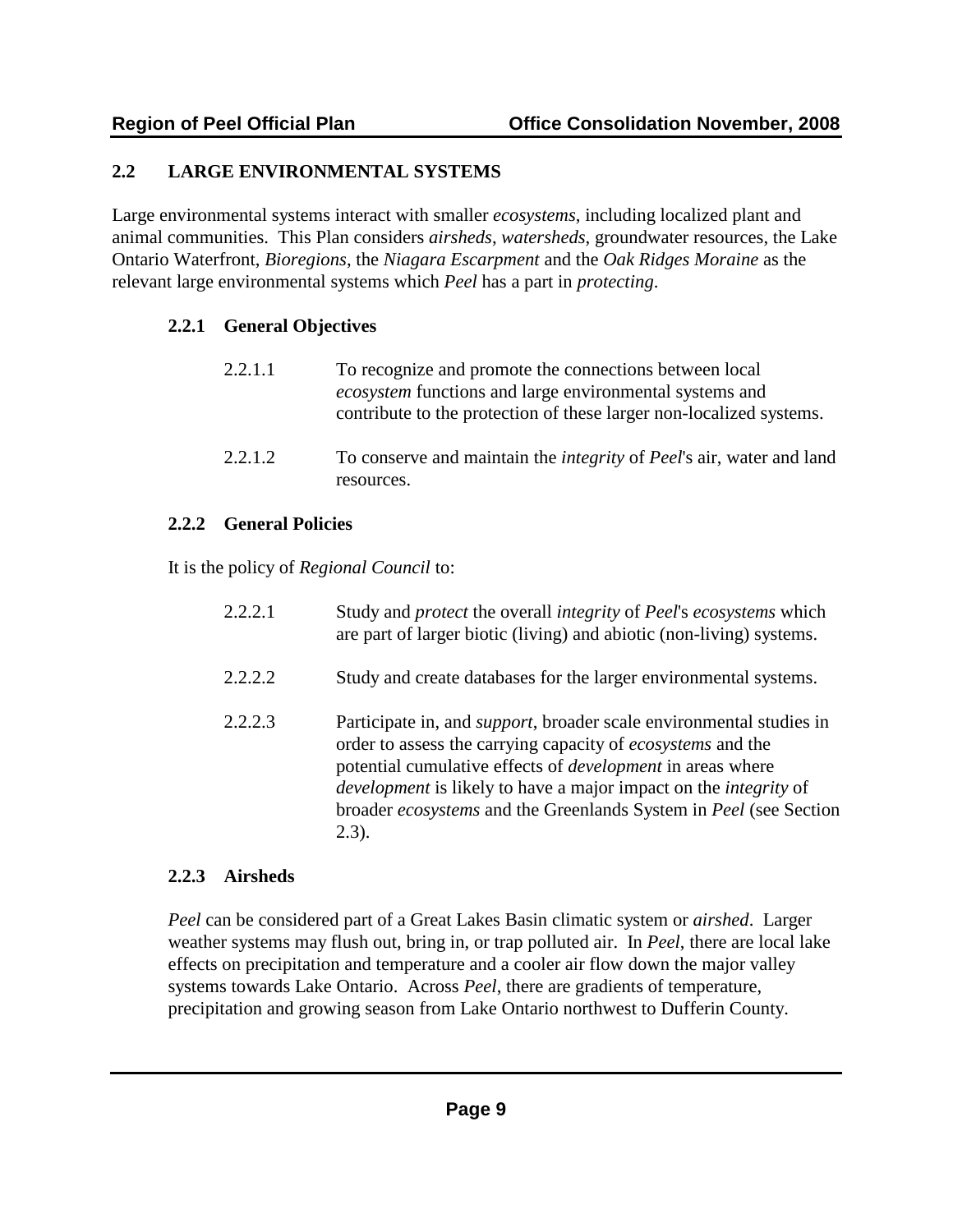#### **2.2.3.1 Policy**

 It is the policy of *Regional Council* to evaluate the climatic and air quality impacts of the objectives and policies in this Plan.

#### **2.2.4 Watersheds**

 The Credit River, Humber River, Etobicoke Creek, Mimico Creek and their tributaries form the major *watersheds* in *Peel*, although portions of other larger *watersheds* and many smaller *watersheds* also lie within *Peel* (see Figure 3 in the Appendix). *Peel* has an abundance of ground and surface water resources, but faces a growing number of water management challenges as the extent and intensity of land uses increase the impact on natural systems. The interconnections and relationships among human activities and the subsequent impacts on *ecosystems*, must be recognized.

 The natural boundaries of *watersheds* and *subwatersheds* provide relevant and practical units for an *ecosystem* approach to the management of water resources, and related natural resources, that utilize the hydrological cycle as the pathway that integrates physical, chemical and biological processes. Existing provincial guidelines provide a framework for the preparation of *watershed* and *subwatershed plans*.

#### **2.2.4.1 Policies**

It is the policy of *Regional Council* to:

- 2.2.4.1.1 Promote and participate in *watershed plans* and *subwatershed plans* within *Peel Region*.
- 2.2.4.1.2 Determine *jointly* with the area municipalities, conservation authorities and provincial agencies the requirement for a *subwatershed* plan where planning initiatives are likely to have a *significant* immediate or cumulative impact on water resources and related natural systems in a *watershed* or *subwatershed*. Such a determination shall include consideration of the Water Resources policies contained in Section 3.4 of this Plan.
- 2.2.4.1.3 Determine *jointly* with the area and neighbouring municipalities, conservation authorities, and other provincial agencies, a schedule prioritizing the need for *watershed* and *subwatershed plans* in *Peel Region*.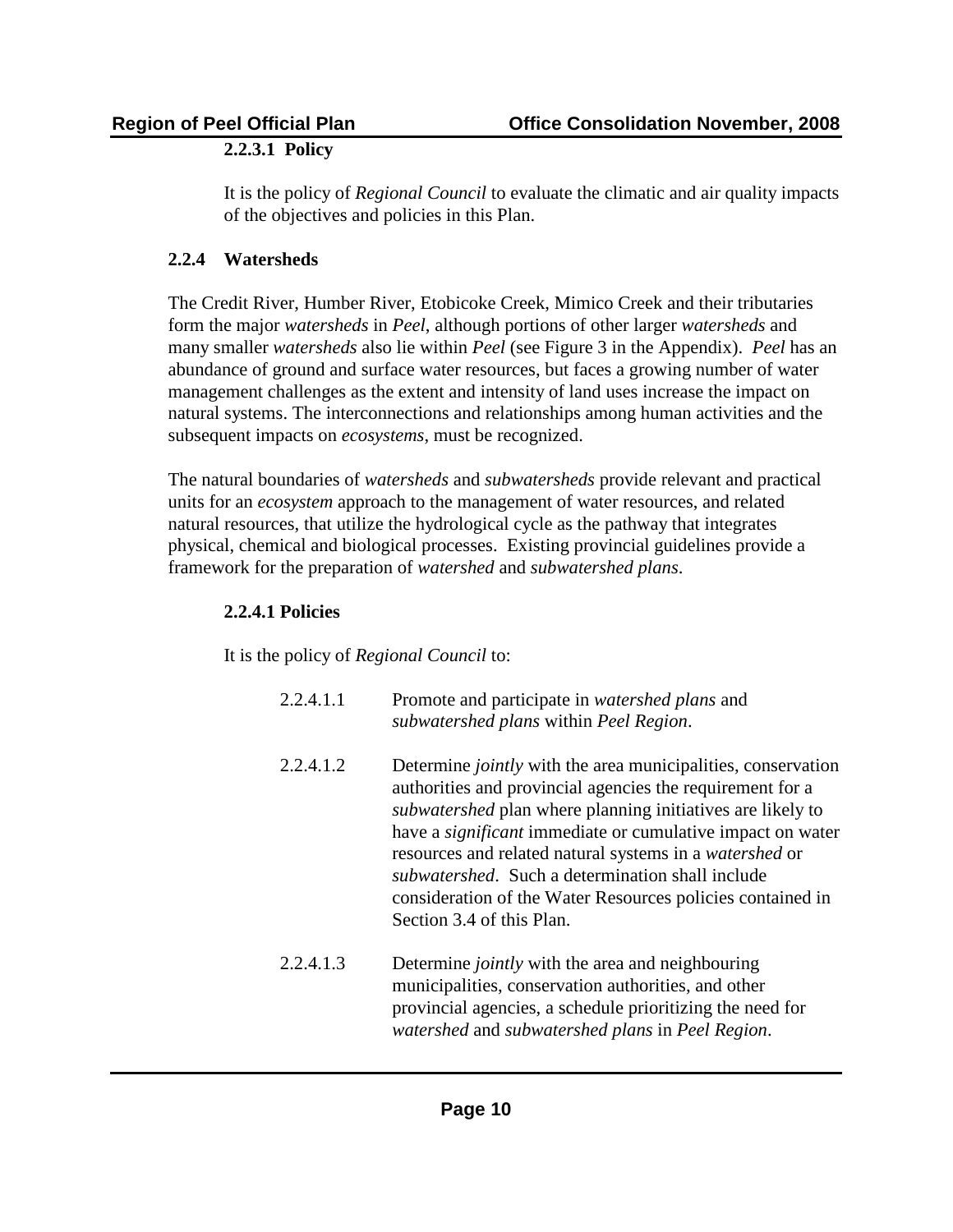| <b>Region of Peel Official Plan</b> | <b>Office Consolidation November, 2008</b>                                                                                                                                                                                                                                                                                                                                                  |  |
|-------------------------------------|---------------------------------------------------------------------------------------------------------------------------------------------------------------------------------------------------------------------------------------------------------------------------------------------------------------------------------------------------------------------------------------------|--|
| 2.2.4.1.4                           | Work <i>jointly</i> with the area and neighbouring municipalities,<br>conservation authorities, and other provincial agencies to<br>determine planning and monitoring information<br>requirements for inclusion in watershed and subwatershed<br>plans.                                                                                                                                     |  |
| 2.2.4.1.5                           | Work <i>jointly</i> with the conservation authorities, the area<br>municipalities and, where applicable, the Niagara<br>Escarpment Commission to integrate <i>subwatershed</i><br>planning and monitoring information on a regional and<br><i>watershed</i> basis, in order to assess the cumulative effects of<br>land use changes and the implementation of <i>subwatershed</i><br>plans. |  |
| 2.2.4.1.6                           | Integrate ground and surface water quality and/or quantity<br>monitoring conducted by Regional departments with<br>watershed and subwatershed plans and other environmental<br>monitoring, including the analysis of cumulative effects.                                                                                                                                                    |  |

#### **2.2.5 Groundwater**

 Groundwater plays an important role in the hydrological cycle of the water resource system in *Peel*. The identification, maintenance and protection of groundwater recharge and discharge features and functions such as *woodlands*, topographic depressions, *wetlands*, ponds, lakes, rivers and streams are important to sustaining groundwater quality and quantity.

 Groundwater, accumulated and stored in aquifers, is an important source of drinking water for individual households and communities in *Peel*. The continued health of fish and wildlife habitat is also dependent on year round groundwater discharge as baseflow to streams and *wetlands*. In the north of *Peel*, groundwater recharge occurs mainly through the bedrock dolostone of the *Niagara Escarpment* and the thick granular deposits and poorly defined surface drainage pattern typical of morainal topography north of the Peel Plain and the *Niagara Escarpment*. The *groundwater discharge* features of the *Oak Ridges Moraine*'s south slope and the Escarpment's easterly face function as the *headwater* areas for many of the rivers and streams in *the region*.

 The less permeable soils of the Peel Plain reduce contributions to groundwater through recharge. However, localized recharge and discharge functions in these areas do contribute to water supplies and surface water systems.

Water resources are dealt with in more detail in Section 3.4 of this Plan.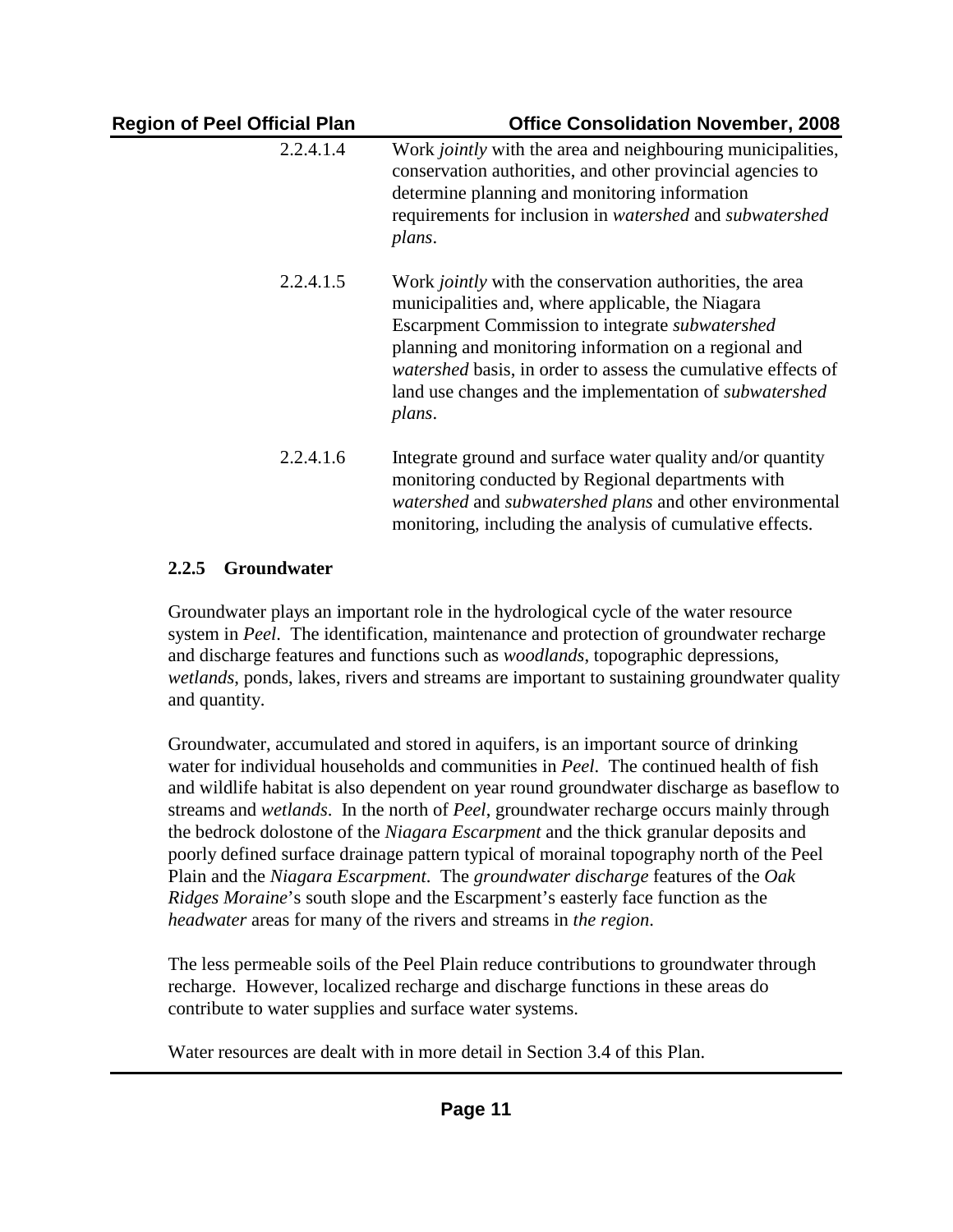#### **2.2.5.1 Policies**

It is the policy of *Regional Council* to:

| 2.2.5.1.1 | Protect, maintain and enhance the <i>integrity</i> of <i>ecosystems</i><br>through the proper planning and management of<br>groundwater resources and related natural systems in Peel. |
|-----------|----------------------------------------------------------------------------------------------------------------------------------------------------------------------------------------|
| 2.2.5.1.2 | Work with the area municipalities, conservation authorities<br>and other provincial agencies to <i>protect</i> , maintain and<br>enhance groundwater resources.                        |

#### **2.2.6 Lake Ontario**

 Lake Ontario forms *the region*'s southern boundary and is a very prominent feature within the natural heritage system of *Peel*. The fish and wildlife habitat associated with this aquatic *ecosystem* has undergone *significant* physical change through *shoreline* and stream channel alteration, land clearance and drainage, and other urban activities. It is therefore important that water resource initiatives along the river *valley and stream corridors* and the upland *headwater* areas of *Peel* be complemented by efforts to sustain and create fish and wildlife habitat along the Lake Ontario Waterfront. Sections 2.3 and 2.4 of the Plan deals with the protection and management of the Lake Ontario Shoreline in more detail.

#### **2.2.6.1 Policies**

It is the policy of *Regional Council* to:

- 2.2.6.1.1 Participate in international, national, provincial, interregional and area municipal initiatives, including the implementation of the Lake Ontario Greenway Strategy and the preparation and implementation of remedial action plans, to *protect* and restore the aquatic *ecosystem* of Lake Ontario and its associated *shoreline*.
- 2.2.6.1.2 Encourage the City of Mississauga, the conservation authorities and the appropriate agencies to consider an Integrated Shoreline Management Plan for an appropriate segment of the Lake Ontario Shoreline.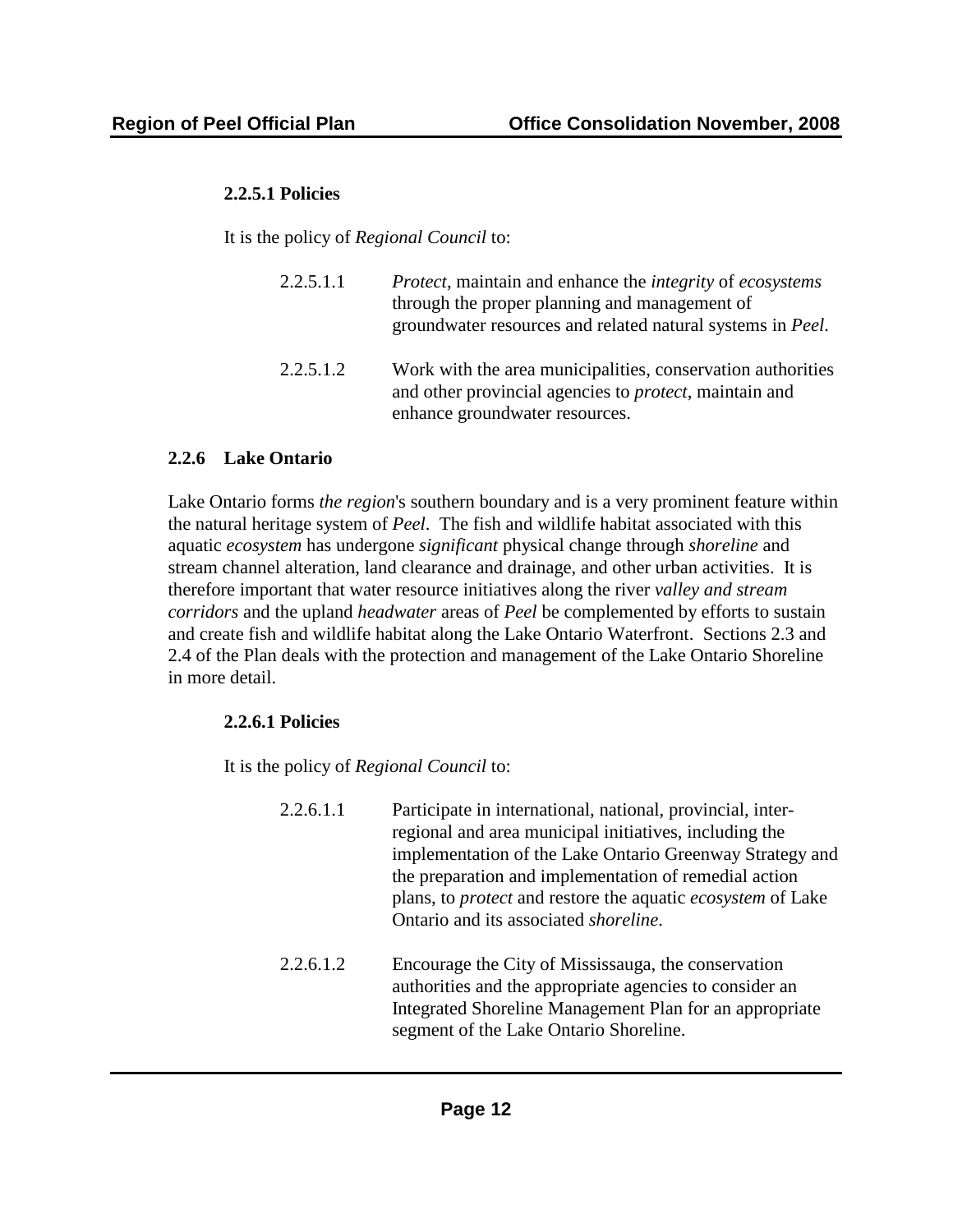#### **Region of Peel Official Plan Consolidation November, 2008**

 2.2.6.1.3 *Protect*, maintain and enhance the quantity and quality of water resources for the supply of potable water and maintenance of *ecosystem integrity* in *Peel*.

#### **2.2.7 Bioregions**

*Bioregions* are landscape units, the extents of which are defined by the biological processes that occur within these areas. Lands and waters within *bioregions* share climatic and many ecological similarities. A bioregional unit helps to focus attention on the interdependency and internal links that exist within the natural environment.

 The Greater Toronto *Bioregion* (see Figure 1 in the Appendix), has been defined as the area of land bounded by Lake Ontario, the *Niagara Escarpment* and the *Oak Ridges Moraine*. Most of *Peel*'s land area is within the Greater Toronto *Bioregion*. However, large areas in the north of Caledon are part of other *bioregions*, some of which are functionally related to the *Oak Ridges Moraine*, the *Niagara Escarpment* and other systems to the north, east and west. Thus, *the Region* must address many different interregional *ecosystem* linkages and functions.

#### **2.2.7.1 Policy**

It is the policy of *Regional Council* to promote coordinated planning initiatives that recognize, *protect*, restore and enhance *ecosystem integrity* in a bioregional context *jointly* with the area municipalities, conservation authorities, Niagara Escarpment Commission and neighbouring municipalities.

#### **2.2.8 Niagara Escarpment**

 The *Niagara Escarpment* is a provincially *significant*, 725 kilometre (450 mile) long geological feature, a portion of which runs through *Peel*. The particular combination of geological and ecological features along the *Niagara Escarpment* results in a landscape unequalled in Canada. In 1990 the Escarpment's unique character was recognized by United Nation's Educational Scientific and Cultural Organization (UNESCO) when it was named a World Biosphere Reserve. It is also a source of some of southern Ontario's prime rivers and streams, and contains some *significant* heritage features, rare plants and *significant* habitats. The rich and diverse natural and *cultural heritage resources* of this area are *protected* by the Niagara Escarpment Plan, this Plan and the Town of Caledon Official Plan.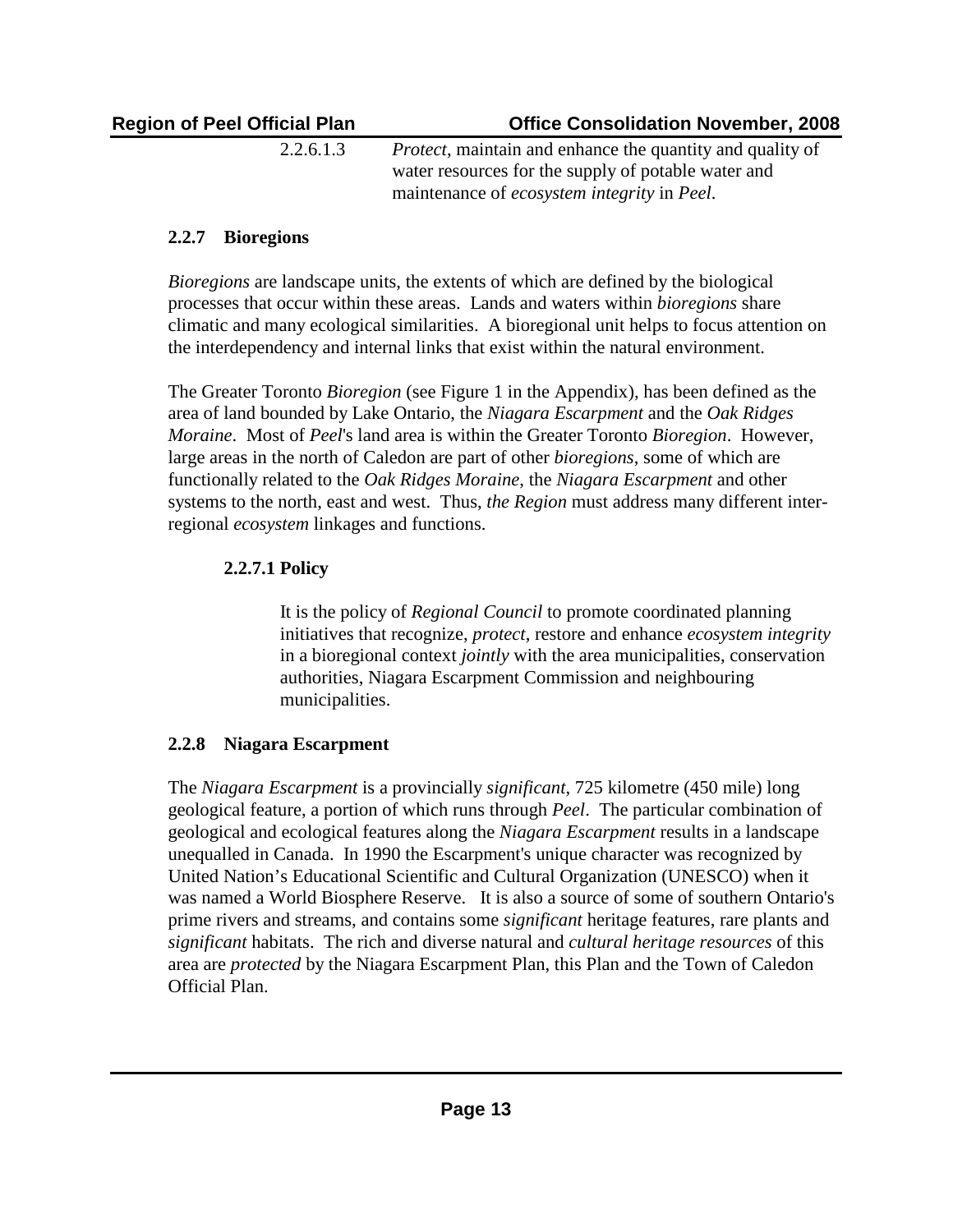#### **2.2.8.1 Policies**

It is the policy of *Regional Council* to:

- 2.2.8.1.1 *Support* the designations and policies of the Niagara Escarpment Plan.
- 2.2.8.1.2 Require the Town of Caledon to have policies, in its official plan which conform with the policies of the Niagara Escarpment Plan within the Niagara Escarpment Plan Area.

### **2.2.9 Oak Ridges Moraine**

 The Oak Ridges Moraine is one of Ontario's most significant landforms. Together with the Niagara Escarpment, Lake Ontario, and river valleys, it forms the foundation of southcentral Ontario's natural heritage and greenspace systems. Located north of a parallel to Lake Ontario, the Oak Ridges Moraine in Peel divides the watersheds draining south into Lake Ontario from those draining north into areas such as Lake Simcoe and Georgian Bay. The Oak Ridges Moraine shapes the present and future form and structure of the Greater Toronto region and its ecological and hydrological features and functions are critical to the region's continuing health.

 Through the Oak Ridges Moraine Conservation Act, 2001 and the accompanying Oak Ridges Moraine Conservation Plan (ORMCP), the Province has established direction for protecting the Oak Ridges Moraine. The ORMCP is a regulation to the Oak Ridges Moraine Conservation Act, 2001. The boundary and land use designations for the Oak Ridges Moraine Conservation Plan Area (ORMCPA) within Peel are shown on Schedule D<sub>1</sub> in this Plan.

 The purpose of the ORMCP is to provide land use and resource management direction on how to protect the ecological and hydrological features and functions of the Oak Ridges Moraine. The requirements of the ORMCP are intended to satisfy a range of objectives. These objectives include, but are not limited to, ensuring that the Oak Ridges Moraine is maintained as a continuous natural landform, restoring and improving ecological integrity and connectivity between natural features and functions, and providing opportunities for compatible recreation, including a continuous recreational trail across the Oak Ridges Moraine.

 Municipal official plans and zoning bylaws must conform to the ORMCP. The major provisions that are relevant at the Regional level have been incorporated into this section of the Regional Official Plan. However, these policies must be read in conjunction with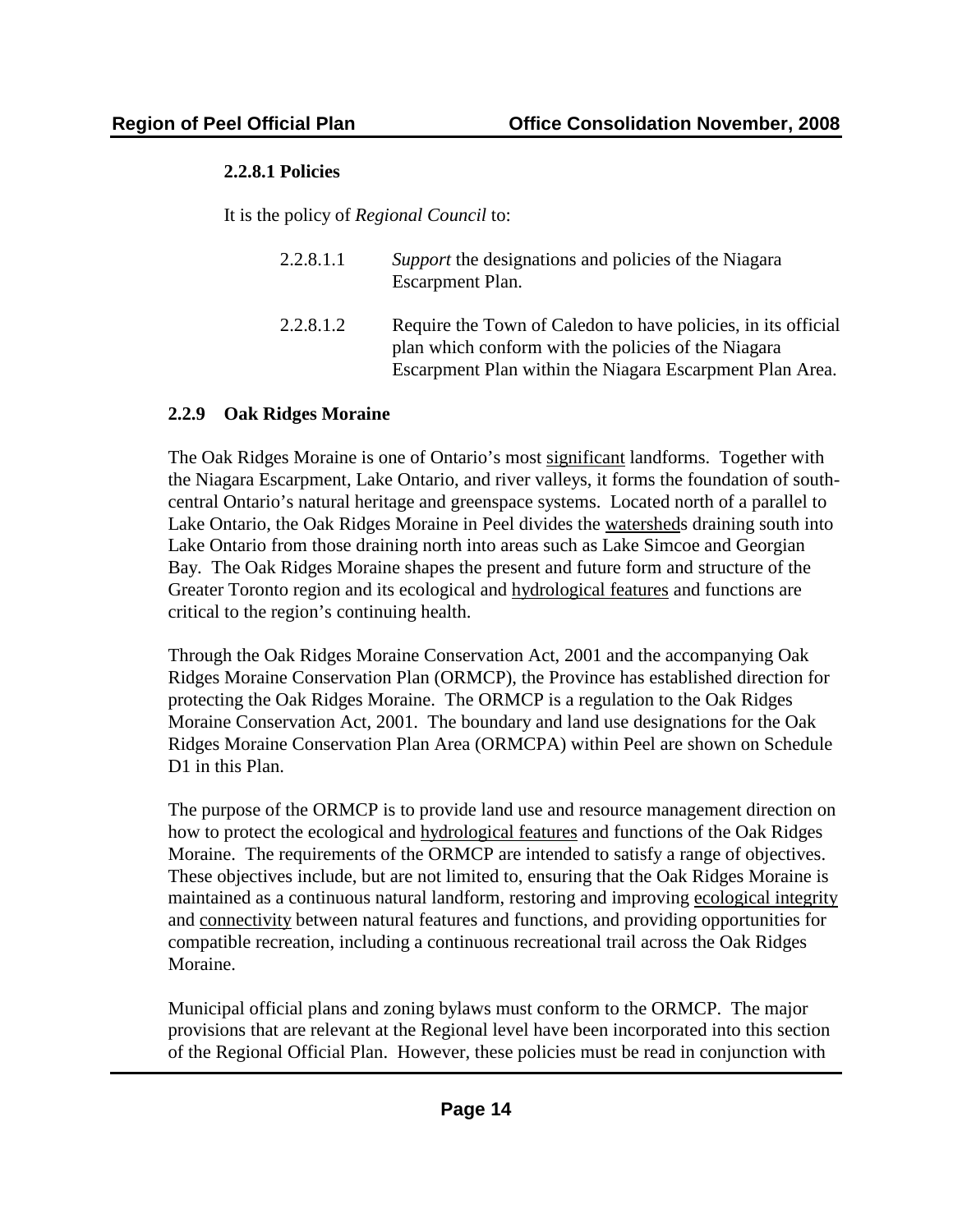#### **Region of Peel Official Plan Office Consolidation November, 2008**

the detailed provisions of the ORMCP, all other applicable policies of this Plan, and the Town of Caledon Official Plan. The conformity exercise required by Section 9 of the Oak Ridges Moraine Conservation Act, 2001 allows municipalities to refine ORMCP policies to Regional and local circumstances. Further, it allows municipalities to be more restrictive than the ORMCP except with respect to agricultural uses, mineral aggregate operations, and wayside pits.

 A significant rural population lives in the Peel and Caledon portion of the Oak Ridges Moraine. Together with the Town of Caledon's Official Plan and Zoning By-law, it is the intention of this Plan to recognize and protect the continuing presence of existing residential uses as legal conforming uses, while encouraging minimum impacts on the long-term ecological integrity of the Oak Ridges Moraine.

 Where this Plan contains terms that are defined by the ORMCP, they are underlined. The ORMCP should be consulted for specific direction. Also, terms that are defined in this Plan are italicized.

#### **2.2.9.1 Goal**

 To implement the Provincial Oak Ridges Moraine Conservation Plan to protect the ecological and hydrological features and functions of the Oak Ridges Moraine and the associated benefits to Peel residents.

#### **2.2.9.2 General Objectives**

| 2.2.9.2.1 | To implement the ORMCP in a manner that respect the<br>Five Principles of this Plan, through Regional planning<br>documents and decisions and refines the policies of the<br>ORMCP to Regional and local circumstances. |
|-----------|-------------------------------------------------------------------------------------------------------------------------------------------------------------------------------------------------------------------------|
| 2.2.9.2.2 | To provide direction to the Town of Caledon to develop<br>appropriate policies in its Official Plan for implementing<br>the ORMCP.                                                                                      |
| 2.2.9.2.3 | To undertake all Regional responsibilities in a manner that<br>respects the intent of the ORMCP.                                                                                                                        |

#### **2.2.9.3 Oak Ridges Moraine Conservation Plan**

It is the policy of *Regional Council* to: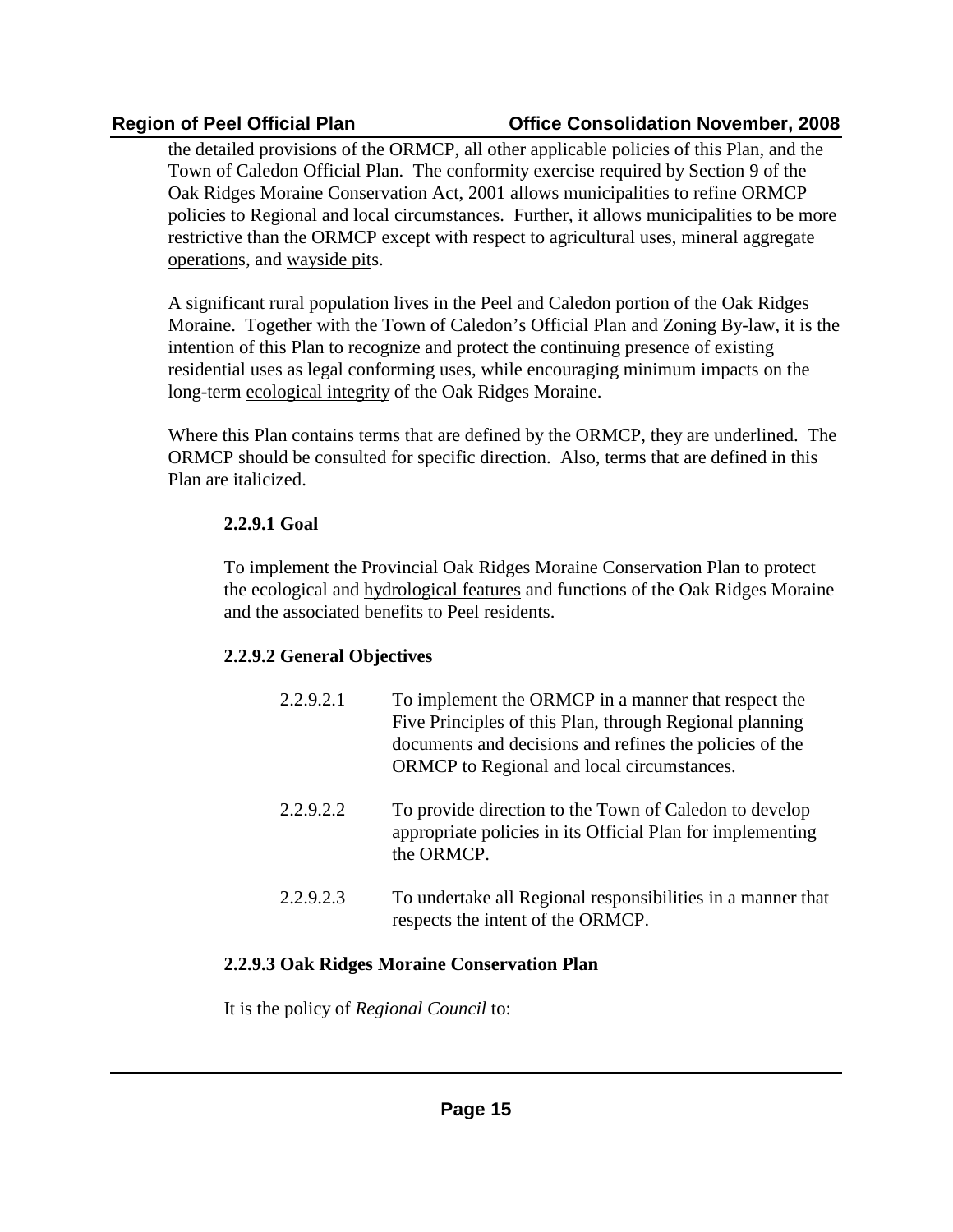#### **GENERAL**

- 2.2.9.3.1 Recognize the Oak Ridges Moraine as a provincially significant feature.
- 2.2.9.3.2 Read and interpret the policies of Section 2.2.9 of this Plan in conjunction with all other applicable policies of the Plan and apply the most restrictive policies, except where prohibited by the ORMCP.
- 2.2.9.3.3 Direct the Town of Caledon to develop appropriate Official Plan policies and a Zoning By-law to implement and refine the requirements of the ORMCP. This includes specifically addressing those requirements that are more appropriately addressed at the area municipal level. Policies are to include, but are not limited to those addressing servicing requirements and restrictions, the continuation of existing uses, permitting residential dwellings on existing lots of record, addressing accessory uses and structures, the applicability of the Table in Part III of the ORMCP to existing uses, second dwellings, lots of record, approved uses, consents, and permitted uses.
- 2.2.9.3.3.1 Within the Oak Ridges Moraine, there are applications under the *Planning Act* and *Condominium Act*, which due to their date of commencement and decision, are subject to the Transition provisions of the *Oak Ridges Moraine Conservation Act, 2001*.
- 2.2.9.3.3.2 All applications for development or site alteration, which commenced on or after November 17, 2001, are required to conform to the ORMCP.
- 2.2.9.3.4 Direct the Town of Caledon, when it amends its Official Plan and Zoning By-law to bring them into conformity with the ORMCP to:
	- a) Recognize, within the ORMCPA, existing residential uses and new single dwellings on existing lots of record where a single dwelling would have been lawfully permitted by the Town of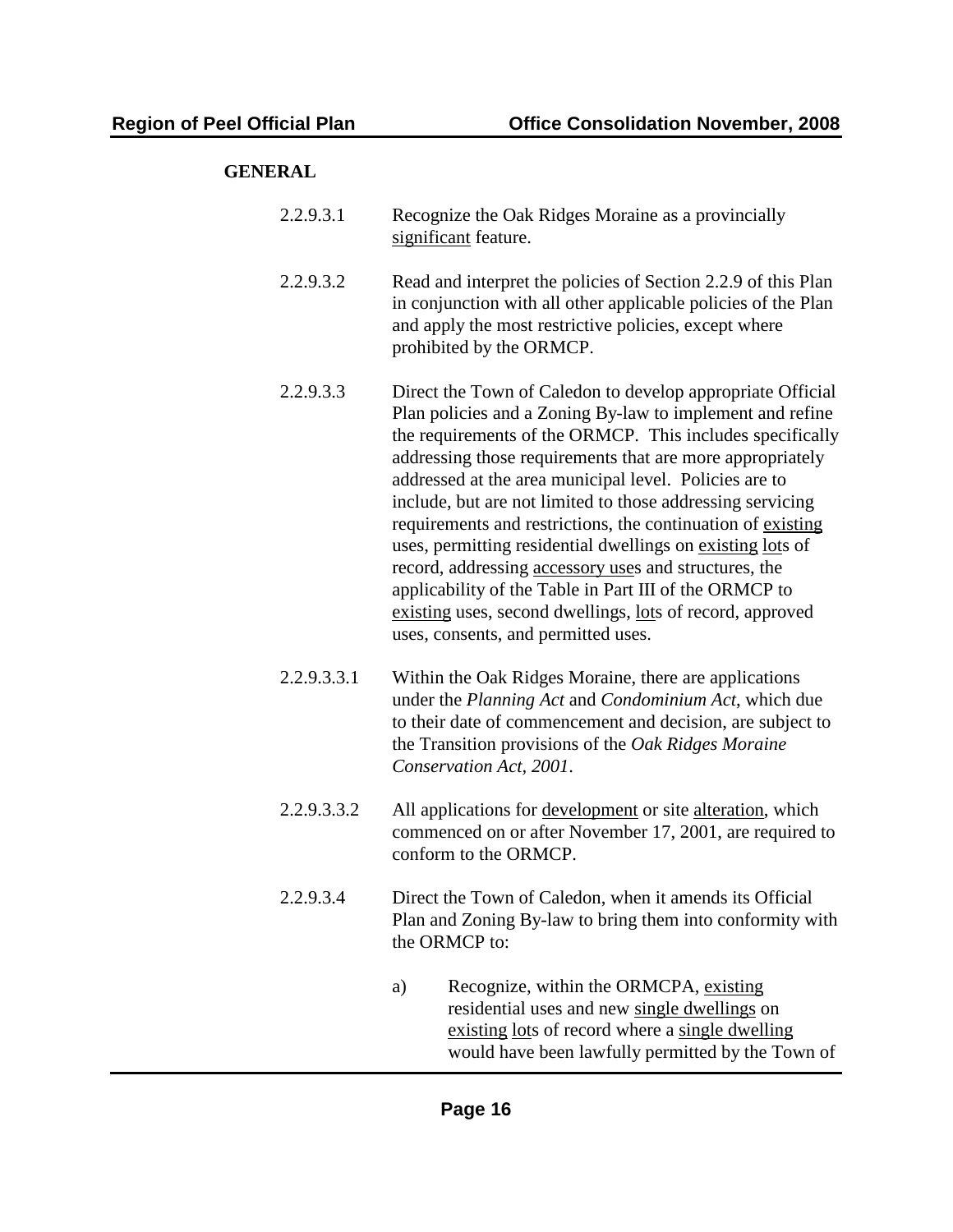Caledon's existing Zoning By-law on November 15, 2001.

- b) Consider, within the ORMCPA, recognizing existing uses that are not residential in its Zoning By-law on a site specific basis, subject to consideration of existing and potential impacts on the ecological integrity of the Oak Ridges Moraine.
- c) Consider incorporating policies in its Official Plan, within the ORMCPA, that allow uses and structures accessory to existing uses and new single dwellings on existing lots of record, subject to all applicable provisions of the Town's Official Plan and the ORMCP.
- d) Consider incorporating policies in its Official Plan, within the ORMCPA, that allow apartments in houses and garden suites, subject to all applicable provisions of the Town's Official Plan and the ORMCP.
- 2.2.9.3.5 Permit the Town of Caledon to be more restrictive in its Official Plan and Zoning By-law, except as prohibited by the ORMCP.
- 2.2.9.3.6 Recognize the external boundary of the ORMCPA in Peel as shown on Schedule D1.

#### **LAND USE DESIGNATIONS**

 2.2.9.3.7 Identify the boundaries of the land use designations on Schedule D1 and to recognize that the boundaries may be further refined by the Town of Caledon when the Town's Official Plan and Zoning By-law are amended in accordance with Sections 9 and 10 of the Oak Ridges Moraine Conservation Act, 2001.

> The Following policies indicate the general purpose and intent of each of the ORMCP land use designations, and provide general direction regarding permitted uses. These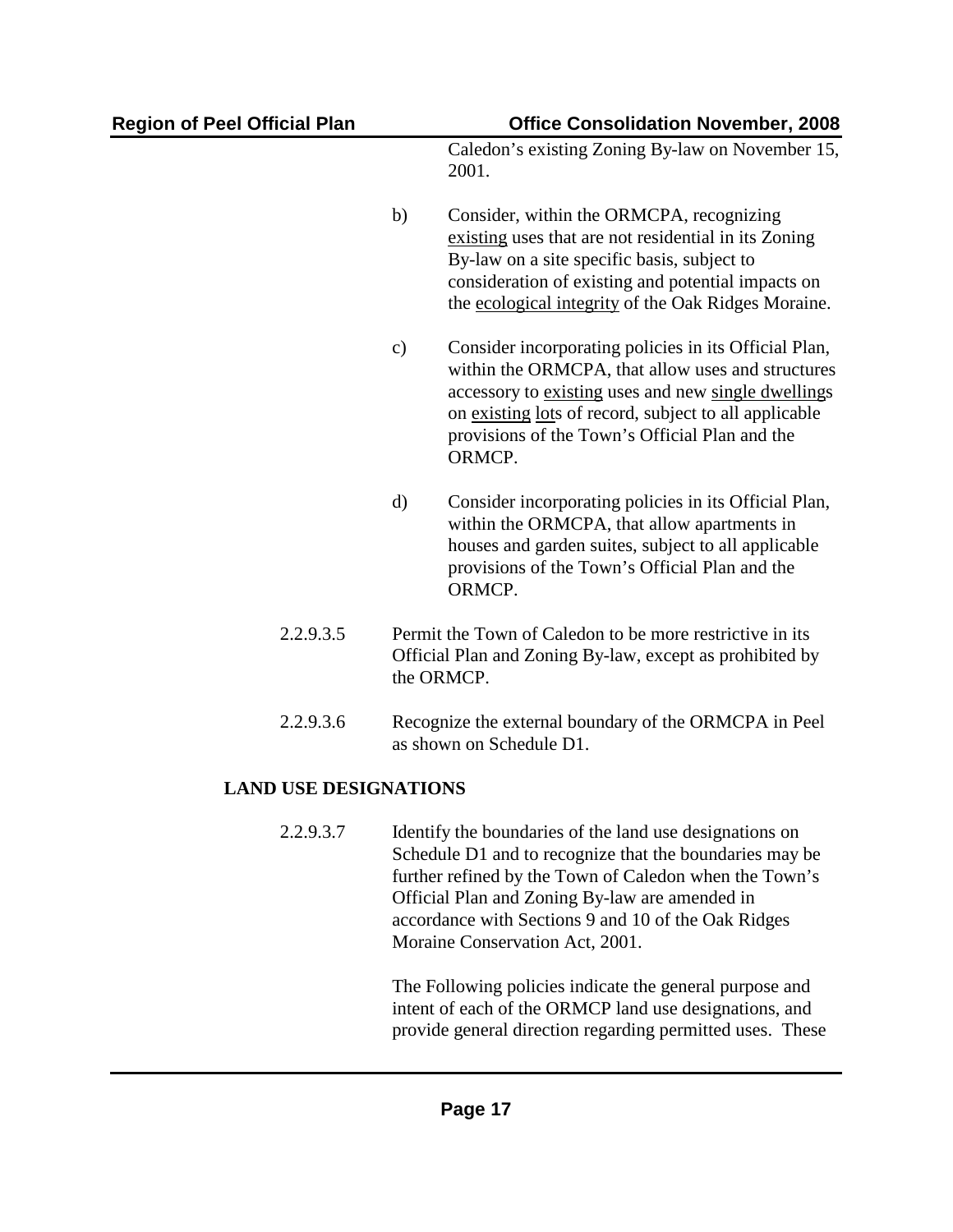policies are to be supported by detailed policies in the Town of Caledon Official Plan.

 Existing uses are allowed to continue and a single dwelling can be built on an existing lot of record, where permitted by the Town of Caledon's Zoning By-law prior to November 15, 2001. Uses and structures accessory to existing uses are allowed subject to all applicable provisions of the Town of Caledon Official Plan and the ORMCP.

- a) Natural Core Areas Maintain and where possible improve or restore ecological integrity. These areas have a high concentration of key natural heritage features, hydrologically sensitive features, and/or landform conservation areas and are critical to maintaining and improving the integrity of the Moraine as a whole. New permitted uses are generally related to conservation and resource management, low intensity recreation, or agriculture subject to other provisions of the ORMCP.
- b) Natural Linkage Areas Maintain, and where possible, improve or restore ecological integrity and open space linkages between Natural Core Areas, river valleys, and stream corridors. New permitted uses include those that are permitted in Natural Core Area's as well as mineral aggregate operations and wayside pits, subject to other provisions in the ORMCP.
- c) Countryside Areas Encourage agricultural and other uses that support the ORMCP by protecting prime agricultural areas, allowing agricultural and other rural land uses as well as normal farm practices to continue, and maintain the character of Rural Settlements. These are areas of existing rural land uses including agriculture, and maintain the character of Rural Settlements. These are areas of existing rural land uses including agriculture, recreation, Rural Settlements, mineral aggregate operations, wayside pits, parks, and open space, Rural Settlements are components of the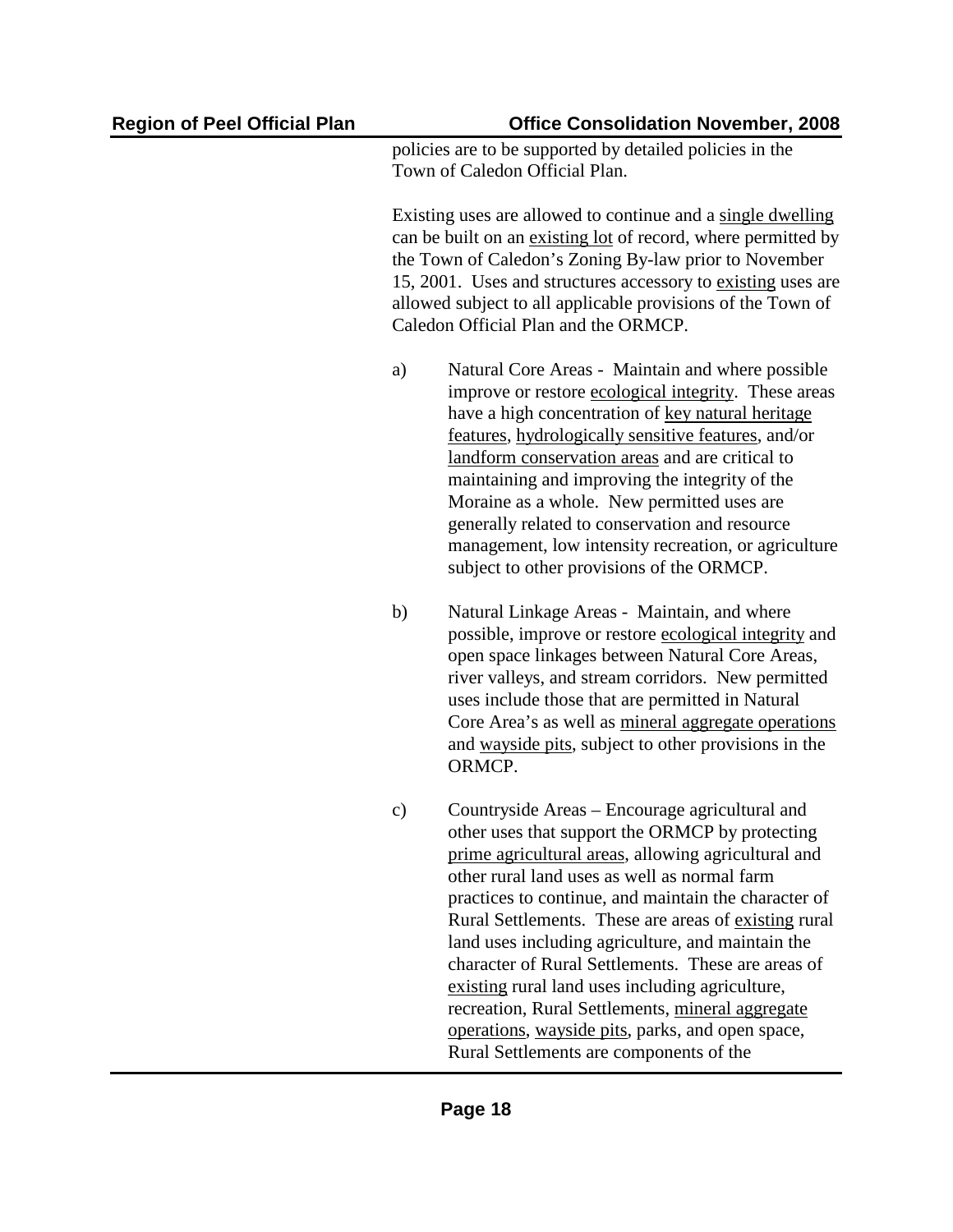#### **Region of Peel Official Plan Consolidation November, 2008**

Countryside designation. The Town of Caledon may recognize the non-residential uses on existing lots of record in the Village of Palgrave where the use would have been lawfully permitted by the Town of Caledon's existing Zoning By-law on November 15, 2001 and the use has addressed all the requirements of the ORMCP.

 The Palgrave Estate Residential Community, the boundary of which is shown on Schedule D1, is an additional component of the Countryside Area and residential development is permitted, subject to the Town of Caledon Official Plan, as amended from time to time, and specified provisions of the ORMCP.

d) Settlement Areas are intended to focus and contain urban growth. All uses permitted by the applicable Official Plans are permitted, subject to the applicable sections of the ORMCP. In Peel, the only Settlement Area is the Caledon East Rural Service Centre.

#### **NATURAL AND HYDROLOGICAL FEATURES**

 2.2.9.3.8 Define key natural heritage features and hydrologically sensitive features in accordance with Policy 2.2.9.3.9 and Policy 2.2.9.3.10 of this Plan. Where key natural heritage features and hydrologically sensitive features coincide with components of the Greenlands System in Peel, the policies of Section 2.3 of this Plan shall also apply.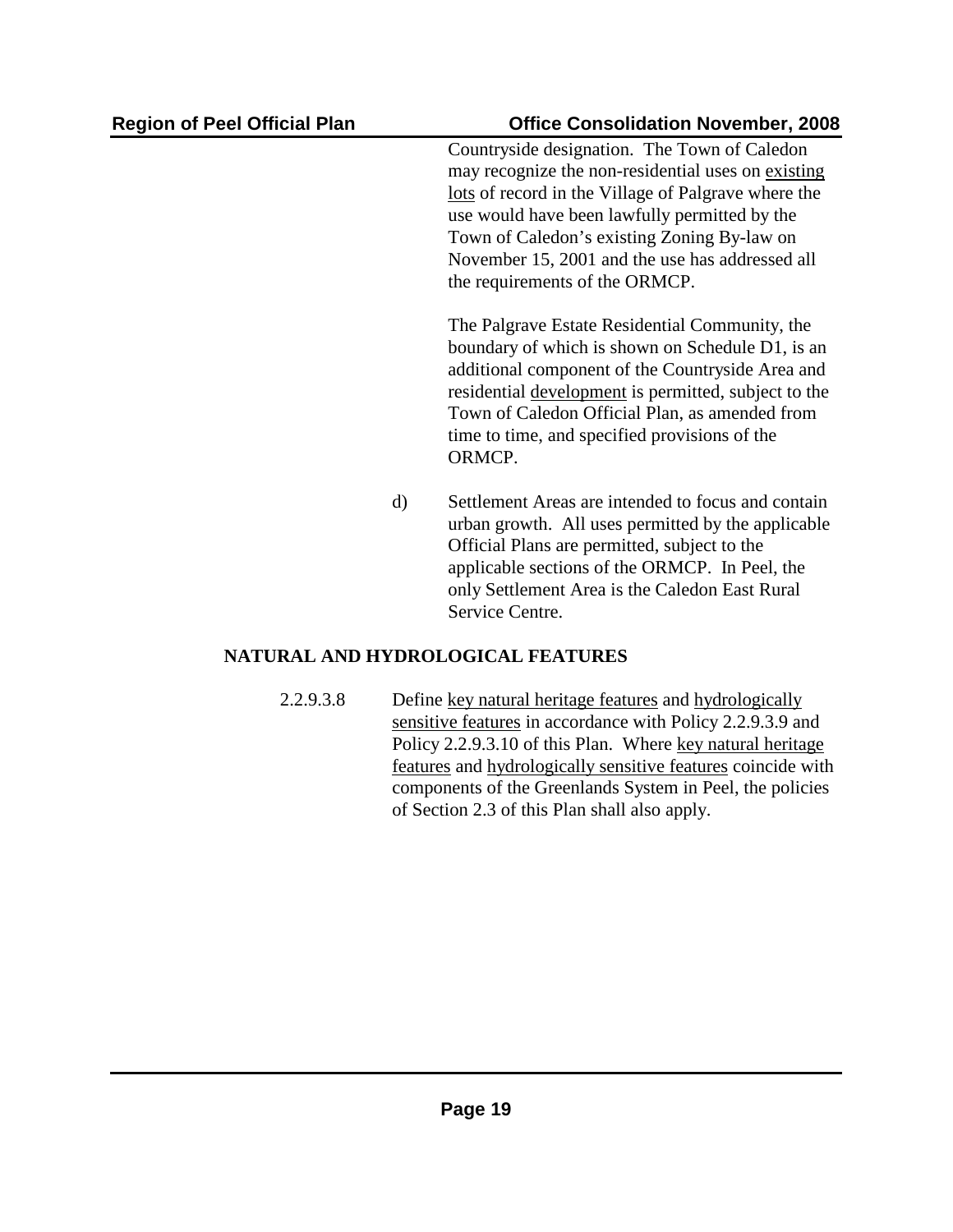- 2.2.9.3.9 As outlined in the ORMCP, define key natural heritage features as:
	- a) Wetlands;
	- b) Significant portions of the habitat of endangered, rare and threatened species;
	- c) Fish habitat;
	- d) Areas of natural and scientific interest (life science);
	- e) Significant valleylands;
	- f) Significant woodlands;
	- g) Significant wildlife habitat; and
	- h) Sand barrens, savannahs and tallgrass prairies.
- 2.2.9.3.10 As outlined in the ORMCP, define hydrologically sensitive features as:
	- a) Permanent and intermittent streams;
	- b) Wetlands;
	- c) Kettle lakes; and
	- d) Seepage areas and springs.
- 2.2.9.3.11 Direct the Town of Caledon to identify the location of known key natural heritage features and known hydrologically sensitive features in its Official Plan and Zoning By-law where such identification is technically feasible.
- 2.2.9.3.12 Direct the Town of Caledon to include in its Official Plan, appropriate policies to protect unevaluated and unmapped key natural heritage features and hydrologically sensitive features. Further, direct the Town of Caledon to require all applicants for new development or site alteration to identify potential key natural heritage features and hydrologically sensitive features and ensure that such features are appropriately evaluated and protected in accordance with any requirements of this Plan, the Town of Caledon Official Plan, and the ORMCP.
- 2.2.9.3.13 Direct the Town of Caledon to prohibit development and site alteration within a key natural heritage feature and/or a hydrologically sensitive feature and within the associated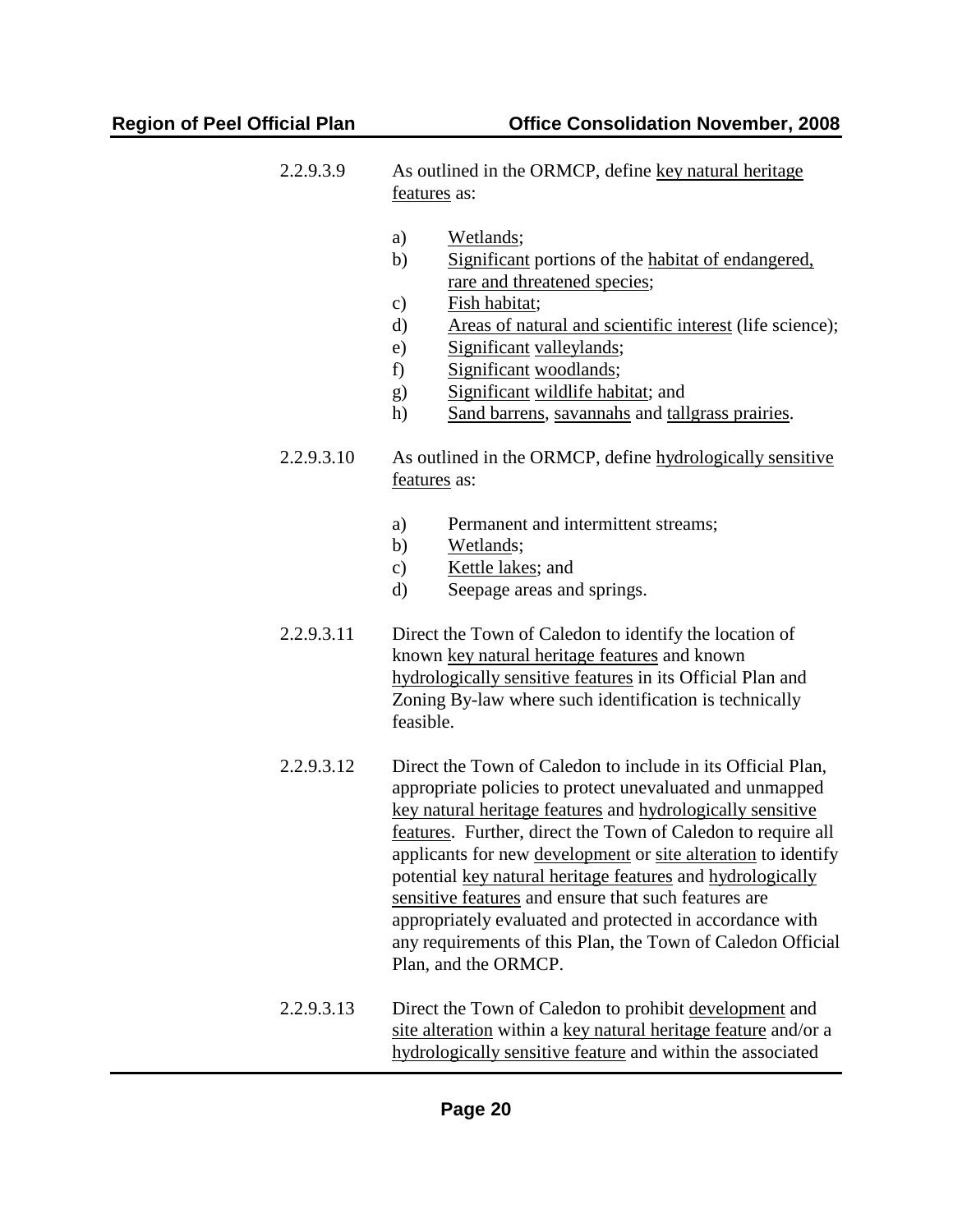| <b>Region of Peel Official Plan</b> | <b>Office Consolidation November, 2008</b>                                                                                                                                                                                                                                                                                                                                                                                                                                                                                                                                                                                                                                                                                                                                                                                                                 |  |
|-------------------------------------|------------------------------------------------------------------------------------------------------------------------------------------------------------------------------------------------------------------------------------------------------------------------------------------------------------------------------------------------------------------------------------------------------------------------------------------------------------------------------------------------------------------------------------------------------------------------------------------------------------------------------------------------------------------------------------------------------------------------------------------------------------------------------------------------------------------------------------------------------------|--|
|                                     | minimum vegetation protection zone, in accordance with<br>the Table in Part III of the ORMCP, except as permitted by<br>the ORMCP (e.g. existing uses and existing lots of record).                                                                                                                                                                                                                                                                                                                                                                                                                                                                                                                                                                                                                                                                        |  |
| 2.2.9.3.14                          | Direct the Town of Caledon to require that an application<br>for new development or site alteration within the minimum<br>area of influence of a key natural heritage feature or a<br>hydrologically sensitive feature be accompanied by a<br>natural heritage evaluation and/or a hydrological<br>evaluation, as detailed in the ORMCP. The evaluation<br>shall be prepared to the satisfaction of the Town of<br>Caledon, in consultation with the Region of Peel and the<br>applicable conservation authority, as appropriate. The<br>Town of Caledon may develop guidelines to assist in the<br>interpretation of this policy including appropriate<br>mechanisms for refining and scoping evaluation<br>requirements. These guidelines are to be developed in<br>consultation with the Region of Peel and the applicable<br>conservation authorities. |  |
| 2.2.9.3.15                          | Direct the Town of Caledon to include, in its Official Plan,<br>appropriate policies that support connectivity. These<br>policies should include that applications for development or<br>site alteration identify planning, design, and construction<br>practices that ensure no buildings or other site alterations<br>impede the movement of plants and animals along key<br>natural heritage features, hydrologically sensitive features,<br>and adjacent land within Natural Core Areas and Natural<br>Linkage Areas.                                                                                                                                                                                                                                                                                                                                  |  |
| 2.2.9.3.16                          | Prohibit the carrying out of new agricultural uses and<br>agriculture-related uses, which commence after November<br>15, 2001 within a key natural heritage feature, a<br>hierologically sensitive feature, and within the associated<br>minimum vegetation protection zone.                                                                                                                                                                                                                                                                                                                                                                                                                                                                                                                                                                               |  |
| 2.2.9.3.17                          | Prohibit the carrying out of new mineral aggregate<br>operations or wayside pits, which commence after<br>November 15, 2001 within a key natural heritage feature, a<br>hydrologically sensitive feature, and within the associated<br>minimum vegetation protection zone, except as may be<br>considered by Section 35 (4) of the ORMCP.                                                                                                                                                                                                                                                                                                                                                                                                                                                                                                                  |  |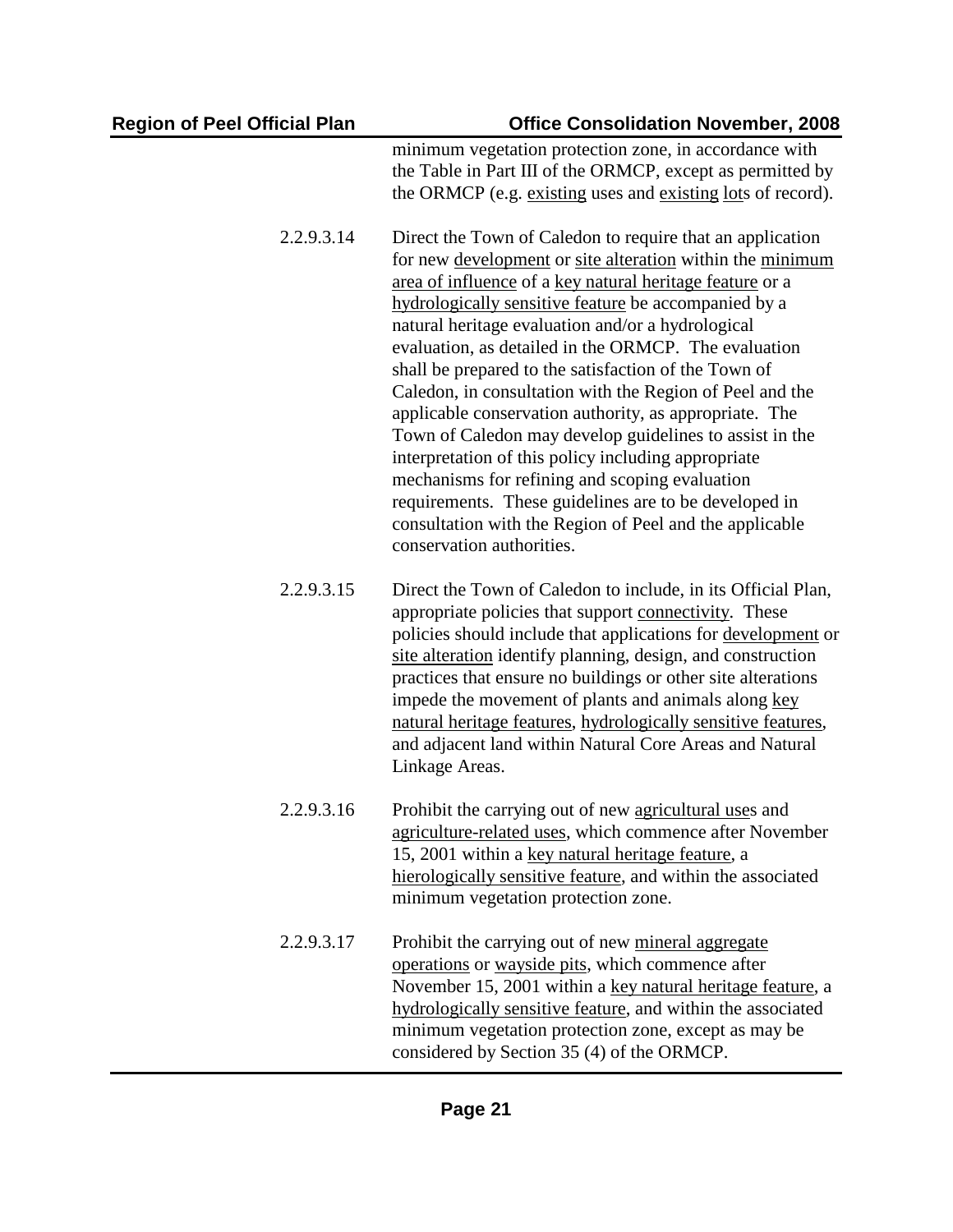#### **LANDFORM CONSERVATION AREAS**

 Figure 12 of this Plan identifies Landform Conservation Areas in Peel for the ORMCPA.

 2.2.9.3.18 Direct the Town of Caledon to require development or site alteration applications in a landform conservation area (Category 1 and 2) to identify planning, design and construction practices that will keep disturbance to landform character to a minimum, as required by Section 30 of the ORMCP. In accordance with Section 30 (7) of the ORMCP, aggregate operations are exempt from Section 30 (5) and 30 (6) of the ORMCP.

> Direct the Town of Caledon to encourage applications for development and site alteration in the Settlement Area to adopt planning, design, and construction practices that will keep disturbance to landform character to a minimum, as per Section 30 (13) of the ORMCP.

 2.2.9.3.19 Direct the Town of Caledon to require applicants for development or site alteration with respect to land in a provincially significant Area of Natural and Scientific Interest (Earth Science), or within the associated minimum area of influence, to complete to the Town's satisfaction an earth science evaluation in accordance with Section 30 (12) of the ORMCP.

#### **TRANSPORTATION, UTILITIES, AND INFRASTRUCTURE**

- 2.2.9.3.20 Prohibit, subject to jurisdictional limitations, transportation, utility, and infrastructure uses in all land use designations and key natural heritage features and hydrologically sensitive features unless the requirements of the ORMCP have been addressed to the satisfaction of the applicable approval authority, such as the Region of Peel and the Town of Caledon, in consultation with other relevant agencies, as appropriate.
- 2.2.9.3.20.1 In planning for the Regional Transportation and Road network, the Region will consider, jointly with the Town of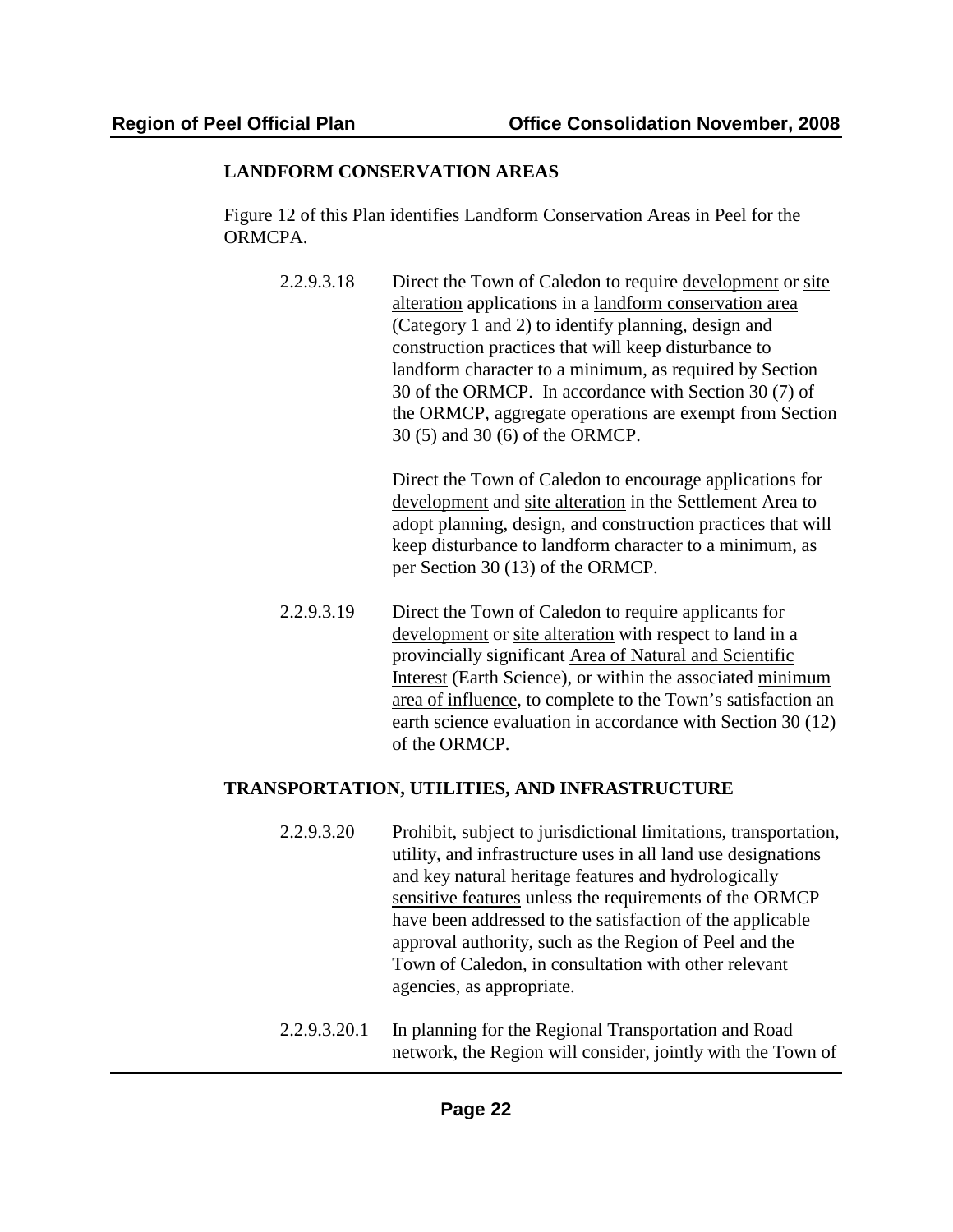| <b>Region of Peel Official Plan</b> | <b>Office Consolidation November, 2008</b>                                                                          |                                                                                                                                                                                                                                                     |
|-------------------------------------|---------------------------------------------------------------------------------------------------------------------|-----------------------------------------------------------------------------------------------------------------------------------------------------------------------------------------------------------------------------------------------------|
|                                     |                                                                                                                     | Caledon, restrictions on haulage routes for transportation of<br>chemicals and volatile materials in wellhead protection<br>areas and in areas of high aquifer vulnerability.                                                                       |
| 2.2.9.3.20.2                        | Prohibit the construction or expansion of partial services<br>unless the following appropriate circumstances apply: |                                                                                                                                                                                                                                                     |
|                                     | a)                                                                                                                  | To address a serious health concern or<br>environmental concern;                                                                                                                                                                                    |
|                                     | b)                                                                                                                  | The construction or expansion of partial services<br>approved under the <i>Environmental Assessment Act</i><br>before November 17, 2001 provided that the period<br>of time during which the construction or expansion<br>may begin has not expire. |
|                                     | $\mathbf{c})$                                                                                                       | To service existing uses and new uses that are<br>established in accordance with the Region of Peel<br>Official Plan and Town of Caledon Official Plan<br>within the approved partial service area identified<br>on Figure 14.                      |

#### **WATER RESOURCES**

 Protection of water resources is imperative to ensure the health of residents and maintaining ecosystem integrity. The ORMCP requires comprehensive watershed planning, the establishment of wellhead protection areas, water budgets and water conservation plans, and the consideration of the potential for groundwater aquifers to be impacted by various land uses.

Water Related Studies

 Watershed plans are comprehensive management strategies that seek to understand the interconnections between terrestrial and aquatic components of the natural system. In addition to achieving a better understanding of the overall ecosystem function, watershed plans support change through and an ecosystembased approach to land-use planning. Overall, these plans and their components assist in the management of land and water resources and recommend how they are to be protected and enhanced through land-use planning decisions.

 2.2.9.3.21 Prepare in partnership with the Town of Caledon and the applicable conservation authority, watershed plans,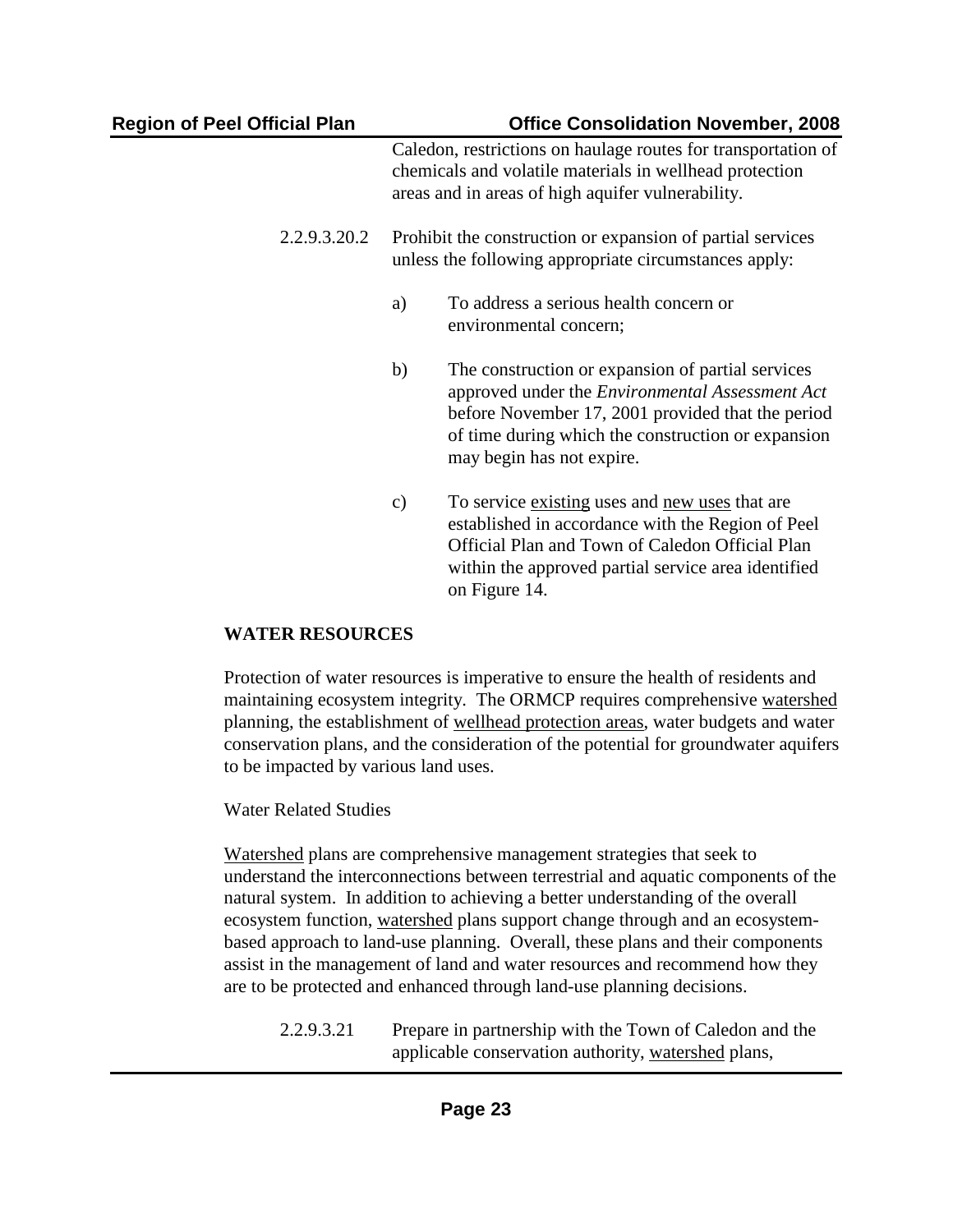| <b>Region of Peel Official Plan</b> | <b>Office Consolidation November, 2008</b>                                                                                                                                                                                                                                                                                                           |
|-------------------------------------|------------------------------------------------------------------------------------------------------------------------------------------------------------------------------------------------------------------------------------------------------------------------------------------------------------------------------------------------------|
|                                     | including water budgets and water conservation plans, to<br>meet the requirements of the ORMCP for every watershed<br>in Peel having streams originating on the Moraine.                                                                                                                                                                             |
| 2.2.9.3.22                          | Incorporate by official plan amendment, the applicable<br>objectives and requirements of a completed watershed plan<br>into this Plan. Further, direct the Town of Caledon to also<br>incorporate by official plan amendment, the applicable<br>objectives and requirements of a completed watershed plan<br>into the Town of Caledon Official Plan. |
| 2.2.9.3.23                          | Direct the Town of Caledon to prohibit all development and<br>site alteration in a subwatershed, except in a Settlement<br>Area, if it would cause the total percentage of the<br>subwatershed area having impervious surfaces to exceed 10<br>percent, or any lower percentage specified in an approved<br>watershed or subwatershed study.         |
| 2.2.9.3.24                          | Direct the Town of Caledon to include in its Official Plan,<br>appropriate policies that take into account the desirability of<br>ensuring that at least 30 percent of a subwatershed located<br>within the ORMCPA has self-sustaining vegetation.                                                                                                   |
| 2.2.9.3.25                          | Direct the Town of Caledon to prohibit the approval of<br>major development unless the relevant requirements<br>outlined in Sections 24, 30 $(8)$ , 43, 45, and 46 of the<br>ORMCP have been satisfied.                                                                                                                                              |
| <b>Wellhead Protection</b>          |                                                                                                                                                                                                                                                                                                                                                      |

 Wellhead protection areas are zones around wells where land uses must be carefully planned to protect the long-term quality of the water supply. In these areas, it may be necessary to restrict or even prohibit certain land uses due to their potential to impact groundwater. These restrictions will be detailed in the Town of Caledon Official Plan and uses will be restricted through the Town of Caledon's Zoning By-law.

 Figure 13 of this Plan identifies Wellhead Protection Areas in Peel for the ORMCPA.

> 2.2.9.3.26 Undertake studies and modelling to determine the location and the extent of wellhead protection areas for all existing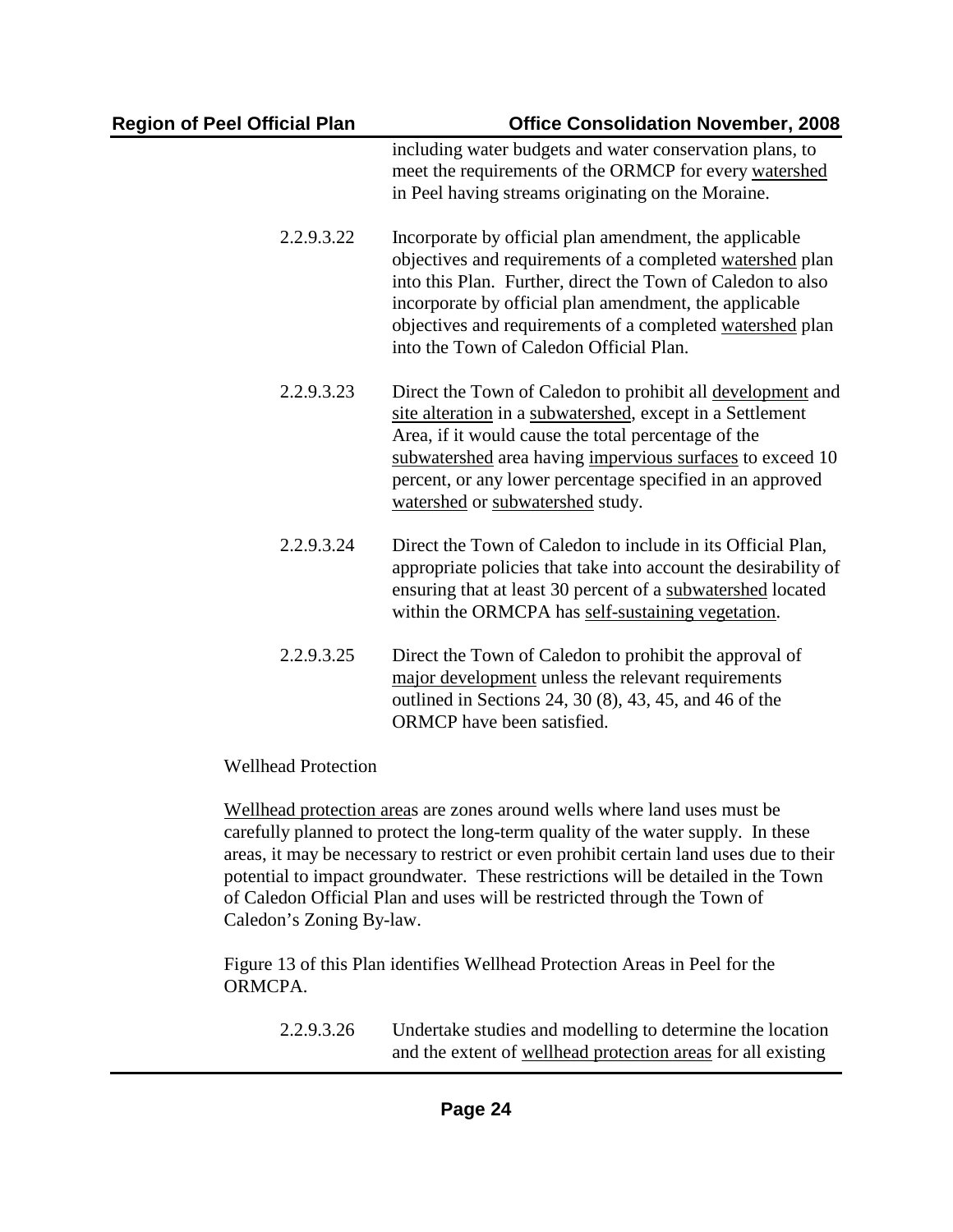#### **Region of Peel Official Plan Office Consolidation November, 2008**

and future municipal wells within the ORMCPA. If, in the future, new municipal well(s) are located within the ORMCPA, the location of the new municipal well(s) and the associated wellhead protection areas will be shown on a Figure to this Plan. Any changes or refinements to the wellhead protection areas identified in this Plan shall require an amendment to the Town of Caledon Official Plan that must be supported by groundwater studies prepared to the satisfaction of the Region and the relevant approval authority.

- 2.2.9.3.27 Direct the Town of Caledon to prohibit or restrict, except in accordance with Section 6 (1) and Section 28 (3) of the ORMCP and subject to jurisdictional limitations, the storage (except by an individual for personal or family use) of petroleum fuels; petroleum solvents and chlorinated solvents; pesticides, herbicides and fungicides; construction equipment; inorganic fertilizers; road salt; contaminants listed in Schedule 3 (Severely Toxic Contaminants) to Regulation 347 of the Revised Regulations of Ontario, 1990; and the generation and storage of hazardous waste or liquid industrial waste within wellhead protection areas in the ORMCPA, corresponding to the 0-2, 2-10, and 10-25 years of time of travel zones.
- 2.2.9.3.28 Direct the Town of Caledon to prohibit, subject to jurisdictional limitations, the establishment of new storage of animal manure, animal agriculture, and the storage of agricultural equipment, which commences after November 15, 2001, in the 0-2 time of travel zone within every wellhead protection area in the ORMCPA, except as permitted by the ORMCP.
- 2.2.9.3.29 Investigate the need and potential for undertaking risk management and contingency planning within the ORMCPA. This includes spills response, contaminant recovery and aquifer rehabilitation plans where land uses involving the storage of potential contaminants currently existing in identify wellhead protection areas within the ORMCPA. Develop appropriate implementation tools, jointly with the Town of Caledon, interested agencies and other community stakeholders, as appropriate.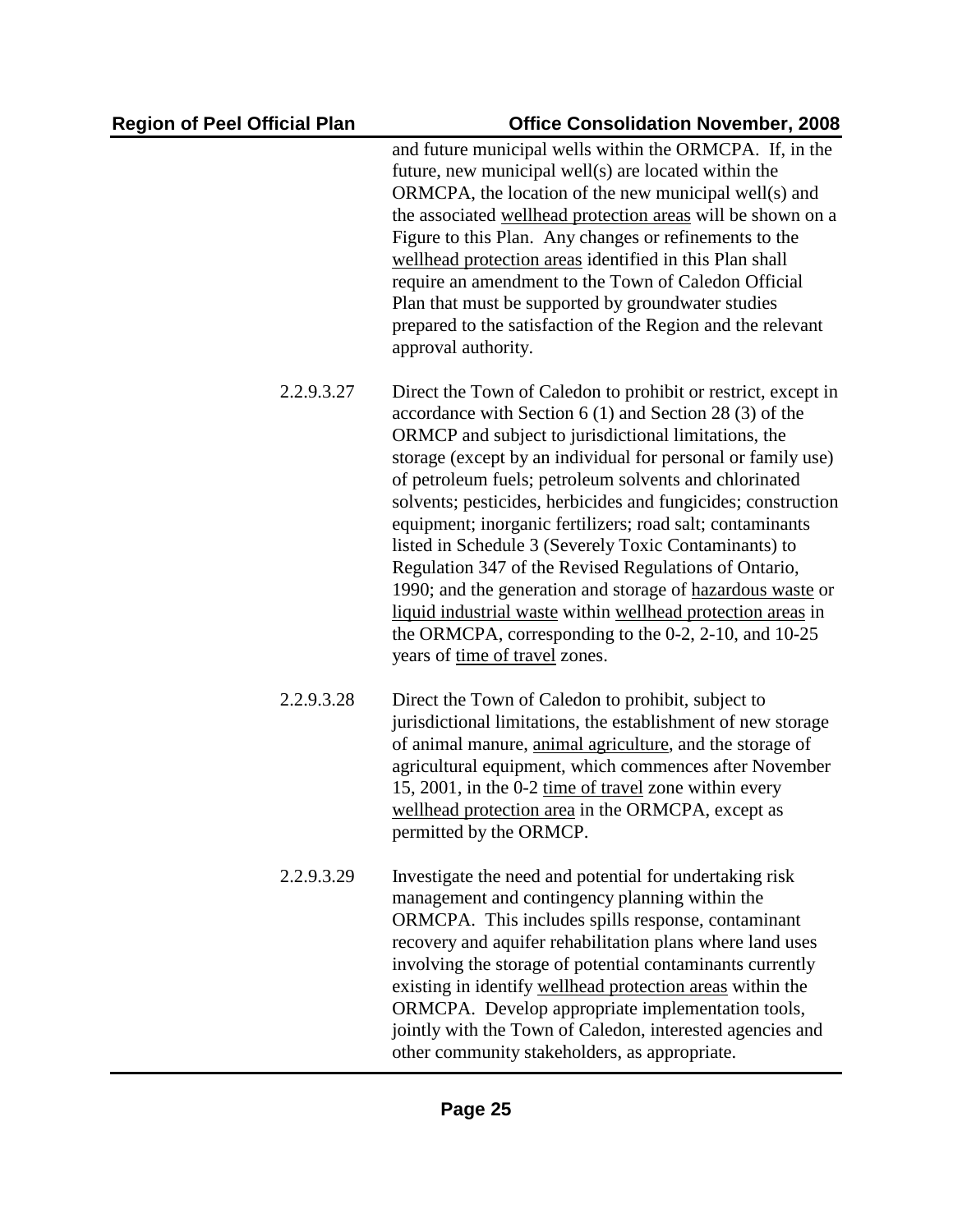Aquifer Vulnerability

 Aquifer vulnerability refers to groundwater aquifer susceptibility to contamination from both human and natural sources. Schedule D2 identifies Aquifer Vulnerability Areas in Peel for the ORMCPA.

- 2.2.9.3.30 Direct the Town of Caledon to prohibit, except in accordance with Section 6 (1) of the ORMCP and subject to jurisdictional limitations, in areas of high aquifer vulnerability within the ORMCPA, the generation and storage of hazardous waste or liquid waste; waste disposal sites and facilities, organic conditioning sites, and snow storage and disposal facilities; underground and above ground storage tanks that are not equipped with an approved secondary containment device; and storage of a contaminant listed in Schedule 3 (Severely Toxic Contaminants) to Regulation 347 of the Revised Regulations of Ontario, 1990.
- 2.2.9.3.31 Direct the Town of Caledon to prohibit new rapid infiltration basins and rapid infiltration columns within the ORMCPA.

#### **AGRICULTURAL RESOURCES**

 2.2.9.3.32 Direct that within the ORMCPA, in the case of conflict between the policies of Section 3.2 of this Plan and Section 33 of the ORMCP, the policies of the ORMCP shall apply to the extent that they are less restrictive.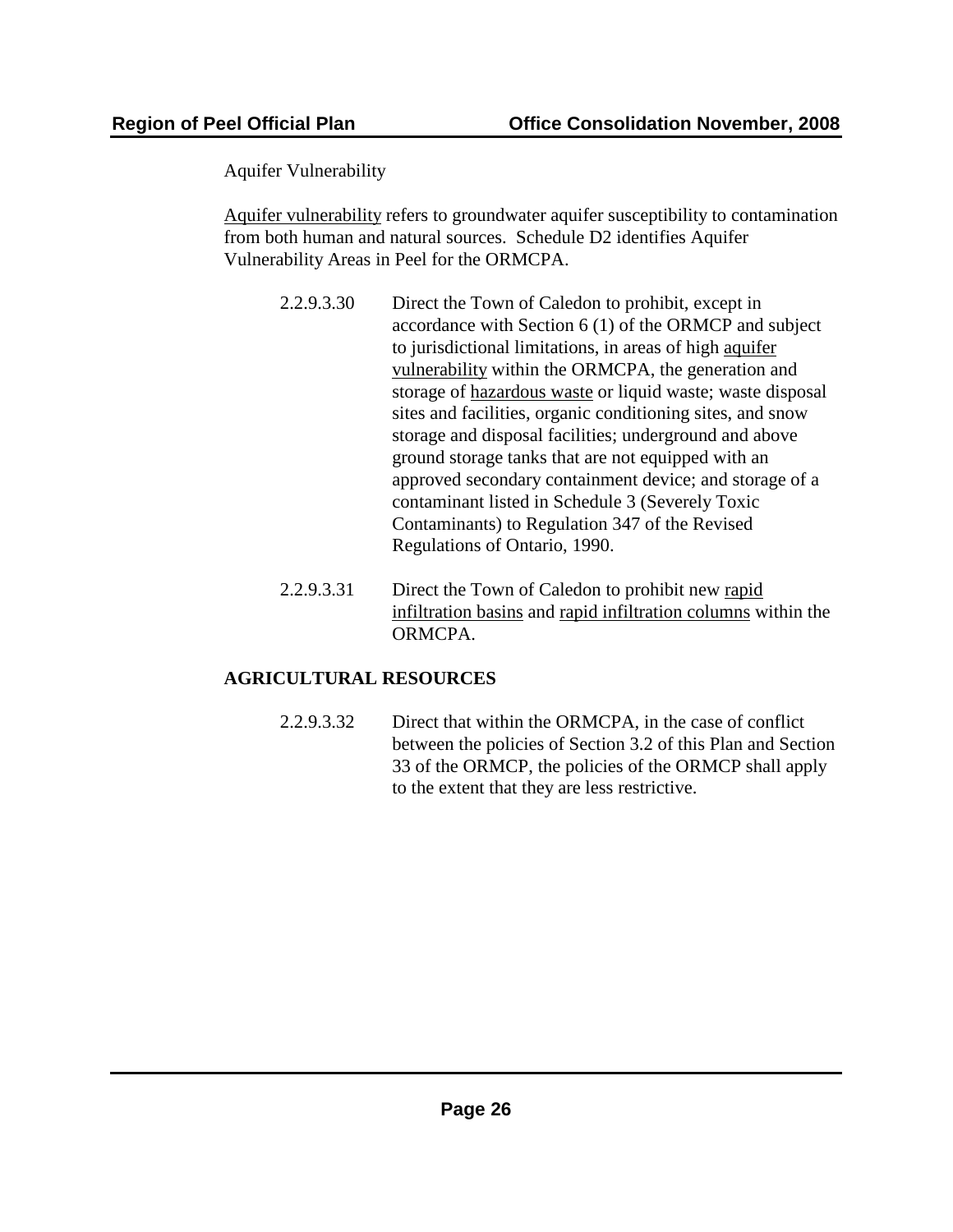#### **MINERAL RESOURCES**

- 2.2.9.3.33 Direct that within the ORMCPA, in the case of conflict between the policies of Section 3.3 of this Plan and Section 33 of the ORMCP, the policies of the ORMCP shall apply to the extent that they are less restrictive.
- 2.2.9.3.34 Prohibit mineral aggregate operations or wayside pits unless the appropriate requirements identifies in Section 35 of the ORMCP, and the applicable policies of this Plan and the Town of Caledon Official Plan, subject to Policy 2.2.9.3.33, have been addressed to the satisfaction of the Region of Peel and the Town of Caledon, in consultation with the applicable conservation authority.

#### **2.3 GREENLANDS SYSTEM IN PEEL**

Environmental research indicates that *protecting* natural areas over extended periods requires the natural landscape to be linked, where ecologically appropriate, into a network of natural core areas and corridors. This approach allows pioneer species to disperse along these paths to recolonize areas impacted by natural and human disturbances. It also allows for genetic mixing that contributes to the biodiversity and adaptability of existing populations and *ecosystems*. The linking together of natural areas may also provide habitat for species with larger range requirements, which are inhibited, by the restricted habitats offered by the current highly fragmented natural *landscape*.

Further, a functional or *ecosystem* approach to environmental planning recognizes that natural areas exist within a larger more complex system that transcends municipal boundaries. This system is largely defined by terrain conditions and by processes of ground and surface water movement. The components of this system are recognized as providing a variety of important and interdependent ecological functions. The Greenlands System also has economic benefits for *Peel* such as tourism and business development, employment opportunities and contributing to *healthy communities*.

The Greenlands System in *Peel*, which consists of Core Areas, Natural Areas and Corridors, and Potential Natural Areas and Corridors, is intended to *support* and express *the Region*'s vision for the protection of the natural environment. The recognition, protection and stewardship of this system will *support* and strengthen the *integrity* and long-term sustainability of the *ecosystems* in *Peel* and neighbouring municipalities. *The Region*, the area municipalities, the conservation authorities, the Niagara Escarpment Commission and other partners share the responsibility for implementing this vision through the policy framework set out in this Plan. This will ensure the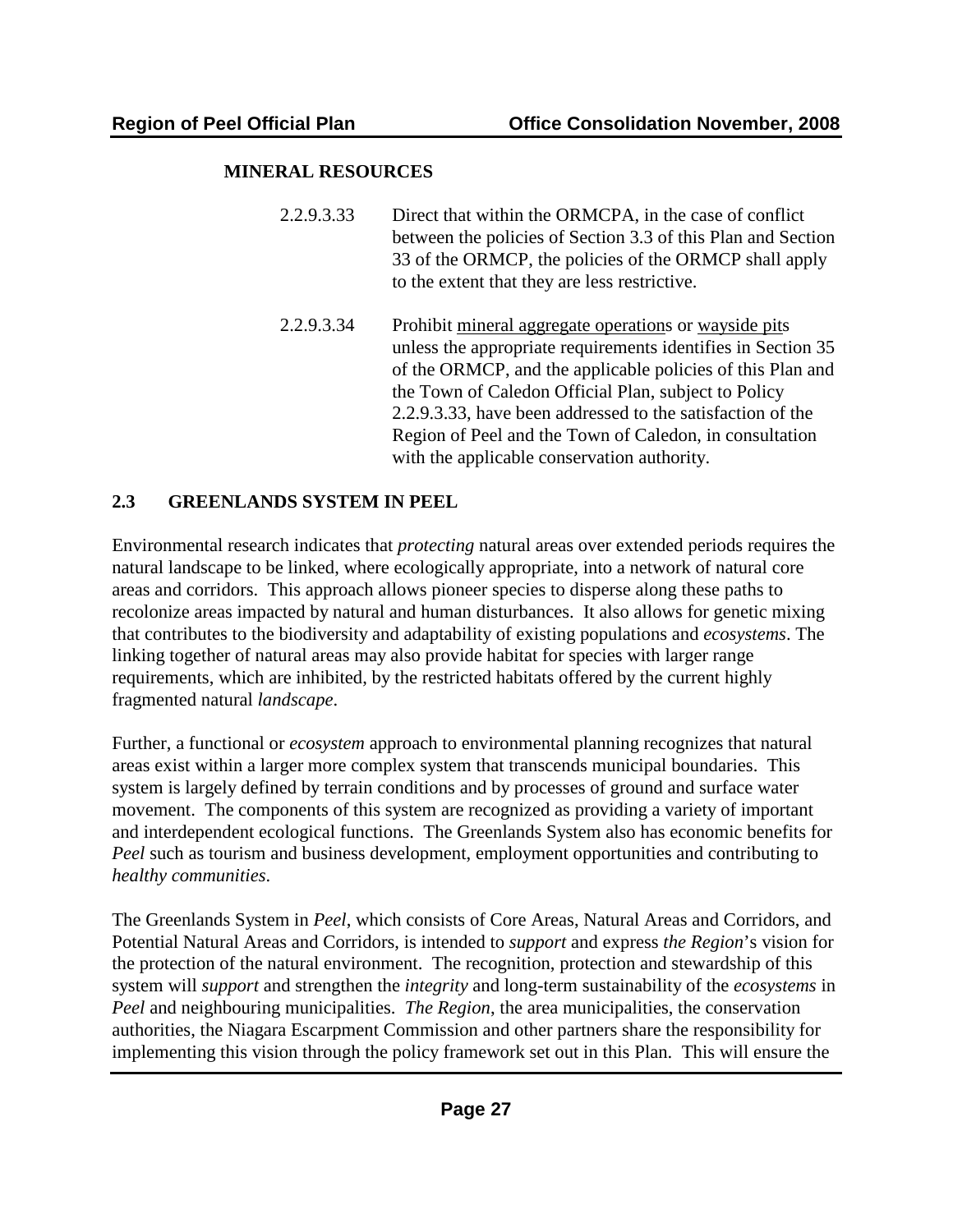achievement of complementary regional and area municipal objectives and policies in a consistent framework.

The Core Areas contain ecological features, forms and/or functions that provide favourable conditions for uninterrupted natural systems and maximum biodiversity. *The Region* and its partners value these areas for their importance in maintaining the *integrity* of the Greenlands System. These areas are *protected* by this Plan and are functionally supported, connected and/or buffered by the Natural Areas and Corridors and Potential Natural Areas and Corridors to form the Greenlands System in *Peel*.

The Core Areas of the Greenlands System are shown generally on Schedule A. Where there is a discrepancy between Schedule A and the identification of Core Areas in the text of the Plan, the text shall govern, unless otherwise specifically stated. Policies regarding the detailed interpretation of the location and extent of the Core Areas will be contained in the *area municipal official plans*. Such local interpretations shall be in conformity with the text of this Plan.

Area municipalities may identify additional parts of the Greenlands System as local core areas in their official plans and may provide policies governing the protection of such areas, having regard for local considerations and the intent of this Plan. *Area municipal official plans* may also add specific areas to or delete them from the Core Areas of this Plan, where the addition or deletion is in conformity with the definition of Core Areas. For example, if as a result of new information, it is determined by a Conservation Authority that an area previously identified as an *Environmentally Sensitive or Significant Area (ESA)* no longer meets the criteria for such an area, or that an area not previously so identified should now be so identified, the area municipal plan may reflect such a determination and be in conformity with this Plan. Such a refinement need not be incorporated by amendment into this Plan or shown on Schedule A but must be incorporated by amendment into the *area municipal official plan*.

The Natural Areas and Corridors also contain important ecological features, forms and/or functions, and can play a crucial role in supporting the *integrity* of the Core Areas. The protection and/or stewardship of these areas will be achieved through the *area municipal official plans* and related planning documents. Changes, modifications or losses to the features, functions and/or landforms associated with the Natural Areas and Corridors could have an immediate or cumulative impact on *ecosystem integrity*.

The Potential Natural Areas and Corridors may also contain important ecological features, forms and*/*or functions and may support the *integrity* of Greenlands System in *Peel*. The evaluation and, where appropriate, protection of these elements will be achieved through the *area municipal official plans* and related planning documents. The Potential Natural Areas and Corridors may require further study and evaluation in order to determine appropriate stewardship, *restoration* and/or protection measures.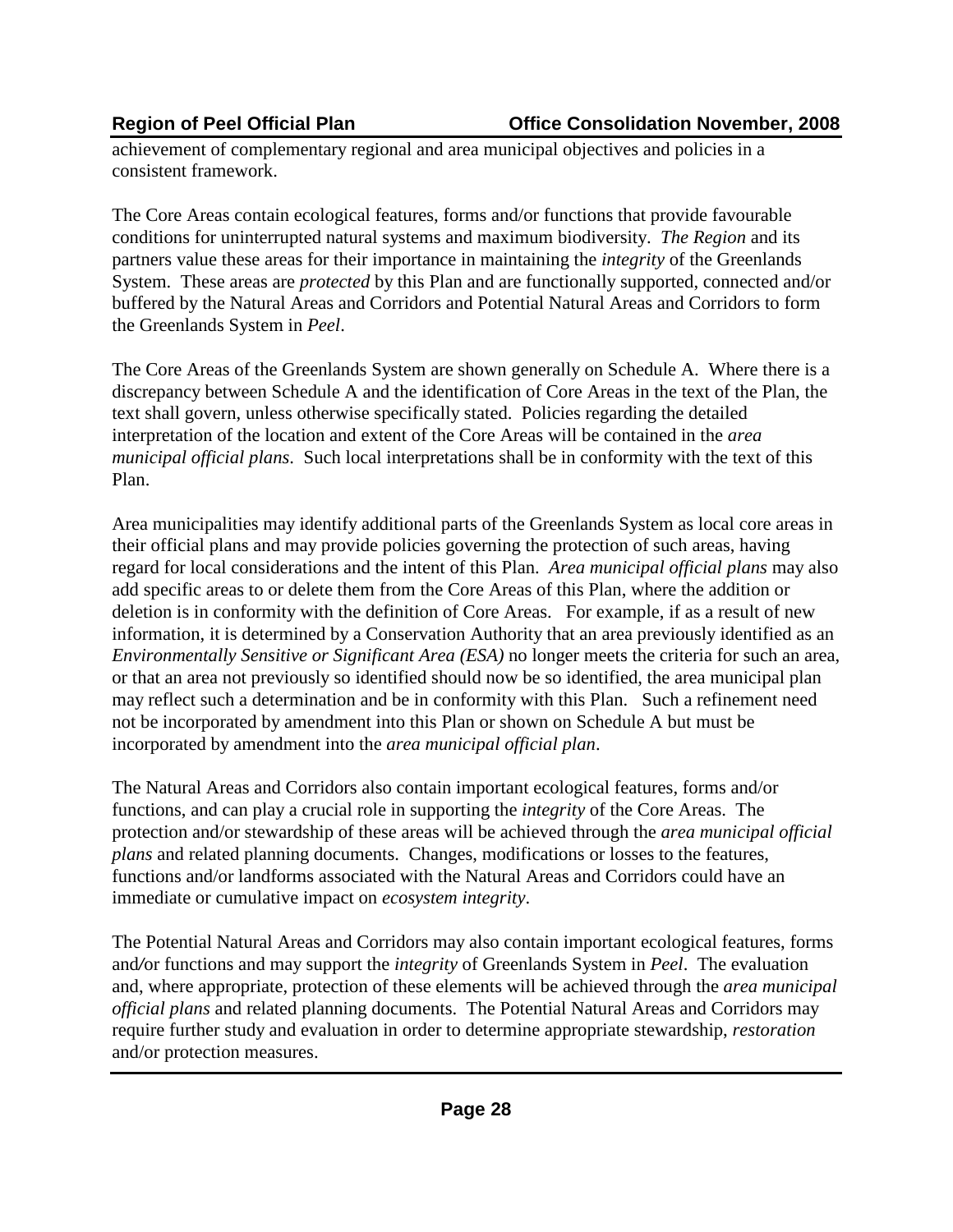The interaction of the Greenlands System with surrounding areas and neighbouring municipalities will be analyzed and refined over time as *area municipal official plans*, *subwatershed plans* and other field studies are completed. *The Region* and its partners will work towards achieving important natural connections between the Greenlands System in *Peel* and similar areas in neighbouring municipalities.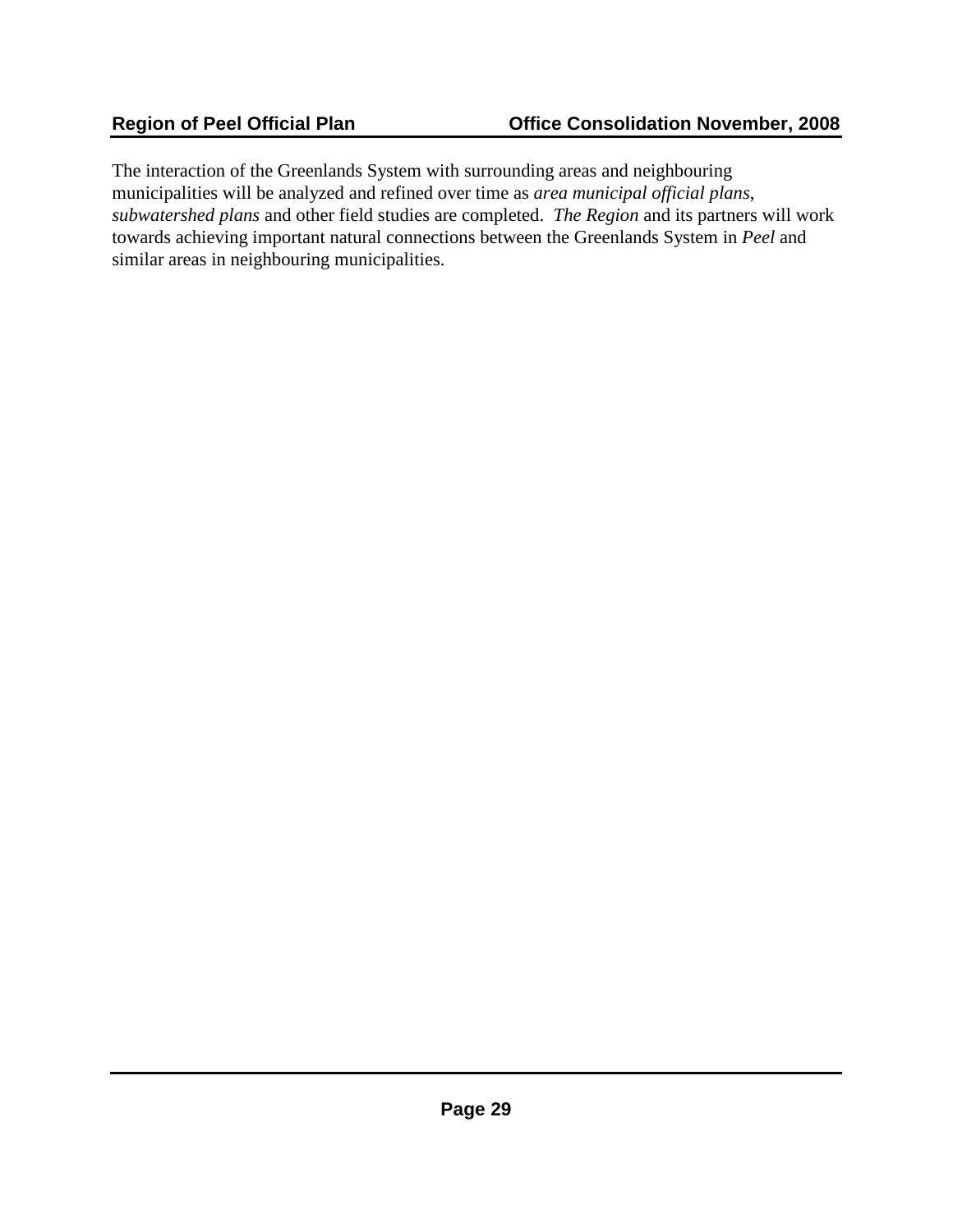The elements of the Greenlands System in *Peel* are briefly described below.

# *Wetlands*

*Wetlands* are lands that are seasonally or permanently covered by shallow water, as well as lands where the water table is close to or at the surface. In either case, the presence of abundant water has caused the formation of hydric soils (soils in which there is an abundance of moisture) and has favoured the dominance of either hydrophytic or water tolerant plants. The four main categories of wetland are swamps, marshes, bogs and fens. *Wetlands* perform many functions, including the provision of recharge and discharge zones for groundwater flow systems, attenuating *flood* flows, trapping sediment, preventing bank erosion and providing wildlife habitats.

# *Woodlands*

*Woodlands* are complex *ecosystems* comprised of communities of trees, shrubs, ground vegetation and immediate environmental conditions on which they depend. *Woodlands* provide a range of *ecosystem* functions including: attenuating *flood* flows; trapping air and water borne sediment; preventing erosion and stabilizing steep slopes; providing shade for cold water fisheries; enhancing *groundwater recharge areas*; providing habitat; and promoting species diversity. *Woodlands* may also contain remnants of old growth forests. *Woodlands* are important because of their scarcity in *Peel* and the rest of the *Greater Toronto Area*. Forest management using good forestry practices is an acceptable activity within *woodlands*.

# *Environmentally Sensitive or Significant Areas*

*Environmentally Sensitive or Significant Areas* are places where *ecosystem* functions or features warrant special protection. These may include, but are not limited to, rare or unique plant or animal populations or habitats, plant or animal communities, or concentrations of ecological functions. *Environmentally Sensitive or Significant Areas* are identified by the conservation authorities according to their established criteria.

# *Areas of Natural and Scientific Interest*

*Areas of Natural and Scientific Interest* are areas of land and water containing natural *landscapes* or features of provincial significance, having values related to natural heritage appreciation, scientific study or education.

 Life Science *Areas of Natural and Scientific Interest* are those areas identified by the Ministry of Natural Resources for their high quality representation of important provincial biotic attributes.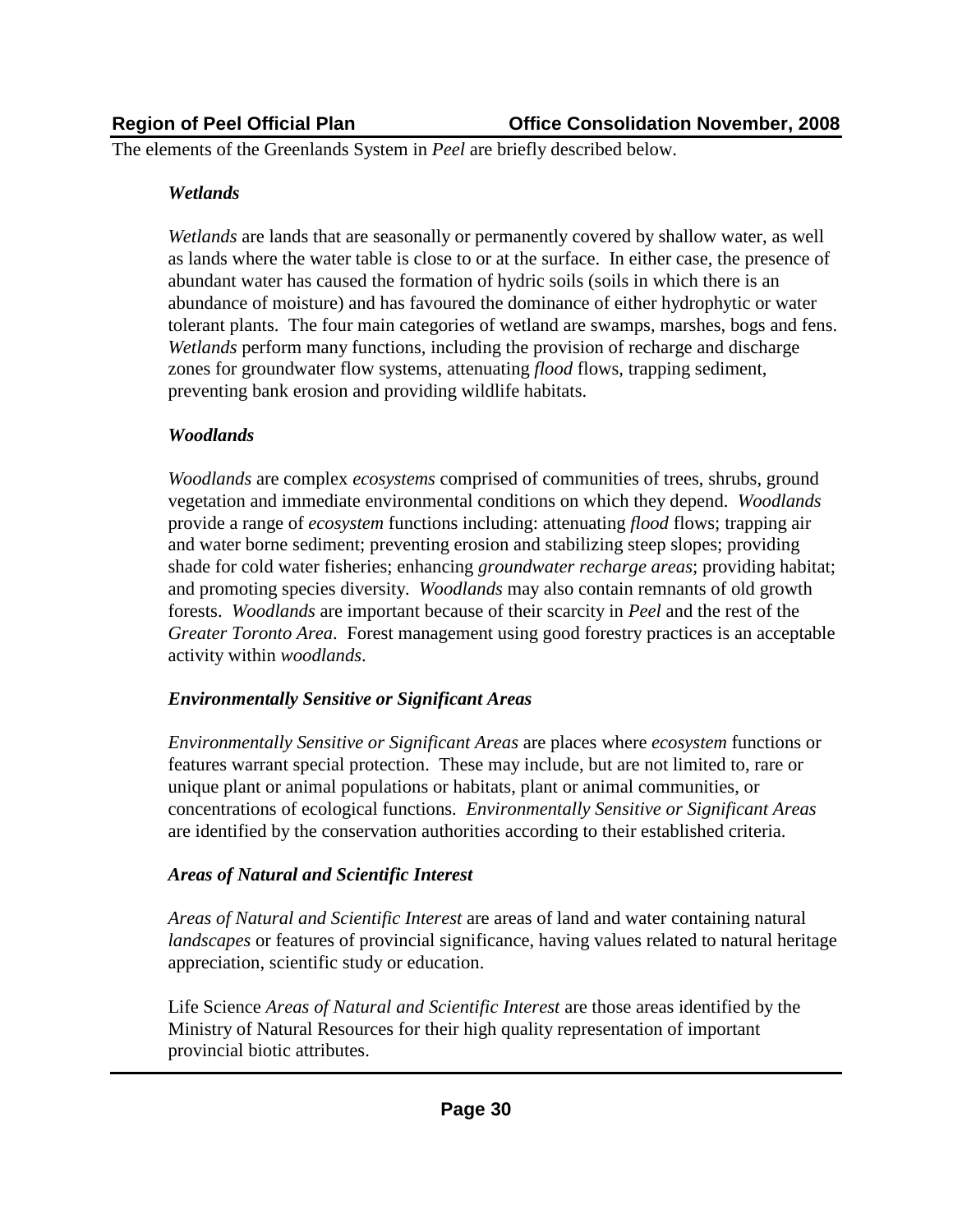Earth Science *Areas of Natural and Scientific Interest* are those areas identified by the Ministry of Natural Resources for their high quality representation of important provincial geological attributes.

## *Habitats of Vulnerable, Threatened and Endangered Species*

 Habitats of *vulnerable, threatened and endangered species*, and other species of special conservation concern are habitats of those species which have been listed by the Ministry of Natural Resources as occurring in sufficiently low population numbers, restricted geographic areas, or are sufficiently threatened by human activities, that their continued occurrence in Ontario is a matter of general conservation concern. The actual species falling into this category of conservation concern vary from region to region in the province, as well as over time, depending on ongoing research, recovery or mitigation efforts. Endangered species are listed in the Regulations under the provincial Endangered Species Act. Current lists of threatened and vulnerable species and species of conservation concern are maintained by the Ministry of Natural Resources.

## *Valley and Stream Corridors*

*Valley and stream corridors* are the natural resources associated with the river systems characterized by their landform, features and functions, and include associated ravines. Valley corridors are distinguished from stream corridors by the presence of a distinct landform. Naturally vegetated *Flood Plains* can attenuate *flood* flows. Due to the inherent hazards of valley lands they have remained mainly undeveloped and vegetated. *Valley and stream corridors* are natural linkages in the *landscape* having important ecological functions, providing habitat for fish and wildlife and acting as corridors for movement.

## *Shorelines*

 The *shorelines* include bluffs and lands in immediate contact with, or in seasonally inundated areas adjacent to, lakes, rivers and streams. The *littoral zone* is the area along the shore of a lake from the water's edge into the water to a depth where there is a 2% loss of light at the bottom. Both the *shoreline* and *littoral zone* are important habitats at the boundary between terrestrial and aquatic *ecosystems*. Due to height and location, *shorelines* may in some instances also be associated with slope and/or erosion hazards. (Also see the definition of *Regulatory Shoreline* in the Glossary).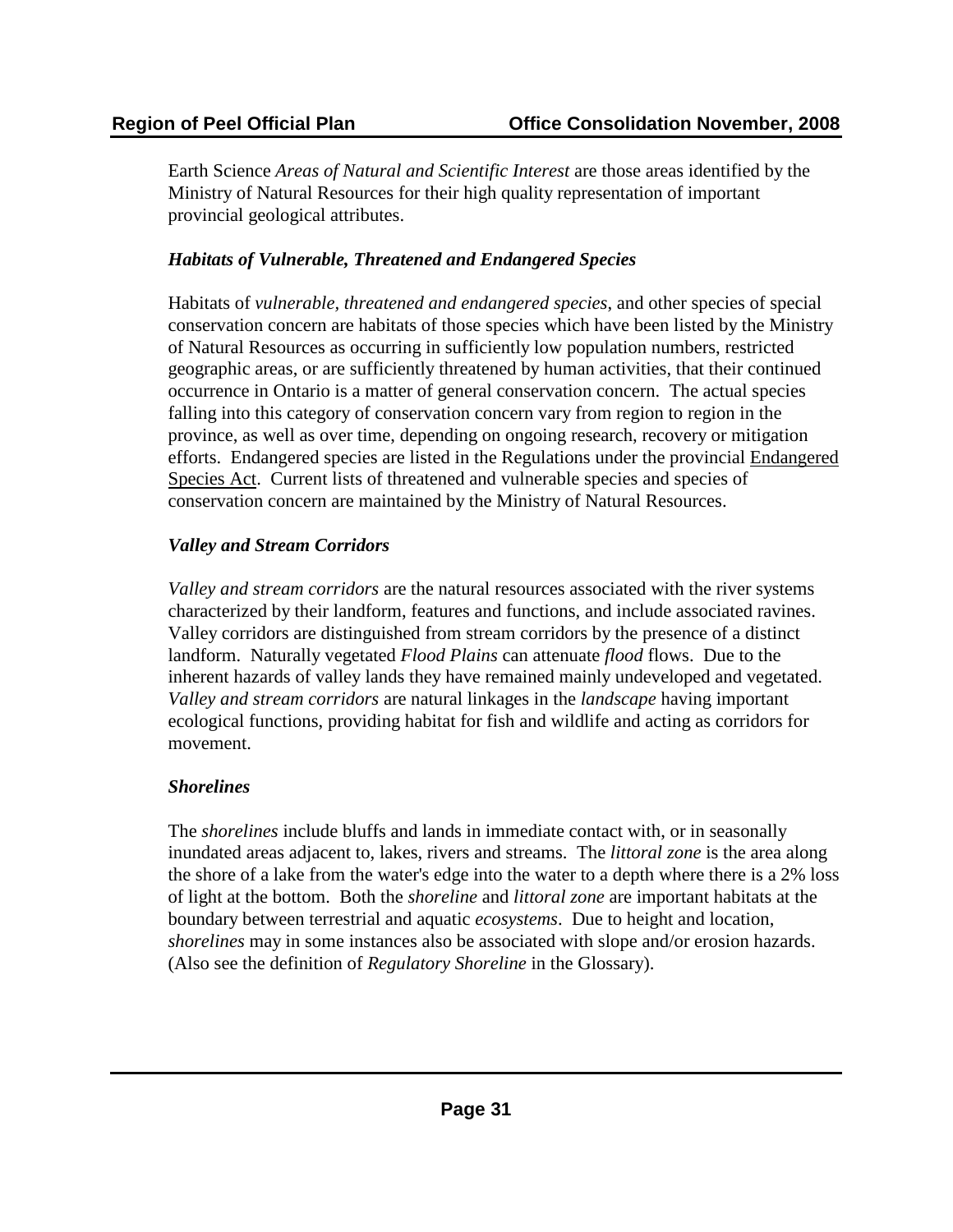#### *Natural Corridors*

*Natural corridors* are naturally vegetated or potentially revegetated lands that connect, link or border critical ecological attributes and functions and also provide ecological functions such as habitat, migration routes, hydrological flow, connections or buffering from adjacent impacts. Certain *woodlands*, waterbodies, watercourses, valleylands, riparian zones, *shorelines*, and portions of the *Niagara Escarpment* natural heritage system, and intervening *adjacent lands* function as *natural corridors* in the Greenlands System.

#### *Fish and Wildlife Habitats*

*Fish and wildlife habitats* are areas of the natural environment where plants, animals, fish and other organisms derive life support functions such as cover, protection, reproductive support, food and water. These habitats may be important on a year-round or seasonal basis. *Fish and wildlife habitats* that are afforded protection include *wetlands*, *woodlands*, *Environmentally Sensitive or Significant Areas*, *Areas of Natural and Scientific Interest*, portions of the *Niagara Escarpment* and the *Oak Ridges Moraine*, and *valley and stream corridors*.

The following objective and policies address the identification, protection and maintenance of the Greenlands System and *restoration* and *rehabilitation* that may enhance the Greenlands System and the natural environment in *Peel*.

#### **2.3.1 Objective**

 To identify, *protect* and *support* the *restoration* and *rehabilitation* of the Greenlands System in *Peel*.

#### **2.3.2 Policies**

- 2.3.2.1 Define the Greenlands System in *Peel* as being made up of:
	- a) Core Areas, which are shown generally on Schedule A, and which are *protected* in this Plan and in the *area municipal official plans*.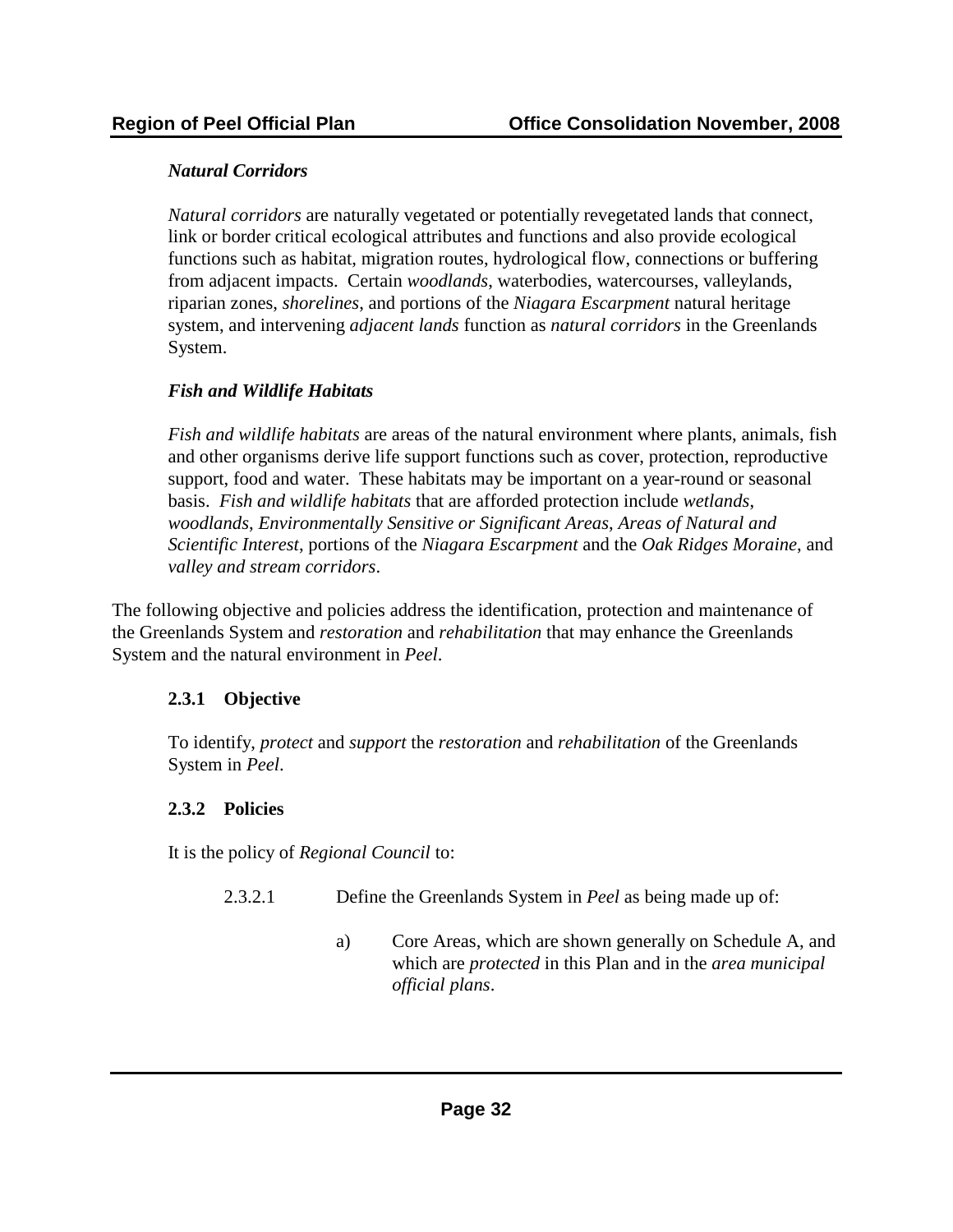| <b>Region of Peel Official Plan</b> | <b>Office Consolidation November, 2008</b>                                                                                                                                                                                                                                                                                                                                                                                                                                                                                                                            |
|-------------------------------------|-----------------------------------------------------------------------------------------------------------------------------------------------------------------------------------------------------------------------------------------------------------------------------------------------------------------------------------------------------------------------------------------------------------------------------------------------------------------------------------------------------------------------------------------------------------------------|
| b)                                  | Natural Areas and Corridors, which will be interpreted,<br>protected and shown, as appropriate, in the area municipal<br><i>official plans</i> ; and                                                                                                                                                                                                                                                                                                                                                                                                                  |
| $\mathbf{c})$                       | Potential Natural Areas and Corridors, which will be<br>interpreted, <i>protected</i> and shown, <i>as appropriate</i> , in the<br>area municipal official plans. Potential Natural Areas and<br>Corridors will be analyzed to determine their functional<br>role in supporting and enhancing the <i>integrity</i> of the<br>Greenlands System in Peel.                                                                                                                                                                                                               |
|                                     | Reference should be made to the area municipal official plans and<br>related documents for a detailed interpretation of the location and<br>extent of the Core Areas, Natural Areas and Corridors and<br>Potential Natural Areas and Corridors.                                                                                                                                                                                                                                                                                                                       |
| 2.3.2.2                             | Define the Core Areas of the Greenlands System in Peel as:                                                                                                                                                                                                                                                                                                                                                                                                                                                                                                            |
| a)                                  | <i>provincially significant wetlands (Class 1-3);</i>                                                                                                                                                                                                                                                                                                                                                                                                                                                                                                                 |
| b)                                  | <i>woodlands</i> that are a minimum of 30 hectares (75 acres) in<br>area;                                                                                                                                                                                                                                                                                                                                                                                                                                                                                             |
| $\mathbf{c})$                       | <b>Environmentally Sensitive or Significant Areas;</b>                                                                                                                                                                                                                                                                                                                                                                                                                                                                                                                |
| $\mathbf{d}$                        | Provincial Life Science Areas of Natural and Scientific<br>Interest;                                                                                                                                                                                                                                                                                                                                                                                                                                                                                                  |
| $\epsilon$ )                        | habitats of vulnerable, threatened or endangered species;                                                                                                                                                                                                                                                                                                                                                                                                                                                                                                             |
| f                                   | Escarpment Natural Areas of the Niagara Escarpment Plan;<br>and                                                                                                                                                                                                                                                                                                                                                                                                                                                                                                       |
| g)                                  | Only those <i>valley and stream corridors</i> shown on Schedule<br>A associated with the main branches of the Credit River,<br>the Etobicoke Creek, the Mimico Creek, the West Humber<br>River and the Humber River and with the other identified<br>watercourses draining directly to Lake Ontario; except for<br>those portions in the Rural Service Centres and the rural<br>settlements in the Rural System as designated in an area<br>municipal official plan. These valley and stream corridors<br>are continuous linkages connecting to other elements of the |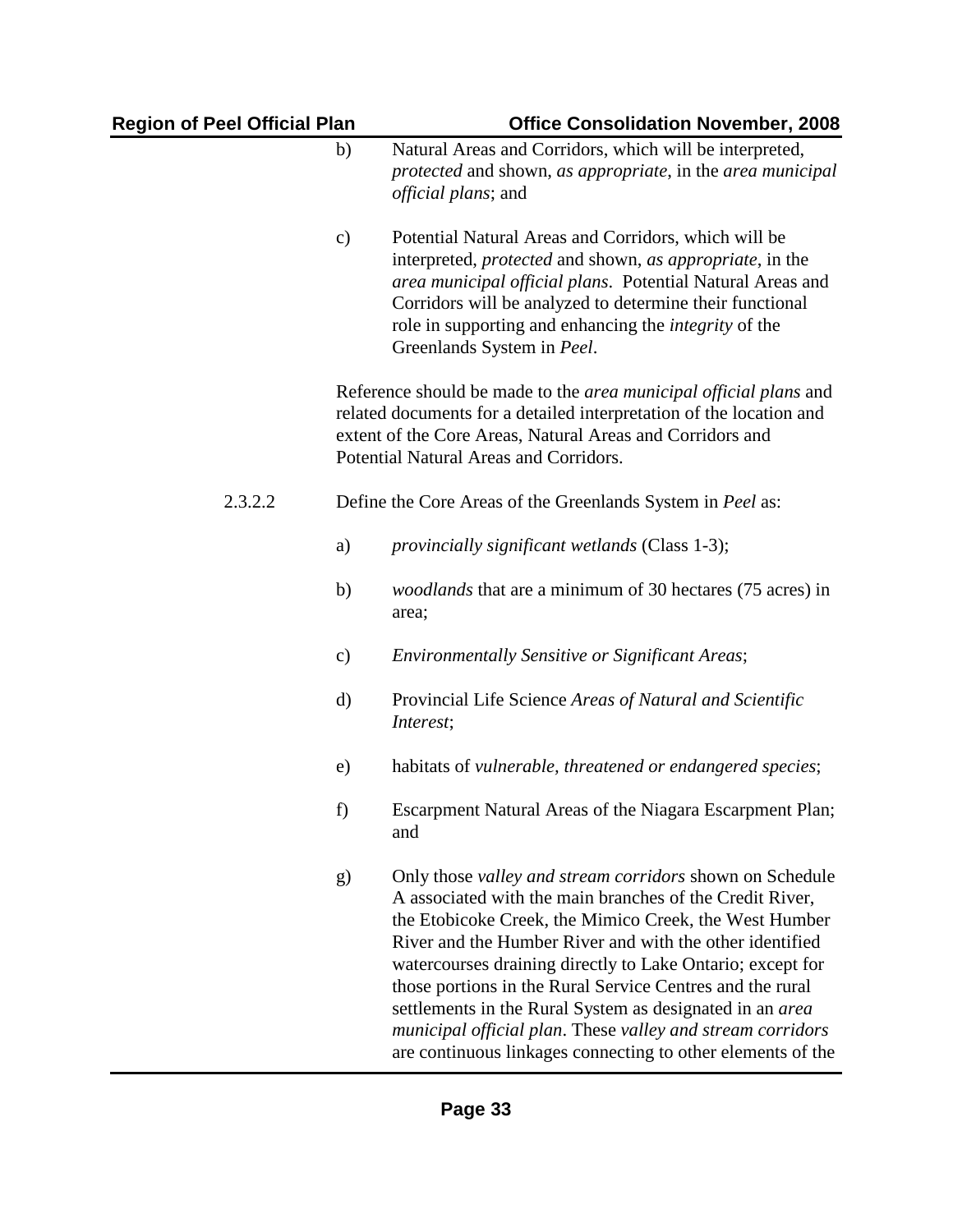| <b>Region of Peel Official Plan</b> | <b>Office Consolidation November, 2008</b>                                                                                                                                                                                                                                                                                                                                                                                                                                                                                            |  |
|-------------------------------------|---------------------------------------------------------------------------------------------------------------------------------------------------------------------------------------------------------------------------------------------------------------------------------------------------------------------------------------------------------------------------------------------------------------------------------------------------------------------------------------------------------------------------------------|--|
|                                     | Greenlands System Core Areas. The width of all of these<br>valley and stream corridors shall be determined in<br>accordance with the definition in the Glossary of this Plan.<br>Their length shall be determined in accordance with<br>Schedule A.                                                                                                                                                                                                                                                                                   |  |
| 2.3.2.3                             | Direct the area municipalities, in consultation with the<br>conservation authorities, the Ministry of Natural Resources and the<br>Niagara Escarpment Commission, to include objectives and<br>policies in their official plans for the interpretation, protection,<br>enhancement, proper management and stewardship of the Core<br>Areas of the Greenlands System in Peel which conform to the<br>intent of this Plan, have regard to provincial policies and are<br>consistent with the Niagara Escarpment Plan, where applicable. |  |
| 2.3.2.4                             | The area municipalities may define local core areas and policies in<br>their Official Plans which will, at a minimum, incorporate the Core<br>Areas of the Greenlands System in Peel.                                                                                                                                                                                                                                                                                                                                                 |  |
| 2.3.2.5                             | Prohibit development and site alterations within the Core Areas of<br>the Greenlands System in Peel, except for:                                                                                                                                                                                                                                                                                                                                                                                                                      |  |
| a)                                  | <i>development</i> permitted within approved Two Zone and/or<br>Special Policy Areas for Flood Plains as outlined in<br>provincial policy;                                                                                                                                                                                                                                                                                                                                                                                            |  |
| b)                                  | <i>minor development, minor site alterations and passive</i><br>recreation;                                                                                                                                                                                                                                                                                                                                                                                                                                                           |  |
| $\mathbf{c})$                       | essential servicing;                                                                                                                                                                                                                                                                                                                                                                                                                                                                                                                  |  |
| $\mathbf{d}$                        | works for conservation purposes; and                                                                                                                                                                                                                                                                                                                                                                                                                                                                                                  |  |
| e)                                  | compatible <i>recreation</i> within the Urban System, as shown<br>on Schedule D.                                                                                                                                                                                                                                                                                                                                                                                                                                                      |  |
|                                     | These exceptions may be permitted through an approved <i>area</i><br>municipal official plan or the Niagara Escarpment Plan where<br>applicable, in consultation with the Region, the conservation<br>authorities, the Niagara Escarpment Commission and other<br>relevant agencies, provided that the policies which permit such                                                                                                                                                                                                     |  |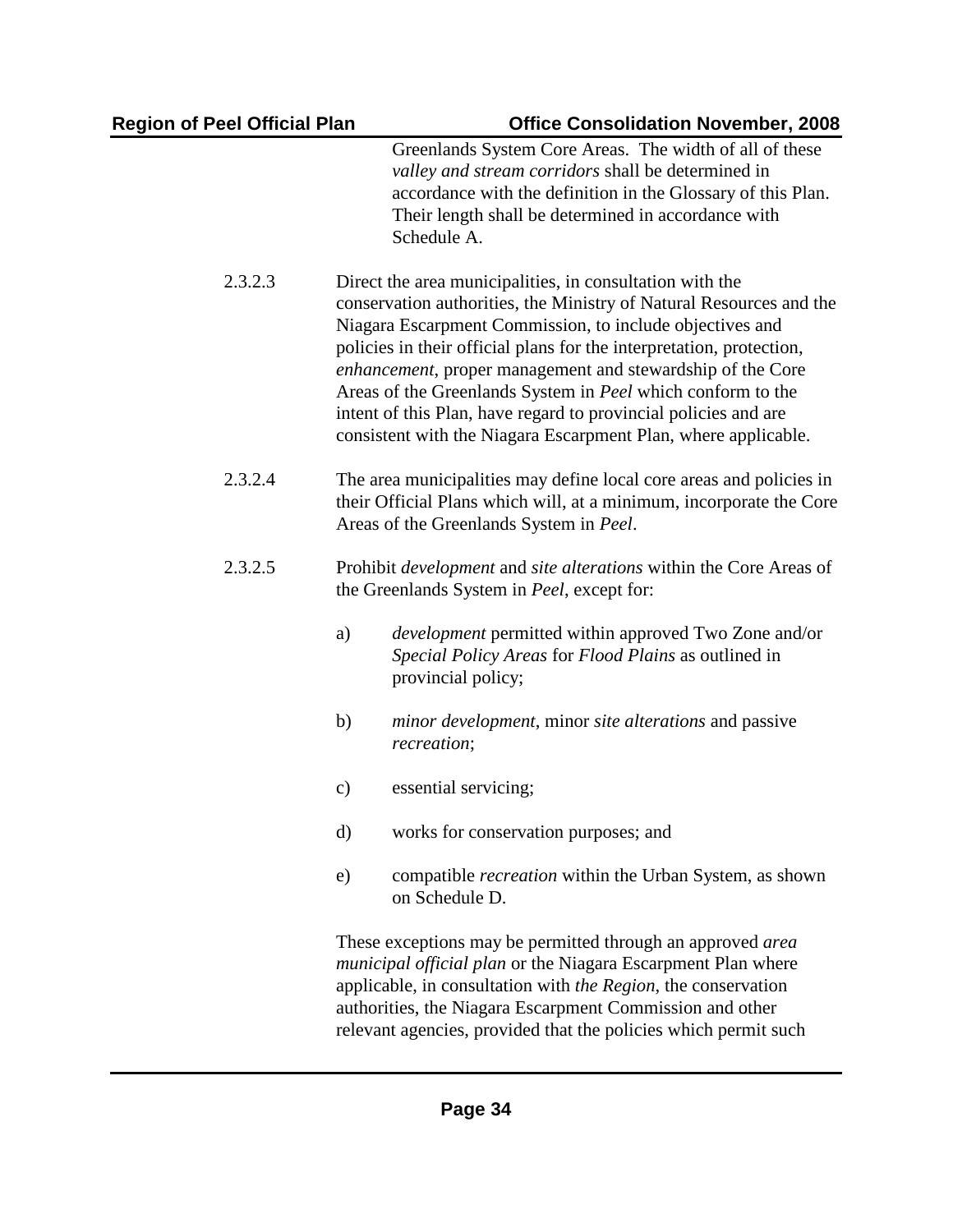| <b>Region of Peel Official Plan</b> | <b>Office Consolidation November, 2008</b>                                                                                                                                                                                                                                                                                                                                                                                                                                                                                                                                                                                                                                                                                                               |
|-------------------------------------|----------------------------------------------------------------------------------------------------------------------------------------------------------------------------------------------------------------------------------------------------------------------------------------------------------------------------------------------------------------------------------------------------------------------------------------------------------------------------------------------------------------------------------------------------------------------------------------------------------------------------------------------------------------------------------------------------------------------------------------------------------|
|                                     | uses and activities are in conformity with the objectives and<br>policies of this Plan.                                                                                                                                                                                                                                                                                                                                                                                                                                                                                                                                                                                                                                                                  |
| 2.3.2.6                             | Ensure that the Core Areas of the Greenlands System in Peel, as<br>described in Policy 2.3.2.2 and as further detailed in the <i>area</i><br>municipal official plans and related planning documents, are not<br>damaged or destroyed. In the event that portions of the Core Areas<br>are damaged or destroyed, there shall be no adjustment to the<br>boundary or redesignation of these areas in the <i>area municipal</i><br><i>official plans</i> and the Region will require replacement or<br>rehabilitation of the ecological features, functions and/or<br>landforms. Regional Council will support the area municipalities<br>in applying this policy to other environmental features that are<br>protected in an approved area official plan. |
| 2.3.2.7                             | Direct the area municipalities to interpret <i>woodlands</i> to include<br>plantations except where a more detailed environmental study has<br>demonstrated that the plantation does not exhibit the characteristics<br>necessary to satisfy the definition of <i>woodlands</i> in this Plan, in<br>which case, the plantation shall not be considered to be a <i>woodland</i><br>for the purposes of this Plan.                                                                                                                                                                                                                                                                                                                                         |
| 2.3.2.8                             | Direct the area municipalities to require environmental impact<br>studies for <i>development</i> , site alterations and new and expanded<br>mineral aggregate extraction sites proposed on lands adjacent to<br>Core Areas of the Greenlands System.                                                                                                                                                                                                                                                                                                                                                                                                                                                                                                     |
|                                     | This requirement may be reduced if detailed <i>development</i> criteria<br>have been applied to a site through a comprehensive joint planning<br>process, a comprehensive environmental impact study, on the basis<br>of a <i>subwatershed</i> plan, or if an appropriate scoping exercise has<br>been jointly undertaken or <i>supported</i> by the relevant agencies.                                                                                                                                                                                                                                                                                                                                                                                  |
| 2.3.2.9                             | Determine planning and monitoring information requirements for<br>inclusion in environmental impact studies <i>jointly</i> with area<br>municipalities and other agencies.                                                                                                                                                                                                                                                                                                                                                                                                                                                                                                                                                                               |
| 2.3.2.10                            | Allow established agricultural activities on <i>adjacent lands</i> without<br>an environmental impact study.                                                                                                                                                                                                                                                                                                                                                                                                                                                                                                                                                                                                                                             |
| 2.3.2.11                            | Define the Natural Areas and Corridors of the Greenlands System<br>in Peel as:                                                                                                                                                                                                                                                                                                                                                                                                                                                                                                                                                                                                                                                                           |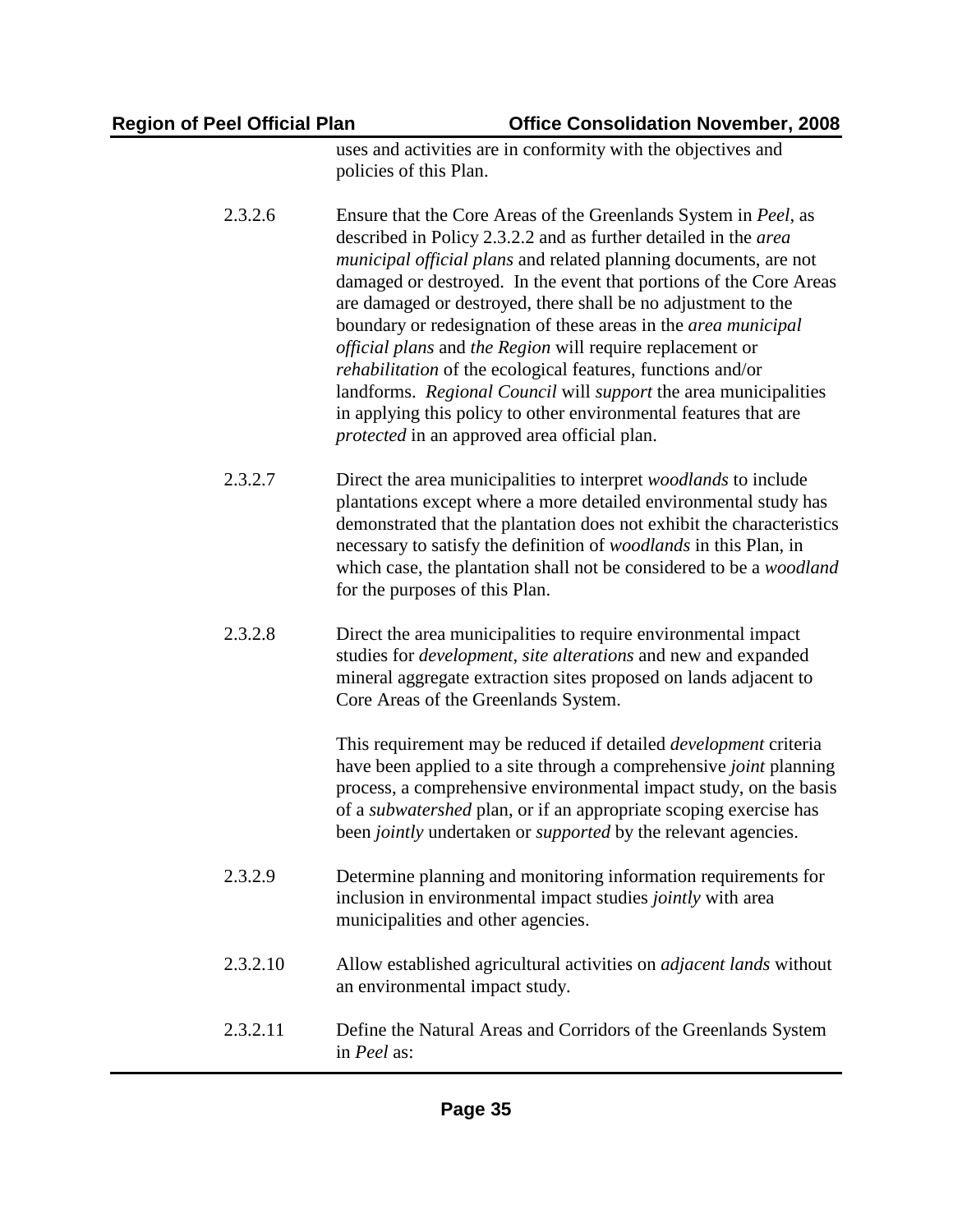|  | Class 4 to 7 <i>wetlands</i> ; |
|--|--------------------------------|
|  |                                |

- b) *woodlands* that are greater than 3 hectares (7.4 acres) in area up to 30 hectares (75 acres);
- c) Escarpment Protection Areas of the Niagara Escarpment Plan;
- d) the Lake Ontario *shoreline* and *littoral zone* and other *natural lakes* and their *shorelines*;
- e) *valley and stream corridors* that have a drainage area of 125 hectares (1/2 square mile) or greater which have not been defined as part of the Core Areas;
- f) *headwater* source and discharge areas; and
- g) any other natural features and functional areas interpreted as part of the Greenlands System Natural Areas and Corridors by the individual area municipalities, in consultation with the conservation authorities and the Ministry of Natural Resources, including, *as appropriate*, elements of the Potential Natural Areas and Corridors.
- 2.3.2.12 Define Potential Natural Areas and Corridors of the Greenlands System in *Peel*, subject to the provisions of policy 2.3.2.11 (g), as:
	- a) unevaluated *wetlands*;
	- b) all other *woodlands*;
	- c) Provincial Earth Science *Areas of Natural and Scientific Interest*;
	- d) sensitive *groundwater recharge areas*;
	- e) *valley and stream corridors* that have a drainage area of less than 125 hectares (1/2 square mile);
	- f) portions of *Historic shorelines*;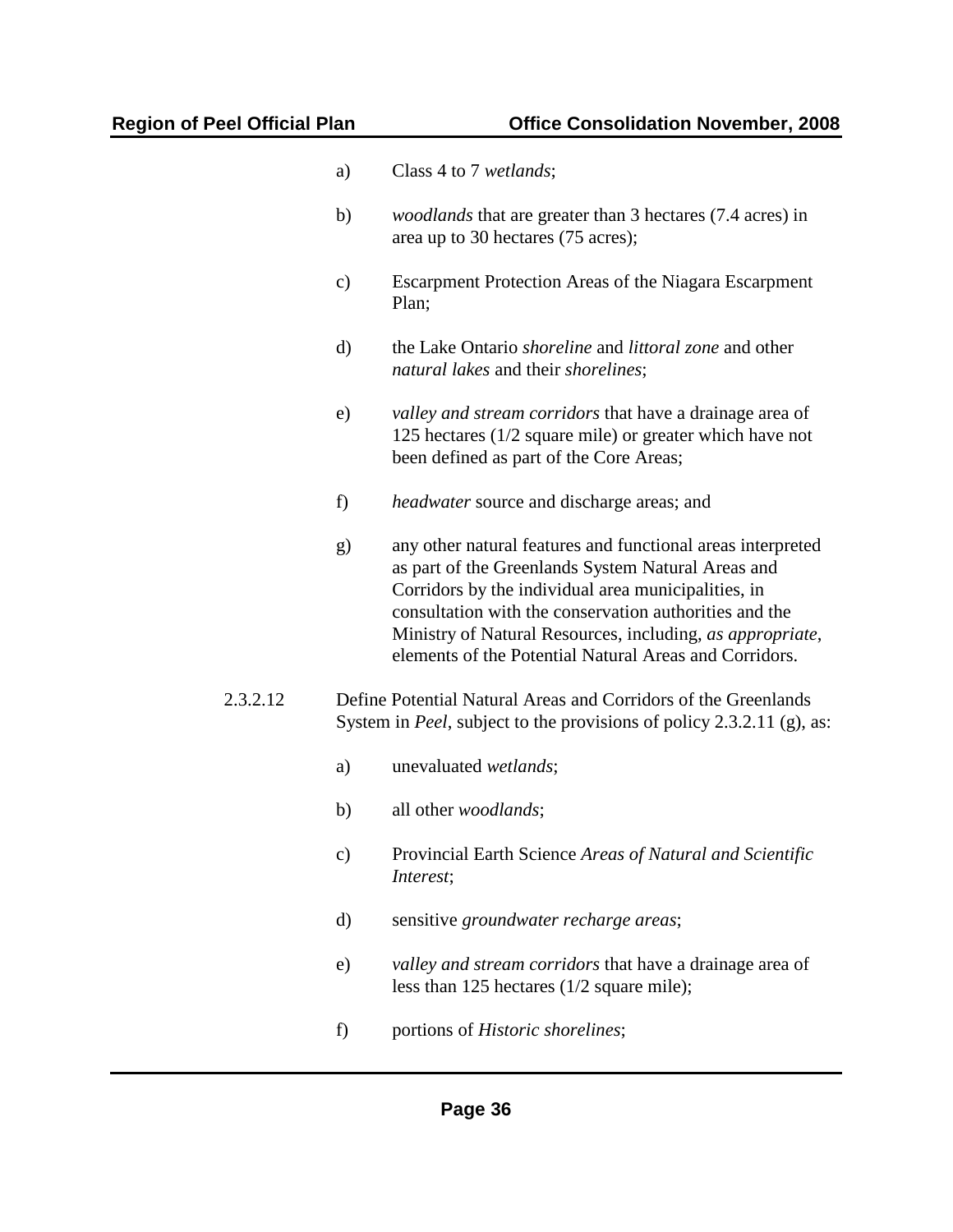| <b>Region of Peel Official Plan</b> |              | <b>Office Consolidation November, 2008</b>                                                                                                                                                                                                                                                                                                                                                                                                                                                                                                                                                   |
|-------------------------------------|--------------|----------------------------------------------------------------------------------------------------------------------------------------------------------------------------------------------------------------------------------------------------------------------------------------------------------------------------------------------------------------------------------------------------------------------------------------------------------------------------------------------------------------------------------------------------------------------------------------------|
|                                     | g)           | open space portions of the Parkway Belt West Plan Area;                                                                                                                                                                                                                                                                                                                                                                                                                                                                                                                                      |
|                                     | h)           | potential ESA's identified as such by the conservation<br>authorities; and                                                                                                                                                                                                                                                                                                                                                                                                                                                                                                                   |
|                                     | $\mathbf{i}$ | any other natural features and functional areas interpreted<br>as part of the Greenlands System Potential Natural Areas<br>and Corridors, by the individual area municipalities in<br>consultation with the conservation authorities.                                                                                                                                                                                                                                                                                                                                                        |
| 2.3.2.13                            |              | Direct the area municipalities, in consultation with the<br>conservation authorities, the Ministry of Natural Resources and the<br>Niagara Escarpment Commission, to include objectives and<br>policies in their official plans for the interpretation, protection,<br>restoration, enhancement, proper management and stewardship of<br>the Natural Areas and Corridors and Potential Natural Areas and<br>Corridors having regard to provincial policies, the requirements of<br>this Plan, and local considerations and consistent with the Niagara<br>Escarpment Plan, where applicable. |
| 2.3.2.14                            |              | Support the area municipalities in consultation with the<br>conservation authorities, the Niagara Escarpment Commission,<br>where applicable, and the Ministry of Natural Resources to define<br>the boundaries of the Greenlands System in Peel in terms of<br>functions, landforms, attributes, linkages, critical elements, and<br>rehabilitation and natural habitat restoration opportunities,<br>including the preparation of technical documents.                                                                                                                                     |
| 2.3.2.15                            |              | Recognize the environmental value of all wetlands as part of the<br>Greenlands System in Peel and support their identification and<br>protection through the land use planning process, as appropriate.                                                                                                                                                                                                                                                                                                                                                                                      |
| 2.3.2.16                            |              | Direct the area municipalities in conjunction with the conservation<br>authorities and the Ministry of Natural Resources to study and<br>evaluate unevaluated wetlands and protect them, as appropriate.                                                                                                                                                                                                                                                                                                                                                                                     |
| 2.3.2.17                            |              | Recognize the environmental value of all valley and stream<br>corridors as part of the Greenlands System in Peel and support<br>their identification and protection through the land use planning<br>process, as appropriate. Appropriate policies for valley and<br>stream corridors through Rural Service Centres and rural<br>settlement areas and/or Special Policy areas for Flood Plains will                                                                                                                                                                                          |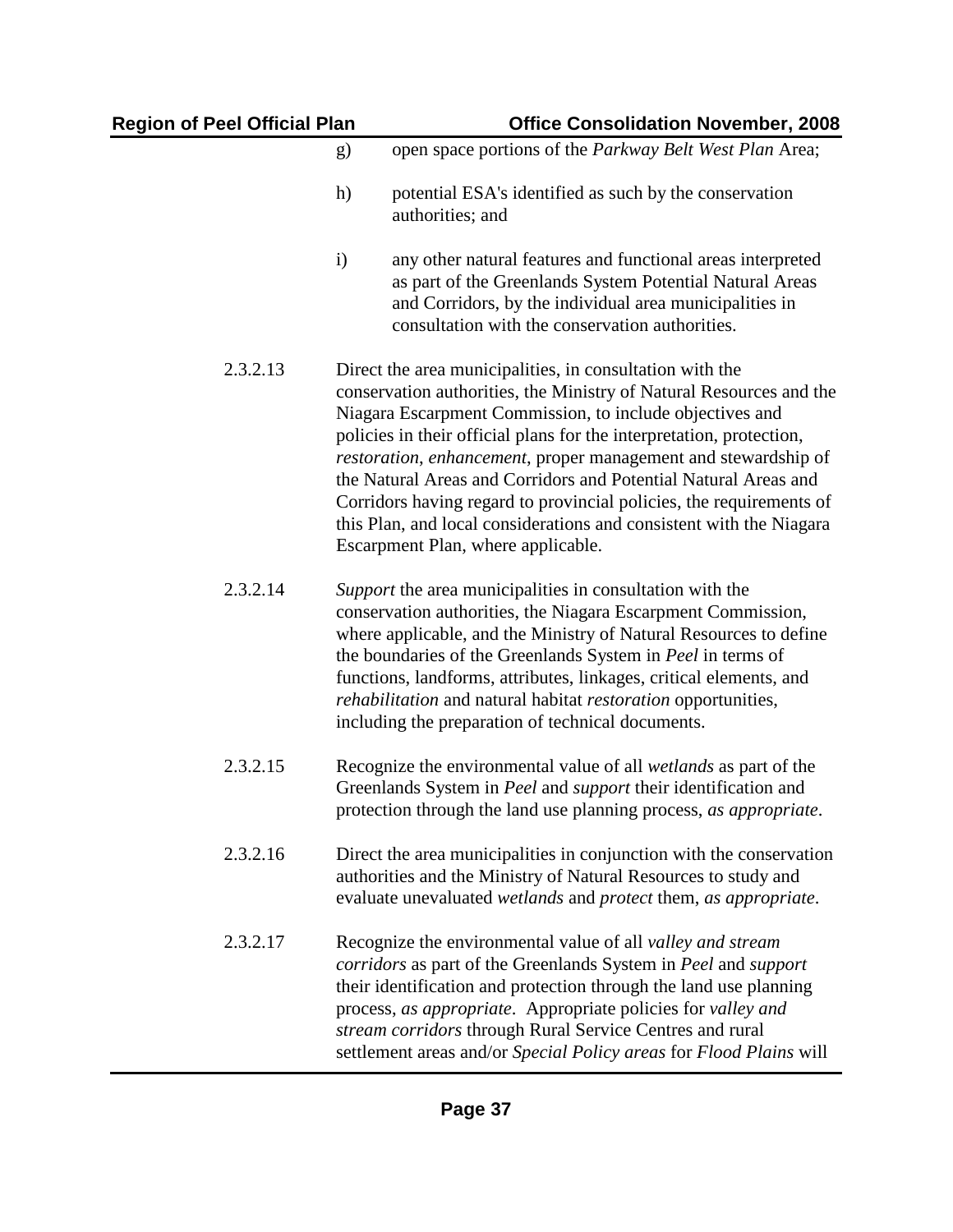| <b>Region of Peel Official Plan</b> |               | <b>Office Consolidation November, 2008</b>                                                                                                                                                                                                                                                                                                                                                                                                                                                                                |
|-------------------------------------|---------------|---------------------------------------------------------------------------------------------------------------------------------------------------------------------------------------------------------------------------------------------------------------------------------------------------------------------------------------------------------------------------------------------------------------------------------------------------------------------------------------------------------------------------|
|                                     | slopes.       | be contained in the <i>area municipal official plans</i> . These policies<br>shall ensure that the <i>integrity</i> of the <i>valley and stream corridors</i> are<br>maintained, including valley walls, landforms, habitats and steep                                                                                                                                                                                                                                                                                    |
| 2.3.2.18                            |               | Direct the conservation authorities, <i>jointly</i> with the area<br>municipalities, to continue to refine the boundaries of valley and<br>stream corridors including headwater areas, and setbacks from the<br>watercourses and corridor limits, including appropriate alterations<br>approved through subwatershed studies or comparable<br>environmental and/or engineering studies and field work.                                                                                                                    |
| 2.3.2.19                            |               | Direct the area municipalities, in their official plans, to generally<br>prohibit new <i>development</i> , site alterations and the establishment or<br>expansion of aggregate extraction sites in valley and stream<br><i>corridors</i> that have a drainage area of 125 hectares (1/2 square<br>mile) or greater and are identified as Natural Areas and Corridors<br>in this Plan, except for:                                                                                                                         |
|                                     | a)            | <i>development</i> permitted within approved Two Zone and/or<br>Special Policy Areas for Flood Plains as outlined in<br>.provincial policy;                                                                                                                                                                                                                                                                                                                                                                               |
|                                     | b)            | <i>minor development, minor site alterations and passive</i><br>recreation;                                                                                                                                                                                                                                                                                                                                                                                                                                               |
|                                     | $\mathbf{c})$ | essential servicing;                                                                                                                                                                                                                                                                                                                                                                                                                                                                                                      |
|                                     | d)            | works for conservation purposes; and                                                                                                                                                                                                                                                                                                                                                                                                                                                                                      |
|                                     | e)            | compatible recreation within the Urban System, as shown<br>on Schedule D.                                                                                                                                                                                                                                                                                                                                                                                                                                                 |
|                                     |               | These exceptions may be permitted through an approved <i>area</i><br>municipal official plan or the Niagara Escarpment Plan where<br>applicable, in consultation with the Region, the conservation<br>authorities, the Niagara Escarpment Commission and other<br>relevant agencies. These uses and activities may be permitted by<br>the area municipalities in these corridors, provided that the policies<br>which permit such uses and activities are in conformity with the<br>objectives and policies of this Plan. |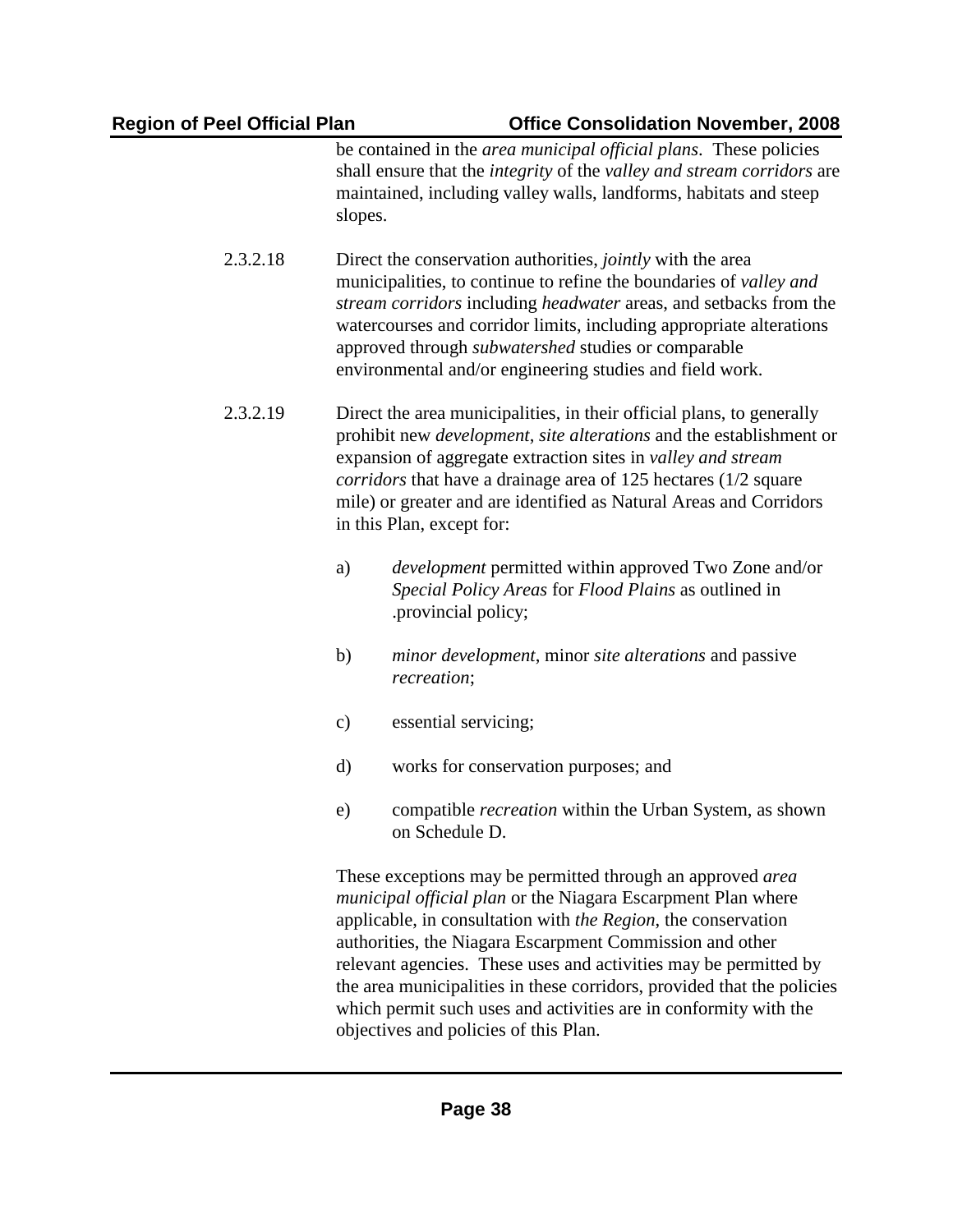| <b>Region of Peel Official Plan</b> | <b>Office Consolidation November, 2008</b>                                                                                                                                                                                                                                                                          |
|-------------------------------------|---------------------------------------------------------------------------------------------------------------------------------------------------------------------------------------------------------------------------------------------------------------------------------------------------------------------|
| 2.3.2.20                            | Encourage the area municipalities to <i>protect significant</i> landforms,<br>landscapes, vistas and ridgelines, as appropriate.                                                                                                                                                                                    |
| 2.3.2.21                            | Promote planning, design and construction practices, which<br>conserve landform, particularly within the Oak Ridges Moraine<br>Conservation Plan Area and the Niagara Escarpment Plan Area,<br>and to <i>protect</i> ecological features, forms and/or functions from the<br>disruption or destruction of landform. |

## **2.4 NATURAL HAZARDS**

Along the Lake Ontario Shoreline, and within ravine, valley, river and stream corridors, *Flood Plains* and *hazard lands* pose threats to human life and risk of damage to property. Naturally occurring physical and ecological conditions and processes may result in hazards when people and structures are affected by them. Naturally occurring hazards may be accelerated by human activity and impact the *integrity* of the *ecosystem*.

The *natural hazards* or potential hazards dealt with in this section of the Plan include those areas along the Lake Ontario Shoreline and ravines, valleys, rivers, streams and *riverine Flood Plains* that are susceptible to *flooding*, erosion and/or unstable slopes.

## **2.4.1 General Objectives**

- 2.4.1.1 To ensure that *development* and *site alterations* are not permitted in areas where site conditions or location may pose a danger to public safety, public health or result in property damage.
- 2.4.1.2 To encourage a coordinated approach to the use of the land and the management of water in areas subject to *flooding* in order to minimize social disruption.
- 2.4.1.3 To ensure that methods used to *protect* existing development at risk from *natural hazards*, do not negatively impact the *integrity* of the *ecosystem*.

## **2.4.2 Regulatory Shoreline**

# **2.4.2.1 Objective**

 To prevent or minimize the risk to human life and property associated with *shoreline* areas of Lake Ontario.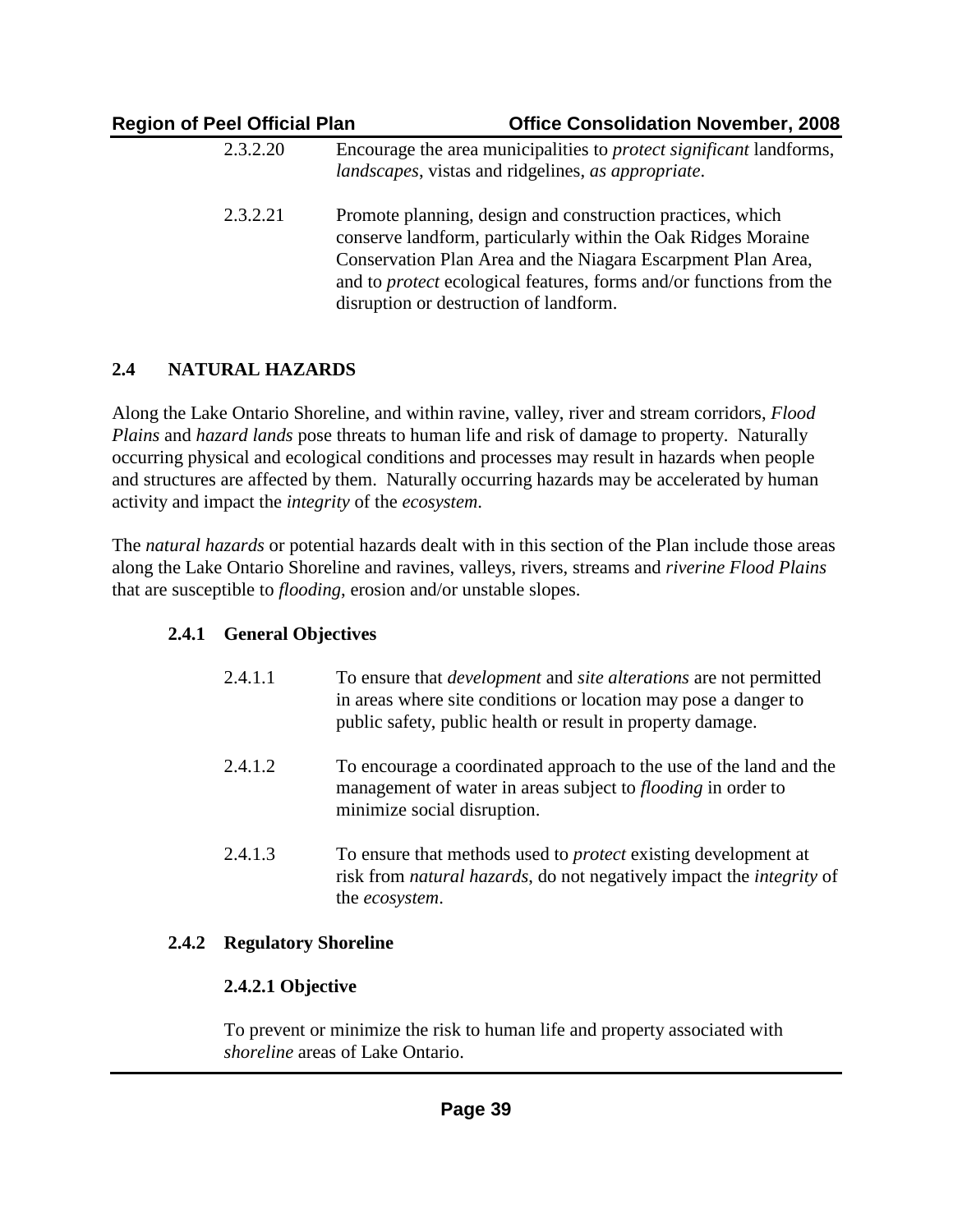#### **2.4.2.2 Policies**

It is the policy of *Regional Council* to:

- 2.4.2.2.1 *Support* the policies and programs of the conservation authorities related to *shoreline* management.
- 2.4.2.2.2 *Support* the City of Mississauga, in conjunction with the conservation authorities, in directing *development* and *site alterations* to areas outside the Lake Ontario *Regulatory Shoreline*.
- 2.4.2.2.3 *Support* the City of Mississauga, in conjunction with the conservation authorities, in considering *development* and *site alterations* within the *regulatory flood standard* and/or *regulatory erosion standard* of the *regulatory shorelines* only where:
	- a) the *flooding* and erosion hazard can safely be addressed;
	- b) new or existing hazards are not created or aggravated;
	- c) no adverse environmental effects will result;
	- d) vehicles and people have a way of safely entering and exiting the area during times of *flooding* and erosion emergencies; and
	- e) *development* and *site alterations* are carried out in accordance with *established standards and procedures*.

#### **2.4.3 Ravine, Valley and Stream Corridors**

#### **2.4.3.1 Objective**

 To prevent or minimize the risk to human life and property associated with *flooding*, erosion and/or slope instability.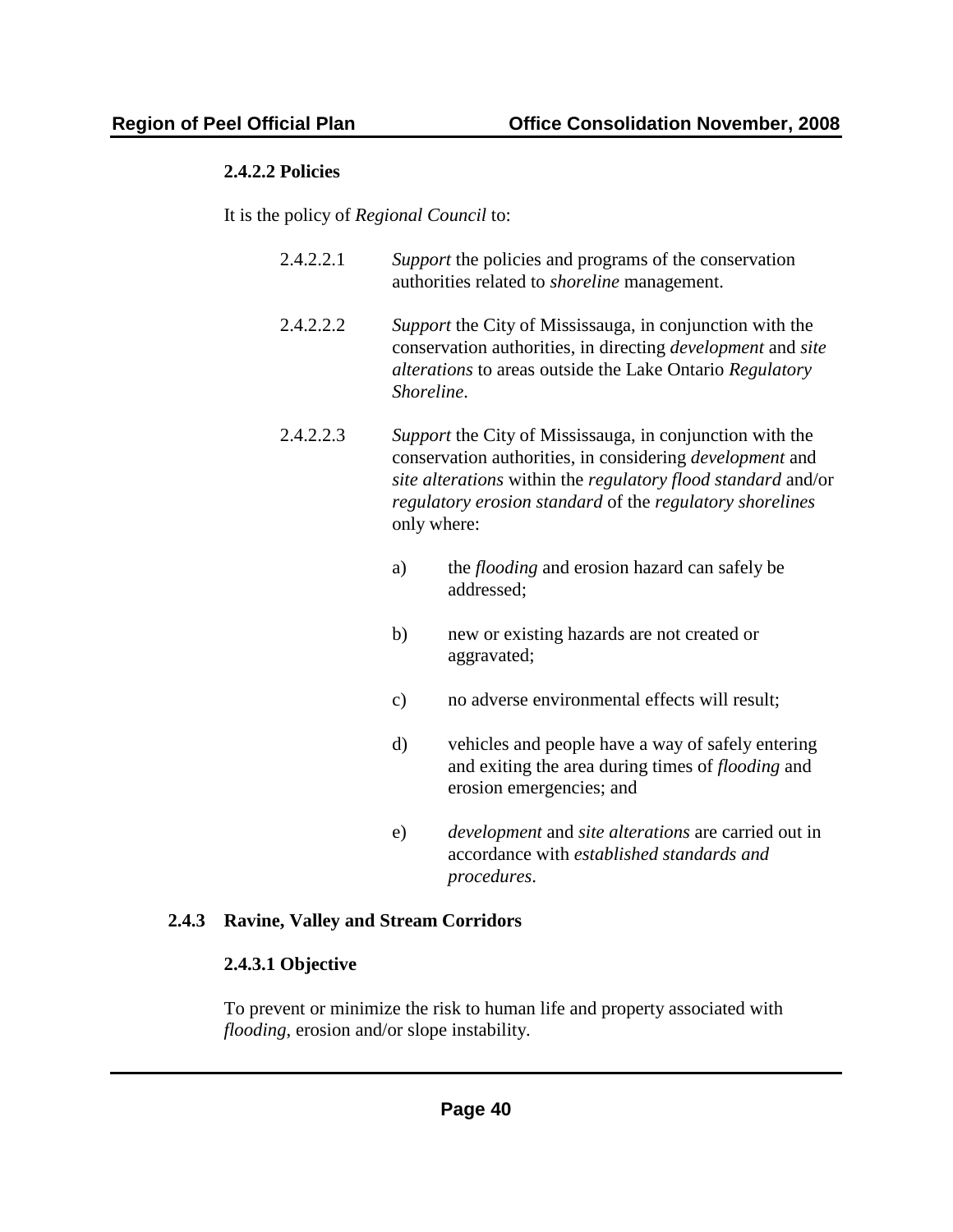#### **2.4.3.2 Policies**

- 2.4.3.2.1 *Support*, *as appropriate*, the policies and programs of the conservation authorities related to ravine, *valley and stream corridor* management and protection.
- 2.4.3.2.2 Direct the area municipalities, in consultation with the conservation authorities, to include in their official plans policies that *support* non-structural risk management measures and generally prohibit *development* and *site alterations* within the one hundred year erosion limit.
- 2.4.3.2.3 Direct the area municipalities, in consultation with the conservation authorities, to only consider *development* and *site alterations* within the one hundred year erosion limit, consistent with provincial policy if:
	- a) the erosion and/or slope instability hazards can safely be addressed;
	- b) new or existing hazards are not created or aggravated;
	- c) no adverse environmental effects will result;
	- d) vehicles and people have a way of safely entering and exiting the area during times of *flooding* and erosion emergencies; and
	- e) *development* and *site alterations* are carried out in accordance with *established standards and procedures*.
- 2.4.3.2.4 Discourage the creation of additional tableland within *valley and stream corridors*.
- 2.4.3.2.5 Generally prohibit the creation of new lots within *valley and stream corridors*.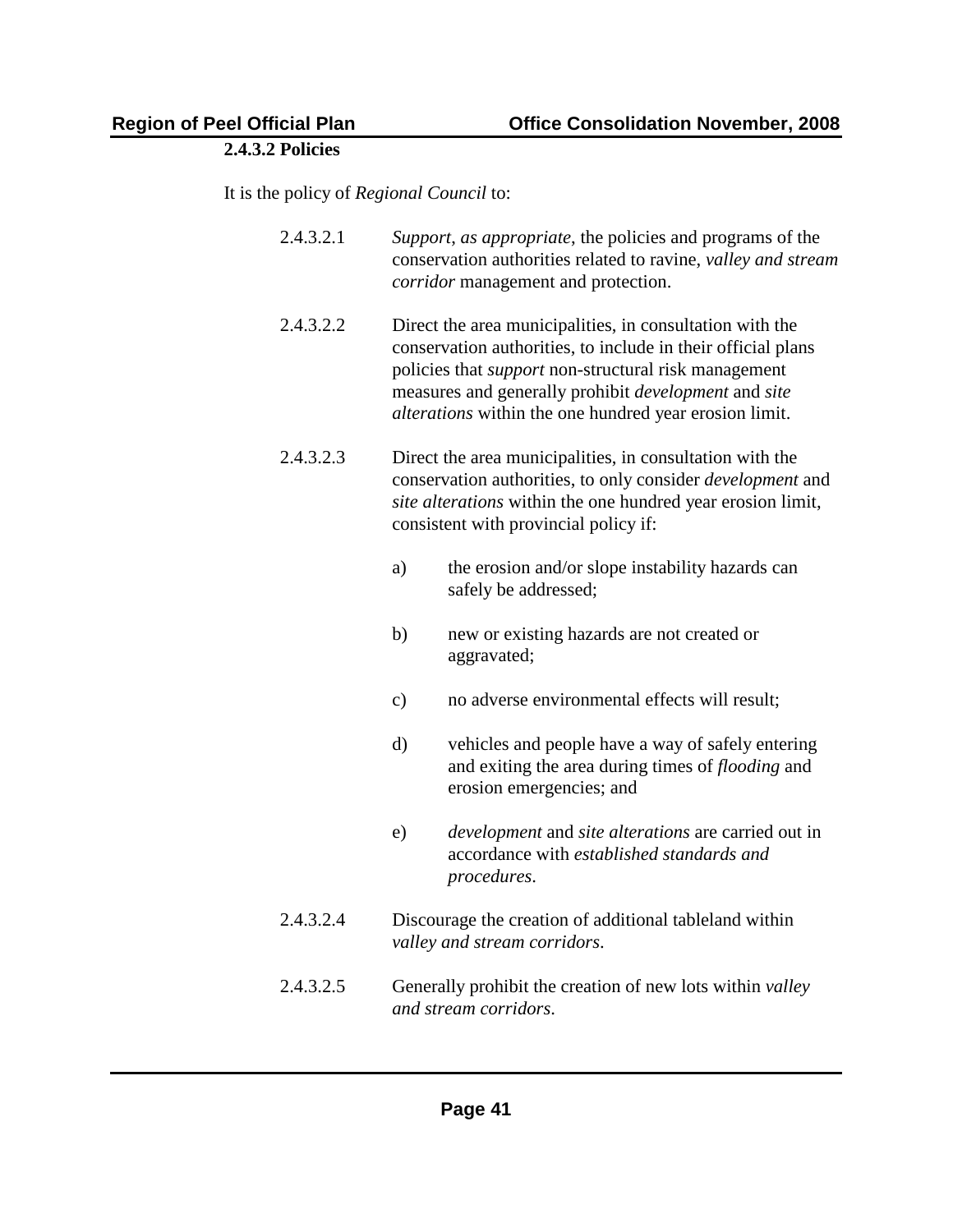#### **2.4.4 Riverine Flood Plains**

#### **2.4.4.1 Objective**

 To ensure that *development* and *site alterations* do not create new or aggravate existing *Flood Plain* management problems along *flood* susceptible *riverine* environments.

#### **2.4.4.2 Policies**

It is the policy of *Regional Council* to:

- 2.4.4.2.1 Direct the area municipalities, in consultation with conservation authorities, to identify the lands subject to *flooding hazards*, in the appropriate planning documents, and in their official plans formulate objectives and policies for these lands.
- 2.4.4.2.2 Direct the area municipalities, in consultation with conservation authorities, to continue to address *riverine flood* susceptibility through the application of the one zone approach to *Flood Plain* planning and limited exceptions to the one zone, where appropriate, through the two zone and *special policy area* concepts, as outlined in provincial policy.
- 2.4.4.2.3 Encourage the conservation authorities to coordinate their regulations and *Flood Plain* and fill line identification regulations to ensure consistent application throughout *the region*.
- 2.4.4.2.4 Direct the area municipalities to include in their official plans, objectives and policies for the management of stormwater quality and quantity.

#### **2.4.5 Other Natural Hazards**

#### **2.4.5.1 Objective**

 To ensure that new *development* and *site alterations* address other *natural hazards as appropriate*.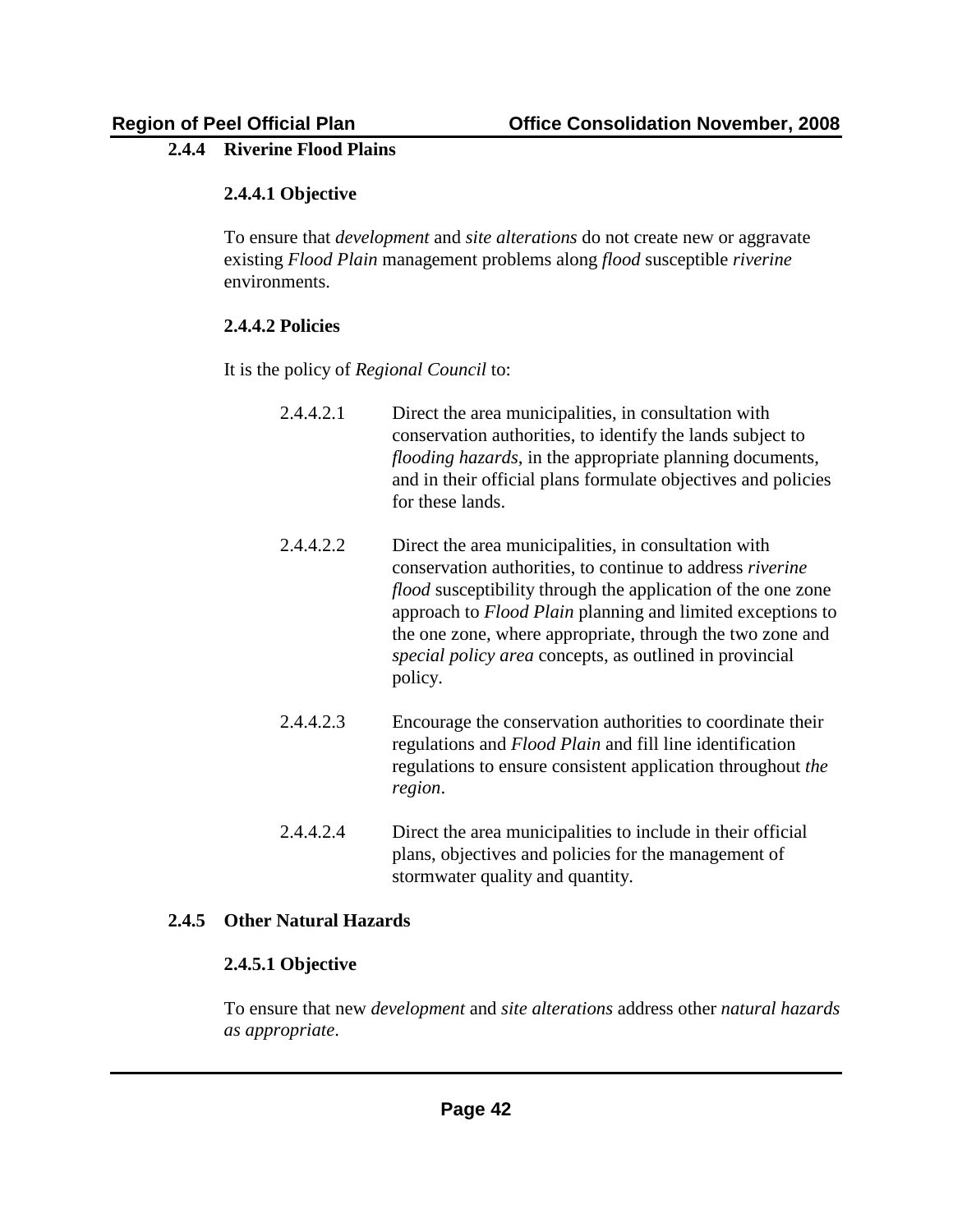#### **2.4.5.2 Policy**

 It is the policy of *Regional Council* to direct the area municipalities to include policies in their official plans which address other naturally occurring hazards, such as those created by topographic constraints, in accordance with the objectives and policies in this Plan, provincial policy and related planning documents.

## **2.5 RESTORATION OF THE NATURAL ENVIRONMENT**

In many parts of *Peel*, settlements and land uses have diminished and in some areas, degraded the natural environment. As a result, the resilience of the *ecosystem* to cope with further change may be reduced. The quality and *integrity* of these *ecosystems*, as well as their healthy condition, may be re-established through the *restoration* of a diminished site. The degrading of the natural environment has also resulted in the fragmentation of historic *natural corridors* and linkages. Opportunities may exist to re-establish such links along existing linear features.

#### **2.5.1 Objective**

 To seek opportunities to enhance the Greenlands System in *Peel* by restoring and enhancing degraded components of the *ecosystem* and by extending the network of natural areas where ecologically beneficial.

#### **2.5.2 Policies**

| 2.5.2.1 | Promote a wide range of environmental <i>enhancement</i> and<br><i>restoration</i> opportunities.                                                                                                                                                                              |
|---------|--------------------------------------------------------------------------------------------------------------------------------------------------------------------------------------------------------------------------------------------------------------------------------|
| 2.5.2.2 | Encourage the City of Mississauga, conservation authorities, and<br>other appropriate agencies to consider opportunities for natural<br>habitat restoration along the shoreline and within the <i>littoral</i> zone<br>of Lake Ontario.                                        |
| 2.5.2.3 | Encourage and promote <i>jointly</i> with conservation authorities, the<br>area municipalities and other agencies, habitat <i>restoration</i> and<br><i>enhancement</i> programs through the planning approvals process.                                                       |
| 2.5.2.4 | Encourage and promote <i>jointly</i> with the Niagara Escarpment<br>Commission, the Town of Caledon and the conservation authority,<br>the maintenance and <i>enhancement</i> of the natural environment, the<br>open landscape and the natural scenery within the area of the |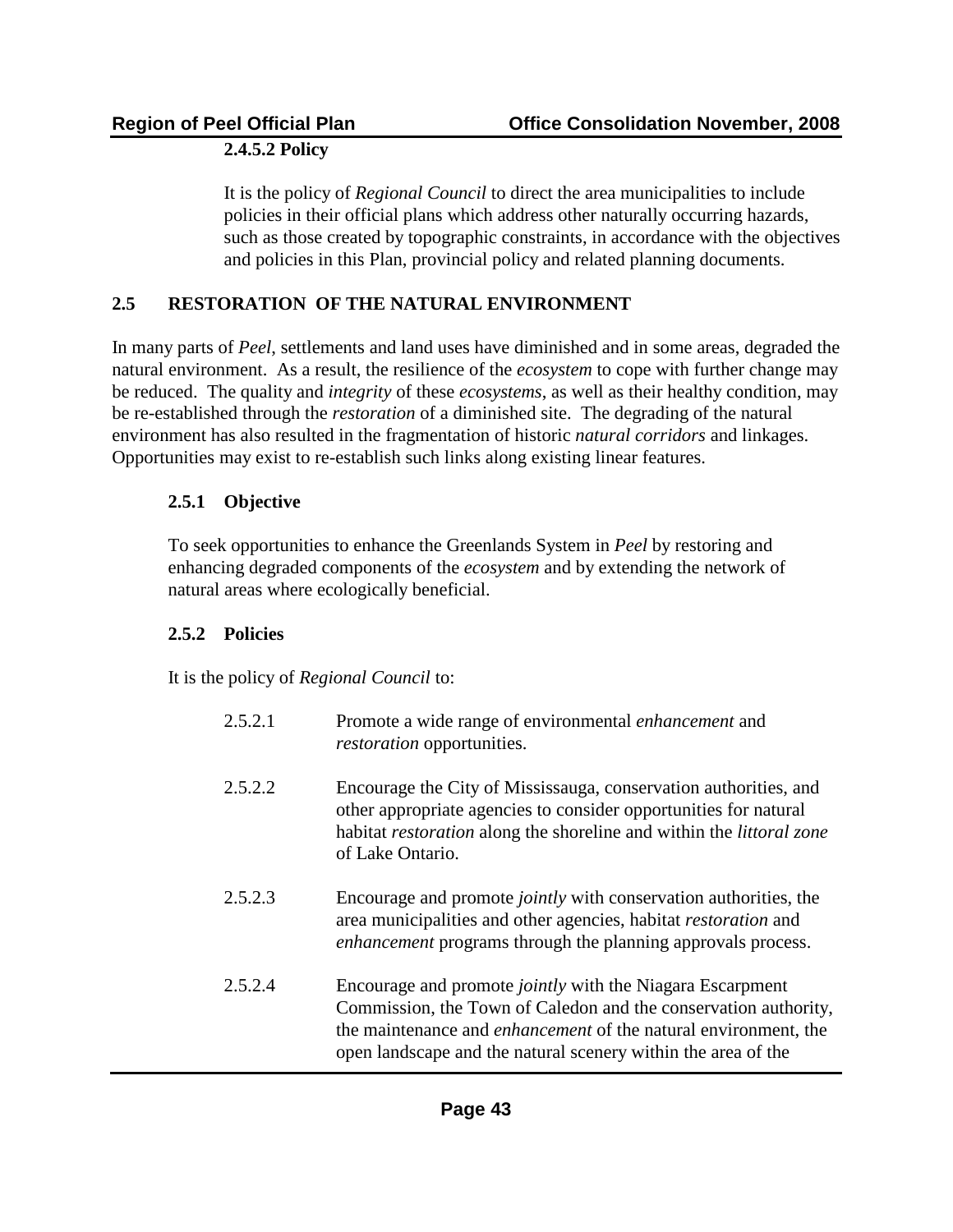| <b>Region of Peel Official Plan</b> | <b>Office Consolidation November, 2008</b>                                                                                                                                                                                                                                                                                   |
|-------------------------------------|------------------------------------------------------------------------------------------------------------------------------------------------------------------------------------------------------------------------------------------------------------------------------------------------------------------------------|
|                                     | Niagara Escarpment Plan in accordance with the objectives of the<br>Niagara Escarpment Planning and Development Act and the<br>Niagara Escarpment Plan.                                                                                                                                                                      |
| 2.5.2.5                             | Ensure that the possibility of the Parkway Belt West Plan Area<br>providing Natural Areas and Corridors in the Greenlands System is<br>explored, evaluated and <i>protected</i> , as <i>appropriate</i> , in cooperation<br>with the area municipalities and the Ministry of Municipal Affairs<br>and Housing.               |
| 2.5.2.6                             | Support and encourage all efforts, including those of the area<br>municipalities and conservation authorities, in restoring and<br>enhancing components of the Greenlands System.                                                                                                                                            |
| 2.5.2.7                             | Work <i>jointly</i> with agencies and landowners to rehabilitate<br>abandoned extraction areas and progressively rehabilitate operating<br>pits and quarries and peat extraction areas to the highest level of<br>ecological <i>integrity</i> practicable within the context of the <i>area</i><br>municipal official plans. |
| 2.5.2.8                             | Work <i>jointly</i> with the agencies and landowners to implement<br>reforestation programs across the Region with the highest priority<br>on those areas that will enhance the Greenlands System in Peel.                                                                                                                   |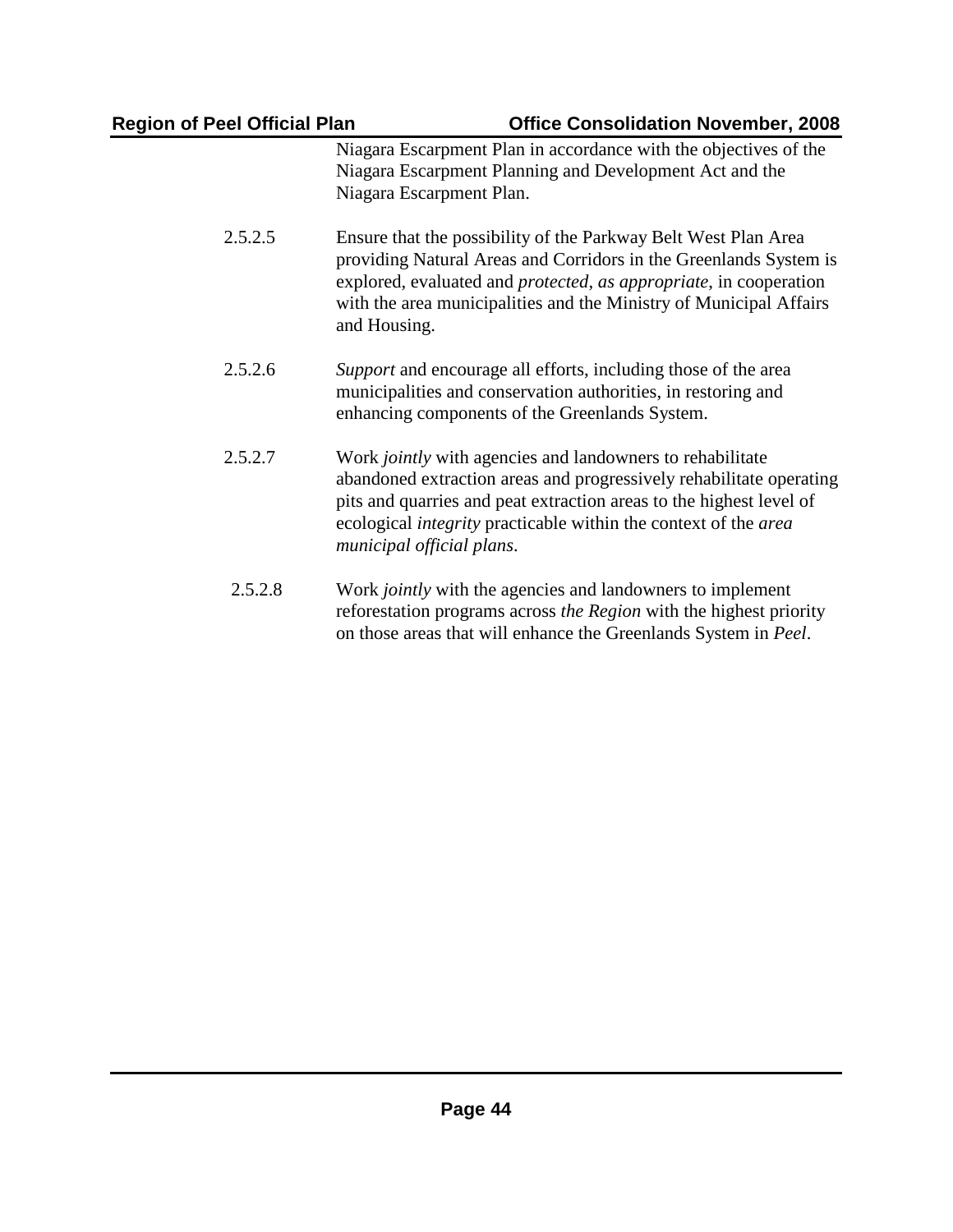Region of Peel Official Plan **Office Consolidation November, 2008** 

- intentionally left blank -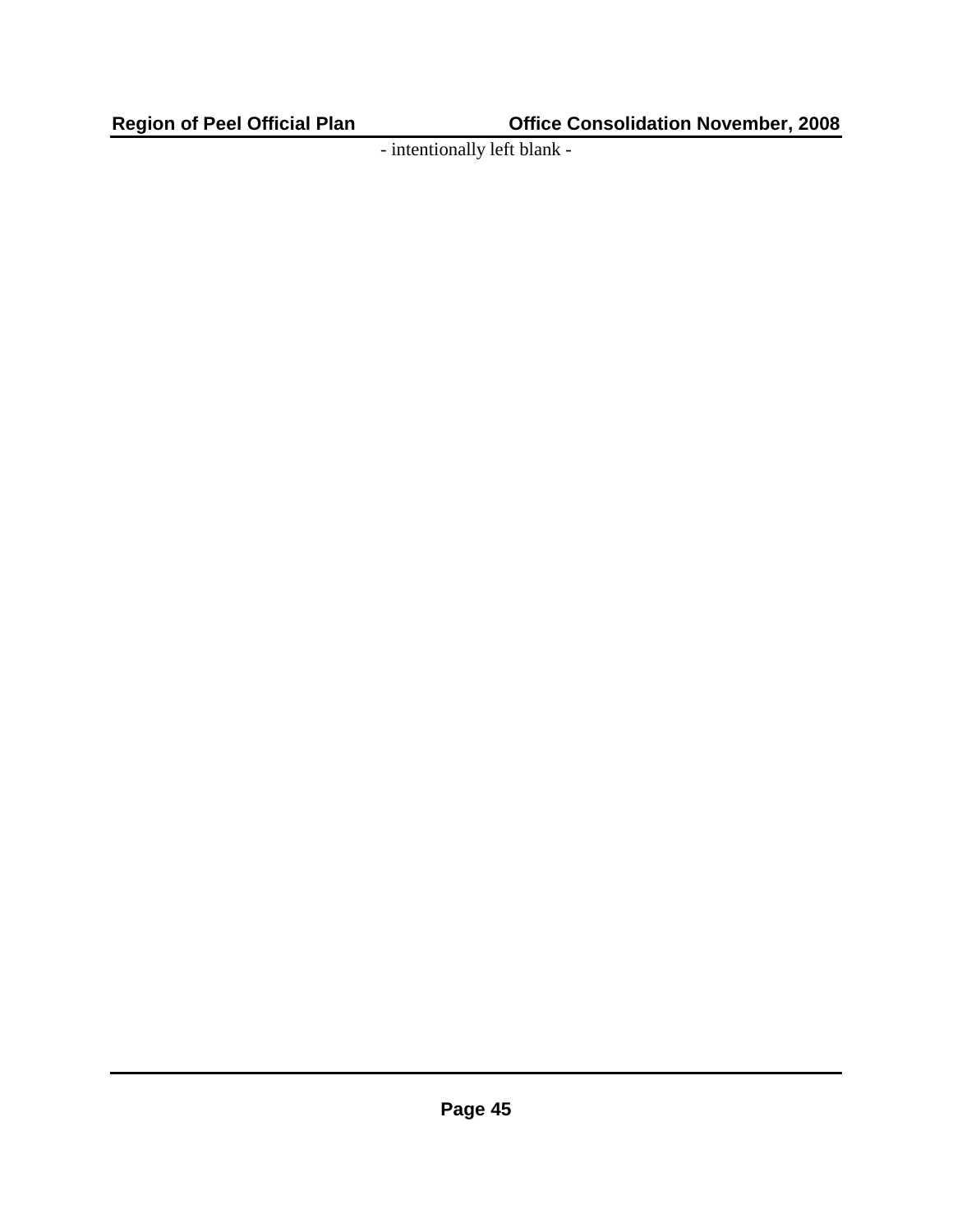# CHAPTER 3: RESOURCES

## **3.1 INTRODUCTION**

### **3.1.1 Purpose**

 This chapter addresses those components of the natural environment which are actively utilized in *Peel*, such as agricultural lands, mineral aggregate resources and water resources. Also addressed are *recreation* and *cultural heritage resources* used and enjoyed by *Peel* residents and visitors.

 There must be a balance between the use and protection of resources, and the preservation of *Peel*'s natural and cultural environment, while allowing for growth. Natural features and human communities coincide with valuable resources and require protection from incompatible uses to maintain their *integrity*. Non-renewable resources will continue to be consumed for urban and economic growth purposes, and require sound management to allow for their use and protect their availability. Renewable resources must be utilized in a *sustainable* manner to ensure their viability for future generations.

## **3.1.2 Goal**

 To have the renewable and non-renewable resources of *Peel* protected, managed and utilized in an efficient manner that conserves and *protects* environmental features and functions, and the character of rural *Peel* including its social, heritage, cultural, *community* and economic aspects.

## **3.2 AGRICULTURAL RESOURCES**

Agriculture represents one of the more important sectors of Ontario's economy and continues to play a *significant* role in *Peel*. The *Prime Agricultural Area* in *Peel Region* generally has a Canada Land Inventory (CLI) Soil Capability for Agriculture rating of Class 1, 2, or 3, meaning they have few constraints for agricultural production. Currently the majority of lands in the southern part of the Town of Caledon and on the east and west side of the City of Brampton outside the urban area have soils which are rated as CLI Class 1. In addition to the CLI classifications, certain lands support the local production and sale of market vegetables or fruits and/or have specialized farm investments, such as greenhouses. The *Prime Agricultural Area* excludes existing settlement areas as identified in the *area municipal official plans*.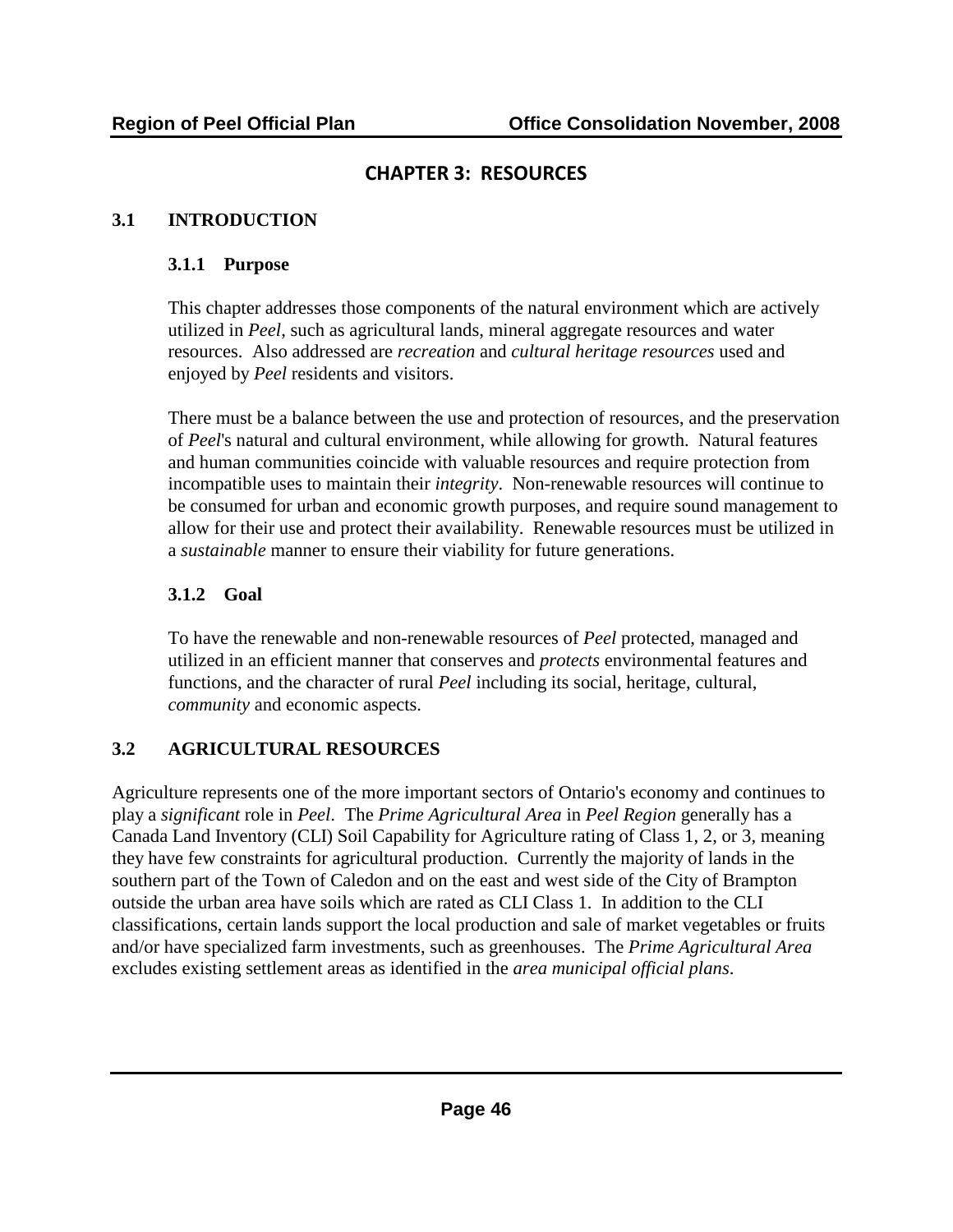## **3.2.1 Objectives**

| 3.2.1.1 | To protect the <i>Prime Agricultural Area</i> as a natural resource of<br>major importance to the economic viability of the Region, and to<br>support Peel's farmers and agricultural organizations as valuable<br>contributors to the <i>community</i> and the economy of <i>Peel</i> . |
|---------|------------------------------------------------------------------------------------------------------------------------------------------------------------------------------------------------------------------------------------------------------------------------------------------|
| 3.2.1.2 | To protect agricultural uses in the <i>Prime Agricultural Area</i> from<br>incompatible activities and land uses which would limit<br>agricultural productivity or efficiency or result in fragmentation of<br>the agricultural land base.                                               |
| 3.2.1.3 | To <i>support</i> a healthy and productive agricultural industry as an<br>important component of <i>Peel</i> 's economic base and heritage.                                                                                                                                              |

#### **3.2.2 Policies**

| 3.2.2.1 | Protect the <i>Prime Agricultural Area</i> for agriculture as shown on<br>Schedule B.                                                                                                                                                                                                                                                                                                         |
|---------|-----------------------------------------------------------------------------------------------------------------------------------------------------------------------------------------------------------------------------------------------------------------------------------------------------------------------------------------------------------------------------------------------|
| 3.2.2.2 | Promote and protect agricultural operations and normal farm<br>practices in the Prime Agricultural Area.                                                                                                                                                                                                                                                                                      |
| 3.2.2.3 | Require all uses in the <i>Prime Agricultural Area</i> to comply with the<br>minimum distance separation formulae.                                                                                                                                                                                                                                                                            |
| 3.2.2.4 | Encourage the phasing of <i>development</i> and continued agricultural<br>production on agricultural lands that lie within the 2031 Regional<br>Urban Boundary.                                                                                                                                                                                                                               |
| 3.2.2.5 | Support programs of the Ontario Ministry of Agriculture, Food and<br>Rural Affairs, and other organizations, which encourage farmers to<br>develop and follow conservation measures and <i>sustainable</i> farming<br>practices (such as <i>Environmental Farm Plans</i> ), that will protect the<br>long-term productivity of agricultural lands and minimize impacts<br>on the environment. |
| 3.2.2.6 | Support the identification and protection of localized prime<br>agricultural areas in the area municipal official plans.                                                                                                                                                                                                                                                                      |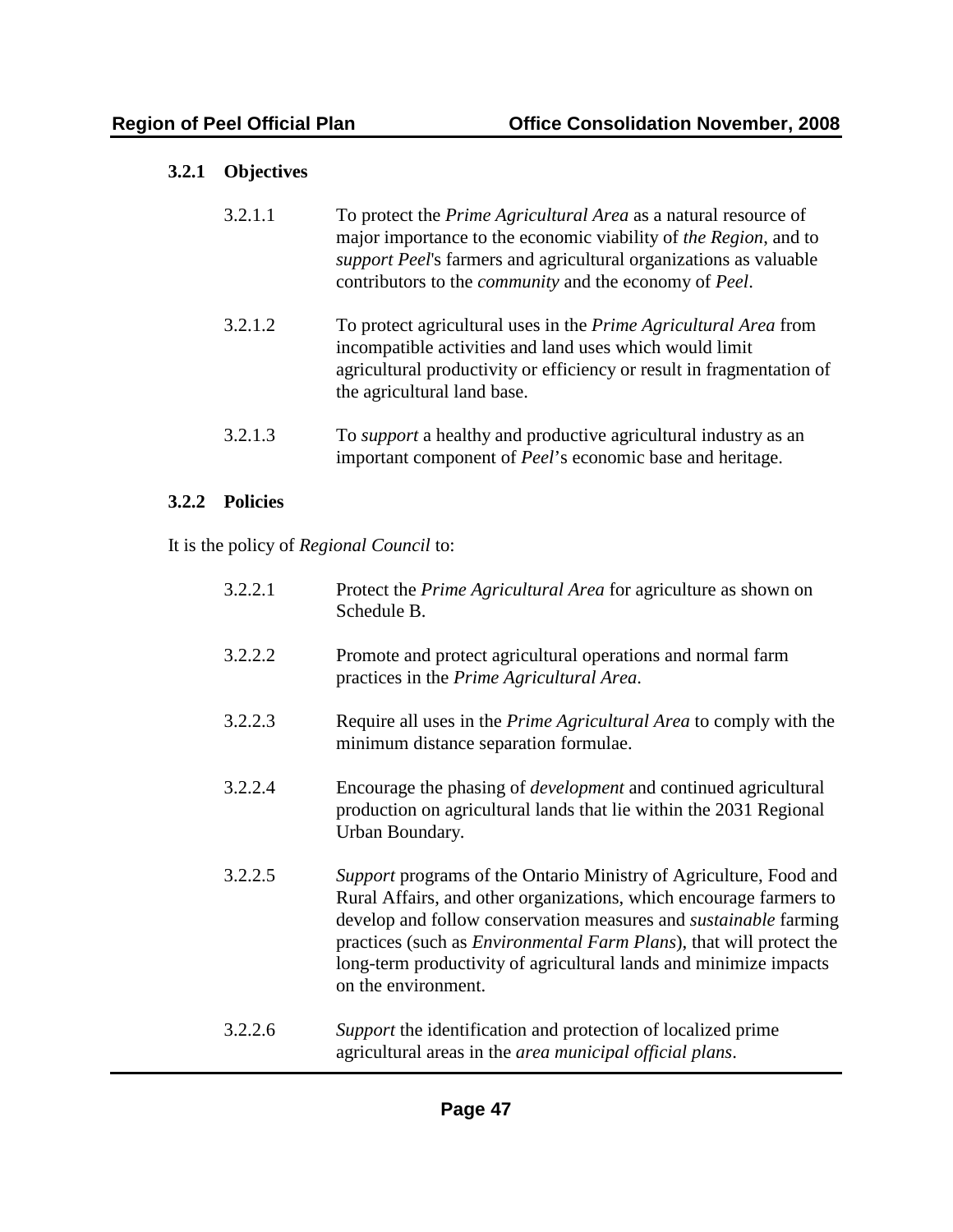| 3.2.2.7 | Direct the area municipalities, in their official plans, to designate |
|---------|-----------------------------------------------------------------------|
|         | the <i>Prime Agricultural Area</i> as shown on Schedule B.            |

3.2.2.8 Direct the area municipalities in their official plans to allow in the *Prime Agricultural Area*, *primary agricultural uses*, and where deemed appropriate by the area municipality, *secondary uses* and *agriculture-related uses*; provided all new uses are compatible with surrounding agricultural activity, meet the requirements of the minimum distance separation formulae, and the Oak Ridges Moraine Conservation Plan, as appropriate.

3.2.2.9 Direct the area municipalities, in the *Prime Agricultural Area*, to consider only permitting a non-residential use, which would be subject to an *area municipal official plan* amendment provided that:

- there are no reasonable alternative locations which avoid the *Prime Agricultural Area*;
- there are no reasonable alternative locations in the *Prime Agricultural Area* with lower priority agricultural lands;
- there is a demonstrated need for the use; and
- impacts from any new non-residential use on surrounding agricultural operations and lands are minimal or will be satisfactorily mitigated.

 This policy may not be used to address a proposal that has the effect of adjusting the 2031 Regional Urban Boundary, or a 2021 Rural Service Centre boundary. Such applications must continue to be addressed in the context of Section 7.9 of this Plan.

- 3.2.2.10 Direct the area municipalities, in their official plans, to recognize, *as appropriate*, in the *Prime Agricultural Area* existing nonresidential uses, the residential use of existing and approved vacant severed lots, and the residential use of lots that may be approved in accordance with provincial policies.
- 3.2.2.11 Direct the Town of Caledon to protect farms in the Rural System from incompatible uses.
- 3.2.2.12 Prepare, in consultation with the area municipalities and other affected agencies, new Land Division goals and policies on land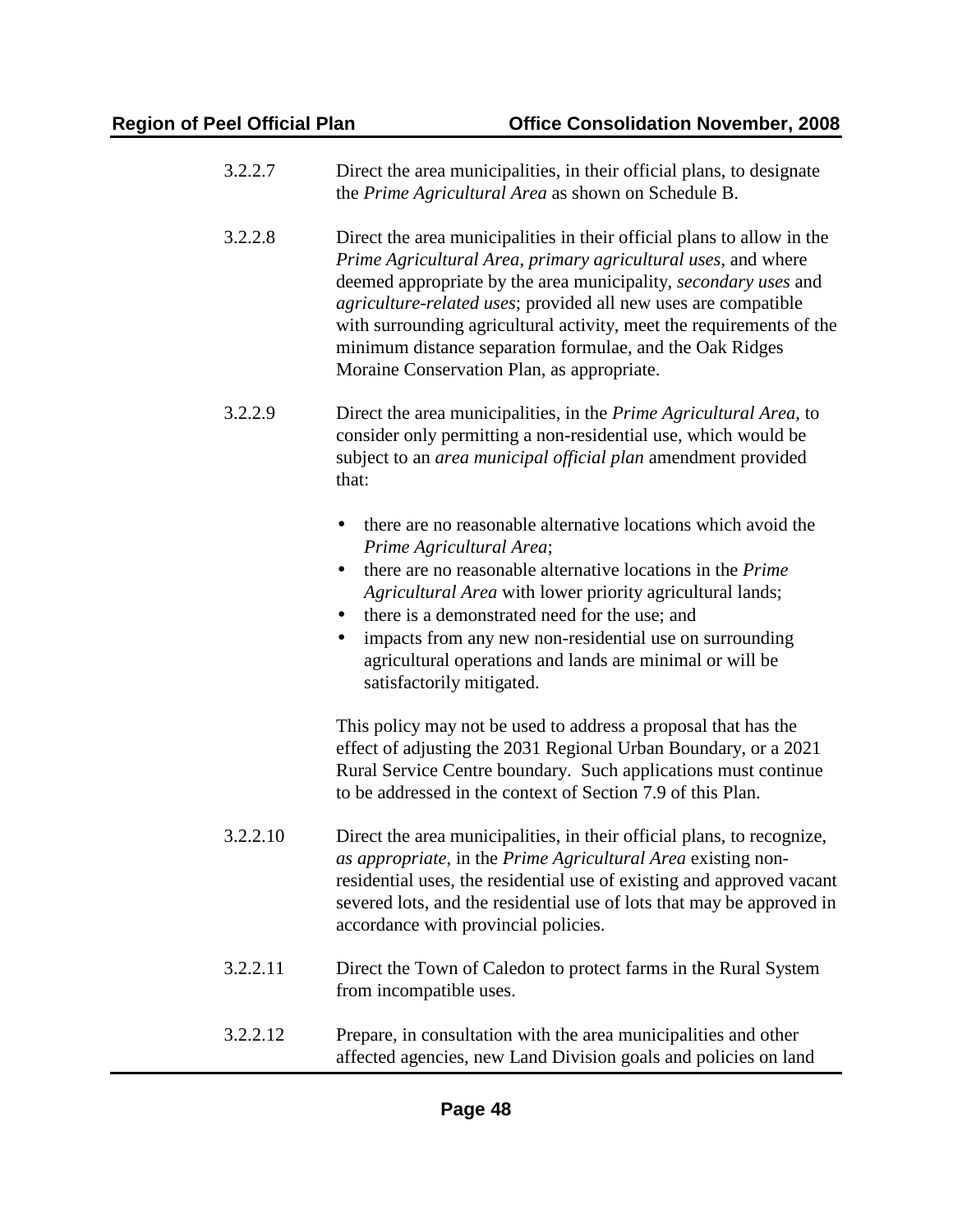## **Region of Peel Official Plan Consolidation November, 2008**

severances, in conformity with provincial policy, for future incorporation by amendment into this Plan. In the interim, consents to sever lands in the *Prime Agricultural Area* shall only be permitted in accordance with Provincial Policy.

# **3.3 MINERAL AGGREGATE RESOURCES**

*Peel*'s mineral aggregate resource base consists of unconsolidated sands and gravels as well as accessible sequences of shale, sandstone and dolostone. Most of *Peel Region'*s mineral aggregate production is in the high quality sands and gravels of the Caledon and Credit Valley outwash deposits located in the Town of Caledon. Aggregate extraction and processing in *Peel* is currently concentrated in the vicinity of Caledon Village.

Mineral aggregate resources have economic benefits for *Peel* such as reducing the transportation costs of supplying materials for urban *development* in *the region*, and attracting value-adding processing facilities that use aggregates and shale as raw materials. Mineral aggregate resources are an important component of the economic development and employment opportunities in *the Region* and therefore appropriate resource areas should be protected for possible use. Mineral aggregate operations have the potential to significantly and cumulatively impact on *Peel*'s communities, natural environment, cultural heritage and other economic activities. Proper siting, design, management, operation and *rehabilitation* of mineral aggregate operations are essential to minimize these impacts. Consequently, a balance needs to be achieved among all of these considerations in this Plan and in the *area municipal official plans*.

The planning responsibility for mineral aggregate resources is shared among the Province*, the Region* and the area municipalities. The provincial interest includes protecting the resource for long term use and ensuring as much of the resource as is realistically possible will be made available to supply resource needs, as close to markets as possible.

*The Region*'s responsibilities are to identify appropriate mineral aggregate resource areas for protection, consistent with other objectives and policies in the Regional Plan; to establish policies, at the Regional level, to protect these resource areas for possible use; to direct the area municipalities to develop comprehensive mineral aggregate policies in their official plans, including policies to allow the resource to be made available for use; and to ensure that Regional interests are incorporated in area municipal planning decisions.

The role of the area municipalities is to establish comprehensive mineral aggregate resource policies in their official plans, having regard to provincial policies and local considerations, in conformity with this Plan and the Niagara Escarpment Plan, where applicable, to: refine the identification of resource areas for protection at the local level; establish policies that allow mineral aggregate resources to be made available for use, *as appropriate*; and guide the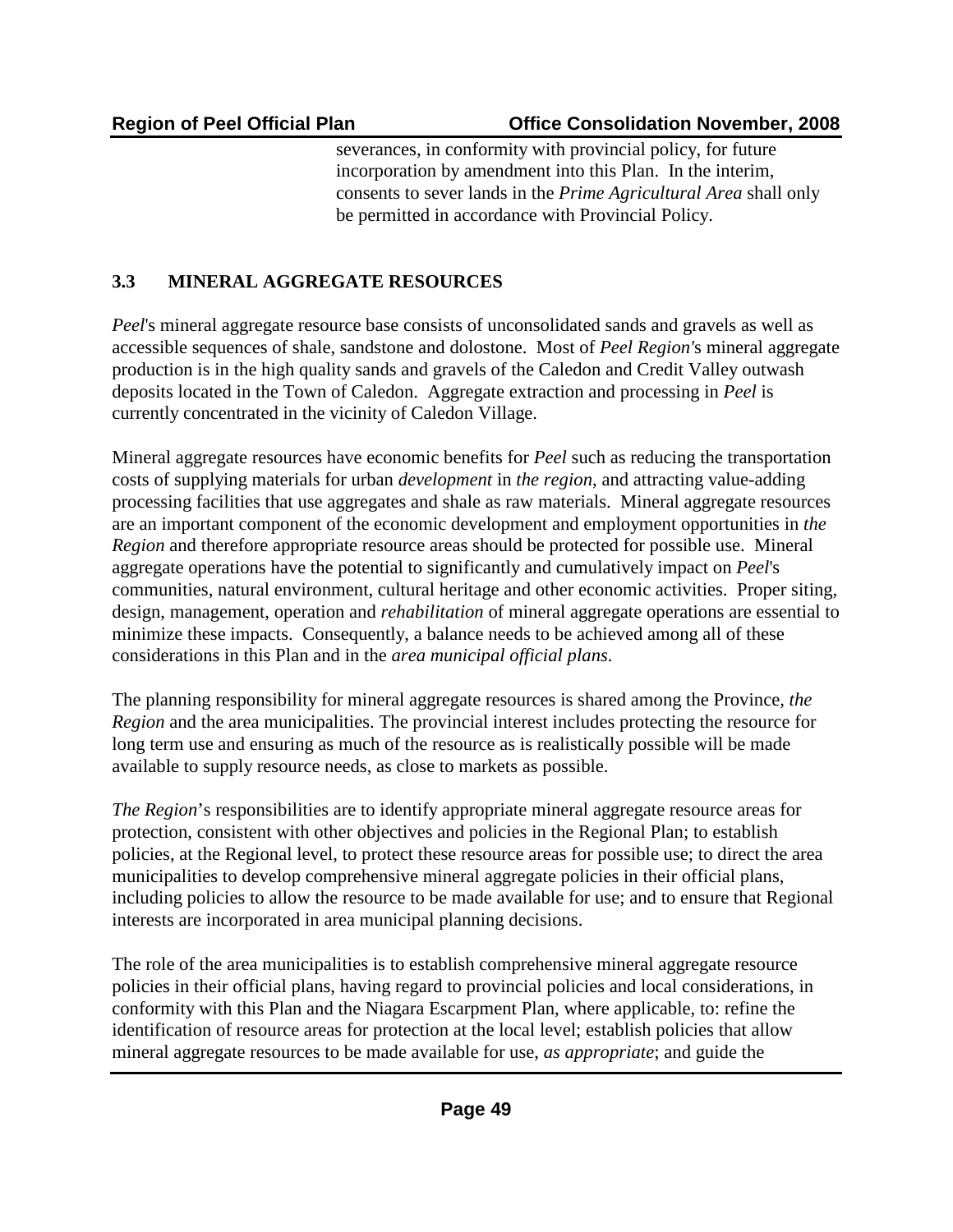designation, use and *rehabilitation* of specific lands, either inside or outside of the areas identified for protection.

The High Potential Mineral Aggregate Resource Areas (HPMARA) are generally identified on Schedule C. The HPMARA shown on Schedule C is not a land use designation. The HPMARA includes the primary and secondary sand and gravel resource areas and bedrock resources located in *the region* that are not constrained by: the Core Areas of the Greenlands System in *Peel* as identified in Section 2.3 and on Schedule A; the Escarpment Protection Areas as designated in the Niagara Escarpment Plan; registered plans of subdivision; and the approved settlement areas as designated in *area municipal official plans*. The HPMARA shall be reflected in *area municipal official plans*, subject to local refinements.

Where lands have been licensed for mineral aggregate extraction, the resource has been depleted to the extent that there is no resource left on the property that can be feasibly recovered, the license has been either surrendered or cancelled and *rehabilitation* of the lands to another land use has been approved through an approved *area municipal official plan* amendment, the lands shall no longer be considered part of the HPMARA.

It is recognized that there are lands within the HPMARA, as shown on Schedule C, which may not be appropriate for protection or extraction because of local environmental, cultural, social and other planning considerations. It is also recognized that there are lands outside the HPMARA that may be appropriate for protection or extraction, having regard for these same local considerations. In neither circumstance, will an amendment to this Plan be required to refine the areas to be protected or to permit extraction. In both cases, the *area municipal official plan* will be required to identify the local refinements to the areas to be protected. In both cases, a permissive designation and/or policy in the *area municipal official plan* will be necessary before extraction will be permitted. In all cases, local refinements to the areas to be protected shall respect the intent of this Plan.

*Regional Council* fully *supports* the preparation of the Caledon Community Resource Study to address the future of mineral aggregate resources in *the region*. The following objectives and policies are *supported* by *Regional Council* at this time recognizing that policy 3.3.2.1 directs the Town of Caledon in conjunction with *the Region* to undertake the Caledon Community Resource Study (CCRS) within a physical land use, environmental, economic and social context. The study will recommend, *as appropriate*, new policy directions on aggregate resources that will result in amendments to this Plan, including the Schedules, and the Town of Caledon Official Plan, as applicable.

# **3.3.1 Objectives**

 3.3.1.1 To identify high potential mineral aggregate resource areas, to protect them for possible use and to establish policies that allow as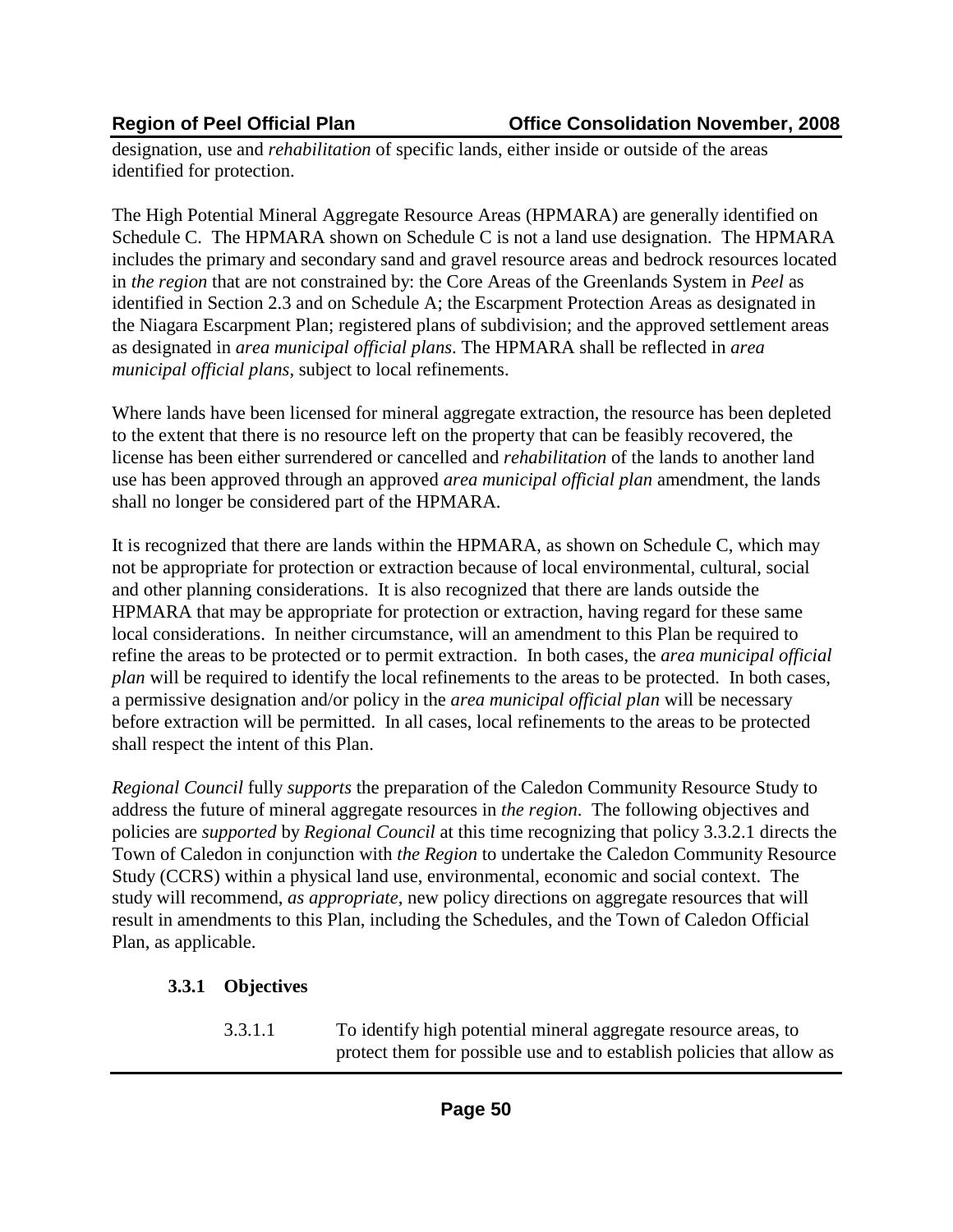| <b>Region of Peel Official Plan</b> | <b>Office Consolidation November, 2008</b>                                                                                                                                                                                                     |
|-------------------------------------|------------------------------------------------------------------------------------------------------------------------------------------------------------------------------------------------------------------------------------------------|
|                                     | much of the resource as is realistically possible to be made<br>available for use to supply resource needs, in a manner consistent<br>with this Plan, the Niagara Escarpment Plan, where applicable, and<br>the area municipal official plans. |
| 3.3.1.2                             | To recognize the Region's mineral aggregate resource industry as<br>an important component of <i>the Region</i> 's economic base.                                                                                                              |
| 3.3.1.3                             | To achieve a balance between the demand for, and economic<br>benefits of resource extraction activity and the protection of <i>Peel's</i><br>communities, natural environment, cultural heritage and other<br>resources.                       |
| 3.3.1.4                             | To <i>support</i> initiatives for the <i>rehabilitation</i> of abandoned pits and<br>quarries and to require the progressive <i>rehabilitation</i> of operating<br>pits and quarries.                                                          |

## **3.3.2 Policies**

| 3.3.2.1 | Direct the Town of Caledon, in conjunction with the Region, to<br>undertake a Caledon Community Resource Study to examine the<br>state of aggregate resources in the Town of Caledon within a<br>physical land use, environmental, economic and social context.<br>The study will recommend, as appropriate, new policy directions<br>on aggregate resources that will result in amendments to this Plan,<br>including the Schedules, and the Town of Caledon Official Plan, as<br>applicable.     |
|---------|----------------------------------------------------------------------------------------------------------------------------------------------------------------------------------------------------------------------------------------------------------------------------------------------------------------------------------------------------------------------------------------------------------------------------------------------------------------------------------------------------|
| 3.3.2.2 | Protect the High Potential Mineral Aggregate Resource Areas<br>(HPMARA), as generally identified on Schedule C for possible<br>use. These areas shall be reflected in area municipal official plans,<br>and may be refined in those plans, having regard for local<br>environmental, cultural, social and other planning considerations.<br>An amendment to Schedule C to reflect local refinements shall not<br>be required, as long as the local refinements respect the intent of<br>this Plan. |
| 3.3.2.3 | Permit mineral aggregate extraction sites, inside or outside of the<br>HPMARA, only where extraction is permitted in an <i>area</i><br>municipal official plan and only in conformity with this Plan, the                                                                                                                                                                                                                                                                                          |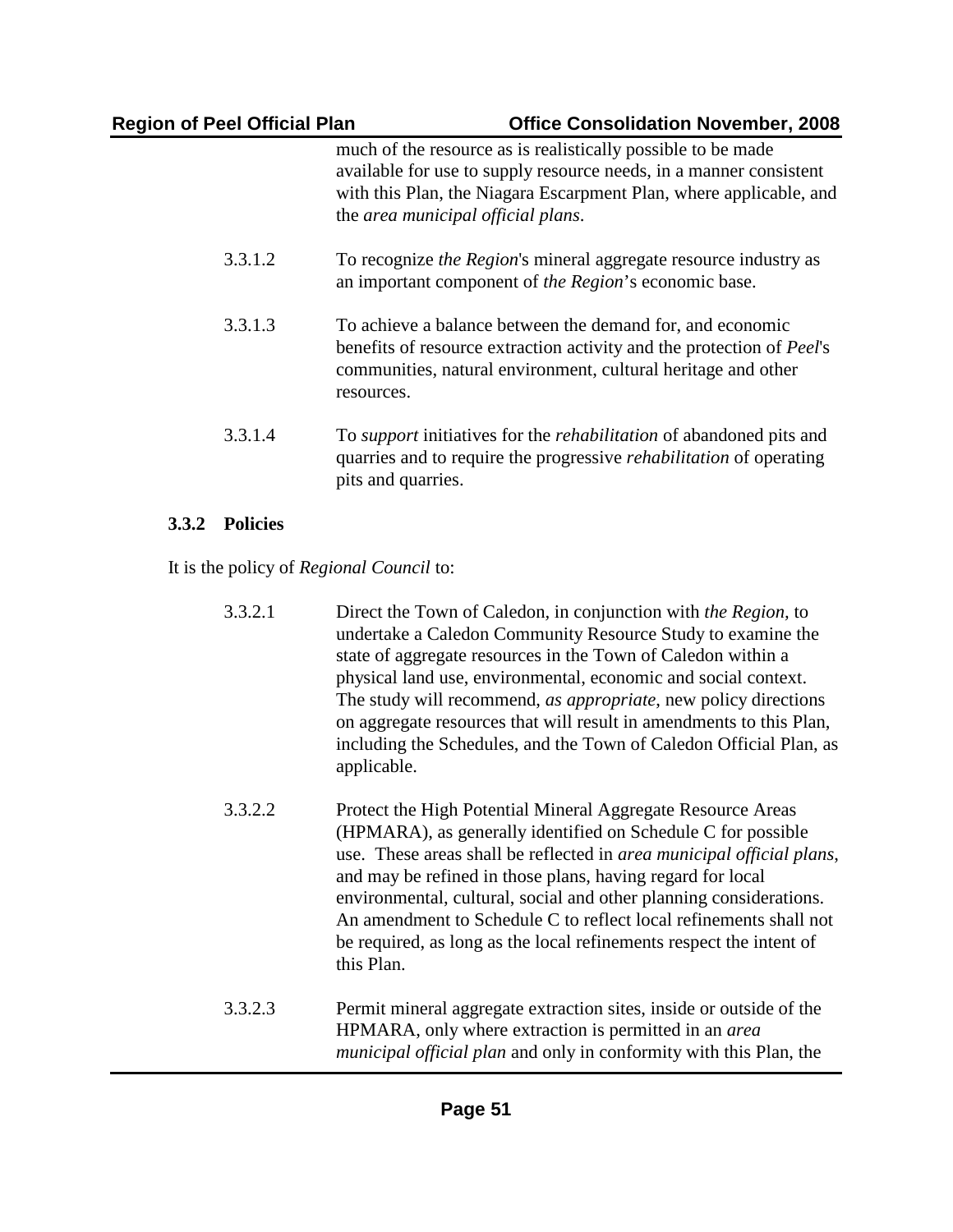| <b>Region of Peel Official Plan</b> | <b>Office Consolidation November, 2008</b>                                                                                                                                                                                                                                                                                                                                                       |
|-------------------------------------|--------------------------------------------------------------------------------------------------------------------------------------------------------------------------------------------------------------------------------------------------------------------------------------------------------------------------------------------------------------------------------------------------|
|                                     | Niagara Escarpment Plan, and the Oak Ridges Moraine<br>Conservation Plan, where applicable. An amendment to Schedule<br>C will not be required for the establishment or expansion of a<br>mineral aggregate extraction site.                                                                                                                                                                     |
| 3.3.2.4                             | Prohibit new or expanded mineral aggregate extraction sites and<br>wayside pits and quarries in the following areas:                                                                                                                                                                                                                                                                             |
| a)                                  | the Core Areas of the Greenlands System;                                                                                                                                                                                                                                                                                                                                                         |
| b)                                  | the Escarpment Protection Area of the Niagara Escarpment<br>Plan;                                                                                                                                                                                                                                                                                                                                |
| $\mathbf{c})$                       | the Natural Core Areas as designated within the Oak<br>Ridges Moraine Conservation Plan Area;                                                                                                                                                                                                                                                                                                    |
| $\mathbf{d}$                        | Key natural heritage features and hydrologically sensitive<br>features and the associated minimum vegetation protection<br>zone, as defined by the Oak Ridges Moraine Conservation<br>Plan, within the Oak Ridges Moraine Conservation Plan<br>Area, except as permitted by the Oak Ridges Moraine<br>Conservation Plan; and                                                                     |
| e)                                  | Approved settlement areas as designated in <i>area municipal</i><br>official plans in the Rural System, and registered plans of<br>subdivision, unless permitted by the area municipality<br>pursuant to Policy 3.3.2.3.                                                                                                                                                                         |
| 3.3.2.5                             | Permit <i>development</i> , and direct the area municipalities to permit<br>development, within their respective administrative and geographic<br>jurisdictions, in or adjacent to the HPMARA as refined pursuant to<br>Policy 3.3.2.2, that would preclude or hinder the potential<br>establishment of new or expanded mineral aggregate extraction<br>sites or access to the resource only if: |
| a)                                  | resource use would not be feasible; or                                                                                                                                                                                                                                                                                                                                                           |
| b)                                  | the proposed land uses or <i>development</i> serves a greater long<br>term public interest; and                                                                                                                                                                                                                                                                                                  |
| $\mathbf{c})$                       | issues of public health, public safety and environmental<br>impact are addressed.                                                                                                                                                                                                                                                                                                                |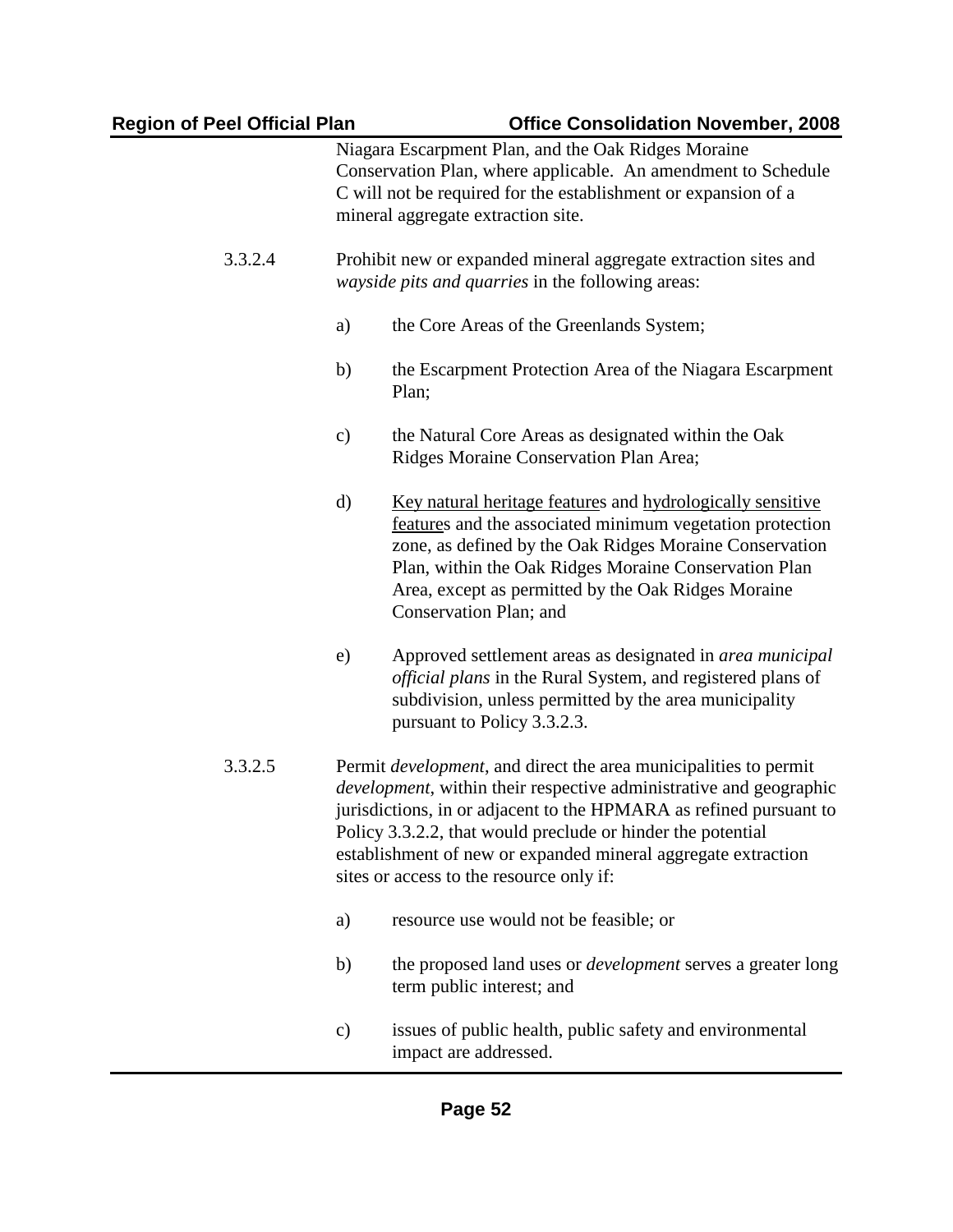| 3.3.2.6  | Exempt from Policies 2.3.2.5, 2.3.2.6 and 3.3.2.4 any areas<br>designated for mineral aggregate extraction in an area municipal<br><i>official plan</i> at the time of the approval of this Plan.                                                                                                                            |
|----------|------------------------------------------------------------------------------------------------------------------------------------------------------------------------------------------------------------------------------------------------------------------------------------------------------------------------------|
| 3.3.2.7  | Require that all extraction and processing and associated activities<br>be located, designed and operated so as to minimize<br>environmental, <i>community</i> and social impacts.                                                                                                                                           |
| 3.3.2.8  | Conduct such studies and address, as it considers appropriate,<br>jointly with the area municipalities, the cumulative effects of the<br>establishment and expansion of mineral aggregate extraction sites<br>on Peel's communities, natural environment and cultural features.                                              |
| 3.3.2.9  | Promote progressive <i>rehabilitation</i> of licensed mineral aggregate<br>extraction sites in a manner that conforms with the applicable<br>policies in this Plan, the <i>area municipal official plans</i> , the Niagara<br>Escarpment Plan, the Oak Ridges Moraine Conservation Plan, and<br>the Aggregate Resources Act. |
| 3.3.2.10 | Investigate and promote, jointly with the area municipalities,<br>conservation authorities, Ministry of Natural Resources, Ministry<br>of the Environment, the Niagara Escarpment Commission, the<br>aggregate industry and others, opportunities for rehabilitation of<br>abandoned extraction areas.                       |
| 3.3.2.11 | Direct the area municipalities to include in their official plans<br>comprehensive mineral aggregate resource policies, including:                                                                                                                                                                                           |
|          | policies regarding the refinement of the areas identified for<br>a)<br>protection in this Plan and policies for the protection of the<br>refined areas for possible use;                                                                                                                                                     |
|          | b)<br>policies regarding the establishment, prohibition, location,<br>operation, expansion and <i>rehabilitation</i> of pits and quarries<br>and associated activities;                                                                                                                                                      |
|          | policies with criteria to establish a clear and reasonable<br>$\mathbf{c})$<br>mechanism to permit official plan amendments to designate<br>new or expanded mineral resource extraction sites to make<br>the resource available for use;                                                                                     |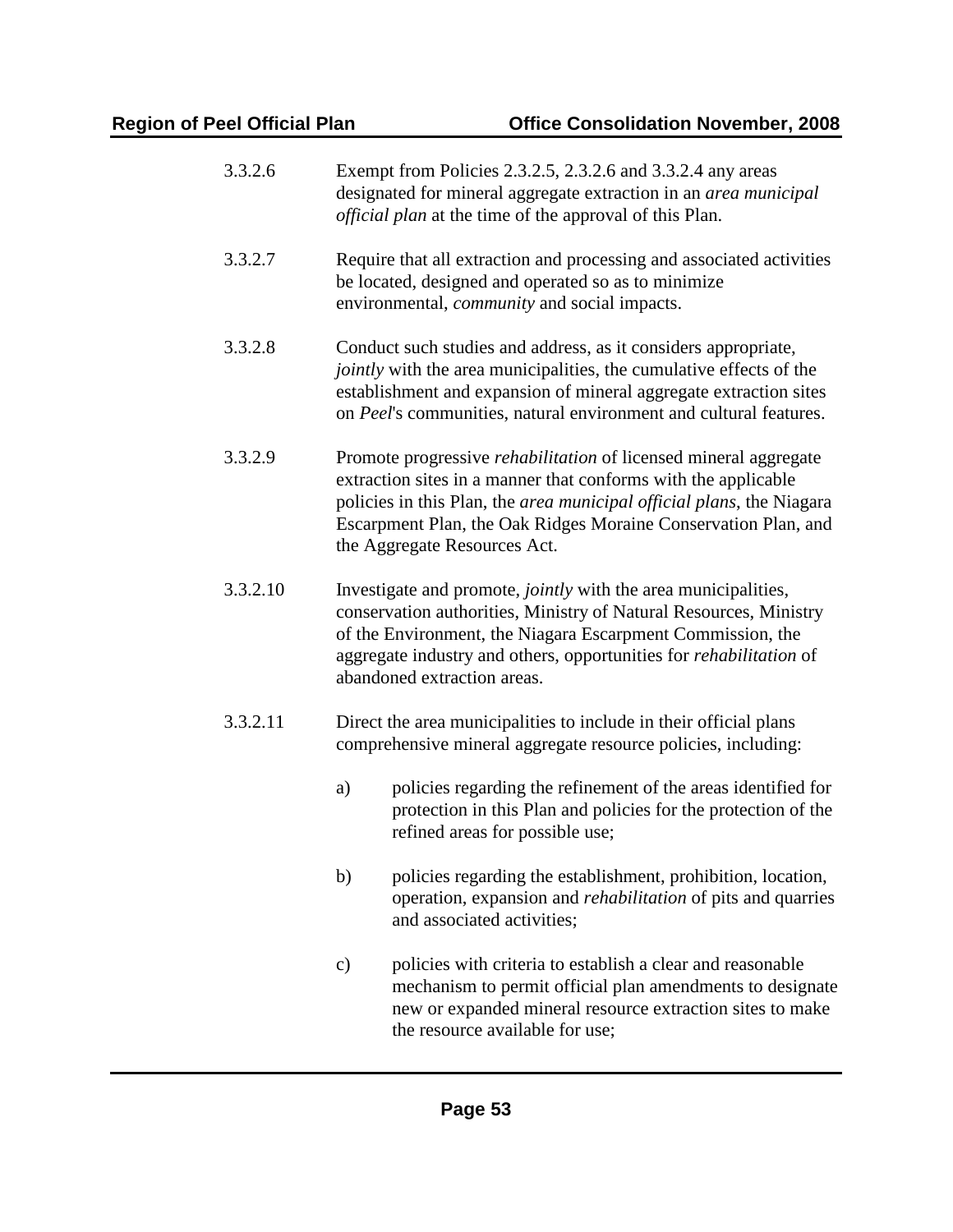| <b>Region of Peel Official Plan</b> | <b>Office Consolidation November, 2008</b>                                                                                                                                                                                                                                                                                                                                                                                                                                                                                                                                                                                                                          |
|-------------------------------------|---------------------------------------------------------------------------------------------------------------------------------------------------------------------------------------------------------------------------------------------------------------------------------------------------------------------------------------------------------------------------------------------------------------------------------------------------------------------------------------------------------------------------------------------------------------------------------------------------------------------------------------------------------------------|
| $\mathbf{d}$                        | policies requiring applicants for designations for the<br>establishment or expansion of aggregate extraction sites to<br>undertake appropriate studies, including where applicable,<br>the studies necessary to address the requirements contained<br>in this Plan having regard to provincial standards and<br>guidelines;                                                                                                                                                                                                                                                                                                                                         |
| e)                                  | policies for the purpose of applying Policy 3.3.2.5 at the<br>local level, in accordance with the policies of this Plan and<br>the Niagara Escarpment Plan, where applicable;                                                                                                                                                                                                                                                                                                                                                                                                                                                                                       |
| f)                                  | policies to recognize existing licensed mineral aggregate<br>extraction sites and existing extractive designations and<br>protect them from new <i>development</i> that would require<br>approval under the Planning Act, if that <i>development</i> would<br>preclude or hinder their expansion or continued use or<br>would be incompatible for reasons of public health, public<br>safety or environmental impact;                                                                                                                                                                                                                                               |
| g)                                  | policies to address aggregate uses in the <i>Prime Agricultural</i><br>Area in accordance with provincial policy;                                                                                                                                                                                                                                                                                                                                                                                                                                                                                                                                                   |
| h)                                  | policies to permit wayside pits and quarries and portable<br>asphalt plants used on public authority contracts, without<br>the need for an official plan amendment, rezoning, or<br>development permit under the Planning Act in all areas,<br>except those areas identified in Policy 3.3.2.4; those areas<br>of existing development or particular environmental<br>sensitivity which have been determined in the area<br><i>municipal official plan</i> to be incompatible with extraction<br>and associated activities or those areas within the Niagara<br>Escarpment Plan and the Oak Ridges Moraine<br>Conservation Plan, unless permitted by that Plan; and |
| $\mathbf{i}$                        | policies to prohibit the establishment or expansion of<br>commercial peat or organic soil extraction operations.                                                                                                                                                                                                                                                                                                                                                                                                                                                                                                                                                    |
| 3.3.2.12                            | Encourage the area municipalities to develop by-laws under the<br>Municipal Act to regulate the operation of existing peat extraction<br>pits to ensure the adverse impacts on the natural environment are<br>kept to a minimum.                                                                                                                                                                                                                                                                                                                                                                                                                                    |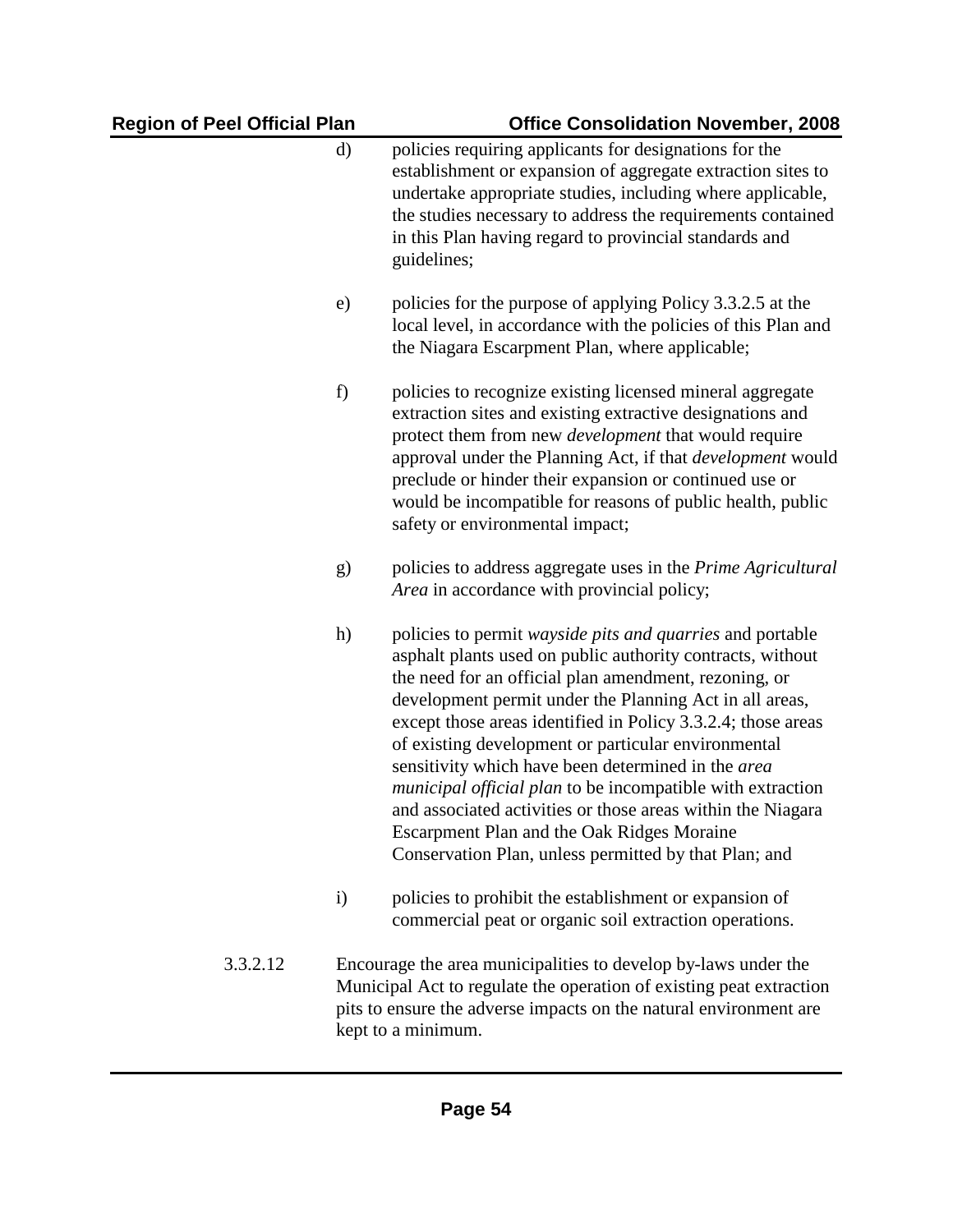## **3.4 WATER RESOURCES**

Water resources in *Peel* are comprised of complex interrelated systems such as aquifers, *groundwater recharge and discharge areas*, rivers, streams, ponds, *wetlands* and lakes. These systems interact through the hydrological cycle which is a combination of precipitation, runoff, percolation, evaporation and discharge. Groundwater and surface water are important regional resources. Not only do these resources supply drinking water, they also play a vital role in maintaining *ecosystem integrity*.

The sustained social, economic and environmental well-being of *the region* is dependent on the proper protection, management and conservation of *Peel*'s water resources and related natural systems. Water resources are also important for *recreation*, agriculture and industrial purposes.

In the Town of Caledon, groundwater aquifers are important as the primary source of private and municipal water supplies. The water supply requirements of the Cities of Brampton and Mississauga are almost entirely met by the South Peel Servicing Scheme with water from Lake Ontario.

Due to the complex nature of water resources, several sections of the Plan address them, namely Chapters 2, 3 and 7. These chapters collectively achieve *the Region*'s goals and objectives for water resources.

#### **3.4.1 Objectives**

| 3.4.1.1 | To <i>protect</i> , maintain and enhance the quantity and quality of water<br>resources for the supply of potable water and maintenance of<br>ecosystem integrity in Peel.                                                                              |
|---------|---------------------------------------------------------------------------------------------------------------------------------------------------------------------------------------------------------------------------------------------------------|
| 3.4.1.2 | To eliminate or minimize negative potential land use impacts on<br><i>headwater</i> recharge and discharge areas, groundwater aquifers,<br>producing wells, stream base flow, surface water, downstream<br>aquatic systems and related natural systems. |
| 3.4.1.3 | To increase the collective knowledge of water resources in and<br>adjacent to Peel through the study, analysis and monitoring of<br>these resources.                                                                                                    |
| 3.4.1.4 | To promote public awareness and education initiatives with respect<br>to the protection and conservation of water resources.                                                                                                                            |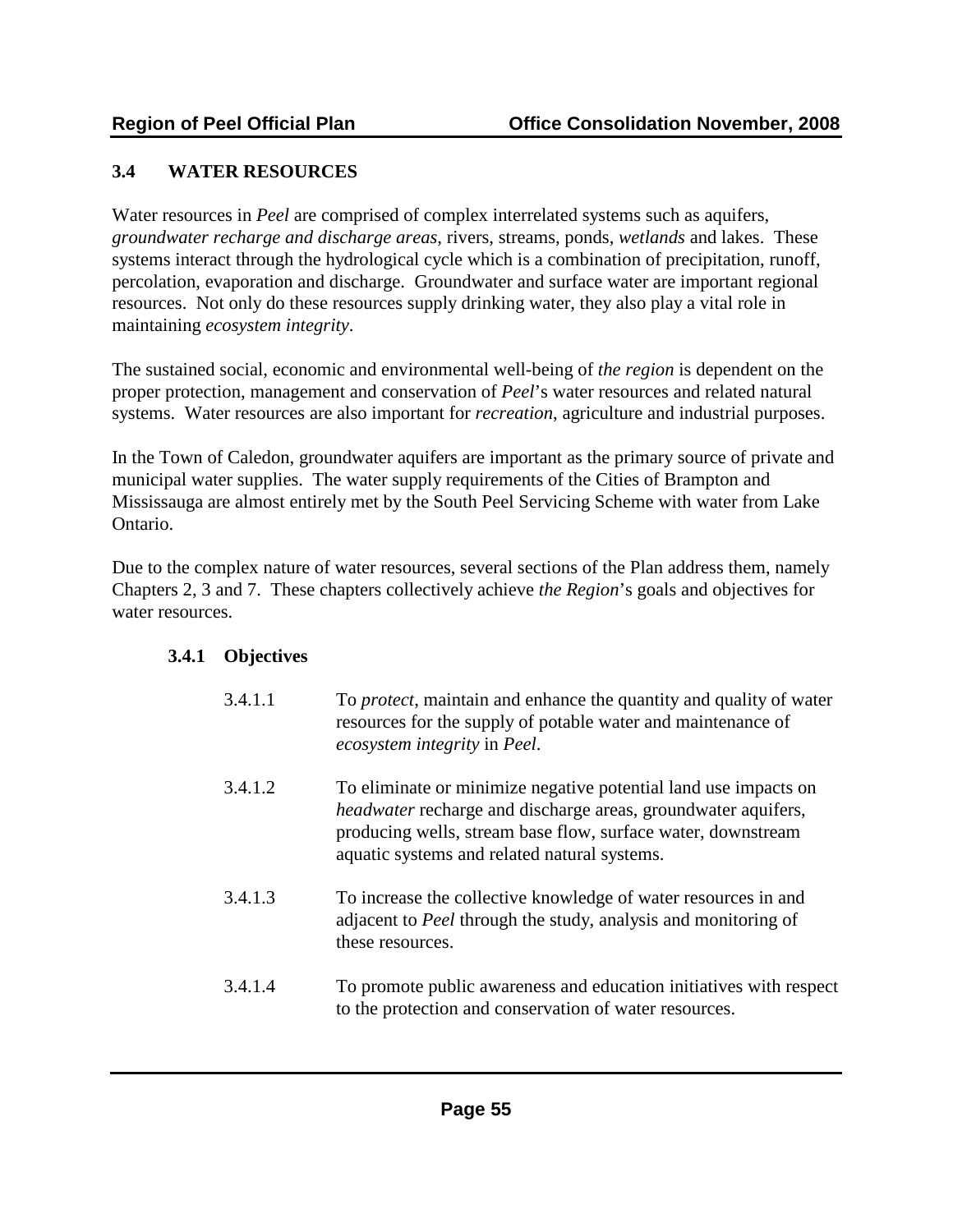#### **3.4.2 Policies**

It is the policy of *Regional Council* to:

 3.4.2.1 *Protect*, maintain and enhance the quality and quantity of water resources, including surface and groundwater systems, and related natural systems, *jointly* with the area municipalities, conservation authorities and other related agencies. 3.4.2.2 Initiate, promote and *support* efforts to further identify, study, analyze and monitor water resources, *jointly* with the area municipalities, conservation authorities and other related agencies to ensure water quantity and quality meet provincial and regional standards. 3.4.2.3 Initiate, promote and *support*, *as appropriate*, coordinated intermunicipal and inter-agency water resources management efforts, particularly with respect to cross boundary resource issues. 3.4.2.4 Direct the area municipalities to establish policies and programs to *protect*, maintain and enhance water resources. 3.4.2.5 Direct the area municipalities in their official plans to identify and regulate land uses, *development* and *site alterations* within *sensitive groundwater recharge and discharge areas*, *significant meltwater channels*, groundwater dependent areas and the Regional *Municipal Wellhead Protection Areas*, to *protect*, maintain and enhance water resources. 3.4.2.6 Direct the area municipalities to require appropriate hydrological and hydrogeological studies be undertaken, to the satisfaction of *the Region*, the area municipalities and the conservation authorities, for all planning initiatives that may have an immediate or cumulative impact on water resources and related natural systems. When possible these studies should be integrated with *subwatershed plans*. 3.4.2.7 Ensure appropriate separation distances from contaminating sources when situating Regional Municipal Wells. 3.4.2.8 *Support* initiatives of the Ministry of Agriculture, Food and Rural Affairs, other Provincial ministries, farming organizations, area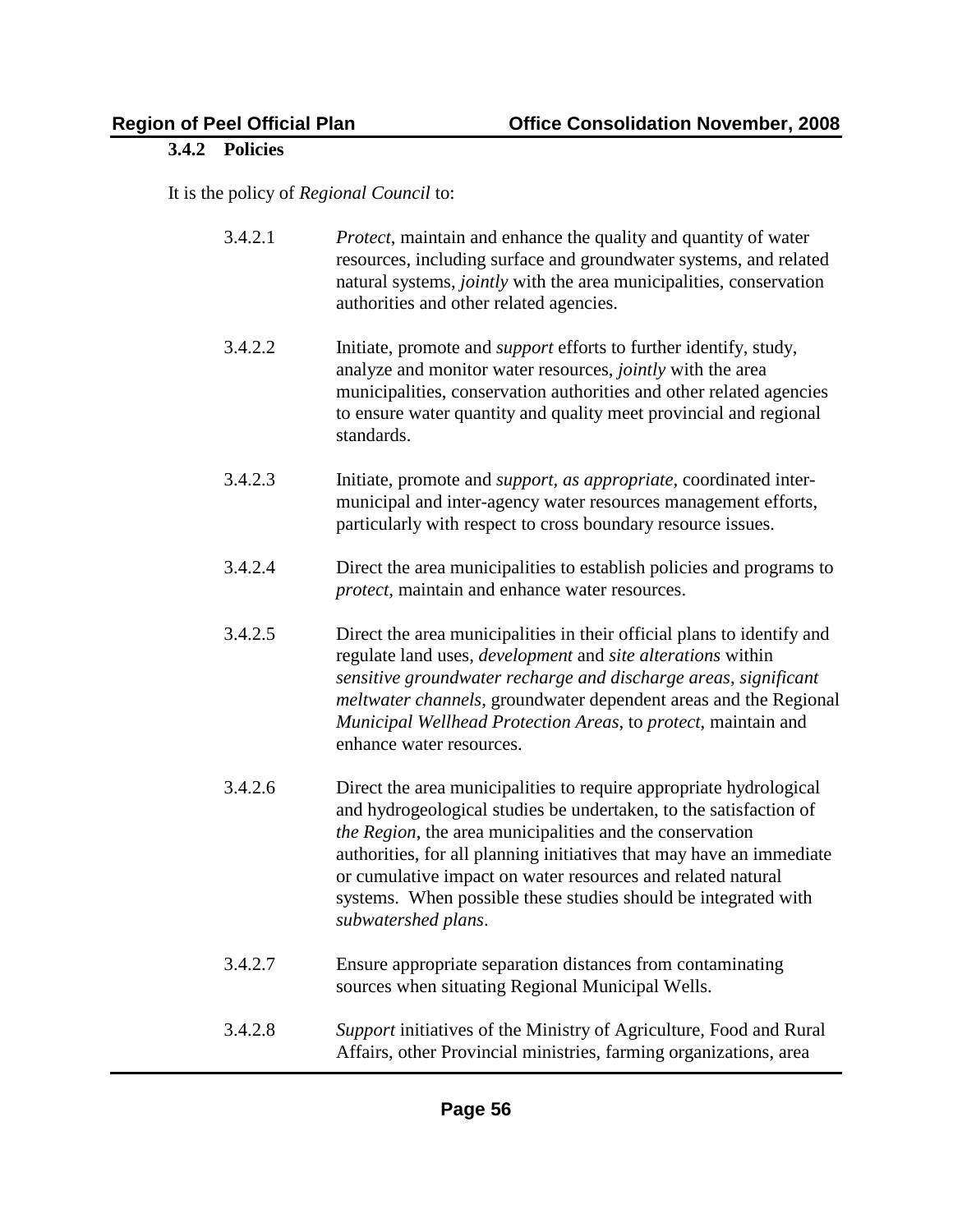| <b>Region of Peel Official Plan</b> | <b>Office Consolidation November, 2008</b>                                                                                                                                                                                                                                                                                                                                                           |
|-------------------------------------|------------------------------------------------------------------------------------------------------------------------------------------------------------------------------------------------------------------------------------------------------------------------------------------------------------------------------------------------------------------------------------------------------|
|                                     | municipalities, conservation authorities and other agencies, which<br>encourage sound agricultural land management and soil<br>conservation practices, and other measures that minimize or<br>eliminate the amount of pesticides, nutrients, silt and other<br>contaminants which have the potential to enter ground and surface<br>water systems of the region.                                     |
| 3.4.2.9                             | Work <i>jointly</i> with the Ministry of the Environment, area<br>municipalities, conservation authorities and other relevant agencies<br>to establish coordinated procedures with respect to water taking<br>permits to ensure that water resources in Peel are protected,<br>maintained and where possible enhanced, and that the concerns of<br>the Region and area municipalities are addressed. |

## **3.5 RECREATION**

Natural features, open spaces and parklands contribute to the overall structure of *the region* and can provide opportunities for active and passive *recreation*, contributing to overall quality of life. Portions of natural features such as the Lake Ontario waterfront, river valleys, conservation areas, Niagara Escarpment Parks and Open Space System, provincial parks, portions of the *Oak Ridges Moraine* and the Bruce Trail can provide regional scale recreational opportunities for people from beyond the boundaries of *Peel* or a specific area municipality.

Ecologically appropriate areas of the natural environment which would serve the passive *recreation* and open space needs of the residents of *Peel* are of primary interest to *the Region*.

## **3.5.1 Objectives**

- 3.5.1.1 To *support* passive recreational opportunities through Regional cooperation and partnerships with agencies having the prime responsibility for *recreation* facilities; namely, the area municipalities, conservation authorities, provincial park agencies including the Niagara Escarpment Commission and the Bruce Trail Association.
- 3.5.1.2 To promote a harmonious relationship between humans and the natural environment.
- 3.5.1.3 To *support* the area municipalities in their efforts to promote tourism opportunities.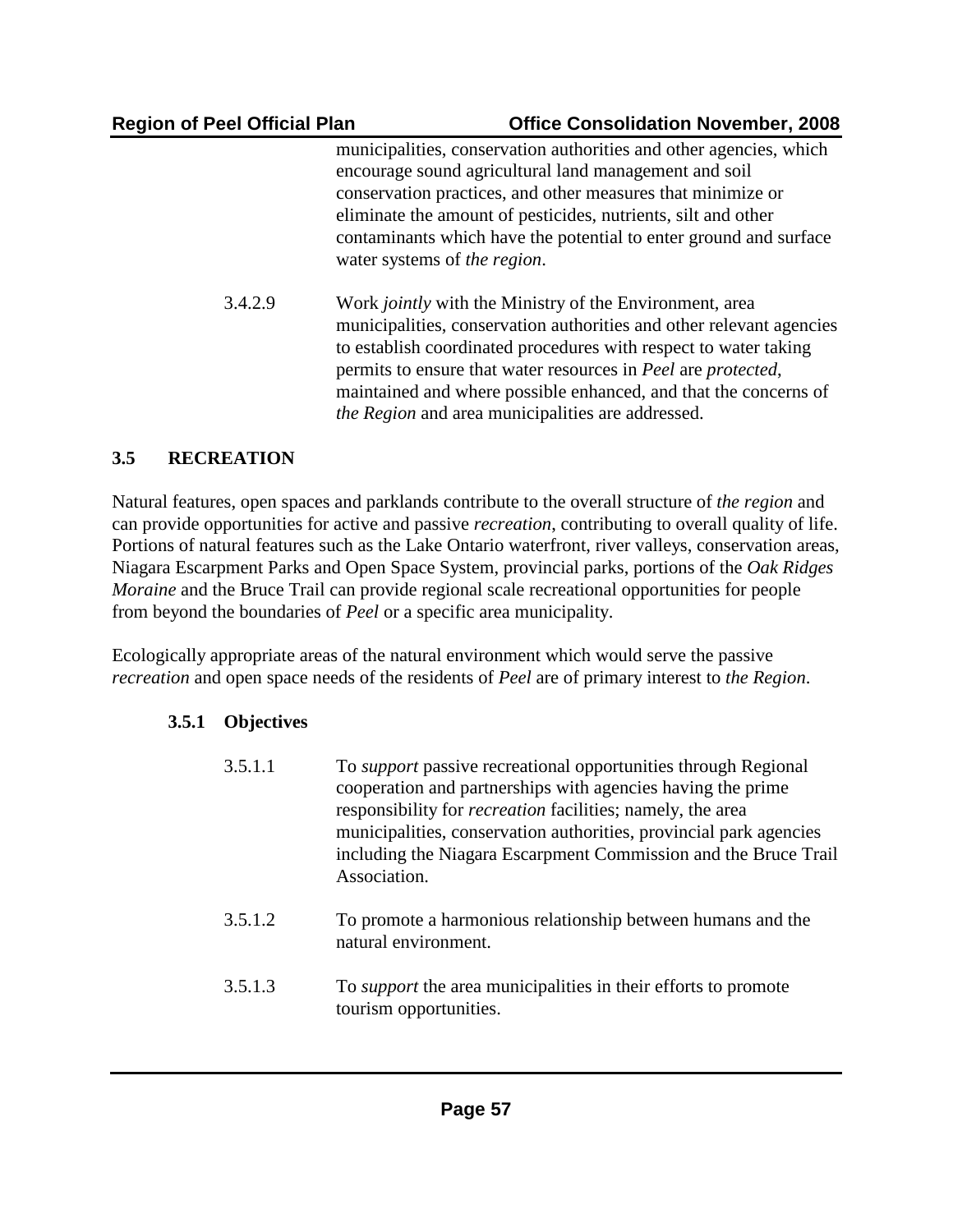#### **3.5.2 Policies**

It is the policy of *Regional Council* to:

| 3.5.2.1 | Acknowledge and <i>support</i> , as appropriate, the role of the area<br>municipalities, conservation authorities, provincial agencies and<br>the Niagara Escarpment Commission, as the primary agencies<br>responsible for coordinating the provision of recreational facilities<br>and services within Peel. |
|---------|----------------------------------------------------------------------------------------------------------------------------------------------------------------------------------------------------------------------------------------------------------------------------------------------------------------|
| 3.5.2.2 | Consider, in partnership with the other agencies, opportunities to<br>provide passive outdoor recreational amenities that serve regional<br>needs.                                                                                                                                                             |
| 3.5.2.3 | Support the Niagara Escarpment Parks and Open Space System<br>within Peel, and recognize the Bruce Trail as an essential<br>component of the <i>recreation</i> system of the <i>Niagara Escarpment</i> ,<br>which is recognized internationally as a World Biosphere Reserve.                                  |
| 3.5.2.4 | Support the conservation authorities which own and maintain<br>conservation areas on a region-wide basis.                                                                                                                                                                                                      |
| 3.5.2.5 | Support initiatives of the Waterfront Regeneration Trust including<br>the Lake Ontario Waterfront Trail connecting Burlington Bay to<br>the Trent River.                                                                                                                                                       |
| 3.5.2.6 | Support initiatives to establish trail systems on the Oak Ridges<br>Moraine as well as the Culham Trail, Cataract/Elora Trail, the<br>Caledon Rail Trail, Credit Valley Trail, equestrian trails and other<br>trails in <i>the region</i> .                                                                    |

#### **3.6 CULTURAL HERITAGE**

The *Region of Peel* owns and operates the Peel Heritage Complex, comprised of the Region of Peel Archives, Museum and Art Gallery. The purpose of the Heritage Complex is to collect, preserve, house, catalogue, research, display, interpret and promote objects of archaeological significance, cultural and artistic heritage, and encourage arts education.

The *Region of Peel* encourages and *supports* heritage preservation, and recognizes the *significant* role of heritage in developing the overall quality of life for residents and visitors to *Peel*. *The Region supports* identification, preservation and interpretation of the cultural heritage features, structures, *archaeological resources*, and *cultural heritage landscapes* in *Peel* (including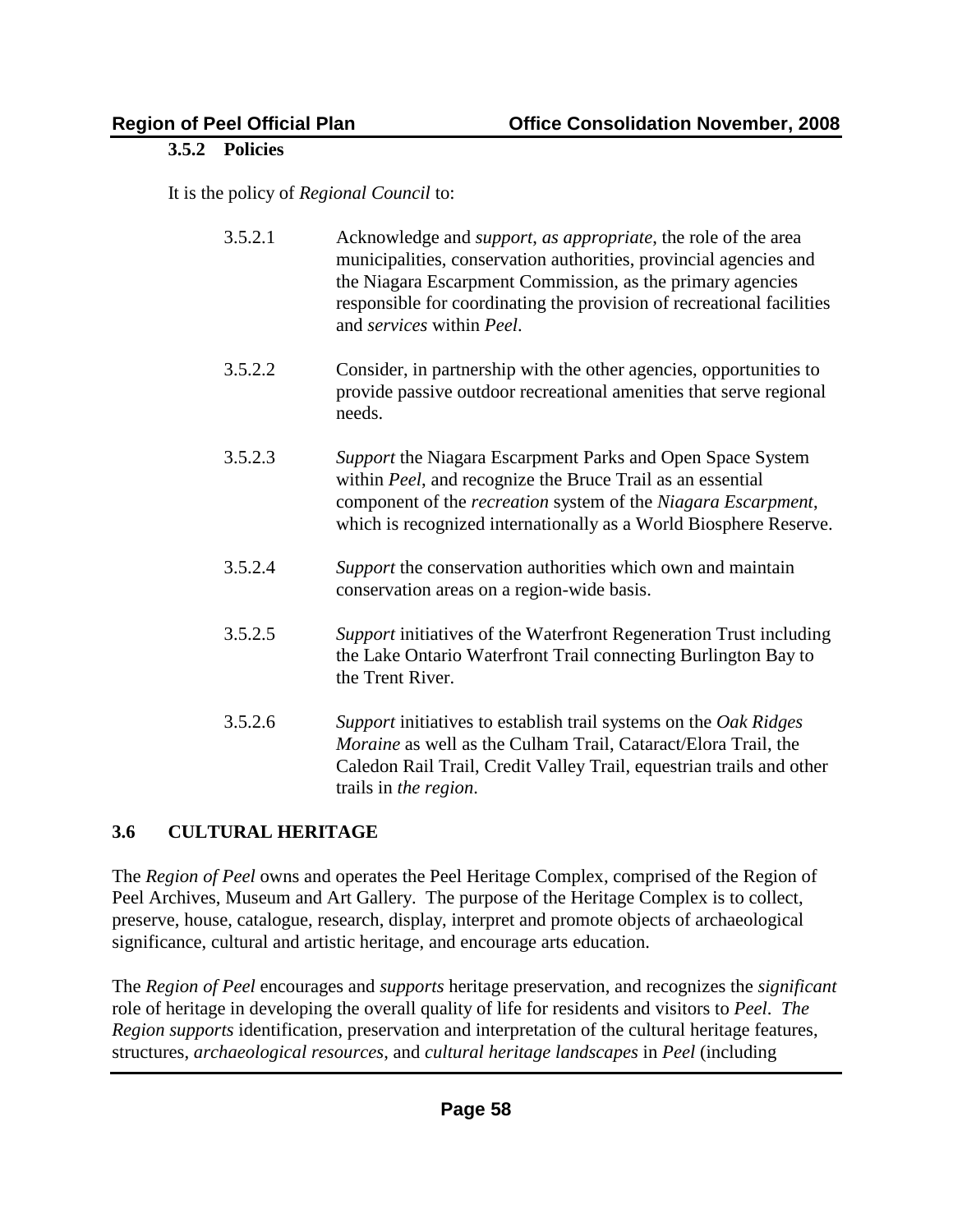#### **Region of Peel Official Plan Office Consolidation November, 2008**

properties owned by *the Region*), according to the criteria and guidelines established by the Province. One of the main purposes of this section of the Plan is to implement provincial policies related to cultural heritage. *The Region* will encourage the development and operation of heritage facilities under area municipal jurisdiction and *support* cooperative programming, when appropriate.

The natural heritage of *Peel* is maintained through the establishment, protection and *enhancement* of the Greenlands System in *Peel* where natural forms, functions and features predominate (Section 2.3, Chapter 2: The Natural Environment).

## **3.6.1 Objectives**

| 3.6.1.1 | To identify, preserve and promote <i>cultural heritage resources</i> ,<br>including the material, cultural, archaeological and built heritage<br>of <i>the region</i> , for present and future generations. |
|---------|-------------------------------------------------------------------------------------------------------------------------------------------------------------------------------------------------------------|
| 3.6.1.2 | To promote awareness and appreciation, and encourage public and<br>private stewardship of <i>Peel</i> 's heritage.                                                                                          |
| 3.6.1.3 | To encourage cooperation among the area municipalities, when a<br>matter having inter-municipal cultural heritage significance is<br>involved.                                                              |
| 3.6.1.4 | To <i>support</i> the heritage policies and programs of the area<br>municipalities.                                                                                                                         |

 Implementation policies related to cultural heritage are contained in Section 7.6 of this Plan.

#### **3.6.2 Policies**

- 3.6.2.1 Direct the area municipalities to include in their official plans policies for the definition, identification and protection of *cultural heritage resources* in *Peel*, in cooperation with *the Region*, the conservation authorities and other agencies, and to provide direction for their conservation and preservation, as required.
- 3.6.2.2 *Support* the designation of Heritage Conservation Districts in *area municipal official plans*.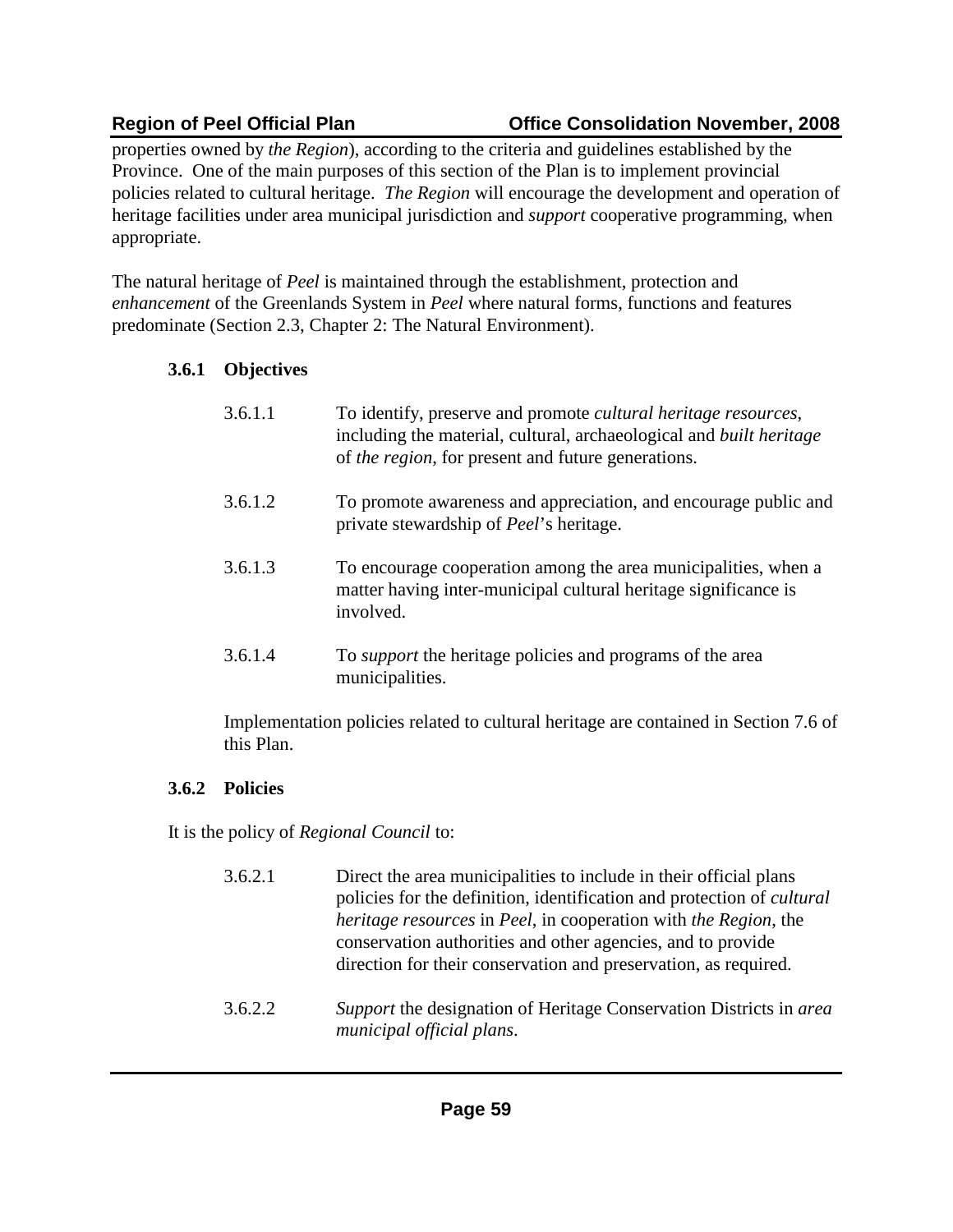| <b>Region of Peel Official Plan</b> | <b>Office Consolidation November, 2008</b>                                                                                                                                                                                                                                                                                                         |
|-------------------------------------|----------------------------------------------------------------------------------------------------------------------------------------------------------------------------------------------------------------------------------------------------------------------------------------------------------------------------------------------------|
| 3.6.2.3                             | Ensure that there is adequate assessment, preservation,<br>interpretation and/or rescue excavation of <i>cultural heritage</i><br><i>resources</i> in <i>Peel</i> , as prescribed by the Ministry of Citizenship,<br>Culture and Recreation's archaeological assessment and mitigation<br>guidelines, in cooperation with the area municipalities. |
| 3.6.2.4                             | Require and <i>support</i> cultural heritage resource impact assessments,<br>where appropriate, for <i>infrastructure</i> projects, including <i>Region of</i><br><i>Peel</i> projects.                                                                                                                                                            |
| 3.6.2.5                             | Direct the area municipalities to require, in their official plans, that<br>the proponents of <i>development</i> proposals affecting heritage<br>resources provide for sufficient documentation to meet Provincial<br>requirements and address <i>the Region's</i> objectives with respect to<br>cultural heritage resources.                      |
| 3.6.2.6                             | Encourage and <i>support</i> the area municipalities in preparing, as part<br>of any area municipal official plan, an inventory of cultural<br><i>heritage resources</i> and provision of guidelines for identification,<br>evaluation and impact mitigation activities.                                                                           |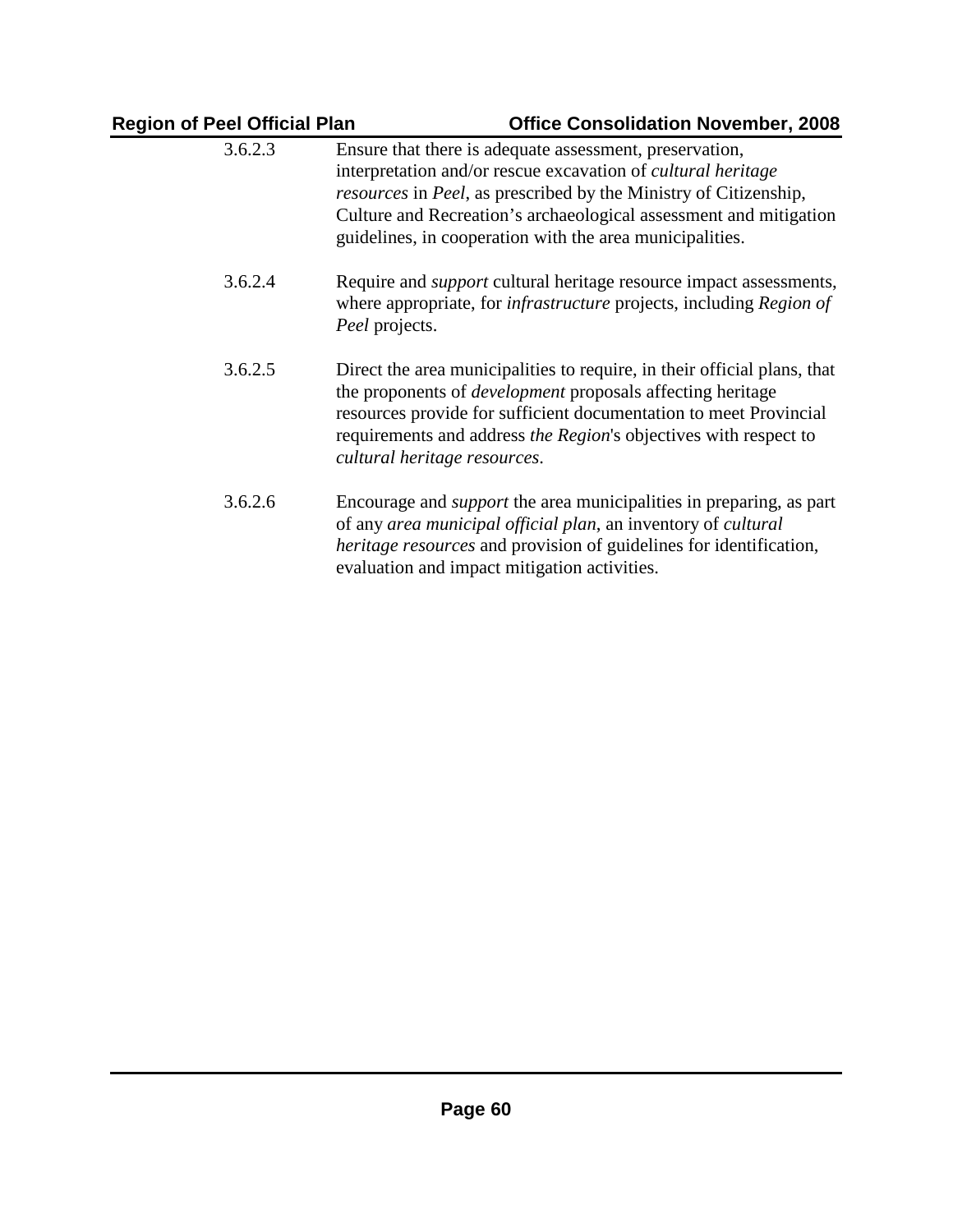Region of Peel Official Plan **Office Consolidation November, 2008** 

- intentionally left blank -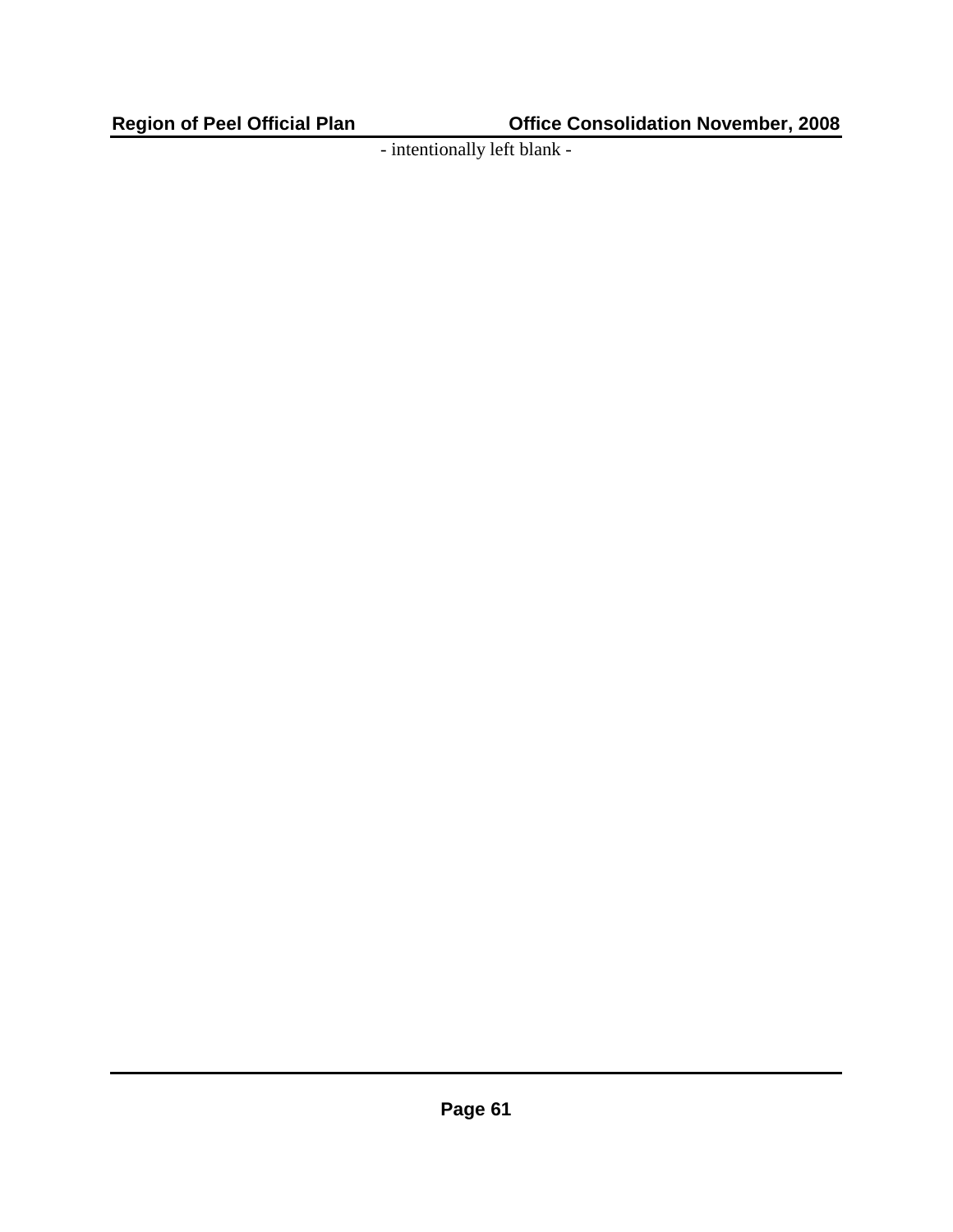# CHAPTER 4: POPULATION AND EMPLOYMENT FORECASTS

## **4.1 INTRODUCTION**

### **4.1.1 Purpose**

 The population and employment forecasts contained in this chapter of the Plan (Table 1) provide a framework for future growth in *Peel*. The forecasts serve as the basis for determining Regional *services* and establishing land requirements to accommodate growth within the Urban System to the year 2031, and within the Rural System to the year 2021. In addition, the forecasts will assist *the Region*, other levels of government and the private sector when making growth related investment decisions.

 Figure 4 in the Appendix provides an indication of the past growth in population, employment and activity rates (the ratio of employment/population expressed as a percentage) for the period 1971 to 1991 in *Peel* by area municipality. The forecasts for the year 2001 are for illustrative purposes only, and provide an indication of how population and employment growth are expected to proceed by area municipality. The Population, Household, and Employment forecasts for the years 2011, 2021 and 2031 are shown in Table 1.

 This chapter of the Plan also recognizes that the population and employment forecasts need to be monitored and reviewed at least every five years, based on the most recent Census of Canada results.

# **4.1.2 Goal**

 To ensure that future growth of population and employment in *Peel* is anticipated and planned for, and that existing and future finances and *services* to accommodate this growth are provided in an effective and efficient manner.

# **4.2 POPULATION AND EMPLOYMENT FORECASTS**

### **4.2.1 Objectives**

- 4.2.1.1 To provide a planning framework for the future growth in *Peel Region* within the context of the *Greater Toronto Area*.
- 4.2.1.2 To encourage population and employment growth based on appropriate land uses.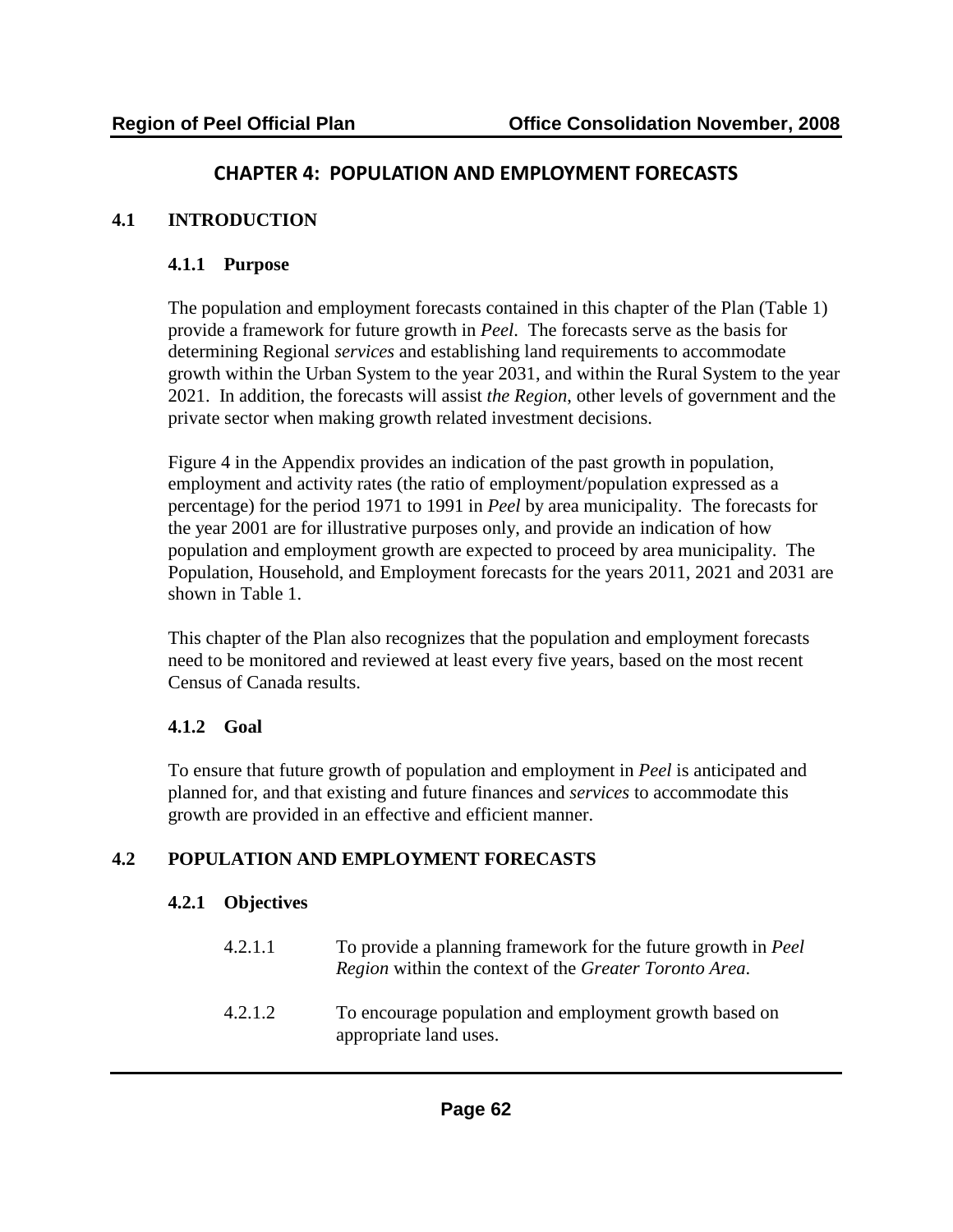| <b>Region of Peel Official Plan</b> | <b>Office Consolidation November, 2008</b>                                                                                                                                                                                                                                             |
|-------------------------------------|----------------------------------------------------------------------------------------------------------------------------------------------------------------------------------------------------------------------------------------------------------------------------------------|
| 4.2.1.3                             | To achieve <i>sustainable</i> levels of industrial/commercial to total<br>assessment ratios along with other fiscal objectives as outlined in<br>Chapter 7 of this Plan.                                                                                                               |
| 4.2.1.4                             | To facilitate the effective and efficient delivery and financing of<br>existing and future Regional <i>services</i> , including social and hard<br>infrastructure services.                                                                                                            |
| 4.2.1.5                             | To guide the preparation of Regional capital and operating budgets<br>and budget forecasts so that Regional services can be provided to<br>new growth in a manner which maintains average mill rate and<br>utility rate increases at or below the average annual rate of<br>inflation. |
| 4.2.1.6                             | To plan for the accommodation of new growth in a manner which<br>maximizes the amount of personal discretionary time and increases<br>the overall quality of life for <i>Peel's</i> residents and workers.                                                                             |
| 4.2.1.7                             | To provide the basis for the periodic review of the Region's<br>Development Charges By-law.                                                                                                                                                                                            |
| <b>Policies</b><br>4.2.2            |                                                                                                                                                                                                                                                                                        |

| 4.2.2.1 | Use the population and employment forecasts shown in Table 1 as<br>the basis for this Plan.                                                                                                                                                           |
|---------|-------------------------------------------------------------------------------------------------------------------------------------------------------------------------------------------------------------------------------------------------------|
| 4.2.2.2 | Require an amendment to this Plan for changes to the population<br>and employment forecasts shown in Table 1.                                                                                                                                         |
| 4.2.2.3 | Use, in cooperation with the area municipalities, among other<br>factors, the population and employment forecasts shown in Table 1<br>for determining Regional services and establishing land<br>requirements to accommodate growth to the year 2031. |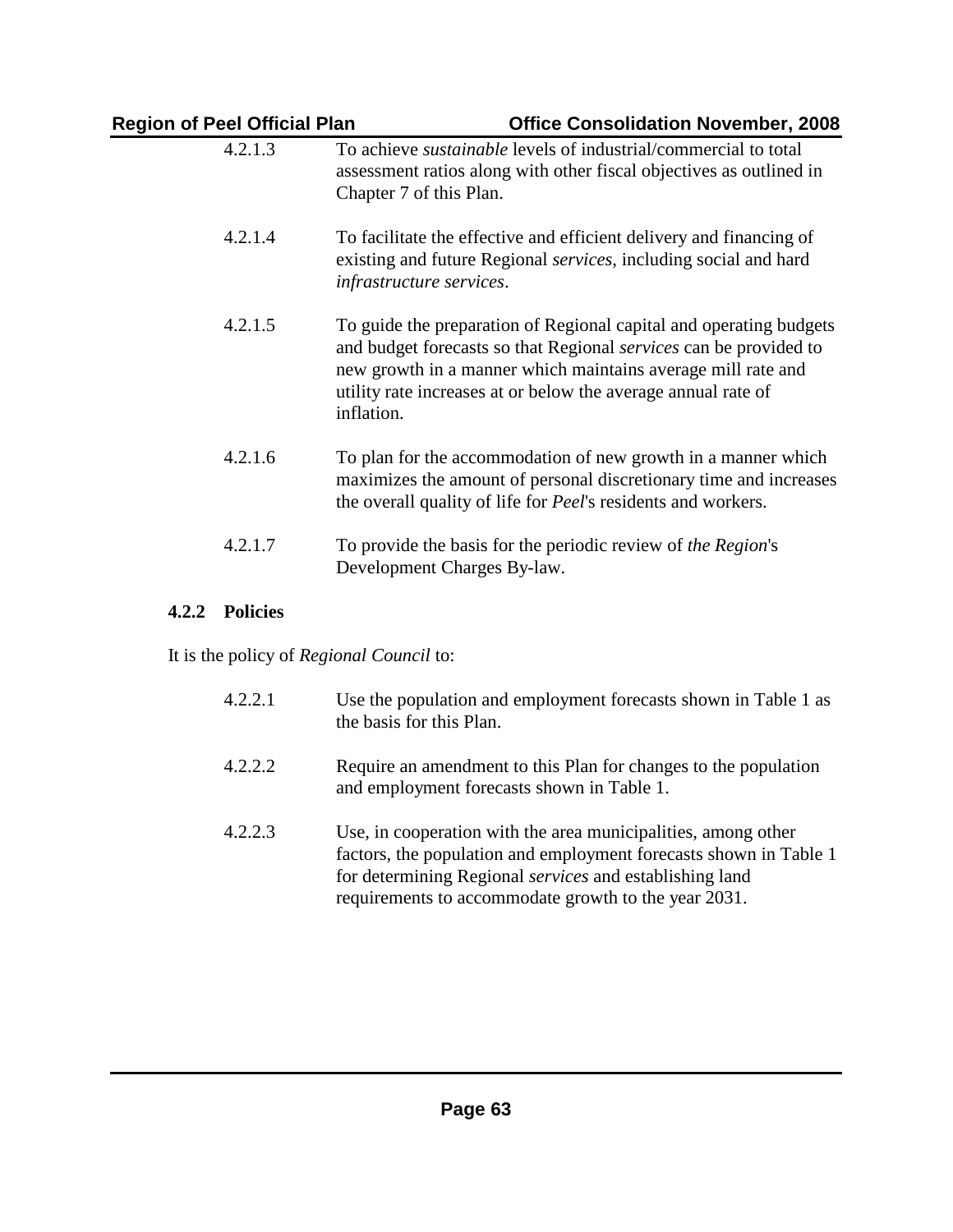| 4.2.2.4 | Direct the area municipalities to incorporate the population and<br>employment forecasts shown in Table 1 into their official plans.                                               |
|---------|------------------------------------------------------------------------------------------------------------------------------------------------------------------------------------|
| 4.2.2.5 | Direct the area municipalities to use the population and<br>employment forecasts shown in Table 1 for determining land and<br>housing requirements to accommodate future growth.   |
| 4.2.2.6 | Review and update <i>jointly</i> , with the area municipalities, the<br>population and employment forecasts shown in Table 1 based on<br>the most recent Census of Canada results. |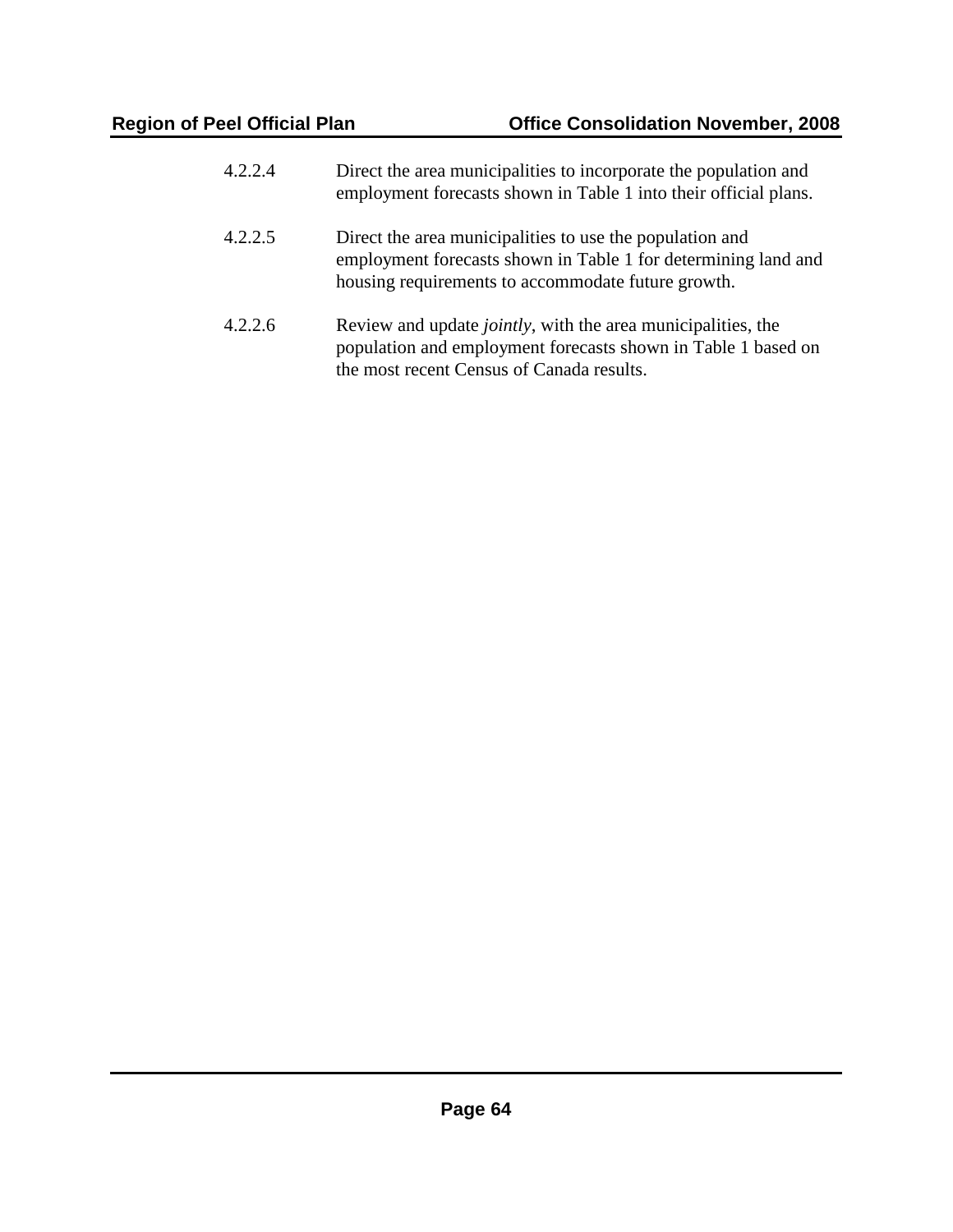| TABLE 1: Population <sup>1</sup> , Household and Employment Forecasts |            |            |            |            |            |            |               |                      |                      |
|-----------------------------------------------------------------------|------------|------------|------------|------------|------------|------------|---------------|----------------------|----------------------|
| Year                                                                  | 2011       |            |            | 2021       |            |            | 2031          |                      |                      |
|                                                                       | Population | Households | Employment | Population | Households | Employment | Population    | Households           | Employment           |
| <b>Brampton</b>                                                       | 500,000    | 155,000    | 225,000    | 625,000    | 200,000    | 280,000    | 695,000       | 230,000              | 310,000              |
| Mississauge <sup>2</sup>                                              | 695,000    | 235,000    | 470,000    | 715,000    | 250,000    | 495,000    | 730,000       | 265,000              | 500,000              |
| $\alpha$ ledon <sup>2</sup>                                           | 66,000     | 22,000     | 30,000     | 84,000     | 29,000     | 37,000     |               |                      |                      |
| Total: Peel                                                           |            |            |            |            |            |            |               |                      |                      |
|                                                                       | ,261,000   | 412,000    | 725,000    | ,424,000   | 479,000    | 812,000    | $1,509,000^3$ | 524,000 <sup>3</sup> | 847,000 <sup>3</sup> |

Table 1: Population and Employment Forecasts for Peel, is deleted and replaced with the following new Table. 1

Notes:  $\frac{1}{2}$  Census population excluding Census undercount<br>
<sup>2</sup> The Mississauga and Caledon Population, Household and Employment Forecasts are under review.<br>
<sup>3</sup> The 2031 Peel totals include the 2021 Caledon forecasts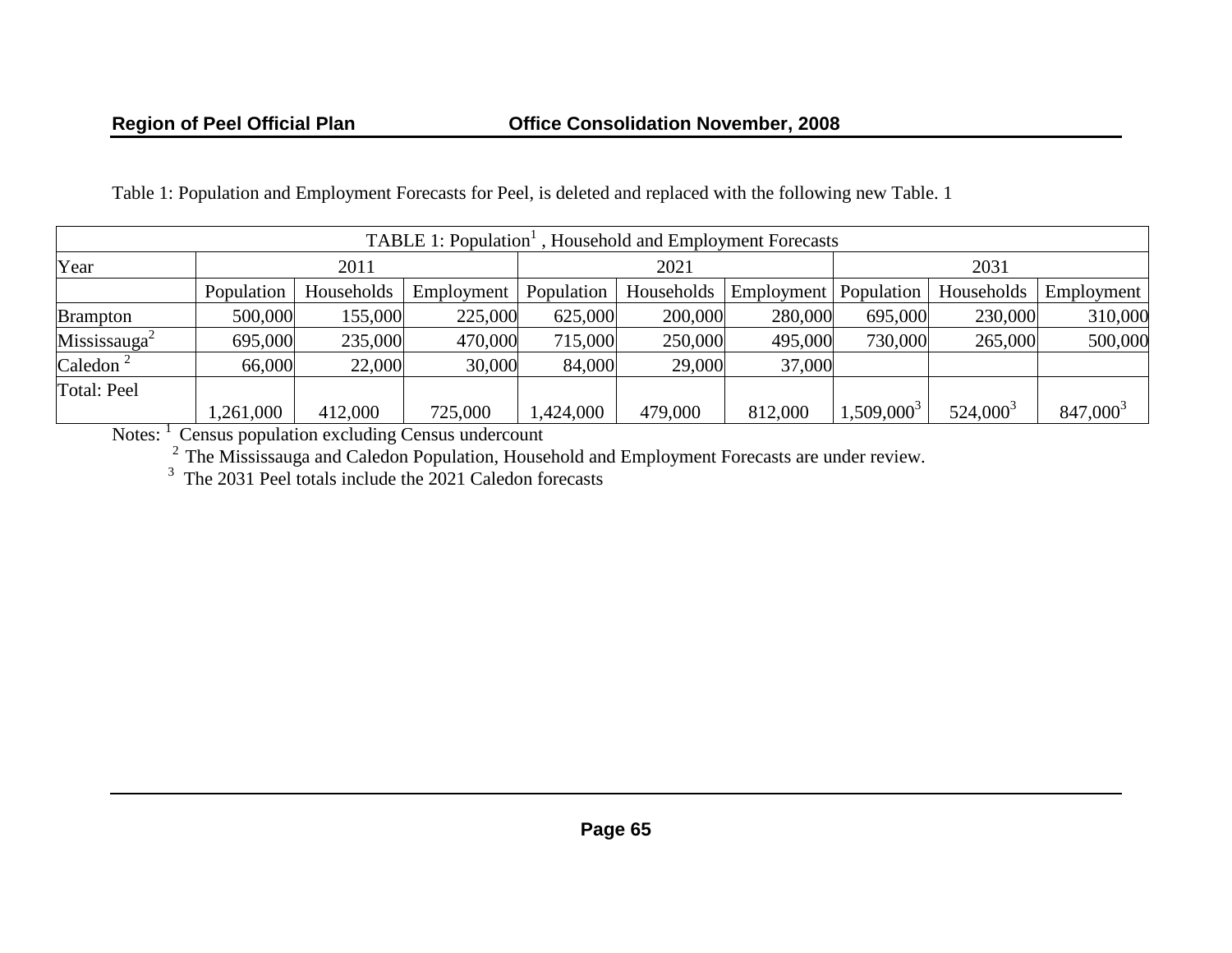- intentionally left blank –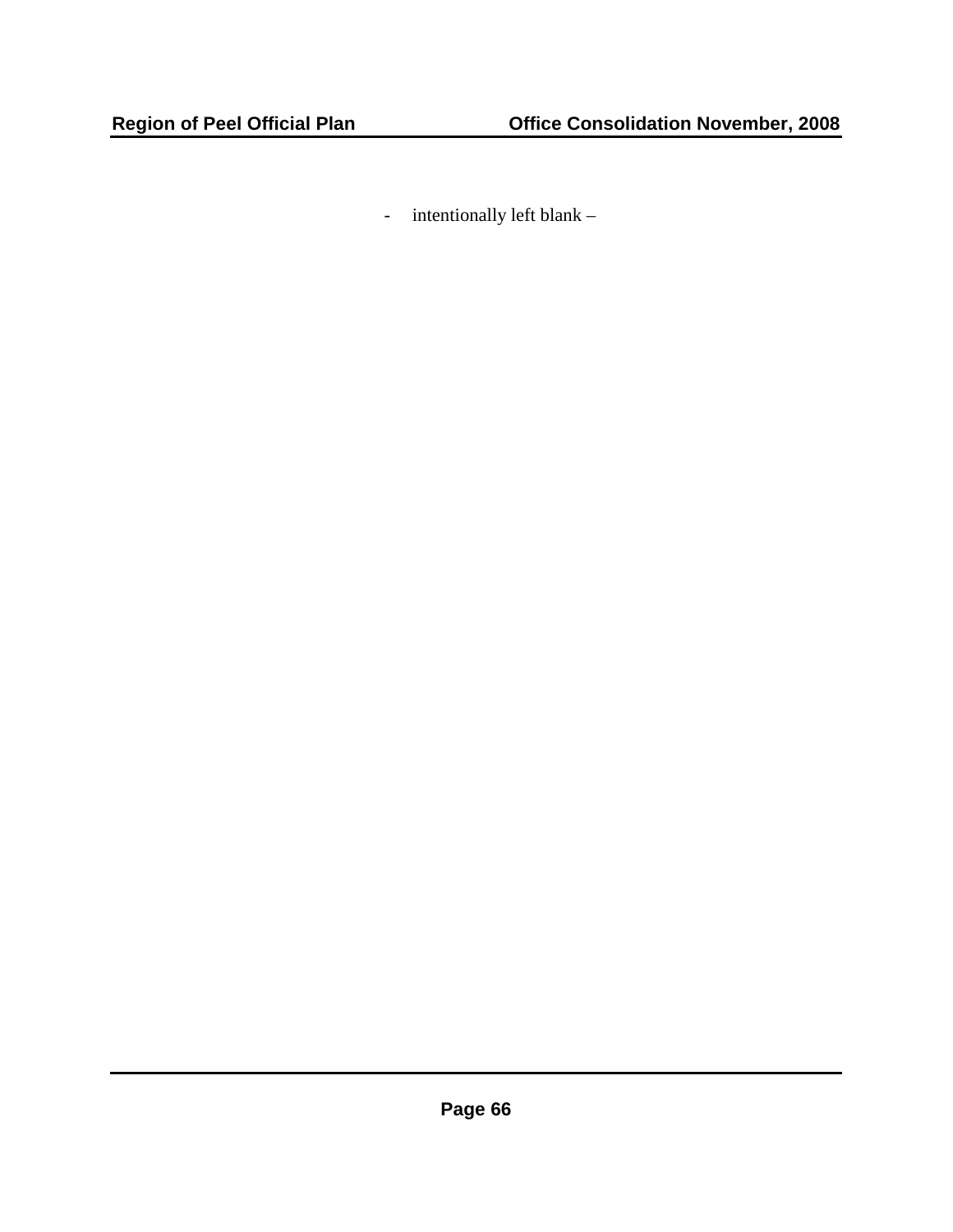# CHAPTER 5: REGIONAL STRUCTURE

# **5.1 INTRODUCTION**

# **5.1.1 Purpose**

*Peel Region* is part of the larger economic region of the *GTA* and its hinterland, and in this context, the Regional Structure chapter of the Plan describes *Peel's* role within the *GTA* and its relationship to the surrounding municipalities. This chapter also provides strategic guidance on means to improve the overall quality of life for *Peel*'s residents and workers.

 This chapter of the Plan contains broad planning goals, objectives and policies that are designed to respond to the pressures of growth in the context of a rapidly changing global economy, ongoing government financial restraint and potential effects on the natural environment, resources, residents, workers and communities in *Peel*.

 Various elements and systems make up the Regional Structure in *Peel Region*. The Greenlands System and *Peel*'s renewable and non-renewable resources, which make up part of *Peel*'s Regional Structure, are described in the preceding chapters of this Plan. The elements and systems that make up the balance of *Peel*'s Regional Structure are described in this chapter. This chapter recognizes the importance of *Peel*'s Regional Structure elements and its relationship to the structural elements in the surrounding regions. It also distinguishes and recognizes the duality that exists between the urban and the rural systems in *Peel*.

# **5.1.2 Goal**

 To provide a diversity of *healthy communities* for those living and working in *Peel Region*, offering a wide range and mix of housing, employment, and recreational and cultural activities. These communities will be served and connected by a multi-modal transportation system and provide an efficient use of land, public *services*, finances and *infrastructure*, while respecting the natural environment, hazards and resources, and the characteristics of existing communities in *Peel*.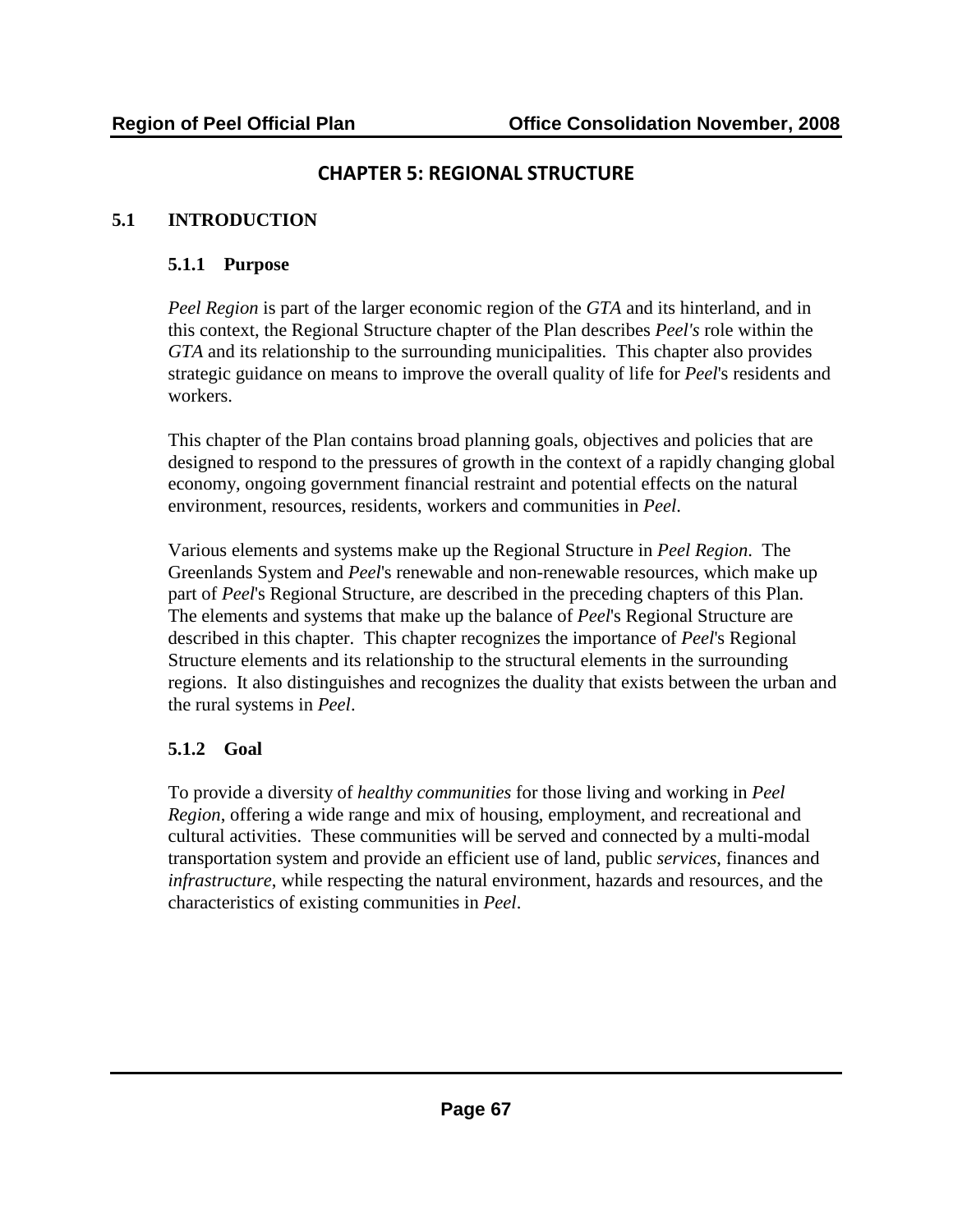# **5.1.3 General Policies**

It is the policy of *Regional Council* to:

- 5.1.3.1 Plan for major facilities (such as transportation corridors, airports, sewage treatment facilities, *waste* management system and industrial and aggregate activities) and sensitive land uses to be appropriately designed, buffered and/or separated from each other to prevent adverse effects from odour, noise and other contaminants.
- 5.1.3.2 Permit *development* on abutting or adjacent to lands affected by human-made hazards only if *rehabilitation* measures to address and mitigate known or suspected hazards are underway or have been completed.
- 5.1.3.3 Require proponents of *development* to ensure that *contaminated sites* will be cleaned up as necessary prior to any activity on the site associated with the proposed use such that there will be no adverse effect, in accordance with provincial guidelines.

# **5.2 THE 2031 REGIONAL URBAN BOUNDARY**

In order to provide certainty as to which lands are being proposed for urban purposes and which lands will remain agricultural or rural within the timeframe of this Plan, a Regional Urban Boundary is established that will accommodate urban growth to the year 2031.

The 2031 Regional Urban Boundary indicates where urban growth is planned to occur in a phased manner over the longer term, subject to the financial capabilities of *the Region*, area municipalities, Province and other government agencies. *Development* and *redevelopment* within this 2031 Regional Urban Boundary will take place in a timely, orderly and sequential manner, making the most efficient use of available *services*, and prolonging existing agricultural uses.

Lands within the 2031 Regional Urban Boundary are identified in this section of the Plan as "the Urban System", and lands outside of the 2031 Regional Urban Boundary as "the Rural System" and are appropriately designated on Schedule D.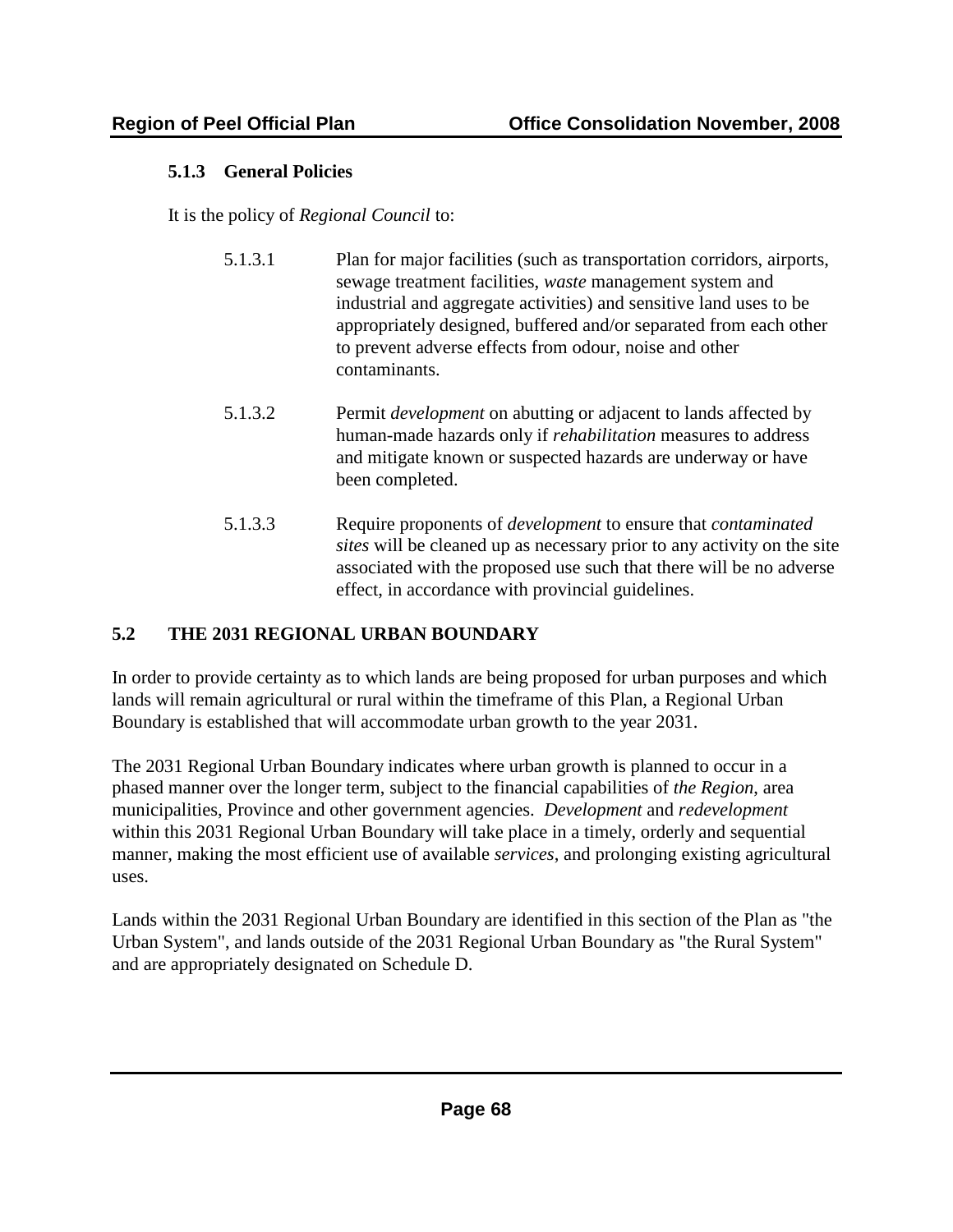| 5.2.1 | <b>Objectives</b> |                                                                                                                                                                                                                                                            |
|-------|-------------------|------------------------------------------------------------------------------------------------------------------------------------------------------------------------------------------------------------------------------------------------------------|
|       | 5.2.1.1           | To provide for an appropriate amount of land to accommodate<br>urban growth to 2031.                                                                                                                                                                       |
|       | 5.2.1.2           | To maintain a firm Regional Urban Boundary to provide long term<br>certainty to the development industry, the agricultural industry and<br>Peel residents.                                                                                                 |
|       | 5.2.1.3           | To phase urban <i>development</i> within the 2031 Regional Urban<br>Boundary to ensure <i>development</i> occurs in a well planned and cost-<br>effective manner and at the same time allowing agricultural<br>activities to continue as long as possible. |
|       | 5.2.1.4           | To maintain and enhance the Rural System outside of the 2031<br>Regional Urban Boundary.                                                                                                                                                                   |

## **5.2.2 Policies**

| 5.2.2.1 | Direct the area municipalities, in cooperation with the Region, to<br>prepare growth management and phasing strategies for lands<br>within the 2031 Regional Urban Boundary. These growth<br>management and phasing strategies will address and incorporate<br>issues such as the improvement of live-work relationships,<br>appropriate levels of industrial-commercial to total assessment<br>ratio, the timing and efficient provision and financing of necessary<br>Regional and area municipal services, fiscal impacts to the Region<br>and the area municipalities, staged build-out and logical extensions<br>to <i>development</i> , priority areas for <i>development</i> , prolonging |
|---------|--------------------------------------------------------------------------------------------------------------------------------------------------------------------------------------------------------------------------------------------------------------------------------------------------------------------------------------------------------------------------------------------------------------------------------------------------------------------------------------------------------------------------------------------------------------------------------------------------------------------------------------------------------------------------------------------------|
|         | agricultural uses, and the <i>sustainable</i> rate of employment growth<br>related to population growth.                                                                                                                                                                                                                                                                                                                                                                                                                                                                                                                                                                                         |
| 5222    | Require an amendment to this Plan for changes to the 2031                                                                                                                                                                                                                                                                                                                                                                                                                                                                                                                                                                                                                                        |

- 5.2.2.2 Require an amendment to this Plan for changes to the 2031 Regional Urban Boundary, as shown on Schedule D, except for minor adjustments as specified in Section 7.2 of this Plan.
- 5.2.2.3 Consider the need to change the 2031 Regional Urban Boundary only in the context of a review of this Plan and comprehensive analysis as identified in Section 7.9 of this Plan.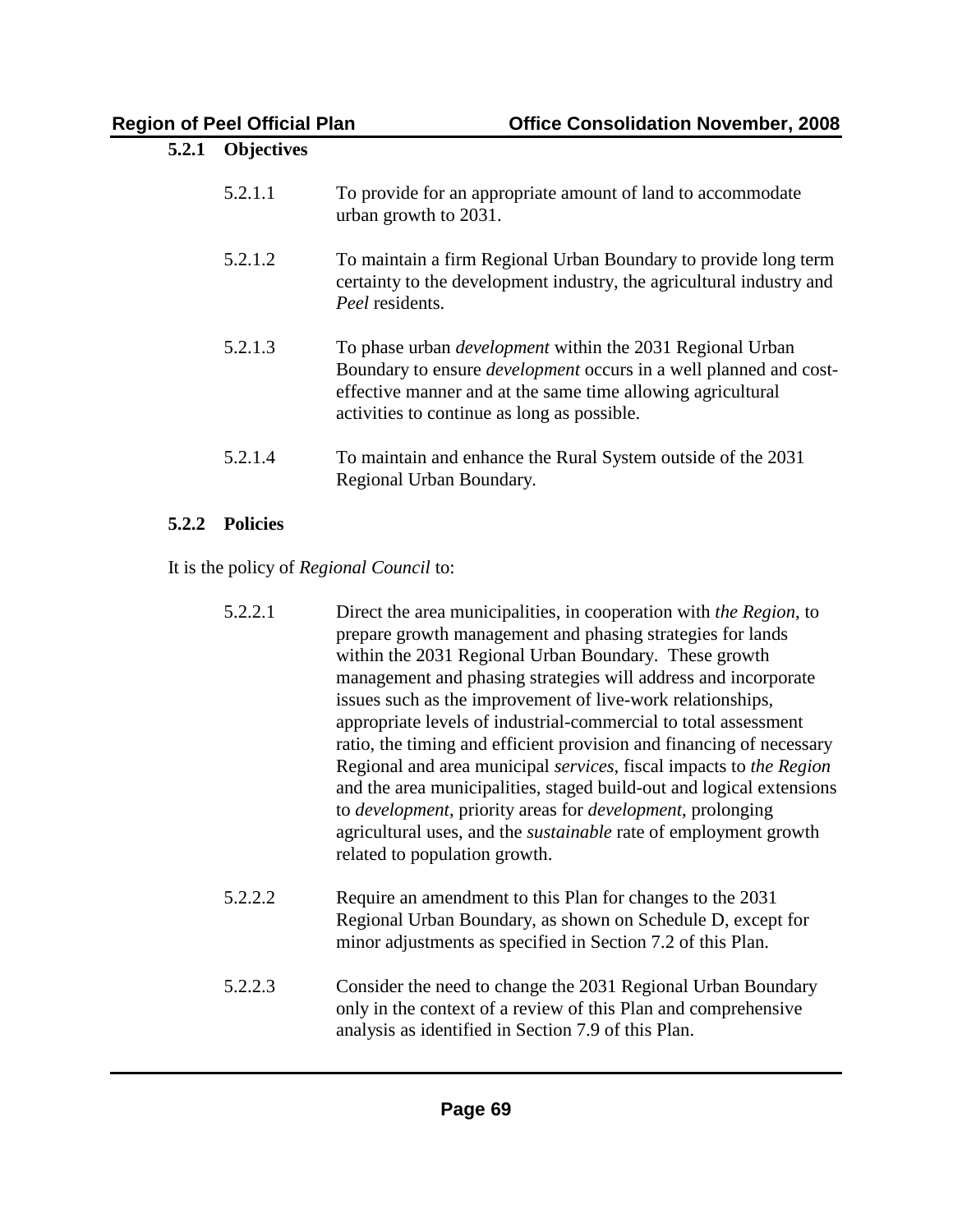# **Region of Peel Official Plan Office Consolidation November, 2008**

 5.2.2.4 Encourage the continuance of agricultural activities on lands within the 2031 Regional Urban Boundary in Brampton consistent with the Agricultural policies in this Plan and the Brampton Official Plan.

# **5.3 THE URBAN SYSTEM**

The Urban System is composed of a variety of communities that contain diverse living, working and cultural opportunities. The Urban System in *Peel* consists of lands within the 2031 Regional Urban Boundary as shown on Schedule D of this Plan. It includes: lands identified and *protected* as part of the natural environment and resources in the preceding chapters of this Plan, Lester B. Pearson International Airport, and Regional Urban Nodes.

# **5.3.1 General Objectives**

 5.3.1.1 To conserve the environmental and resource attributes of *the region*. 5.3.1.2 To achieve a *sustainable* rate of employment growth relative to population growth. 5.3.1.3 To establish healthy urban communities that contain living, working and recreational opportunities, which respect the natural environment, resources and the characteristics of existing communities. 5.3.1.4 To achieve intensified and *compact form* and a mix of land uses in appropriate areas that efficiently use land, *services*, *infrastructure* and public finances while taking into account the characteristics of existing communities and *services*. 5.3.1.5 To achieve an urban structure, form and densities which are pedestrian-friendly and transit-supportive. 5.3.1.6 To promote crime prevention and improvement in the quality of life. 5.3.1.7 To recognize the *integrity* and physical characteristics of existing communities in *Peel*.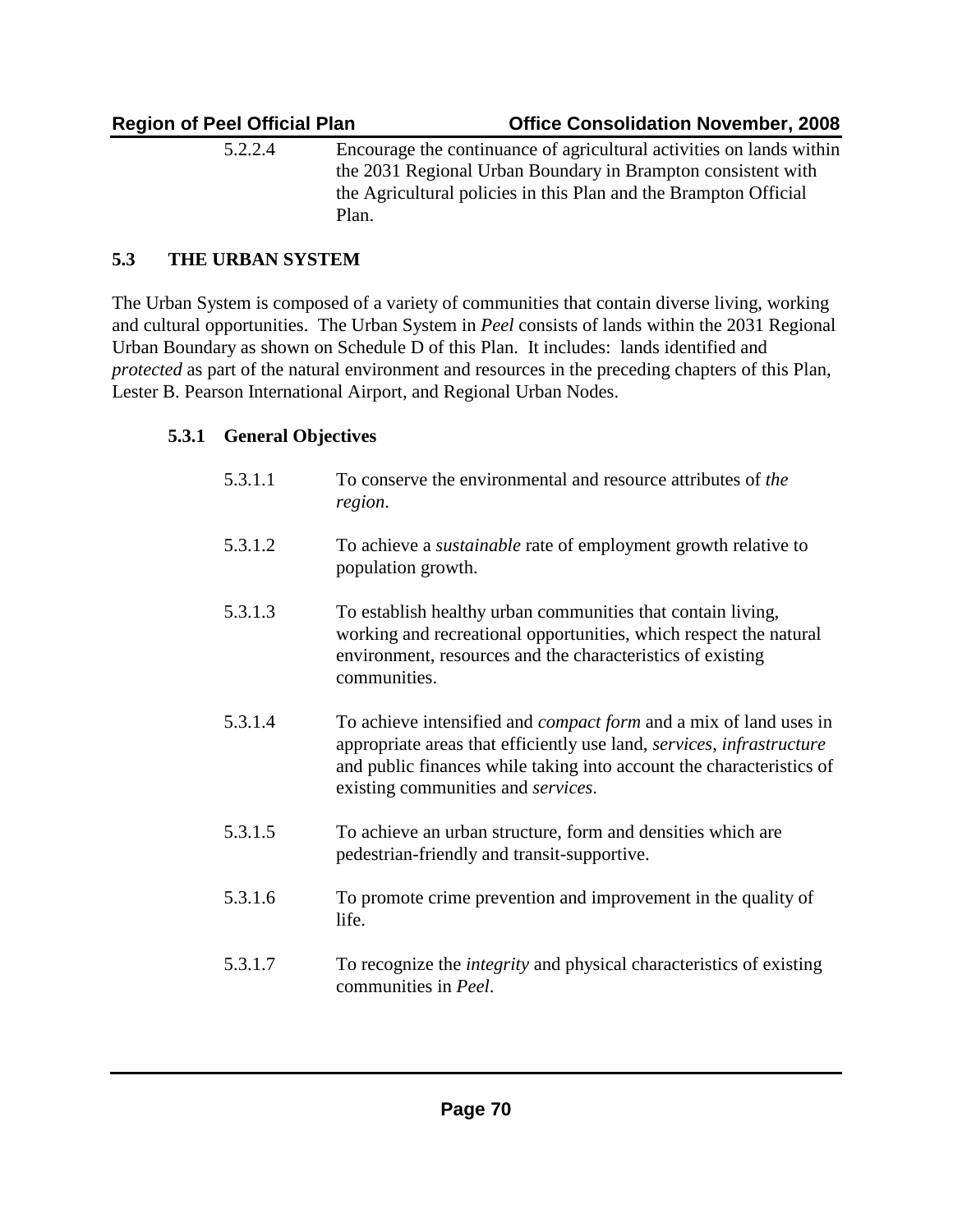| <b>Region of Peel Official Plan</b> | <b>Office Consolidation November, 2008</b>                                                                                                                      |
|-------------------------------------|-----------------------------------------------------------------------------------------------------------------------------------------------------------------|
| 5.3.1.8                             | To provide for the needs of <i>Peel's</i> changing age structure and allow<br>opportunities for residents to live in their own communities as<br>they age.      |
| 5.3.1.9                             | Preserve and protect lands adjacent to highways, rail corridors, rail<br>yards and major truck terminals for employment and industrial<br>uses, where feasible. |

# **5.3.2 General Policies**

| 5.3.2.1 | Define the Urban System, as shown on Schedule D, to include: all<br>lands within the 2031 Regional Urban Boundary including lands<br>identified and <i>protected</i> as part of the natural environment and<br>resources in the preceding chapters of this Plan, Lester B. Pearson<br>International Airport, and Regional Urban Nodes. |
|---------|----------------------------------------------------------------------------------------------------------------------------------------------------------------------------------------------------------------------------------------------------------------------------------------------------------------------------------------|
| 5.3.2.2 | Direct urban <i>development</i> and <i>redevelopment</i> to the Urban System<br>within the 2031 Regional Urban Boundary, as shown on Schedule<br>D, consistent with the policies in this Plan and the <i>area municipal</i><br>official plans.                                                                                         |
| 5.3.2.3 | Plan for the provision and financing of Regional facilities and<br>services so as to efficiently use existing services and infrastructure,<br>and encourage a pattern of <i>compact forms</i> of urban <i>development</i><br>and redevelopment.                                                                                        |
| 5.3.2.4 | Allow <i>development</i> and <i>redevelopment</i> in the Urban System to<br>proceed consistent with growth management and phasing strategies<br>and the planned provision of necessary services, where appropriate.                                                                                                                    |
| 5.3.2.5 | Continue to cooperate with the Province and the area<br>municipalities in the assessment of the role of the Parkway Belt<br>West Plan Area within Peel.                                                                                                                                                                                |
| 5.3.2.6 | Encourage the area municipalities, while taking into account the<br>characteristics of existing communities, to include policies in their<br>official plans that:                                                                                                                                                                      |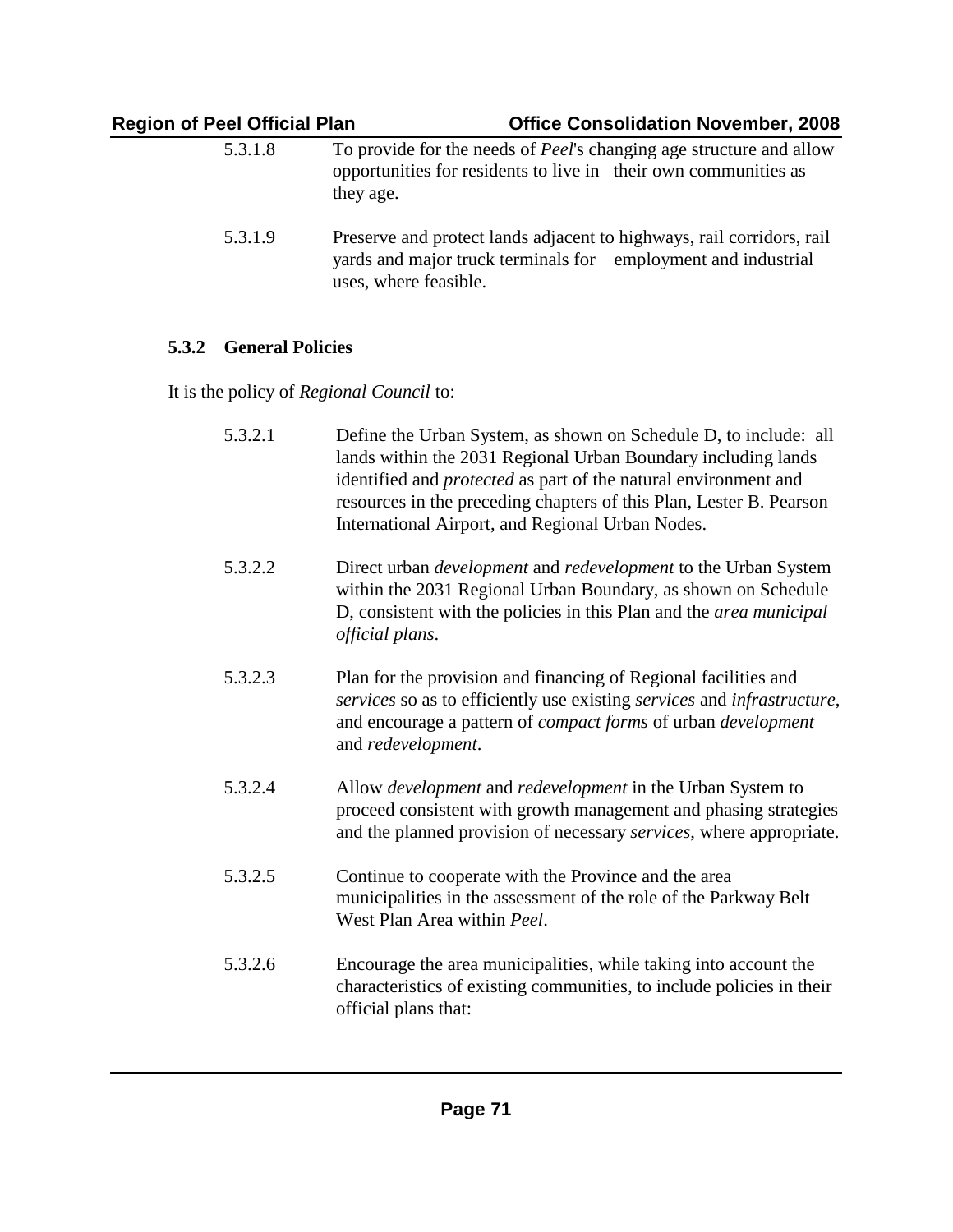| <b>Region of Peel Official Plan</b> | <b>Office Consolidation November, 2008</b>                                                                                                                                                                                   |
|-------------------------------------|------------------------------------------------------------------------------------------------------------------------------------------------------------------------------------------------------------------------------|
| a)                                  | <i>support</i> the Urban System objectives and policies in this<br>Plan;                                                                                                                                                     |
| b)                                  | <i>support</i> pedestrian-friendly and <i>transit-supportive urban</i><br>development;                                                                                                                                       |
| $\mathbf{c})$                       | provide transit-supportive opportunities for <i>redevelopment</i> ,<br><i>intensification</i> and mixed land use; and                                                                                                        |
| $\rm d)$                            | <i>support</i> the design of communities to minimize crime by<br>the use of such approaches as Crime Prevention Through<br>Environmental Design (CPTED) principles.                                                          |
| 5.3.2.7                             | Prepare, in consultation with the area municipalities, new Land<br>Division goals and policies on land severances, including<br>consideration of heritage severances, for future incorporation by<br>amendment to this Plan. |
| 5.3.2.8                             | Encourage area municipalities to develop employment and<br>industrial uses adjacent to highways, rail corridors, rail yards and<br>major truck terminals.                                                                    |

# **5.3.3 Regional Urban Nodes**

 Regional Urban Nodes, as shown on Schedule D, are major locations of *compact forms* of urban *development* providing a range and mix of housing, employment, *recreation*, entertainment, civic, cultural and other activities for *Peel* residents and workers and other residents of the *Greater Toronto Area*.

 In addition to the Regional Urban Nodes that are identified in this Plan, there are other urban nodes in *Peel* that are identified in the *area municipal official plans*.

# **5.3.3.1 Objectives**

| 5.3.3.1.1 | To achieve Regional Urban Nodes that are linked by <i>public</i><br><i>transit</i> , and include a range and mix of high intensity<br><i>compact forms</i> and activities while taking into account the<br>characteristics of existing communities and <i>services</i> . |
|-----------|--------------------------------------------------------------------------------------------------------------------------------------------------------------------------------------------------------------------------------------------------------------------------|
|           |                                                                                                                                                                                                                                                                          |

 5.3.3.1.2 To achieve Regional Urban Nodes that support safe and secure communities, *public transit*, walking and cycling.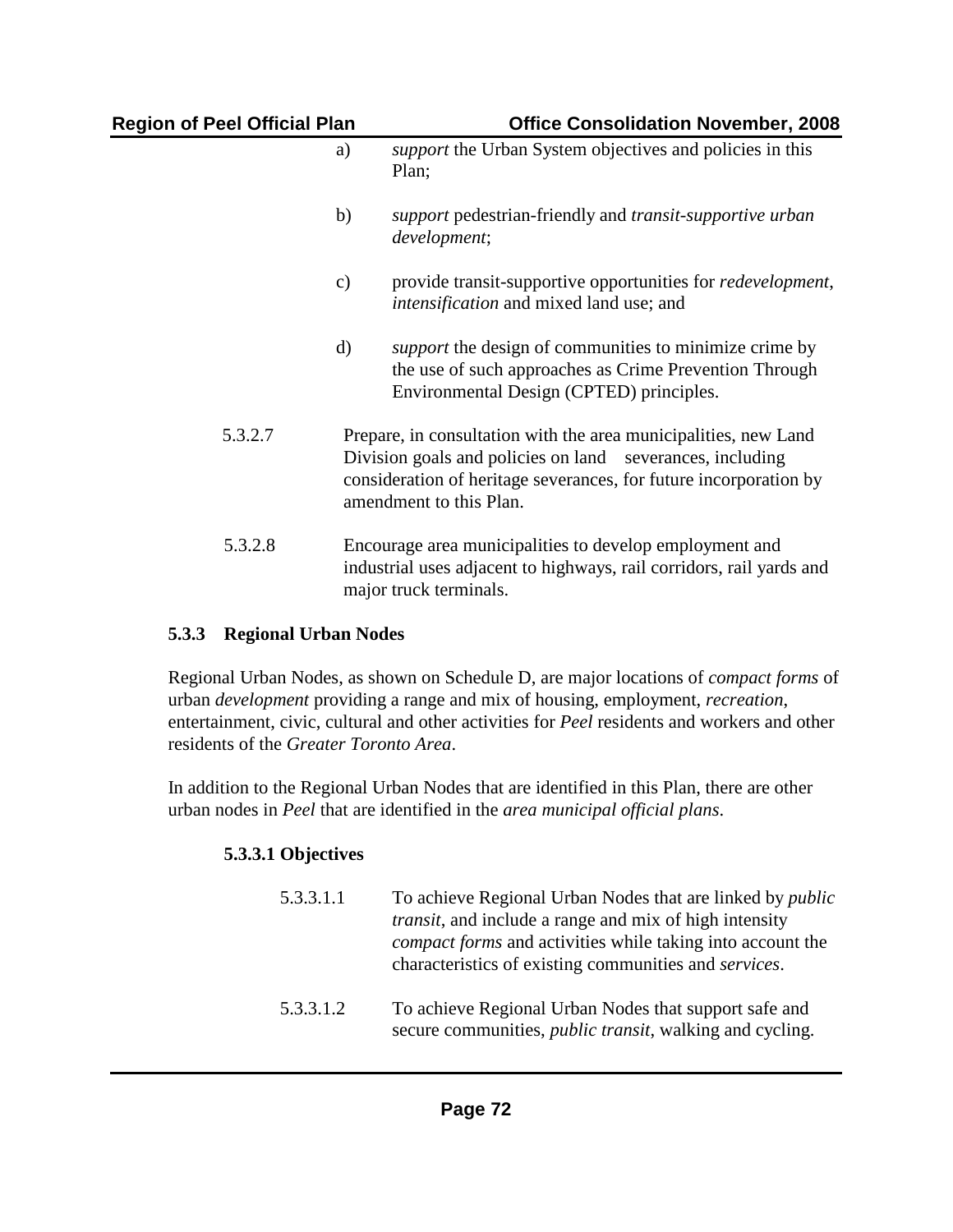#### **Region of Peel Official Plan Consolidation November, 2008**

 5.3.3.1.3 To achieve Regional Urban Nodes that incorporate a range and mix of residential and employment opportunities.

#### **5.3.3.2 Policies**

- 5.3.3.2.1 Designate Regional Urban Nodes, as shown on Schedule D, to provide opportunities for *compact forms* of urban *development* and *redevelopment* with commercial, residential, recreational, cultural and civic activities that offer a wide range of goods and *services* to the residents and workers of *Peel Region* and other residents of the *Greater Toronto Area*.
- 5.3.3.2.2 Require an amendment to this Plan to add or delete a Regional Urban Node, or to change the location of a Regional Urban Node, as shown on Schedule D, consistent with Section 7.9 of this Plan.
- 5.3.3.2.3 Examine *jointly*, with the area municipalities, Regional Urban Nodes, addressing the following:
	- a) the specific role of each Regional Urban Node in the context of *the region* and the *Greater Toronto Area*;
	- b) the provision of opportunities for residents to live and work within the Regional Urban Node;
	- c) the establishment of a higher intensity *compact form*, with a wide range and mix of land uses;
	- d) the provision of a transit-supportive and pedestrianoriented urban form;
	- e) the provision and financing of necessary *services*; and
	- f) other relevant issues.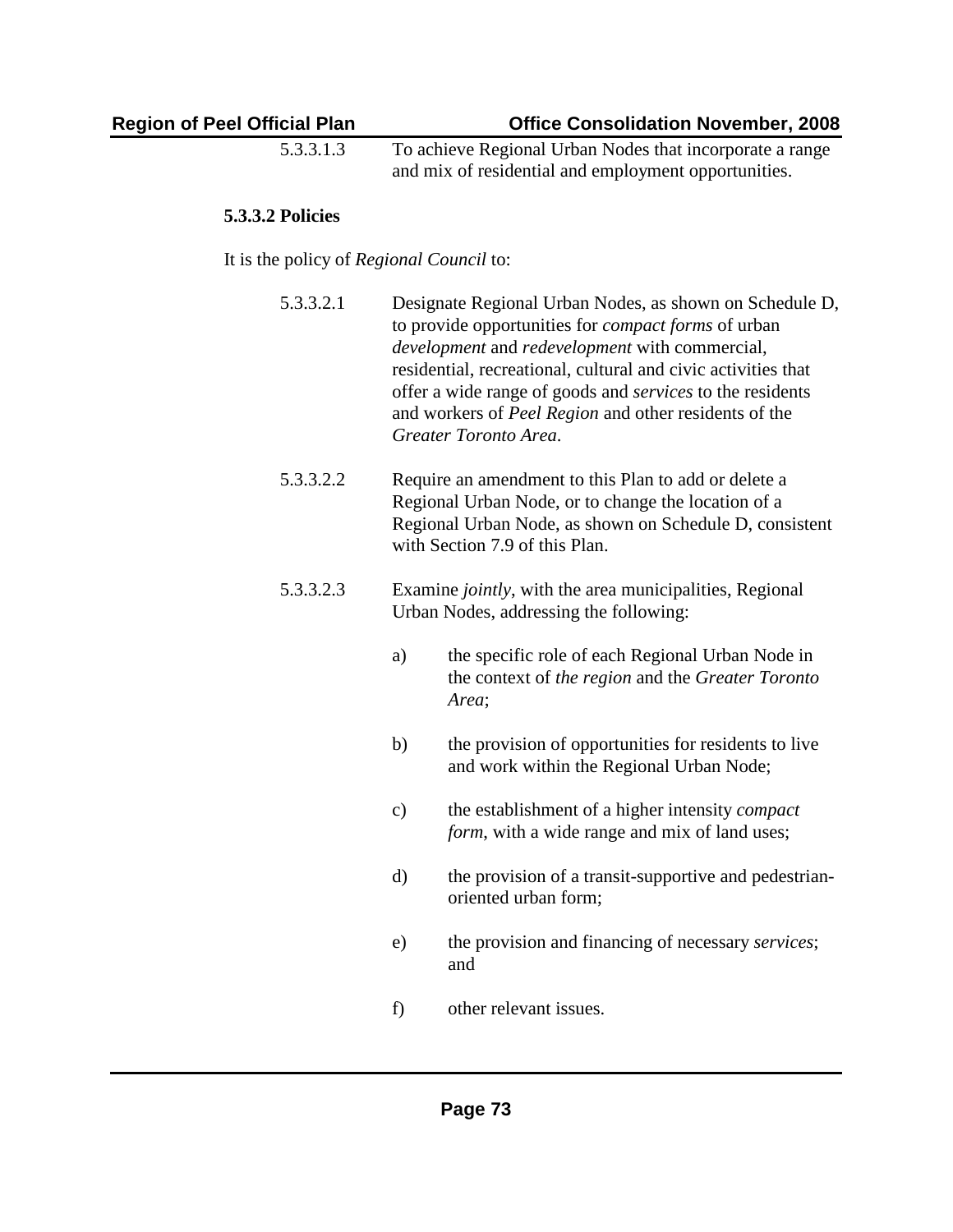| <b>Region of Peel Official Plan</b> | <b>Office Consolidation November, 2008</b><br>Encourage the area municipalities to prepare, in a<br>reasonable time frame if they have not already effectively<br>done so, policies for the Regional Urban Nodes that are<br>identified in this Plan, addressing the following: |                                                                                                                                                                                            |  |  |
|-------------------------------------|---------------------------------------------------------------------------------------------------------------------------------------------------------------------------------------------------------------------------------------------------------------------------------|--------------------------------------------------------------------------------------------------------------------------------------------------------------------------------------------|--|--|
| 5.3.3.2.4                           |                                                                                                                                                                                                                                                                                 |                                                                                                                                                                                            |  |  |
|                                     | a)                                                                                                                                                                                                                                                                              | intended role and character of the node;                                                                                                                                                   |  |  |
|                                     | b)                                                                                                                                                                                                                                                                              | the extent of the node;                                                                                                                                                                    |  |  |
|                                     | c)                                                                                                                                                                                                                                                                              | the population and employment capacity objectives<br>of the node;                                                                                                                          |  |  |
|                                     | $\rm d)$                                                                                                                                                                                                                                                                        | the location, type and density of land uses;                                                                                                                                               |  |  |
|                                     | e)                                                                                                                                                                                                                                                                              | the nature of the streetscape, focusing on pedestrian<br>safety and security;                                                                                                              |  |  |
|                                     | f)                                                                                                                                                                                                                                                                              | the transportation system to and within the node;<br>and                                                                                                                                   |  |  |
|                                     | g)                                                                                                                                                                                                                                                                              | compatibility with the characteristics of existing<br>communities.                                                                                                                         |  |  |
| 5.3.3.2.5                           |                                                                                                                                                                                                                                                                                 | Direct the area municipalities to identify in their official<br>plans other appropriate urban nodes, in addition to the<br>Regional Urban Nodes identified in this Plan.                   |  |  |
| 5.3.3.2.6                           |                                                                                                                                                                                                                                                                                 | Examine, <i>jointly</i> with the area and neighbouring<br>municipalities, the possibility and feasibility of a system of<br>Regional Urban Corridors in Peel, addressing the<br>following: |  |  |
|                                     | a)                                                                                                                                                                                                                                                                              | the objectives of such a system;                                                                                                                                                           |  |  |
|                                     | $\mathbf{b}$                                                                                                                                                                                                                                                                    | the role of Regional Urban Corridors in the context<br>of supporting and/or linking Regional Urban Nodes;                                                                                  |  |  |
|                                     | $\mathbf{c})$                                                                                                                                                                                                                                                                   | the provision of opportunities for residents to live<br>and work within the Regional Urban Corridor;                                                                                       |  |  |
|                                     | d)                                                                                                                                                                                                                                                                              | the establishment of a high intensity, <i>compact form</i><br>which provides a mix of commercial, residential,                                                                             |  |  |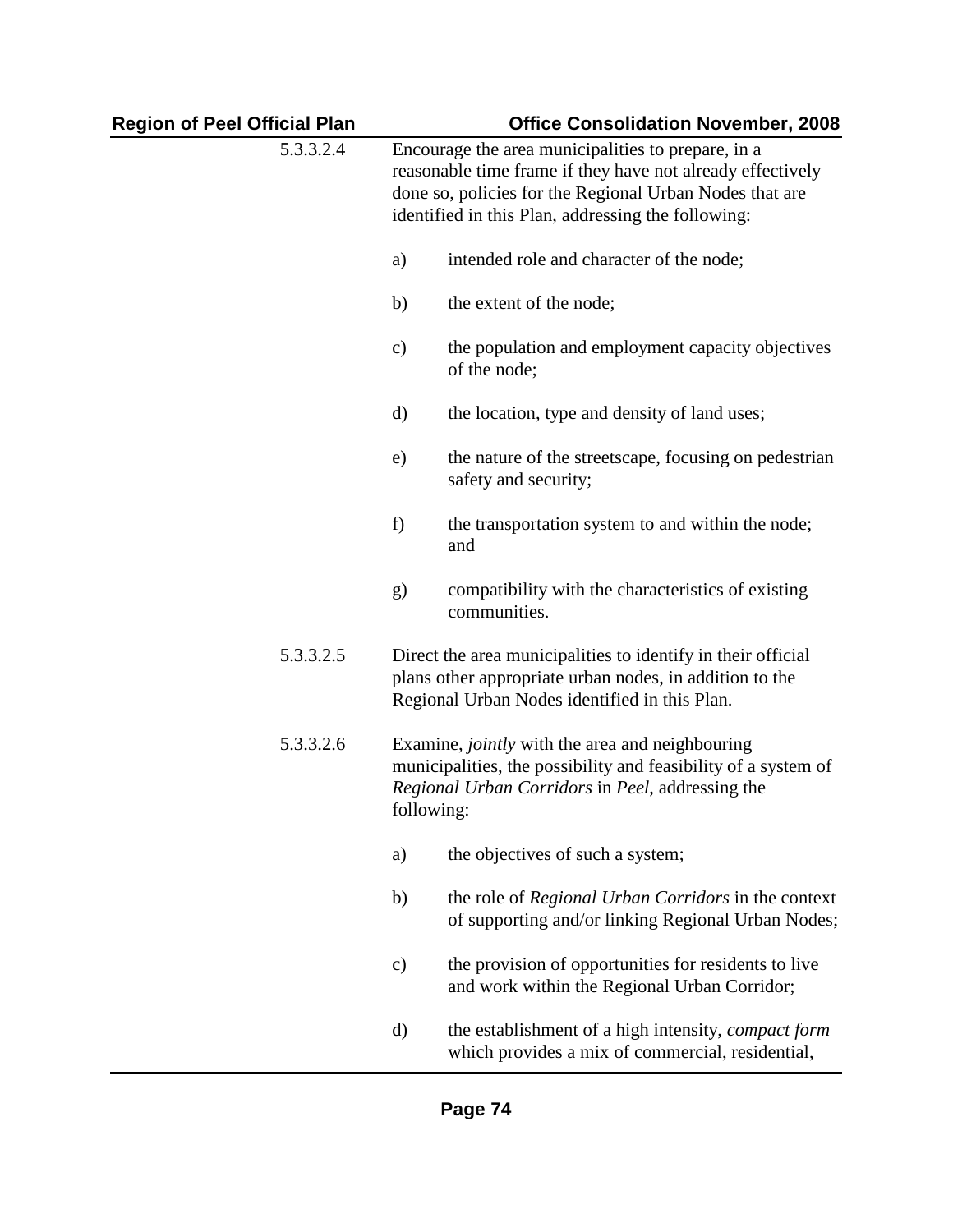# **Region of Peel Official Plan Consolidation November, 2008**

recreational and other activities which offer a wide range of goods and *services* to the residents and workers of *Peel Region* and other residents of the *Greater Toronto Area*;

- e) the provision of a transit-supportive and pedestrianoriented urban form; and
- f) the provision and financing of necessary *services*.

 The system of *Regional Urban Corridors*, if appropriate, will be incorporated by an amendment to this Plan.

 5.3.3.2.7 Direct the area municipalities to identify urban corridors in their official plans, where appropriate, consistent with the policies in this Plan.

## **5.3.4 North West Brampton Urban Development Area**

The North West Brampton Urban Development Area within the Urban System comprise approximately 2,428 hectares (6,000 acres) of land bounded by Mayfield Road to the north, the Credit River to the south, Winston Churchill Boulevard to the west, and irregular portions of McLaughlin, Creditview and Mississauga Roads to the east, as shown on Schedule D.

### **5.3.4.1 Objectives**

| 5.3.4.1.1 | To accommodate a significant portion of future growth of<br>the designated greenfield areas of Peel Region.                                |
|-----------|--------------------------------------------------------------------------------------------------------------------------------------------|
| 5.3.4.1.2 | To develop complete and transit supportive communities.                                                                                    |
| 5.3.4.1.3 | To recognize and protect environmental features of<br>Provincial and Regional significance.                                                |
| 5.3.4.1.4 | To ensure the provision of major infrastructure while<br>minimizing the financial impact on Peel Region and<br>member area municipalities. |
| 5.3.4.1.5 | To achieve orderly, cost effective and timely development.                                                                                 |
| 5.3.4.1.6 | To provide for the protection of the provincially significant<br>shale resource, in advance of urban development.                          |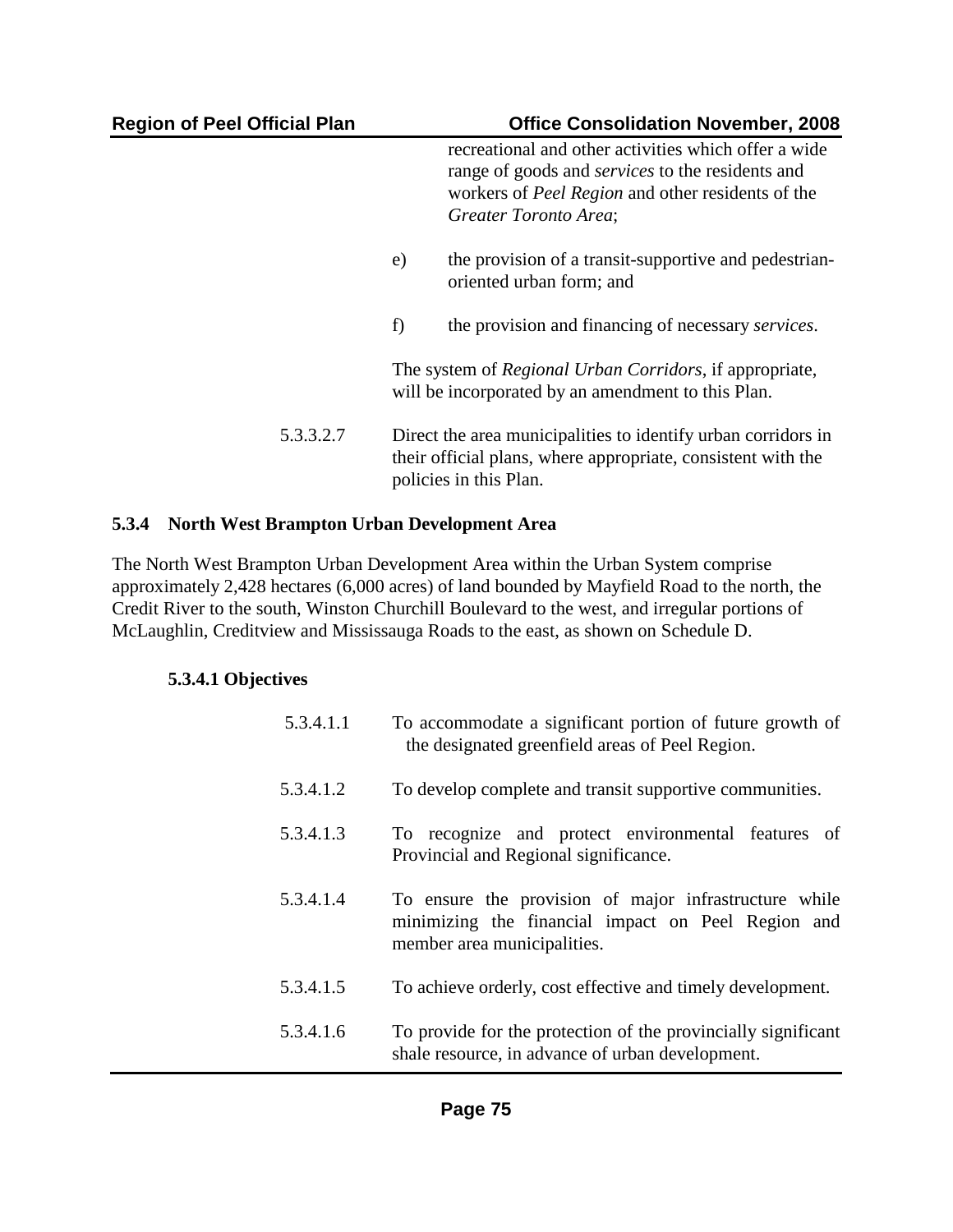#### **5.3.4.2 Policies**

- 5.3.4.1.7 The policies of the Growth Plan apply to the Northwest Brampton Urban development Area subject to O. Reg. 311/06 as amended by O. Reg. 324/06. It is the policy of Regional council to ensure that the applicable requirements of the Growth Plan are met in the planning and development of Northwest Brampton.
- 5.3.4.1.8 In addition to the policies in this Plan that govern the Region's Urban System, it is the policy of Regional Council to require the City of Brampton to ensure that its official plan, including all amendments and secondary plans, adhere to the following policies:
	- a) That a natural heritage system be designated in conformity with sub-watershed studies approved by Credit Valley Conservation prepared under terms of reference approved by and to the satisfaction of Credit Valley Conservation;
	- b) That development be phased to ensure the orderly progression of development into North West Brampton in relation to the ongoing development of lands within the existing urban boundary, and in accordance with the City's Growth Management Program;
	- c) That a Phase 1 area and amount of development within North West Brampton be defined in the Brampton Official Plan based on the amount of development that can be supported by the existing and planned arterial road network and transit systems, exclusive of a North-South Transportation Corridor;
	- d) That development of any subsequent phase of North West Brampton, beyond Phase 1, shall be permitted to proceed only if the development can be supported by the existing and planned arterial road network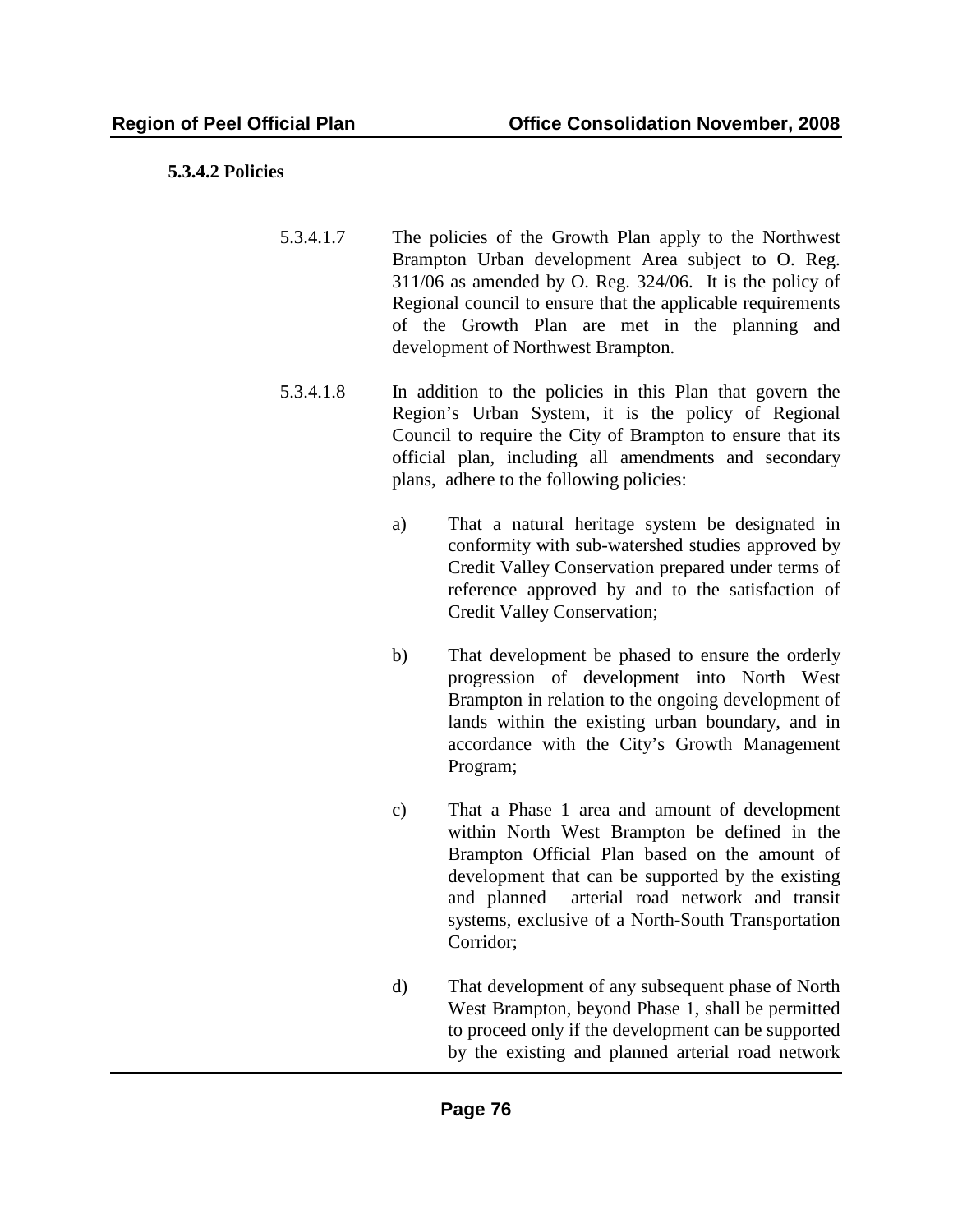# **Region of Peel Official Plan Consolidation November, 2008**

and transit systems, inclusive of a North-South Transportation Corridor, and only after the alignment, jurisdiction and financing mechanism of a viable North-South Transportation Corridor has been determined to the Region's satisfaction such that the construction of a highway within the North-South Transportation Corridor will occur in time to meet traffic demands including traffic demands generated from the subsequent phases of development;

- *e)* Maximize the opportunity afforded by the Mount Pleasant GO station to provide significant transit service and the development of transit-supportive land uses and densities:
- f) Provide for the protection of the shale resource in advance of urban development, recognizing that the population, household and employment forecasts that are the basis of the Regional Official Plan will ultimately require the utilization of all the North West Brampton lands to accommodate growth. In the meantime, the City of Brampton shall designate all lands in North West Brampton, west of Mississauga Road as a policy area to be known as the "North West Brampton Policy Area" (NWBPA). The NWBPA is to provide for the protection and potential use of the shale resource, while recognizing that the long term use of these lands will be for urban purposes. The following principles shall be reflected in the Brampton Official Plan to apply to the lands in the NWBPA:
	- i. The extraction of shale shall be permitted to occur without an amendment to the Brampton Official Plan, subject to policies to be included in the Brampton Official Plan governing the rezoning of the lands for mineral extraction in the City's zoning bylaw, and subject to the issuance of a License under the Aggregate Resources Act;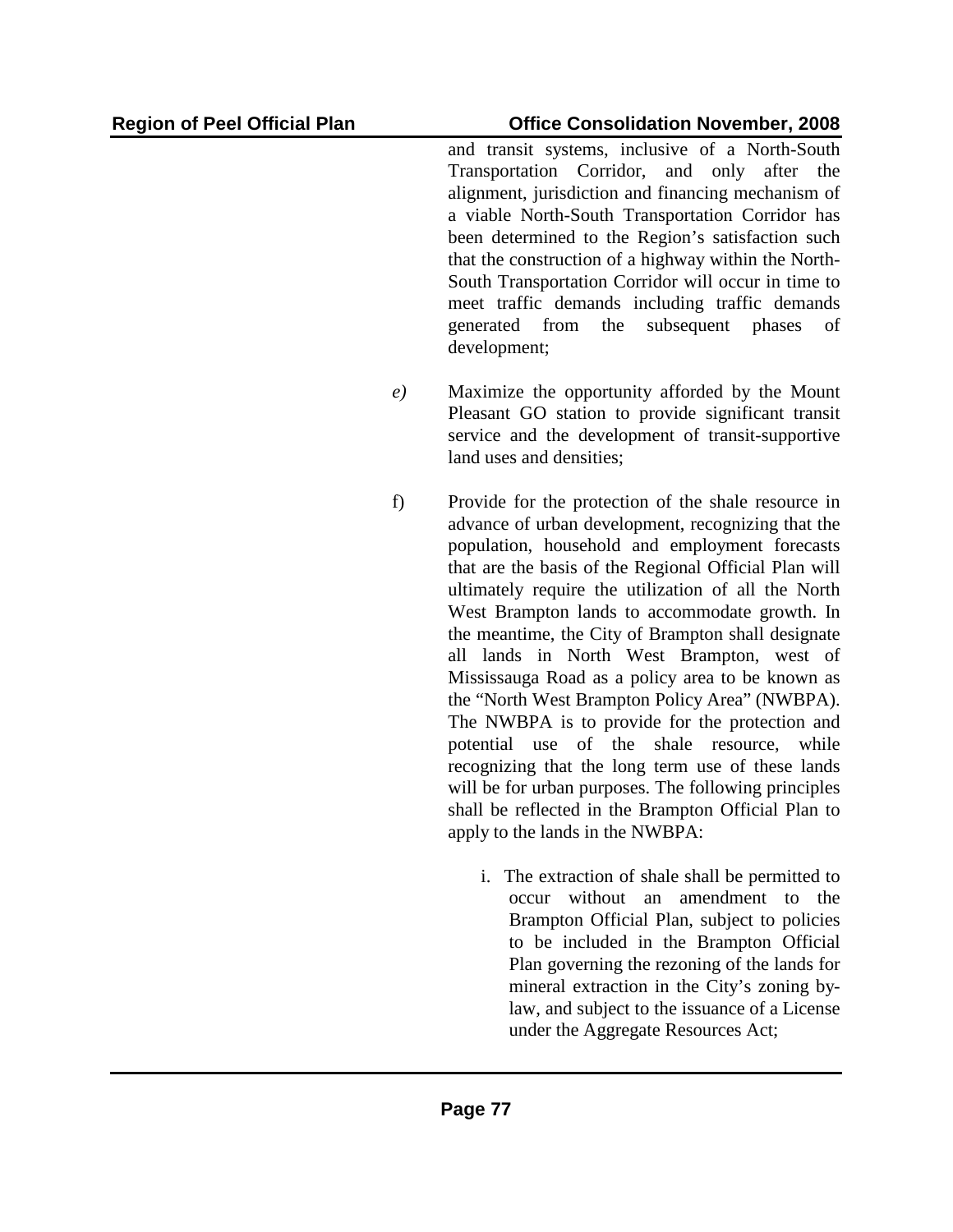# **Region of Peel Official Plan Consolidation November, 2008**

- ii. The City shall ensure that any shale extraction operation will not unduly restrict alternatives for the planning of a potential North-South Higher Order Transportation Corridor in North West Brampton;
- iii. Notwithstanding the protection of the shale resource that is provided by the provisions of the NWBPA and the Regional Official Plan, and policy  $5.3.4.2.2(f)(v)$  in particular, all long range planning, including approvals, financing and construction of infrastructure during this ten year period shall proceed on the basis that all lands within the NWBPA will ultimately be used for urban purposes. In addition, land use planning steps prior to the adoption of amendments, including background studies, secondary planning and block planning, in relation to lands within the NWBPA may be undertaken on the same basis, and the Province and the Region shall actively participate, as appropriate, in any such infrastructure planning program or land use planning program for North West Brampton;
- iv. With the exception of policies 3.3.2.2 and 3.3.2.5, the policies of section 3.3 and Schedule "C" of the Regional Official Plan shall continue to apply to the area identified as HPMARA on Schedule "C" of this Plan that are within the NWBPA designation in the Brampton Official Plan;
- v. No amendment to the areal extent of the NWBPA or to the associated policy framework may be made for at least 10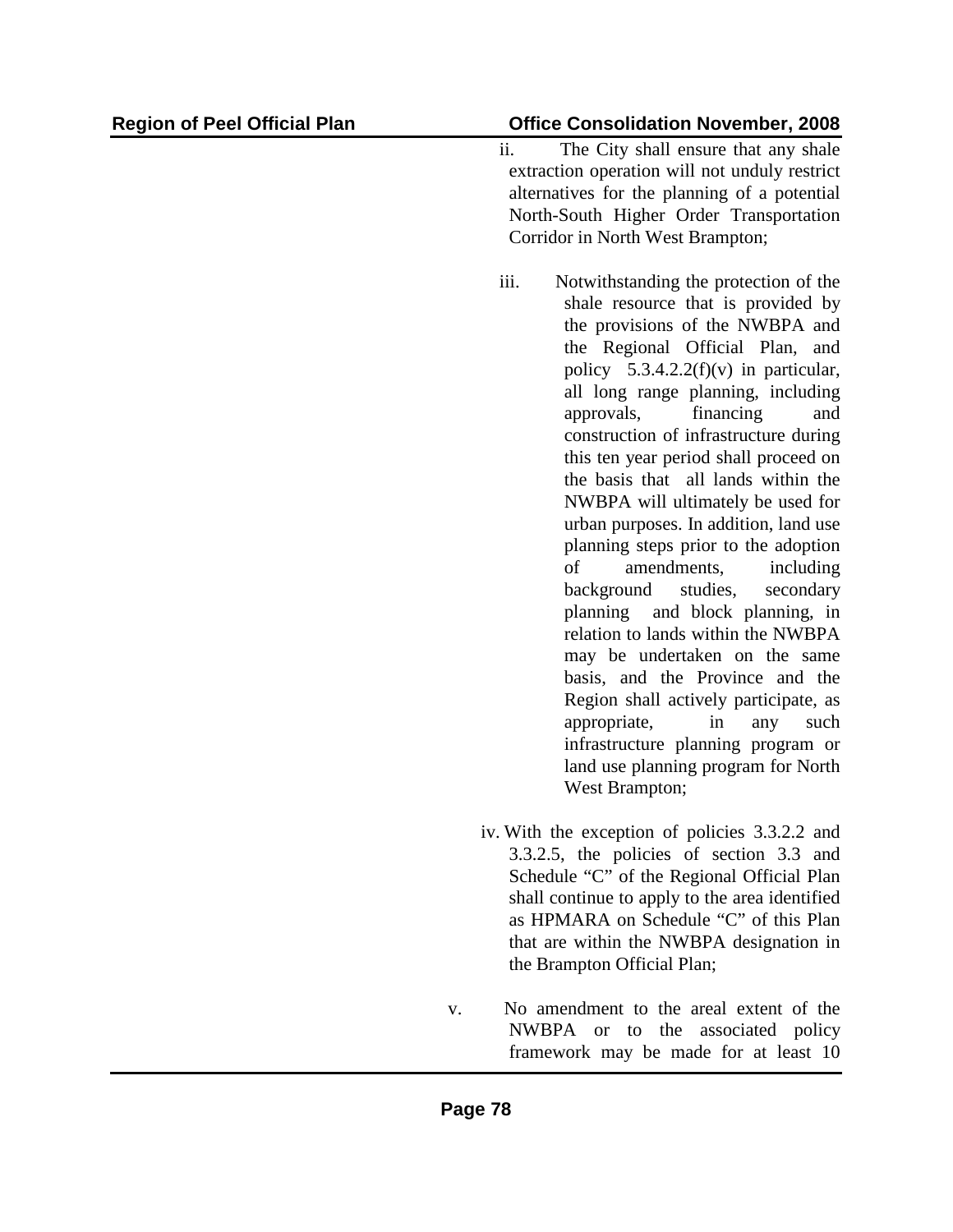# Region of Peel Official Plan **Office Consolidation November, 2008**

years from the date of approval of this policy. Following the expiry of this 10 year time period, the Region of Peel, in consultation with the Province and the City of Brampton, shall undertake a review to determine whether it is in the public interest to replace the NWBPA with general urban land use designations. The factors to be considered in the review will be limited to a review of the following:

- Whether any Licence under the Aggregate Resources Act has been issued for the extraction of shale on any lands in the NWBPA or whether any application has been made and is pending for such a Licence; and,
- An assessment of population and employment forecasts in the City of Brampton and the Region of Peel; and,
- Any relevant provincial policies then in effect*.*

If it is determined as a result of that review that the NWBPA is to be deleted in whole or in part and replaced by general urban land use designations in the Brampton Official Plan, an amendment to Schedule "C" of the Regional Official Plan shall be initiated by the Region to implement the result of the review by deleting any affected portions of HPMARA in North West Brampton, simultaneously with any necessary amendments to the Brampton Official Plan.

vi. Notwithstanding the references throughout this section to the 10 year time frame, if the Region receives a written request for an earlier from the Province through MMAH in consultation with other ministries,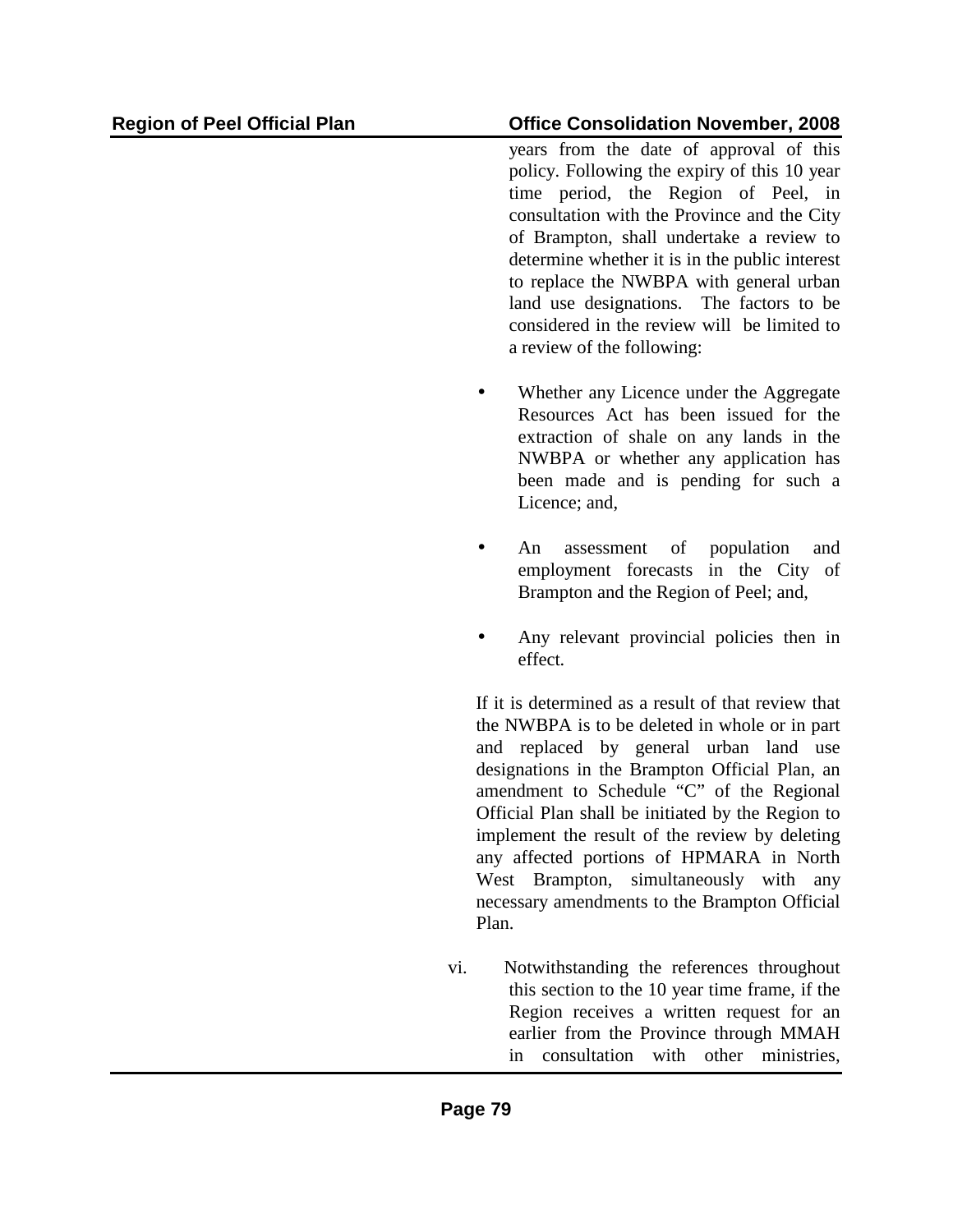| <b>Region of Peel Official Plan</b> | <b>Office Consolidation November, 2008</b>                                                                                                                                                    |
|-------------------------------------|-----------------------------------------------------------------------------------------------------------------------------------------------------------------------------------------------|
|                                     | Regional Council may determine that the<br>review of the NWBPA will occur sooner<br>and any official plan amendments necessary<br>to implement the results of the review may<br>occur sooner. |
| g)                                  | Provide measures to minimize the financial impact<br>of major infrastructure development<br>on the Region and member area municipalities.                                                     |

# **5.4 THE RURAL SYSTEM**

The Rural System has diverse natural and rural *landscapes*, contains attractive and dynamic rural communities, and contributes toward the overall social qualities and economic viability of *the region*. The Rural System in Peel consists of lands that are outside of the 2031 Regional Urban Boundary, and includes lands identified and *protected* as part of the natural environment and resources in the preceding chapters of this Plan. Other components of *Peel*'s Rural System, which are described in this section of the Plan include the Brampton Flying Club, three Rural Service Centres, an Estate Residential Community, other rural settlements and the rural area.

# **5.4.1 General Objectives**

| 5.4.1.1 | To conserve the environmental and resource attributes of the<br>region.                                                                                                                                    |
|---------|------------------------------------------------------------------------------------------------------------------------------------------------------------------------------------------------------------|
| 5.4.1.2 | To recognize the <i>integrity</i> and characteristics of existing<br>communities in Peel.                                                                                                                  |
| 5.4.1.3 | To promote healthy rural communities that contain living, working<br>and recreational opportunities, and respect the natural environment<br>and resources.                                                 |
| 5.4.1.4 | To maintain and enhance the quality of the Rural System while<br>allowing choices in alternative rural lifestyles.                                                                                         |
| 5.4.1.5 | To direct growth in the Rural System consistent with the policies in<br>this Plan, the <i>area municipal official plans</i> , the Niagara<br>Escarpment Plan and the Oak Ridges Moraine Conservation Plan. |
| 5.4.1.6 | To achieve a <i>sustainable</i> rate of employment growth relative to<br>population growth.                                                                                                                |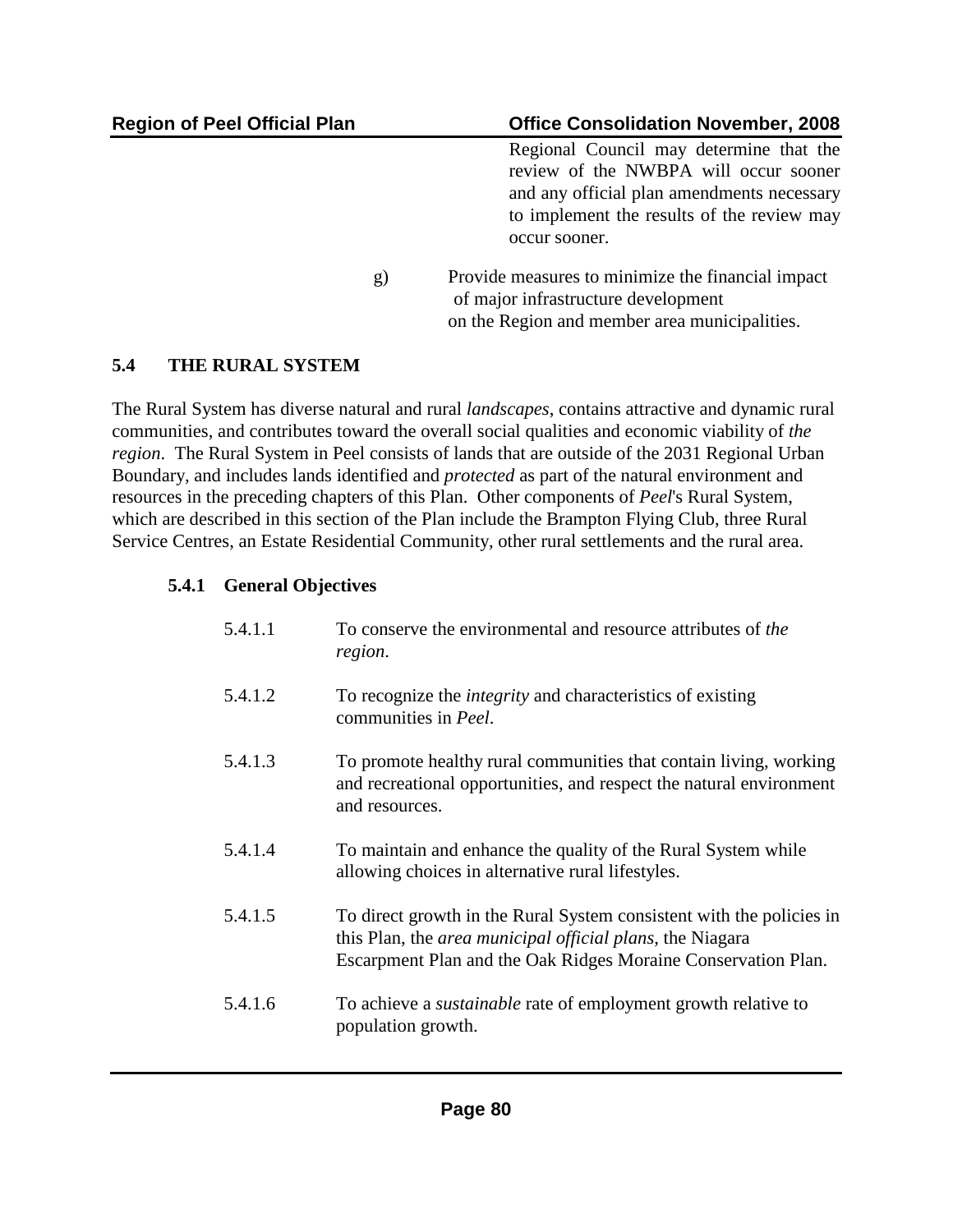# Region of Peel Official Plan **Office Consolidation November, 2008**

 5.4.1.7 To provide for the needs of *Peel*'s changing age structure and allow opportunities for residents to live in their own communities as they age.

### **5.4.2 General Policies**

| 5.4.2.1 | Define the Rural System, as shown on Schedule D, to include all<br>lands outside the 2031 Regional Urban Boundary including lands<br>identified and <i>protected</i> as part of the natural environment and<br>resources in the preceding chapters of this Plan, the Brampton<br>Flying Club, the three Rural Service Centres, the Palgrave Estate<br>Residential Community, other rural settlements as identified in<br>area municipal official plans and the Niagara Escarpment Plan and<br>the remaining rural area that makes up the balance of the Rural<br>System. |
|---------|--------------------------------------------------------------------------------------------------------------------------------------------------------------------------------------------------------------------------------------------------------------------------------------------------------------------------------------------------------------------------------------------------------------------------------------------------------------------------------------------------------------------------------------------------------------------------|
| 5.4.2.2 | Direct growth within the Rural System generally to the three Rural<br>Service Centres and the Palgrave Estate Residential Community, as<br>shown on Schedule D, and to other rural settlements as designated<br>in the applicable <i>area municipal official plans</i> and the Niagara<br>Escarpment Plan.                                                                                                                                                                                                                                                               |
| 5.4.2.3 | Address the Prime Agricultural Area consistent with the policies in<br>Section 3.2.                                                                                                                                                                                                                                                                                                                                                                                                                                                                                      |
| 5.4.2.4 | Address the Brampton Flying Club consistent with the policies in<br>Section 5.6.6.                                                                                                                                                                                                                                                                                                                                                                                                                                                                                       |
| 5.4.2.5 | Direct the area municipalities to include more detailed objectives<br>and policies for the Rural System in the area municipal official<br>plans.                                                                                                                                                                                                                                                                                                                                                                                                                         |
| 5.4.2.6 | Ensure <i>development</i> proposals within the Rural System are<br>consistent with the objectives and policies in this Plan and the<br>applicable policies in the area municipal official plans, the Niagara<br>Escarpment Plan and the Oak Ridges Conservation Plan.                                                                                                                                                                                                                                                                                                    |
| 5.4.2.7 | Direct the area municipalities to require, as appropriate,<br>proponents of <i>development</i> , in the absence of municipal servicing,<br>to provide a comprehensive assessment of alternative methods of                                                                                                                                                                                                                                                                                                                                                               |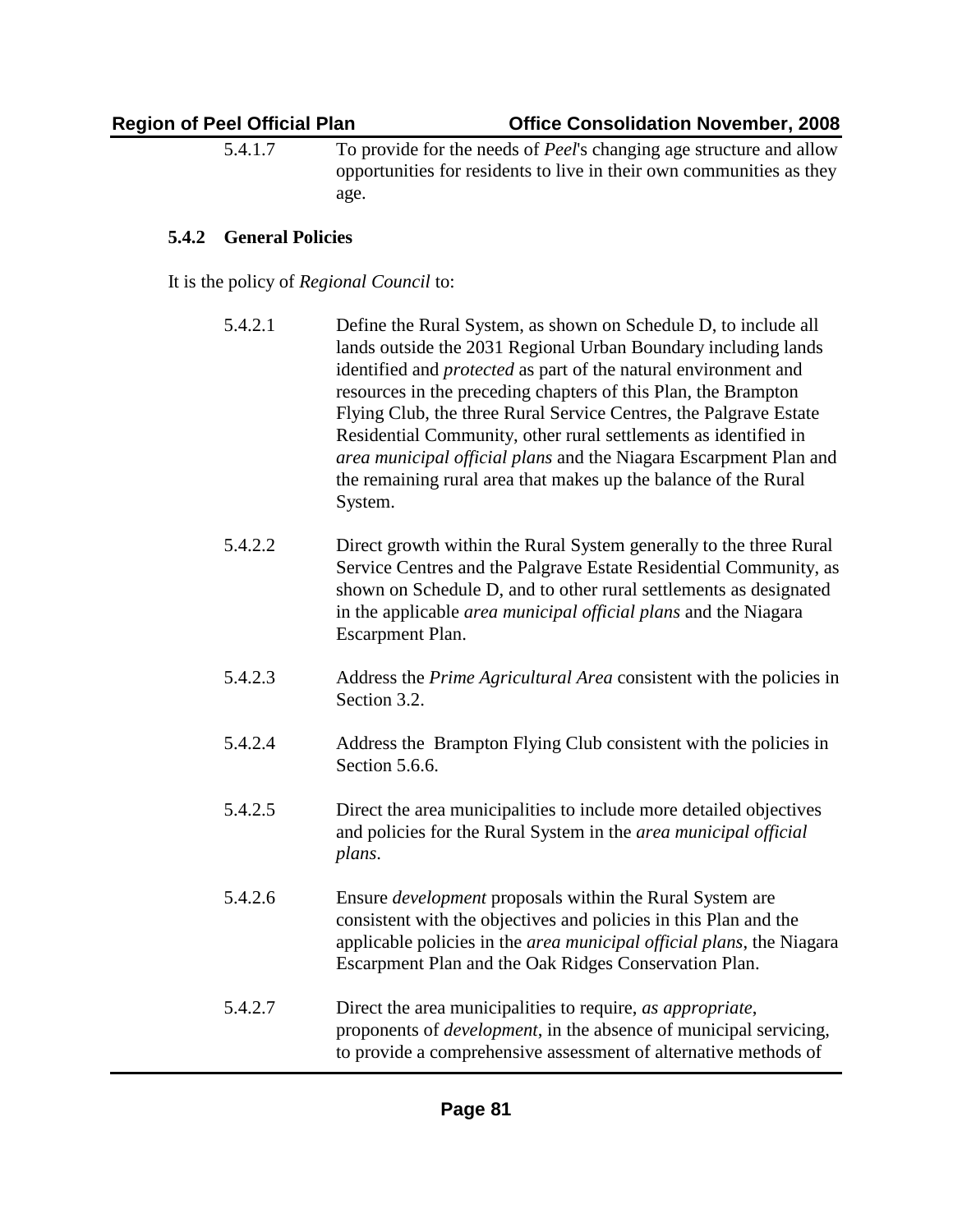# **Region of Peel Official Plan Consolidation November, 2008** providing water and sewer servicing for the proposed *development*. The preferred servicing option will ensure that groundwater quality and quantity is *protected*, is financially feasible for *the Region* and is most suitable to the characteristics of the site and existing communities. 5.4.2.8 Prepare, in consultation with the area municipalities, new Land Division goals and policies on land severances, including consideration of heritage severances, for future incorporation by amendment to this Plan.

 5.4.2.9 Direct the area municipalities to consider incorporating policies with respect to minimum distance separation formulae, *as appropriate*, within the Rural System.

# **5.4.3 Rural Service Centres**

 The only Rural Service Centres in the Rural System designated in this Plan are Mayfield West, Bolton and Caledon East in the Town of Caledon. These three Rural Service Centres serve as the primary foci for growth within the Rural System. For the three Rural Service Centres, the 2021 boundaries are designated in this Plan, which indicate where growth is planned to occur in a phased manner subject to the financial capabilities of *the Region* Growth within these three Rural Service Centres will take place in a timely and orderly manner, making the most effective and efficient use of available *services*.

 The Mayfield West, Bolton and Caledon East communities will be developed on full municipal water and sewer *services*. Opportunities for a wide range and mix of land uses and activities will be provided within the three Rural Service Centres.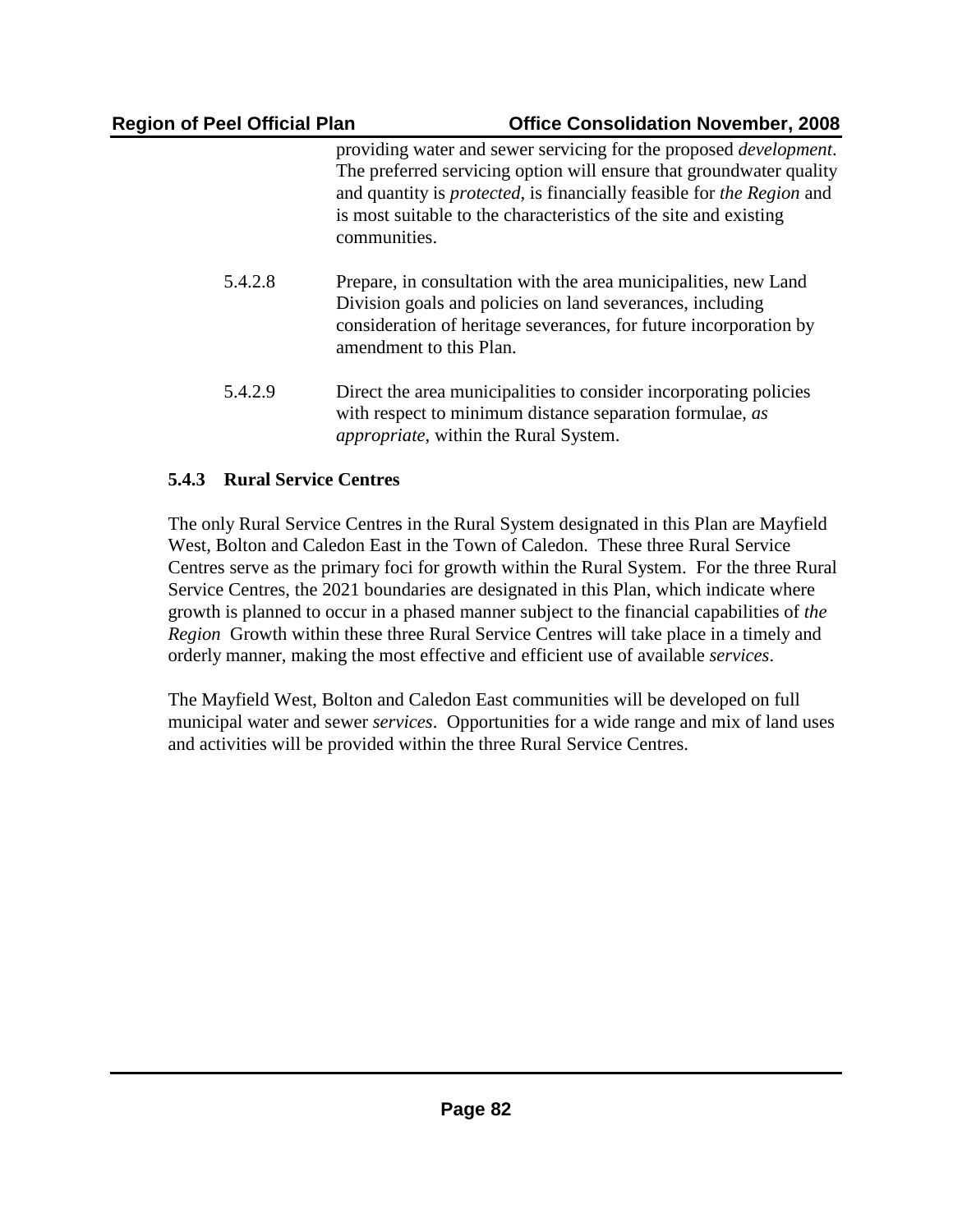### **5.4.3.1 Objectives**

- 5.4.3.1.1 To promote safe and secure communities and improvement in the quality of life through proper design and effective use of the built environment.
- 5.4.3.1.2 To preserve and enhance the distinct character, cultural attributes, village atmosphere and historical heritage of Bolton and Caledon East.
- 5.4.3.1.3 To foster a distinct character and village atmosphere for Mayfield West.
- 5.4.3.1.4 To provide within Rural Service Centres opportunities for a wide range of goods and *services* for those living and working in the Rural System.

#### **5.4.3.2 Policies**

- 5.4.3.2.1 Designate three Rural Service Centres, as shown on Schedule D, as locations for growth outside of *Peel*'s Urban System, providing a range and mix of residential, commercial, recreational and institutional land uses and community *services* to those living and working in the Rural System.
- 5.4.3.2.2 Designate 2021 boundaries for the three Rural Service Centres in this Plan. The 2021 boundaries for the Mayfield West, Bolton and Caledon East Rural Service Centres are shown on Schedule D.
- 5.4.3.2.3 Direct the Town of Caledon to prepare a Community Development Plan in accordance with Caledon's Official Plan policies. Prior to approval of the Community Development Plan, a Comprehensive Environmental Impact Study and Management Plan (EIS & MP) shall be completed to the satisfaction of the Town of Caledon and Toronto and Region Conservation Authority in accordance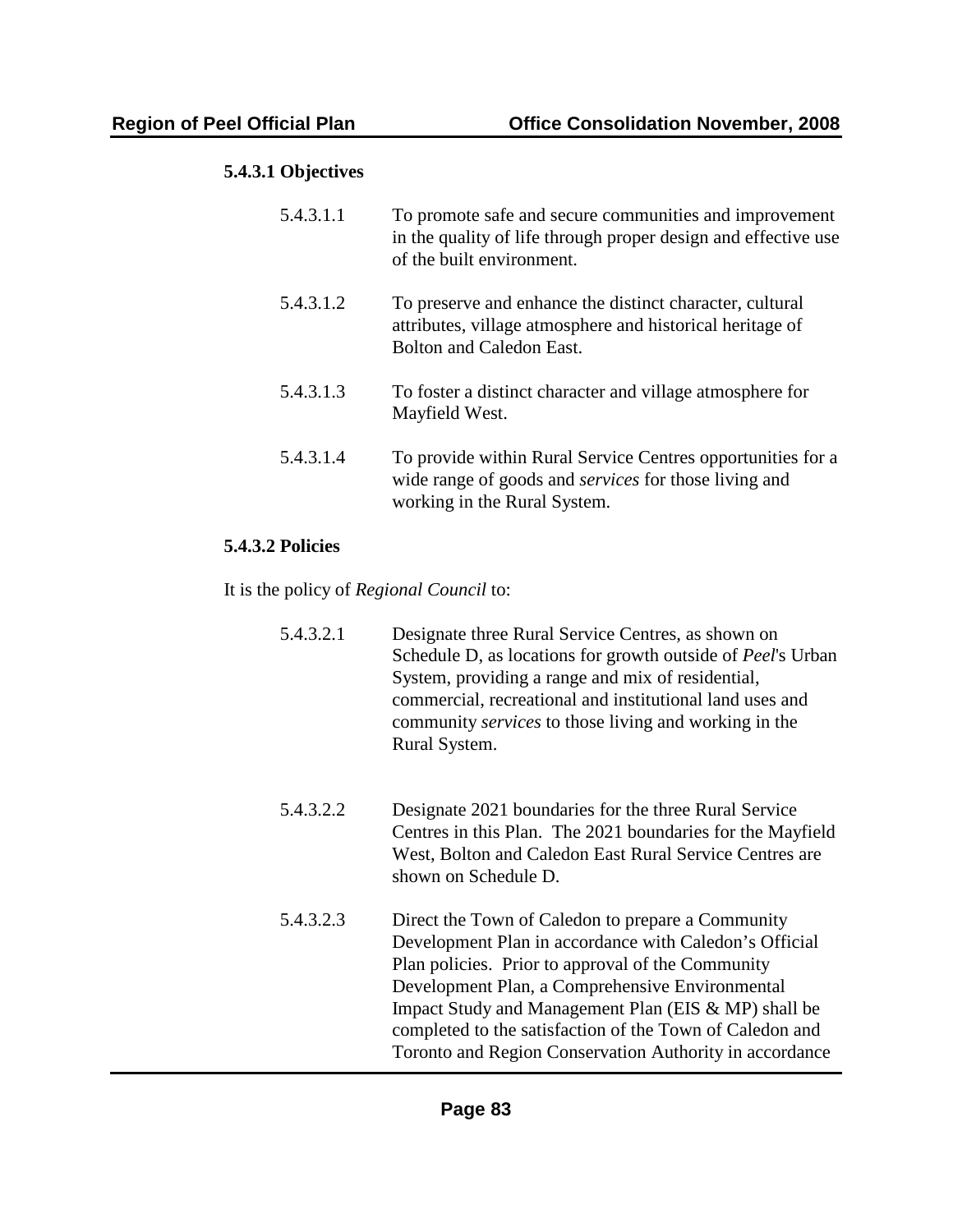# **Region of Peel Official Plan Consolidation November, 2008**

with the Town of Caledon's Official Plan policies. The EIS & MP shall be completed in accordance with terms of reference approved by the Town and the Toronto and Region Conservation Authority, and shall incorporate direction from the Etobicoke Creek Headwaters Subwatershed Study process to the satisfaction of the Toronto and Region Conservation Authority with particular emphasis placed on ensuring there are no negative downstream impacts such as erosion or flooding.

- 5.4.3.2.4 Direct the Town, in consideration of the proposed Mayfield West Community Development Plan and its progress, to prepare: a secondary plan, prior to releasing the lands for residential *development*, and outlining the detailed land uses for lands within the Mayfield West Rural Service Centre, north of Mayfield Road, south of the Hwy 410 extension, and east of the northern projection of the Brampton/Caledon boundary.
- 5.4.3.2.5 Direct the Town of Caledon to designate in its Official Plan, consistent with the policies in this Plan, a 2021 boundary for each of the Rural Service Centres.
- 5.4.3.2.6 Direct the Town of Caledon to include policies for the three Rural Service Centres in its Official Plan, addressing the following:
	- a) the intended role, function and distinct character of each Rural Service Centre;
	- b) the population and employment forecasts for the year 2021;
	- c) the location, type and density of land uses including *intensification as appropriate* within each Rural Service Centre;
	- d) the minimization of crime by the use of such approaches as Crime Prevention Through Environmental Design (CPTED) principles; and
	- e) other relevant issues.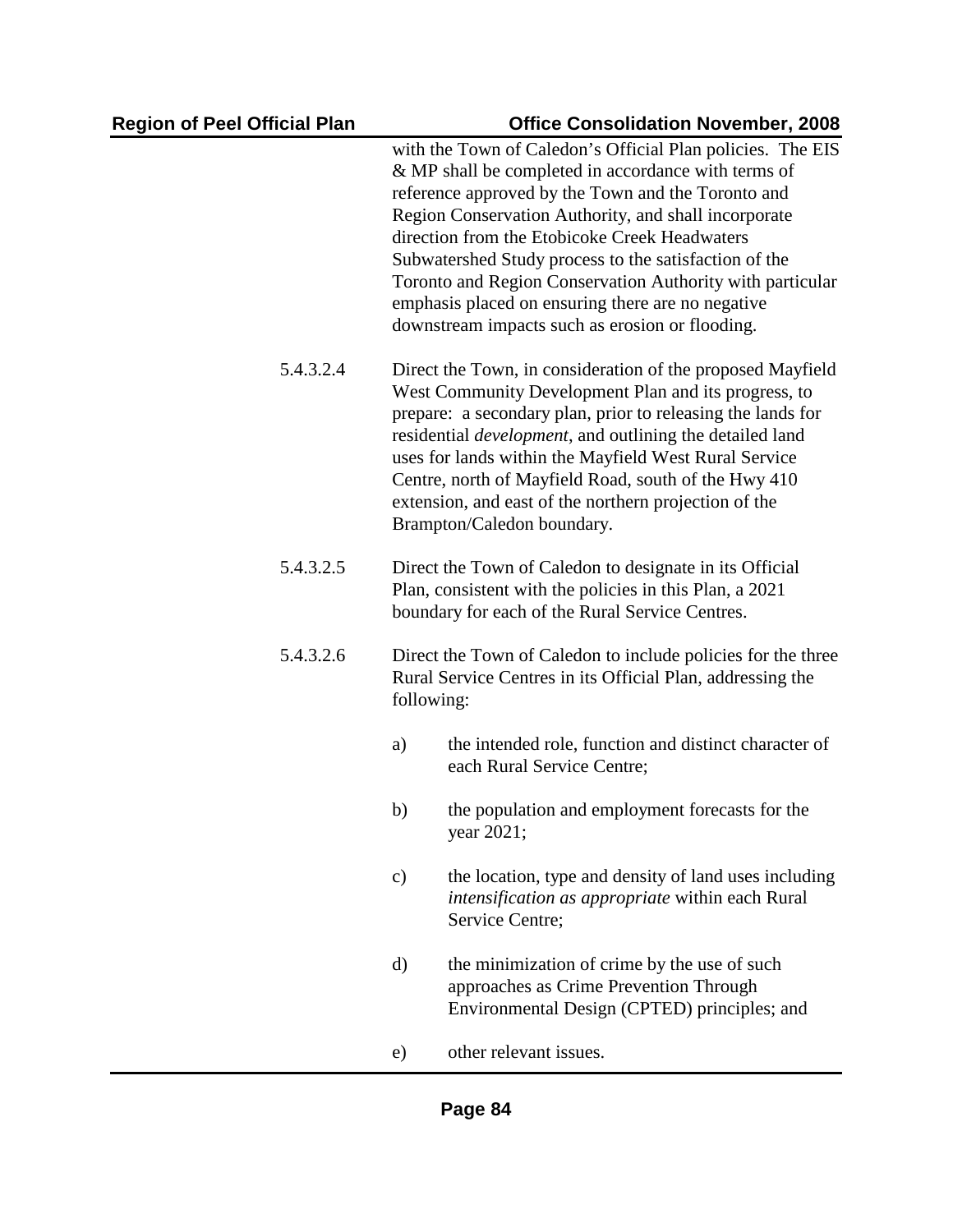- 5.4.3.2.7 Direct the Town of Caledon, in cooperation with *the Region*, to prepare growth management and phasing strategies for the three Rural Service Centres and incorporate these strategies as policies in its Official Plan. These growth management and phasing strategies will address and incorporate issues such as the timing and efficient provision and financing of necessary *services*, fiscal impacts for *the Region* and the Town, staged build out and logical extensions to *development* and the *sustainable* rate of employment growth in relation to population growth.
- 5.4.3.2.8 Consider Mayfield West, Bolton and Caledon East to be the only three Rural Service Centres in the Town of Caledon.
- 5.4.3.2.9 The boundary shown on Schedule "D" and designated in the legend "Study Area Boundary" is the area within which additional growth for Mayfield West beyond the 2021 population target is anticipated to occur. If additional growth to meet future population targets is allocated to the Mayfield West study area, Council will direct it west of Highway 10 within the study area boundary. Studies to confirm the exact land requirements and to confirm compliance with requirements at that time including such things as the Provincial Policy Statement, the Places to Grow Plan and the provisions of Section 7.9.2.8 of this plan, will be completed prior to adoption of any Official Plan Amendment to designate said lands in the Rural Service Centre of Mayfield West.

# **5.4.4 Estate Residential Community**

 Estate residences are large lot housing units that generally rely on private septic systems for wastewater disposal. Estate residences constitute a limited portion of the total housing stock in *Peel* yet add to the variety of housing forms and lifestyle options available to the residents of *the region*. As well, estate residences provide a *significant* cultural *landscape* in *the region*. This section of the Plan recognizes that these important *landscapes*, including the natural environment and the overall rural landscape, need to be *protected*. The only Estate Residential Community designated in this Plan is the Palgrave Estate Residential Community within the Rural System. The Palgrave Estate Residential Community and the rural settlement of Palgrave Village generally form the extended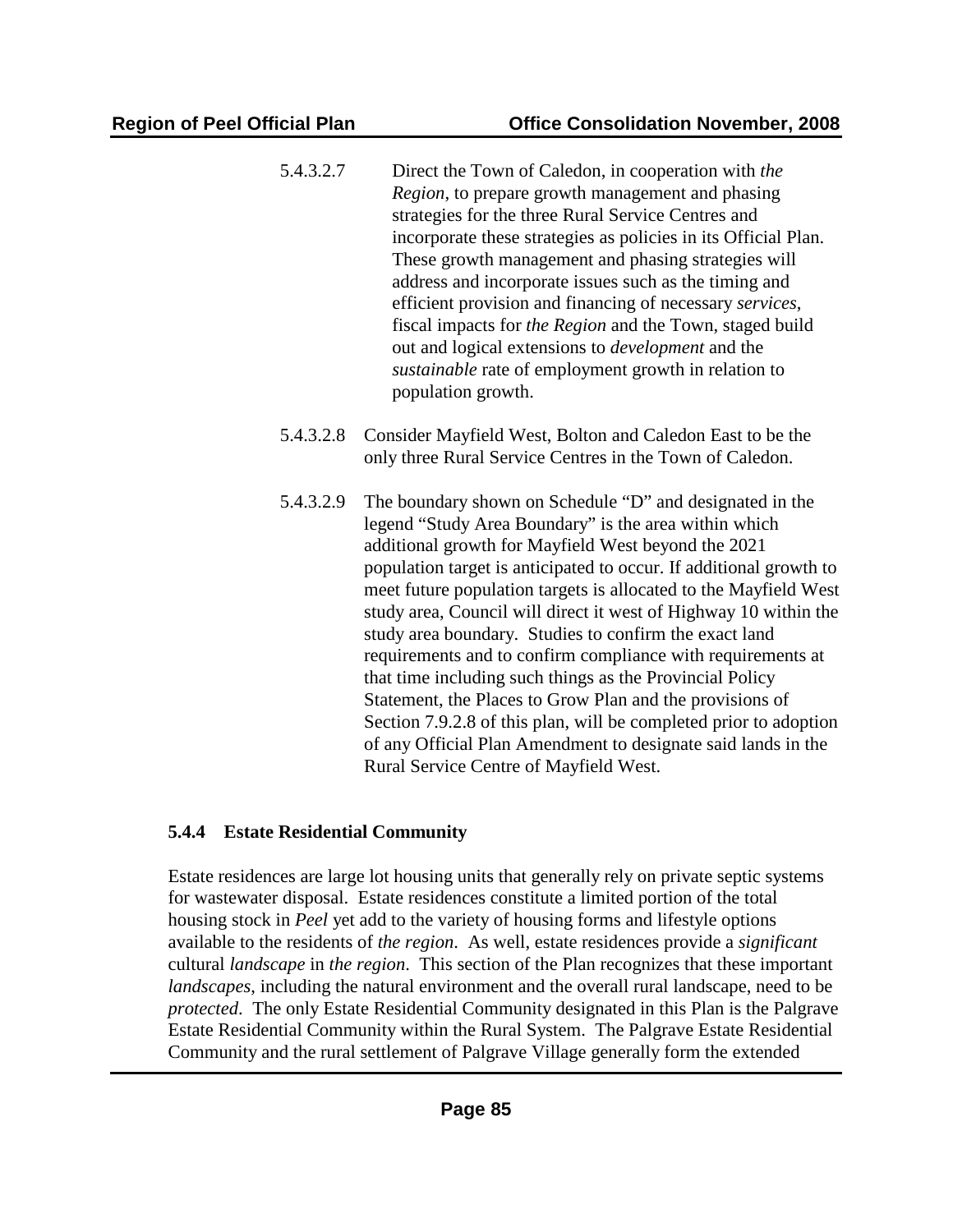Palgrave *community*. For the Palgrave Estate Residential Community, growth will be planned to occur in a phased manner, considering factors such as the financial capabilities of *the Region*, and as a logical extension to existing estate areas and servicing systems.

 The Toronto Gore Estates area in Brampton is regarded as a specialized area within the Urban System, and therefore is not specifically identified in this Plan. Furthermore, other estate residential areas in *Peel Region* are deemed too small in size to be recognized in this Plan.

# **5.4.4.1 Objectives**

 5.4.4.1.1 To ensure that the *development* of estate residences support*s* the natural environment and resource objectives in this Plan. 5.4.4.1.2 To provide estate residential housing lifestyle options in *Peel*.

# **5.4.4.2 Policies**

- 5.4.4.2.1 Consider estate residential proposals in the Palgrave Estate Residential Community consistent with the policies in this Plan, the Town of Caledon Official Plan, and the Oak Ridges Moraine Conservation Plan..
- 5.4.4.2.2 Designate a 2021 boundary for the Palgrave Estate Residential Community in this Plan on Schedule D. The need to change the 2021 boundary will be considered consistent with Section 7.9 of this Plan. Any change to the 2021 boundary will require an amendment to this Plan.
- 5.4.4.2.3 Direct the Town of Caledon to consider new estate residential *development* only in the Palgrave Estate Residential Community or on other lands already committed for estate residential *development* as identified in its Official Plan, provided that such *development*:
	- a) is compatible with the rural *landscape* and surrounding uses;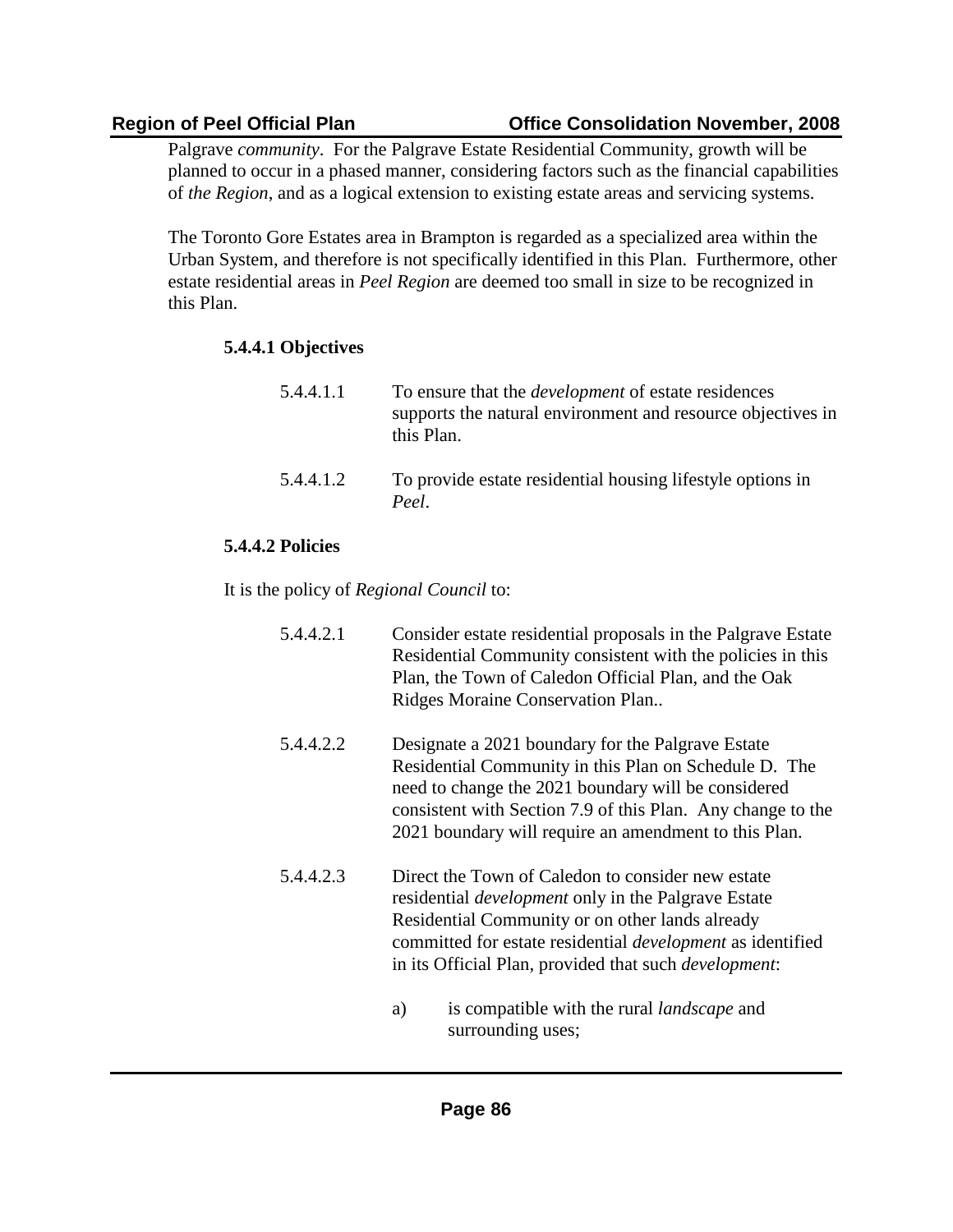| <b>Region of Peel Official Plan</b> |               | <b>Office Consolidation November, 2008</b>                                                                                                                                                  |
|-------------------------------------|---------------|---------------------------------------------------------------------------------------------------------------------------------------------------------------------------------------------|
|                                     | b)            | <i>protects</i> the natural environment;                                                                                                                                                    |
|                                     | $\mathbf{c})$ | is a logical extension of an existing estate area and<br>servicing system;                                                                                                                  |
|                                     | d)            | occurs in a phased manner; and                                                                                                                                                              |
|                                     | e)            | has the necessary water and sewer services, taking<br>into account consideration of financial and physical<br>capabilities, and the suitability and availability of<br>municipal servicing. |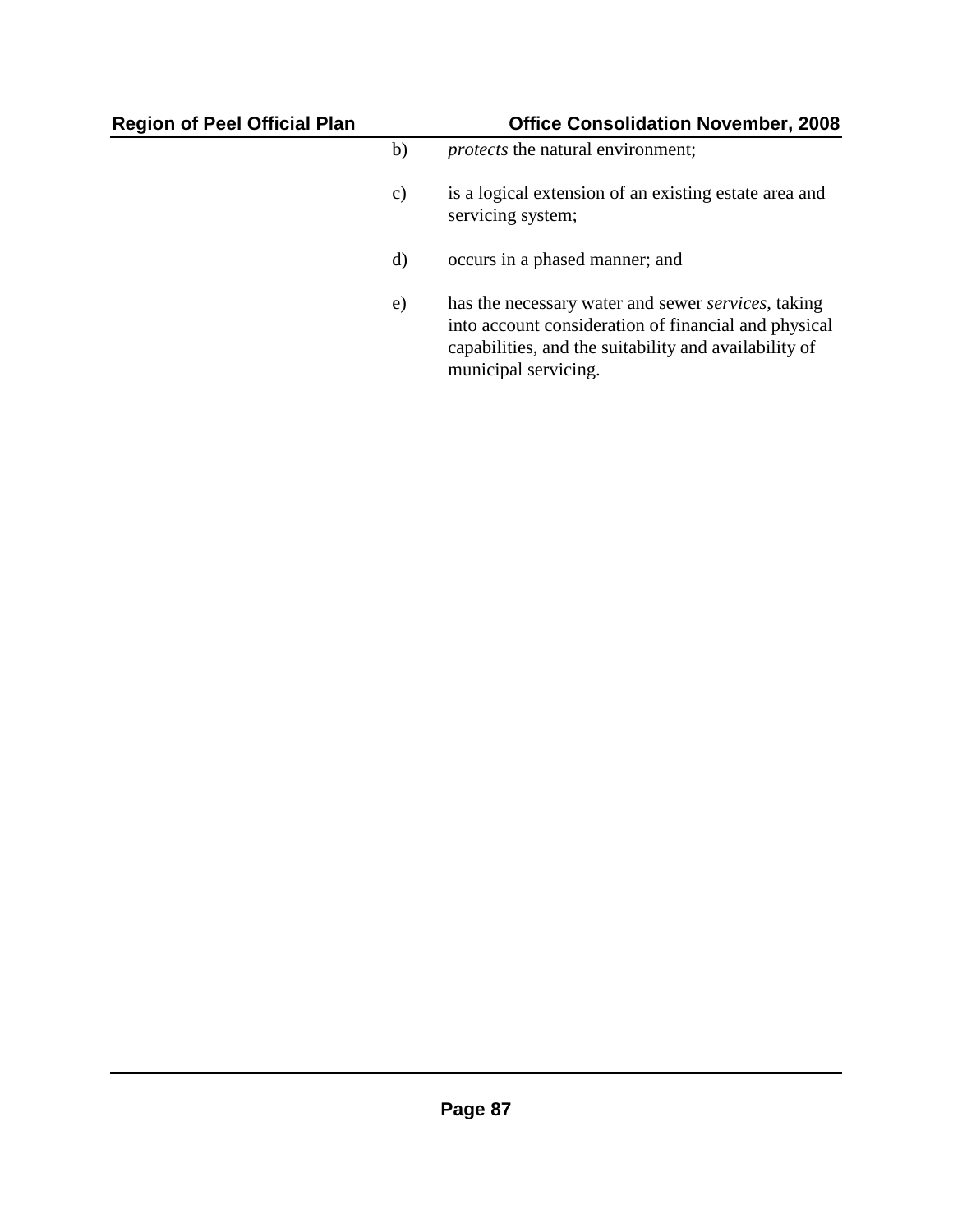## **5.4.5 Rural Settlements**

Rural settlements are comprised of villages and hamlets located within the Rural System, and are identified in *area municipal official plans* and the Niagara Escarpment Plan. Rural settlements are vibrant rural communities, generally based on historic centres, which provide predominantly lower density housing and provide *services* to the surrounding area. Rural settlements do not include Rural Service Centres.

## **5.4.5.1 Objectives**

| 5.4.5.1.1 | To preserve and enhance the distinct character, cultural<br>attributes and historical heritage of rural settlements. |
|-----------|----------------------------------------------------------------------------------------------------------------------|
| 5.4.5.1.2 | To add to the diversity of lifestyle choices in the Rural<br>System.                                                 |

## **5.4.5.2 Policies**

| 5.4.5.2.1 | Direct the Town of Caledon to identify rural settlements |
|-----------|----------------------------------------------------------|
|           | and boundaries in its Official Plan.                     |

- 5.4.5.2.2 Direct the Town of Caledon to plan for rural settlements consistent with the policies in this Plan and, if applicable, the Niagara Escarpment Plan and the Oak Ridges Moraine Conservation Plan.
- 5.4.5.2.3 Consider *development* in rural settlements, as designated in the Town of Caledon Official Plan, consistent with the policies in this Plan and, if applicable, the Niagara Escarpment Plan and the Oak Ridges Moraine Conservation Plan.
- 5.4.5.2.4 Direct the Town of Caledon to include policies in its Official Plan to review a proposal to expand the boundary of an existing rural settlement based on:
	- a) the protection of the Natural Environment and Resources;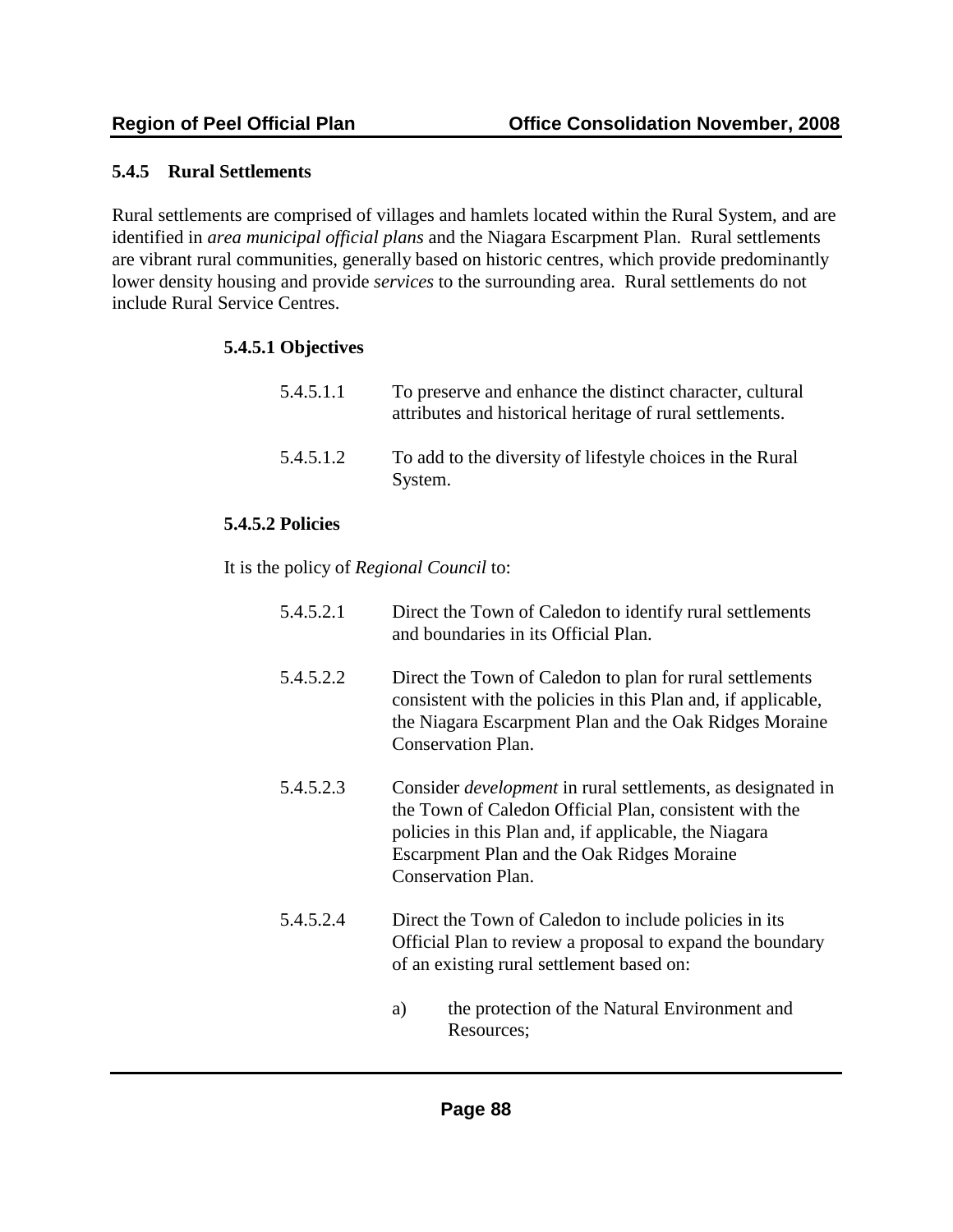| <b>Region of Peel Official Plan</b> |               | <b>Office Consolidation November, 2008</b>                                                                                                                                                    |
|-------------------------------------|---------------|-----------------------------------------------------------------------------------------------------------------------------------------------------------------------------------------------|
|                                     | b)            | ensuring that there are no reasonable alternative<br>locations which avoid the Prime Agricultural Areas<br>and no reasonable alternative locations with lower<br>priority agricultural lands; |
|                                     | $\mathbf{c})$ | the compliance with minimum distance separation<br>formulae;                                                                                                                                  |
|                                     | $\mathbf{d}$  | the impact on the character and heritage of existing<br>rural settlements;                                                                                                                    |
|                                     | e)            | the adequacy of municipal services and related<br>municipal financial costs;                                                                                                                  |
|                                     | f)            | the need and demand for <i>development</i> ;                                                                                                                                                  |
|                                     | g)            | the provisions of the Niagara Escarpment Plan<br>and/or the Oak Ridges Moraine Conservation Plan;                                                                                             |
|                                     | h)            | the objectives and policies in this Plan and the<br>Town of Caledon Official Plan;                                                                                                            |
|                                     | $\mathbf{i}$  | the potential impacts on the existing rural character<br>and cultural heritage landscape; and                                                                                                 |
|                                     | j)            | the preparation of <i>subwatershed</i> studies, if<br>appropriate, or existing watershed studies, if any, as<br>detailed in Chapters 2 and 7 of this Plan.                                    |

# **5.4.6 Rural Area**

The rural area is comprised of lands in the Rural System outside of Rural Service Centres, the Estate Residential Community, rural settlements, the natural environment and the *Prime Agricultural Area*. Lands in the rural area are used predominantly for agricultural, forestry, *recreation* or conservation purposes and rural severances. New *development* within the rural area shall also be subject to the provisions of Section 3.3.

# **5.4.6.1 Objectives**

 5.4.6.1.1 To preserve and enhance the distinct character, cultural attributes and historical heritage of the rural area.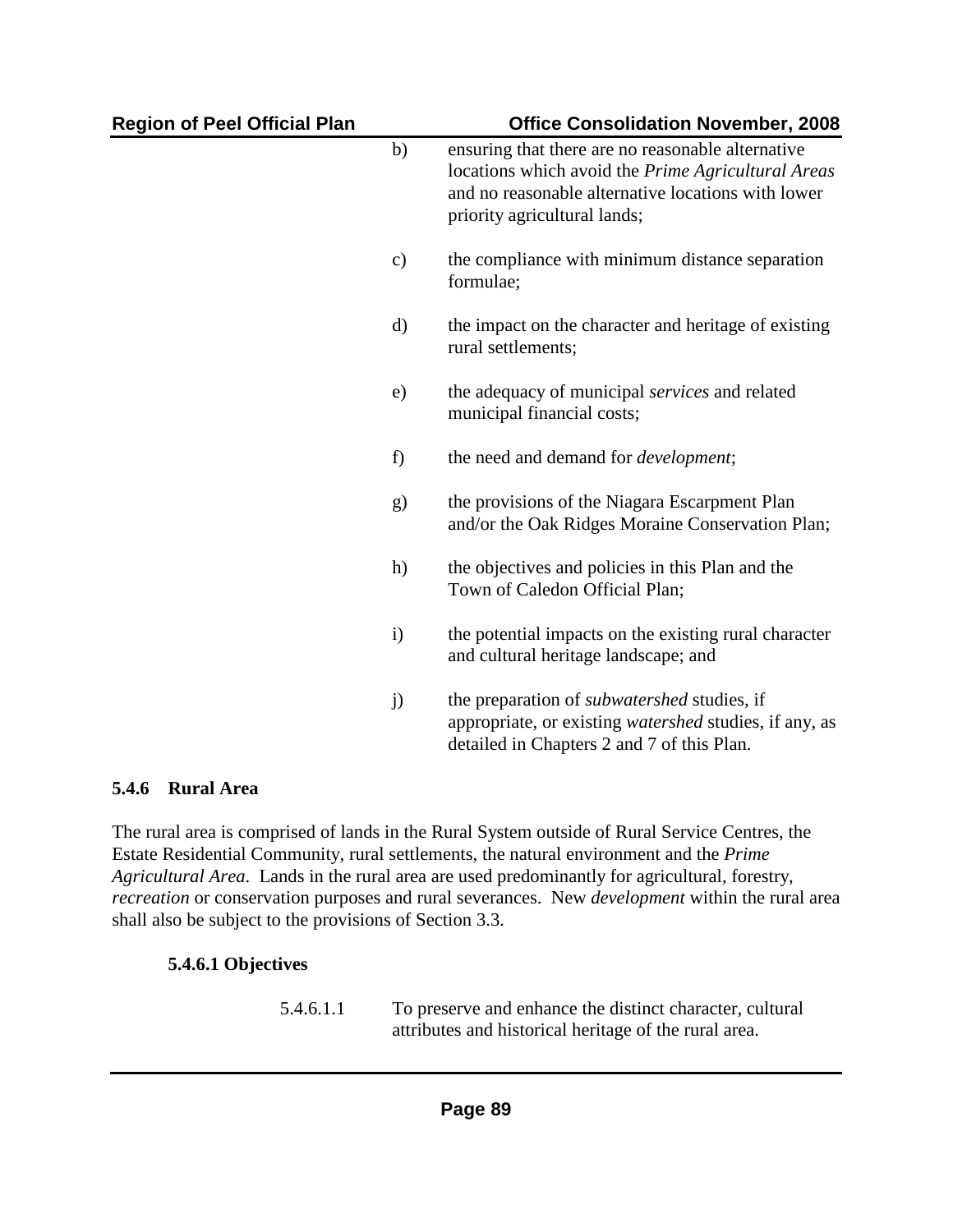# **Region of Peel Official Plan Consolidation November, 2008**

 5.4.6.1.2 To *support* the continued health and viability of agricultural operations, forestry and conservation in the rural area.

### **5.4.6.2 Policies**

- 5.4.6.2.1 Direct the Town of Caledon to:
	- a) identify the boundaries of the rural area in its Official Plan;
	- b) plan for the rural area in a manner consistent with the policies in this Plan, and where applicable, the Niagara Escarpment Plan and the Oak Ridges Moraine Conservation Plan;
	- c) identify, *as appropriate*, in their official plans, localized prime agricultural areas within the rural area, consistent with Policy 3.2.2.6 in this Plan;
	- d) include policies in its Official Plan to protect agricultural operations in the rural area by requiring all uses to comply with the minimum distance separation formulae;
	- e) permit, as deemed appropriate, limited growth in the rural area while ensuring that the land continues to be devoted predominantly to agricultural, forestry, *recreation* and conservation uses; and
	- f) review *development* proposals in the rural area based on:
		- the need and demand for the type and scale of the *development* proposed;
		- the protection of the natural environment and resources;
		- the impact on the existing rural character and *landscape* of the rural area;
		- the potential impact on the character and heritage of the rural area;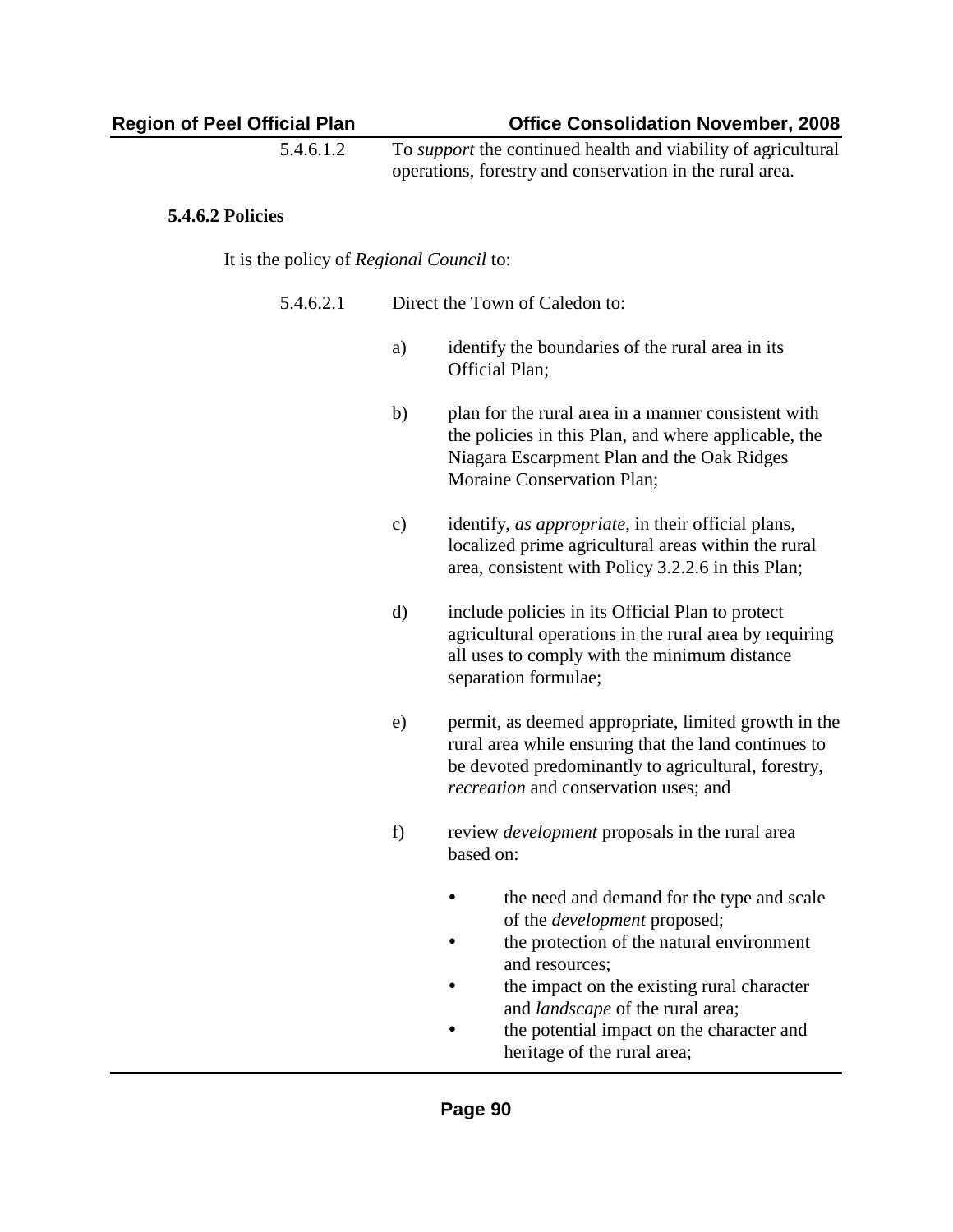| <b>Region of Peel Official Plan</b> | <b>Office Consolidation November, 2008</b>                                                                                                                                                                                                 |
|-------------------------------------|--------------------------------------------------------------------------------------------------------------------------------------------------------------------------------------------------------------------------------------------|
|                                     | the long-term suitability of the site $(s)$ for<br>public communal <i>services</i> or individual on-<br>site systems;                                                                                                                      |
|                                     | the adequacy of municipal <i>services</i> and<br>$\bullet$<br>related municipal financial costs;                                                                                                                                           |
|                                     | the provisions of the Niagara Escarpment<br>$\bullet$<br>Plan and/or the Oak Ridges Moraine<br>Conservation Plan, if applicable; and<br>existing <i>subwatershed</i> studies as detailed in<br>$\bullet$<br>Chapters 2 and 7 of this Plan. |
| 5.4.6.2.2                           | Support consents to sever land in the rural area consistent<br>with the Region's land severance policies.                                                                                                                                  |

## **5.5 HOUSING**

The provision of housing to meet the full range of needs in *Peel* has a fundamental influence on the quality of life for *Peel* residents. The *Region of Peel* is committed to achieving a supply of accessible, adequate and appropriate housing of all types, sizes, densities and tenures to meet the existing and projected demographic and housing market requirements of current and future residents.

# **5.5.1 Objectives**

| 5.5.1.1 | To achieve a range and mix of housing types, densities, sizes and<br>tenure to meet the existing and projected demographic and housing<br>market requirements of current and future residents of Peel. |
|---------|--------------------------------------------------------------------------------------------------------------------------------------------------------------------------------------------------------|
| 5.5.1.2 | To foster the availability of housing for all income groups,<br>including those with special needs.                                                                                                    |
| 5.5.1.3 | To foster efficient and environmentally sensitive use of land and<br>buildings in the provision of housing.                                                                                            |

# **5.5.2 Policies**

It is the policy of *Regional Council* to:

 5.5.2.1 Maintain *jointly*, with the area municipalities, a supply of designated land for new residential *development* and *redevelopment* in accordance with projected requirements and available land resources.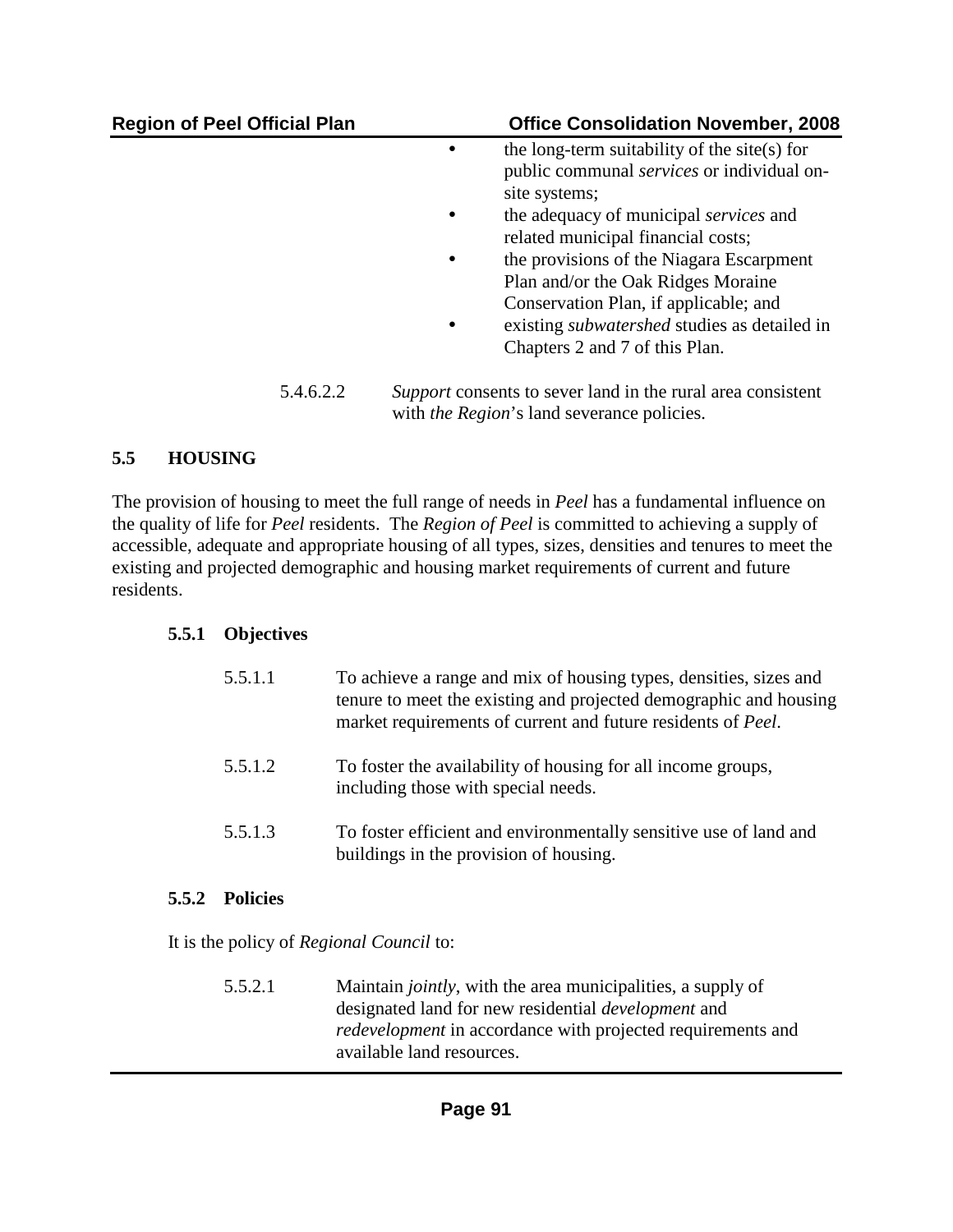- a) maintain at all times at least a ten-year supply of land designated and available for residential *development* and *redevelopment*; and
- b) maintain at all times, where new *development* is to occur, at least a three-year supply of residential units with servicing capacity in draft approved or registered plans.
- 5.5.2.2 Encourage the area municipalities, while taking into account the characteristics of existing communities, to establish policies in their official plans which *support*:
	- a) residential *redevelopment* in appropriate areas that have sufficient existing or planned *infrastructure*; and
	- b) cost-effective *development* standards for new residential *development* or *redevelopment*.
- 5.5.2.3 Encourage and *support* the efforts by the area municipalities to plan for a range of densities and forms of housing affordable to all households, including moderate and lower income households, enabling all Peel residents to remain in their communities.
- 5.5.2.4 Assist public agencies at the federal, provincial, regional and area municipal levels in identifying and maintaining an inventory of available public lands and buildings suitable for housing for moderate and lower income households in *Peel Region*.
- 5.5.2.5 *Support* the initiatives of the area municipalities in the construction and retention of rental housing.

# **5.6 TRANSPORTATION SYSTEM IN PEEL**

The transportation system in *Peel* refers to the network of freeways, *major roads* and *public transit* systems linking communities in *Peel Region* and other areas in the *GTA and Hamilton.* While all of the freeways are under provincial jurisdiction, part of the *major roads* are under provincial, regional or area municipal jurisdiction. The *public transit* systems are under provincial or area municipal jurisdiction. Of the transportation system in *Peel*, only the Regional roads identified on Schedule F and TransHelp (the specialized transportation services for persons with disabilities) are under the jurisdiction of the *Region of Peel*.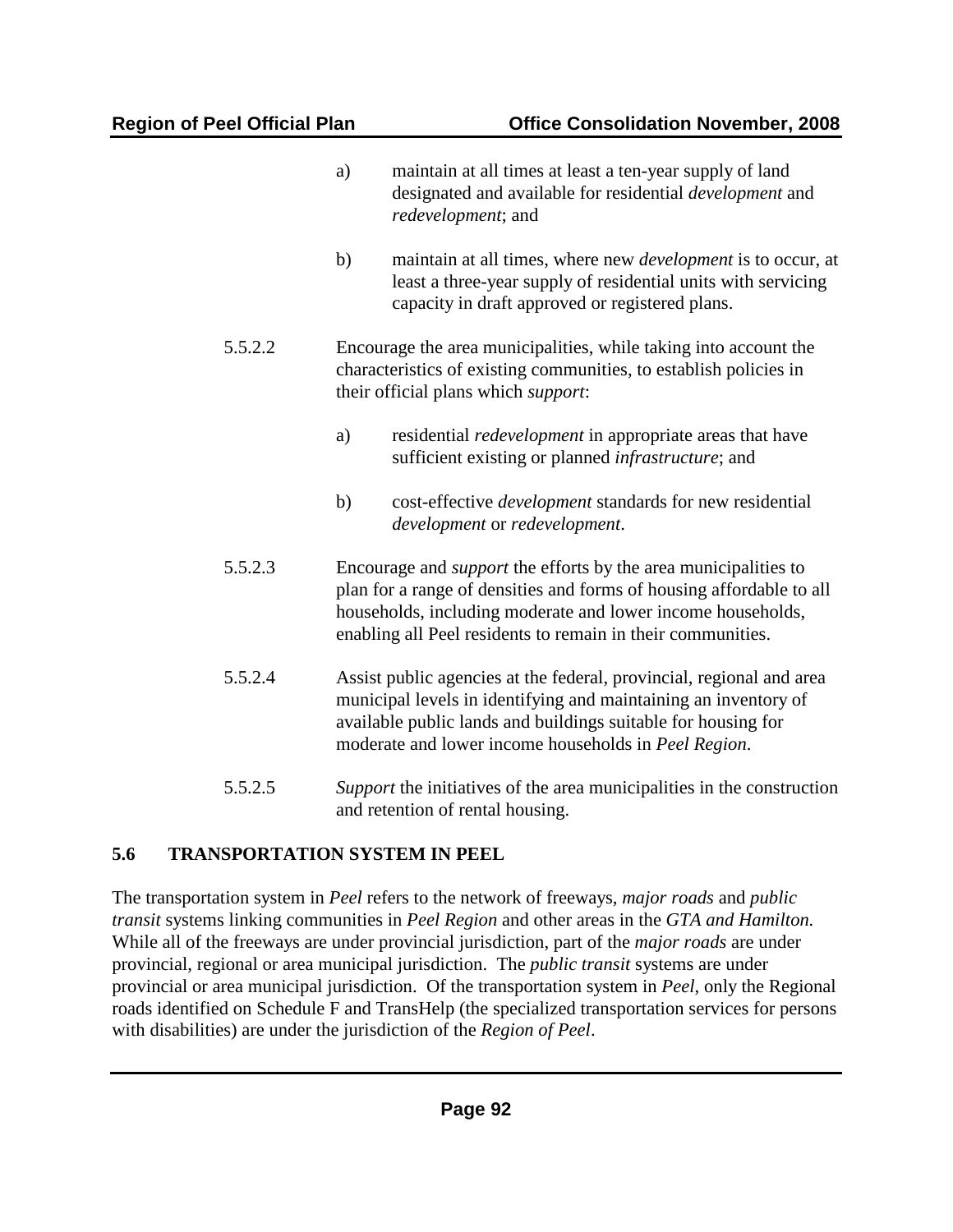# **Region of Peel Official Plan Office Consolidation November, 2008**

The concurrent planning of urban and rural growth and the transportation system is required to provide an integrated, safe and efficient system for transporting people and goods. This system is intended to accommodate projected travel demands. In addition the transportation system in *Peel* serves commuters and through traffic.

Coordinated planning of the transportation system in *the Region* is required to protect rights-ofway for future improvements and to ensure integration with the area municipalities and neighbouring municipalities.

# **5.6.1 General Objectives**

| 5.6.1.1 | To achieve safe convenient and efficient movement of people and<br>goods in the Region and support the same within the GTA and<br>Hamilton in cooperation with area municipalities, the Province, the<br>Federal government and the private sector. |
|---------|-----------------------------------------------------------------------------------------------------------------------------------------------------------------------------------------------------------------------------------------------------|
| 5.6.1.2 | Develop and promote an efficient and effective integrated<br>transportation system.                                                                                                                                                                 |
| 5.6.1.3 | Support the provision of improved transportation mobility to all<br>residents, employees and visitors.                                                                                                                                              |
| 5.6.1.4 | To encourage an increased public transit modal share.                                                                                                                                                                                               |
| 5.6.1.5 | Maximize the use of the Region's transportation infrastructure and<br>services.                                                                                                                                                                     |
| 5.6.1.6 | Promote and encourage all <i>sustainable</i> modes of transportation to<br>provide mobility and choice.                                                                                                                                             |
| 5.6.1.7 | Minimize adverse environmental impacts caused by transportation.                                                                                                                                                                                    |
| 5.6.1.8 | Support a transportation system that enhances economic growth in<br>the Region.                                                                                                                                                                     |
| 5.6.1.9 | Ensure Regional transportation infrastructure is <i>sustainable</i> and<br>that practices and performance measures are in place to maintain a<br>safe and efficient Regional transportation network.                                                |
|         |                                                                                                                                                                                                                                                     |

# **5.6.2 General Policies**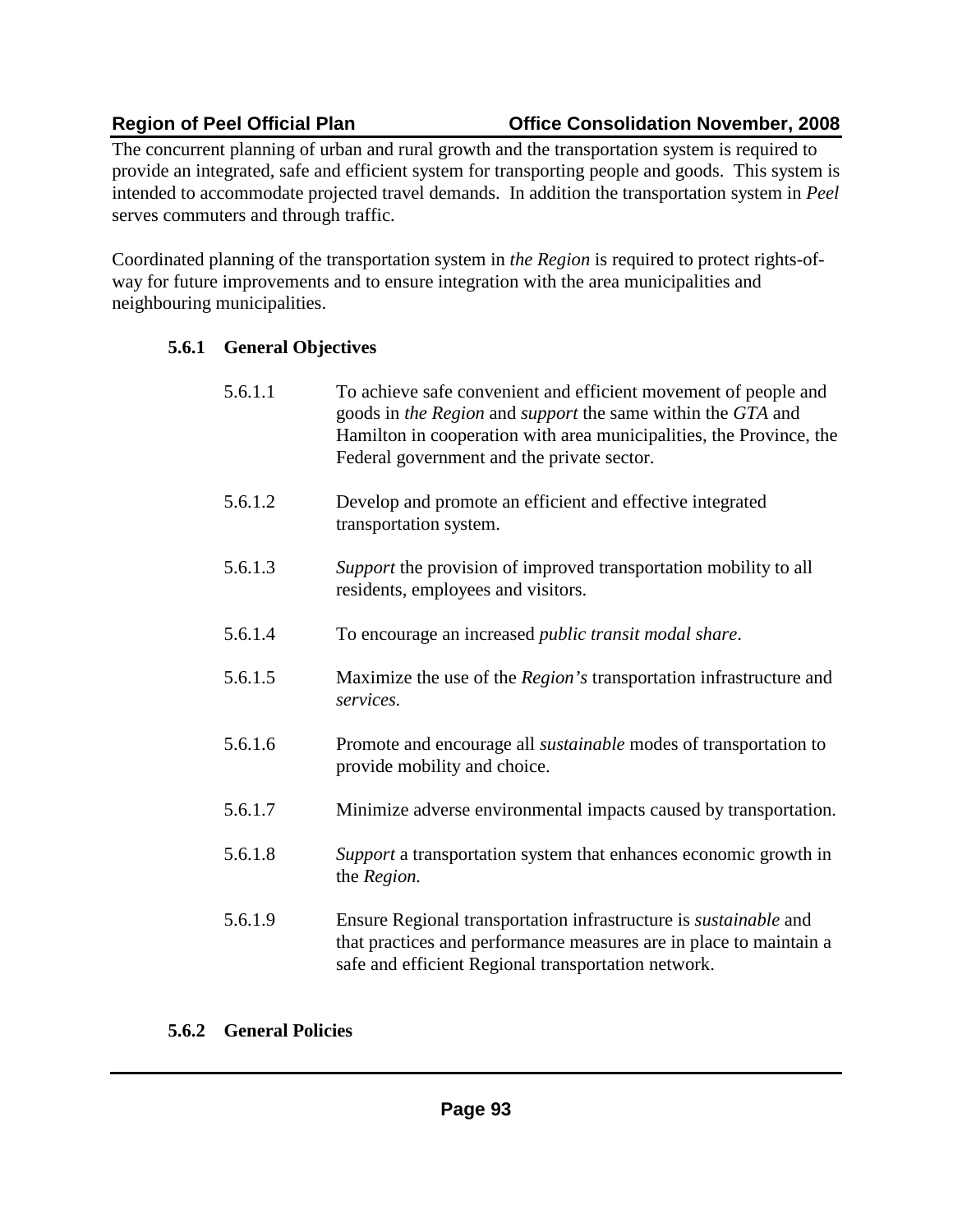| 5.6.2.1 | Minimize adverse social, environmental and resource impacts<br>when developing and planning for transportation facilities, by<br>ensuring consistency with the objectives and policies in this Plan.                                                                                                                          |
|---------|-------------------------------------------------------------------------------------------------------------------------------------------------------------------------------------------------------------------------------------------------------------------------------------------------------------------------------|
| 5.6.2.2 | Consider, as part of the <i>development</i> review approval process, the<br>magnitude and timing of <i>development</i> proposals relative to the<br>anticipated transportation demand of the proposed development,<br>and anticipated cumulative transportation effects on Regional<br>facilities.                            |
| 5.6.2.3 | Identify, in cooperation with the area municipalities and the<br>Province, transportation improvements to the provincial, regional<br>and area municipal systems required to <i>support</i> future <i>development</i><br>or redevelopment, and determine region-wide impacts through<br>comprehensive transportation studies. |
| 5.6.2.4 | Ensure, in accordance with the requirements of the Region and the<br>area municipalities, that <i>development</i> only proceed with adequate<br>existing or committed improvements to regional <i>transportation</i><br>capacity and, if necessary, development be phased until that<br>capacity is or will be available.     |
| 5.6.2.5 | Work with area municipalities, neighbouring municipalities, other<br>levels of government and non-governmental agencies to implement<br>Transportation Demand Management programs.                                                                                                                                            |
| 5.6.2.6 | Pursue, in cooperation with the appropriate agencies, the<br>improvement of the transportation system in Peel and connections<br>to the Lester B. Pearson International Airport from all parts of the<br>GTA and Hamilton and particularly from Peel.                                                                         |
| 5.6.2.7 | Encourage the area municipalities, and the adjacent regions and<br>area municipalities, in cooperation with the Region, to identify any<br>regional and provincial transportation implications as part of their<br>official plan review.                                                                                      |
| 5.6.2.8 | Work cooperatively with the area municipalities and other<br>municipalities to develop an integrated transportation plan across<br>the GTA and Hamilton.                                                                                                                                                                      |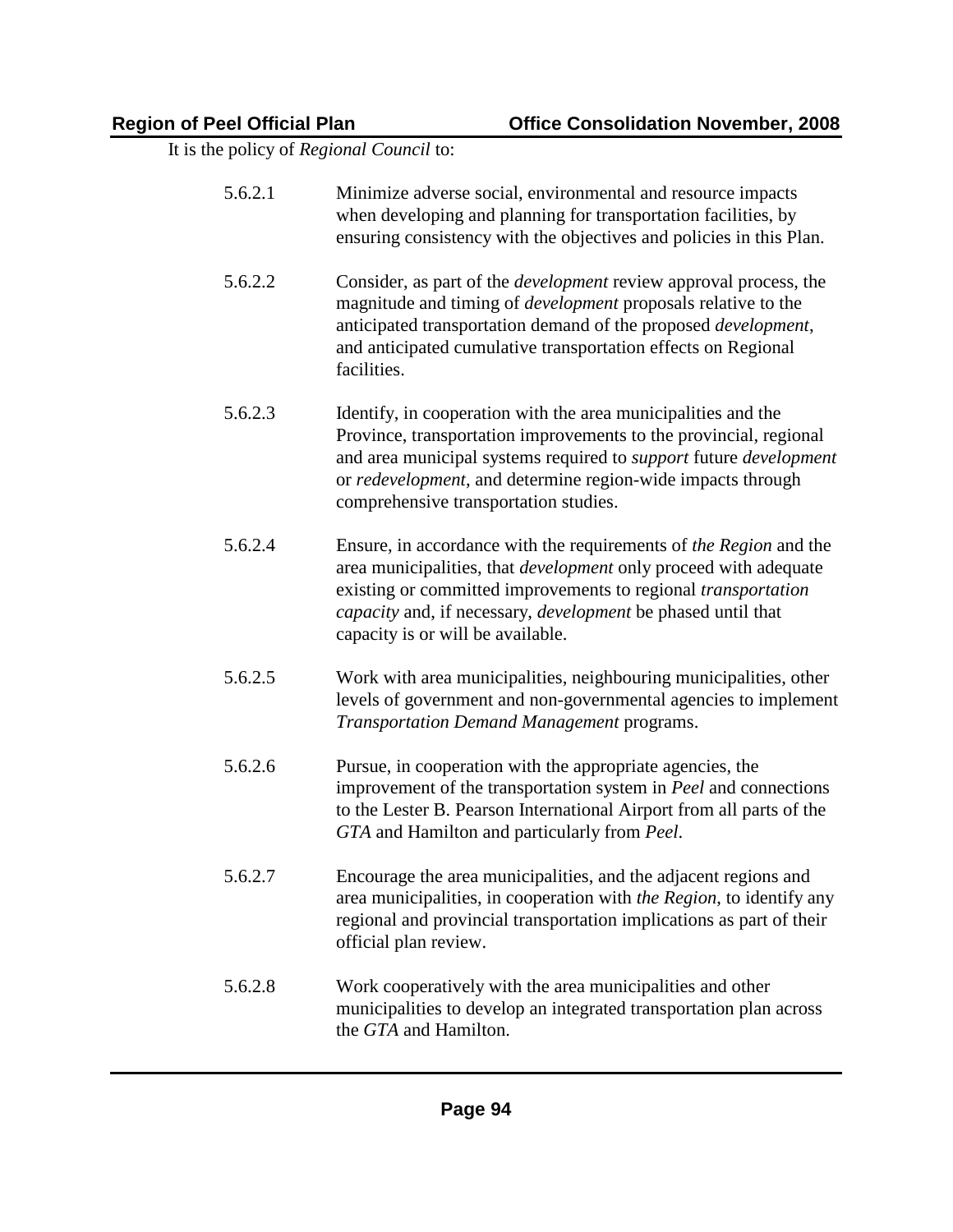| 5.6.2.9  | Support the identification by the area municipalities and the<br>Ministry of Transportation of Ontario, in cooperation with the<br><i>Region</i> , of opportunities for incorporating a <i>bicycle route</i> network<br>into the transportation system in Peel. |
|----------|-----------------------------------------------------------------------------------------------------------------------------------------------------------------------------------------------------------------------------------------------------------------|
| 5.6.2.10 | Coordinate planning with adjacent regions and municipalities, to<br>ensure that road linkages across municipal boundaries will<br>accommodate the cross-boundary movement of people and goods.                                                                  |
| 5.6.2.11 | Maximize capacity of the transportation system by focussing on<br>moving people and goods.                                                                                                                                                                      |
| 5.6.2.12 | Examine the feasibility of using hydro corridors as future<br>transportation rights-of-way.                                                                                                                                                                     |
| 5.6.2.13 | Develop and utilize asset management systems and practices<br>including regular inspections, testing and condition surveys to<br>accurately and effectively assess, plan and budget for necessary<br>road rehabilitation works.                                 |

# **5.6.3 The Provincial Freeway Network**

The Provincial Freeway Network provides for inter-regional travel and is comprised of controlled access freeways (the QEW, 400-series highways and the privately-owned 407 Express Toll Route). Continuing improvement of the Provincial Freeway Network, and the integration of Provincial Freeways with other roads in *Peel* and neighbouring municipalities is essential for the effective and efficient movement of people and goods within and through *Peel* and the *GTA* and Hamilton in the future.

# **5.6.3.1 Objective**

 To advocate for the provision and maintenance of an adequate reliable, efficient and safe Provincial Freeway Network to facilitate the movement of people and goods within and through *Peel* into neighbouring municipalities.

# **5.6.3.2 Policies**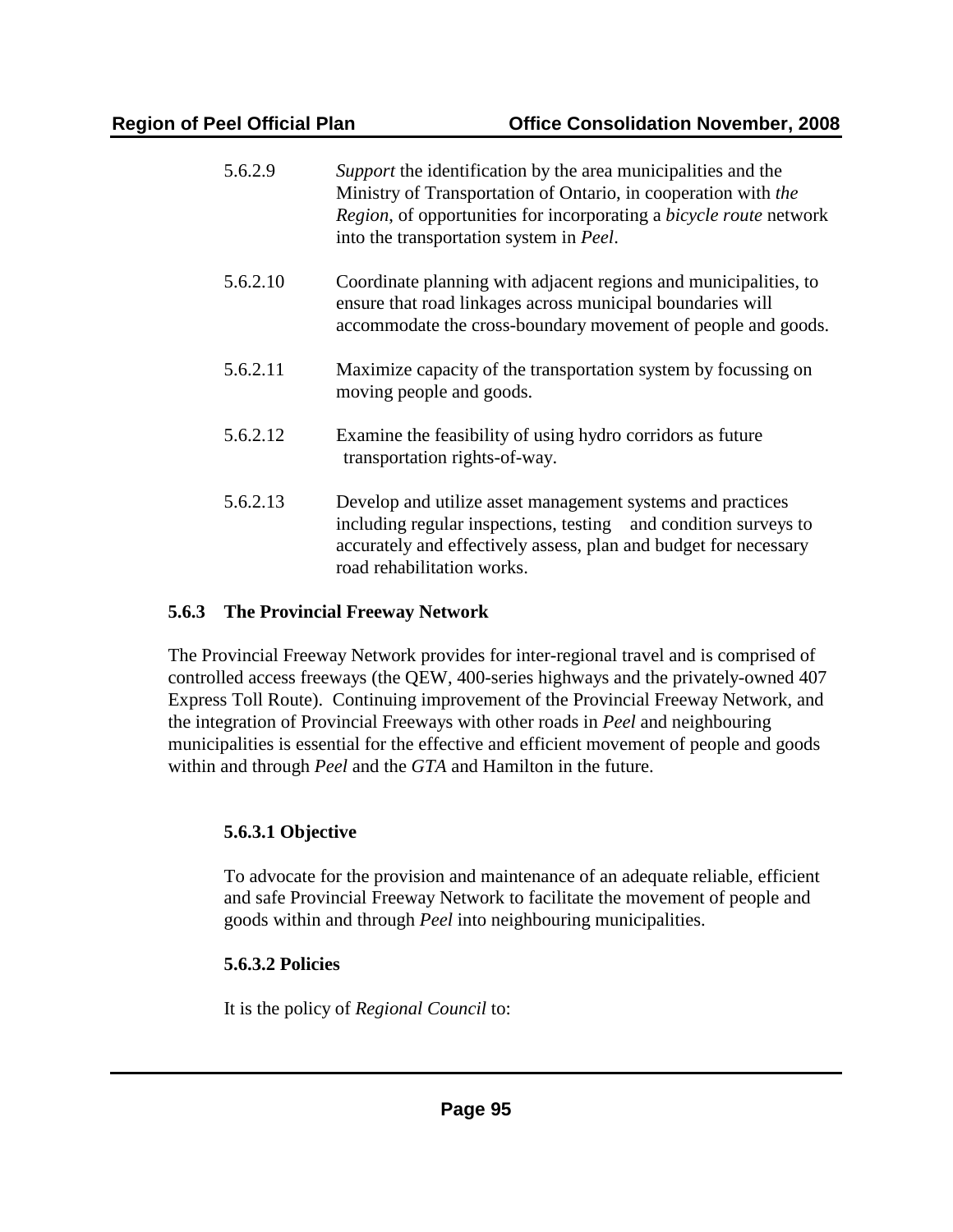| <b>Region of Peel Official Plan</b> |               | <b>Office Consolidation November, 2008</b>                                                                                                                                                                                                                                                                                                                                                |  |
|-------------------------------------|---------------|-------------------------------------------------------------------------------------------------------------------------------------------------------------------------------------------------------------------------------------------------------------------------------------------------------------------------------------------------------------------------------------------|--|
| 5.6.3.2.1                           |               | Encourage the Province of Ontario, in cooperation with the<br>GTA municipalities and neighbouring municipalities, to<br>provide an efficient and safe Provincial Freeway network in<br>Peel that can accommodate regional and inter-regional<br>travel demands at an acceptable level of service.                                                                                         |  |
| 5.6.3.2.2                           |               | Encourage and <i>support</i> the planning, corridor protection<br>and the early construction of the following facilities:                                                                                                                                                                                                                                                                 |  |
|                                     | a)            | the extension of Highway 410 north-westward to join<br>with Highway 10;                                                                                                                                                                                                                                                                                                                   |  |
|                                     | b)            | the widening of Highway 410 from Highway 401 to<br><b>Bovaird Drive;</b>                                                                                                                                                                                                                                                                                                                  |  |
|                                     | $\mathbf{c})$ | the widening of Highway 401 between Highway<br>4303/410 and Ninth Line;                                                                                                                                                                                                                                                                                                                   |  |
|                                     | $\mathbf{d}$  | the extension of Highway 427 to an interim terminus<br>south of the Greenbelt initially, and a further future<br>extension to Highway 9 and beyond                                                                                                                                                                                                                                        |  |
|                                     | e)            | the widening and other improvements of Highway 10<br>through the Town of Caledon, consistent with the<br>policies of the Niagara Escarpment Plan and the Town<br>of Caledon Official Plan;                                                                                                                                                                                                |  |
|                                     | f)            | the completion of the Courtneypark Drive/Highway<br>410 interchange, by adding ramps to provide access to<br>and from the north; and                                                                                                                                                                                                                                                      |  |
|                                     | g)            | the widening of Highway 407 ETR between Highway<br>427 and Highway 410.                                                                                                                                                                                                                                                                                                                   |  |
|                                     |               | 5.6.3.2.3 Support, in cooperation with the Province, the Region of York,<br>the City of Vaughan, the City of Brampton, the Town of<br>Caledon and private road providers if appropriate, the planning<br>corridor protection and early construction of a major road<br>facility running from the intersection of Highway 427 and<br>Highway 7 northward by official plan amendment and/or |  |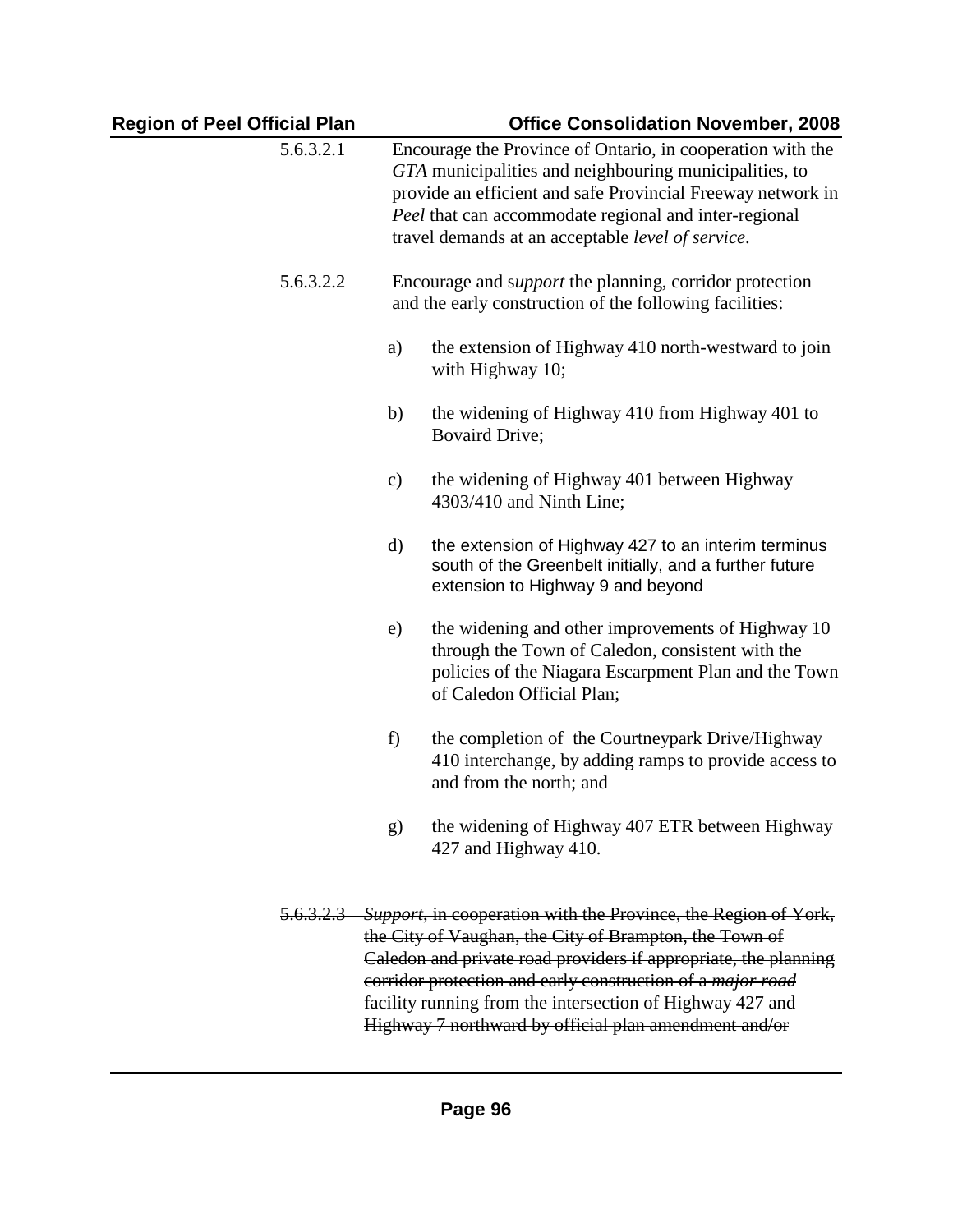secondary plans that integrate land and transportation planning development.

5.6.3.2.3 Encourage the study and protection of a north-south transportation corridor and related Bram West Parkway facility along the boundary of Brampton and Halton Hills, until such time as the need for and long term role of one or both of these major transportation facilities can be evaluated and approved through the completion of one or more Environmental Assessment studies.

> (The new policy (ROPA 16) as highlighted is before the Ontario Municipal Board)

- 5.6.3.2.4 Work with the Ontario Ministry of Transportation, Region of York, City of Brampton, City of Vaughan and Town of Caledon to identify a future East-West arterial connection to Highway 427 extension in the vicinity of Mayfield Road.
- *5.6.3.2.5 Work cooperatively with the Province and other GTA and Golden Horseshoe municipalities in planning and implementing freeway and higher order transit improvements to be identified in the Growth Plan in the Greater Golden Horseshoe (e.g. East-West Transportation Corridor).*

(The new policy (ROPA 16) as highlighted is before the Ontario Municipal Board)

- 5.6.3.2.6 Encourage the Ontario Ministry of Transportation and 407 ETR to develop and enhance *carpool* lots at interchanges along major freeways and highways.
- 5.6.3.2.7 Encourage the Ontario Ministry of Transportation to develop and implement a *GTA High Occupancy Vehicle (HOV* ) network plan, in cooperation with regional and local municipalities.

## **5.6.4 Major Road Network**

 The Major Road Network in *Peel,* is comprised of *major roads* under the jurisdiction of the Province of Ontario (Highways 9 and 10 in Caledon), *the Region* and the area municipalities. *The Region* cooperates with the area municipalities to plan for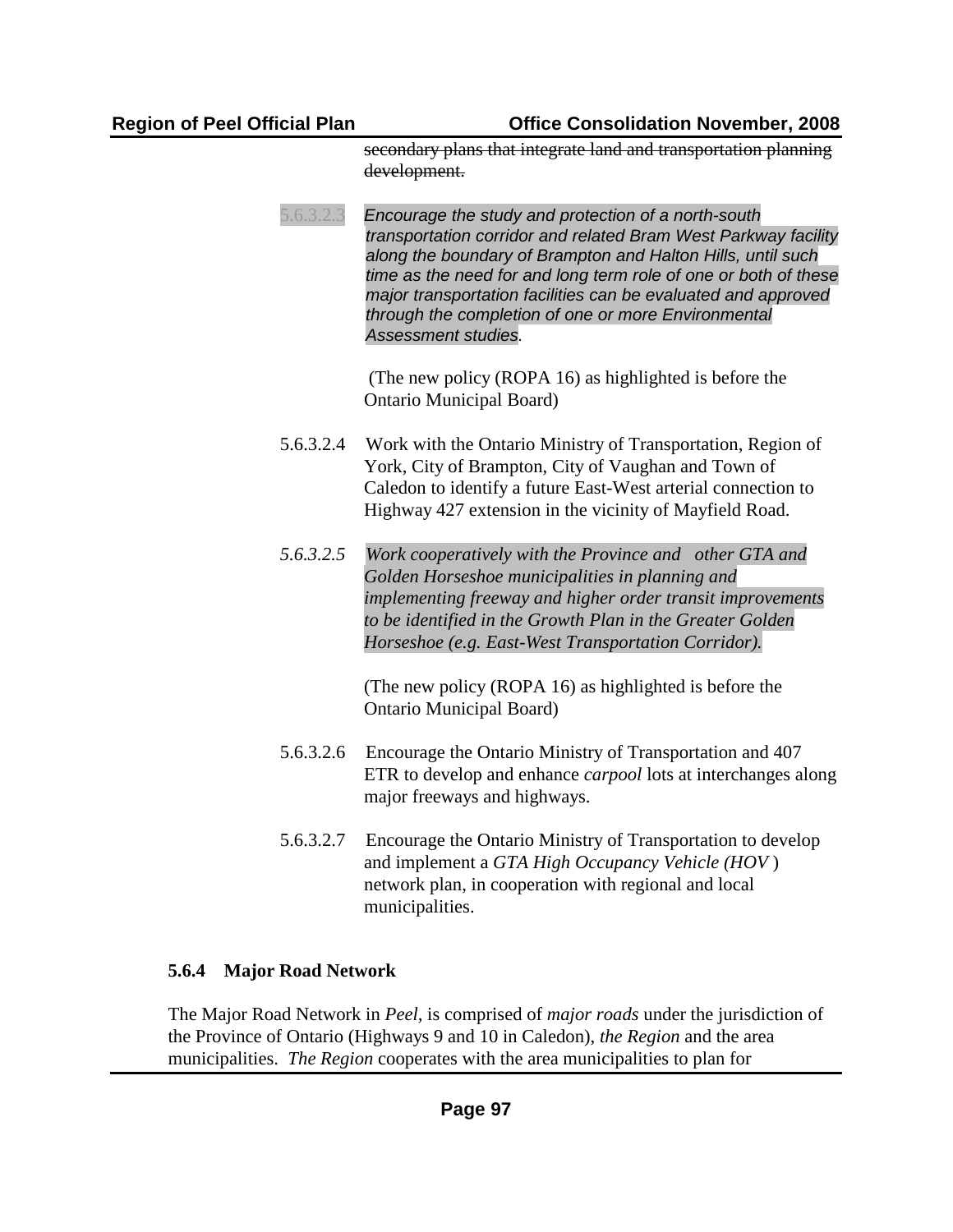transportation on a region-wide basis, and operates Regional roads that typically provide high *transportation capacity* service.

#### **5.6.4.1 Objectives**

- 5.6.4.1.1 To work with area municipalities and the Ontario Ministry of Transportation to provide, maintain and operate a Major Road Network to facilitate the safe, efficient and reliable movement of people and goods.
- 5.6.4.1.2 To achieve a Major Road Network as shown on Schedule E.

#### **5.6.4.2 Policies**

| 5.6.4.2.1 | Support the provision, in conjunction with the Province and<br>the local municipalities, of the Major Road Network shown<br>on Schedule E, regardless of road jurisdiction. A<br>jurisdictional transfer between area municipal and Regional<br>roads will not require an amendment to Schedule F or this<br>Plan. |
|-----------|--------------------------------------------------------------------------------------------------------------------------------------------------------------------------------------------------------------------------------------------------------------------------------------------------------------------|
| 5.6.4.2.2 | Monitor the efficiency and effectiveness of the Regional<br>transportation system on a regular basis.                                                                                                                                                                                                              |
| 5.6.4.2.3 | Encourage the location, where possible, of activities<br>generating substantial truck traffic near <i>major roads</i> . Haul<br>routes will be determined jointly by the Region and the area<br>municipalities.                                                                                                    |
| 5.6.4.2.4 | Ensure where possible, that adequate <i>transportation</i><br>capacity on Regional roads is based on a "Level of Service"<br>Policy" adopted and periodically reviewed by Regional<br>Council.                                                                                                                     |
| 5.6.4.2.5 | Encourage the area municipalities to integrate<br>transportation modes at transit nodes.                                                                                                                                                                                                                           |
| 5.6.4.2.6 | Protect the designated Regional road rights-of-way, as<br>shown on Schedule F, to accommodate future road                                                                                                                                                                                                          |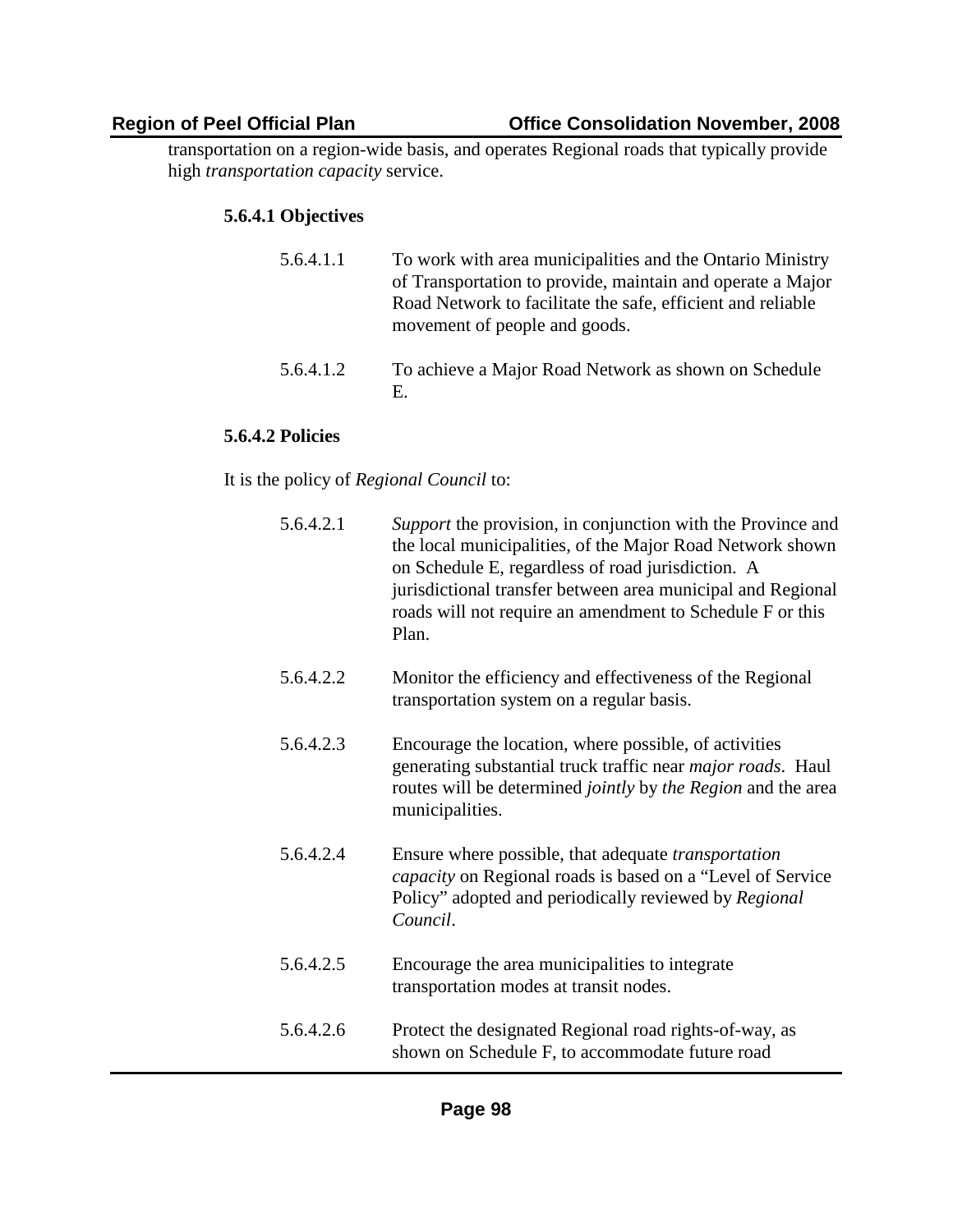widenings and improvements consistent with Section 7.7 of this Plan.

 Require wider rights-of-way where necessary at the intersection of all its designated rights-of- way. However, within the 36/45 metre (120/150 feet) designation the basic right-of-way shall be 36 metres except within 150 metres (495 feet) of an intersection. At the centreline of the intersection the designated right-of-way is 45 metres which tapers to 36 metres over a 150 metre distance on either side of the intersection.

*Protect additional rights-of-way where necessary to provide for turning lanes or transit* related improvements at the intersection of all designated rights-of-way. The wider rights-of-way at either side of the intersection shall be within 350 metres (1150 feet) of an intersection.

 (The new policy (ROPA 16) as highlighted is before the Ontario Municipal Board)

 5.6.4.2.7 *Protect* and preserve the natural environment, consistent with the objectives and policies in this Plan, the *area municipal official plans*, the Environmental Assessment procedures, and if applicable, the Niagara Escarpment Plan where Regional roads are proposed to be widened, reconstructed or improved. Where portions of Regional roads have scenic, environmental, or cultural heritage characteristics, it is intended to retain and protect the unique features of the road section.

> Within urban areas consideration will be given when planning and constructing Regional roads to provide and accommodate an urban arterial cross section and *the Region* will continue to support the area municipalities in the provision of sidewalks, lighting, bus bays/shelters, multi-use paths and other required street furniture appropriate to the planned adjacent land uses.

 For rural villages and settlements in *the Region* appropriate exceptions have been made and will be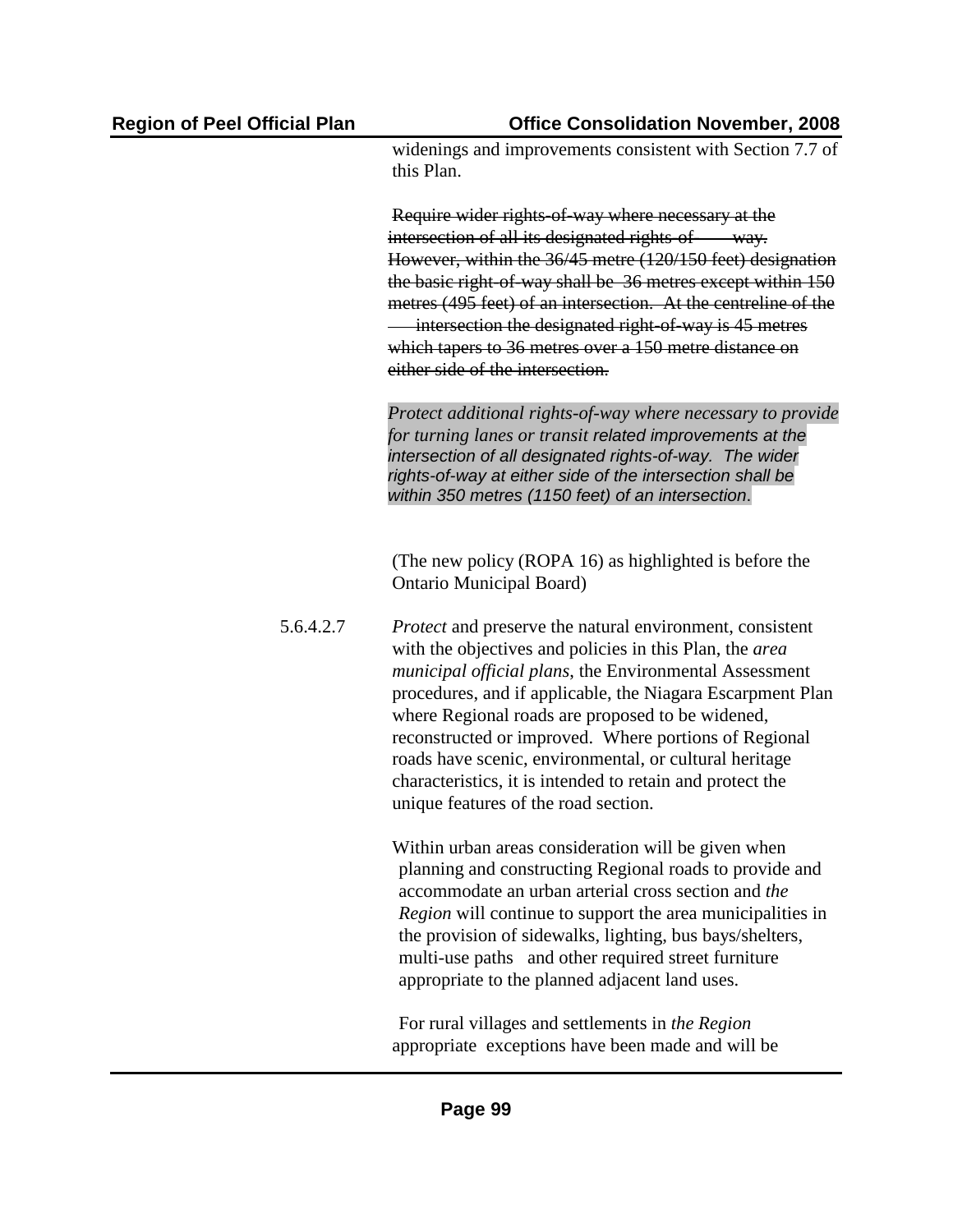| <b>Region of Peel Official Plan</b> | <b>Office Consolidation November, 2008</b>                                                                                                                                                                                                                                        |  |
|-------------------------------------|-----------------------------------------------------------------------------------------------------------------------------------------------------------------------------------------------------------------------------------------------------------------------------------|--|
|                                     | considered for reduced Regional rights-of-way to maintain<br>historic streetscapes and heritage characteristics of the<br>village or settlement.                                                                                                                                  |  |
| 5.6.4.2.8                           | Generally locate Regional two lane roads within 20-30<br>metre (66-100 feet) rights-of-way, four lane roads within<br>30-45 metre (100-150 feet) rights-of-way and six lane roads<br>within 36-50 metre (120-165 feet) rights-of-way in urban<br>and rural settings.              |  |
| 5.6.4.2.9                           | Notwithstanding the right-of-way widths identified on<br>Schedule F, ensure that future road widenings within the<br>Niagara Escarpment Plan Area are consistent with the<br>policies of the Niagara Escarpment Plan.                                                             |  |
| 5.6.4.2.10                          | Control frontage <i>development</i> and vehicular access onto<br>Regional roads consistent with relevant Regional By-laws.                                                                                                                                                        |  |
| 5.6.4.2.11                          | Control access to Regional roads so as to optimize traffic<br>safety and carrying capacity, and control the number and<br>location of intersections with Regional roads in<br>consultation with the affected area municipality.                                                   |  |
| 5.6.4.2.12                          | Protect residential <i>development</i> adjacent to Regional roads<br>from vehicular noise through appropriate noise mitigation,<br>planning and design, and by ensuring the provision of noise<br>attenuation measures at the time of <i>development</i> .                        |  |
| 5.6.4.2.13                          | Determine the priority for improvements to the Regional<br>road system periodically in the context of monitoring<br>reports, system status reports, studies on growth and other<br>indicators related to the Regional Structure, in consultation<br>with the area municipalities. |  |
| 5.6.4.2.14                          | Promote the use of innovative technologies (e.g. Intelligent<br>Transportation Systems) to improve the efficiency,<br>reliability and safety of the Regional transportation system.                                                                                               |  |
| 5.6.4.2.15                          | Work with the area municipalities to study the feasibility of<br>developing a High Occupancy Vehicle (HOV) system.                                                                                                                                                                |  |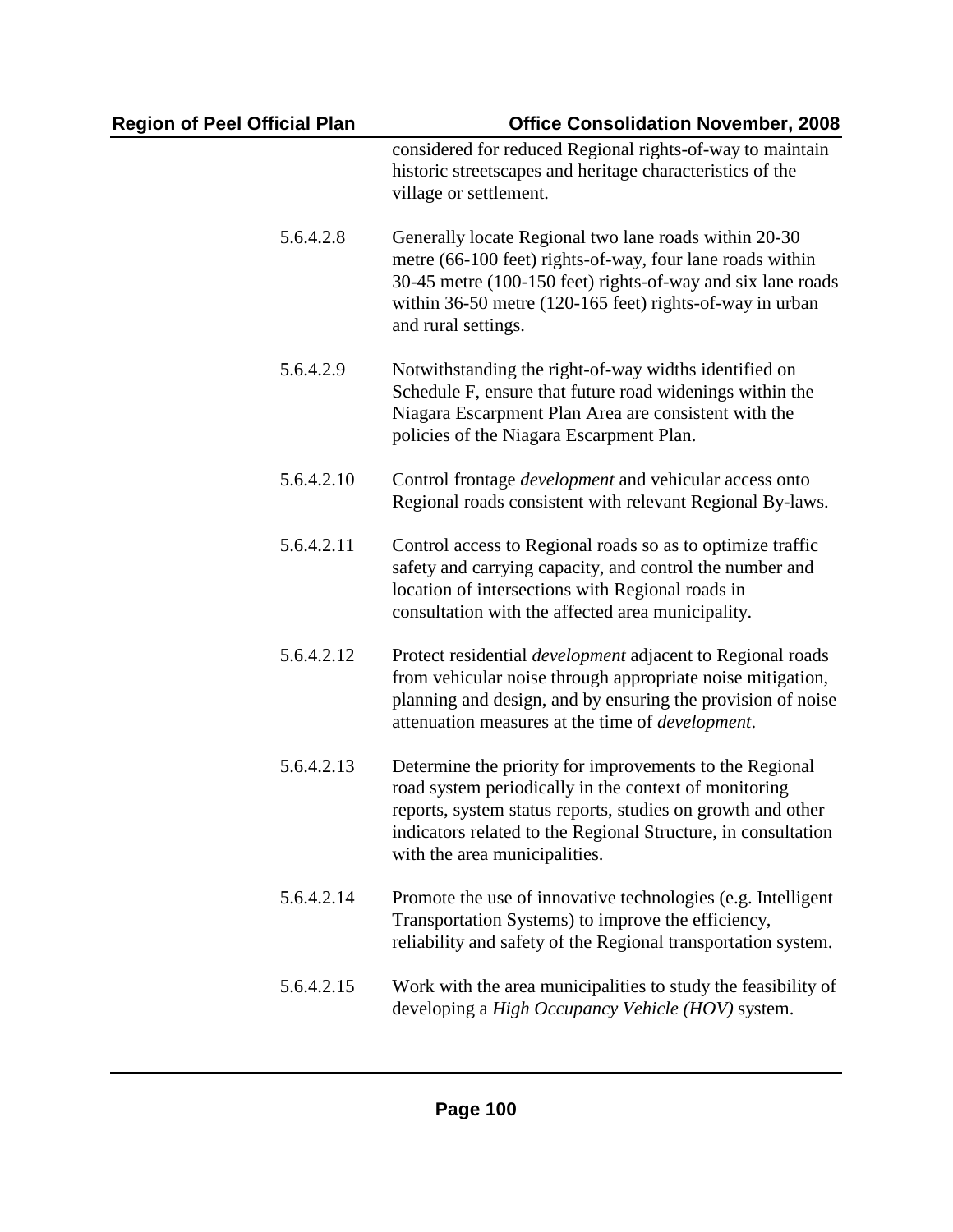| <b>Region of Peel Official Plan</b> | <b>Office Consolidation November, 2008</b>                                                                                                                                                                                                                                               |  |
|-------------------------------------|------------------------------------------------------------------------------------------------------------------------------------------------------------------------------------------------------------------------------------------------------------------------------------------|--|
| 5.6.4.2.16                          | Encourage the area municipalities to identify and integrate<br>a network of multi-purpose pedestrian/bicycle routes.<br>Where necessary, such routes may be considered along<br>Regional roads where they provide essential linkages to the<br>local multi-purpose <i>route</i> network. |  |
| 5.6.4.2.17                          | Identify Future Major Road for the Bolton Rural Service<br>Centre as shown on Schedule E.                                                                                                                                                                                                |  |
| 5.6.4.2.18                          | Study a future alternate route around Caledon Village in<br>consultation with the Town of Caledon and the Province.                                                                                                                                                                      |  |

## **5.6.5 Inter- and Intra-Regional Transit Network**

Inter-regional transit for municipalities in the *Greater Toronto Area* and vicinity is in part provided by the Government of Ontario's "GO" *Commuter Rail* and Bus *services*, with some limited private carrier service. In *Peel*, the City of Brampton and the City of Mississauga provide municipal transit *services*, with connections to the Toronto Transit Commission (TTC), other neighbouring municipal transit *services* and the GO Transit system. In addition to accessible buses provided by Mississauga Transit and Brampton Transit; *the Region's* specialized transit service, TransHelp, provides transportation service for persons with disabilities living in *Peel Region*. In the future, it is anticipated that both inter- and intra-regional transit *services* will operate on 400-series freeways and *major roads* with transit supportive measures including *High Occupancy Vehicle (HOV)* lanes, signal pre-emption, bus by-pass lanes, etc. on *reserved bus lanes* and on *transitways*.

 It is recognized that the existing road network, even with additions and expansions, will not accommodate the long-term travel demands of the projected population and employment base at an acceptable *level of service*. A *significant* portion of trips will have to be accommodated by other alternative modes of transportation including public *transit* to reduce the growth of automobile use rate of the number of private automobiles using the road network.

To reduce auto-dependency and fossil fuel energy use, continued enhancements on public transit are needed. Integration and improvements to convenient transit services in Peel and surrounding regions should be encouraged.

 To meet the demand for transit travel that crosses Peel's local and regional municipal boundaries, effective coordination in planning and implementation by all levels of government is encouraged.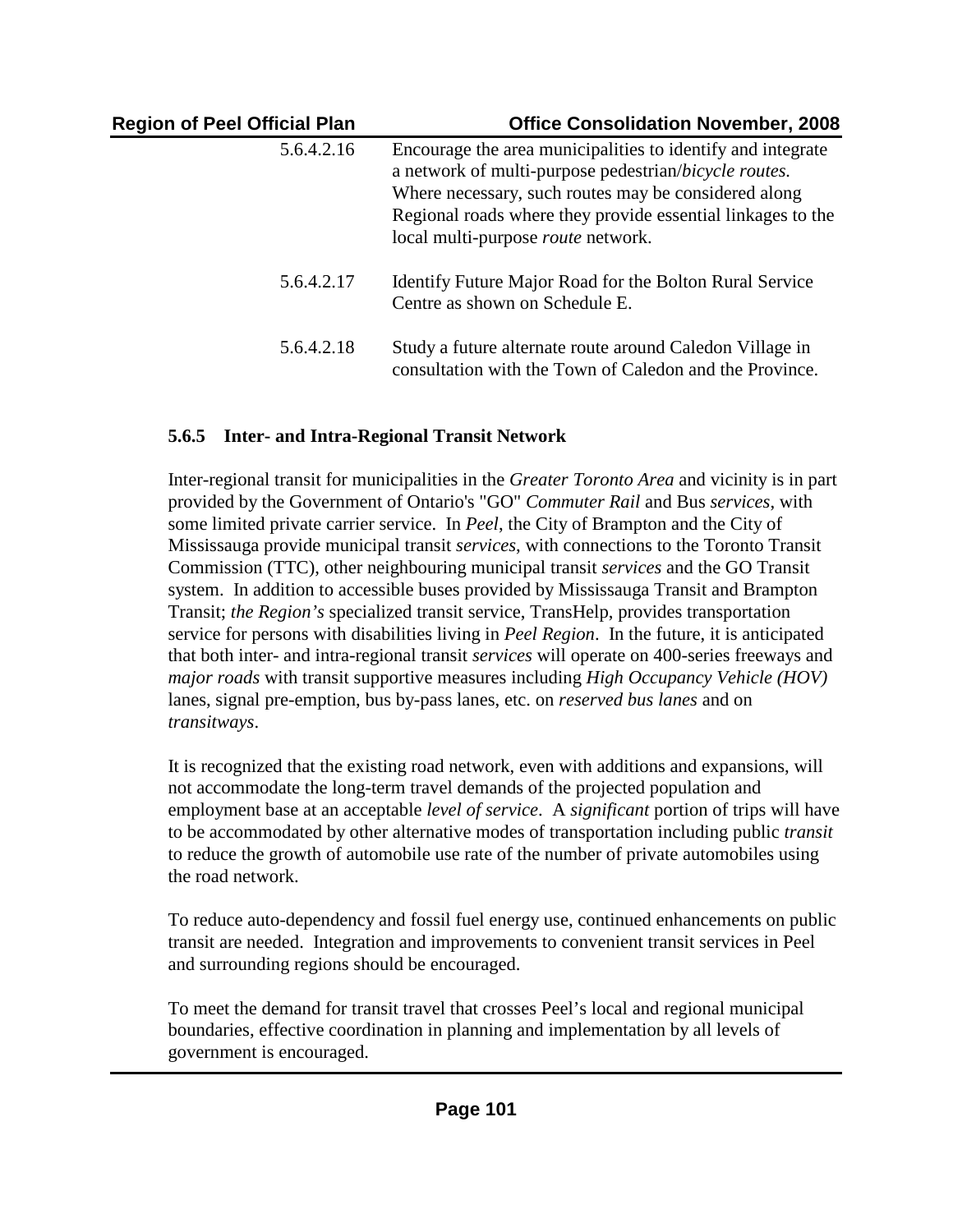#### **5.6.5.1 Objectives**

- 5.6.5.1.1 To *support* and encourage a higher use of *public transit* and an increase in *transit modal share* within *the region*.
- 5.6.5.1.2 To encourage an economically feasible, effective, efficient and safe inter- and intra-regional transit network.
- 5.6.5.1.3 To encourage the provision of improved transit service to the Lester B. Pearson International Airport and the surrounding employment area.
- 5.6.5.1.4 To *support* and encourage transit-supportive *development* densities and patterns particularly along *major transit corridors* and at designated nodes such as transit terminals, centres and GO stations.
- 5.6.5.1.5 To *support* development of inter-modal facilities and encourage connections between different transit services.
- 5.6.5.1.6 To provide adequate transportation services for persons with disabilities.

#### **5.6.5.2 Policies**

- 5.6.5.2.1 *Support* the implementation and protection of major transit corridors, as shown on Schedule G, as well as those additional higher order or priority transit corridors proposed on Regional roads by the area municipalities or Provincial transit authorities. Any changes to *major transit corridors* shown on Schedule G will require an amendment to this Plan.
- 5.6.5.2.2 Encourage local transit and GO commuter bus and rail services to coordinate connections to ensure maximum efficiency.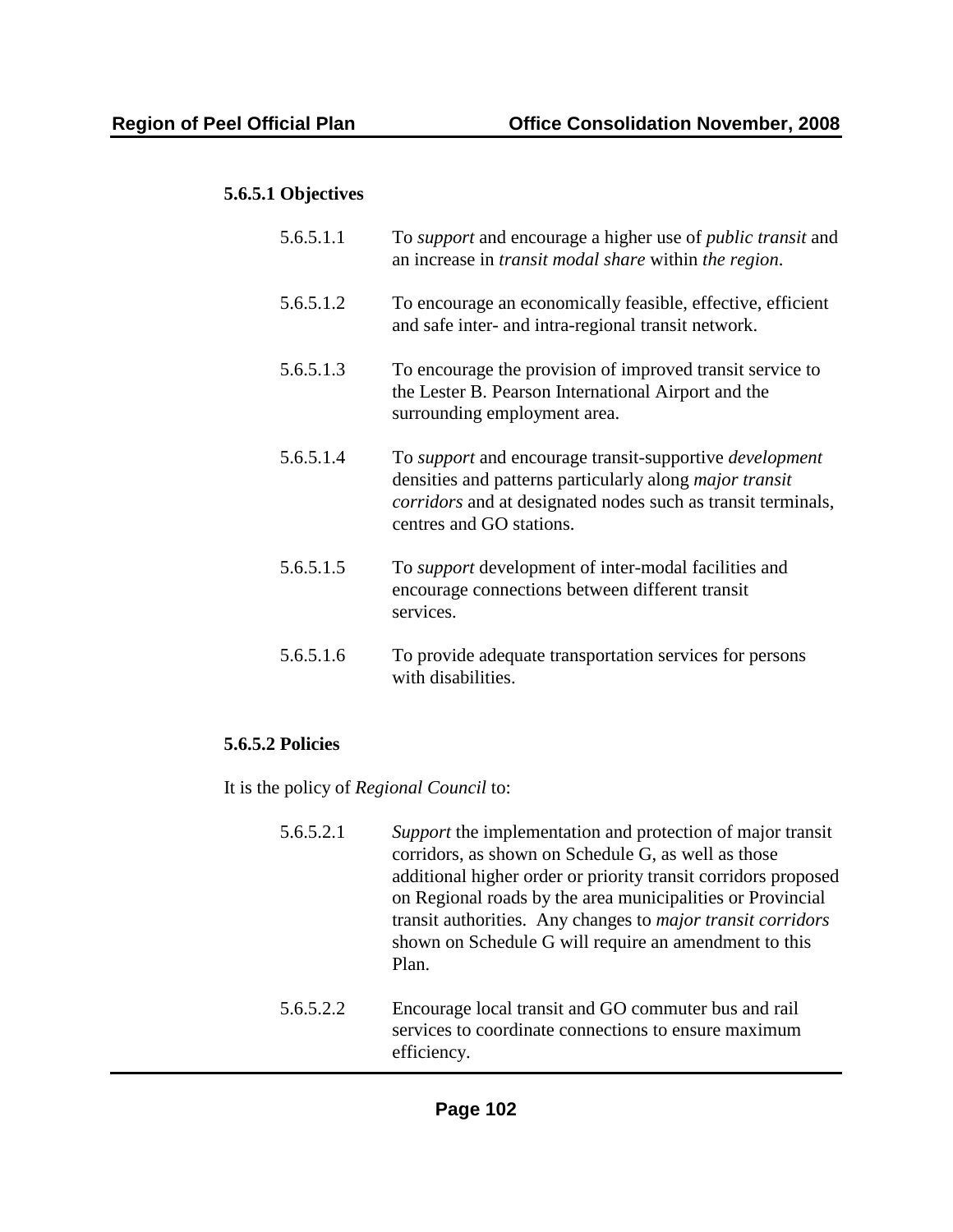- 5.6.5.2.3 Encourage transit supportive measures on major roads and highway corridors in Peel through the use of *HOV* lanes, Bus Rapid Transit (BRT) and granting preferential treatment to transit, when and where necessary and justified.
- 5.6.5.2.4 Encourage the Province to take a leadership role in planning, funding and the implementation of a GTA-wide Bus Rapid Transit (BRT) network, and in particular.
	- a) to expedite the construction of the Highway 403- Eglinton Bus Rapid Transit facility; and
	- b) to expedite the planning and construction of the portion of the Highway 407 Transitway between Highway 403 and Highway 427.

#### 5.6.5.2.5 Encourage the Province to improve the level of GO *commuter rail* and bus services in *Peel*, and in particular:

- a) to maintain and improve existing GO *commuter rail* stations and provide the proposed GO *commuter rail* line and stations, as shown on Schedule G, as *development* and *redevelopment* occurs;
- b) to provide all-day two-way GO *commuter rail* service on the Milton and Georgetown lines as soon as possible;
- c) to provide new GO *commuter rail* service to Bolton as soon as possible;
- d) to improve the frequency of service on the Lakeshore GO *commuter rail* line; and
- e) to provide increased inter-municipal/inter-regional express GO bus service in corridors where there is sufficient demand; and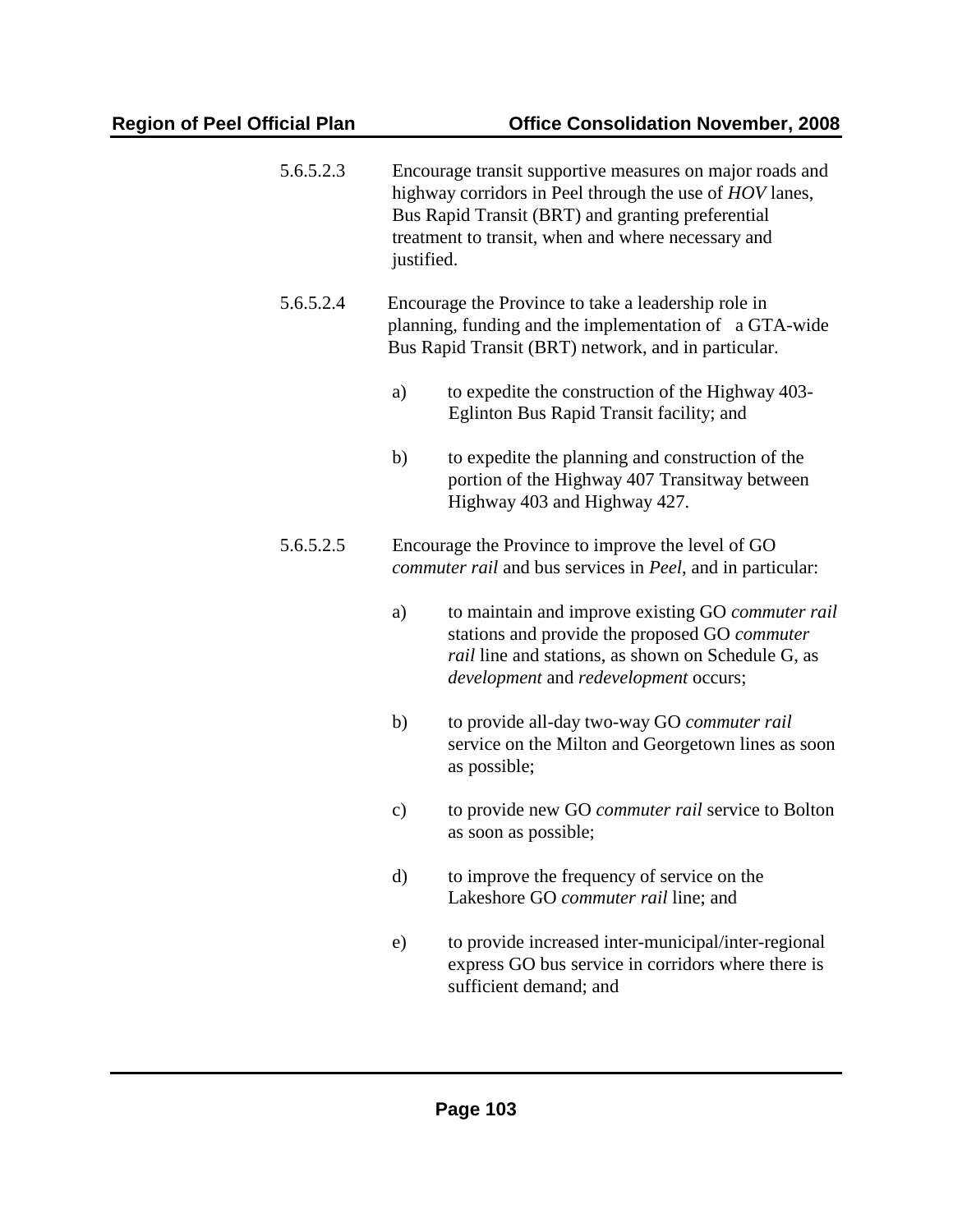| <b>Region of Peel Official Plan</b> | <b>Office Consolidation November, 2008</b>                                                                                                                                                                                                                         |  |
|-------------------------------------|--------------------------------------------------------------------------------------------------------------------------------------------------------------------------------------------------------------------------------------------------------------------|--|
|                                     | to improve connections between GO commuter rail<br>f)<br>service and Toronto's Bloor Subway line.                                                                                                                                                                  |  |
| 5.6.5.2.6                           | Work with other levels of government to investigate the<br>feasibility of using existing underused and abandoned rail<br>lines for future passenger service.                                                                                                       |  |
| 5.6.5.2.7                           | Encourage the intensification of residential and non-<br>residential <i>development</i> at nodes and along corridors to<br>support a higher level of transit service and other<br>sustainable modes.                                                               |  |
| 5.6.5.2.8                           | Work with the area municipalities, the Province and<br>neighbouring municipalities in the planning and<br>development of an inter-regional transit network.                                                                                                        |  |
| 5.6.5.2.9                           | Support transit stations and terminals in urban nodes and<br>corridors, as identified in this Plan and the <i>area municipal</i><br>official plans.                                                                                                                |  |
| 5.6.5.2.10                          | Support the fare integration and service coordination of<br>GTA transit services, with a view to improving<br>attractiveness of transit.                                                                                                                           |  |
| 5.6.5.2.11                          | Encourage the area municipalities, in cooperation with the<br>Region and having regard for the Provincial Guidelines for<br>Transit Supportive Land Uses to plan for intra-regional<br>transit connections and to integrate transit plans into<br>secondary plans. |  |
| 5.6.5.2.12                          | Support gateways and interconnections between the local<br>bus network and future <i>transitways</i> , especially at Regional<br>Urban Nodes.                                                                                                                      |  |
| 5.6.5.2.13                          | Support the integration of transit connections and improve<br>transit access to the Lester B. Pearson International Airport<br>and the surrounding employment area.                                                                                                |  |
| 5.6.5.2.14                          | Support provincial, municipal and privately run transit<br>services to rural communities, where feasible.                                                                                                                                                          |  |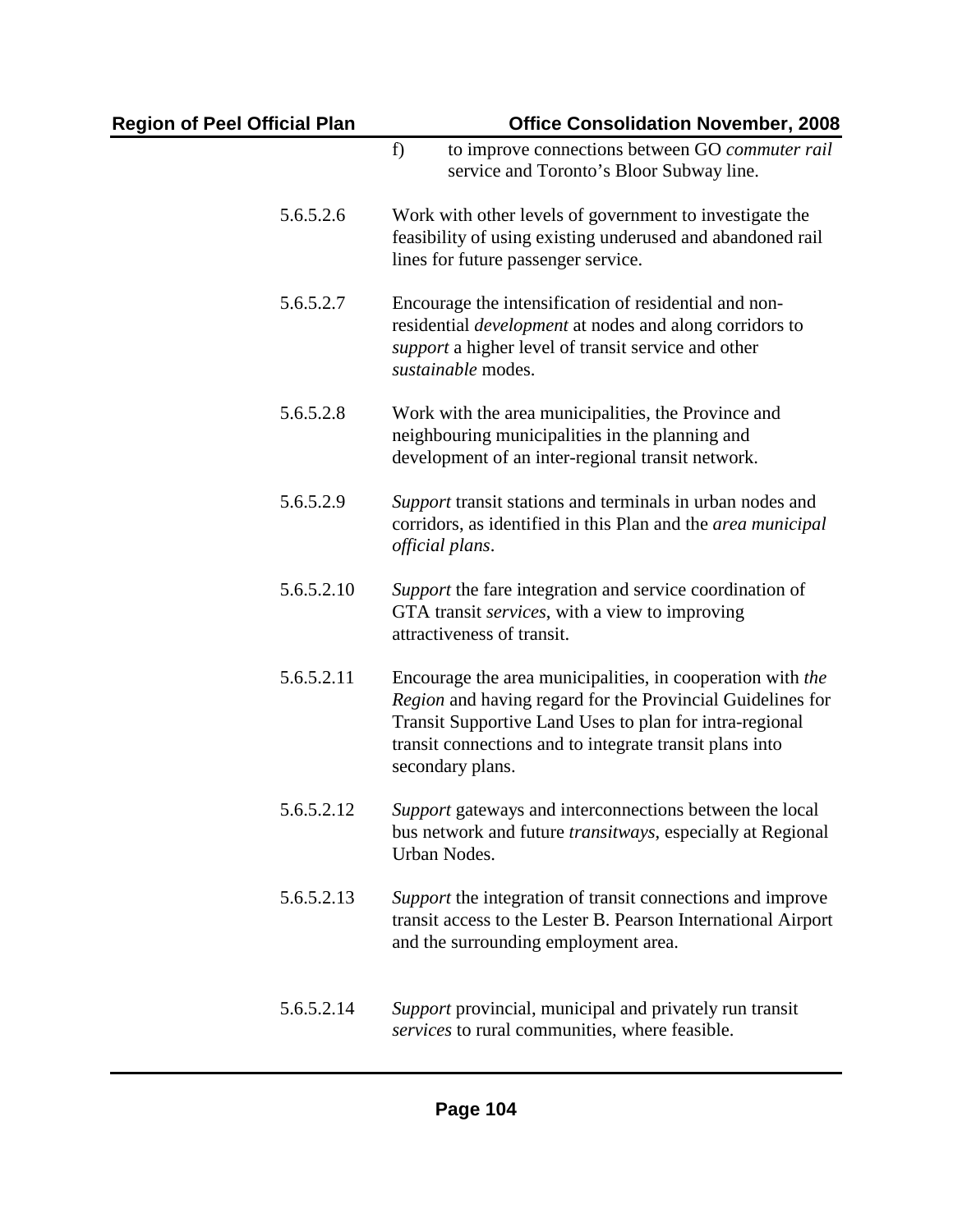#### **5.6.6 Airports**

 Lester B. Pearson International Airport (L.B.P.I.A.) is an important element of *infrastructure* in the *Greater Toronto Area*. L.B.P.I.A. is a *significant* generator of positive economic benefits and is directly responsible for attracting a broad range of industries and businesses to the *Region of Peel* and the *Greater Toronto Area*.

 The presence of L.B.P.I.A. within the Region of Peel provides both opportunity and responsibility. It provides national and international transportation linkages, creates *significant* employment and generates many direct and indirect economic benefits. Because of its significance, it is a priority of this Plan to ensure that new *development* is compatible with Airport operations and allows the Airport to function efficiently while recognizing approved land uses and other considerations. In addition to the role of Lester B. Pearson International Airport, consideration should be given to the potential for The Brampton Flying Club airport to become of greater significance in *Peel* and the *GTA* over the next 30 years.

#### **5.6.6.1 Objectives**

| 5.6.6.1.1 |    | To optimize the full economic potential of Lester B.<br>Pearson International Airport and The Brampton Flying<br>Club airport to the <i>Region of Peel</i> and the GTA having<br>regard for: |  |
|-----------|----|----------------------------------------------------------------------------------------------------------------------------------------------------------------------------------------------|--|
|           | a) | existing and future industry, business and<br>employment opportunities; and                                                                                                                  |  |
|           | b) | the interests of existing and future residents.                                                                                                                                              |  |
| 5.6.6.1.2 |    | To <i>support</i> the recreational opportunities of airports in <i>Peel</i><br>where appropriate.                                                                                            |  |

### **5.6.6.2 Policies**

It is the policy of *Regional Council* to:

 5.6.6.2.1 *Support* the improvement and enhancement of the facilities, access to and capacity of the Lester B. Pearson International Airport, taking into account the concerns of existing and future residents of *Peel Region*, to maintain the importance of the Airport to the *Region of Peel*, the *Greater Toronto Area*, the Province and Canada.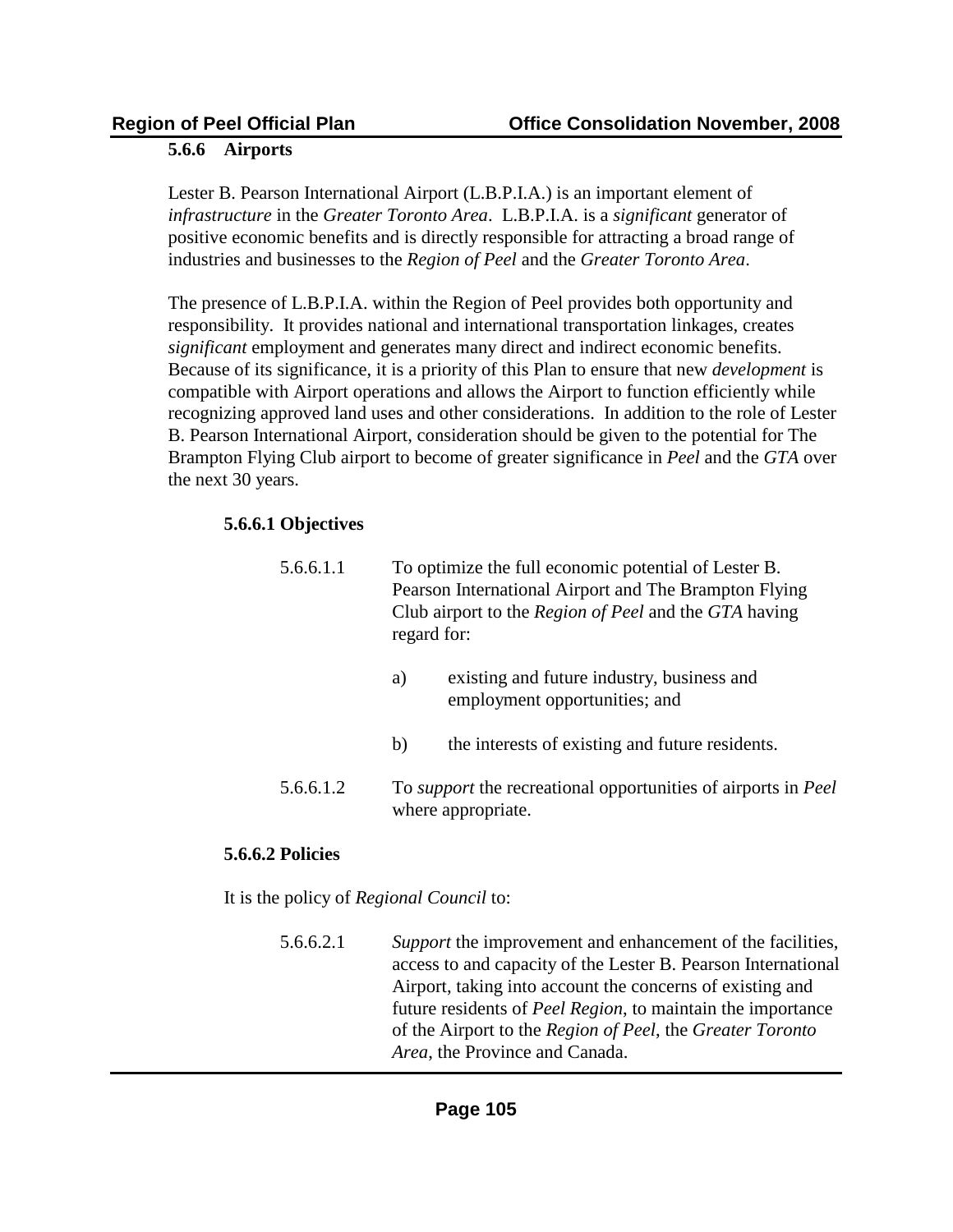| 5.6.6.2.2    | Study <i>jointly</i> , with the Town of Caledon, and in<br>consultation with the City of Brampton, the potential role<br>of The Brampton Flying Club airport.                                                                                                                                                                                        |
|--------------|------------------------------------------------------------------------------------------------------------------------------------------------------------------------------------------------------------------------------------------------------------------------------------------------------------------------------------------------------|
| 5.6.6.2.3    | Protect the Lester B. Pearson International Airport<br>(L.B.P.I.A.) Operating Area to ensure that development<br>adjacent to the Airport is compatible with airport operations<br>and the needs of residents.                                                                                                                                        |
| 5.6.6.2.4    | Prohibit the development, redevelopment and infill of new<br>residential and sensitive land uses specifically, hospitals,<br>nursing homes, daycare facilities and public and private<br>schools in L.B.P.I.A Operating Area outlined on Schedule<br>"H".                                                                                            |
| 5.6.6.2.5    | Direct the Cities of Mississauga and Brampton, in<br>consultation with the Greater Toronto Airports Authority<br>and the Region, to include in their official plans:                                                                                                                                                                                 |
| $\mathbf{i}$ | Airport Operating Area policies consistent with Policy<br>5.6.6.2.4;                                                                                                                                                                                                                                                                                 |
| $\rm ii)$    | Definitions and illustrations of the areas to which the<br>Airport Operating Area policies apply; and                                                                                                                                                                                                                                                |
| iii)         | Definitions of the term sensitive land uses, redevelopment<br>and infill.                                                                                                                                                                                                                                                                            |
| 5.6.6.2.6    | Direct the Cities of Mississauga and Brampton, in<br>consultation with the Greater Toronto Airports Authority<br>and the Region, to define specific exceptions to Policy<br>5.6.6.2.4 in the municipal official plan, which may be<br>considered for Malton, Meadowvale Village and East<br>Credit, within the L.B.P.I.A. Operating Area subject to: |
|              | Prohibit, above the 35 NEF/NEP contour,<br>$\mathbf{i}$<br>development, redevelopment or infilling which<br>increases the number of dwelling units, and<br>development, redevelopment and infill for new<br>sensitive land uses, specifically hospitals, nursing                                                                                     |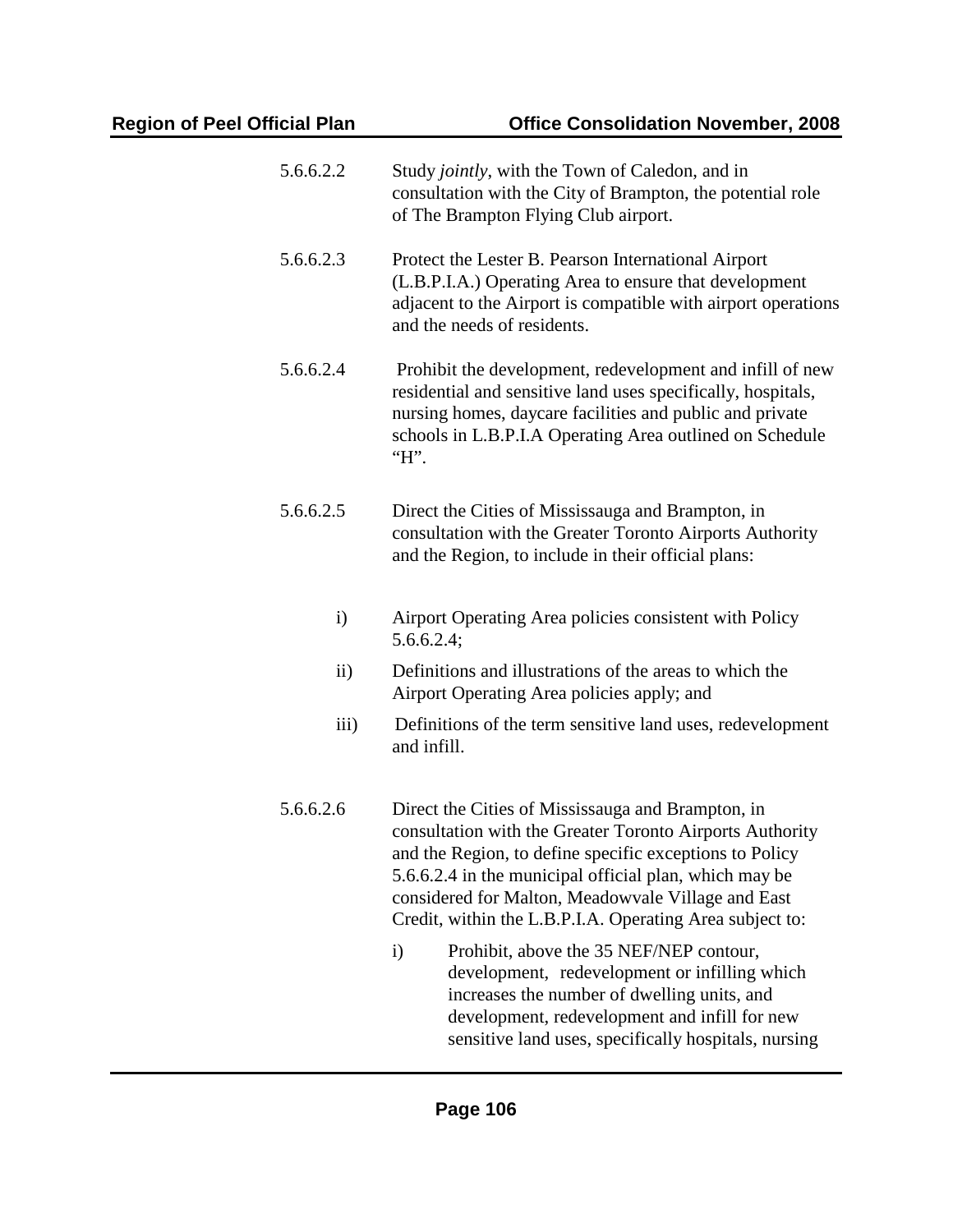homes, daycare facilities and public and private schools;

- ii) Define the areas to which the exceptions would apply; and,
- iii) Requiring that MOE acoustical design standards be met.
- 5.6.6.2.7 Update Figure 6 in the Appendix with the latest Provincially issued Aircraft Noise Exposure Contours, as they become available.

## **5.6.7 Goods Movement**

 The safe and efficient movement of goods is an important component of a regional economy in attracting and retaining a range of industries and businesses. An efficient goods movement system is needed for the competitiveness of Peel's businesses and to allow Peel's goods to reach customers at relatively low cost. Businesses need to ensure that goods are transported in an efficient and timely manner by utilizing integrated transportation networks, including freight, rail, air, marine and pipeline. These transportation networks are vital to Peel Region's economy.

## **5.6.7.1 Objective**

 5.6.7.1.1 To facilitate the safe and efficient movement of goods within *Peel* and between *Peel* and neighbouring municipalities.

## **5.6.7.2 Policies**

- 5.6.7.2.1 Work with other levels of government, agencies and the private sector to develop a comprehensive, integrated and effective multimodal goods movement system that encourages the safe and efficient movement of goods by road, rail or air in *the Region*.
- 5.6.7.2.2 Establish strong partnerships with public and private stakeholders to develop action plans for goods movement in Peel.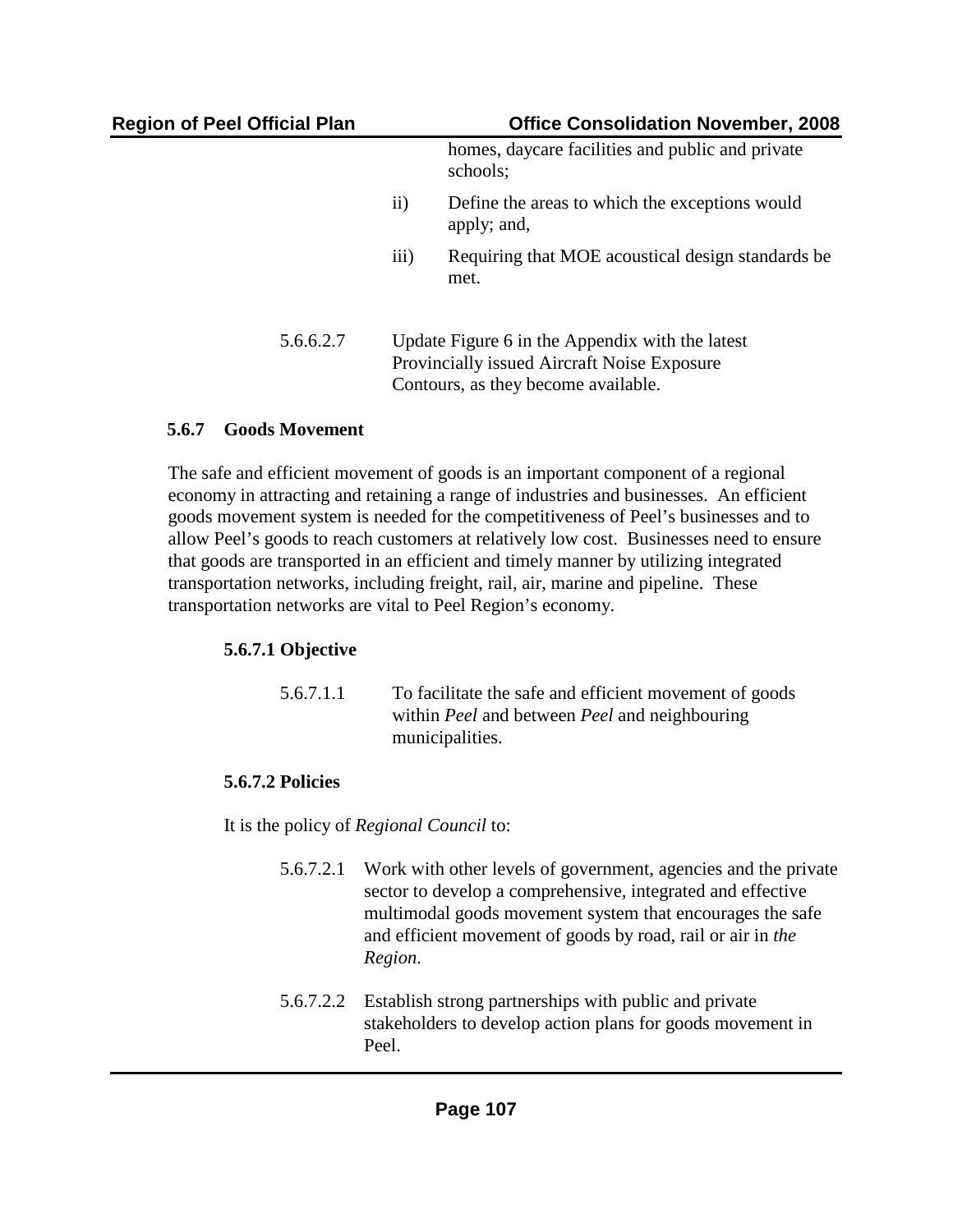- 5.6.7.2.3 Initiate discussions with all levels of government and agencies regarding goods movement transportation system funding and policy coordination.
- 5.6.7.2.4 Define a Strategic Goods Movement Network in Peel, in consultation with the Ontario Ministry of Transportation, area municipalities and other public and private stakeholders.
	- a) Initiate the review and update of the existing traffic corridor network to ensure the safe and efficient movement of goods throughout *Peel;*
	- b) Advocate the importance of rail corridors and terminals as key components of an efficient goods movement system; and
	- c) Recognize the importance of air, pipeline and marine transport for the efficient movement of goods.
- 5.6.7.2.5 *Support* a safe and efficient railway network by:
	- a) securing grade separation of railways and *major roads,* where warranted, in cooperation with the Transport Canada and railways; and
	- b) ensuring that noise, vibration and safety issues are addressed for development adjacent to railway corridors and terminal facilities.
- 5.6.7.2.6 Pursue the acquisition of a comprehensive freight data program for strategic planning, operational analysis and performance measurement purposes.
- 5.6.7.2.7 Encourage better coordination of truck-rail operations for the movement of goods.

## **5.6.8 Environmental Impact**

The transportation system interacts with and impacts the environment. The transportation sector is a leading contributor of greenhouse gas (GHG) production, accounting for about one-quarter of all GHG emissions in Canada. With continuous growth in employment and population in the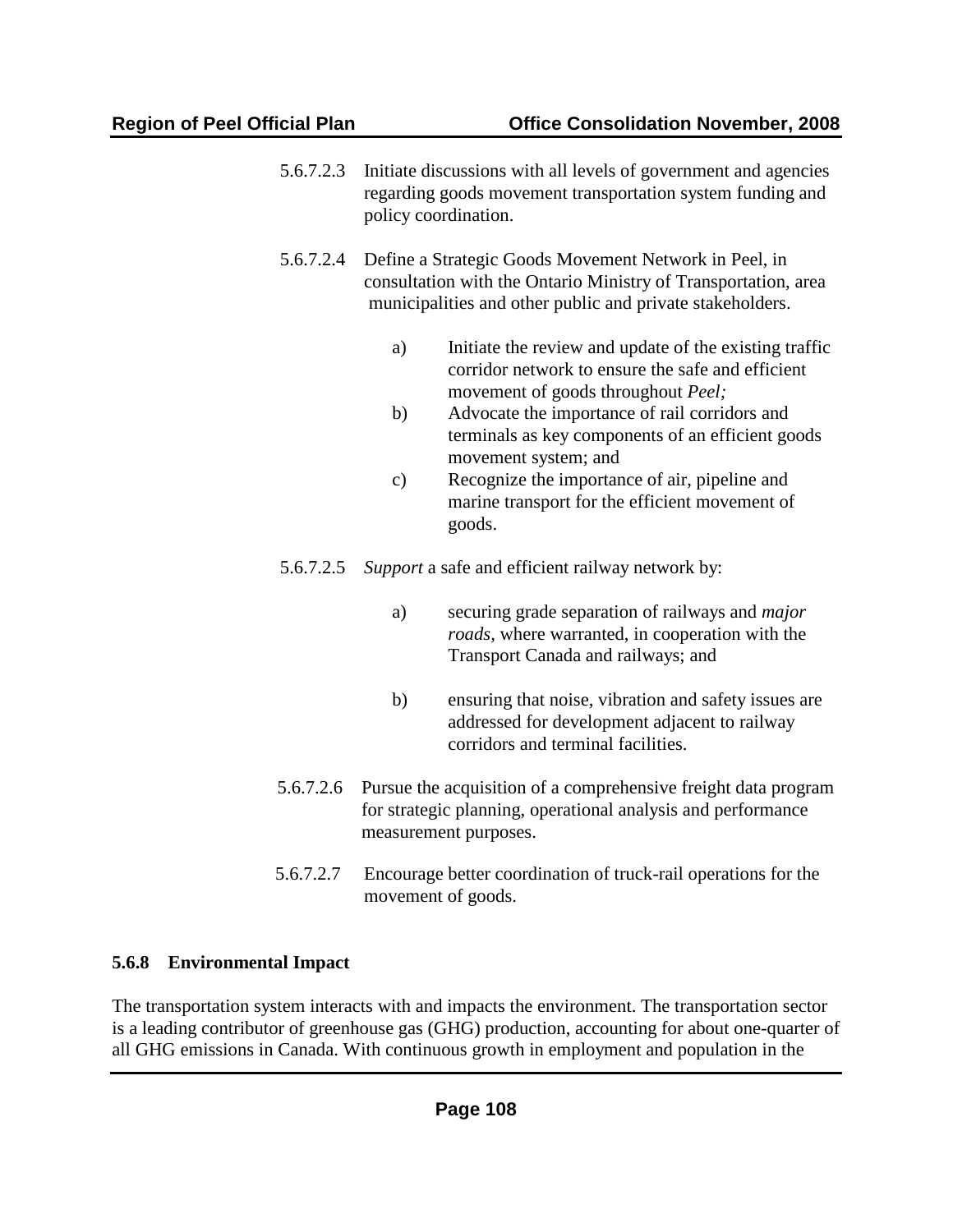## **Region of Peel Official Plan Consolidation November, 2008**

Region and the reliance on automobile as a major mode of transportation, there will be more vehicles on the roads and greater demand to build and widen more roadways to accommodate the increasing traffic. The growth of vehicular trips translate into an increase in air pollution caused by vehicle emissions, higher noise levels with more cars and trucks on the roads and an adverse impact on water quality due to road construction activity, transportation structures (e.g. bridges and culverts) and the release of toxic substances.

Therefore it is important to continue to recognize the impact of transportation on the natural environment so that any adverse impacts caused by the transportation system can be minimized.

### **5.6.8.1. Objectives**

| 5.6.8.1.1 Improve air quality and reduce greenhouse gas emissions produced |
|----------------------------------------------------------------------------|
| by vehicles using <i>Peel's</i> transportation system.                     |

- 5.6.8.1.2 Minimize the transportation infrastructure's impact on the natural environment.
- 5.6.8.1.3 Promote a transportation system that encourages energy conservation.

## **5.6.8.2 Policies**

- 5.6.8.2.1 Work with area, neighbouring GTA and Hamilton municipalities, the Province and stakeholder groups to minimize traffic congestion, air pollution and noise pollution from automobiles.
- 5.6.8.2.2 Work with area municipalities, school boards, transit providers and non-profit organizations, to educate the public, through new initiatives, on the relationship of vehicles and air pollution.
- 5.6.8.2.3 *Support* strategies intended to reduce and prevent water pollution through appropriate design of the transportation system and treatment of urban runoff.
- 5.6.8.2.4 Encourage efficient fuel use and conservation by promoting *Transportation Demand Management* programs, linked trips, the use of Intelligent Transportation Systems and public transit.

## **5.6.9 Transport Demand Management**

Recent travel trends in *Peel Region* indicate that the *Region* is becoming increasingly auto dependent – both transit share and average auto occupancy are declining, while the share of single occupant vehicle trips are increasing. Coupled with growth in population and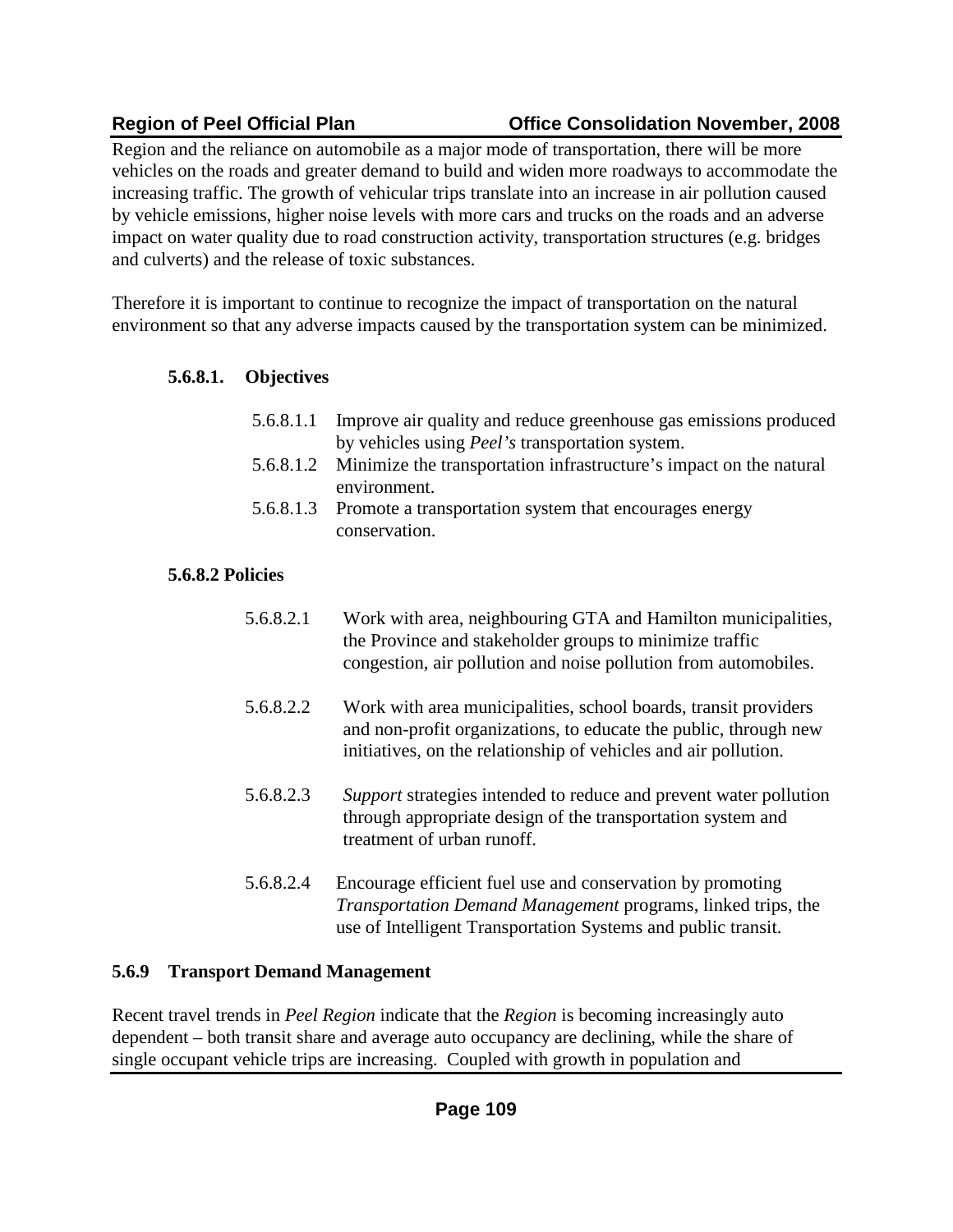employment, these trends are leading to increasing congestion, longer average travel times, environmental and health concerns.

Another related concern is the lack of convenient travel options for the diverse needs of *Peel* residents and employers. Until now, it has been possible to meet the increasing travel demand through new roads and road widenings. However, such "supply side" solutions will not be enough in the future. Exclusive dependence on roads is neither sustainable nor desirable. It is necessary to look at the demand side also, through *Transportation Demand Management* (*TDM*) measures. While *TDM* alone cannot be expected to meet the future growth in demand, it is an important component among a range of solutions to meet forecast travel demand.

### **5.6.9.1. Objectives**

| 5.6.7.1.1        | Reduce auto dependency by promoting sustainable modes (e.g.<br>public transit, carpooling, vanpooling, bicycling and walking).                                                                                                                                                                                     |
|------------------|--------------------------------------------------------------------------------------------------------------------------------------------------------------------------------------------------------------------------------------------------------------------------------------------------------------------|
| 5.6.9.1.2        | To provide a range of transportation services to meet the diverse<br>needs of the population.                                                                                                                                                                                                                      |
| 5.6.9.1.3        | Maximize the capacity of the transportation system by utilizing<br>transportation demand, supply and transit strategies.                                                                                                                                                                                           |
| 5.6.9.2 Policies |                                                                                                                                                                                                                                                                                                                    |
| 5.6.9.2.1        | Encourage area municipalities to promote land uses and site design<br>in the Region which foster the use of alternative modes of<br>transportation, including transit, vanpooling, carpooling and active<br>transportation (such as walking and bicycling), as well as<br>infrastructure to encourage teleworking. |
| 5.6.9.2.2        | Provide regional <i>carpool</i> parking lots and encourage the Province<br>and area municipalities to also provide <i>carpool</i> parking lots.                                                                                                                                                                    |
| 5.6.9.2.3        | Work with all levels of public and private sector to develop<br>programs for implementing travel demand management strategies<br>including <i>carpooling</i> , van <i>pooling</i> and ride-share programs.                                                                                                         |
| 5.6.9.2.4        | Work with area municipalities to evaluate and measure the<br>progress of TDM programs and to develop new innovative<br>strategies and initiatives.                                                                                                                                                                 |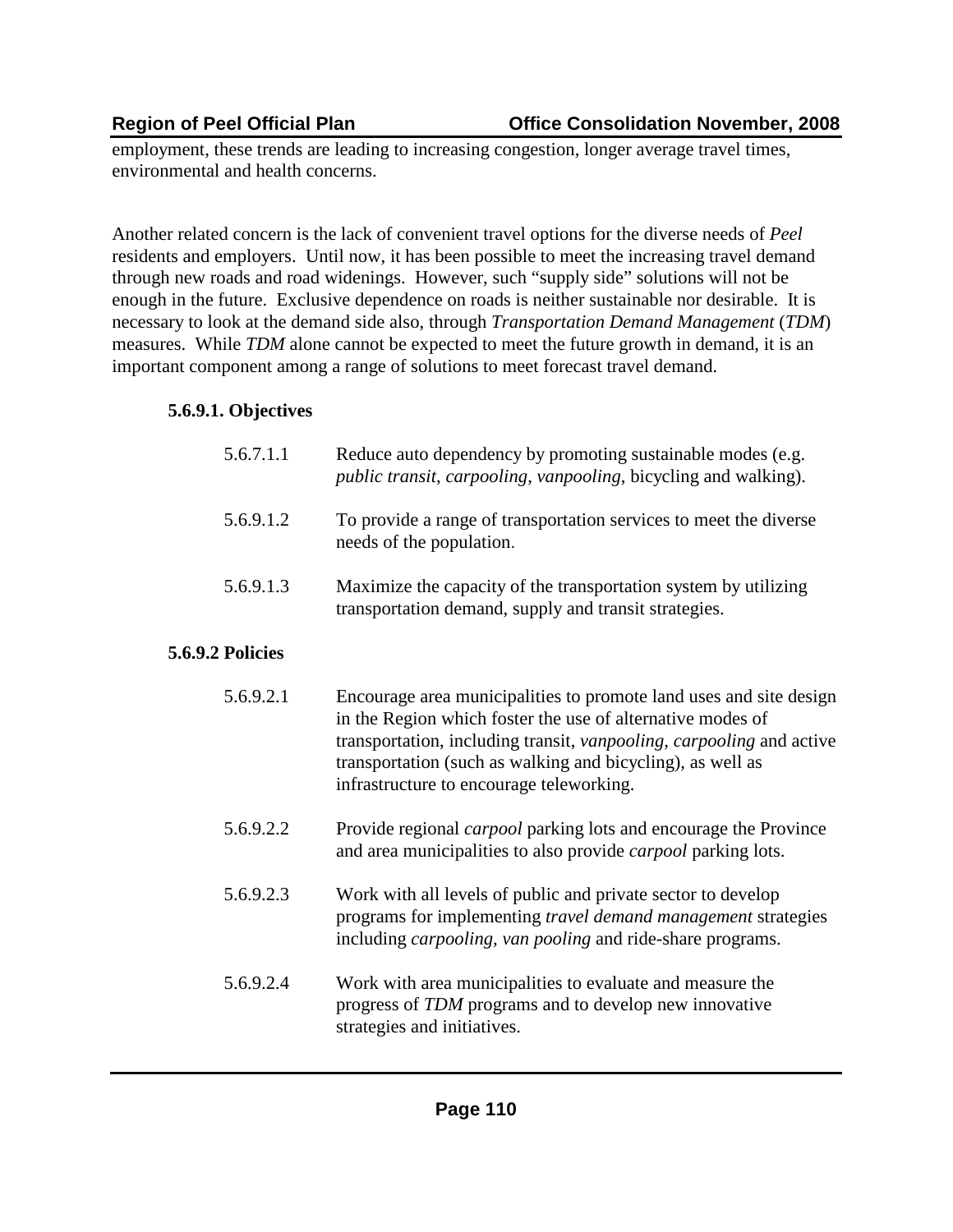| <b>Region of Peel Official Plan</b> | <b>Office Consolidation November, 2008</b>                                                                                                                                                                                                                          |
|-------------------------------------|---------------------------------------------------------------------------------------------------------------------------------------------------------------------------------------------------------------------------------------------------------------------|
| 5.6.9.2.5                           | Work with all levels of the public and private sector to promote a<br>safe and <i>sustainable</i> transportation system that offers travellers a<br>variety of mobility choices and increases the efficiency of the<br>existing transportation system.              |
| 5.6.9.2.6                           | Work with area municipalities and other levels of government to<br>develop outreach programs to promote <i>sustainable</i> transportation<br>alternatives to affect changes in peoples' travel behaviour patterns.                                                  |
| 5.6.9.2.7                           | Work with area municipalities to promote and support TDM within<br>the regional and area municipal governments.                                                                                                                                                     |
| 5.6.9.2.8                           | Work with area municipalities, neighbouring municipalities and<br>the Ontario Ministry of Transportation to develop a more efficient<br>roadway infrastructure use through TDM measures such as the<br>implementation of <i>High Occupancy Vehicle (HOV)</i> lanes. |
| 5.6.9.2.9                           | Support the use of Regional roads and other Regional land as part<br>of a safe and efficient multi-purpose trail network.                                                                                                                                           |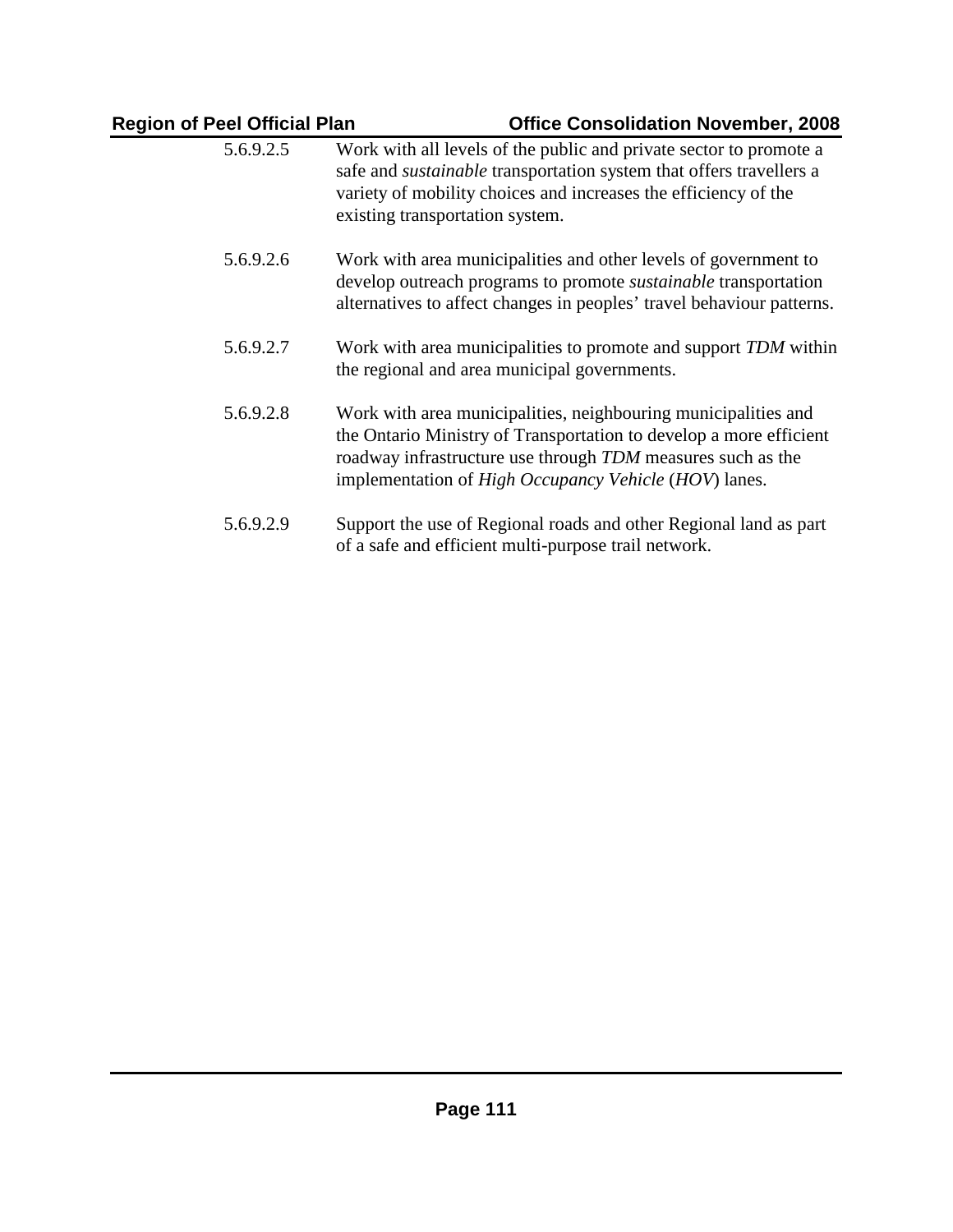**Region of Peel Official Plan Consolidation November, 2008** 

- intentionally left blank -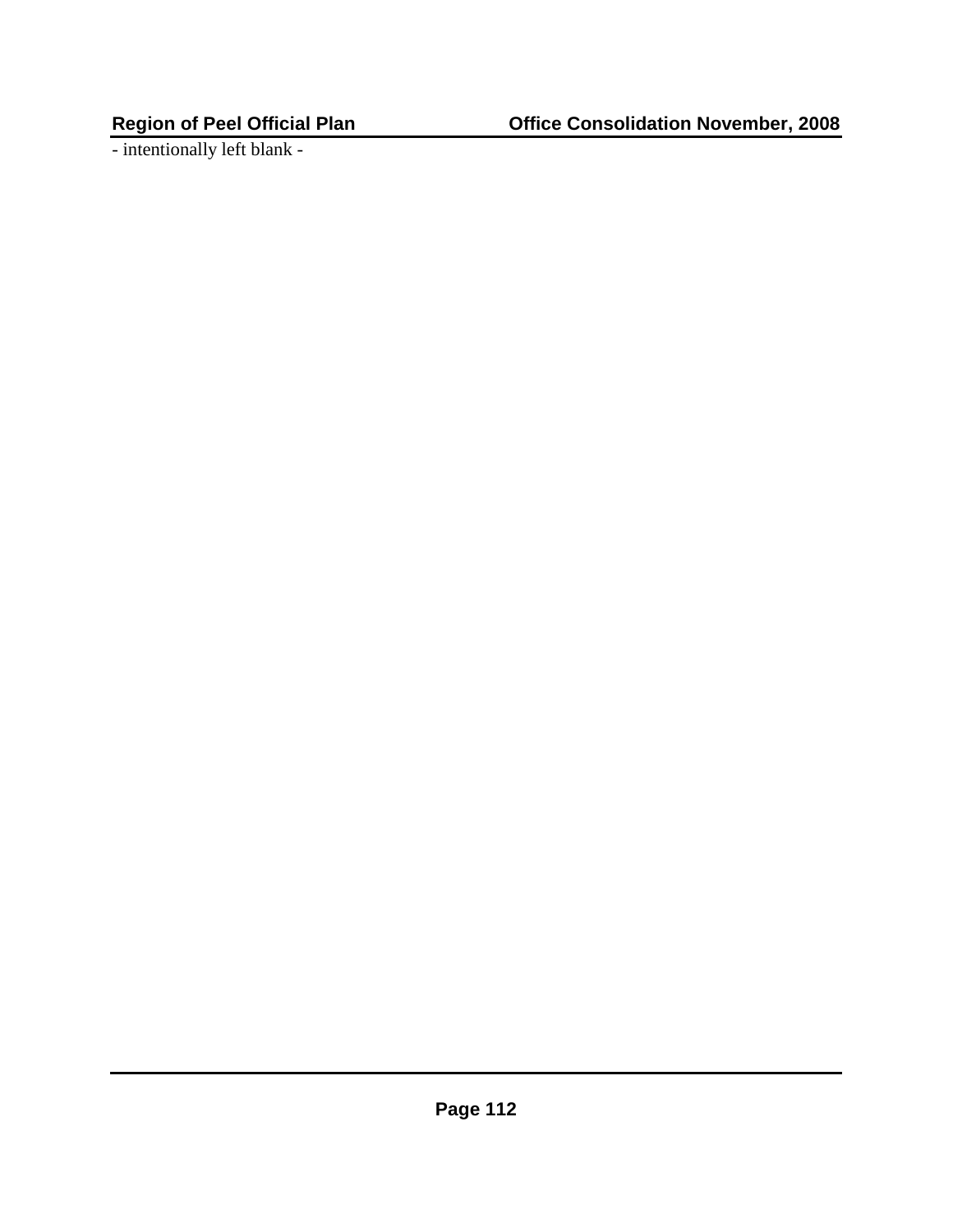### CHAPTER 6: REGIONAL SERVICES

#### **6.1 INTRODUCTION**

#### **6.1.1 Purpose**

 This chapter of the Plan deals with the wide range of *services the Region* provides, either directly or through funding under the authority of various provincial statutes.

| <b>Regional services currently include:</b>                                                                                                                              |                                                                                                                                                                                                                                  |
|--------------------------------------------------------------------------------------------------------------------------------------------------------------------------|----------------------------------------------------------------------------------------------------------------------------------------------------------------------------------------------------------------------------------|
| <b>Ambulance and Emergency Programs</b><br>• Land Ambulance Services<br>• 9-1-1 emergency number services<br>• Emergency measures planning                               | • Children's aid societies<br>· GO Transit<br>• Assessment Services<br>• GTA Pooling                                                                                                                                             |
| • Regional fire co-ordination                                                                                                                                            | <b>Social Services</b>                                                                                                                                                                                                           |
| <b>Health Services</b><br>• Health protection<br>• Health promotion<br>· Disease prevention<br>• Long-term care facilities                                               | • Social assistance and employment programs<br>• Management of child care system, including<br>child care subsidies<br>• TransHelp for people unable to access<br>regular transit<br>• Homelessness outreach program             |
| <b>Public Works</b>                                                                                                                                                      | • Intake screening services for Ontario Works<br>in Centre West Ontario                                                                                                                                                          |
| • Water supply and distribution<br>• Sewage collection and treatment<br>• Waste management<br>• Regional road construction and                                           | • Special needs resourcing for children<br>• Community programs funding<br><b>Regional Planning</b>                                                                                                                              |
| maintenance                                                                                                                                                              | • Planning policy                                                                                                                                                                                                                |
| <b>Police Services</b><br>• Emergency and call response                                                                                                                  | • Planning research<br>• Development review<br>• Transportation planning                                                                                                                                                         |
| • Investigation<br>• Highway Traffic Act enforcement                                                                                                                     | <b>Housing and Property Services:</b>                                                                                                                                                                                            |
| • Community partnerships and problem<br>solving<br>• Community education<br>• Funding OPP in Caledon<br><b>Financial contributions to:</b><br>• Conservation authorities | • Social Housing funding/administration<br>• Social Housing development and property<br>management<br>• Promotion and support of Affordable Housing<br>• Homelessness and housing initiatives<br>· Peel Heritage Complex program |
| • Hospitals                                                                                                                                                              | <b>Other Services</b>                                                                                                                                                                                                            |
|                                                                                                                                                                          | • Capital borrowing and financial services                                                                                                                                                                                       |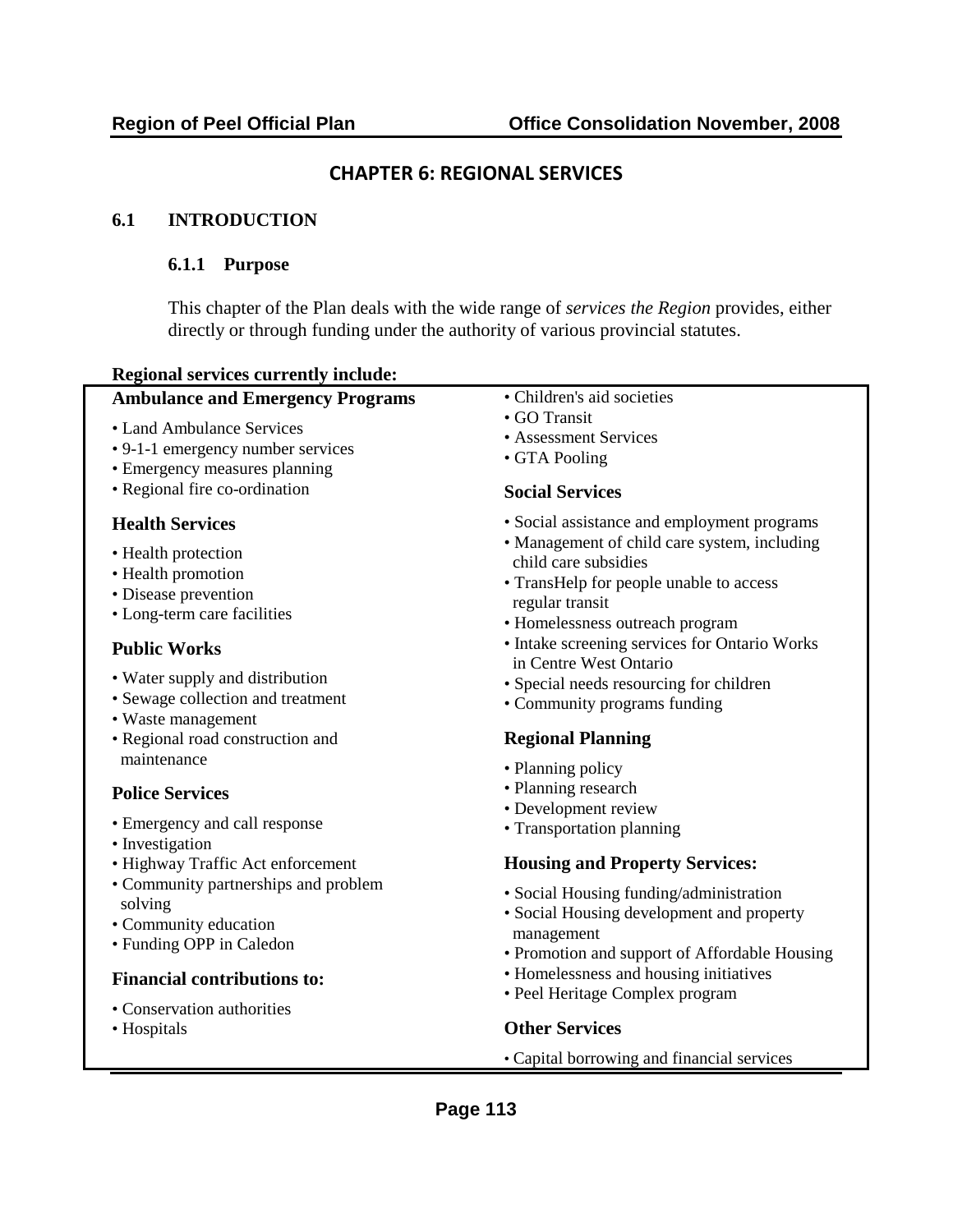Changes to update this list of *services* will be made as part of Regional Official Plan reviews. An amendment to this Plan will not be required for *the Region* to add or delete responsibility to a change in *services*. There are certain other *services* allowed for in legislation which *the Region* does not currently provide.

A growing population with a changing age structure (see Figure 7 in the Appendix) and a diverse multicultural composition (see Figure 8 in the Appendix) necessitates careful planning to ensure that public *services* will be able to meet the needs of future residents and workers at an acceptable cost. *Infrastructure* elements such as roads, treatment plants, water and sewer mains, police stations, and hospitals, serve the regional structure established in Chapter 5, and require careful planning in terms of timing, location and capital cost. The financial implications of population growth and change for the operating budgets of health, police and social services are also compelling reasons for long-term planning.

## **6.1.2 Goal**

 To have an adequate, efficient, planned and cost-effective system of Regional *services* which ensures that *services*, service levels and service delivery are consistent with public needs and financial realities.

# **6.2 REGIONAL HUMAN SERVICES**

Individual's needs in Peel Region vary with age, income, ability, skills, background and interests. People's expectations for basic material needs (e.g., housing), public safety, health and social supports vary throughout their lives.

*The Region* is responsible for planning, delivering and/or contributing to the funding of a wide range of human *services*, including health services, social services, housing, ambulance and emergency programs and police.

Collectively, human services constitute a major component of the Region's responsibilities and budgets, and therefore human services need to be appropriately addressed in Regional planning policy.

Because of the relationship between safe, accessible and healthy communities, development growth and human services, the co-ordination of the provision of human services should include consideration of the objectives and policies in this Plan focused on improving the quality of life of all people in Peel.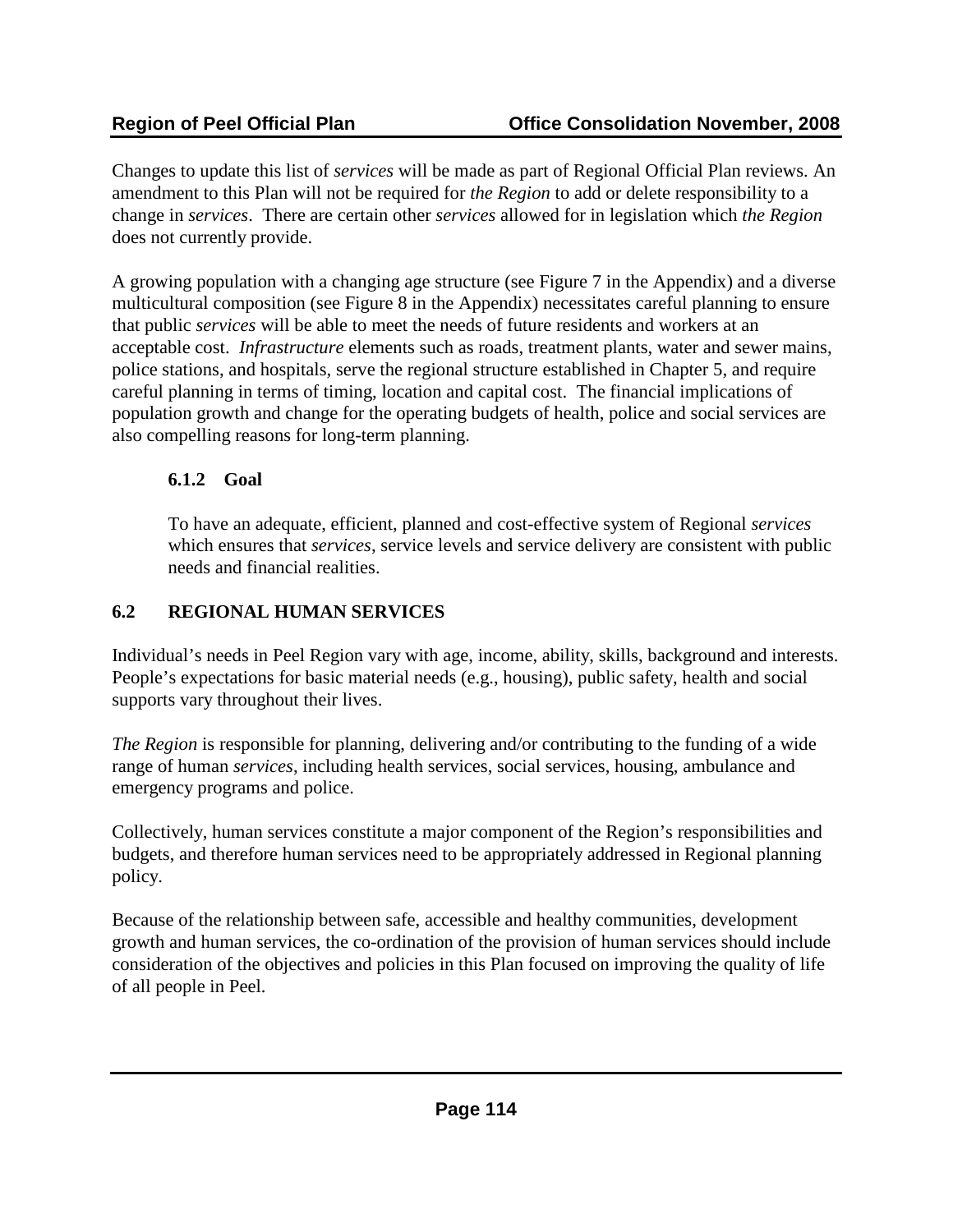## **6.2.1 Objectives**

| 6.2.1.1 | To provide human <i>services</i> in an efficient, planned and cost-<br>effective manner consistent with public needs and financial |
|---------|------------------------------------------------------------------------------------------------------------------------------------|
|         | realities.                                                                                                                         |

- 6.2.1.2 To contribute to safe, accessible and healthy communities where people of all ages, backgrounds and capabilities can meet their needs throughout the various stages of their lives by providing opportunities for emotional, physical and socio-economic wellbeing.
- 6.2.1.3 To foster the creation of *community* identity and *community* selfreliance.

### **6.2.2 Policies**

| 6.2.2.1 | Ensure Regional human service facilities and programs are<br>provided in a manner consistent with the needs of present and<br>future populations in Peel, based on a changing population age<br>structure, multicultural and ethnic diversity, disability and in<br>keeping with the Region's financial objectives.                                                                                                                                                                                                                                          |
|---------|--------------------------------------------------------------------------------------------------------------------------------------------------------------------------------------------------------------------------------------------------------------------------------------------------------------------------------------------------------------------------------------------------------------------------------------------------------------------------------------------------------------------------------------------------------------|
| 6.2.2.2 | Plan for and provide coordinated access, where appropriate, for<br>Regionally funded or delivered services.                                                                                                                                                                                                                                                                                                                                                                                                                                                  |
| 6.2.2.3 | Develop a strategy, to facilitate the co-ordination and planning of<br>Regional human services and Regional finances with the relevant<br>objectives and policies in this Plan, such as Regional Structure and<br>Implementation policies, through a collaborative and consultative<br>process that includes all of the appropriate stakeholders, such as<br>senior governments, the area municipalities, school boards,<br>appropriate agencies and commissions, and which is consistent<br>with Regional and area municipal growth management initiatives. |
| 6.2.2.4 | Encourage the area municipalities to take into account the<br>availability and location of existing and future human services and<br>access to public transit when considering and revising secondary<br>plans, and to have regard for the impact of such plans, on the                                                                                                                                                                                                                                                                                      |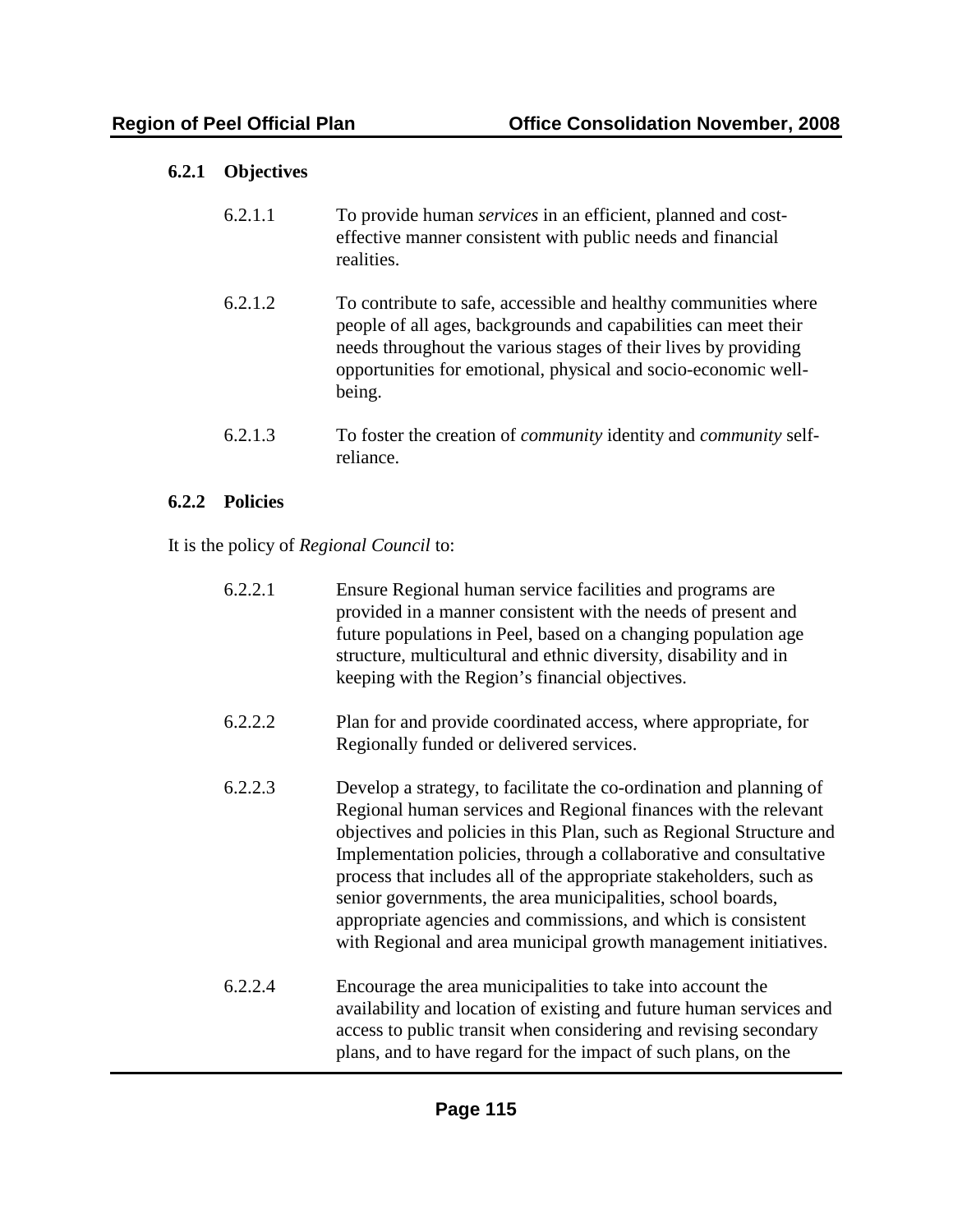| <b>Region of Peel Official Plan</b> | <b>Office Consolidation November, 2008</b>                                                                                                                                                                                                                |
|-------------------------------------|-----------------------------------------------------------------------------------------------------------------------------------------------------------------------------------------------------------------------------------------------------------|
|                                     | provision of human services in an effective, efficient and logical<br>fashion, by the Region of Peel.                                                                                                                                                     |
| 6.2.2.5                             | Ensure that Regional human services facilities are located and<br>designed to be accessible to all people in Peel and are supportive of<br>the Regional Structure policies of this plan.                                                                  |
| 6.2.2.6                             | Advance health promotion and disease prevention as the primary<br>means of achieving people's best health status.                                                                                                                                         |
| 6.2.2.7                             | Close the significant gap between the current Public Health service<br>levels and the health needs of Peel residents.                                                                                                                                     |
| 6.2.2.8                             | Encourage the area municipalities, as part of their site plan and<br>subdivision plan approval process, to consult with Peel Regional<br>Police to promote safety and security.                                                                           |
| 6.2.2.9                             | Encourage the area municipalities to develop appropriate<br>accessibility policies and regulations in their Official Plans, Zoning<br>By-laws, Urban Design Guidelines, and Site Plan Manuals, in<br>accordance with the Ontarians with Disabilities Act. |
| 6.2.2.10                            | Prepare a Regional Accessibility Plan and review the plan, as<br>required by the Ontarians with Disabilities Act, and make the plan<br>available to the public.                                                                                           |
| 6.2.2.11                            | Encourage the area municipalities and GO Transit to introduce a<br>greater number of accessible low floor bus routes and other transit<br>accessibility improvements to accommodate the travel needs of<br>persons with disabilities in Peel Region.      |
| 6.2.2.12                            | Support increased co-ordination of transportation service among<br>TransHelp, the area municipalities, community-based agencies and<br>taxi companies to provide a collaborative transportation services<br>for persons with disabilities.                |
| 6.2.2.13                            | Ensure that TransHelp eligibility criteria are designed to<br>accommodate the mobility needs of those unable to use<br>conventional transit.                                                                                                              |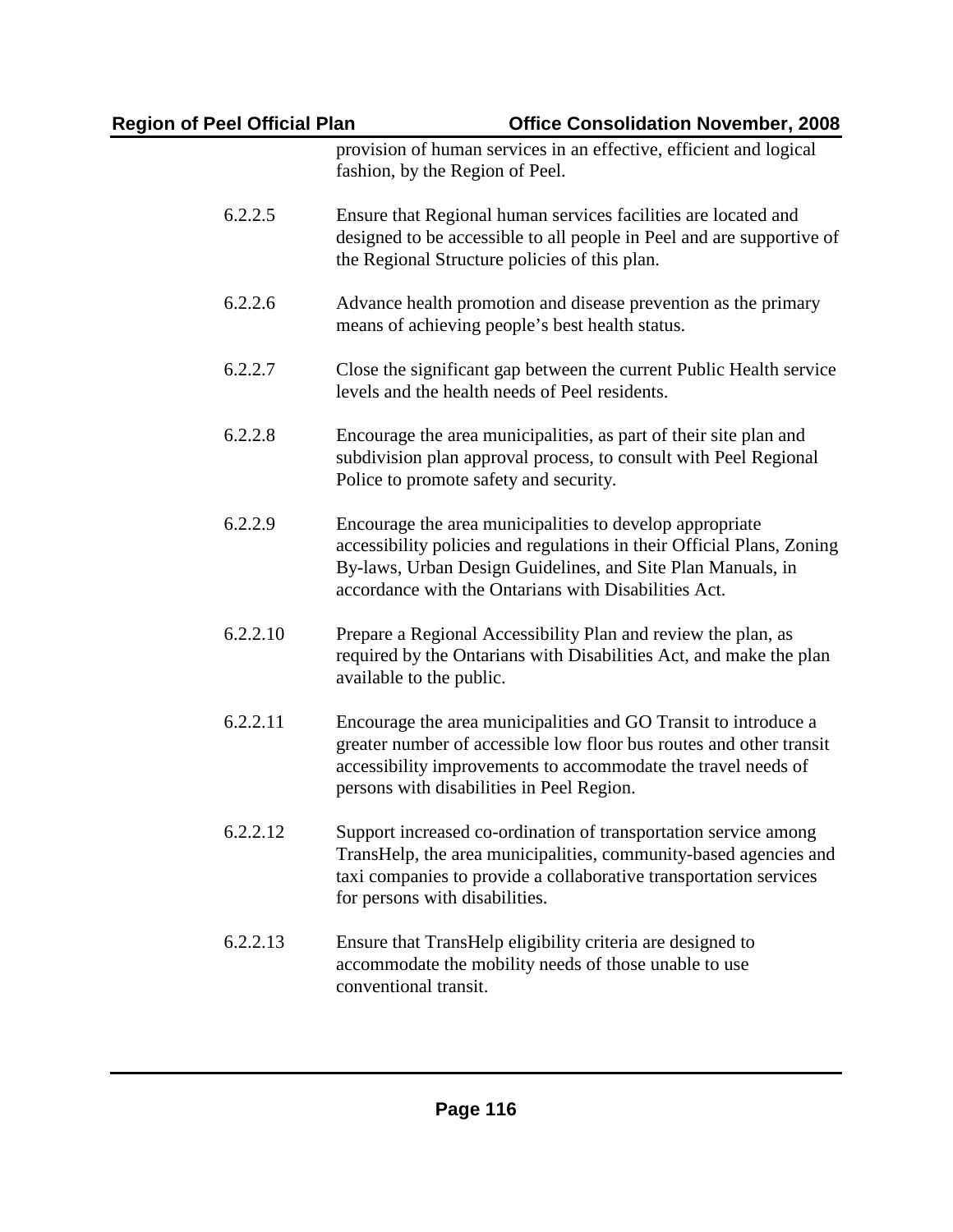| <b>Region of Peel Official Plan</b> | <b>Office Consolidation November, 2008</b>                                                                                                                                                                                                                                                                                                                                                     |
|-------------------------------------|------------------------------------------------------------------------------------------------------------------------------------------------------------------------------------------------------------------------------------------------------------------------------------------------------------------------------------------------------------------------------------------------|
| 6.2.2.14                            | Encourage public transit providers to make service accessible to<br>people with disabilities as identified in the Ontarians with<br>Disabilities Act.                                                                                                                                                                                                                                          |
| 6.2.2.15                            | Maintain, monitor, evaluate and refine the centralized waiting list<br>for all social housing units in Peel Region.                                                                                                                                                                                                                                                                            |
| 6.2.2.16                            | Request developers of affordable housing, including social and<br>special needs housing, and their funding partners to consult with<br>the Region and area municipalities when making locational<br>decisions, to ensure an appropriate and equitable distribution of<br>affordable housing throughout Peel.                                                                                   |
| 6.2.2.17                            | Encourage and support the area municipalities in creating and<br>maintaining appropriate opportunities for the provision of<br>affordable housing, including social and special needs housing.                                                                                                                                                                                                 |
| 6.2.2.18                            | Develop a Peel Housing Strategy, including affordable housing,<br>social housing and special needs housing components, in<br>collaboration with appropriate stakeholders, including the area<br>municipalities. This strategy should include a component on<br>advocacy to promote housing issues and to address housing needs.                                                                |
| 6.2.2.19                            | Ensure that housing growth is co-ordinated with the delivery of the<br>necessary physical and human services to support such growth,<br>through the joint implementation of appropriate growth<br>management strategies by the Region, the area municipalities,<br>school boards, appropriate agencies and commissions.                                                                        |
| 6.2.2.20                            | Through the use of various initiatives, including the Region of Peel<br>Municipal Housing Facility By-law, develop policies and programs<br>to facilitate partnerships with the area municipalities and the<br>private and non-profit housing sectors to develop new affordable<br>housing in Peel Region.                                                                                     |
| 6.2.2.21                            | Encourage the provision and maintenance of an adequate supply of<br>affordable rental and ownership housing to meet the diverse needs<br>of all Peel residents, in partnership with the area municipalities,<br>non-profit and private providers, and through the effective use of<br>all available and appropriate affordable housing programs and<br>housing rehabilitation funding sources. |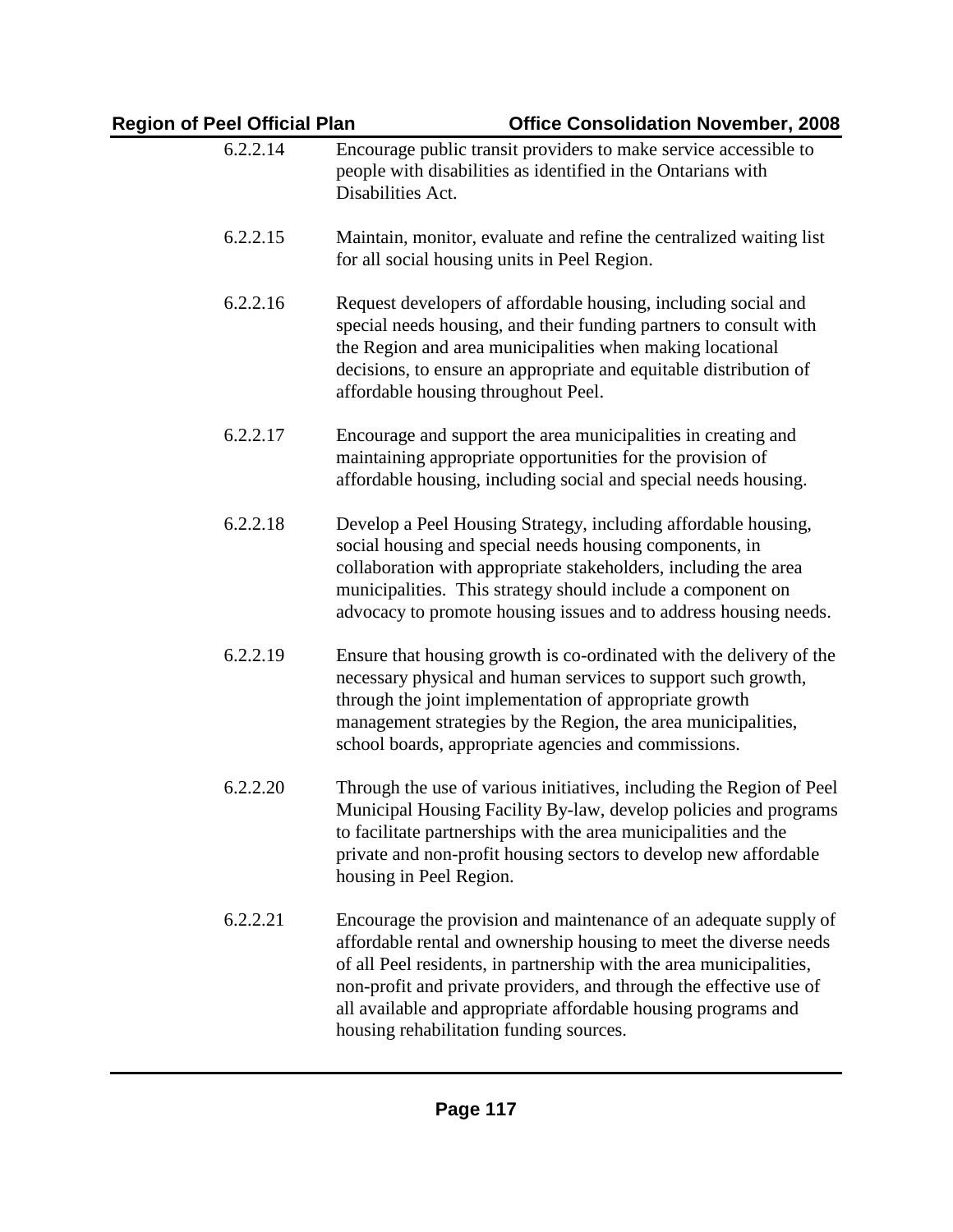| <b>Region of Peel Official Plan</b> | <b>Office Consolidation November, 2008</b>                                                                                                                                                                                                                                                                                         |
|-------------------------------------|------------------------------------------------------------------------------------------------------------------------------------------------------------------------------------------------------------------------------------------------------------------------------------------------------------------------------------|
| 6.2.2.22                            | Facilitate the provision of rent-geared-to income components<br>within housing program initiatives and develop a plan for the<br>allocation of rent-geared-to income subsidies.                                                                                                                                                    |
| 6.2.2.23                            | Promote and encourage housing and shelter initiatives that offer<br>residents stability through life-skills training and development<br>programs.                                                                                                                                                                                  |
| 6.2.2.24                            | Create and implement a comprehensive support plan to help those<br>who are homeless or on the verge of being homeless.                                                                                                                                                                                                             |
| 6.2.2.25                            | Promote public awareness and understanding of human services<br>issues to address all related needs.                                                                                                                                                                                                                               |
| 6.2.2.26                            | Provide a level of police services appropriate to meet community<br>needs and to fulfil the statutory requirements for the provision of<br>adequate and effective policing.                                                                                                                                                        |
| 6.2.2.27                            | In addition to the policies in this section, support the adequate<br>provision of human services through the Housing policies as set<br>out in Section 5.5, the Crime Prevention Through Environmental<br>Design policies as set out in Section 7.4 and the Emergency<br>Measures policies as set out in Section 7.5 of this Plan. |

### **6.3 WATER AND WASTEWATER SERVICES**

*The Region* is responsible for the supply and distribution of water and the collection and disposal of sanitary sewage (see Figure 9 in the Appendix). In the southern urban areas of *Peel*, water and sanitary sewer *services* are provided in cooperation with the Province through the South Peel Servicing Agreement. The Province builds and operates major facilities upon three years notification of need from *Regional Council*. *The Region* covers the construction and operation costs of all major water and sanitary sewage facilities under the South Peel Servicing Agreement. Outside the area covered by the South Peel Servicing Agreement, *the Region* operates and maintains a number of independent municipal water systems serving smaller communities as well as certain areas in the Rural System.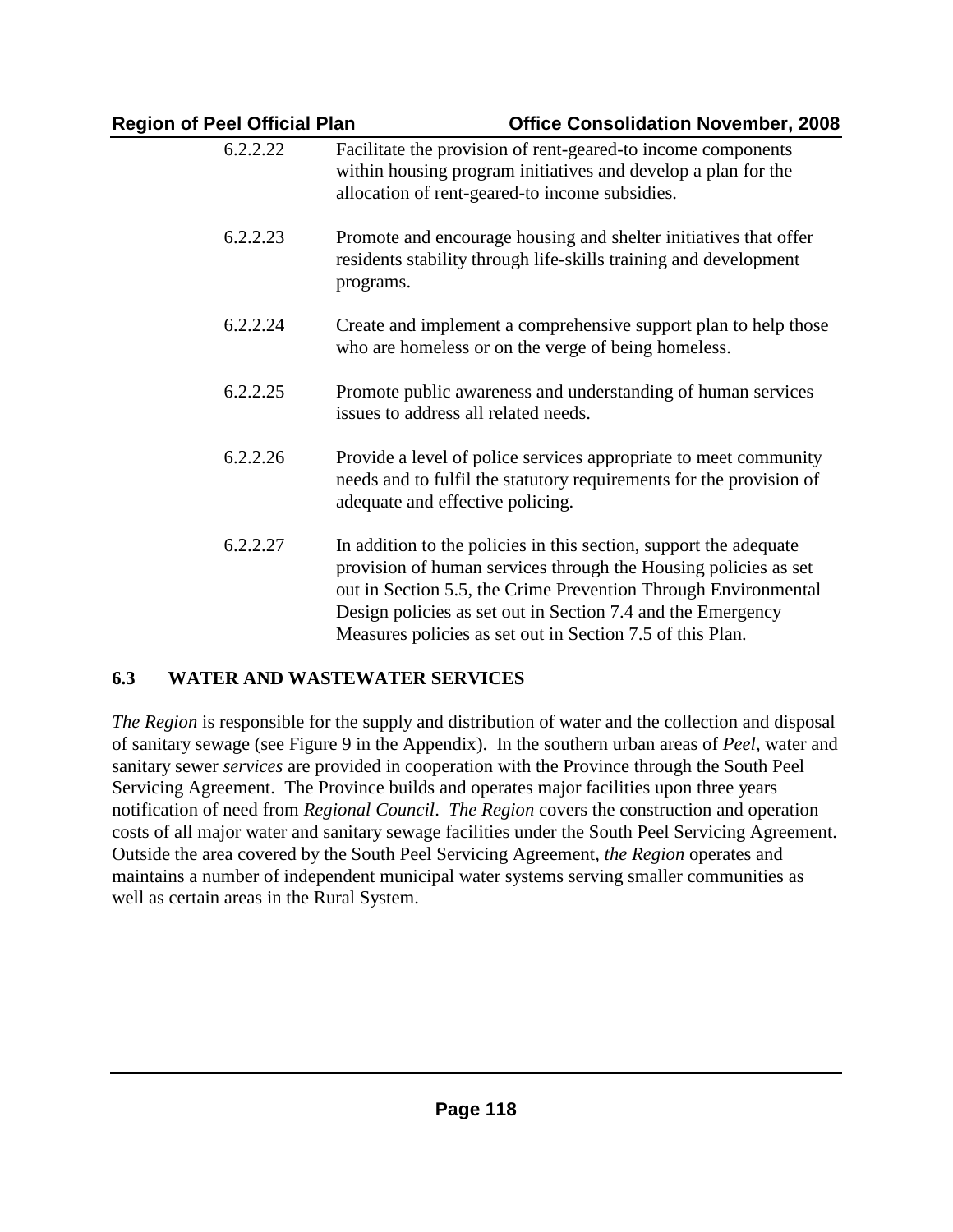#### **6.3.1 Objective**

 To provide water supply and sanitary sewer *services* to appropriate areas of *the region* in an adequate, efficient, planned and cost-effective manner consistent with public needs and financial realities.

#### **6.3.2 Policies**

It is the policy of *Regional Council* to:

 6.3.2.1 Require and provide full municipal sewage and water *services* to accommodate growth in the Urban System to the year 2031, and the three Rural Service Centres to the year 2021. The provision of full municipal sewage and water *services* in the Urban System and the three Rural Service Centres will be subject to the Regional financial and physical capabilities. 6.3.2.2 Ensure that no *development* requiring additional or new water supply and/or sanitary sewer *services* proceeds prior to the finalization of a Servicing Agreement with *the Region*, confirming the responsibility for, and ability to provide, appropriate facilities for water supply and sewage disposal. In the case of plans of subdivision, confirmation will be required prior to draft approval, that servicing is or will be available. 6.3.2.3 Provide municipal water *services* to accommodate growth in the Palgrave Estate Residential Community, the rural settlements and the rural area, *as appropriate*, consistent with the policies of this Plan. Communal sewage disposal systems will be the preferred means of servicing multiple new lots where site conditions are suitable over the long term. If a communal sewage disposal system is not feasible, individual on-site sewage disposal facilities may be considered, where site conditions are suitable over the long term. 6.3.2.4 Continue to have water and/or sewer *services* provided by private or communal systems where appropriate, for existing and committed development as designated in the *area municipal official plans*. 6.3.2.5 Consider the financial, operational and environmental impacts and long-term suitability of communal wastewater systems.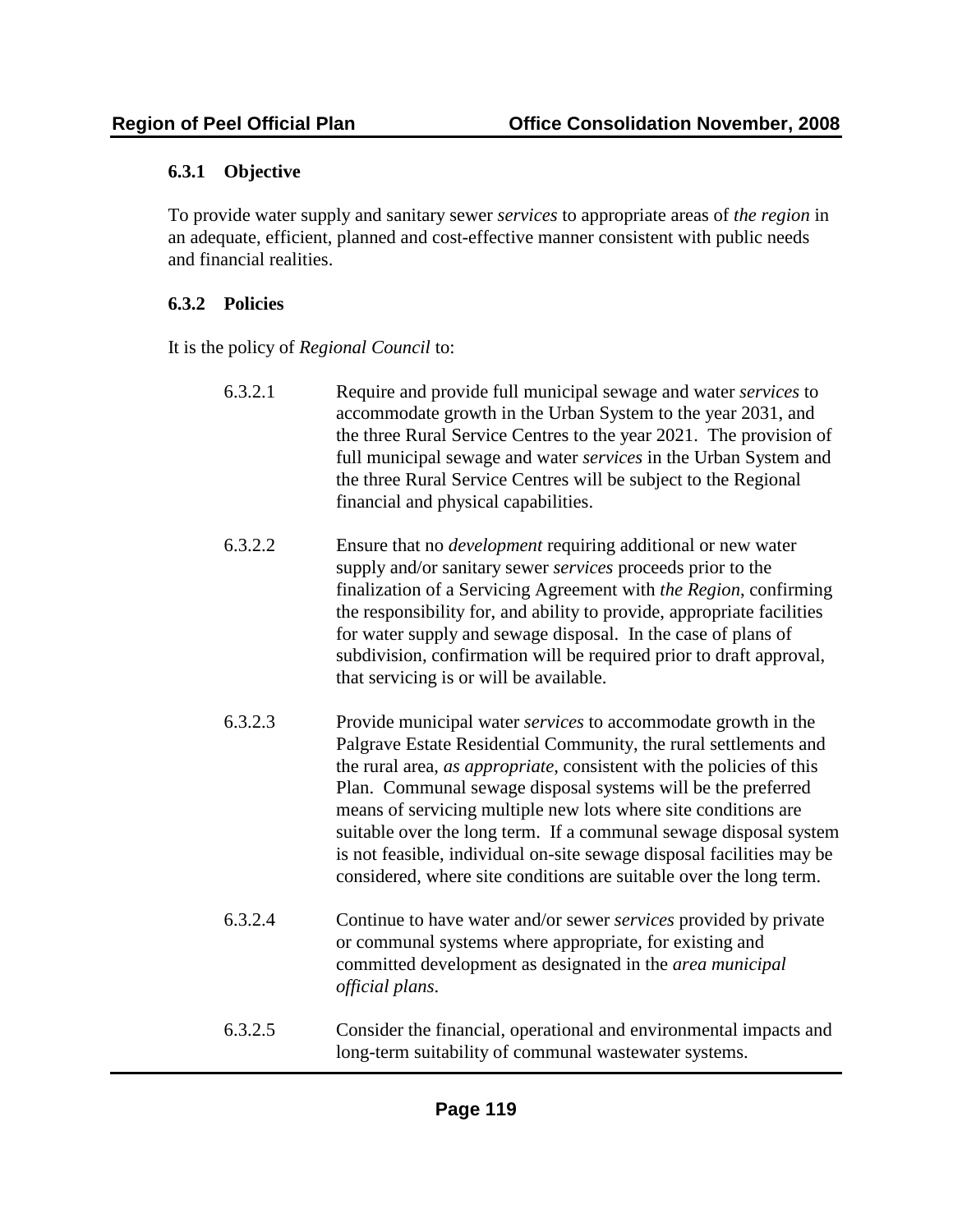| 6.3.2.6 | Pursue, in cooperation with the area municipalities, the public and<br>businesses, water conservation strategies designed to improve the<br>efficiency of the Region's systems.                                                              |
|---------|----------------------------------------------------------------------------------------------------------------------------------------------------------------------------------------------------------------------------------------------|
| 6.3.2.7 | Ensure that the planning and construction of water and sanitary<br>sewer <i>services</i> protects the environmental systems and natural<br>resources of <i>Peel</i> in a manner consistent with the objectives and<br>policies in this Plan. |
| 6.3.2.8 | Reduce loads to the sanitary sewers and sewage treatment plants<br>through <i>the Region</i> 's sewer use by-law, education and the proper<br>disposal of household hazardous waste.                                                         |
| 6.3.2.9 | Pursue a water efficiency strategy with a goal to reducing per<br>capita consumption by 10-15% over the next 20 years.                                                                                                                       |

## **6.4 WASTE MANAGEMENT**

The *waste* produced in *Peel* is disposed of by means of incineration, landfill, recycling and composting. In keeping with the three themes of this Plan (an *ecosystem* approach, *sustainable development* and *healthy communities*) *the Region* must promote reductions in material consumption and *waste* production, and the recognition of *waste* as a valuable resource that, if fully utilized, can have minimal negative impacts on the environment. *The Region* will continue to focus on reduction, reuse, and recycling programs (3Rs), examine *waste* disposal alternatives, explore the resource potential of *waste*, and strive for a cost-effective *waste* management system. *Waste* disposal will be managed so as to minimize environmental impacts and emphasize the responsibility of the *waste* producer to reduce the amount and type of *waste* produced and bear the costs of collection and disposal.

*Peel* is also committed to preparing and maintaining a long-term *waste* management strategy which meets the needs of citizens and businesses, is environmentally sound, socially acceptable, technically efficient and economically viable.

*Waste* management sites in *Peel* are shown on Figure 10 in the Appendix. The Britannia and Caledon landfill sites are the only active public landfill sites in *Peel*. The establishment and operation of any new landfill site at another location will require an amendment to this Plan. The expansion of an existing landfill site will require an amendment to a local official plan.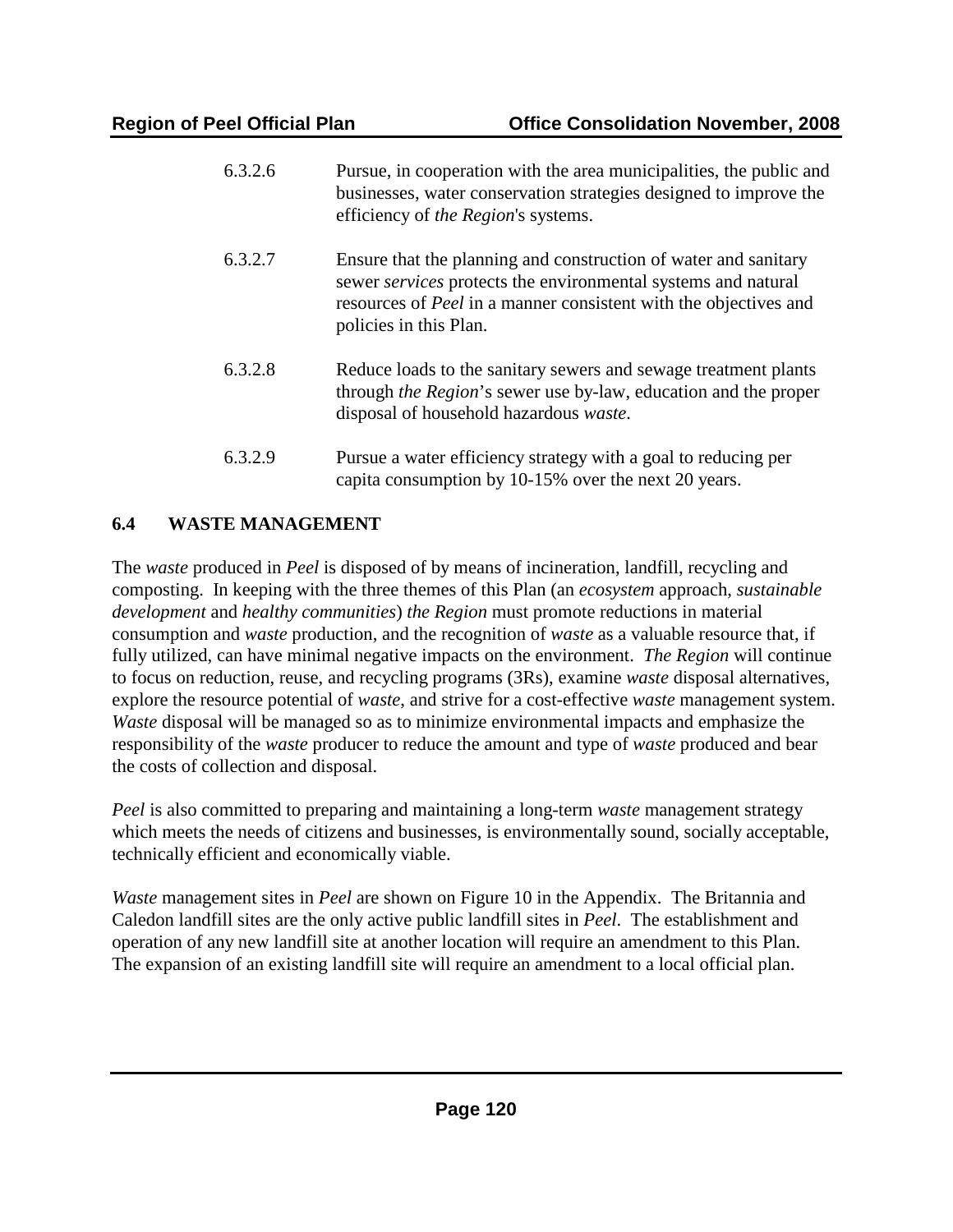#### **6.4.1 Objectives**

| 6.4.1.1 | To recognize the need for sustainability in the use of the earth's<br>resources and the essential role <i>the Region</i> plays in reducing the<br>impact that <i>waste</i> management activities have on the environment.                                                                                     |
|---------|---------------------------------------------------------------------------------------------------------------------------------------------------------------------------------------------------------------------------------------------------------------------------------------------------------------|
| 6.4.1.2 | To promote the integration of the principle and hierarchy of<br>reduction, reuse, and recycling into the decision making of<br>consumers, businesses, and governments, and to achieve a<br>minimum of 80 percent diversion of residential and non-residential<br><i>waste</i> from landfill by the year 2000. |
| 6.4.1.3 | To establish and maintain an environmentally responsible and cost-<br>effective system for managing municipal solid waste, including<br>household hazardous waste, generated within Peel Region.                                                                                                              |

### **6.4.2 Policies**

| 6.4.2.1 | Prepare, in cooperation with the area municipalities, a Waste<br>Management Strategy to achieve the <i>waste</i> management objectives.                                                                                      |
|---------|------------------------------------------------------------------------------------------------------------------------------------------------------------------------------------------------------------------------------|
| 6.4.2.2 | Actively encourage, promote and <i>support</i> efforts of government,<br>the private sector and the general public which reduce waste, or<br>emphasize reuse, recycling (3Rs), composting and other<br>minimization options. |
| 6.4.2.3 | Encourage the area municipalities to prepare and adopt guidelines<br>for the design of communities and buildings that will facilitate<br>source separation, collection, storage and transportation of <i>waste</i> .         |
| 6.4.2.4 | Require the area municipal official plans to direct waste facilities,<br>including processing and storage, to appropriate locations.                                                                                         |
| 6.4.2.5 | Ensure that the location of any new <i>waste</i> disposal facility is<br>consistent with the objectives and policies in this Plan and the <i>area</i><br>municipal official plans.                                           |
| 6.4.2.6 | Consider energy from <i>waste</i> facilities as an option for the disposal<br>of post-recycled waste generated within Peel Region.                                                                                           |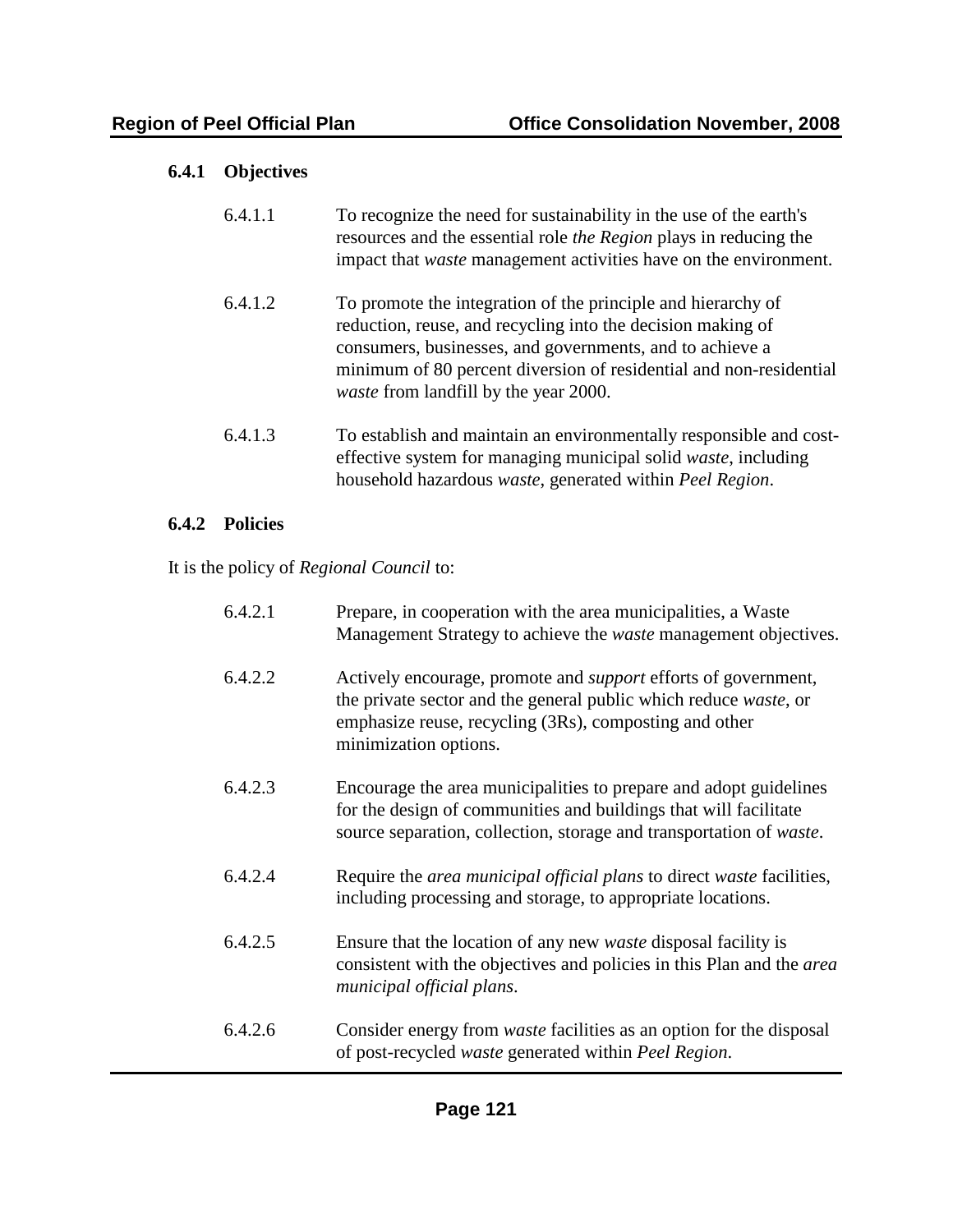| 6.4.2.7  | Recognize the Britannia and Caledon landfill sites, as shown on<br>Figure 10 of the Appendix, as the only active landfill sites in Peel<br>Region. The establishment and operation of a new landfill site at<br>another location will require a Regional Official Plan Amendment.<br>The expansion of an existing landfill site will require an<br>amendment to a local official plan. |
|----------|----------------------------------------------------------------------------------------------------------------------------------------------------------------------------------------------------------------------------------------------------------------------------------------------------------------------------------------------------------------------------------------|
| 6.4.2.8  | Require an amendment of the certificate of approval in force at the<br>date of Council's adoption of this Plan or the issuance of a new<br>certificate of approval by the Ministry of the Environment, for any<br>changes to what is presently permitted in an existing landfill site.                                                                                                 |
| 6.4.2.9  | Review any proposal to establish and operate a new landfill site in<br>Peel for consistency with the objectives and policies in this Plan<br>and the area municipal official plans.                                                                                                                                                                                                    |
| 6.4.2.10 | Maintain operating landfill sites in a manner which protects the<br>environment, public health and adjacent land uses.                                                                                                                                                                                                                                                                 |
| 6.4.2.11 | View the use of land for landfill during the operational life of the<br>site as an interim land use, until such time as the land is deemed by<br>Regional Council to be suitable for other uses.                                                                                                                                                                                       |
| 6.4.2.12 | Support the after use of the Britannia Landfill site for Open Space<br>purposes.                                                                                                                                                                                                                                                                                                       |
| 6.4.2.13 | Permit <i>development</i> within 500 metres (1640 feet) of the active<br>working face of the Britannia Landfill Site subject to agreements as<br>required by the Province, Region and City of Mississauga.                                                                                                                                                                             |
| 6.4.2.14 | Review proposed <i>development</i> in proximity to the Caledon landfill<br>site for consistency with the objectives and policies in this Plan,<br>the Town of Caledon Official Plan, the Niagara Escarpment Plan<br>and the Ministry of the Environment guidelines.                                                                                                                    |
| 6.4.2.15 | Carefully manage those closed landfill sites which the Region<br>owns and rehabilitate them to appropriate uses, determined jointly<br>with the area municipalities.                                                                                                                                                                                                                   |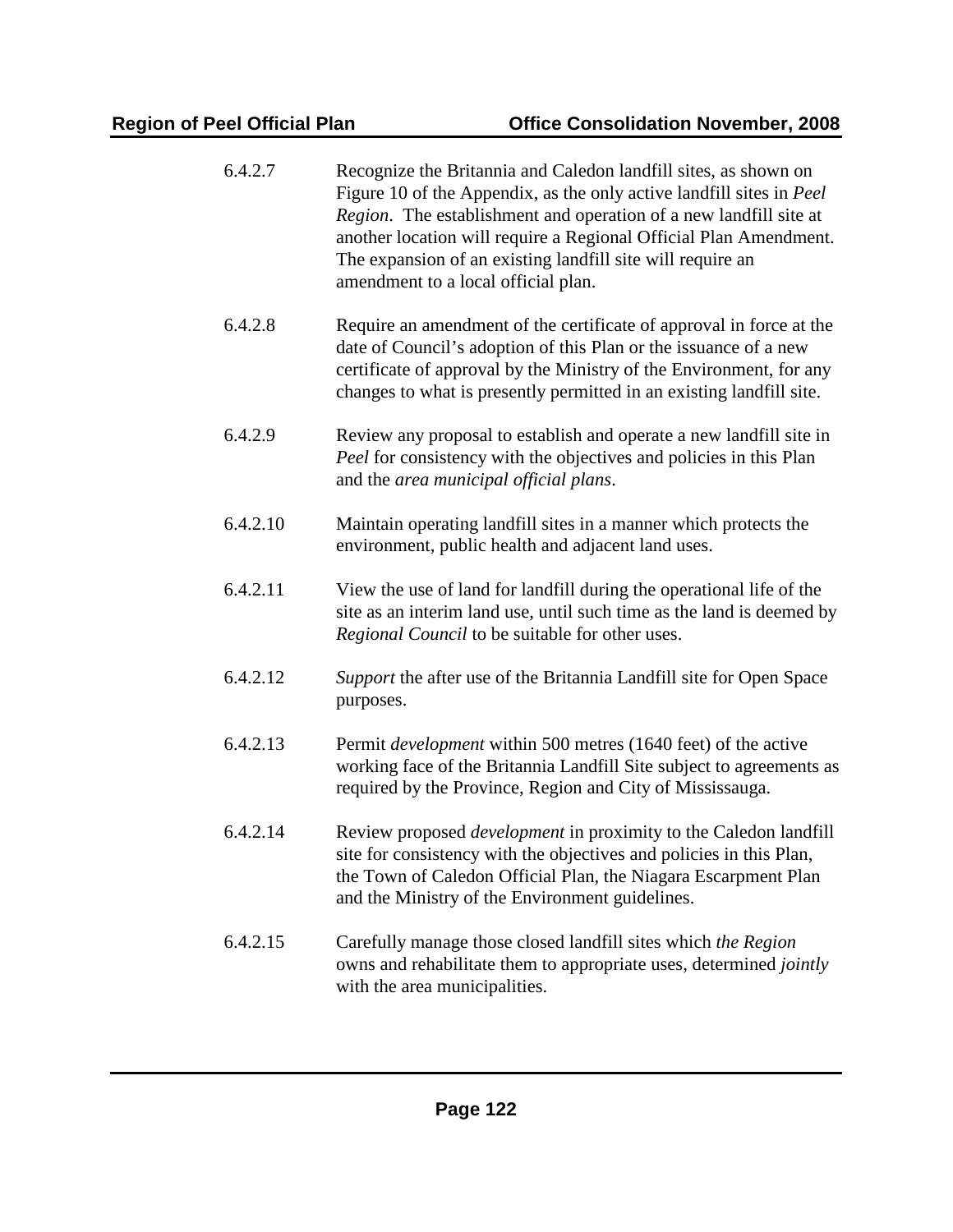## CHAPTER 7: IMPLEMENTATION

#### **7.1 INTRODUCTION**

#### **7.1.1 Purpose**

 There are many initiatives needed to fulfill the intent of this Plan. This chapter identifies the general means by which the goals, objectives and policies in this Plan will be implemented.

#### **7.1.2 Goal**

To successfully implement the objectives and policies in this Plan.

#### **7.2 INTERPRETATION**

It is important that this Plan is clearly understood by readers and users. The following provides policies for the interpretation of this Plan.

## **7.2.1 Objective**

To provide a guideline for the interpretation of this Plan.

#### **7.2.2 Policies**

| 7.2.2.1 | The text, Table 1, schedules and glossary together form this Plan<br>and should be read and interpreted together and not be considered<br>in isolation.                                |
|---------|----------------------------------------------------------------------------------------------------------------------------------------------------------------------------------------|
| 7.2.2.2 | Any changes to the text, Table 1, schedules and glossary, except as<br>expressly noted in Policy 7.2.2.7, will require an amendment to this<br>Plan.                                   |
| 7.2.2.3 | The exact lines and boundaries for the information contained in the<br>generalized schedules will be defined in the <i>area municipal official</i><br><i>plans</i> , where applicable. |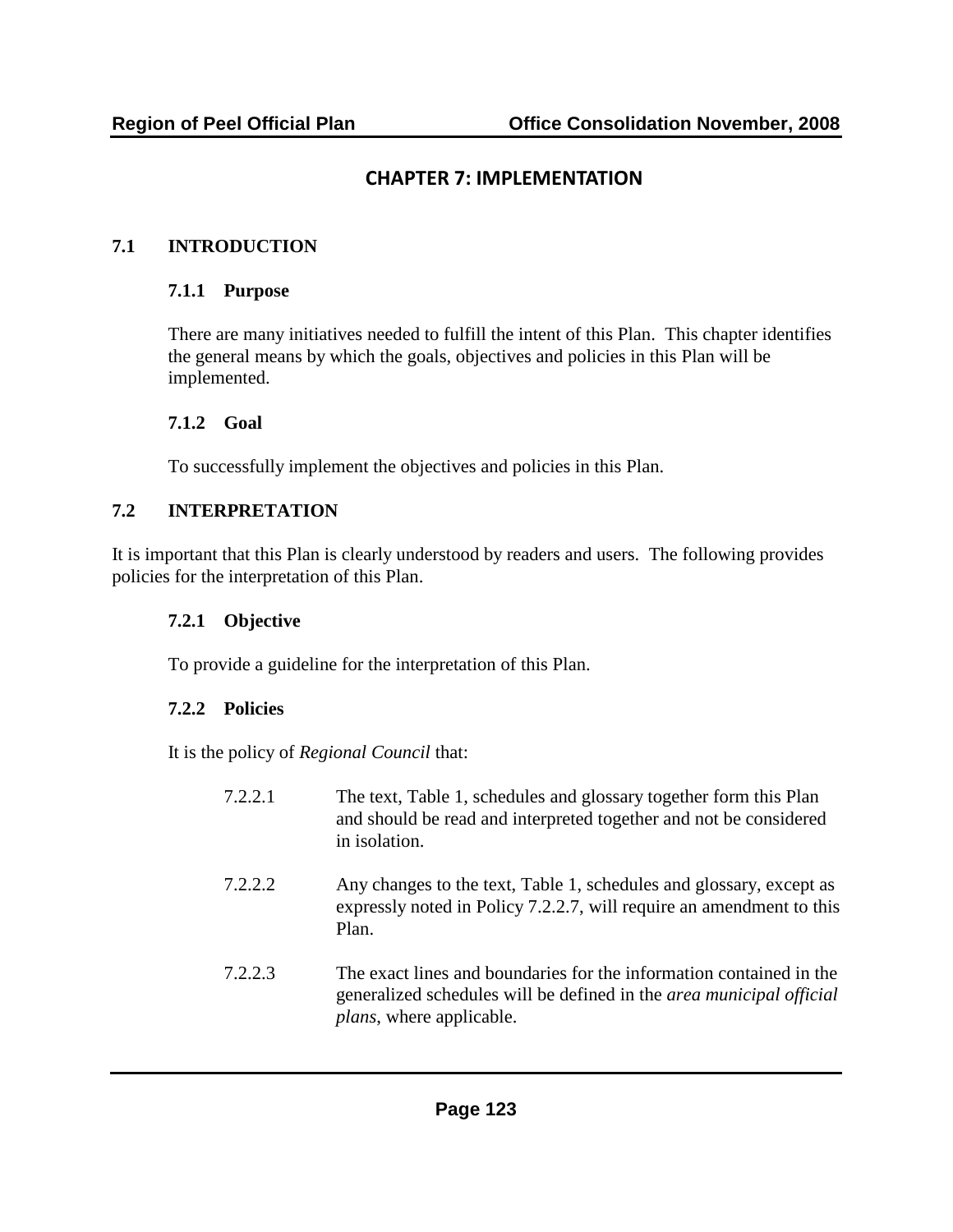| <b>Region of Peel Official Plan</b> | <b>Office Consolidation November, 2008</b>                                                                                                                                                                                                                                                                                                                                                                                                                                                                                                                                                                                                                                   |
|-------------------------------------|------------------------------------------------------------------------------------------------------------------------------------------------------------------------------------------------------------------------------------------------------------------------------------------------------------------------------------------------------------------------------------------------------------------------------------------------------------------------------------------------------------------------------------------------------------------------------------------------------------------------------------------------------------------------------|
| 7.2.2.4                             | The policies contained in this Plan seek to provide the full<br>intentions of Regional Council in planning for the region. Where<br>differences of opinion arise as to the meaning of any part of the<br>Plan, or in determining the significance of any action and the<br>appropriate reaction required under the policies in this Plan, an<br>interpretation will be made by Regional Council.                                                                                                                                                                                                                                                                             |
| 7.2.2.5                             | The text, including the glossary, will take precedence in a case of<br>any discrepancy between the text and the schedules.                                                                                                                                                                                                                                                                                                                                                                                                                                                                                                                                                   |
| 7.2.2.6                             | For areas within the Niagara Escarpment Plan Area and the<br>Parkway Belt West Plan Area, policies contained in the respective<br>Niagara Escarpment Plan and the Parkway Belt West Plan will take<br>precedence over policies in this plan.                                                                                                                                                                                                                                                                                                                                                                                                                                 |
| 7.2.2.7                             | The 2031 Regional Urban Boundary and the boundary of a Rural<br>Service Centre, as shown on Schedule D, may be adjusted without<br>an amendment to this Plan only if the adjustment is coincident with<br>a minor realignment to a road or other linear <i>infrastructure</i> that<br>defines the location of a boundary, or is coincident with more<br>detailed environmental mapping of an environmental feature that<br>defines the location of a boundary provided such mapping is<br>derived from approved studies or site investigations/inspections<br>and that such a refinement in mapping is satisfactory to the area<br>municipality and other relevant agencies. |
| 7.2.2.8                             | None of the policies in this Plan shall be interpreted as an<br>assumption by or on behalf of the Region, or the area<br>municipalities, of responsibility for the identification, evaluation,<br><i>remediation</i> , monitoring, or control of contaminated or possibly<br>contaminated sites beyond that for which it is otherwise<br>responsible at law.                                                                                                                                                                                                                                                                                                                 |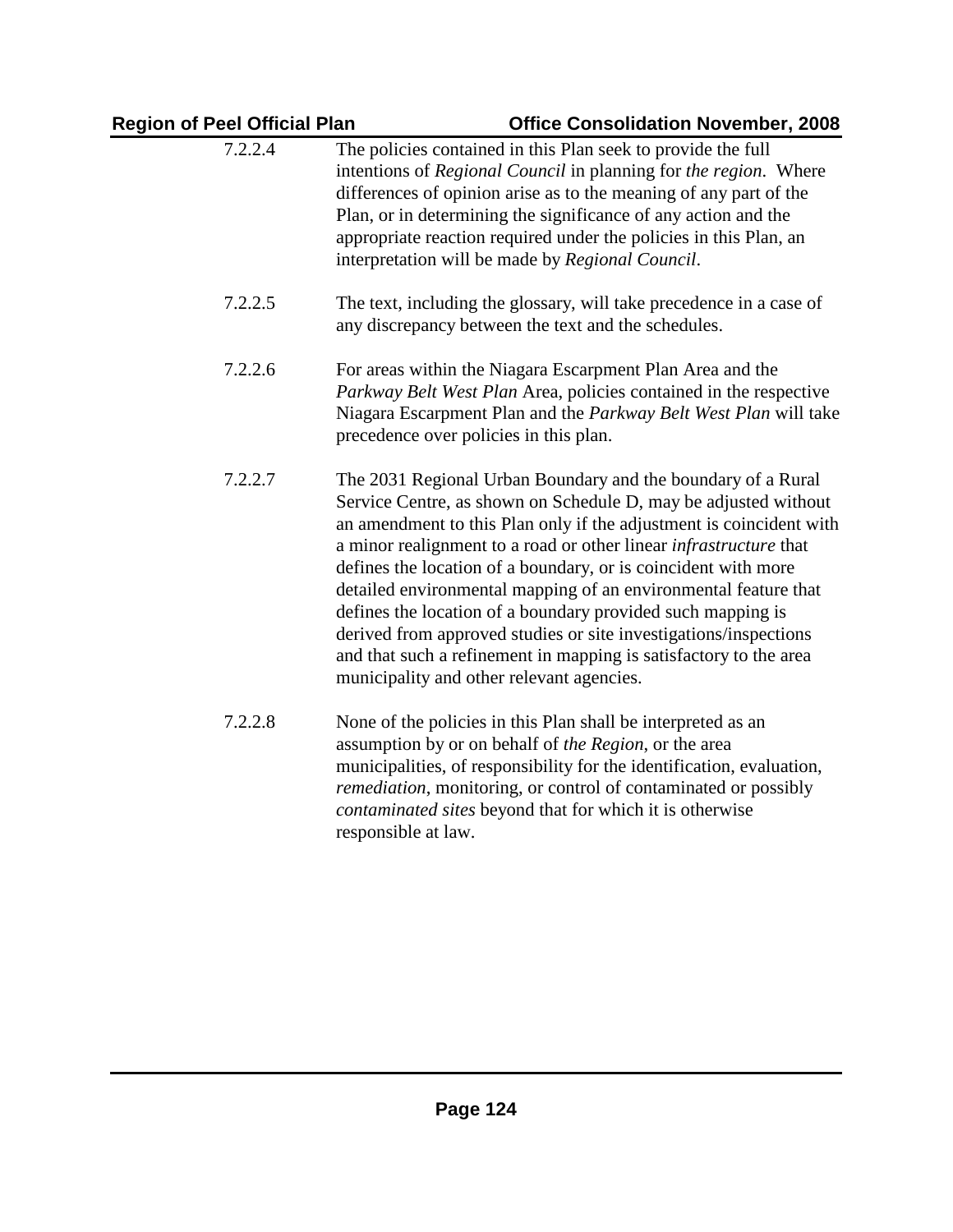### **7.3 THE PLANNING PROCESS**

The Planning Act, the Regional Municipality of Peel Act, the Regional Municipalities Act and the Municipal Act establish in general terms, the division of planning responsibilities.

The *Region of Peel* Official Plan provides *Regional Council* with a policy framework for decision making and sets the regional context for more detailed planning and implementation by the area municipalities. Within this framework, an effective planning process is established within which *the Region* and the area municipalities can achieve autonomous but mutually supportive roles.

### **7.3.1 General Objectives**

- 7.3.1.1 To provide *Regional Council* with a policy framework for decision making.
- 7.3.1.2 To set a regional context for more detailed planning and implementation by the area municipalities.

#### **7.3.2 General Policies**

- 7.3.2.1 Continue to be involved in:
	- a) matters in which *the Region* has a direct legislated or delegated responsibility as established by Provincial Acts and policies; and
	- b) issues which have been identified in provincial policy requiring Regional involvement.
- 7.3.2.2 *Support*, during the transition period in which *area municipal official plans* are brought into conformity with this Plan, those *development* proposals, official plan and zoning by-law amendments that are in general conformity with the objectives and policies in this Plan.
- 7.3.2.3 Encourage the Federal and Provincial governments to consult with *the Region* and the area municipalities, and to have consideration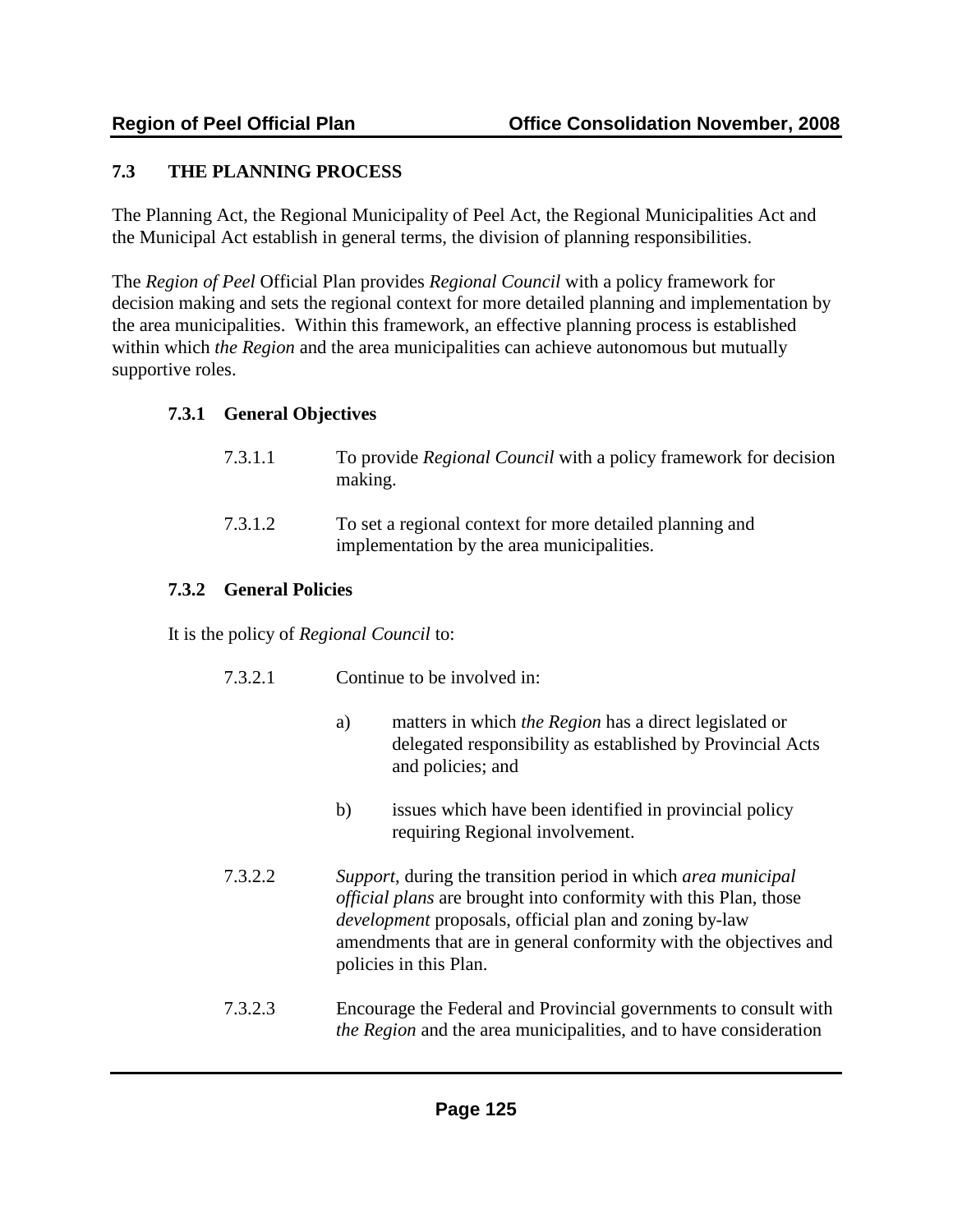7.3.2.4 Facilitate cooperative planning within *the Region* and with the planning efforts of the surrounding municipalities.

## **7.3.3 Conformity of Area Municipal Official Plans**

within *Peel* Region.

 On approval of this Plan by the Province, the Planning Act requires that the official plans of the area municipalities be amended to conform with this Plan.

## **7.3.3.1 Objective**

To bring the *area municipal official plans* into conformity with this Plan.

## **7.3.3.2 Policy**

 It is the policy of *Regional Council* to require that the *area municipal official plans* be amended to conform with this Plan forthwith after the approval of this Plan, in part or in whole, by the Minister of Municipal Affairs and Housing.

## **7.3.4 Planning Approvals**

 The *Region of Peel* has been assigned by the Minister of Municipal Affairs and Housing powers of approval for *area municipal official plans* and amendments, plans of subdivision and condominium, and land severances, and has been delegated the Minister's approval authority for part lot control by-laws and road closing by-laws.

## **7.3.4.1 Objective**

To establish an effective and efficient planning process.

# **7.3.4.2 Policies**

It is the policy of *Regional Council* to:

 7.3.4.2.1 Ensure consistency with this Plan through the exercise of its delegated approval powers under the Planning Act and in review of, and when providing comments on, *development* proposals and policy and planning initiatives.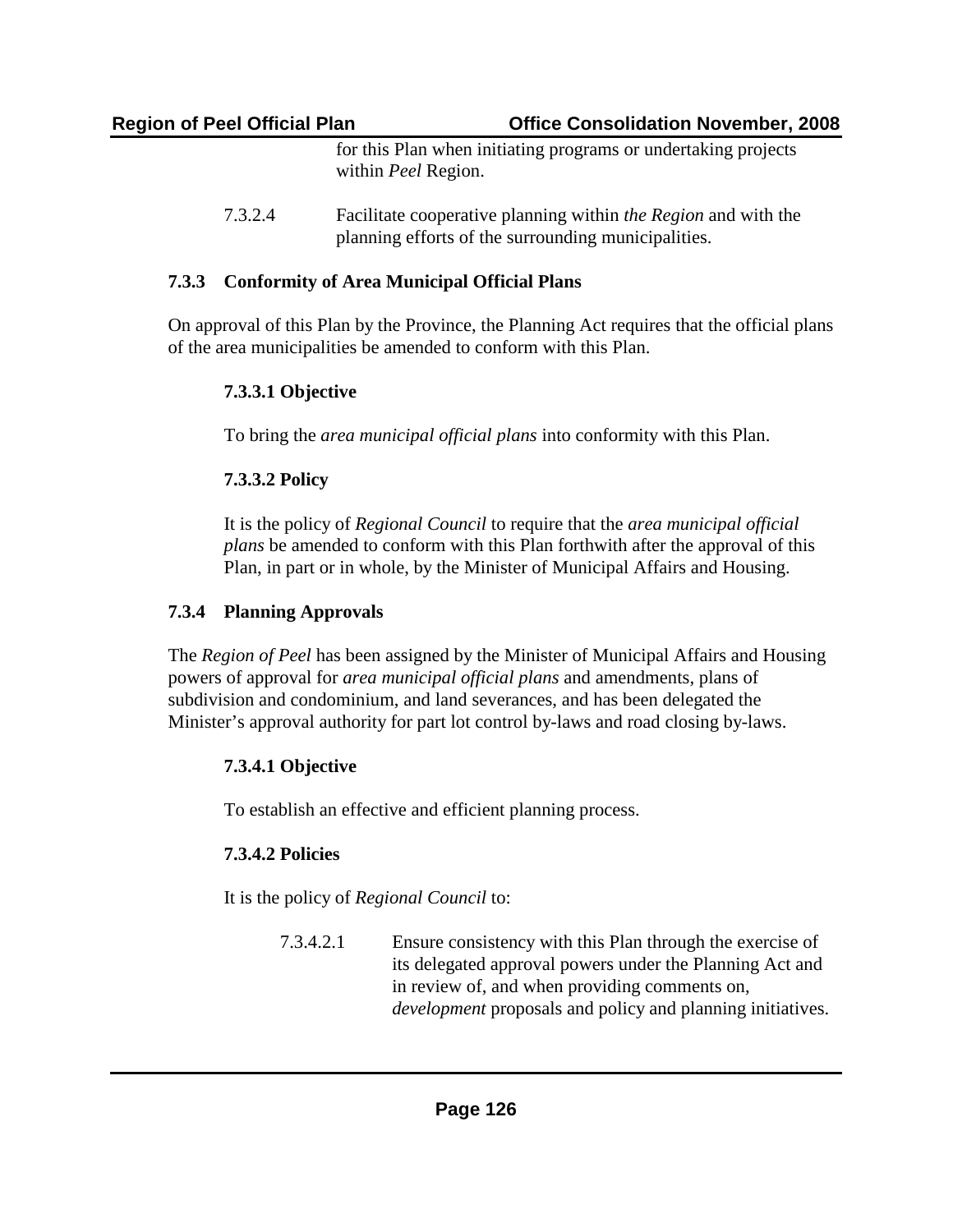| <b>Region of Peel Official Plan</b> | <b>Office Consolidation November, 2008</b>                                                                                                                                                                                                                              |
|-------------------------------------|-------------------------------------------------------------------------------------------------------------------------------------------------------------------------------------------------------------------------------------------------------------------------|
| 7.3.4.2.2                           | Facilitate and streamline <i>jointly</i> , with the area<br>municipalities and commenting agencies, the <i>development</i><br>approval process so that procedures are complementary,<br>avoid duplication and provide for timely notification and<br>response measures. |
| 7.3.4.2.3                           | Delegate to the area municipalities subdivision and<br>condominium approval authority.                                                                                                                                                                                  |

## **7.3.5 Public Consultation**

 Public involvement is a vital part of the planning process and decision making. Effective public consultation enables people to influence decisions about planning issues that affect the place in which they live and work. *Regional Council* recognizes its responsibility to inform the residents and respond to their concerns.

## **7.3.5.1 Objective**

 To establish an effective method for involving the public in the planning review process.

# **7.3.5.2 Policies**

It is the policy of *Regional Council* to:

 7.3.5.2.1 Provide opportunities for public consultation on regional issues. 7.3.5.2.2 Coordinate public meetings on regional matters with area municipal public meetings if opportunities arise. 7.3.5.2.3 Investigate more effective ways to consult with the public on planning matters.

# **7.4 CRIME PREVENTION THROUGH ENVIRONMENTAL DESIGN**

The proper design and effective use of the built environment can lead to a reduction in the fear and incidence of crime and an improvement in the quality of life. Crime Prevention Through Environmental Design (CPTED) principles provide one such conceptual framework to create a better designed physical environment that reduces the possibility of a crime. This approach will be implemented through the *area municipal official plans*.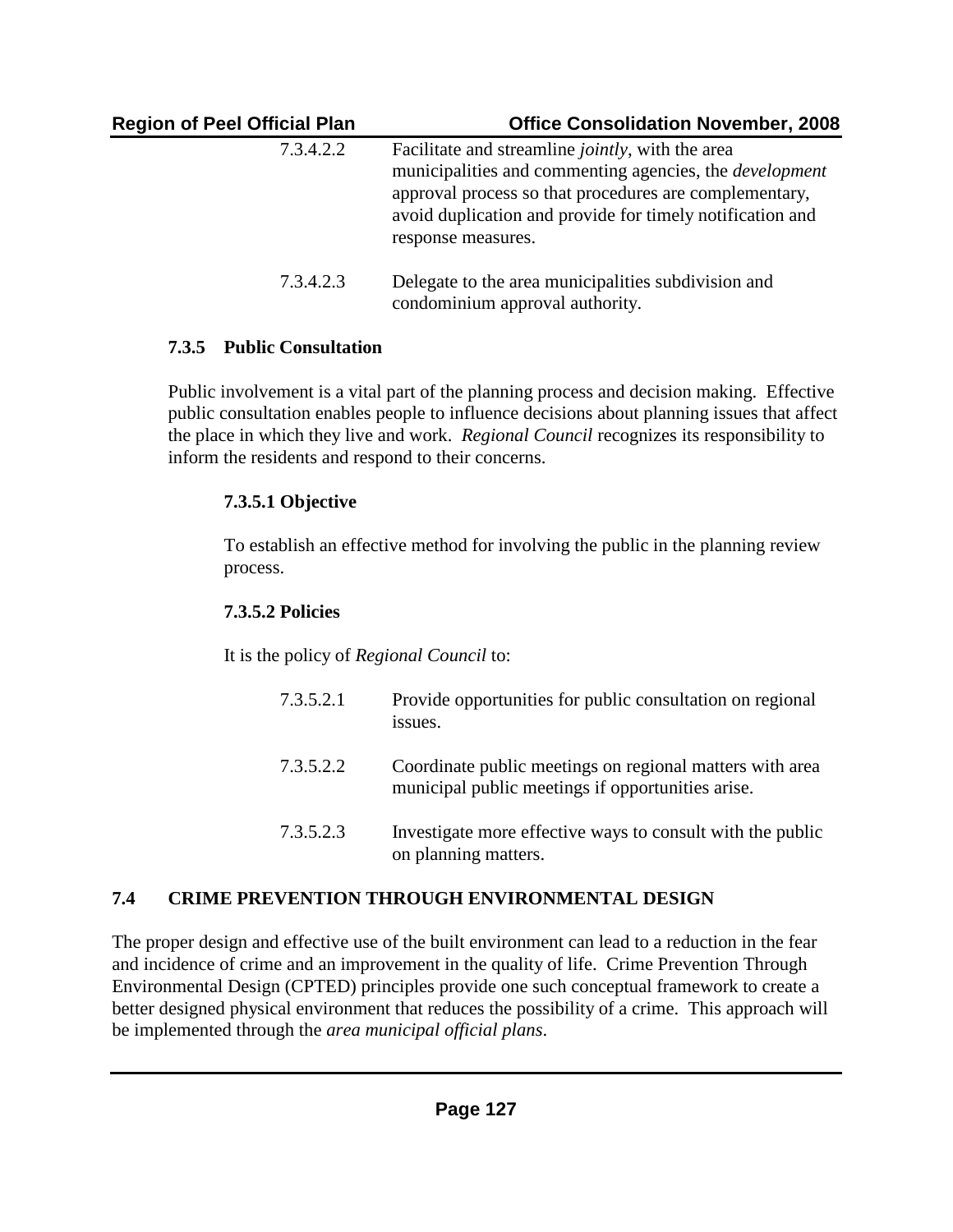### **7.4.1 Objective**

To create a better designed physical environment that reduces the possibility of crime.

## **7.4.2 Policies**

It is the policy of *Regional Council* to:

| 7.4.2.1 | Direct the area municipalities to include policies in their official<br>plans that <i>support</i> the design of communities to minimize crime by<br>the use of such approaches as CPTED principles. |
|---------|-----------------------------------------------------------------------------------------------------------------------------------------------------------------------------------------------------|
| 7.4.2.2 | Encourage the area municipalities to achieve improved design and<br>effective use of the built environment for crime reduction.                                                                     |
| 7.4.2.3 | Encourage the area municipalities, as appropriate, to implement<br>the CPTED principles.                                                                                                            |

## **7.5 EMERGENCY MEASURES**

The *Region of Peel* is responsible for the Regional Emergency Measures Plan which must be coordinated with all regional and municipal emergency plans to ensure consistency of content and application.

## **7.5.1 Objective**

 To ensure that the resources and *infrastructure* of *the Region* and the area municipalities are fully coordinated to permit the rapid deployment of emergency assistance to those in need within *the region* and to avoid unnecessary duplication of emergency *services*.

## **7.5.2 Policies**

It is the policy of *Regional Council* to:

 7.5.2.1 Maintain a Regional Emergency Measures Plan and Program which ensures the provision and coordination of necessary *services* in the event of a major emergency or disaster, and coordinate such efforts with the area municipalities and emergency response agencies.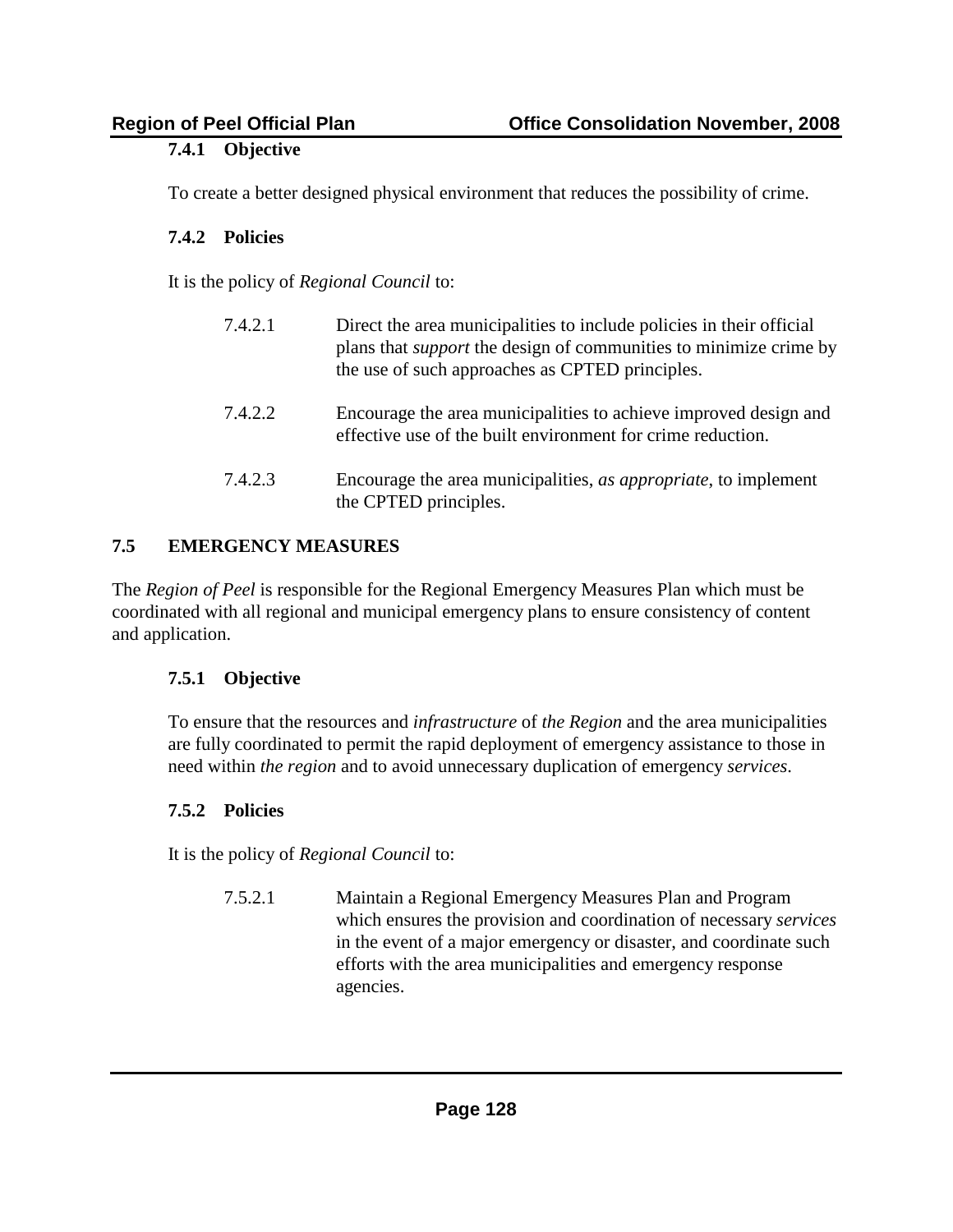| <b>Region of Peel Official Plan</b> | <b>Office Consolidation November, 2008</b>                                                                                       |
|-------------------------------------|----------------------------------------------------------------------------------------------------------------------------------|
| 7.5.2.2                             | Foster consistency with the requirements of Provincial and Federal<br>legislation regarding emergency measures.                  |
| 7.5.2.3                             | Review all existing and planned <i>infrastructure</i> to ensure<br>coordination in the rapid deployment of emergency assistance. |

## **7.6 REGIONAL PLANNING INITIATIVES**

Specific regional planning initiatives that need to be in place to achieve the goals, objectives and policies in this Plan are described below.

### **7.6.1 Objective**

To achieve the goals, objectives and policies in this Plan.

## **7.6.2 Policies**

It is the policy of *Regional Council* to:

## **The Natural Environment**

| 7.6.2.1 | Prepare and adopt guidelines as appropriate for evaluating selected<br>climatic and air quality impacts of this Plan, jointly with area<br>municipalities and other agencies.                                                                                                                                                    |
|---------|----------------------------------------------------------------------------------------------------------------------------------------------------------------------------------------------------------------------------------------------------------------------------------------------------------------------------------|
| 7.6.2.2 | Support the preparation and implementation of watershed<br>management strategies.                                                                                                                                                                                                                                                |
| 7.6.2.3 | Encourage <i>jointly</i> , with the area municipalities and applicable<br>government agencies, the exploration of funding options to finance<br>watershed and subwatershed plans.                                                                                                                                                |
| 7.6.2.4 | Explore alternative methods for the study, acquisition, stewardship<br>and <i>restoration</i> of the natural environment in <i>Peel</i> , consistent with<br>the objectives and policies in this Plan, <i>jointly</i> with the area<br>municipalities, conservation authorities, the Province, and other<br>agencies and groups. |
| 7.6.2.5 | Direct the area municipalities, in consultation with the<br>conservation authorities, to develop measures and procedures to<br>address risks associated with <i>flood</i> , erosion and slope instability.                                                                                                                       |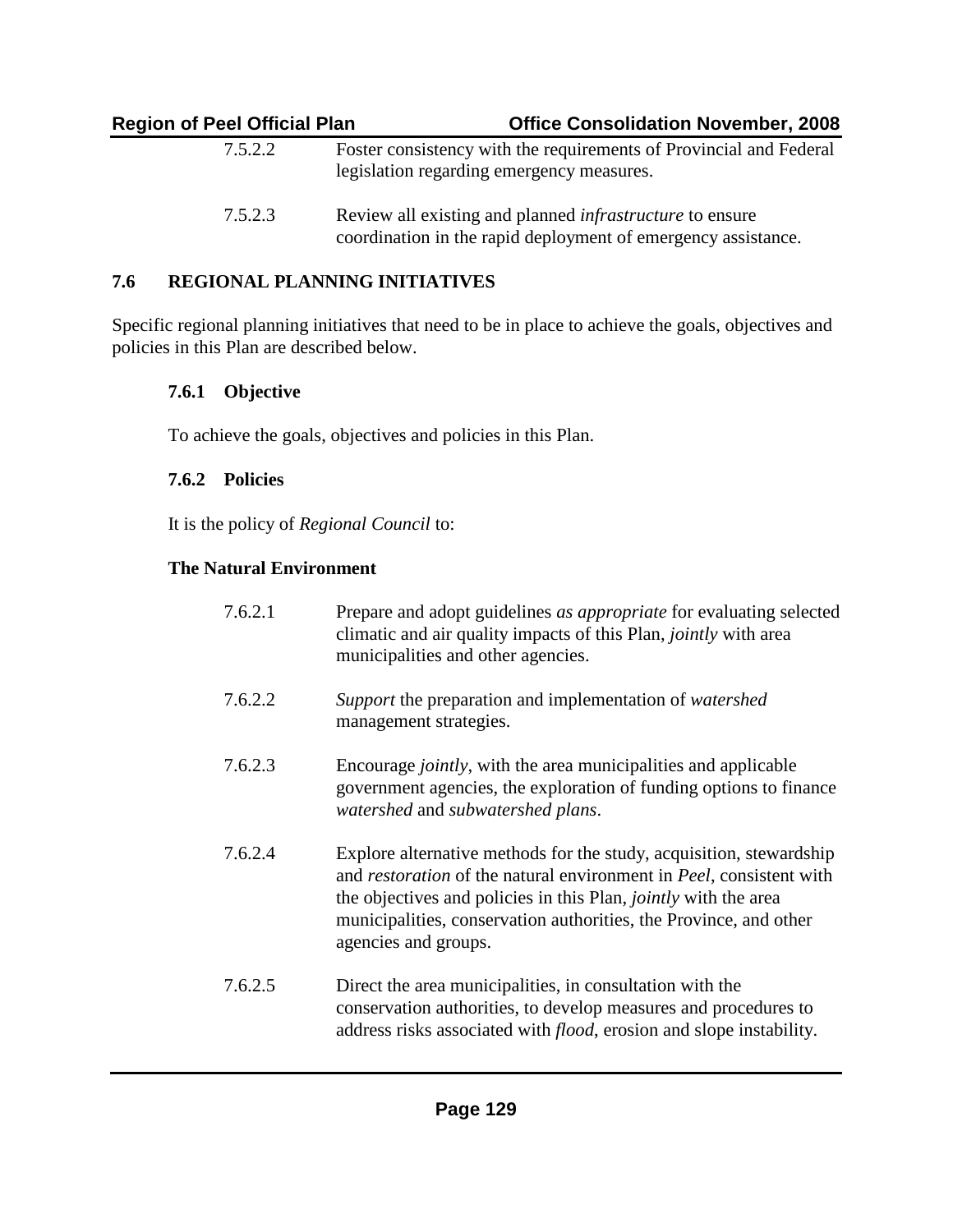| <b>Region of Peel Official Plan</b> | <b>Office Consolidation November, 2008</b>                                                                                                                                                                                                                                                                                                                                                           |
|-------------------------------------|------------------------------------------------------------------------------------------------------------------------------------------------------------------------------------------------------------------------------------------------------------------------------------------------------------------------------------------------------------------------------------------------------|
| 7.6.2.6                             | Work <i>jointly</i> , with the area municipalities, conservation authorities,<br>neighbouring municipalities and other government agencies, to<br>create a priority list of components of the Greenlands System that<br>may be considered for conveyance or acquisition for conservation<br>purposes.                                                                                                |
| 7.6.2.7                             | Support the joint efforts of the conservation authorities and area<br>municipalities to continue to refine mapping with respect to<br>Environmentally Sensitive or Significant Areas and ravine, valley<br>and stream corridors, including headwater areas and setbacks<br>from the water course and/or valley walls and the other<br>components of the natural environment in Peel, as appropriate. |
| 7.6.2.8                             | Assist the area municipalities, as appropriate, in the preparation of<br>guidelines for environmental impact studies to ensure that areas of<br>Regional interest are suitably addressed.                                                                                                                                                                                                            |
| 7.6.2.9                             | Encourage environmental education and stewardship programs,<br>jointly with the area municipalities and the conservation<br>authorities.                                                                                                                                                                                                                                                             |
| <b>Resources</b>                    |                                                                                                                                                                                                                                                                                                                                                                                                      |
| 7.6.2.10                            | Participate with the Town of Caledon, in cooperation with the<br>Province, conservation authorities, the Niagara Escarpment<br>Commission, the producers of aggregate resources and the public,<br>in the formulation of the Caledon Community Resource Study<br>(CCRS).                                                                                                                             |
| 7.6.2.11                            | Investigate options with the Town of Caledon and the Ministry of<br>Natural Resources, primarily through the CCRS, for utilizing the<br>Aggregate Resources Act (i.e. Section 16.1 of the ARA) to<br>implement overall <i>rehabilitation</i> plans for aggregate extraction<br>areas.                                                                                                                |
| 7.6.2.12                            | Prepare, in cooperation with the area municipalities, the Ministry<br>of the Environment and other relevant agencies, a groundwater<br>protection strategy.                                                                                                                                                                                                                                          |
| 7.6.2.13                            | Promote and <i>support</i> measures to restore or enhance, as<br>appropriate, degraded water resources jointly with the area<br>municipalities, the Province and conservation authorities.                                                                                                                                                                                                           |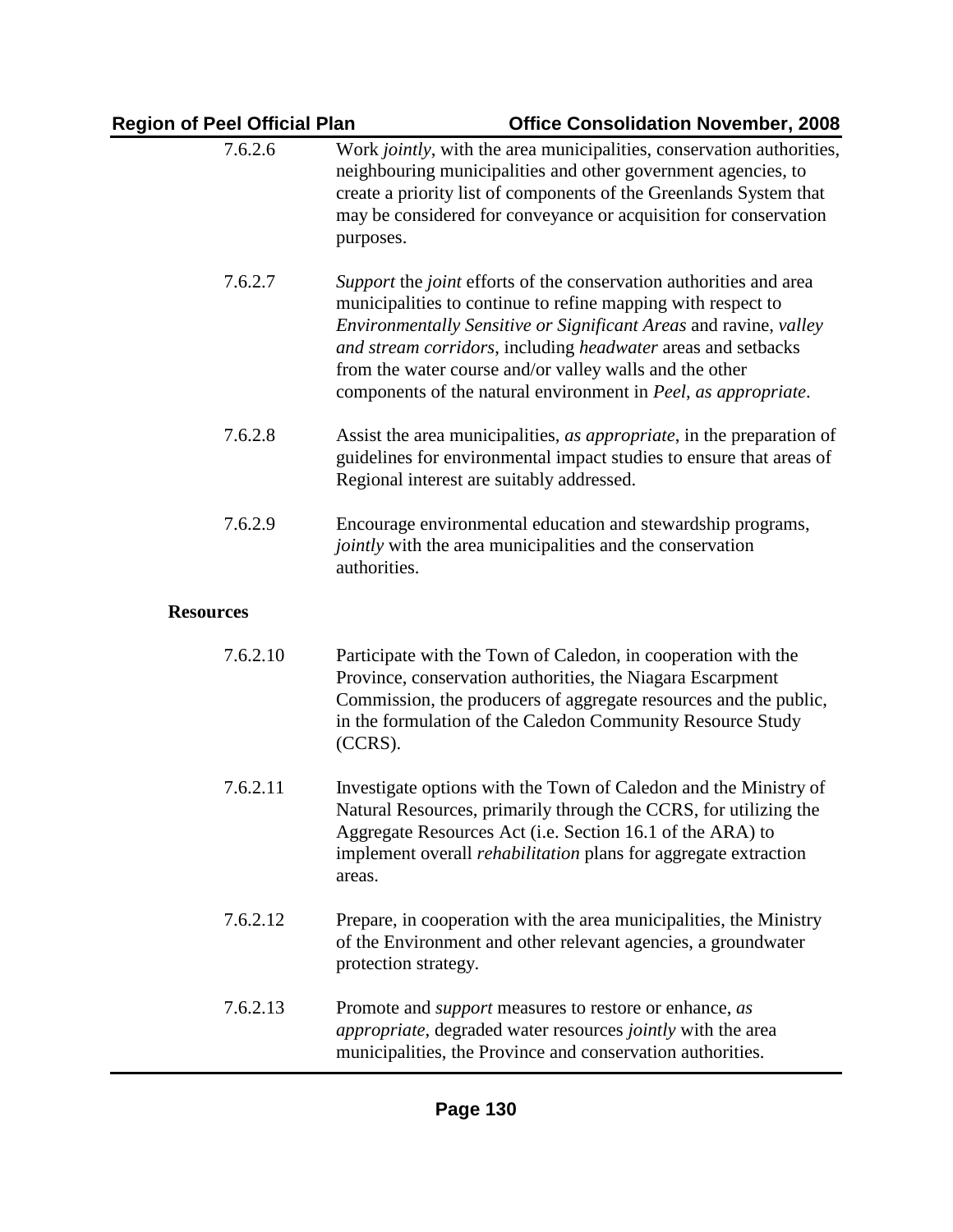| 7.6.2.14              | Prepare jointly, with the area municipalities and their local heritage<br>committees, a Cultural Heritage Master Plan.                                                                                                                                                                                                                                                                                                                          |
|-----------------------|-------------------------------------------------------------------------------------------------------------------------------------------------------------------------------------------------------------------------------------------------------------------------------------------------------------------------------------------------------------------------------------------------------------------------------------------------|
| <b>Housing</b>        |                                                                                                                                                                                                                                                                                                                                                                                                                                                 |
| 7.6.2.15              | Continue to <i>support</i> cost-effective <i>development</i> standards for new<br>residential <i>development</i> or <i>redevelopment</i> .                                                                                                                                                                                                                                                                                                      |
| <b>Transportation</b> |                                                                                                                                                                                                                                                                                                                                                                                                                                                 |
| 7.6.2.16              | Prepare, <i>jointly</i> with the area municipalities, the Ministry of<br>Transportation of Ontario and other agencies where appropriate,<br>inter-regional and regional transportation plans.                                                                                                                                                                                                                                                   |
| 7.6.2.17              | Coordinate, when appropriate, one or more <i>joint</i> planning studies<br>in cooperation with the Region of York, City of Brampton, Town<br>of Caledon and City of Vaughan, to establish mutual long term<br>transportation and transit implementation strategies and servicing<br><i>infrastructure</i> requirements respecting designated and proposed<br><i>development</i> in the vicinity of Regional Road 50 in Brampton and<br>Vaughan. |

### **Waste Management**

- 7.6.2.18 Prepare, in cooperation with the area municipalities, a Waste Management Strategy which may include, but is not limited to, the following measures:
	- a) reducing adverse impacts of *waste* to the natural environment;
	- b) integrating the principle and hierarchy of the 3Rs into the decision making of consumers, businesses and governments;
	- c) establishing and maintaining an environmentally responsible and cost-effective system for managing *waste*;
	- d) establishing targets for the diversion, reduction and potential elimination from landfill of *waste* within *the*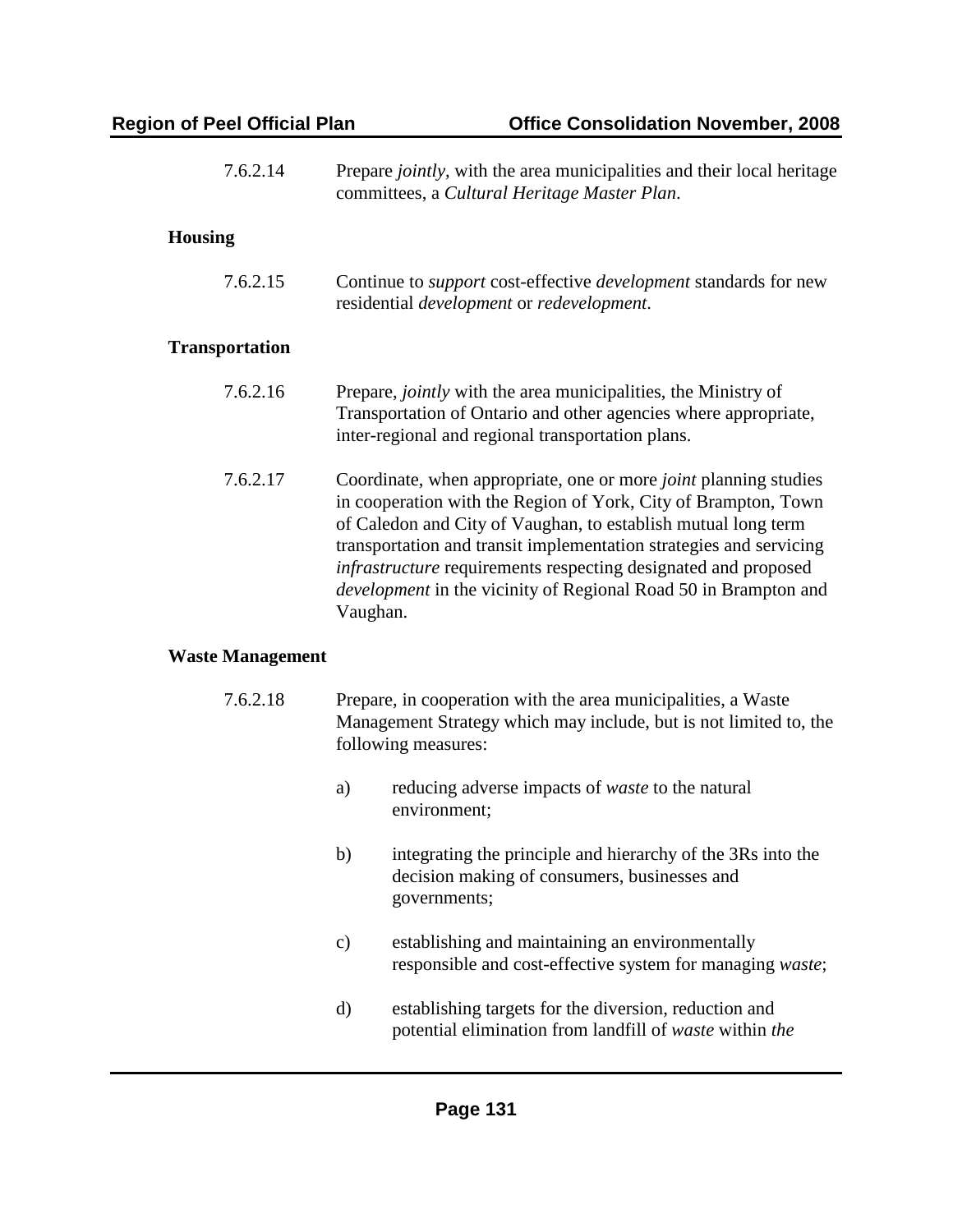| <b>Region of Peel Official Plan</b> |                                                                                                                                                                           | <b>Office Consolidation November, 2008</b>                                                                                                                                                                                                                                                                                                                                                                                                             |  |
|-------------------------------------|---------------------------------------------------------------------------------------------------------------------------------------------------------------------------|--------------------------------------------------------------------------------------------------------------------------------------------------------------------------------------------------------------------------------------------------------------------------------------------------------------------------------------------------------------------------------------------------------------------------------------------------------|--|
|                                     |                                                                                                                                                                           | <i>region</i> , and recommending programs and plans, including<br>financial considerations, for achieving such targets; and                                                                                                                                                                                                                                                                                                                            |  |
|                                     | e)                                                                                                                                                                        | establishing public education and promotion programs on<br>various concepts of <i>waste</i> management.                                                                                                                                                                                                                                                                                                                                                |  |
| <b>Public Consultation</b>          |                                                                                                                                                                           |                                                                                                                                                                                                                                                                                                                                                                                                                                                        |  |
| 7.6.2.19                            | Work jointly with the area municipalities and other relevant<br>agencies to prepare guidelines and/or protocols regarding public<br>consultation on Regional initiatives. |                                                                                                                                                                                                                                                                                                                                                                                                                                                        |  |
| <b>Land Division</b>                |                                                                                                                                                                           |                                                                                                                                                                                                                                                                                                                                                                                                                                                        |  |
| 7.6.2.20                            |                                                                                                                                                                           | Prepare, in cooperation with the area municipalities, and as<br><i>appropriate</i> , the conservation authorities and the Niagara<br>Escarpment Commission, new Regional severance policies for<br>inclusion in this Plan by way of an amendment to this Plan,<br>consistent with the objectives and policies in this Plan, and within<br>the Niagara Escarpment Plan Area, the provisions of the Niagara<br>Escarpment Plan, and provincial policies. |  |

## **7.7 REGIONAL ROAD WIDENING**

Consistent with relevant sections of the Planning Act, *the Region* may require a gratuitous dedication of land for road widening purposes where the *development* and *redevelopment* abuts a Regional road. The Planning Act also requires that roads to be widened be described and identified in this Plan in order to require the land owner to convey part of the land to *the Region* for road widening purposes.

## **7.7.1 Objective**

To ensure that adequate land is dedicated for Regional road widening purposes.

# **7.7.2 Policies**

It is the policy of *Regional Council* to:

 7.7.2.1 Require, as a condition of approval, the proponent of a *development* application to convey to *the Region*, land for Regional road widening, consistent with Schedule F in this Plan.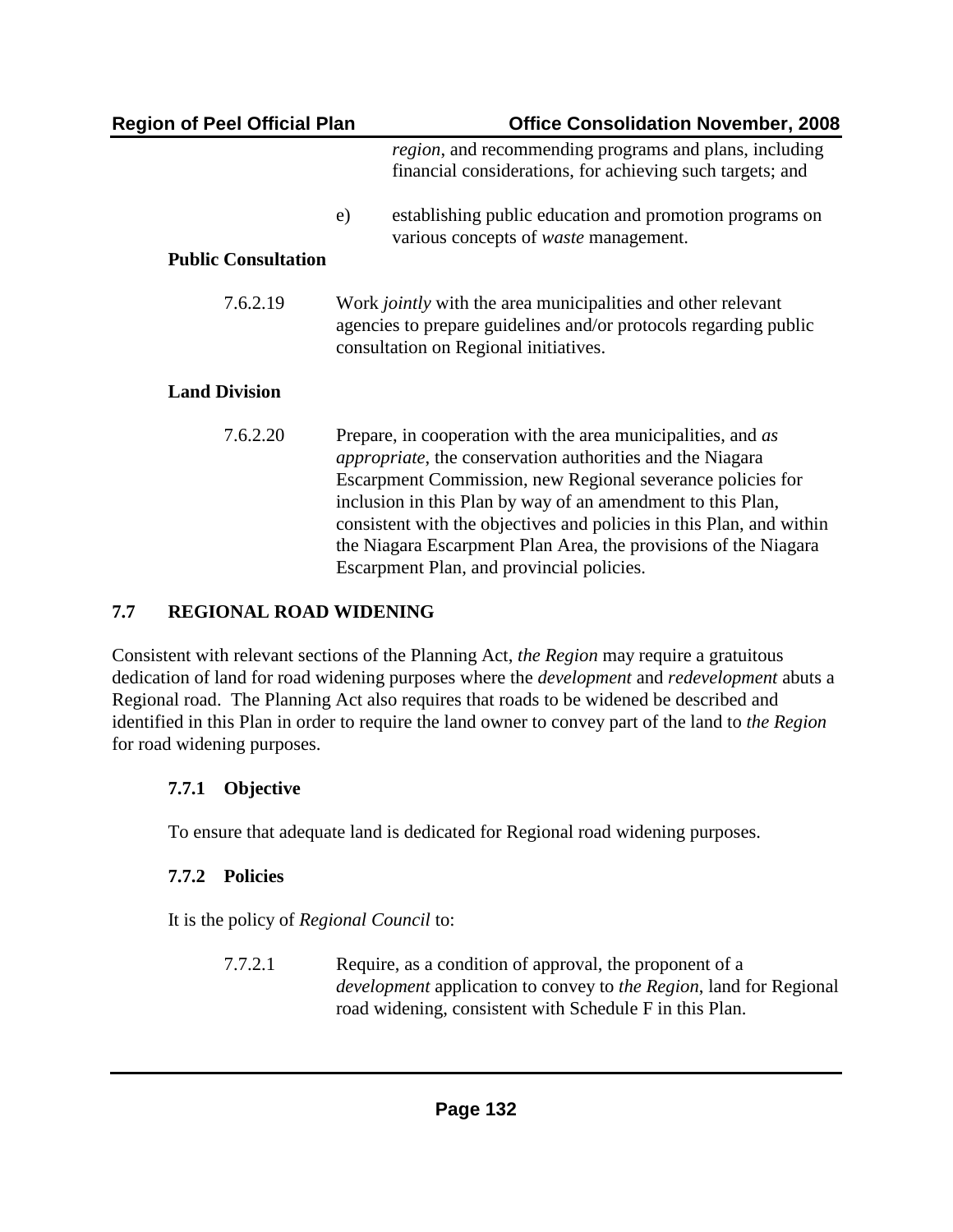| <b>Region of Peel Official Plan</b> | <b>Office Consolidation November, 2008</b>                                                                                                                                                                                                                                                                                                                                                 |
|-------------------------------------|--------------------------------------------------------------------------------------------------------------------------------------------------------------------------------------------------------------------------------------------------------------------------------------------------------------------------------------------------------------------------------------------|
| 7.7.2.2                             | Identify land for future purchase by the Region for Regional road<br>widening where dedication is not a condition of approval.                                                                                                                                                                                                                                                             |
| 7.7.2.3                             | Require the gratuitous dedication to the Region of land for<br>Regional road widening equally from the centre line of the<br>roadway, subject to Policy 7.7.2.4.                                                                                                                                                                                                                           |
| 7.7.2.4                             | Require the gratuitous dedication to the Region of land for unequal<br>Regional road widening or widening in excess of that shown on<br>Schedule F where necessitated by unique conditions.                                                                                                                                                                                                |
| 7.7.2.5                             | Require the gratuitous dedication to the Region of additional land,<br>if needed, where an existing at-grade railway crossing of a<br>Regional road or a <i>bicycle route</i> is anticipated to be grade-<br>separated in the future.                                                                                                                                                      |
| 7.7.2.6                             | Require the gratuitous dedication to the Region of additional land,<br>if needed, to provide buffer blocks and 0.3 metre reserves, daylight<br>corner triangles, bus bays and additional traffic or bus lanes at<br>intersections, at roadway grade separations, or where acceleration<br>or deceleration lanes are required.                                                              |
| 7.7.2.7                             | Reduce the right-of-way requirements, as shown on Schedule F, for<br>a specific road section where special circumstances warrant and<br>long-term requirements are not compromised.                                                                                                                                                                                                        |
| 7.7.2.8                             | Allow an interim use for landscaping or other purposes, of land<br>conveyed to the Region or identified for future purchase by the<br>Region for Regional road widening, upon application and, where<br>appropriate, through an agreement between the Region and the<br>applicant, provided that the future road widening is not<br>compromised and the area municipality is in agreement. |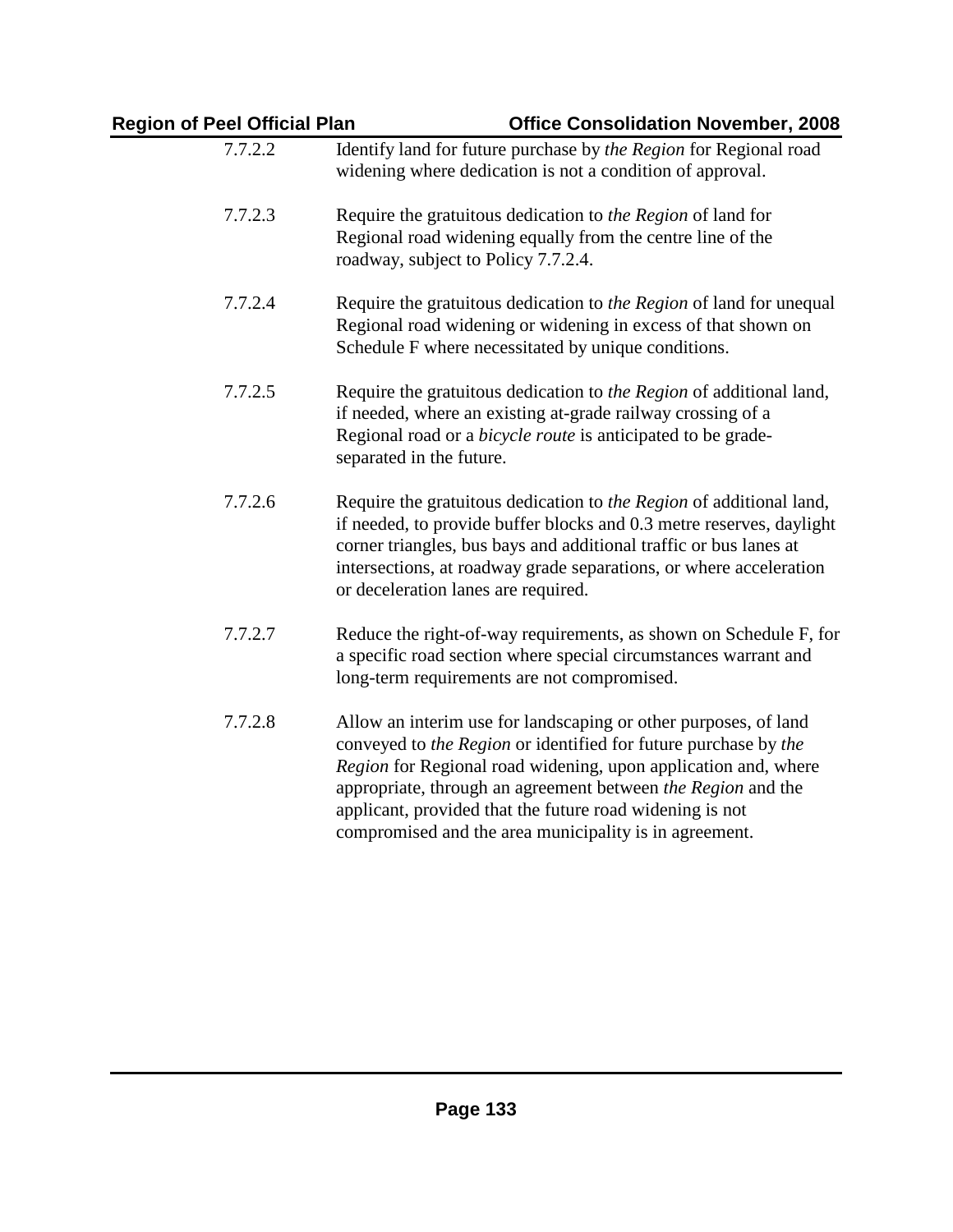# **7.8 REGIONAL FINANCES**

The successful implementation of this Plan requires careful financial planning and decision making on the part of *the Region*. It is essential that long-term financial management strategies be implemented and that financial implications be monitored on an ongoing basis.

As stated in the Strategic Plan, *the Region* has a role in coordinating and streamlining service delivery, maintaining adequate service levels, ensuring duplication does not occur and seeking innovative and efficient approaches to Plan implementation.

Funding for Regional *infrastructure*, programs and *services* will reflect *the Region*'s commitment to maintaining, or preferably improving, the standard of living and quality of life for those living and working in *Peel*. This will be accomplished through efficiently using existing Regional facilities and resources, efficient delivery of Regional *services*, provision of funds to implement the policies in this Plan and a long-term commitment to minimizing the tax burden on *Peel* residents and businesses.

Policies and objectives in this Plan including, but not limited to, those which ensure improved or at least *sustainable* employment to population ratios, efficient use and provision of *infrastructure* and human services, protection of agriculture, mineral aggregate and water resources, air quality enhancement/protection, efficient use of land and the protection of the environment, establish the foundation for a strong economic base. However, it is recognized that the economic and financial health of *Peel* depends on the economic development efforts of each area municipality to encourage a diversity of economic activities and employment opportunities.

# **7.8.1 Objectives**

| 7.8.1.1 | To provide Regional <i>services</i> in an efficient and financially prudent<br>manner.                                                                |
|---------|-------------------------------------------------------------------------------------------------------------------------------------------------------|
| 7.8.1.2 | To ensure the necessary funds will be available when required<br>without creating the need for tax and rate increases above the rate<br>of inflation. |
| 7.8.1.3 | To deliver Regional <i>services</i> that maintain adequate service levels<br>and that avoid duplication of service provision.                         |
| 7.8.1.4 | To maintain and if possible improve the standard of living and the<br>quality of life for those living and working in Peel.                           |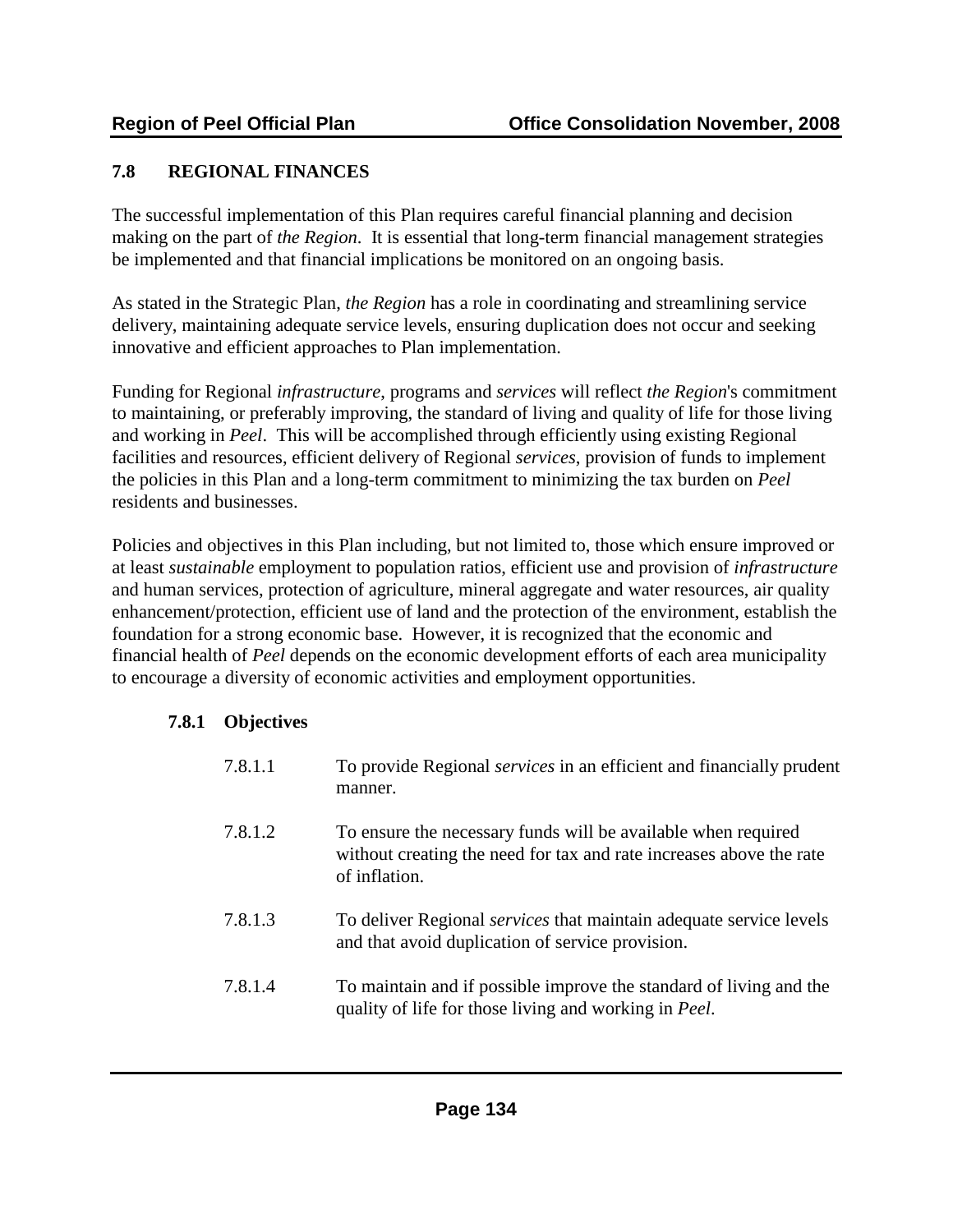| <b>Region of Peel Official Plan</b>             | <b>Office Consolidation November, 2008</b>                                                                                                                                                                                                                                         |
|-------------------------------------------------|------------------------------------------------------------------------------------------------------------------------------------------------------------------------------------------------------------------------------------------------------------------------------------|
| 7.8.1.5                                         | To identify <i>significant</i> negative financial trends and to determine<br>those measures needed to correct or modify such trends.                                                                                                                                               |
| 7.8.1.6                                         | To promote the philosophy that new <i>development</i> should be self<br>supporting.                                                                                                                                                                                                |
| <b>Policies</b><br>7.8.2                        |                                                                                                                                                                                                                                                                                    |
| It is the policy of <i>Regional Council</i> to: |                                                                                                                                                                                                                                                                                    |
| 7.8.2.1                                         | Ensure that Regional services and capital works are provided,<br>consistent with the objectives and policies in this Plan.                                                                                                                                                         |
| 7.8.2.2                                         | Ensure that public works are undertaken in a manner that is<br>consistent with the objectives and policies in this Plan.                                                                                                                                                           |
| 7.8.2.3                                         | Work <i>jointly</i> with the area municipalities to coordinate the<br>provision and timing of capital works.                                                                                                                                                                       |
| 7.8.2.4                                         | Encourage the area municipalities' school boards, appropriate<br>agencies, boards and commissions to plan their capital<br>expenditures consistent with the objectives and policies in this<br>Plan.                                                                               |
| 7.8.2.5                                         | Review and coordinate the delivery of Regional services with the<br>area municipalities, neighbouring municipalities and appropriate<br>stakeholders, such as school boards, appropriate agencies and<br>commissions to ensure capital and operational efficiencies.               |
| 7.8.2.6                                         | Establish growth management strategies <i>jointly</i> with the area<br>municipalities and other appropriate agencies to enhance or at least<br>maintain the fiscal health of the region including, but not limited<br>to, phasing strategies and alternative financing mechanisms. |
| 7.8.2.7                                         | Direct the area municipalities to establish economic development<br>policies in the area municipal official plans.                                                                                                                                                                 |
| 7.8.2.8                                         | Prepare, in cooperation with the area municipalities, a long-term<br>Master Plan for water and wastewater services, including<br>communal sewage treatment facilities, and integrate this<br>information with the Region's budgeting process.                                      |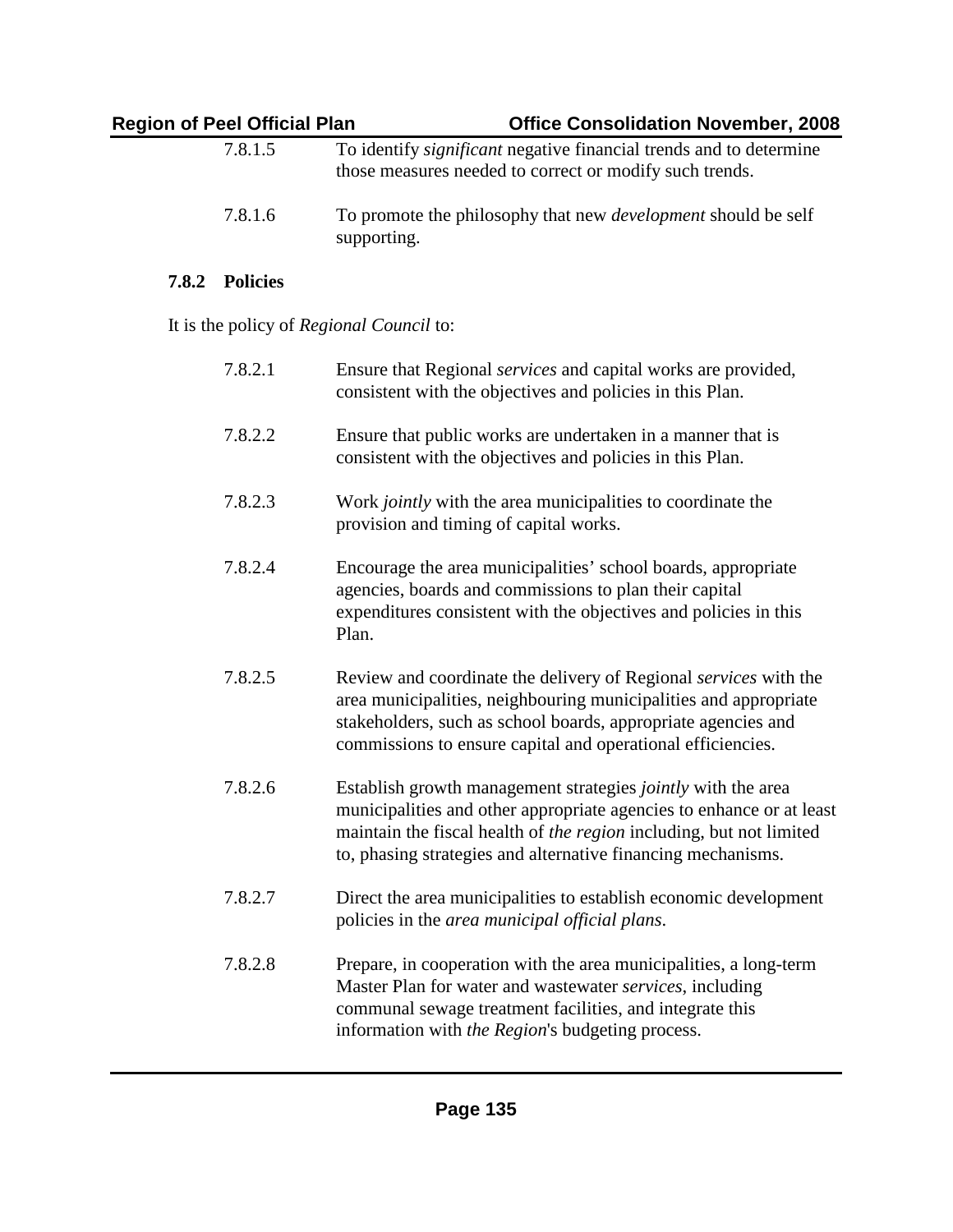| <b>Region of Peel Official Plan</b> | <b>Office Consolidation November, 2008</b>                                                                                                                                                                                                      |  |
|-------------------------------------|-------------------------------------------------------------------------------------------------------------------------------------------------------------------------------------------------------------------------------------------------|--|
| 7.8.2.9                             | Use financial mechanisms available to the Region, such as the<br>Regional Development Charges By-Law, to offset the financial<br>impact of <i>development</i> and <i>redevelopment</i> so as not to create a<br>financial burden on the Region. |  |
| 7.8.2.10                            | Consider innovative <i>infrastructure</i> financing initiatives such as<br>public/private partnerships and front-end financing to ensure that<br><i>development</i> proceeds in a fiscally responsible manner.                                  |  |
| 7.8.2.11                            | Prepare and maintain, in consultation with the area municipalities<br>and other agencies, a Regional financial model to analyze the fiscal<br>impact of proposals to:                                                                           |  |
|                                     | expand the 2031 Regional Urban Boundary as shown on<br>Schedule D;                                                                                                                                                                              |  |
|                                     | expand the 2021 Rural Service Centres boundary;                                                                                                                                                                                                 |  |
| ٠                                   | substantially change from non-residential land uses to<br>residential land uses as designated in an <i>area municipal</i><br><i>official plan</i> ;                                                                                             |  |
|                                     | substantially change land use densities from those currently<br>envisaged by each area municipality; and                                                                                                                                        |  |
|                                     | substantially expand or change Regional <i>infrastructure</i> and<br>human services systems.                                                                                                                                                    |  |
|                                     | This financial analysis will include:                                                                                                                                                                                                           |  |
|                                     | an assessment of Regional servicing costs including<br>a)<br>transportation, water, wastewater, and community and<br>human services;                                                                                                            |  |
|                                     | b)<br>the impact on Regional operating and capital budgets and<br>Regional financing implications; and                                                                                                                                          |  |
|                                     | other relevant Regional issues.<br>$\mathbf{c})$                                                                                                                                                                                                |  |
| 7.8.2.12                            | Put in place agreements, where appropriate, including front-end<br>financing agreements, financial agreements and <i>development</i><br>agreements, to provide for the Regional infrastructure needed to                                        |  |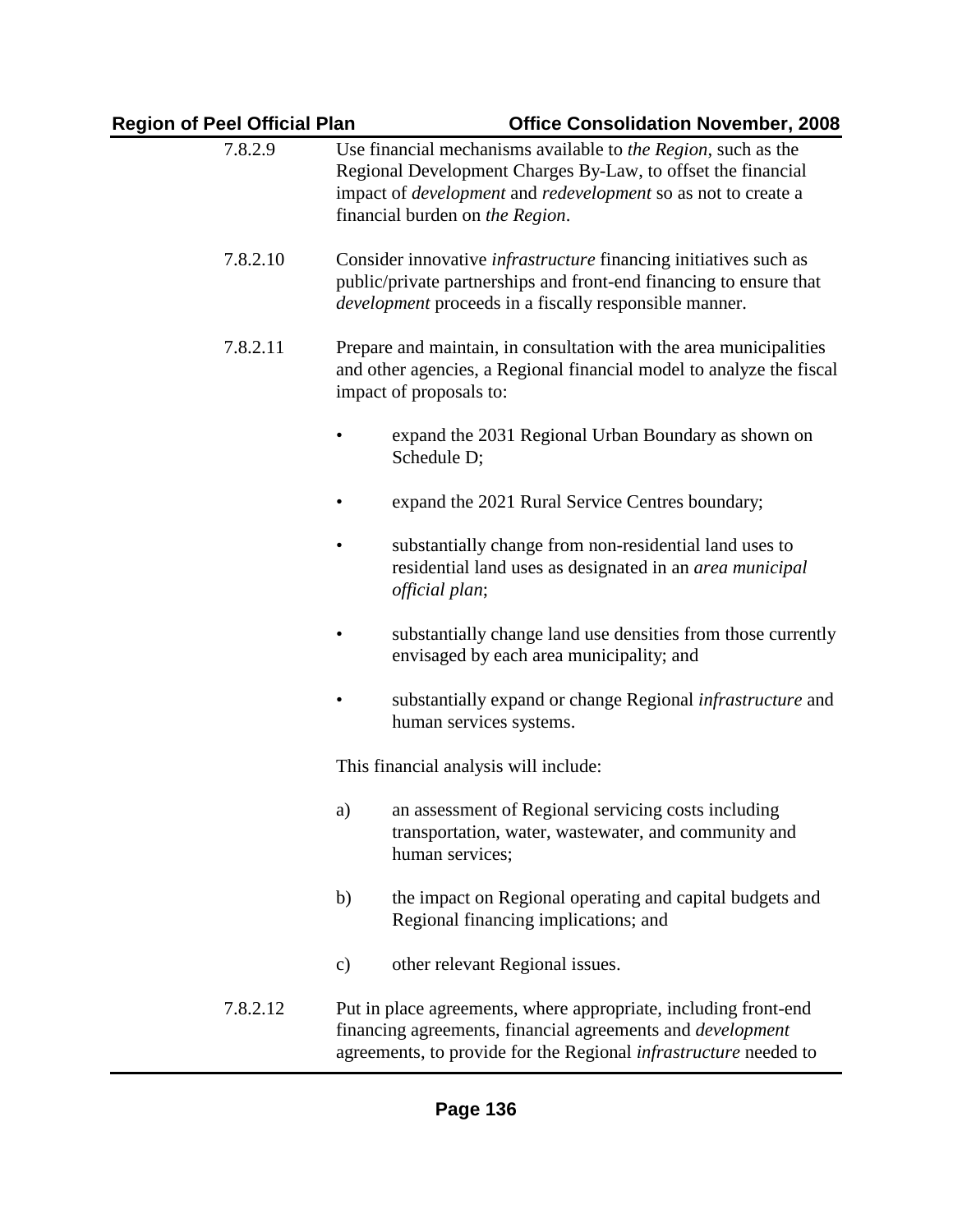accommodate the additional growth before any *development* proceeds.

### **7.9 MONITORING, REVIEWING AND UPDATING**

The objectives and policies contained in this Plan set the direction for *Peel* until 2031 for the Urban System and 2021 for the Rural System. A mechanism for monitoring and evaluating any changes in planning direction is required to identify emerging trends and related issues, analyze the effectiveness of the policies in this Plan and to support subsequent adjustments and updating of this Plan, where required.

This Plan will be reviewed and amended as required by the Planning Act, or when changing circumstances need to be reflected in the Plan. The policies in this Plan will provide a context for the review of this Plan and the area official plans, and amendments.

### **7.9.1 Objectives**

| 7.9.1.1 | To establish a mechanism for monitoring and evaluating the<br>effectiveness of the policies in this Plan.           |
|---------|---------------------------------------------------------------------------------------------------------------------|
| 7.9.1.2 | To provide a context for the review of this Plan and <i>area municipal</i><br><i>official plans</i> and amendments. |

### **7.9.2 Policies**

It is the policy of *Regional Council* to:

- 7.9.2.1 Prepare with the area municipalities, information and monitoring systems to evaluate the level of progress in meeting the goals, objectives and policies in this Plan.
- 7.9.2.2 Establish and monitor, with the area municipalities and conservation authorities, appropriate indicators to analyze the effectiveness of this Plan and as a basis for any policy adjustments. Indicators to be monitored may include, but are not necessarily limited to:
	- a) amounts of preserved, *protected* and enhanced greenspace;
	- b) water resources;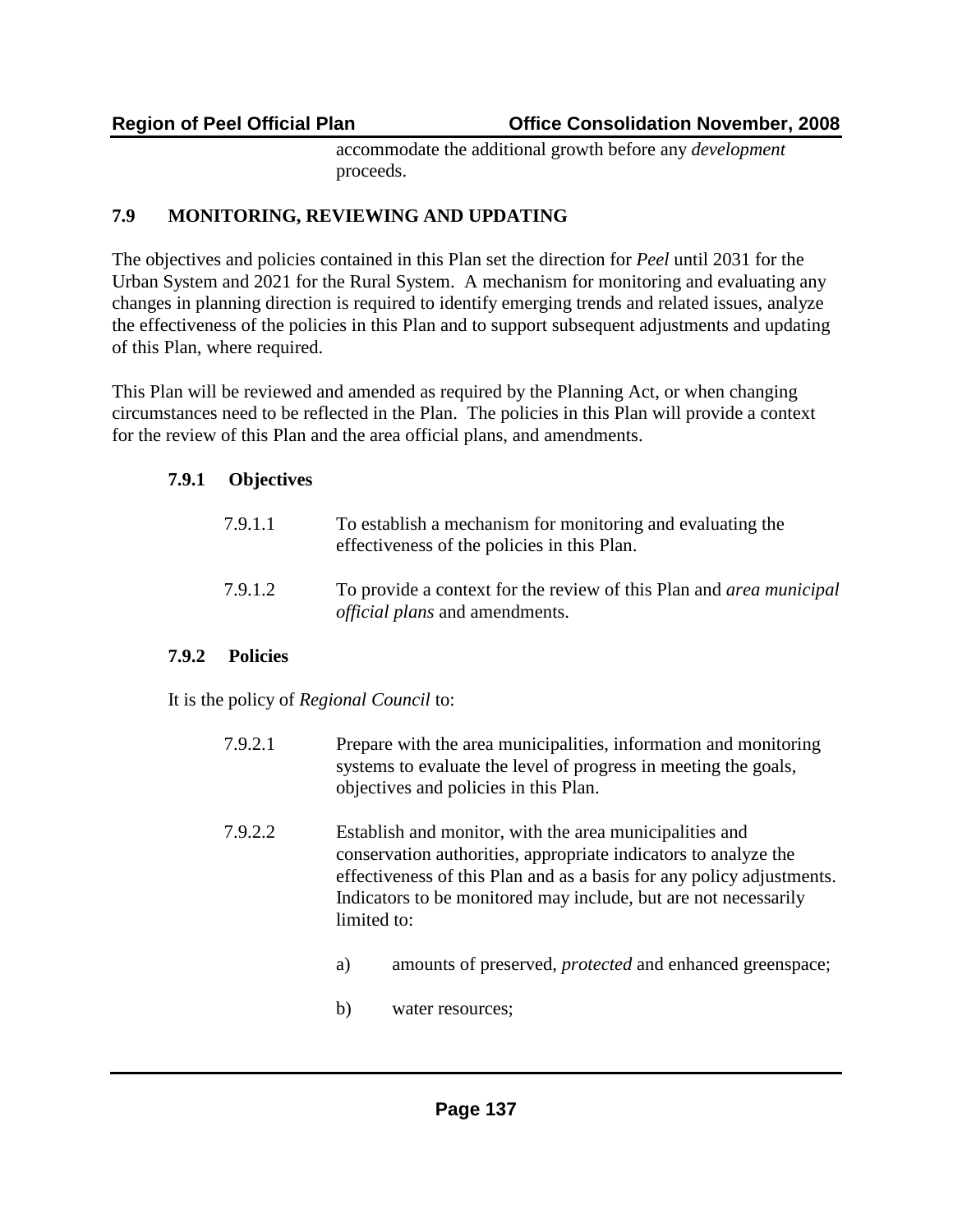| <b>Region of Peel Official Plan</b> |               | <b>Office Consolidation November, 2008</b>                                                                                                                                                                                                                                                                                                                |
|-------------------------------------|---------------|-----------------------------------------------------------------------------------------------------------------------------------------------------------------------------------------------------------------------------------------------------------------------------------------------------------------------------------------------------------|
|                                     | $\mathbf{c})$ | maintenance and enhancement of healthy headwater areas<br>and watersheds;                                                                                                                                                                                                                                                                                 |
|                                     | d)            | <i>redevelopment</i> to total <i>development</i> ratio;                                                                                                                                                                                                                                                                                                   |
|                                     | e)            | transit modal share for the region;                                                                                                                                                                                                                                                                                                                       |
|                                     | f)            | residential and non-residential densities;                                                                                                                                                                                                                                                                                                                |
|                                     | g)            | housing production, including mix and tenure;                                                                                                                                                                                                                                                                                                             |
|                                     | h)            | industrial/commercial to total assessment ratios;                                                                                                                                                                                                                                                                                                         |
|                                     | $\mathbf{i}$  | employment to population ratios (activity rates); and                                                                                                                                                                                                                                                                                                     |
|                                     | j)            | percentage of the work force both living and working in<br>Peel.                                                                                                                                                                                                                                                                                          |
| 7.9.2.3                             |               | Monitor, <i>jointly</i> with the area municipalities and conservation<br>authorities, the effectiveness of environmental policies in Peel.                                                                                                                                                                                                                |
| 7.9.2.4                             |               | Prepare, jointly with the area municipalities, conservation<br>authorities and other government agencies, a model to assess<br>cumulative effects of <i>development</i> , <i>intensification</i> and other land<br>use change proposals that is consistent with the framework of<br>subwatershed studies.                                                 |
| 7.9.2.5                             |               | Work <i>jointly</i> with the area municipalities, conservation authorities<br>and other agencies to determine modifications needed to the<br>official plans, policies and programs of the Region and the area<br>municipalities which may be identified through watershed and<br>subwatershed plans and other related studies.                            |
| 7.9.2.6                             |               | Monitor, <i>jointly</i> with the area municipalities, aggregate resource<br>extraction operations within the region to determine their social,<br>economic, and environmental impacts, the cumulative effects of<br>resource extraction, the effects on transportation and road facilities,<br>and the effectiveness of <i>rehabilitation</i> activities. |
| 7.9.2.7                             |               | Rely on the Federal and Provincial governments and their agencies<br>to maintain technical standards and conduct monitoring which will<br>ensure protection of the environment and public health from the                                                                                                                                                 |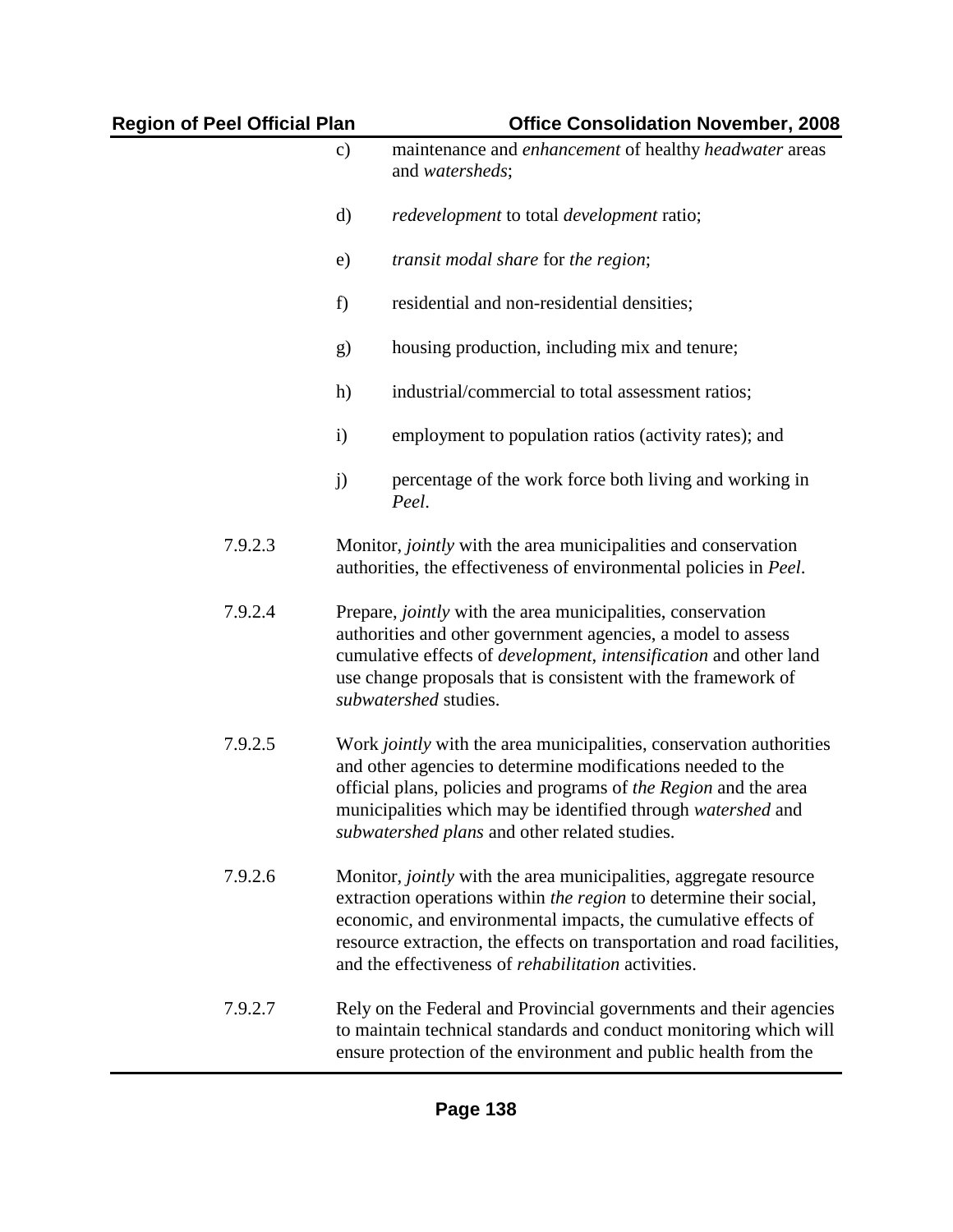| <b>Region of Peel Official Plan</b> |               | <b>Office Consolidation November, 2008</b>                                                                                                                                                                                                                                                                                |
|-------------------------------------|---------------|---------------------------------------------------------------------------------------------------------------------------------------------------------------------------------------------------------------------------------------------------------------------------------------------------------------------------|
|                                     |               | effects of contaminated sites, without precluding the establishment<br>of standards and monitoring by the Region if deemed appropriate<br>by Regional Council.                                                                                                                                                            |
| 7.9.2.8                             |               | Require a comprehensive analysis in the following circumstances:                                                                                                                                                                                                                                                          |
|                                     | $\bullet$     | proposed amendment to the 2031 Regional Urban Boundary<br>proposed amendment to the 2021 Rural Service Centres<br>boundary<br>proposed amendment to the 2021 boundary for the Palgrave<br><b>Estate Residential Community</b><br>designation of a new Regional Urban Node<br>designation of a new Regional Urban Corridor |
|                                     |               | This analysis will address the following:                                                                                                                                                                                                                                                                                 |
|                                     | a)            | environmental and resource protection;                                                                                                                                                                                                                                                                                    |
|                                     | b)            | ensuring that there are no reasonable alternative locations<br>which avoid the Prime Agricultural Areas and no<br>reasonable alternative locations with lower priority<br>agricultural lands;                                                                                                                             |
|                                     | $\mathbf{c})$ | the compliance with the minimum distance separation<br>formulae;                                                                                                                                                                                                                                                          |
|                                     | d)            | population and employment growth forecasts in accordance<br>with Table 1;                                                                                                                                                                                                                                                 |
|                                     | e)            | development potential, including intensification<br>opportunities, within the existing areas, in the proposed<br>expansion areas and their inter-relationship;                                                                                                                                                            |
|                                     | f)            | opportunities for efficient use of land, Regional<br><i>infrastructure</i> and <i>services</i> in existing areas;                                                                                                                                                                                                         |
|                                     | g)            | fiscal impact including property assessment;                                                                                                                                                                                                                                                                              |
|                                     | h)            | the financial and physical abilities to provide necessary<br>services to the proposed area, including the suitability and<br>availability of water and sewage servicing;                                                                                                                                                  |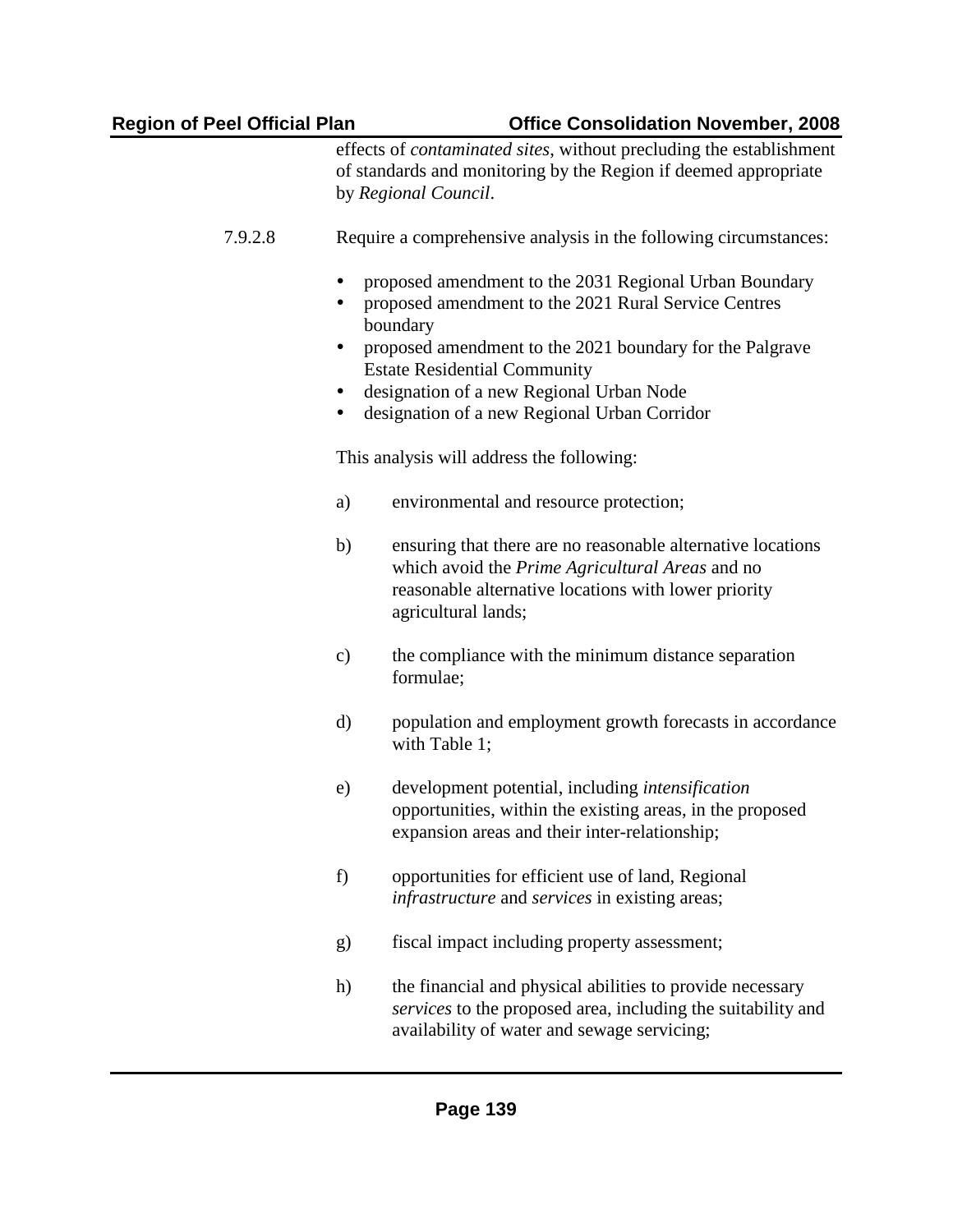| <b>Region of Peel Official Plan</b> | <b>Office Consolidation November, 2008</b>                                                                                                                        |  |
|-------------------------------------|-------------------------------------------------------------------------------------------------------------------------------------------------------------------|--|
| $\mathbf{i}$                        | the growth management strategies of the Region and the<br>area municipalities; and                                                                                |  |
| j)                                  | other relevant Regional interests.                                                                                                                                |  |
|                                     | These requirements may be reduced if acceptable detailed planning<br>studies have been prepared at the area municipal level.                                      |  |
| 7.9.2.9                             | Undertake a comprehensive review of this Plan as required by the<br>Planning Act in order to:                                                                     |  |
| a)                                  | ensure that policies remain realistic and responsive to<br>changing environmental, social, economic, financial,<br>technological and political circumstances; and |  |
| b)                                  | make policy adjustments to ensure the objectives and<br>policies in this Plan are being met.                                                                      |  |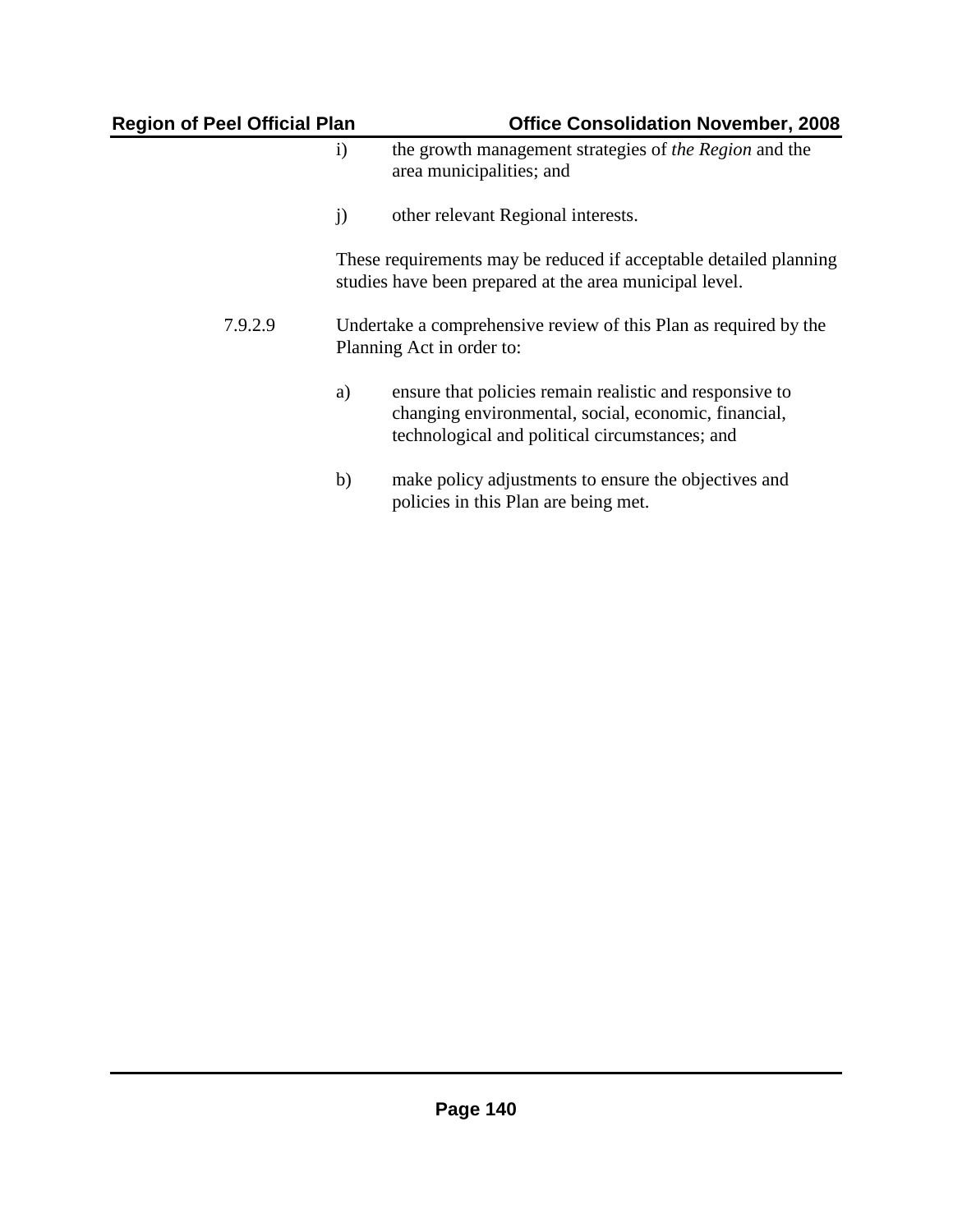# **GLOSSARY**

Adjacent lands: those lands contiguous to a specific natural heritage feature or area where there is a greater probability that *development* may have a negative impact on the feature or area.

*Airshed:* the *airshed* for the *Greater Toronto Area* is defined as an atmospheric region stretching as far as Hudson Bay to the north, New Brunswick to the east, the Dakotas to the west, and central Georgia to the south (Royal Commission on the Future of the Toronto Waterfront, 1990). Larger weather systems may flush out, bring in, or trap polluted air. There are local lake effects on precipitation and temperature, and a cooler air flow down the major valley systems towards Lake Ontario. Across *Peel*, there are gradients of temperature, precipitation and growing season from Lake Ontario to Orangeville.

*Archaeological resources:* the remains of a building, structure, activity or cultural feature or object which, because of the passage of time, is on or below the surface of land or water and is of significance to the understanding of the history of a people or place.

*Area municipal official plan:* the Official Plan and any related planning documents of an area municipality in *Peel*.

*Areas of Natural and Scientific Interest:*areas of land and water containing natural *landscapes* or features which the Ministry of Natural Resources has identified as having provincial significance, possessing values related to natural heritage appreciation, scientific study or education:

- Life Science *Areas of Natural and Scientific Interest* are those areas identified by the Ministry of Natural Resources for their high quality representation of important provincial biotic attributes.
- Earth Science *Areas of Natural and Scientific Interest* are those areas identified by the Ministry of Natural Resources for their high quality representation of important provincial geological attributes.

*As appropriate:* this term is used in the Plan to allow some flexibility in the approach used to successfully meet the objectives and implement the policies in the Regional Official Plan.

*Affordable housing:* housing that is currently defined in the Region of Peel Municipal Housing Facility By-law, in compliance with the minimum provincial legislative requirements, as those housing units for which the average rent for each unit classified by unit size, inclusive of monthly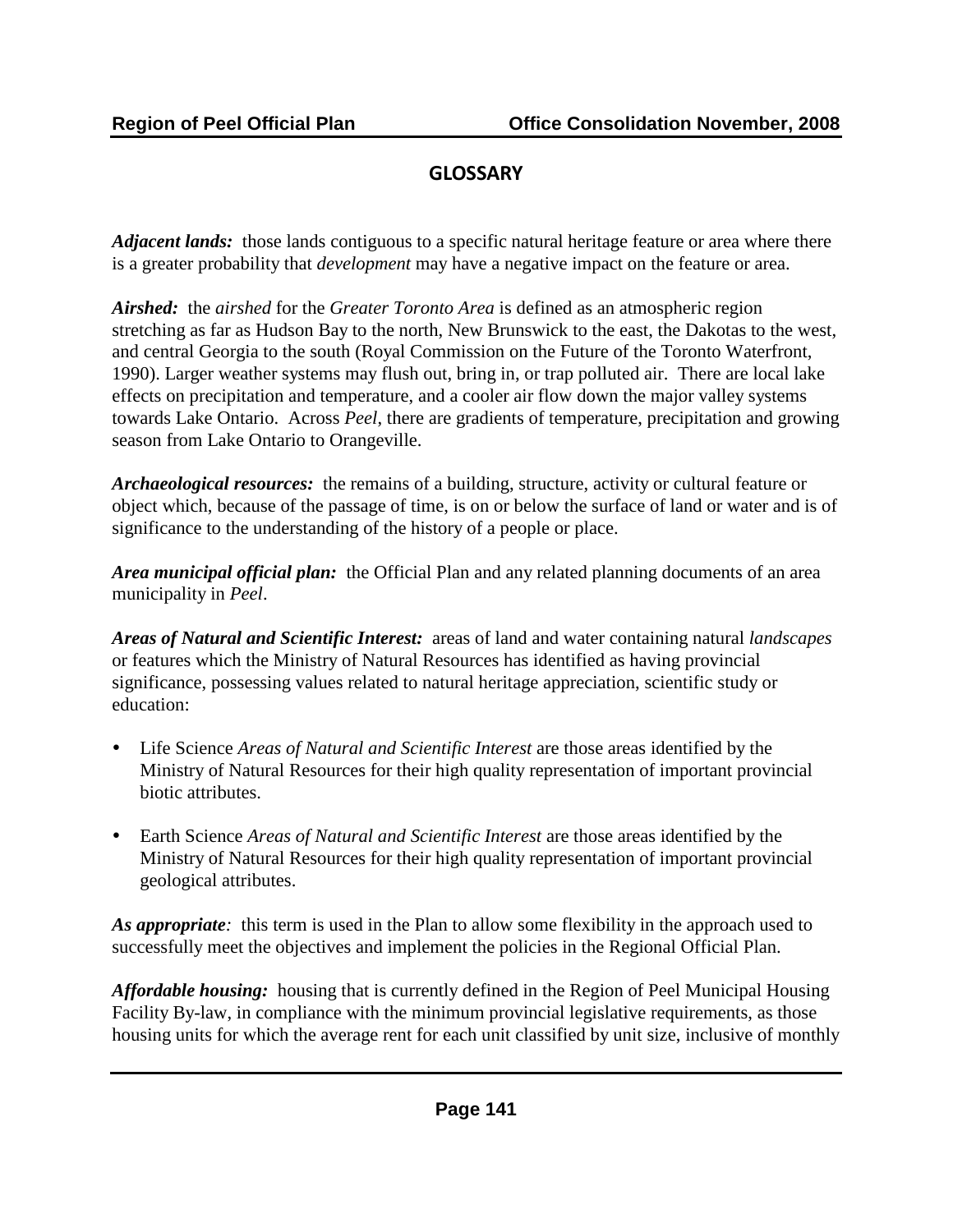charges for hydro, heat and water is less than or equal to the average Canada Mortgage and Housing Corporation (CHMC) rent for units within the Region for that unit size.

*Bicycle route:* dedicated route primarily for the use of bicycles.

**Bioregion:** an area of land and water sharing climatic and ecological similarities. The Greater Toronto *Bioregion* is defined as the area of land bounded by Lake Ontario, the *Niagara Escarpment* and the *Oak Ridges Moraine*.

*Built heritage:* one or more buildings, structures, monuments, installations, or remains associated with architectural, cultural, social, political, economic, or military history, and identified as being important to a *community*.

*Car or van pooling:* the sharing of automobile transportation by a number of persons travelling together regularly.

*Community:* a group of people with a common characteristic or interest living together within a larger society.

*Commuter rail:* a passenger railroad service that operates within a metropolitan region that is usually part of the general railroad system. The service is primarily intended for medium to long distance travel.

*Compact form:* a more closely structured pattern of *development* or *redevelopment*, created to maximize the effective and efficient use of land and *infrastructure*.

*Contaminated sites:* property or lands that have not been rehabilitated and which, for reasons of public health and safety or environmental quality, are unsafe for use as a result of human activities that have left a chemical or radioactive residue. Such sites include some industrial lands, some transportation facilities, electrical facilities and some abandoned mine hazards.

*Cultural heritage landscapes:* any discrete aggregation of features altered through human activity which has been identified as being important to a *community*. They can provide the contextual and spatial information necessary to preserve, interpret or reinforce the understanding of important historical settings and changes to past patterns of land use. Cultural *landscapes* include any heritage area perceived as an ensemble of culturally derived features such as a neighbourhood, townscape, farmscape, or waterscape that illustrates noteworthy relationships between people and their surrounding environment.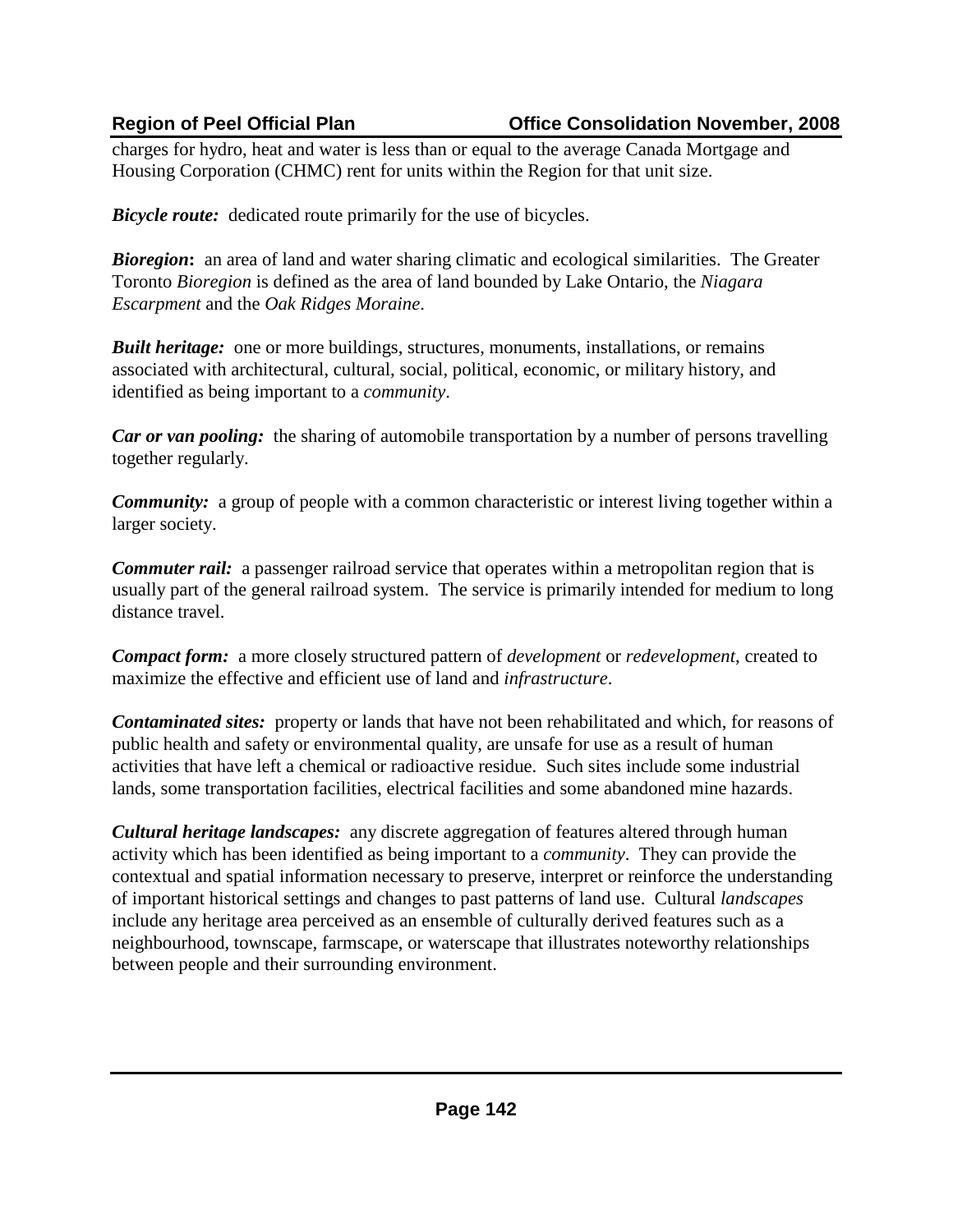*Cultural heritage resources:* within a land use context, *cultural heritage resources* include archaeological sites, built resources, traditional use areas, cultural *landscapes* and shipwreck sites. More broadly, *cultural heritage resources* include everything produced and left by the people of a given geographic area, the sum of which represents their cultural identity. This means their handicrafts, tools, equipment, buildings, furnishings, folklore rituals, art, transportation, communications and places of dwelling, play, worship, and commercial and industrial activity.

*Cultural Heritage Master Plan:*a document that inventories *cultural heritage resources* (including known *archaeological resources*, *built heritage* and *cultural heritage landscape* units), identifies areas of potential for *archaeological resources*, provides policies and implementation measures for the protection and conservation of *cultural heritage resources*, and provides policies that encourage and *support* cultural heritage conservation activities at the local level including promotion, education and *community* involvement in cultural heritage.

*Development:* the subdivision of land, or construction of buildings and structures, requiring approval under the Planning Act but does not include activities that create or maintain *infrastructure* authorized under an environmental assessment process or works subject to the Drainage Act*.* 

**Disability:** the Ontarians with Disabilities Act adopts the broad definition for disability that is set out in the Ontario Human Rights Code.

Disability is:

- 1. any degree of physical disability, infirmity, malformation or disfigurement that is caused by bodily injury, birth defect or illness and, without limiting the generality of the foregoing, includes diabetes mellitus, epilepsy, a brain injury, any degree of paralysis, amputation, lack of physical coordination, blindness or visual impediment, deafness or hearing impediment, muteness or speech impediment, or physical reliance on a guide dog or other animal or on a wheelchair or other remedial appliance or device;
- 2. a condition of mental impairment or developmental disability;
- 3. a learning disability, or a dysfunction in one or more of the processes involved in understanding or using symbols or spoken language;
- 4. a mental disorder; or
- 5. an injury or disability for which benefits were claimed or received under the insurance plan established under the Workplace Safety and Insurance Act, 1997.

*Ecosystem:* the system of plants, animals and micro-organisms, together with the non-living components of their environment, related ecological processes and humans.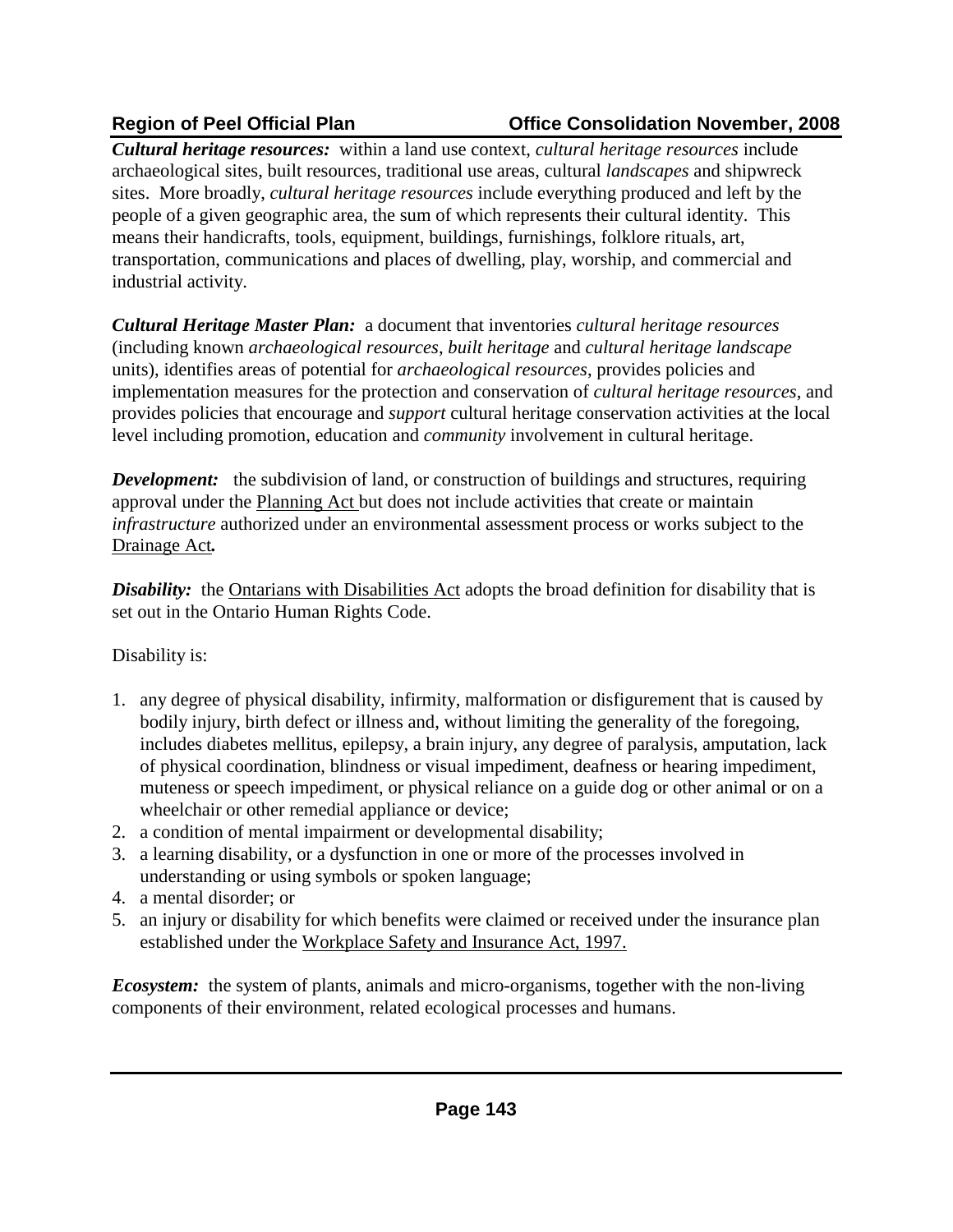*Enhancement:* the management of land and water that modifies natural form, processes or attributes to increase stability, biodiversity and long term viability. *Enhancement* does not necessarily include *remediation.*

*Environmental Farm Plans:* plans for the sound environmental management of agricultural operations, prepared by agricultural operators, in accordance with guidelines from the Ontario Federation of Agriculture and the Ministry of Agriculture, Food, and Rural Affairs.

*Environmentally Sensitive or Significant Areas:* places where *ecosystem* functions or features warrant special protection. These may include but are not limited to rare or unique plant or animal populations or habitats, plant or animal communities, or concentrations of ecological functions. *Environmentally Sensitive or Significant Areas* are identified by the conservation authorities according to their established criteria.

*Established standards and procedures:* those principles, methods, tests, procedures and operations routinely used and applied within any professional discipline and generally acknowledged or approved by the governing bodies or professional associations of such disciplines.

*Fish and Wildlife Habitats:* are areas of the natural environment where plants, animals, fish and other organisms derive life support functions such as cover, protection, reproductive support, food and water. These habitats may be important on a year-round or seasonal basis.

*Flood:* for rivers and streams, a temporary rise in the water level resulting in the inundation of areas adjacent to a watercourse not ordinarily covered by water.

*Flood Plain:* the area, usually low lands, adjoining a watercourse which has been, or may be covered by *flood* water.

*Flooding:* for Lake Ontario shoreline, a rise in the water level resulting from the inundation of areas not ordinarily covered by water which are adjacent to Lake Ontario.

*Flooding hazards:* means the inundation, under the conditions specified below, of areas adjacent to a shoreline or a river or stream system and not ordinarily covered by water:

- along the *shorelines* of Lake Ontario, the *flooding hazard* limit is based on the 100 year *flood* level plus an allowance for wave uprush and other water related hazards; and
- along river and stream systems, the *flooding hazard* limit is the *flood* resulting from the rainfall actually experienced during the Hurricane Hazel storm (1954), transposed over a specific *watershed* and combined with the local conditions, or the 100 year *flood*, whichever is greater.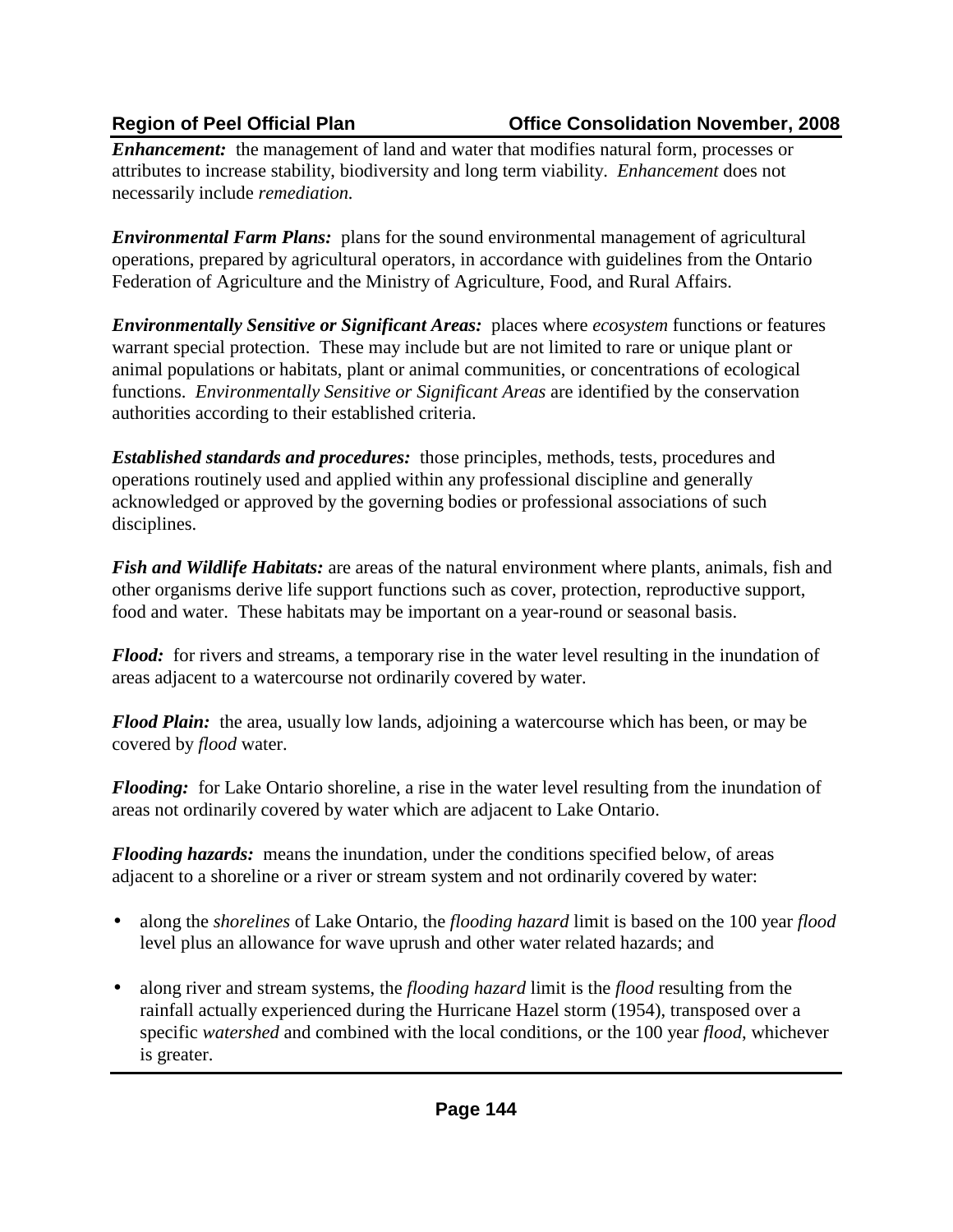*Floodway (for river and stream systems):* the portion of the *Flood Plain* where *development* (other than uses which by their nature must be located within the *floodway*, *flood* and/or erosion control works, or where appropriate, minor additions or passive, non-structural uses which do not affect *flood* flows) and *site alteration* would cause a danger to public health and safety or property damage. Where the *one zone concept* is applied, the *floodway* is the entire *Flood Plain*. Where the *two zone concept* is applied, the *floodway* is the inner portion of the *Flood Plain,* representing that area required for the safe passage of *flood* flow and/or that area where *flood* depths and/or velocities are considered to be such that they pose a potential threat to life and/or property damage. Where the *two zone concept* applies, the outer portion of the *Flood Plain* is called the *flood* fringe.

*Freeway:* a road whose function is the movement of vehicular traffic over medium to long distances at high speed, access to which is available only by means of a limited number of gradeseparated interchanges.

*Greater Toronto Area (GTA):* the area comprised of the Regions of *Peel*, Halton, York, Durham and the City of Toronto.

*Groundwater discharge area:* an area where there is a *significant* contribution by groundwater to surface water, including streams, lakes and *wetlands*.

*Groundwater recharge area:*an area in which there is *significant* addition of water by natural processes to groundwater.

*Hazard land:* an area in a water course's *Flood Plain*, on steep slopes or along *shorelines* that presents a danger to human life and property.

*Headwater:* the source area of a stream including springs and upwelling areas.

*Headwater tributaries:* the small, sometimes poorly defined watercourse channels, or first order streams, which convey surface runoff or *groundwater discharge* from the upper reaches of a *watershed* or *subwatershed*. These systems are often highly sensitive in that they regulate the flow and contribute to the provision of aquatic habitat in downstream receiving channels.

*Healthy communities:* a broad and inclusive definition of health which refers to not merely the absence of disease, but also complete physical, mental and social well-being. This is a pro-active model of wellness incorporating a person's perceptions of their quality of life, their chances for optimal social interaction, the availability of *community* activities and resources, and a monitoring of the link between daily stress and health. A *healthy community* is characterized by:

a clean, safe, high quality physical environment;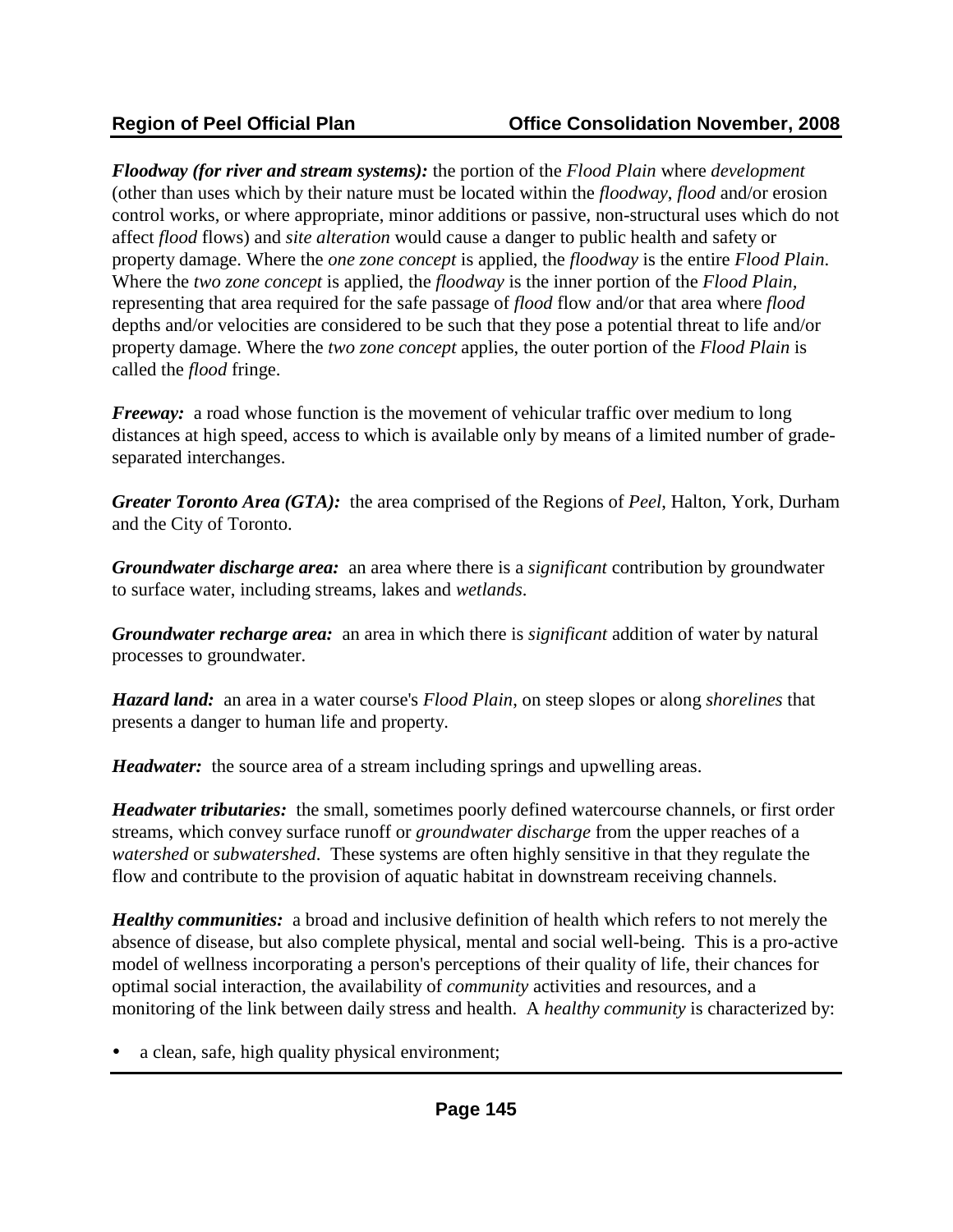- a stable *ecosystem* that is moving towards sustainability;
- a strong, mutually supportive and non-exploitative *community*;
- a high degree of participation and control by the public over decisions affecting their lives, health and well being;
- the meeting of basic needs for food, water, shelter, income, security and work for all the people of the *community*;
- access to a wide variety of experiences and resources, with the chance for a wide variety of contact, interaction and communication;
- a diverse, vital and innovative economy;
- connectedness with the past and with the cultural and biological heritage of the *community*, groups and individuals;
- a form that is compatible with and enhances the preceding characteristics;
- an optimum level of appropriate health and sick care *services* available to all; and
- high levels of positive health and low levels of disease.

*High Occupancy Vehicle (HOV):* motor vehicles carrying two or more persons, including the driver. A *High Occupancy Vehicle* could be a transit bus, a vanpool, carpool, or any other vehicle that meets the minimum occupancy requirements. *HOV* lanes are usually described as being for the use of: two or more  $(2+)$ , three or more  $(3+)$ , or four or more  $(4+)$  persons per vehicle.

*Historic shorelines:* the steep slopes or other remnants of the *shorelines* of glacial Lake Iroquois and Lake Peel.

*Hydrogeology:* the study of the influence of geology on the movement of water, mainly groundwater.

*Hydrology:* the science of the occurrence, distribution, movement and properties of water, especially of its movement in relation to land.

*Infrastructure:* physical structures that form the foundation for *development*, including sewage and water works, *waste* management systems, electric power, communications, transit and transportation corridors and facilities, oil and gas pipelines and associated facilities, *shoreline* protection works, and *flood* and erosion control structures.

*Integrity***:** *integrity* exists within an *ecosystem* when its inherent potential is realized, its capability for self repair when disturbed is preserved, and minimal external support for management is required.

*Intensification:* the *development* of a property or site at a higher density than previously existed. It includes: *redevelopment*, infill, conversion and the creation of apartments or other accommodation in houses.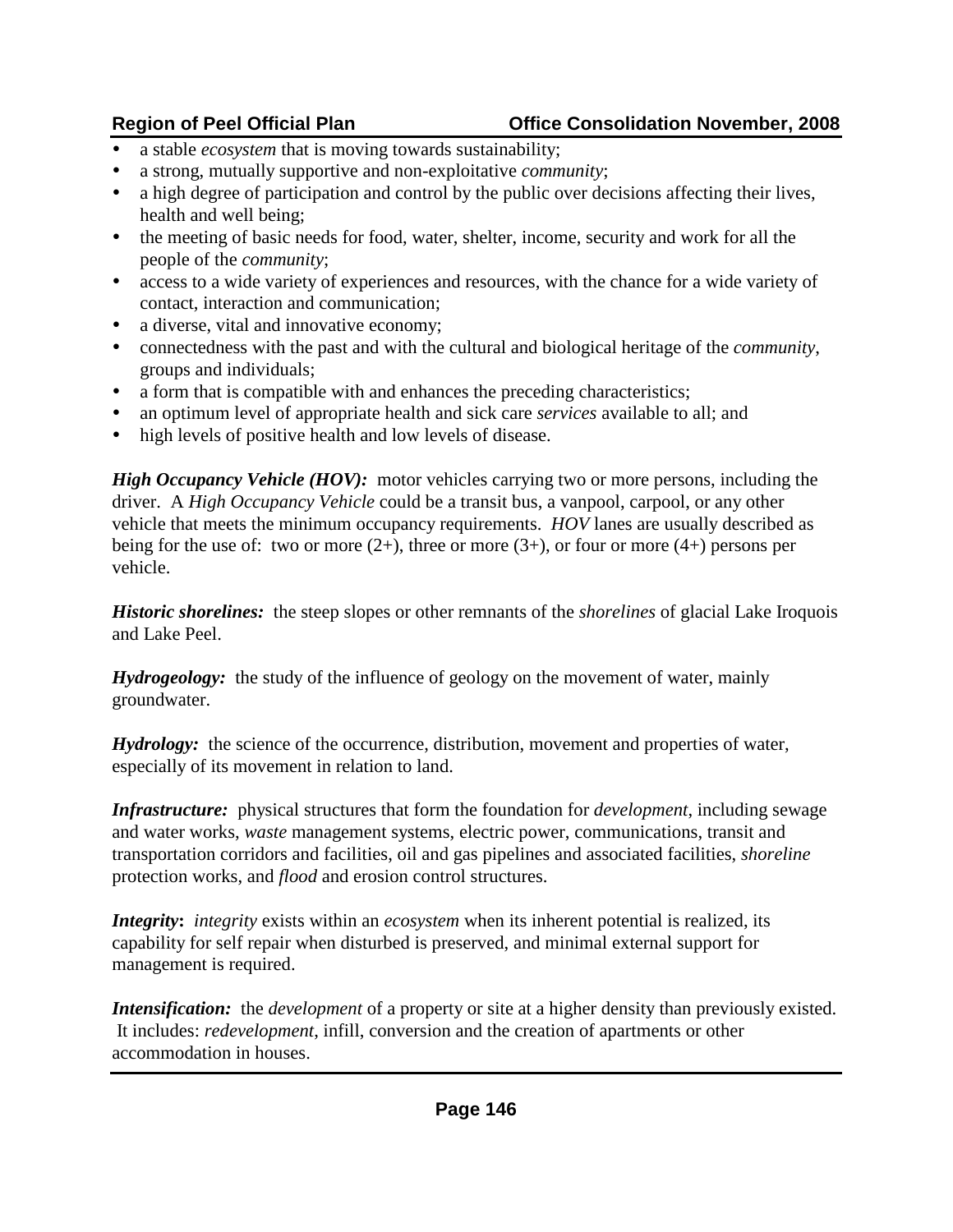*Joint(ly):* a co-operative project recognizing the importance of each named agency to the success of the project - but does not imply a veto power to any of the participants or that the effort cannot proceed if one or more parties should choose not to participate.

*Landscapes:* the character and morphology of the land surface which has resulted from an interaction of physical processes and human activity.

*Level of service:* a qualitative measure describing operational conditions of a road section within a traffic stream, and the perceived condition by motorists and passengers, using such factors as travel time, average speed, freedom to manoeuvre, traffic interruptions, comfort and convenience, and safety. In general practice, six *levels-of-service* are defined. These are given letter designations, from "A" to "F", with *level-of-service* "A" representing the best operating conditions.

*Littoral zone:* the area along the shore of a lake from the water's edge into the water to a depth where there is a 2% loss of light at the bottom.

*Major transit corridor:* a corridor where transit demand is sufficient to allow the introduction of a high level of transit service. The use of express type transit *services* will be encouraged. The use of priority lanes, such as *High Occupancy Vehicle* lanes or *Reserved Bus Lanes* will be introduced where appropriate to reduce travel time. While service is expected to use bus technology for the foreseeable future, other technologies may also be introduced where the need and justification can be demonstrated through appropriate studies.

*Major road:* roadway or street that carries medium to high volumes of traffic (relative to its urban or rural context) between *significant* activity nodes or more localized elements of the overall road network.

*Meltwater Channels:* a glacial meltwater drainage channel created by the vast quantities of water from the melting of the glaciers and the isolated masses of ice resulting in the cutting of new or the deepening of old channels or in the deposition of large quantities of gravel and sand.

*Minor development: development*, which due to its scale or intensity, can demonstrate no *significant* incremental or cumulative impacts on the landform, features or ecological functions of the Greenlands System in *Peel*, as set out in further detail in the *area municipal official plans*.

*Modal share:* the percentage of trips using a given mode of travel.

*Municipal Wellhead Protection Area:*the surface and subsurface area surrounding a water well or well field, supplying a public water system, through which contaminants are reasonably likely to move towards and reach the water well or well field.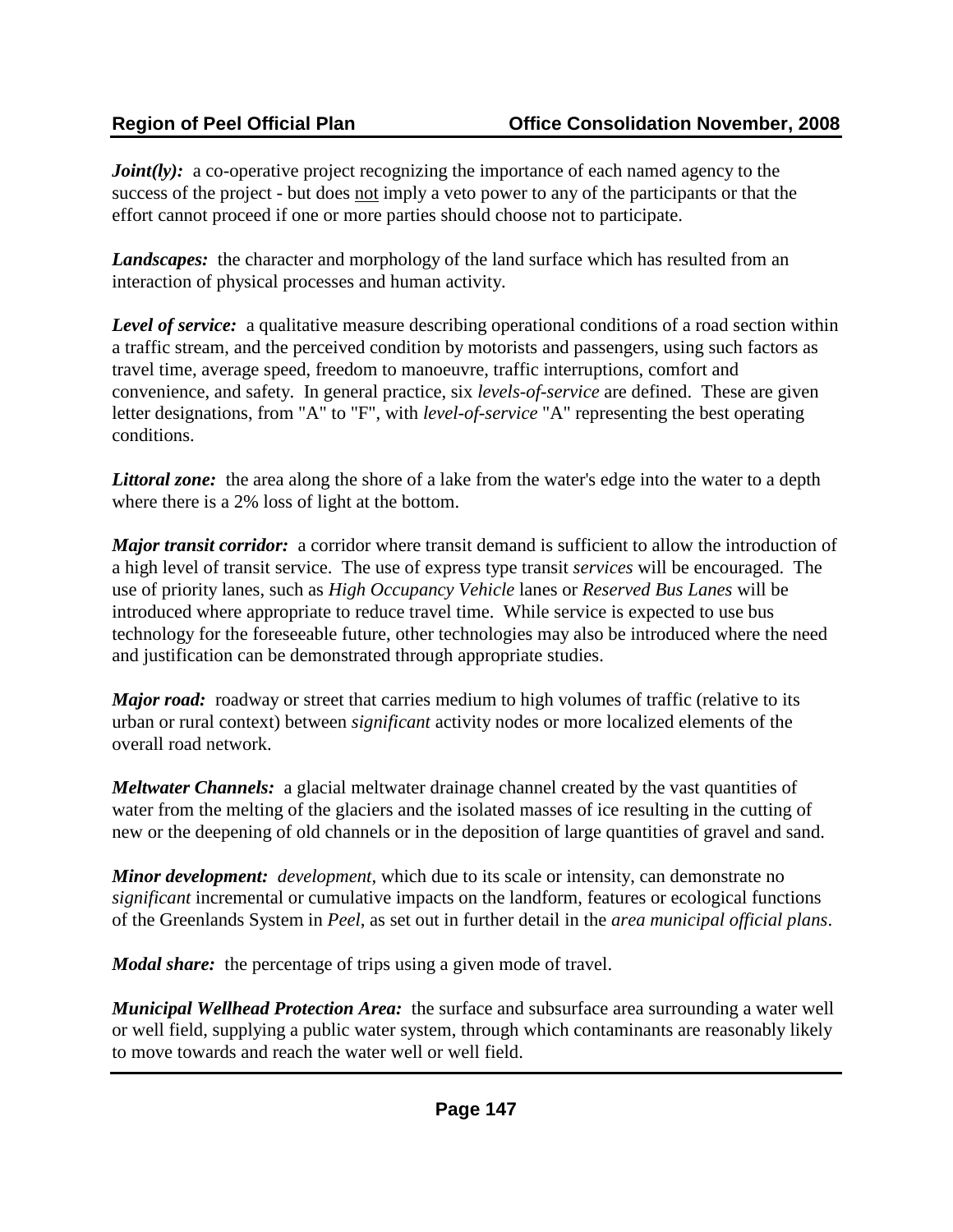*Natural Corridors:*naturally vegetated or potentially revegetated lands that connect, link or border critical ecological attributes and functions and also provide ecological functions such as habitat, migration routes, hydrological flow, connections or buffering from adjacent impacts. Certain *woodlands*, waterbodies, water courses, valleylands, riparian zones, *shorelines*, and portions of the *Niagara Escarpment* natural heritage system and intervening *adjacent lands* function as *natural corridors* in the Greenlands System.

*Natural hazards:* hazards due to *flooding*, erosion, dynamic beaches, and unstable slopes, soils and bedrock that may pose a danger to public safety or public health or result in property damage.

*Natural Lake:* a body of water greater than two hectares in size (approximately 5 acres) created by natural processes.

*Niagara Escarpment:* a provincially *significant*, 725 kilometre (450 mile) long geological feature, a portion of which runs through *Peel*. The particular combination of geological and ecological features along the *Niagara Escarpment* results in a *landscape* unequalled in Canada. It is also a source of some of southern Ontario's prime rivers and streams, and contains some *significant* heritage features, rare plants and *significant* habitats. The Escarpment and lands in the vicinity of the Escarpment are *protected* by the Niagara Escarpment Plan (NEP) which is administered by the Niagara Escarpment Commission.

*Oak Ridges Moraine:* a provincially *significant* prominent upland area that runs east to west through south central Ontario intersecting *Peel*. The Moraine was formed by glacial action between two opposing ice lobes within the last one million years. The Moraine has a unique combination of geological, hydrological, topographical and biotic attributes. It performs several essential functions providing *significant* natural habitat, surface water resources, groundwater resources, and landform character that make its protection and long term management paramount to the residents of Ontario. It is *protected* by Provincial legislation.

*One zone concept:* for *development* in a *Flood Plain*, the *one zone concept* is described in the Provincial Policy Statement definition of *Floodway* (for river and stream systems). For ease of reference, the definition of *Floodway* is included in this Glossary.

*Parkway Belt West Plan:* a provincial plan enacted under the Ontario Planning and Development Act.

*Peel/Peel Region/the region:* the geographic area bounded by the Region of Halton, Simcoe County, the Region of York, the City of Toronto, and Lake Ontario (see also *Region of Peel, the Region*)*.*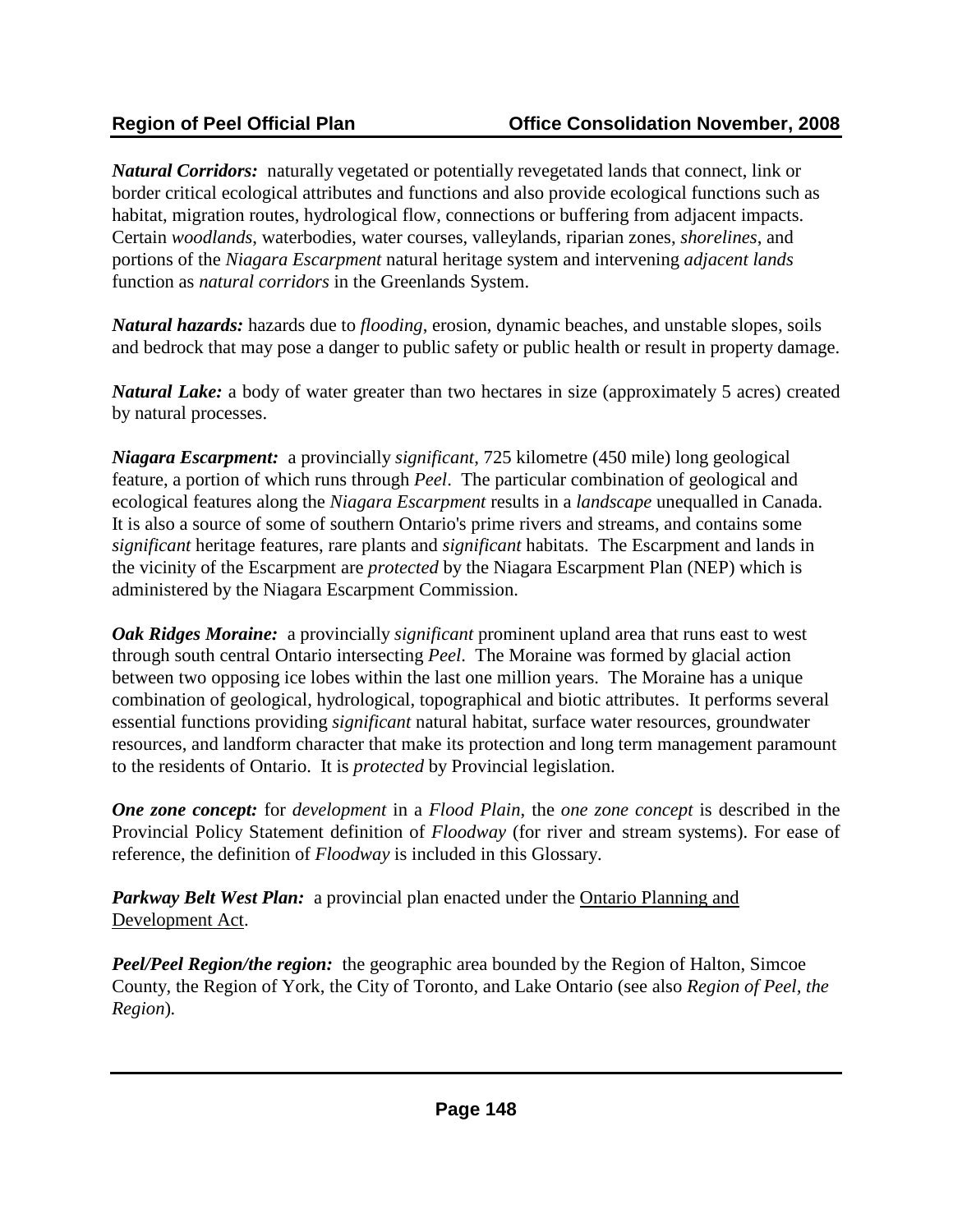*Prime Agricultural Area:* the area as shown on Schedule B where prime agricultural land predominates and includes Canada Land Inventory Classes 1, 2 and 3 agricultural soils. Permitted uses and activities in this area include:

- *Primary agricultural uses:* the growing of crops, including nursery and horticultural crops; raising of livestock and other animals for food or fur, including poultry and fish; aquaculture; agro-forestry; and on-farm buildings and structures associated with *primary agricultural uses*.
- *Secondary uses:* uses secondary to the principal use of the property, including home occupations, home industries, and uses that produce value-added agricultural products from the farm operation on the property.
- *Agriculture-related uses:* those farm-related commercial and farm-related industrial uses that are directly related to the farm operation and are required in close proximity to farm operations.

*Protect:* to manage land and water in such a way that ensures that *significant* natural features and functions are retained.

*Provincially significant wetlands:* Class 1, 2 and 3 *wetlands* as defined in "An Evaluation System for Wetlands of Ontario South of the Precambrian Shield", Third Edition, 1993, as amended from time to time.

*Public transit:* transit *services* generally available to the public, usually with established fares and published schedules of operation, including bus, streetcar, light rail transit, subway and special *services*.

*Recreation:* leisure-time activity undertaken away from home. Passive *recreation* is characterized by low intensity outdoor pastimes, such as hiking, picnicking and bird watching, requiring minimal modification of the land surface and relatively few if any buildings. Active *recreation* is characterized by the need for special facilities, such as golf courses, tennis courts and *recreation* theme parks, which usually require large scale modification of the land surface, often accompanied by the introduction of buildings and structures.

*Redevelopment:* the creation of new units in existing buildings or on previously developed, serviced land. *Redevelopment* includes infill, accessory apartments and rooming houses.

*Region of Peel/the Region:* the Corporation of the Regional Municipality of Peel.

*Regional Council: Regional Council* of the Regional Municipality of Peel.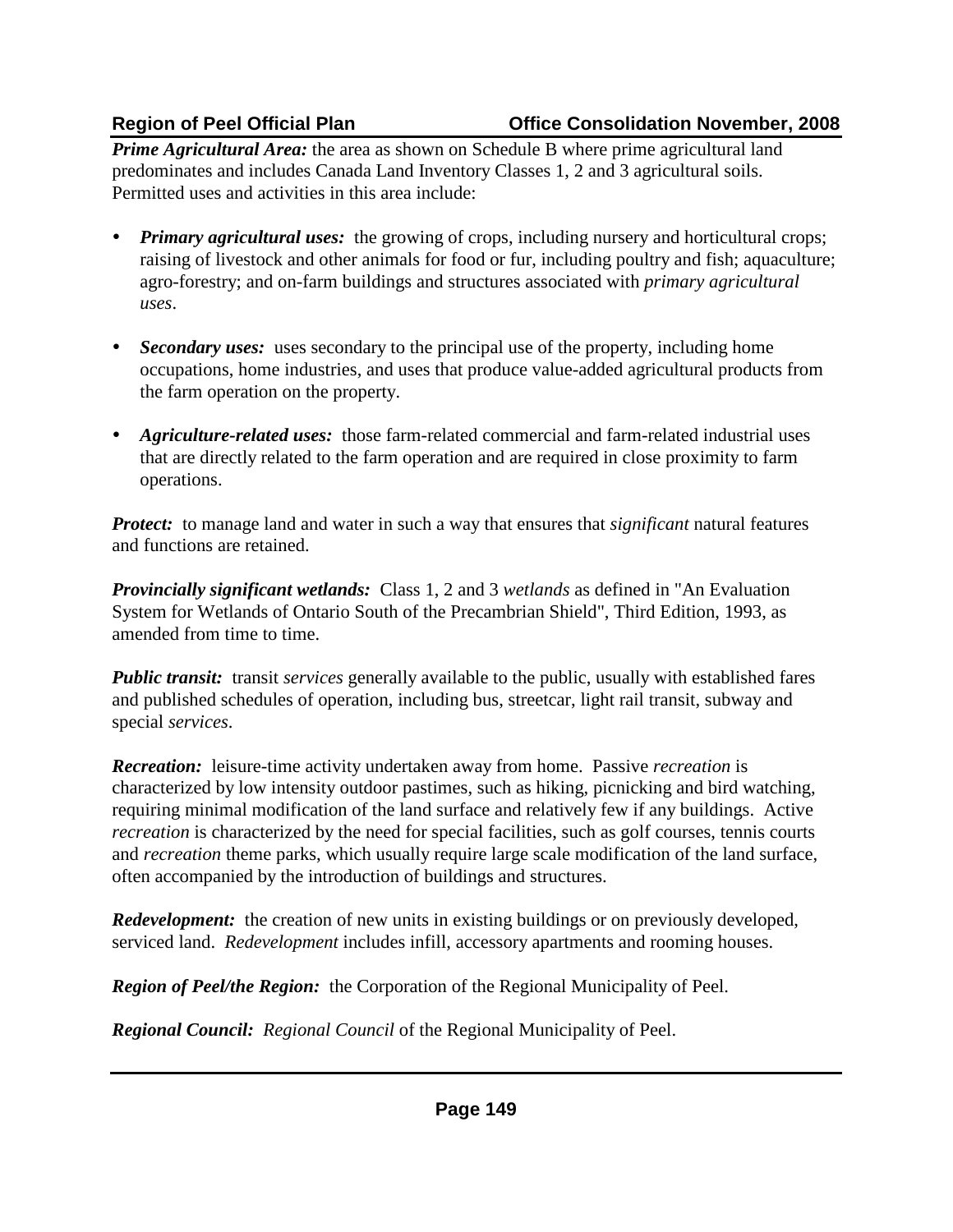*Regional Urban Corridors:* regionally-*significant*, multi-functional, linear concentrations of urban *development* providing a range and mix of commercial, residential, recreational and cultural *services* or facilities that is transit-supportive and that may link regional urban nodes together.

*Regulatory dynamic beach standard:* (for Lake Ontario) means the approved standards involving the combined influence of *flooding* and a dynamic beach allowance to define the shoreline dynamic beach limits for regulatory purposes.

*Regulatory erosion standard:* the approved standards involving the combined influence of stable slope (the angle a slope would achieve when toe erosion is absent), recession, and/or erosion allowance to define the shoreline erosion limits for regulatory purposes.

*Regulatory flood standard:* the approved standards involving the combined influence of lake levels, wave uprush (the rush of water up onto a beach, bluff or structure following the breaking of a wave; the limit of wave uprush is the point of farthest landward rush of water onto the shoreline) and other water related hazards used to define the shoreline *flood* limits for regulatory purposes.

*Regulatory shoreline:* the land, including that covered by water, between the international boundary, where applicable, and the farthest landward limit of the *regulatory flood standard*, *regulatory erosion standard*, or the *regulatory dynamic beach standard*.

**Rehabilitation:** the return of land and water to its former use or condition after it has been significantly modified from its original form by some land or resource use. *Rehabilitation* does not necessarily include *remediation*.

**Remediation:** corrective action taken to clean-up or remedy a spill, an uncontrolled discharge of a contaminant, or a breach in a facility or its operations, in order to minimize the consequent threat to public health and the environment.

*Reserved bus lane:* a roadway lane which is restricted to transit vehicles only.

**Restoration:** the management of land and water to produce a state or condition more closely reflecting natural form, processes and attributes. *Restoration* does not necessarily include *remediation*.

*Riverine:* the river and its associated features, functions and landforms.

*Sensitive Groundwater Recharge and Discharge Areas:* areas that are highly susceptible to water quality and/or quantity impairment due to a combination of hydrological and hydrogeological features, functions or processes. These may include: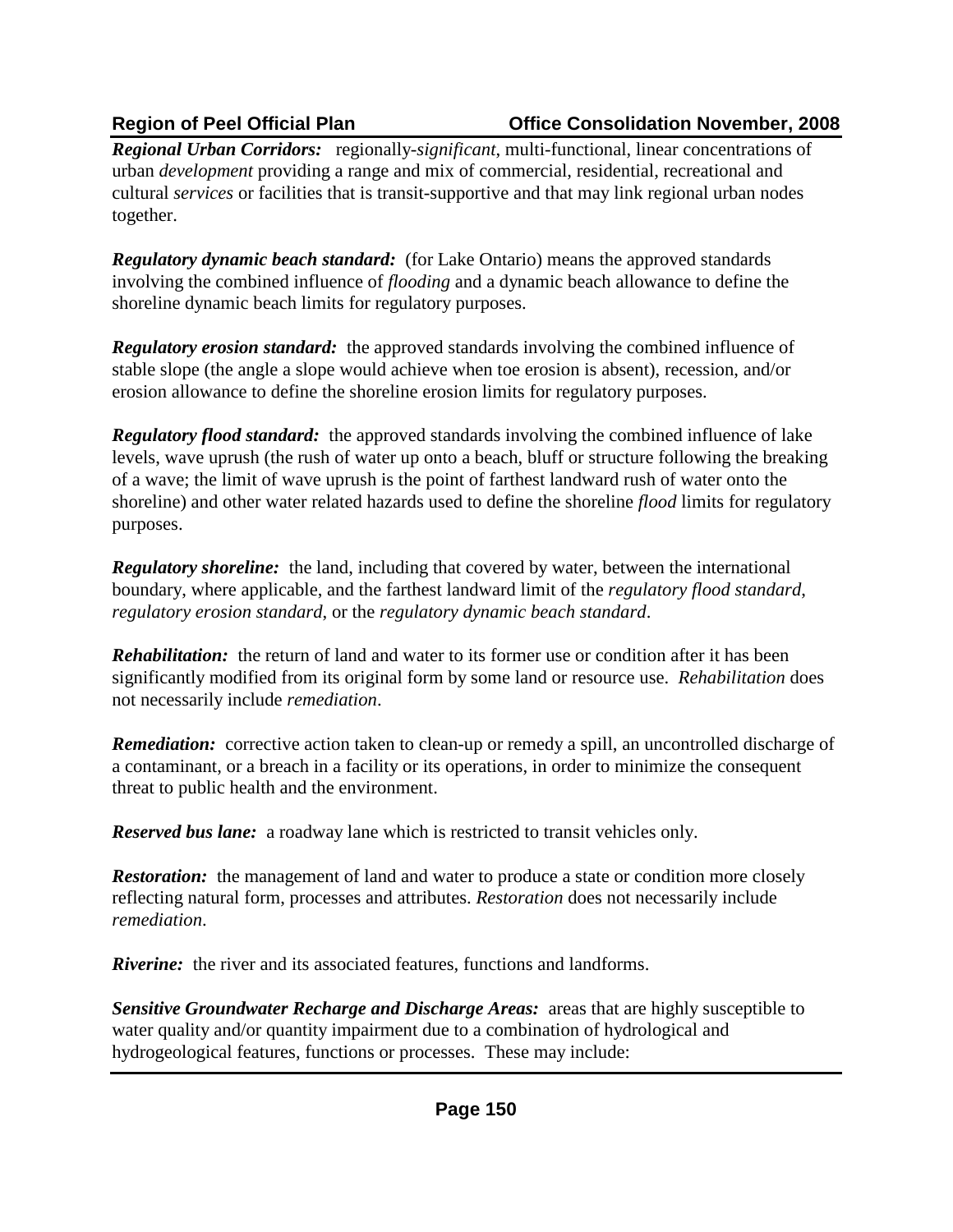- areas of high filtration or recharge to aquifer systems due to high elevations, porous soils, such as *meltwater channels*, or poorly developed surface drainage;
- areas with high vulnerability to water quality degradation due to porous soils or areas with sensitive surface features such as lakes and *wetlands*; and
- a concentration of source areas for streams.

*Services:* includes all public *services* including built facilities and human *services*.

**Shorelines:** include bluffs and lands in immediate contact with, or in seasonally inundated areas adjacent to, lakes, rivers and streams. The *littoral zone* is the area along the shore of a lake from the water's edge into the water to a depth where there is a 2% loss of light at the bottom. Both the *shoreline* and *littoral zone* are important habitats at the boundary between terrestrial and aquatic *ecosystems*. Due to height and location, *shorelines* may in some instances also be associated with slope and/or erosion hazards.

*Significant:* in regard to natural features and functions, ecologically important to the natural environment in terms of amount, content, representation, or effect, thereby contributing to the quality and *integrity* of an identifiable ecological region or natural heritage system. Significance will be determined based on criteria and guidelines established by the Province or on comparable municipal evaluations. In regard to matters other than natural features and functions, important in terms of amount, content, representation, or effect.

*Site alteration:* site grading, excavation or removal of top soil, vegetated cover and peat and the placing or dumping of fill.

*Social Housing (sometimes referred to as "assisted", "subsidized" or "rent-geared-to income" housing):* housing that is a sub-set of *affordable housing*. It refers to housing units provided under a variety of federal and provincial housing programs by the municipal non-profit housing corporation (Peel Living) and private non-profit and co-operative non-profit housing corporations. Residents in rent-geared-to-income units in social housing portfolios pay no more than 30% of their annual gross household income in rent. It also refers to housing units within the private rental sector, including the above *affordable housing*, where rent-geared-to-income subsidy is provided through a rent supplement agreement with the landlord.

*Special needs housing:* includes a range of specialized housing options designed for those requiring some form of social as well as financial support. Examples of housing for special needs include group homes, supportive housing, transition and emergency housing.

*Special policy area:* an area within a *community* that has historically existed in the *Flood Plain* and where site specific policies, approved by the Ministers of Natural Resources and Municipal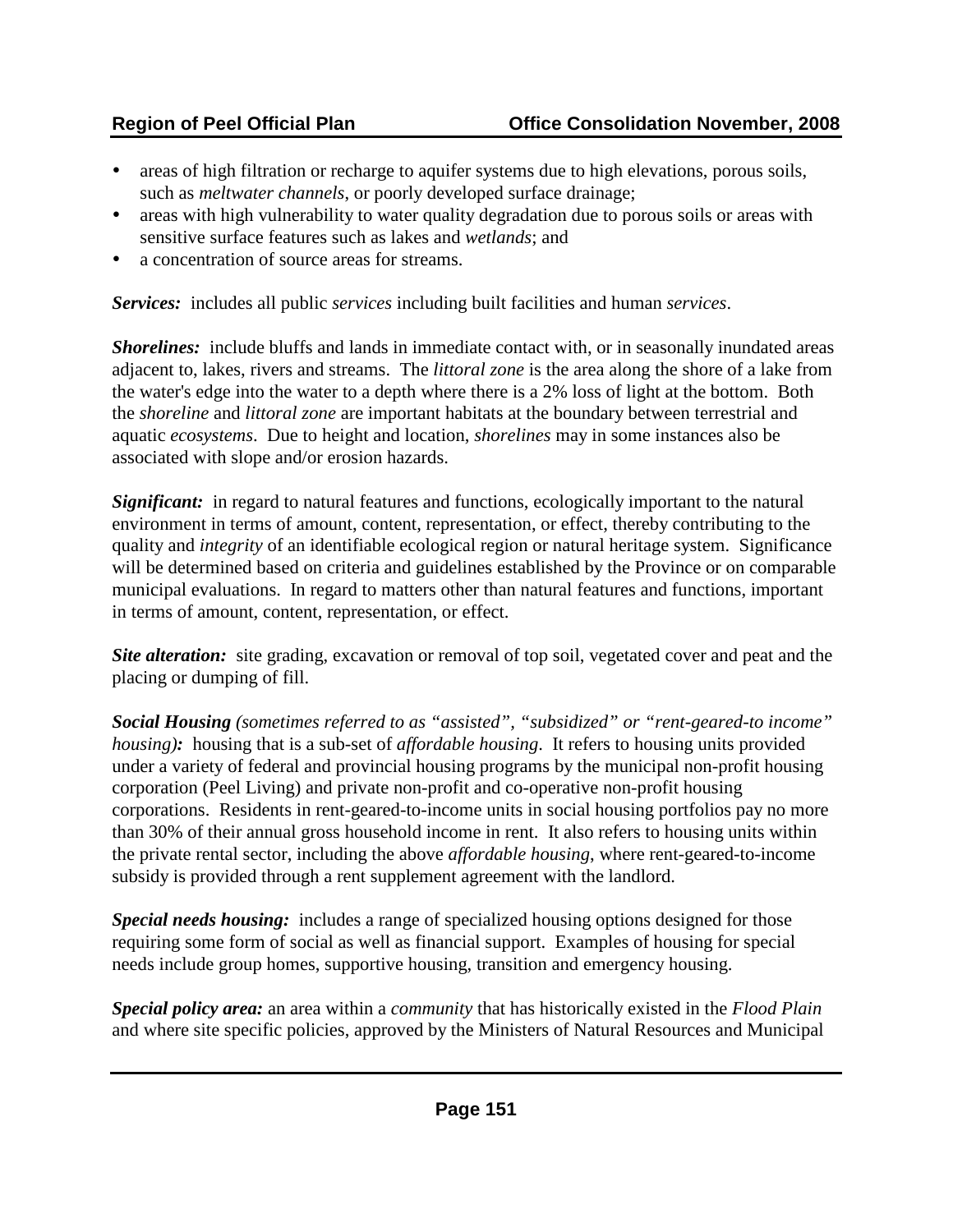Affairs and Housing, are intended to address the *significant* social and economic hardships to the *community* that would result from strict adherence to provincial policies concerning *development*.

*Subwatershed:* comprised of the land drained by an individual tributary to the main watercourse; a component of the larger *watershed*. The terms *subwatershed* study and *subwatershed* plan refer to similar types of documents.

*Subwatershed Plans:* plans, as described in the provincial guidelines issued by the Ministry of the Environment and the Ministry of Natural Resources in June 1993, that examine environmental issues in greater detail over a smaller area than *watershed plans*. *Subwatershed plans* are specifically tailored to address the unique considerations of each *subwatershed*.

*Support:* to promote the interest or cause of or to assist or act with the area municipalities, conservation authority or other agency, where appropriate.

**Sustainable:** activities that meet present needs without compromising the ability of future generations to meet their own needs.

*Transit modal share:* the proportion of person-trips by transit expressed as a percentage of all person-trips occurring on the transportation system.

*Transit-supportive urban development: compact forms* of urban *development* or *redevelopment* that facilitate the effective use of *public transit*.

*Transitway:* a roadway on an exclusive right-of-way dedicated solely to transit use. This is one form of rapid transit using bus technology.

*Transportation capacity:* the maximum number of vehicles (vehicular capacity) or persons (person capacity) that can pass over a given section of roadway or transit line in one of both directions during a given period of time under prevailing roadway and traffic conditions, usually expressed as vehicles per hour or persons per hour.

*Transportation Demand Management:* actions or programs designed to reduce or modify the demand for travel to make optimum use of existing and future transportation facilities and *services* such as ride-sharing, encouragement to walk, cycle, or use transit, and encouragement to travel outside peak travel periods.

*Two zone concept:* for *development* in a *Flood Plain*, the *two zone concept* is described in the Provincial Policy Statement definition of *Floodway* (for river and stream systems). For ease of reference, the definition of *Floodway* is included in this Glossary.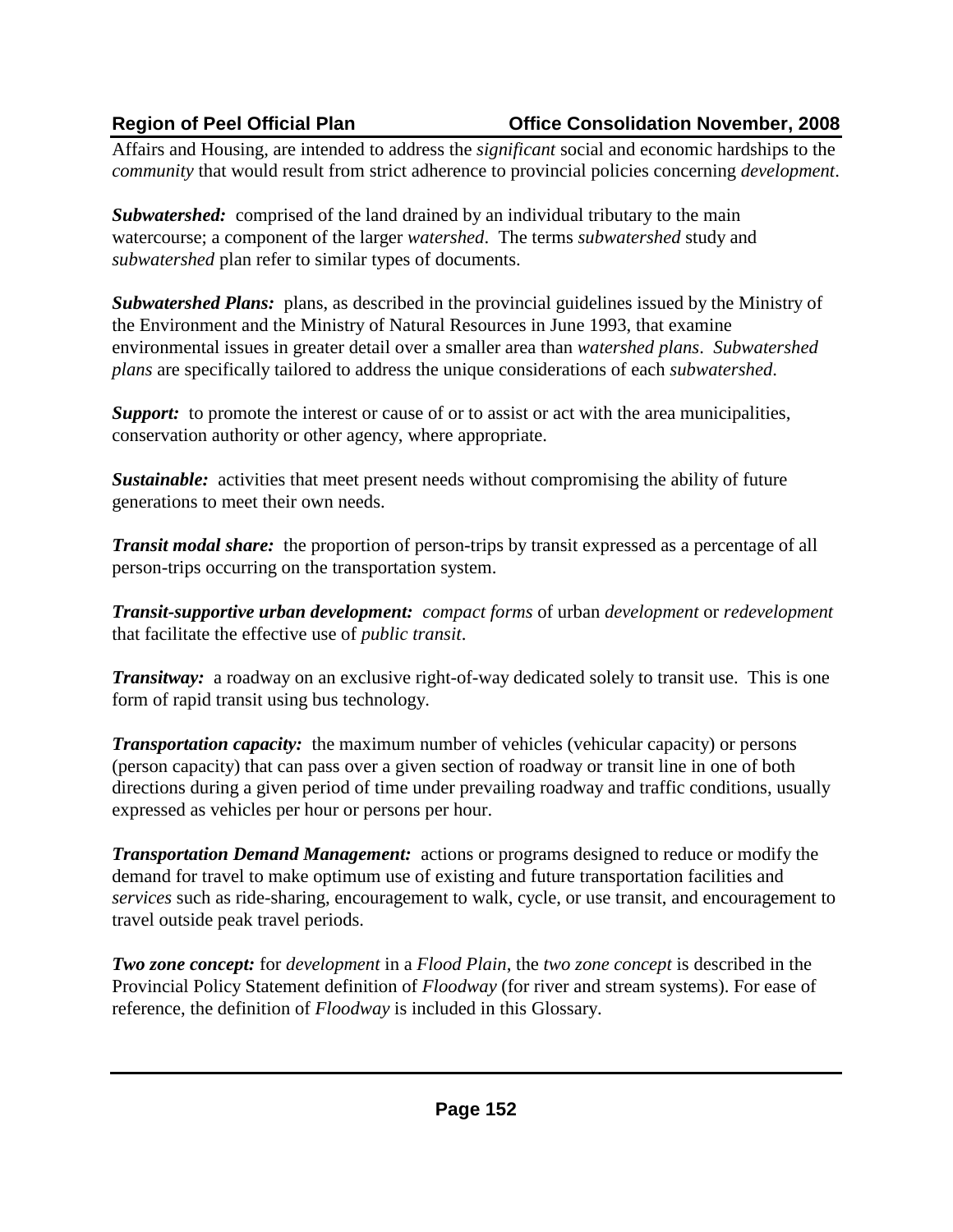*Valley and stream corridors: valley and stream corridors* are the natural resources associated with the river systems characterized by their landform, features and functions, and include associated ravines. Valley corridors and ravines are distinguished from stream corridors by the presence of a distinct landform. The limit of *valley and stream corridors* shall be determined, *jointly* with the area municipalities, on a site specific basis by the conservation authorities.

*Vulnerable, Threatened and Endangered Species:* those species which have been listed by the Ministry of Natural Resources as occurring in sufficiently low population numbers, restricted geographic areas, or are sufficiently threatened by human activities, that their continued occurrence in Ontario is a matter of general conservation concern. The actual species falling into this category of conservation concern vary from region to region in the province, as well as over time depending on ongoing research, recovery or mitigation efforts. Endangered species are listed in the Regulations under the provincial Endangered Species Act. Current lists of threatened species and species of conservation concern are maintained by the Ministry of Natural Resources.

*Waste:* includes ashes, garbage, refuse, domestic *waste*, industrial *waste* or municipal refuse, and such other wastes as may be designated under the Environmental Assessment Act.

*Watershed:* the land drained by a river system. The Ministry of Natural Resources, the Ministry of the Environment and the conservation authorities have been advocating *watersheds/subwatersheds* as the appropriate units for ensuring proper hydrologic functioning and water related features, functions and landforms. Other water cycle considerations include *groundwater recharge and discharge areas*, depth to water table, aquifers and *headwaters*.

*Watershed Plans/Strategies:* plans that provide a broad analysis of *ecosystem* function and status, establish *watershed* objectives, and recommend actions for appropriate management of the *watershed*'s resources.

*Wayside pit or quarry:* a temporary pit or quarry, not located on Crown land, and opened and used by a public authority, or a person who has a contract with a public authority, solely for the purpose of a particular project of road construction or road maintenance, from outside the limits of the road right of way; or for an urgent project of a public authority for which no alternative source of aggregate under licence or permit is readily available in the vicinity.

*Wetlands:* lands that are seasonally or permanently covered by shallow water, as well as lands where the water table is close to or at the surface. In either case, the presence of abundant water has caused the formation of hydric soils (soils in which there is an abundance of moisture) and has favoured the dominance of either hydrophytic or water tolerant plants. The four main categories of *wetland* are swamps, marshes, bogs and fens.

*Woodlands:* complex *ecosystems* comprising communities of trees, shrubs, ground vegetation and the immediate biotic and abiotic environmental conditions on which they depend. *Woodlands*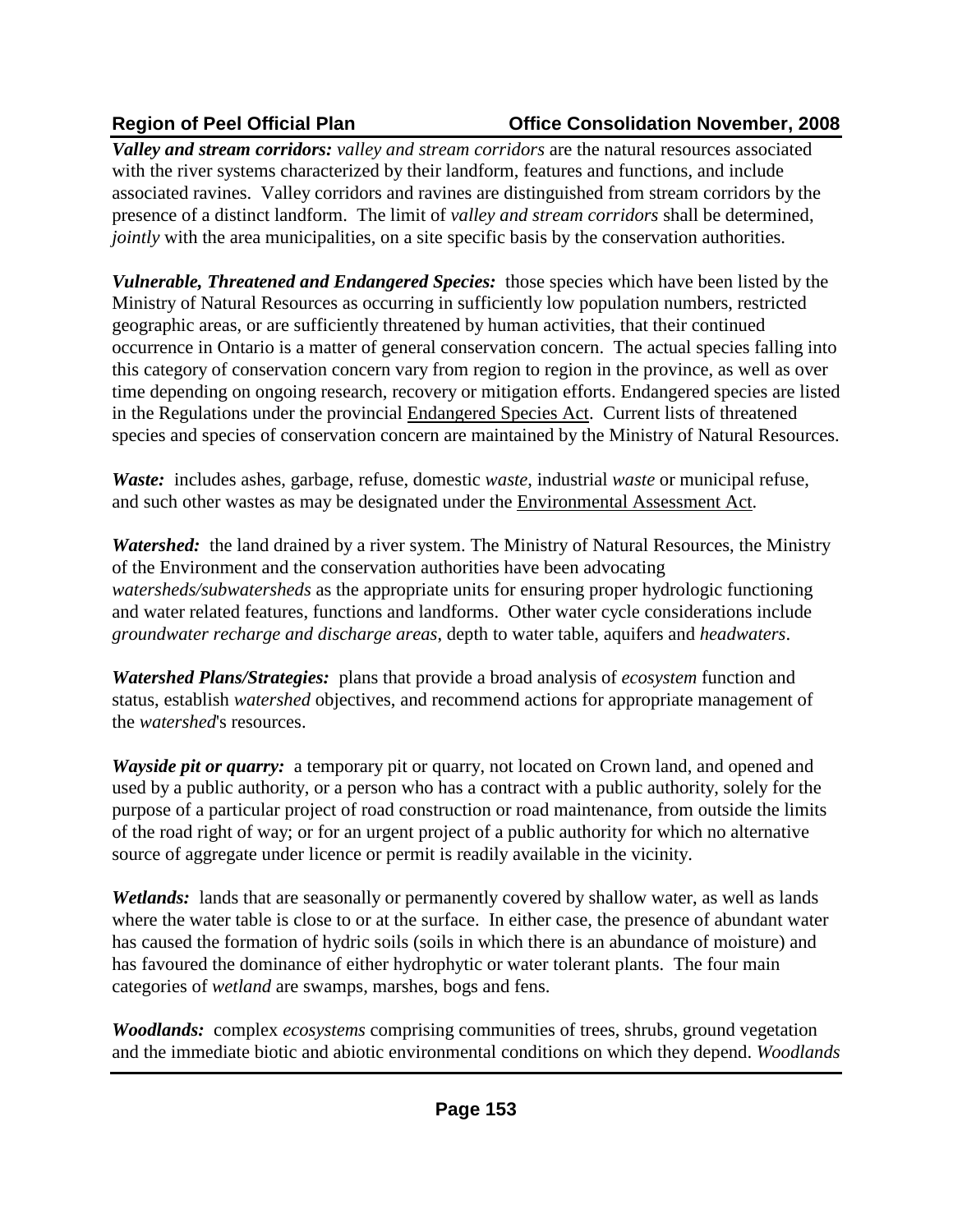provide a range of *ecosystem* functions including: attenuating *flood* flows; trapping air and water borne sediment; preventing erosion and stabilizing steep slopes; providing shade for cold water fisheries; enhancing *groundwater recharge areas*; providing habitat; and promoting species diversity. *Woodlands* may also contain remnants of old growth forests.